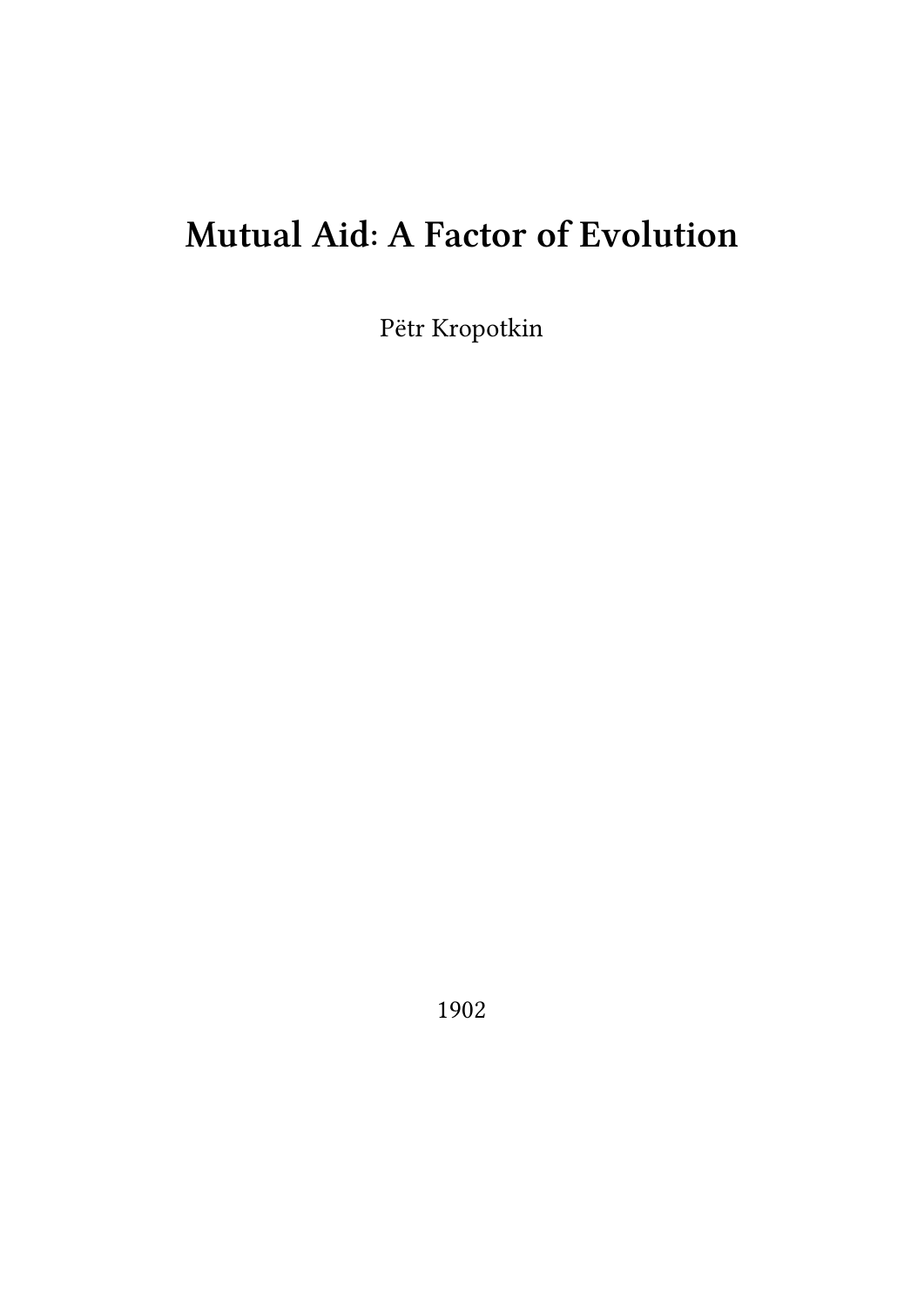### **Contents**

| Introduction                                           | $\overline{\mathbf{4}}$ |
|--------------------------------------------------------|-------------------------|
| <b>Chapter 1: Mutual Aid Among Animals</b>             | 11                      |
| Chapter 2: Mutual Aid Among Animals (continued)        | 29                      |
| <b>Chapter 3: Mutual Aid Among Savages</b>             | 55                      |
| <b>Chapter 4: Mutual Aid Among the Barbarians</b>      | 79                      |
| Chapter 5: Mutual Aid in the Mediæval City             | 101                     |
| Chapter 6: Mutual Aid in the Mediæval City (continued) | 122                     |
| <b>Chapter 7: Mutual Aid Amongst Ourselves</b>         | 143                     |
| Chapter 8: Mutual Aid Amongst Ourselves (continued)    | 166                     |
| <b>Chapter 9: Conclusion</b>                           | 185                     |
|                                                        |                         |
| Appendix                                               | 190                     |
| Appendix I: Swarms of Butterflies, Dragon-Flies, etc.  | 191                     |
| <b>Appendix II: The Ants</b>                           | 192                     |
| <b>Appendix III: Nesting Associations.</b>             | 194                     |
| <b>Appendix IV: Sociability of Animals</b>             | 196                     |
| Appendix V: Checks to Over-Multiplication              | 197                     |
| <b>Appendix VI: Adaptations to Avoid Competition</b>   | 199                     |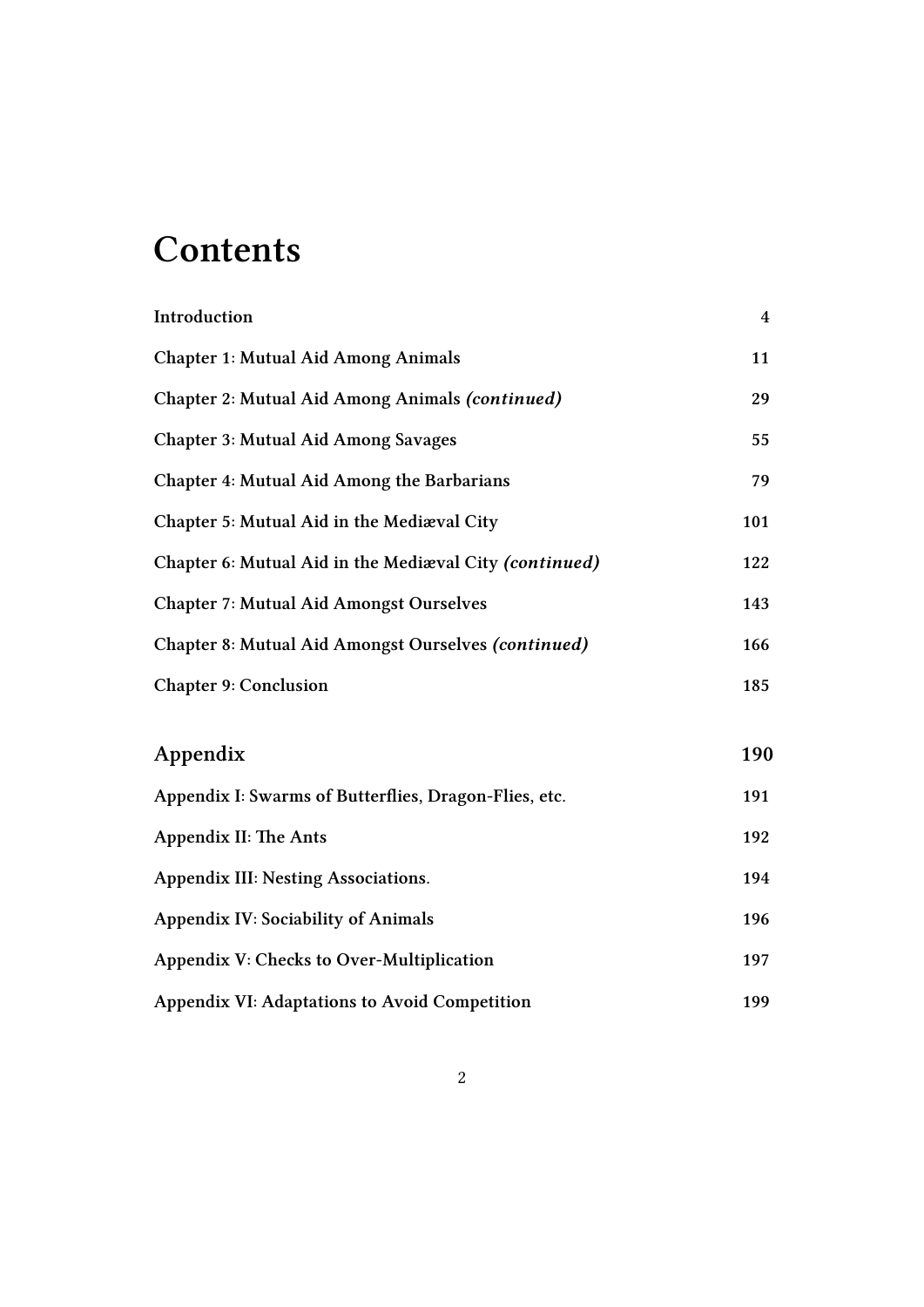| Appendix VII: The Origin of the Family                                                     | 201 |
|--------------------------------------------------------------------------------------------|-----|
| Appendix VIII: Destruction Of Private Property on the Grave                                | 206 |
| Appendix IX: The "Undivided Family"                                                        | 207 |
| Appendix X: The Origin of the Guilds                                                       | 208 |
| Appendix XI: The Market and the Mediaval City                                              | 211 |
| Appendix XII: Mutual-Aid Arrangements in the Villages of Netherlands<br>at the Present Day | 212 |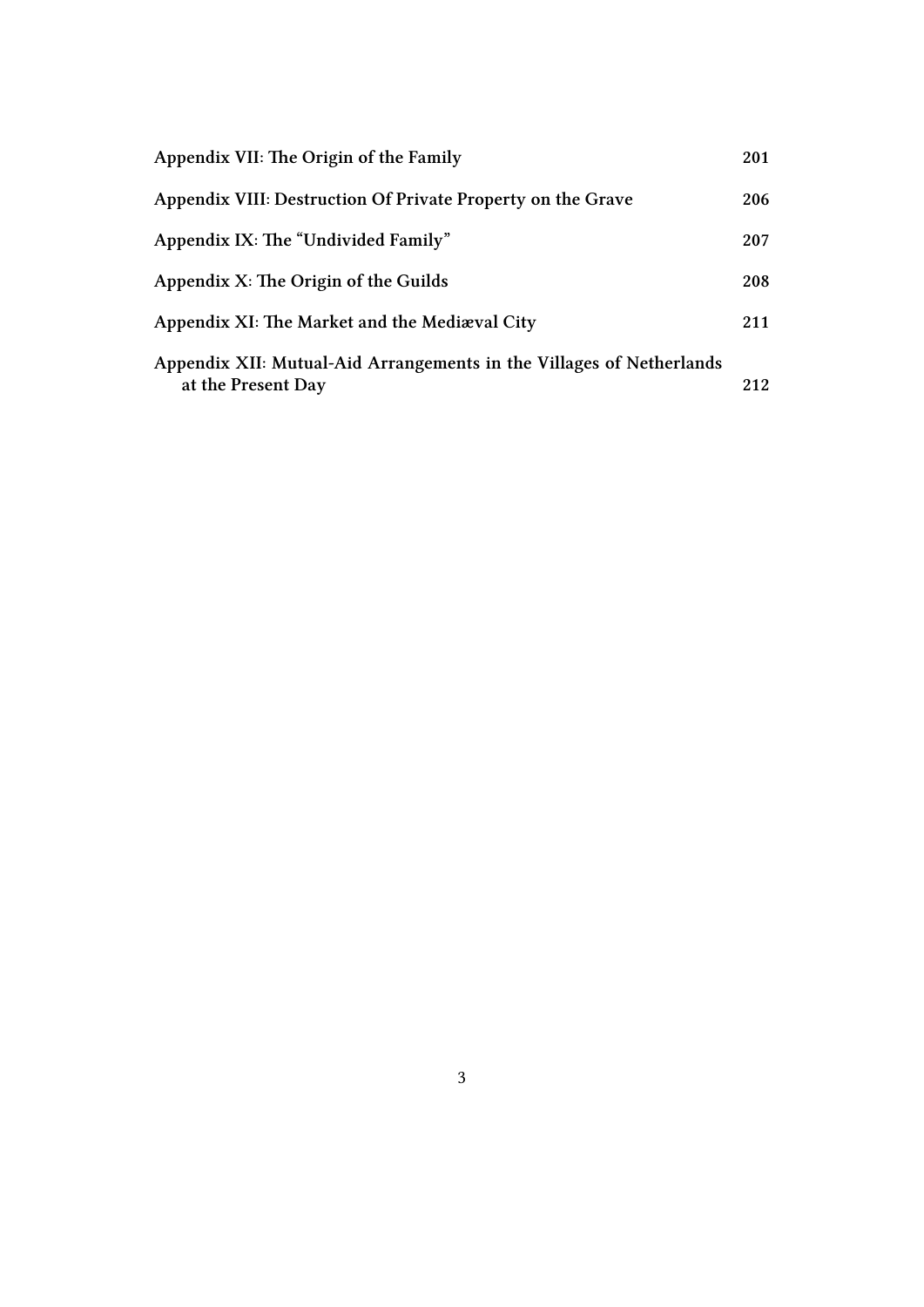#### <span id="page-3-0"></span>**Introduction**

Two aspects of animal life impressed me most during the journeys which I made in my youth in Eastern Siberia and Northern Manchuria. One of them was the extreme severity of the struggle for existence which most species of animals have to carry on against an inclement Nature; the enormous destruction of life which periodically results from natural agencies; and the consequent paucity of life over the vast territory which fell under my observation. And the other was, that even in those few spots where animal life teemed in abundance, I failed to find — although I was eagerly looking for it — that bitter struggle for the means of existence, *among animals belonging to the same species*, which was considered by most Darwinists (though not always by Darwin himself) as the dominant characteristic of struggle for life, and the main factor of evolution.

The terrible snow-storms which sweep over the northern portion of Eurasia in the later part of the winter, and the glazed frost that often follows them; the frosts and the snow-storms which return every year in the second half of May, when the trees are already in full blossom and insect life swarms everywhere; the early frosts and, occasionally, the heavy snowfalls in July and August, which suddenly destroy myriads of insects, as well as the second broods of the birds in the prairies; the torrential rains, due to the monsoons, which fall in more temperate regions in August and September — resulting in inundations on a scale which is only known in America and in Eastern Asia, and swamping, on the plateaus, areas as wide as European States; and finally, the heavy snowfalls, early in October, which eventually render a territory as large as France and Germany, absolutely impracticable for ruminants, and destroy them by the thousand — these were the conditions under which I saw animal life struggling in Northern Asia. They made me realize at an early date the overwhelming importance in Nature of what Darwin described as "the natural checks to over-multiplication," in comparison to the struggle between individuals of the same species for the means of subsistence, which may go on here and there, to some limited extent, but never attains the importance of the former. Paucity of life, under-population — not over-population — being the distinctive feature of that immense part of the globe which we name Northern Asia, I conceived since then serious doubts  $-$  which subsequent study has only confirmed  $-$  as to the reality of that fearful competition for food and life within each species, which was an article of faith with most Darwinists, and, consequently, as to the dominant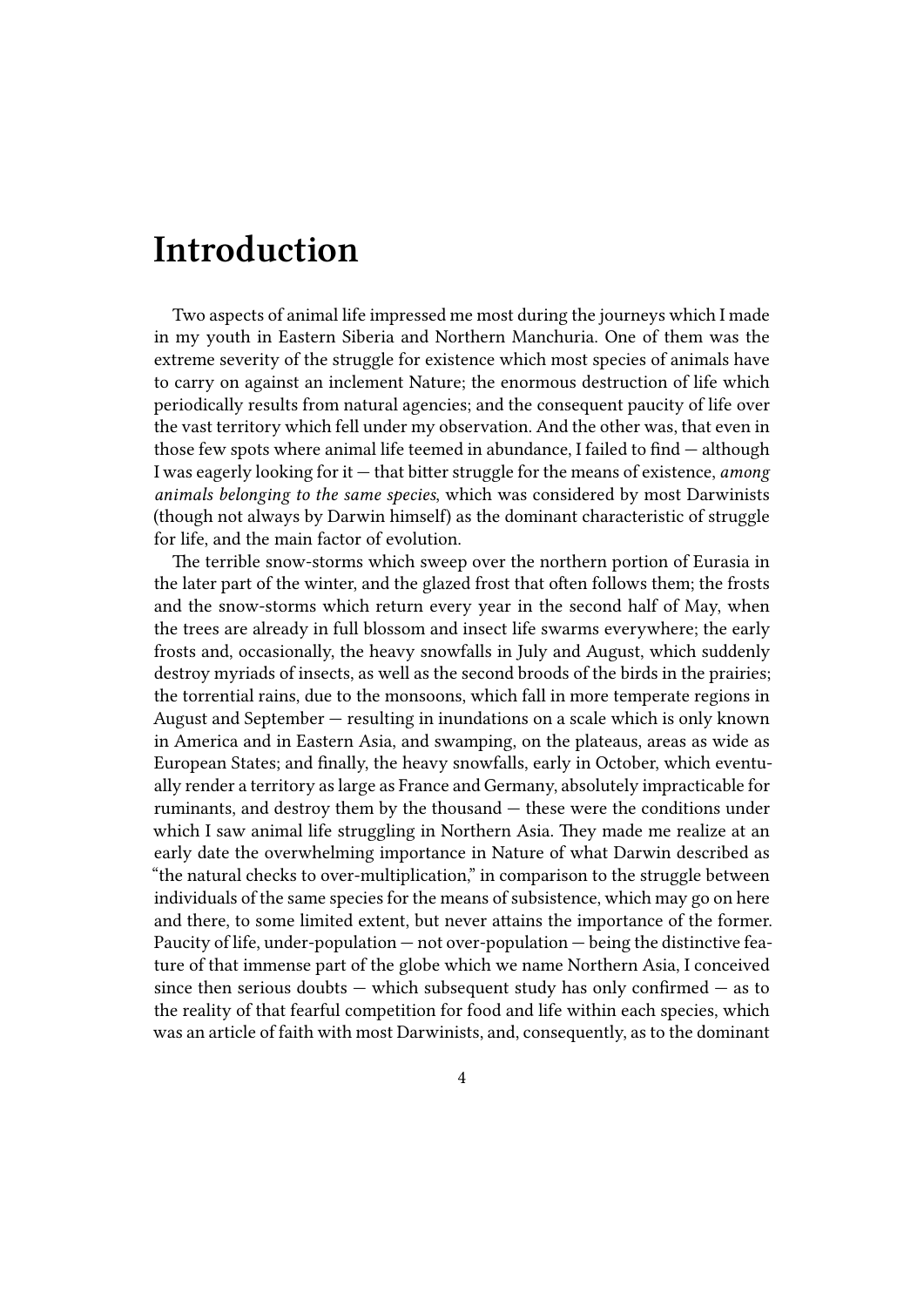part which this sort of competition was supposed to play in the evolution of new species.

On the other hand, wherever I saw animal life in abundance, as, for instance, on the lakes where scores of species and millions of individuals came together to rear their progeny; in the colonies of rodents; in the migrations of birds which took place at that time on a truly American scale along the Usuri; and especially in a migration of fallow-deer which I witnessed on the Amur, and during which scores of thousands of these intelligent animals came together from an immense territory, flying before the coming deep snow, in order to cross the Amur where it is narrowest — in all these scenes of animal life which passed before my eyes, I saw Mutual Aid and Mutual Support carried on to an extent which made me suspect in it a feature of the greatest importance for the maintenance of life, the preservation of each species, and its further evolution.

And finally, I saw among the semi-wild cattle and horses in Transbaikalia, among the wild ruminants everywhere, the squirrels, and so on, that when animals have to struggle against scarcity of food, in consequence of one of the abovementioned causes, the whole of that portion of the species which is affected by the calamity, comes out of the ordeal so much impoverished in vigour and health, that *no progressive evolution of the species can be based upon such periods of keen competition.*

Consequently, when my attention was drawn, later on, to the relations between Darwinism and Sociology, I could agree with none of the works and pamphlets that had been written upon this important subject. They all endeavoured to prove that Man, owing to his higher intelligence and knowledge, may mitigate the harshness of the struggle for life between men; but they all recognized at the same time that the struggle for the means of existence, of every animal against all its congeners, and of every man against all other men, was "a law of Nature." This view, however, I could not accept, because I was persuaded that to admit a pitiless inner war for life within each species, and to see in that war a condition of progress, was to admit something which not only had not yet been proved, but also lacked confirmation from direct observation.

On the contrary, a lecture "On the Law of Mutual Aid," which was delivered at a Russian Congress of Naturalists, in January 1880, by the well-known zoologist, Professor Kessler, the then Dean of the St. Petersburg University, struck me as throwing a new light on the whole subject. Kessler's idea was, that besides *the law of Mutual Struggle* there is in Nature *the law of Mutual Aid,* which, for the success of the struggle for life, and especially for the progressive evolution of the species, is far more important than the law of mutual contest. This suggestion  $$ which was, in reality, nothing but a further development of the ideas expressed by Darwin himself in *The Descent of Man* — seemed to me so correct and of so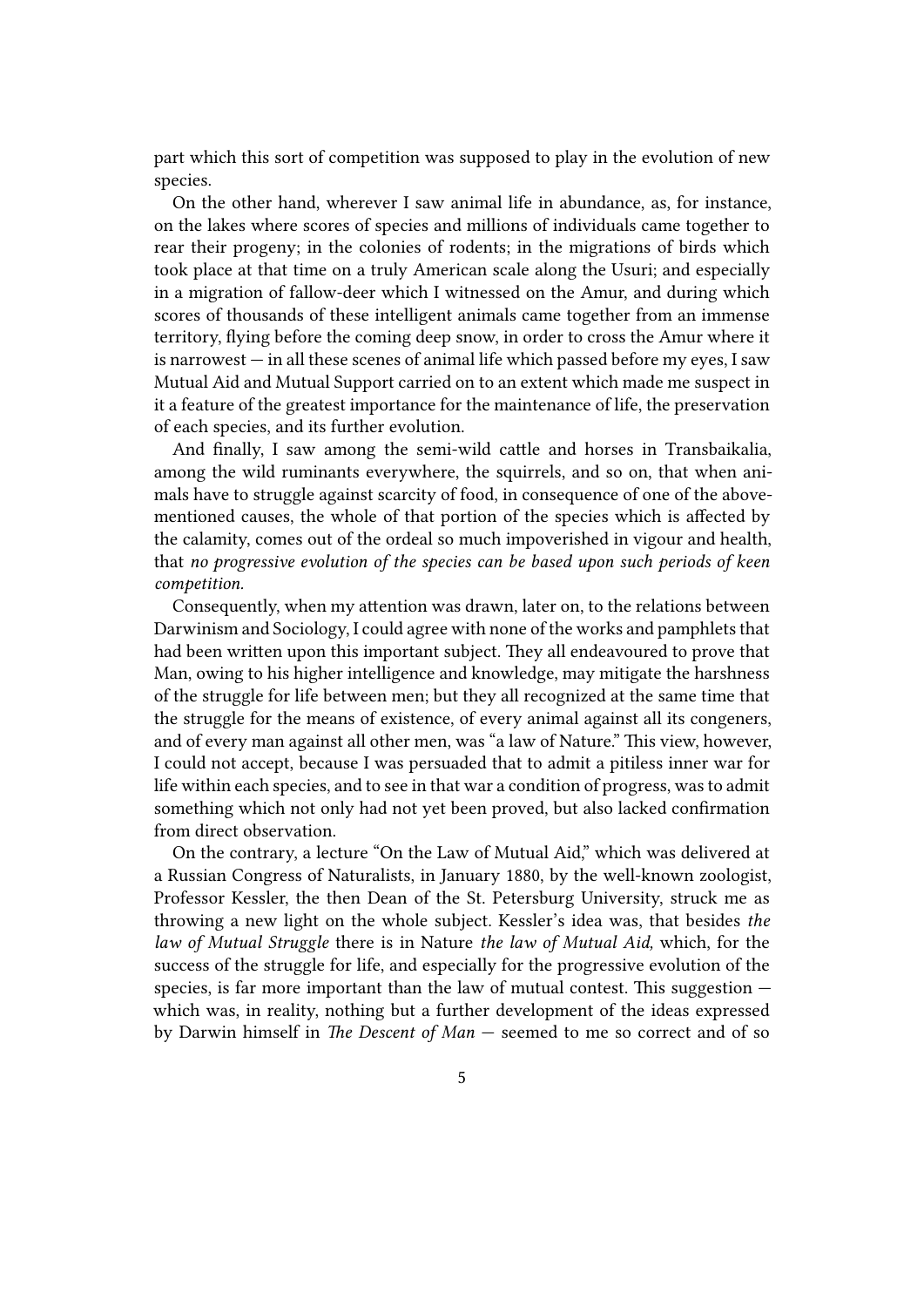great an importance, that since I became acquainted with it (in 1883) I began to collect materials for further developing the idea, which Kessler had only cursorily sketched in his lecture, but had not lived to develop. He died in 1881.

In one point only I could not entirely endorse Kessler's views. Kessler alluded to "parental feeling" and care for progeny (see below, Chapter I) as to the source of mutual inclinations in animals. However, to determine how far these two feelings have really been at work in the evolution of sociable instincts, and how far other instincts have been at work in the same direction, seems to me a quite distinct and a very wide question, which we hardly can discuss yet. It will be only after we have well established the facts of mutual aid in different classes of animals, and their importance for evolution, that we shall be able to study what belongs in the evolution of sociable feelings, to parental feelings, and what to sociability proper — the latter having evidently its origin at the earliest stages of the evolution of the animal world, perhaps even at the "colony-stages." I consequently directed my chief attention to establishing first of all, the importance of the Mutual Aid factor of evolution, leaving to ulterior research the task of discovering the origin of the Mutual Aid instinct in Nature.

The importance of the Mutual Aid factor  $-\ddot{\,}$  if its generality could only be demonstrated" — did not escape the naturalist's genius so manifest in Goethe. When Eckermann told once to Goethe  $-$  it was in 1827  $-$  that two little wren-fledglings, which had run away from him, were found by him next day in the nest of robin redbreasts (*Rothkehlchen*), which fed the little ones, together with their own youngsters, Goethe grew quite excited about this fact. He saw in it a confirmation of his pantheistic views, and said:  $-$  "If it be true that this feeding of a stranger goes through all Nature as something having the character of a general law  $-$  then many an enigma would be solved. "He returned to this matter on the next day, and most earnestly entreated Eckermann (who was, as is known, a zoologist) to make a special study of the subject, adding that he would surely come "to quite invaluable treasuries of results" (*Gespräche*, edition of 1848, vol. iii. pp. 219, 221). Unfortunately, this study was never made, although it is very possible that Brehm, who has accumulated in his works such rich materials relative to mutual aid among animals, might have been inspired by Goethe's remark.

Several works of importance were published in the years 1872–1886, dealing with the intelligence and the mental life of animals (they are mentioned in a footnote in Chapter I of this book), and three of them dealt more especially with the subject under consideration; namely, *Les Sociétés animales*, by Espinas (Paris, 1877); *La Lutte pour l'existence et l'association pout la lutte*, a lecture by J.L. Lanessan (April 1881); and Louis Böchner's book, *Liebe und Liebes-Leben in der Thierwelt*, of which the first edition appeared in 1882 or 1883, and a second, much enlarged, in 1885. But excellent though each of these works is, they leave ample room for a work in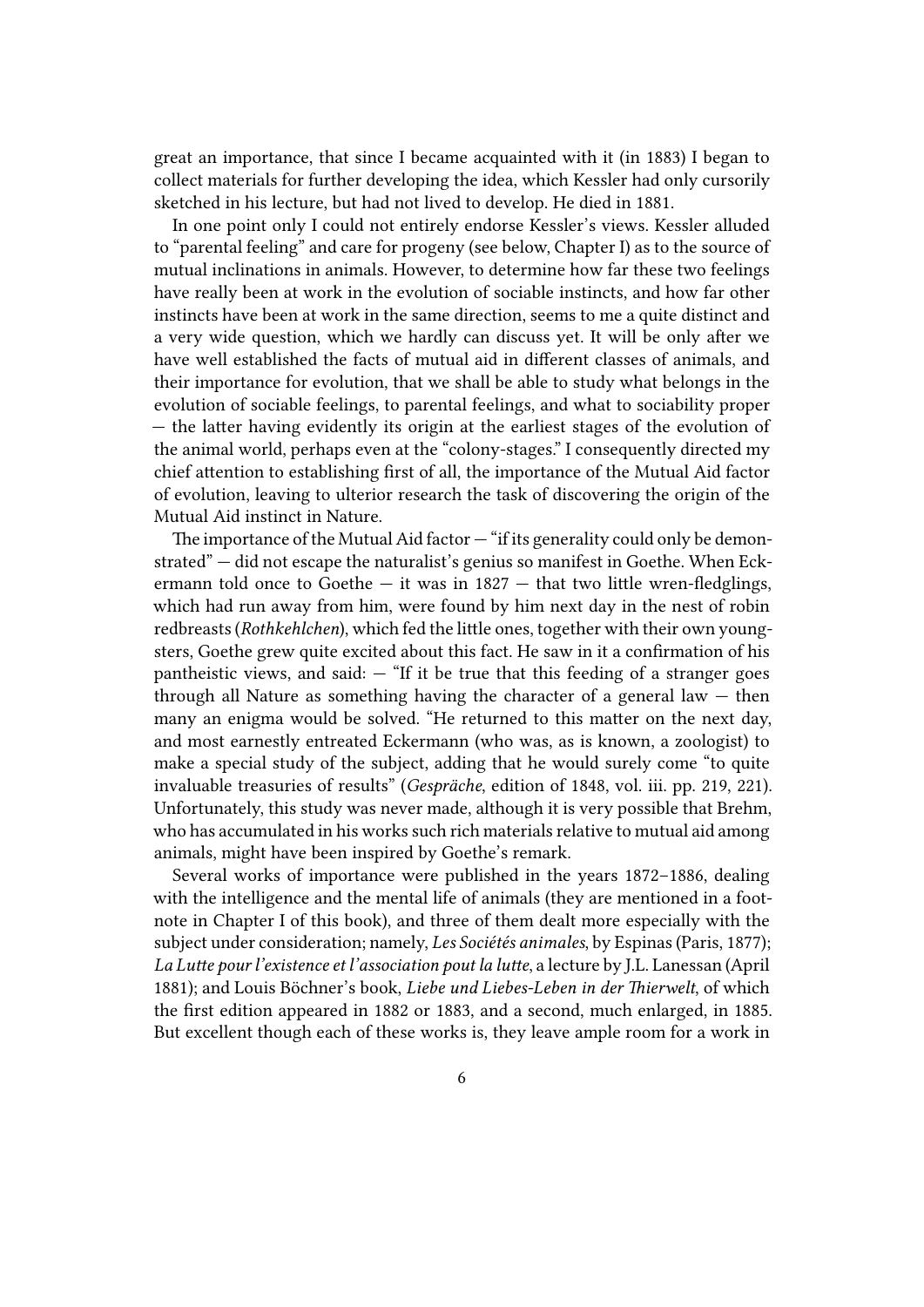which Mutual Aid would be considered, not only as an argument in favour of a pre-human origin of moral instincts, but also as a law of Nature and a factor of evolution. Espinas devoted his main attention to such animal societies (ants, bees) as are established upon a physiological division of labour, and though his work is full of admirable hints in all possible directions, it was written at a time when the evolution of human societies could not yet be treated with the knowledge we now possess. Lanessan's lecture has more the character of a brilliantly laid-out general plan of a work, in which mutual support would be dealt with, beginning with rocks in the sea, and then passing in review the world of plants, of animals and men. As to Büchner's work, suggestive though it is and rich in facts, I could not agree with its leading idea. The book begins with a hymn to Love, and nearly all its illustrations are intended to prove the existence of love and sympathy among animals. However, to reduce animal sociability to *love* and *sympathy* means to reduce its generality and its importance, just as human ethics based upon love and personal sympathy only have contributed to narrow the comprehension of the moral feeling as a whole. It is not love to my neighbour — whom I often do not know at all — which induces me to seize a pail of water and to rush towards his house when I see it on fire; it is a far wider, even though more vague feeling or instinct of human solidarity and sociability which moves me. So it is also with animals. It is not love, and not even sympathy (understood in its proper sense) which induces a herd of ruminants or of horses to form a ring in order to resist an attack of wolves; not love which induces wolves to form a pack for hunting; not love which induces kittens or lambs to play, or a dozen of species of young birds to spend their days together in the autumn; and it is neither love nor personal sympathy which induces many thousand fallow-deer scattered over a territory as large as France to form into a score of separate herds, all marching towards a given spot, in order to cross there a river. It is a feeling infinitely wider than love or personal sympathy an instinct that has been slowly developed among animals and men in the course of an extremely long evolution, and which has taught animals and men alike the force they can borrow from the practice of mutual aid and support, and the joys they can find in social life.

The importance of this distinction will be easily appreciated by the student of animal psychology, and the more so by the student of human ethics. Love, sympathy and self-sacrifice certainly play an immense part in the progressive development of our moral feelings. But it is not love and not even sympathy upon which Society is based in mankind. It is the conscience  $-$  be it only at the stage of an instinct  $-$  of human solidarity. It is the unconscious recognition of the force that is borrowed by each man from the practice of mutual aid; of the close dependency of every one's happiness upon the happiness of all; and of the sense of justice, or equity, which brings the individual to consider the rights of every other individual as equal to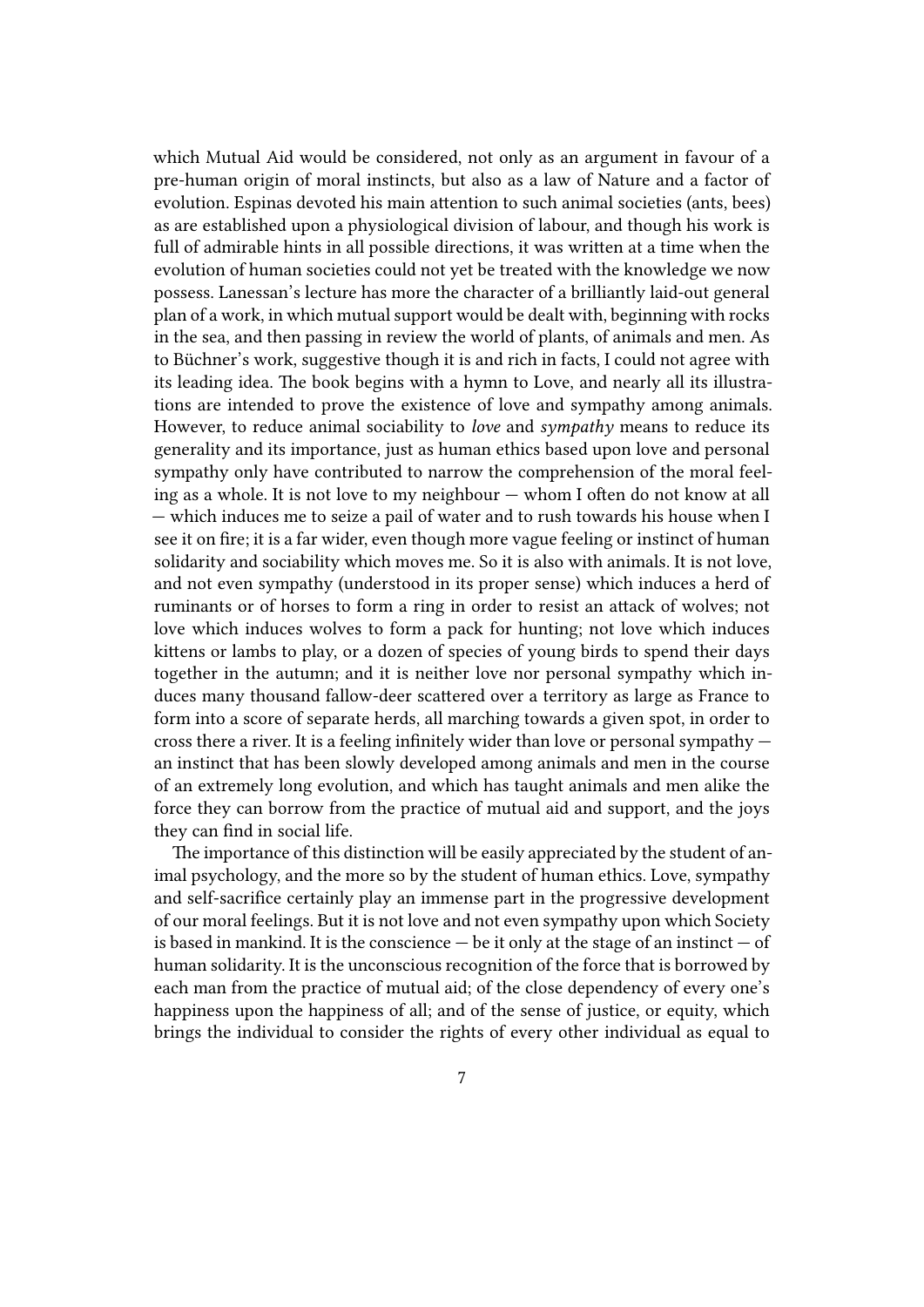his own. Upon this broad and necessary foundation the still higher moral feelings are developed. But this subject lies outside the scope of the present work, and I shall only indicate here a lecture, "Justice and Morality" which I delivered in reply to Huxley's *Ethics*, and in which the subject has been treated at some length.

Consequently I thought that a book, written on *Mutual Aid as a Law of Nature and a factor of evolution*, might fill an important gap. When Huxley issued, in 1888, his "Struggle-for-life" manifesto (*Struggle for Existence and its Bearing upon Man*), which to my appreciation was a very incorrect representation of the facts of Nature, as one sees them in the bush and in the forest, I communicated with the editor of the Nineteenth Century, asking him whether he would give the hospitality of his review to an elaborate reply to the views of one of the most prominent Darwinists; and Mr. James Knowles received the proposal with fullest sympathy. I also spoke of it to W. Bates. "Yes, certainly; *that* is true Darwinism," was his reply. "It is horrible what 'they' have made of Darwin. Write these articles, and when they are printed, I will write to you a letter which you may publish. "Unfortunately, it took me nearly seven years to write these articles, and when the last was published, Bates was no longer living.

After having discussed the importance of mutual aid in various classes of animals, I was evidently bound to discuss the importance of the same factor in the evolution of Man. This was the more necessary as there are a number of evolutionists who may not refuse to admit the importance of mutual aid among animals, but who, like Herbert Spencer, will refuse to admit it for Man. For primitive Man — they maintain — war of each against all was *the* law of life. In how far this assertion, which has been too willingly repeated, without sufficient criticism, since the times of Hobbes, is supported by what we know about the early phases of human development, is discussed in the chapters given to the Savages and the Barbarians.

The number and importance of mutual-aid institutions which were developed by the creative genius of the savage and half-savage masses, during the earliest clan-period of mankind and still more during the next village-community period, and the immense influence which these early institutions have exercised upon the subsequent development of mankind, down to the present times, induced me to extend my researches to the later, historical periods as well; especially, to study that most interesting period — the free medieval city republics, of which the universality and influence upon our modern civilization have not yet been duly appreciated. And finally, I have tried to indicate in brief the immense importance which the mutual-support instincts, inherited by mankind from its extremely long evolution, play even now in our modern society, which is supposed to rest upon the principle: "every one for himself, and the State for all," but which it never has succeeded, nor will succeed in realizing.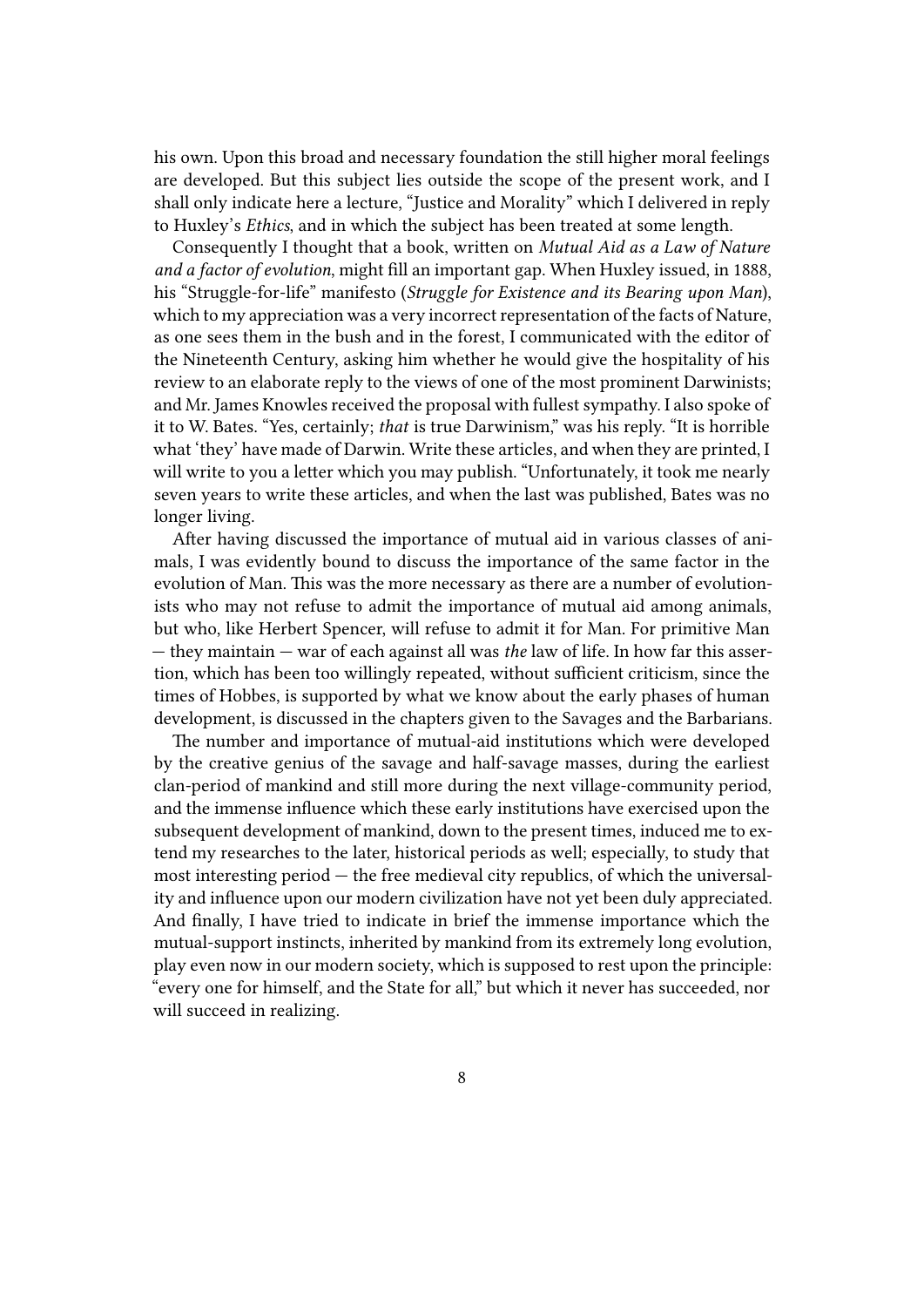It may be objected to this book that both animals and men are represented in it under too favourable an aspect; that their sociable qualities are insisted upon, while their anti-social and self-asserting instincts are hardly touched upon. This was, however, unavoidable. We have heard so much lately of the "harsh, pitiless struggle for life," which was said to be carried on by every animal against all other animals, every "savage" against all other "savages," and every civilized man against all his co-citizens — and these assertions have so much become an article of faith that it was necessary, first of all, to oppose to them a wide series of facts showing animal and human life under a quite different aspect. It was necessary to indicate the overwhelming importance which sociable habits play in Nature and in the progressive evolution of both the animal species and human beings: to prove that they secure to animals a better protection from their enemies, very often facilities for getting food and (winter provisions, migrations, etc.), longevity, therefore a greater facility for the development of intellectual faculties; and that they have given to men, in addition to the same advantages, the possibility of working out those institutions which have enabled mankind to survive in its hard struggle against Nature, and to progress, notwithstanding all the vicissitudes of its history. It is a book on the law of Mutual Aid, viewed at as one of the chief factors of evolution — not on *all* factors of evolution and their respective values; and this first book had to be written, before the latter could become possible.

I should certainly be the last to underrate the part which the self-assertion of the individual has played in the evolution of mankind. However, this subject requires, I believe, a much deeper treatment than the one it has hitherto received. In the history of mankind, individual self-assertion has often been, and continually is, something quite different from, and far larger and deeper than, the petty, unintelligent narrow-mindedness, which, with a large class of writers, goes for "individualism" and "self-assertion." Nor have history-making individuals been limited to those whom historians have represented as heroes. My intention, consequently, is, if circumstances permit it, to discuss separately the part taken by the self-assertion of the individual in the progressive evolution of mankind. I can only make in this place the following general remark:  $-$  When the Mutual Aid institutions  $-$  the tribe, the village community, the guilds, the medieval city  $-$  began, in the course of history, to lose their primitive character, to be invaded by parasitic growths, and thus to become hindrances to progress, the revolt of individuals against these institutions took always two different aspects. Part of those who rose up strove to purify the old institutions, or to work out a higher form of commonwealth, based upon the same Mutual Aid principles; they tried, for instance, to introduce the principle of "compensation," instead of the *lex talionis*, and later on, the pardon of offences, or a still higher ideal of equality before the human conscience, *in lieu* of "compensation," according to class-value. But at the very same time, another portion of the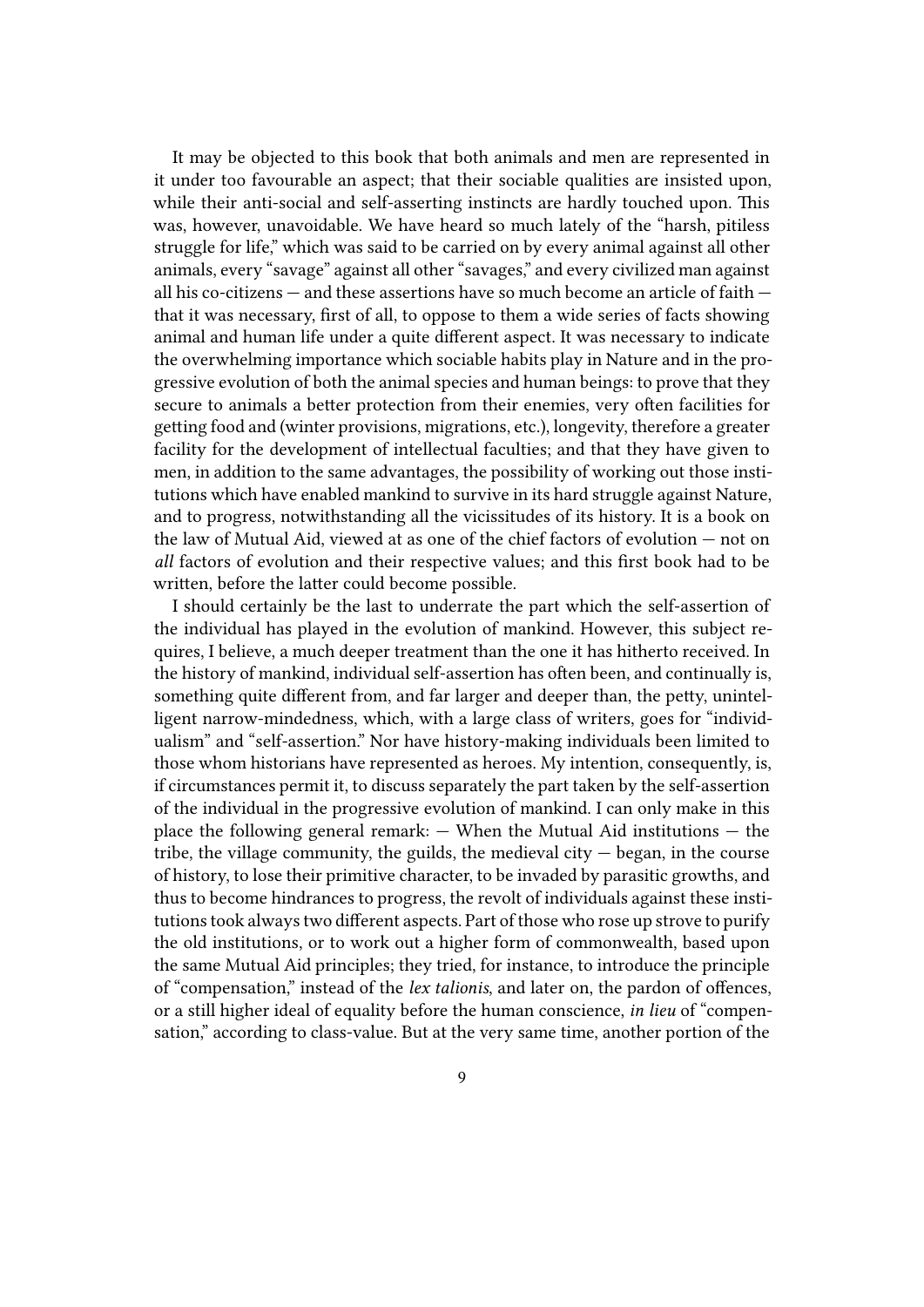same individual rebels endeavoured to break down the protective institutions of mutual support, with no other intention but to increase their own wealth and their own powers. In this three-cornered contest, between the two classes of revolted individuals and the supporters of what existed, lies the real tragedy of history. But to delineate that contest, and honestly to study the part played in the evolution of mankind by each one of these three forces, would require at least as many years as it took me to write this book.

Of works dealing with nearly the same subject, which have been published since the publication of my articles on Mutual Aid among Animals, I must mention *The Lowell Lectures on the Ascent of Man*, by Henry Drummond (London, 1894), and *The Origin and Growth of the Moral Instinct*, by A. Sutherland (London, 1898). Both are constructed chiefly on the lines taken in Büchner's *Love*, and in the second work the parental and familial feeling as the sole influence at work in the development of the moral feelings has been dealt with at some length. A third work dealing with man and written on similar lines is *The Principles of Sociology*, by Prof. F.A. Giddings, the first edition of which was published in 1896 at New York and London, and the leading ideas of which were sketched by the author in a pamphlet in 1894. I must leave, however, to literary critics the task of discussing the points of contact, resemblance, or divergence between these works and mine.

The different chapters of this book were published first in the *Nineteenth Century* ("Mutual Aid among Animals," in September and November 1890; "Mutual Aid among Savages," in April 1891; "Mutual Aid among the Barbarians," in January 1892; "Mutual Aid in the Mediæval City," in August and September 1894; and "Mutual Aid amongst Modern Men," in January and June 1896). In bringing them out in a book form my first intention was to embody in an Appendix the mass of materials, as well as the discussion of several secondary points, which had to be omitted in the review articles. It appeared, however, that the Appendix would double the size of the book, and I was compelled to abandon, or, at least, to postpone its publication. The present Appendix includes the discussion of only a few points which have been the matter of scientific controversy during the last few years; and into the text I have introduced only such matter as could be introduced without altering the structure of the work.

I am glad of this opportunity for expressing to the editor of the *Nineteenth Century*, Mr. James Knowles, my very best thanks, both for the kind hospitality which he offered to these papers in his review, as soon as he knew their general idea, and the permission he kindly gave me to reprint them.

*Bromley, Kent, 1902*.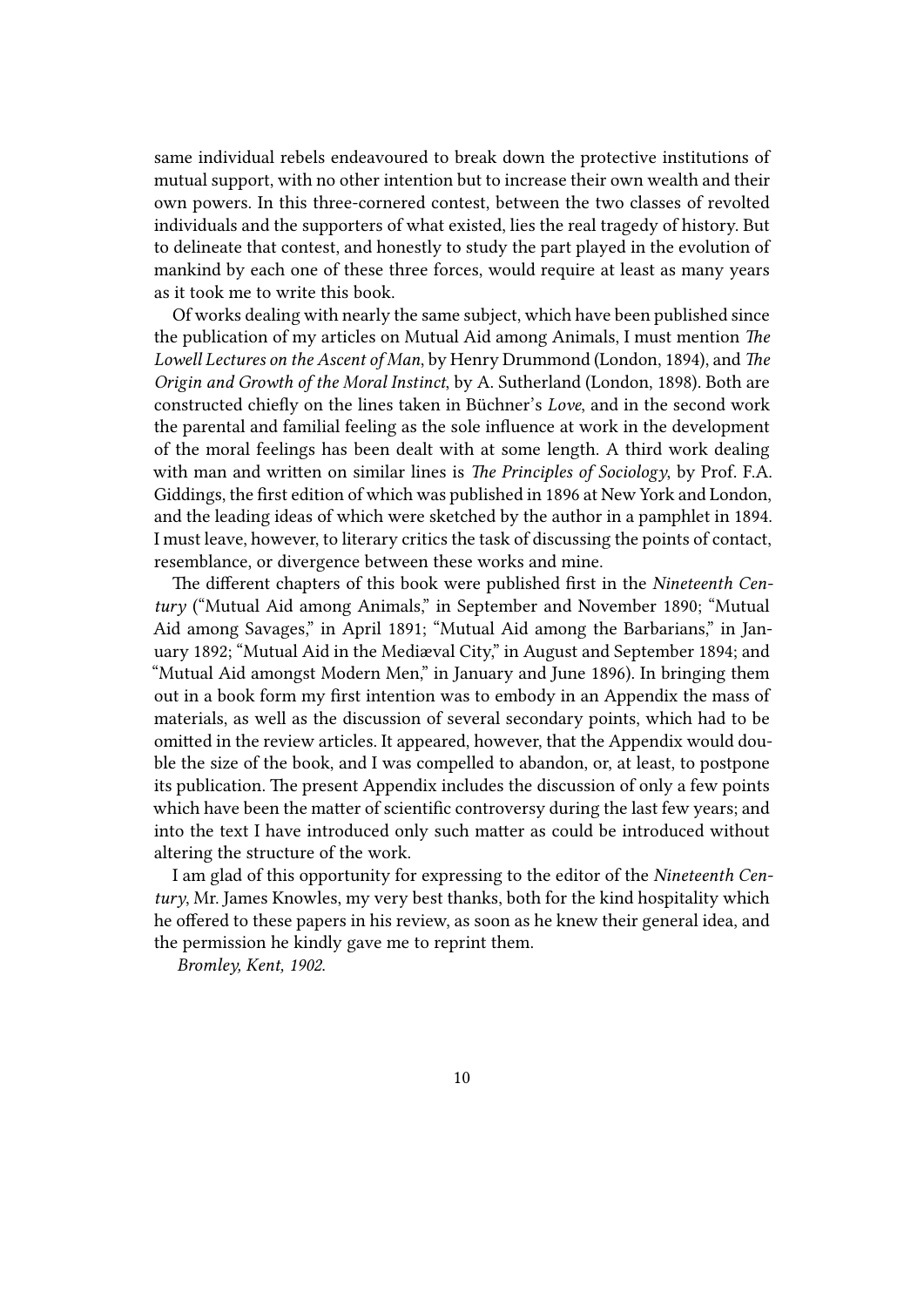### <span id="page-10-0"></span>**Chapter 1: Mutual Aid Among Animals**

*Struggle for existence. — Mutual Aid — a law of Nature and chief factor of progressive evolution. — Invertebrates. — Ants and Bees — Birds: Hunting and fishing associations. — Sociability. — Mutual protection among small birds. — Cranes; parrots.*

The conception of struggle for existence as a factor of evolution, introduced into science by Darwin and Wallace, has permitted us to embrace an immensely wide range of phenomena in one single generalization, which soon became the very basis of our philosophical, biological, and sociological speculations. An immense variety of facts: — adaptations of function and structure of organic beings to their surroundings; physiological and anatomical evolution; intellectual progress, and moral development itself, which we formerly used to explain by so many different causes, were embodied by Darwin in one general conception. We understood them as continued endeavours — as a struggle against adverse circumstances — for such a development of individuals, races, species and societies, as would result in the greatest possible fulness, variety, and intensity of life. It may be that at the outset Darwin himself was not fully aware of the generality of the factor which he first invoked for explaining one series only of facts relative to the accumulation of individual variations in incipient species. But he foresaw that the term which he was introducing into science would lose its philosophical and its only true meaning if it were to be used in its narrow sense only  $-$  that of a struggle between separate individuals for the sheer means of existence. And at the very beginning of his memorable work he insisted upon the term being taken in its "large and metaphorical sense including dependence of one being on another, and including (which is more important) not only the life of the individual, but success in leaving progeny.<sup>"1</sup>

While he himself was chiefly using the term in its narrow sense for his own special purpose, he warned his followers against committing the error (which he seems once to have committed himself) of overrating its narrow meaning. In *The Descent of Man* he gave some powerful pages to illustrate its proper, wide sense.

<sup>1</sup> *Origin of Species*, chap. iii.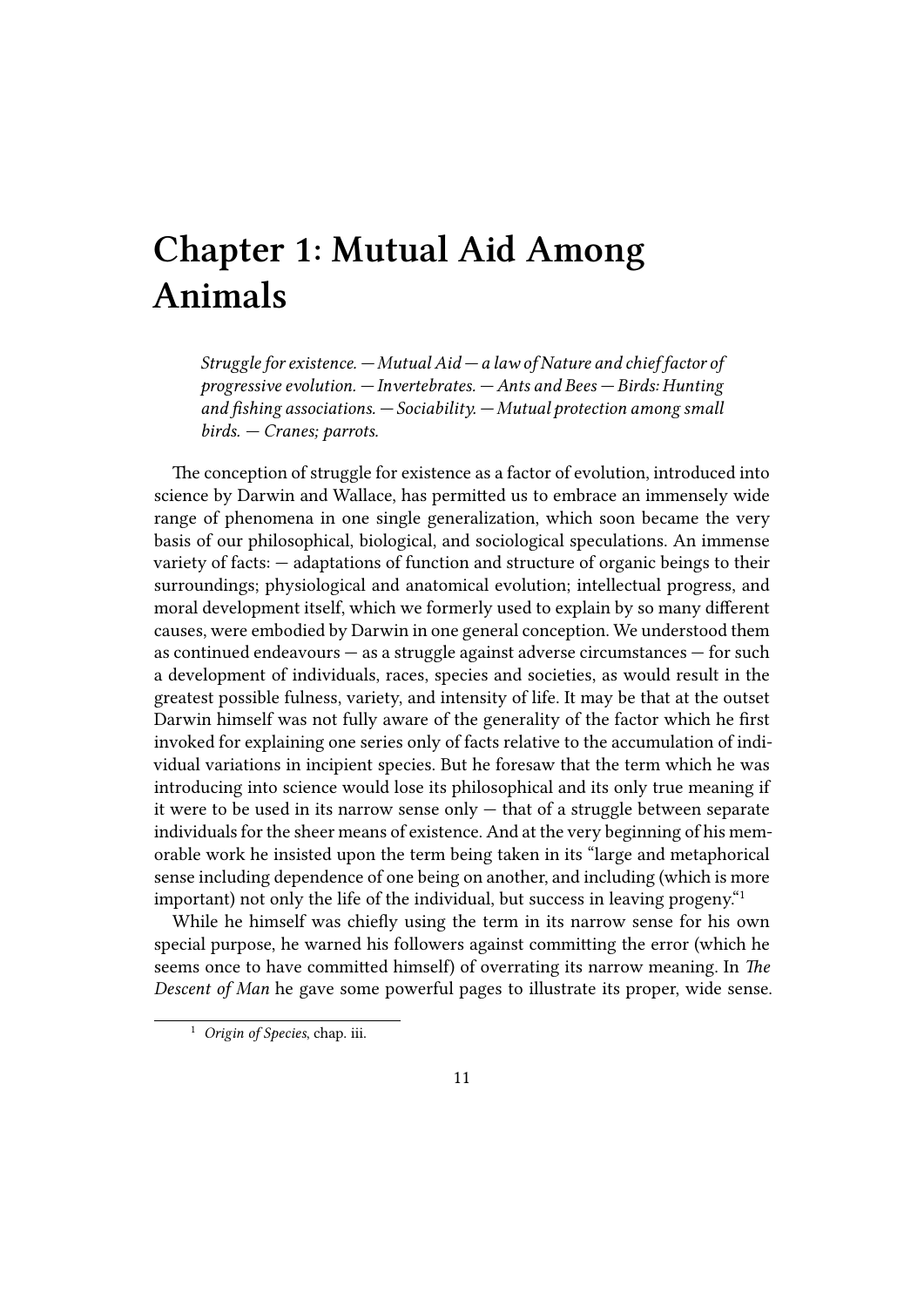He pointed out how, in numberless animal societies, the struggle between separate individuals for the means of existence disappears, how *struggle* is replaced by *cooperation*, and how that substitution results in the development of intellectual and moral faculties which secure to the species the best conditions for survival. He intimated that in such cases the fittest are not the physically strongest, nor the cunningest, but those who learn to combine so as mutually to support each other, strong and weak alike, for the welfare of the community. "Those communities," he wrote, "which included the greatest number of the most sympathetic members would flourish best, and rear the greatest number of offspring" (2<sup>nd</sup> edit., p. 163). The term, which originated from the narrow Malthusian conception of competition between each and all, thus lost its narrowness in the mind of one who knew Nature.

Unhappily, these remarks, which might have become the basis of most fruitful researches, were overshadowed by the masses of facts gathered for the purpose of illustrating the consequences of a real competition for life. Besides, Darwin never attempted to submit to a closer investigation the relative importance of the two aspects under which the struggle for existence appears in the animal world, and he never wrote the work he proposed to write upon the natural checks to over-multiplication, although that work would have been the crucial test for appreciating the real purport of individual struggle. Nay, on the very pages just mentioned, amidst data disproving the narrow Malthusian conception of struggle, the old Malthusian leaven reappeared — namely, in Darwin's remarks as to the alleged inconveniences of maintaining the "weak in mind and body" in our civilized societies (ch. v). As if thousands of weak-bodied and infirm poets, scientists, inventors, and reformers, together with other thousands of so-called "fools" and "weak-minded enthusiasts," were not the most precious weapons used by humanity in its struggle for existence by intellectual and moral arms, which Darwin himself emphasized in those same chapters of *Descent of Man*.

It happened with Darwin's theory as it always happens with theories having any bearing upon human relations. Instead of widening it according to his own hints, his followers narrowed it still more. And while Herbert Spencer, starting on independent but closely allied lines, attempted to widen the inquiry into that great question, "Who are the fittest?" especially in the appendix to the third edition of the *Data of Ethics*, the numberless followers of Darwin reduced the notion of struggle for existence to its narrowest limits. They came to conceive the animal world as a world of perpetual struggle among half-starved individuals, thirsting for one another's blood. They made modern literature resound with the war-cry of *woe to the vanquished*, as if it were the last word of modern biology. They raised the "pitiless" struggle for personal advantages to the height of a biological principle which man must submit to as well, under the menace of otherwise succumbing in a world based upon mutual extermination. Leaving aside the economists who know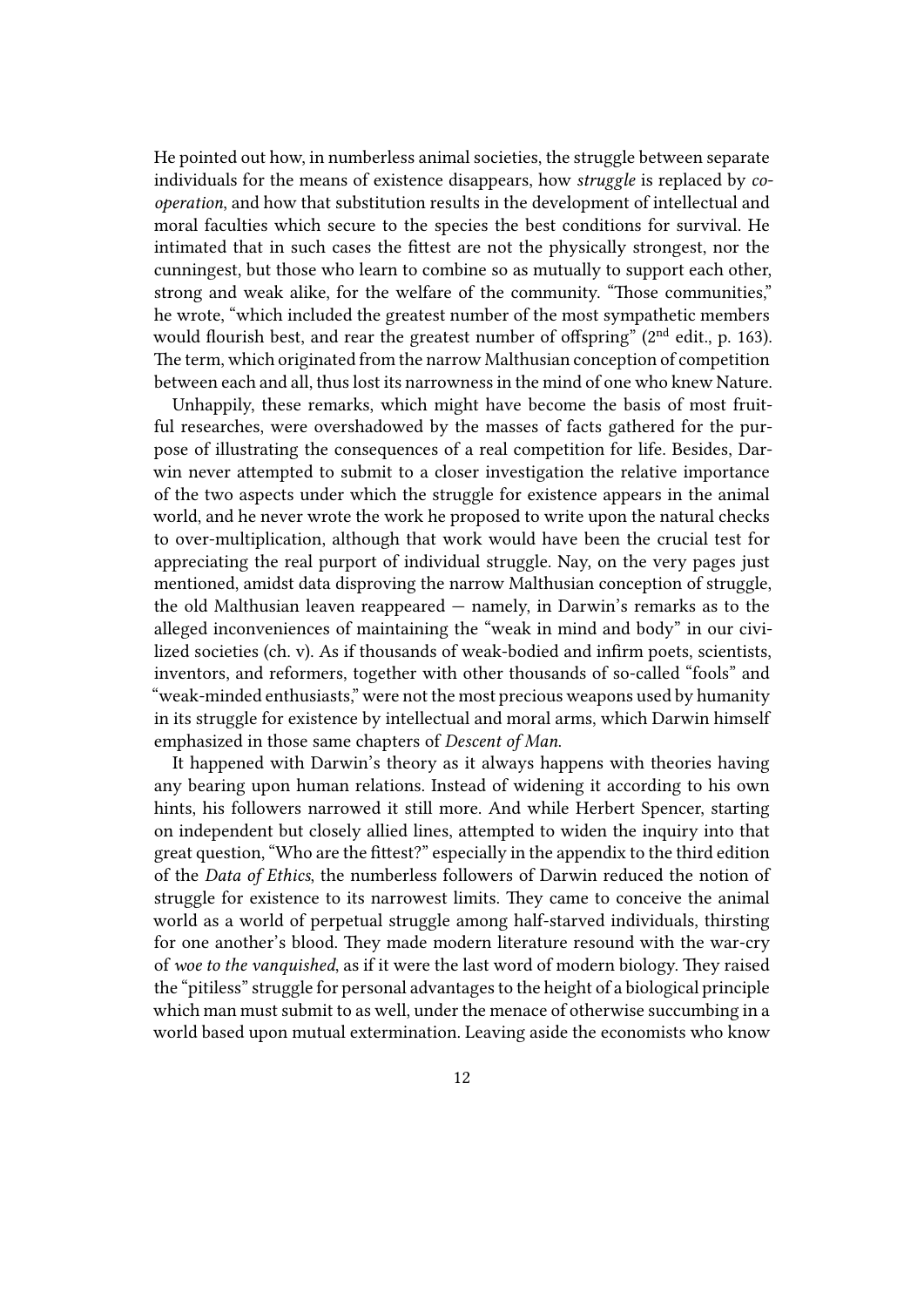of natural science but a few words borrowed from second-hand vulgarizers, we must recognize that even the most authorized exponents of Darwin's views did their best to maintain those false ideas. In fact, if we take Huxley, who certainly is considered as one of the ablest exponents of the theory of evolution, were we not taught by him, in a paper on the 'Struggle for Existence and its Bearing upon Man,' that,

"from the point of view of the moralist, the animal world is on about the same level as a gladiators' show. The creatures are fairly well treated, and set to, fight hereby the strongest, the swiftest, and the cunningest live to fight another day. The spectator has no need to turn his thumb down, as no quarter is given."

Or, further down in the same article, did he not tell us that, as among animals, so among primitive men,

"the weakest and stupidest went to the wall, while the toughest and shrewdest, those who were best fitted to cope with their circumstances, but not the best in another way, survived. Life was a continuous free fight, and beyond the limited and temporary relations of the family, the Hobbesian war of each against all was the normal state of existence"<sup>2</sup>

In how far this view of nature is supported by fact, will be seen from the evidence which will be here submitted to the reader as regards the animal world, and as regards primitive man. But it may be remarked at once that Huxley's view of nature had as little claim to be taken as a scientific deduction as the opposite view of Rousseau, who saw in nature but love, peace, and harmony destroyed by the accession of man. In fact, the first walk in the forest, the first observation upon any animal society, or even the perusal of any serious work dealing with animal life (D'Orbigny's, Audubon's, Le Vaillant's, no matter which), cannot but set the naturalist thinking about the part taken by social life in the life of animals, and prevent him from seeing in Nature nothing but a field of slaughter, just as this would prevent him from seeing in Nature nothing but harmony and peace. Rousseau had committed the error of excluding the beak-and-claw fight from his thoughts; and Huxley committed the opposite error; but neither Rousseau's optimism nor Huxley's pessimism can be accepted as an impartial interpretation of nature.

As soon as we study animals — not in laboratories and museums only, but in the forest and the prairie, in the steppe and the mountains  $-$  we at once perceive

<sup>2</sup> *Nineteenth Century*, Feb. 1888, p. 165.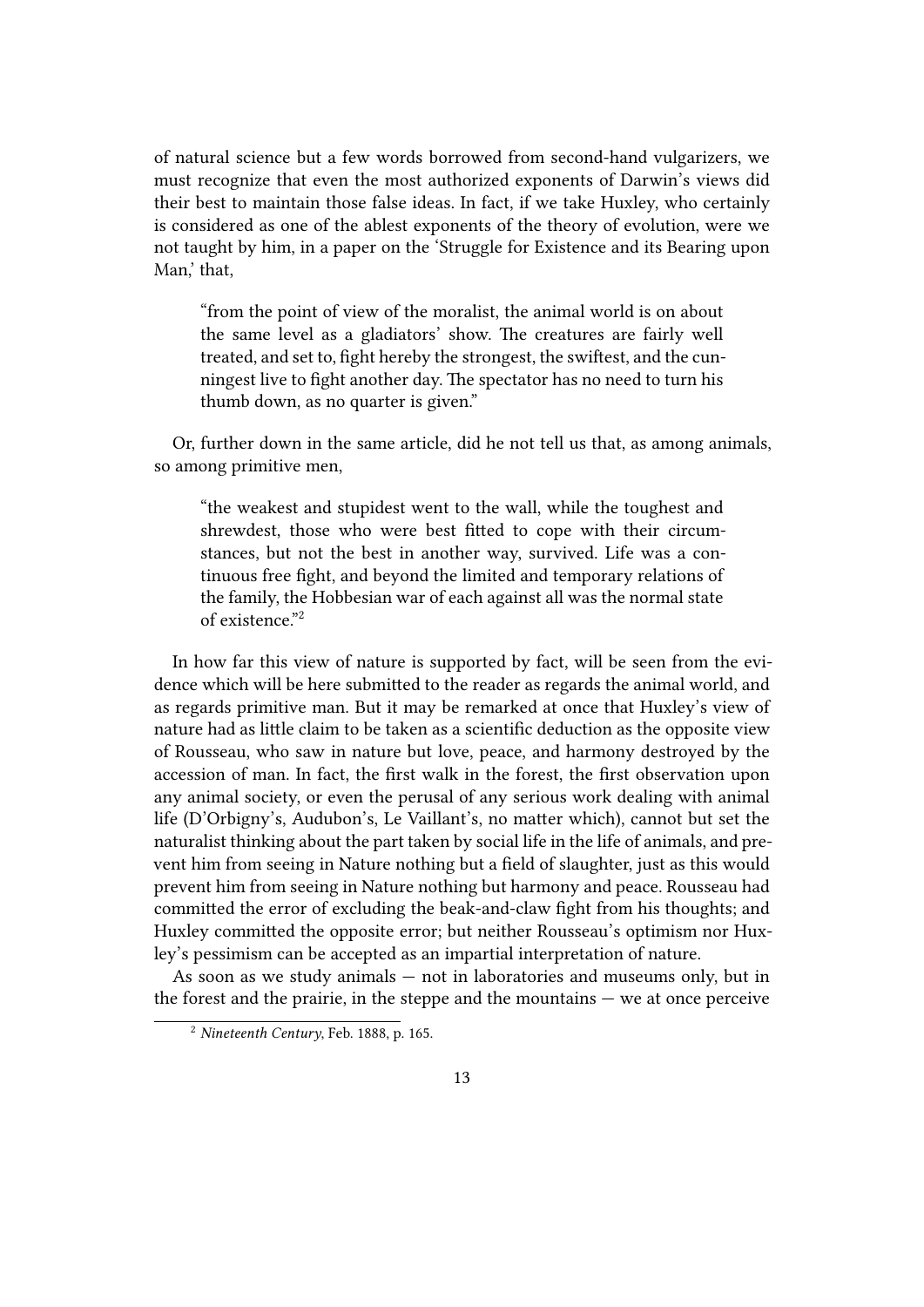that though there is an immense amount of warfare and extermination going on amidst various species, and especially amidst various classes of animals, there is, at the same time, as much, or perhaps even more, of mutual support, mutual aid, and mutual defence amidst animals belonging to the same species or, at least, to the same society. Sociability is as much a law of nature as mutual struggle. Of course it would be extremely difficult to estimate, however roughly, the relative numerical importance of both these series of facts. But if we resort to an indirect test, and ask Nature: "Who are the fittest: those who are continually at war with each other, or those who support one another?" we at once see that those animals which acquire habits of mutual aid are undoubtedly the fittest. They have more chances to survive, and they attain, in their respective classes, the highest development of intelligence and bodily organization. If the numberless facts which can be brought forward to support this view are taken into account, we may safely say that mutual aid is as much a law of animal life as mutual struggle, but that, as a factor of evolution, it most probably has a far greater importance, inasmuch as it favours the development of such habits and characters as insure the maintenance and further development of the species, together with the greatest amount of welfare and enjoyment of life for the individual, with the least waste of energy.

Of the scientific followers of Darwin, the first, as far as I know, who understood the full purport of Mutual Aid *as a law of Nature and the chief factor of evolution*, was a well-known Russian zoologist, the late Dean of the St. Petersburg University, Professor Kessler. He developed his ideas in an address which he delivered in January 1880, a few months before his death, at a Congress of Russian naturalists; but, like so many good things published in the Russian tongue only, that remarkable address remains almost entirely unknown.<sup>3</sup>

<sup>&</sup>lt;sup>3</sup> Leaving aside the pre-Darwinian writers, like Toussenel, Fée, and many others, several works containing many striking instances of mutual aid — chiefly, however, illustrating animal intelligence were issued previously to that date. I may mention those of Houzeau, *Les facultés etales des animaux*, 2 vols., Brussels, 1872; L. Büchner's *Aus dem Geistesleben der Thiere*, 2nd ed. in 1877; and Maximilian Perty's *Ueber das Seelenleben der Thiere*, Leipzig, 1876. Espinas published his most remarkable work, Les Sociétés animales, in 1877, and in that work he pointed out the importance of animal societies, and their bearing upon the preservation of species, and entered upon a most valuable discussion of the origin of societies. In fact, Espinas's book contains all that has been written since upon mutual aid, and many good things besides. If I nevertheless make a special mention of Kessler's address, it is because he raised mutual aid to the height of a law much more important in evolution than the law of mutual struggle. The same ideas were developed next year (in April 1881) by J. Lanessan in a lecture published in 1882 under this title: *La lutte pour l'existence et l'association pour la lutte*. G. Romanes's capital work, *Animal Intelligence*, was issued in 1882, and followed next year by the *Mental Evolution in Animals*. About the same time (1883), Büchner published another work, *Liebe und Liebes-Leben in der Thierwelt*, a second edition of which was issued in 1885. The idea, as seen, was in the air.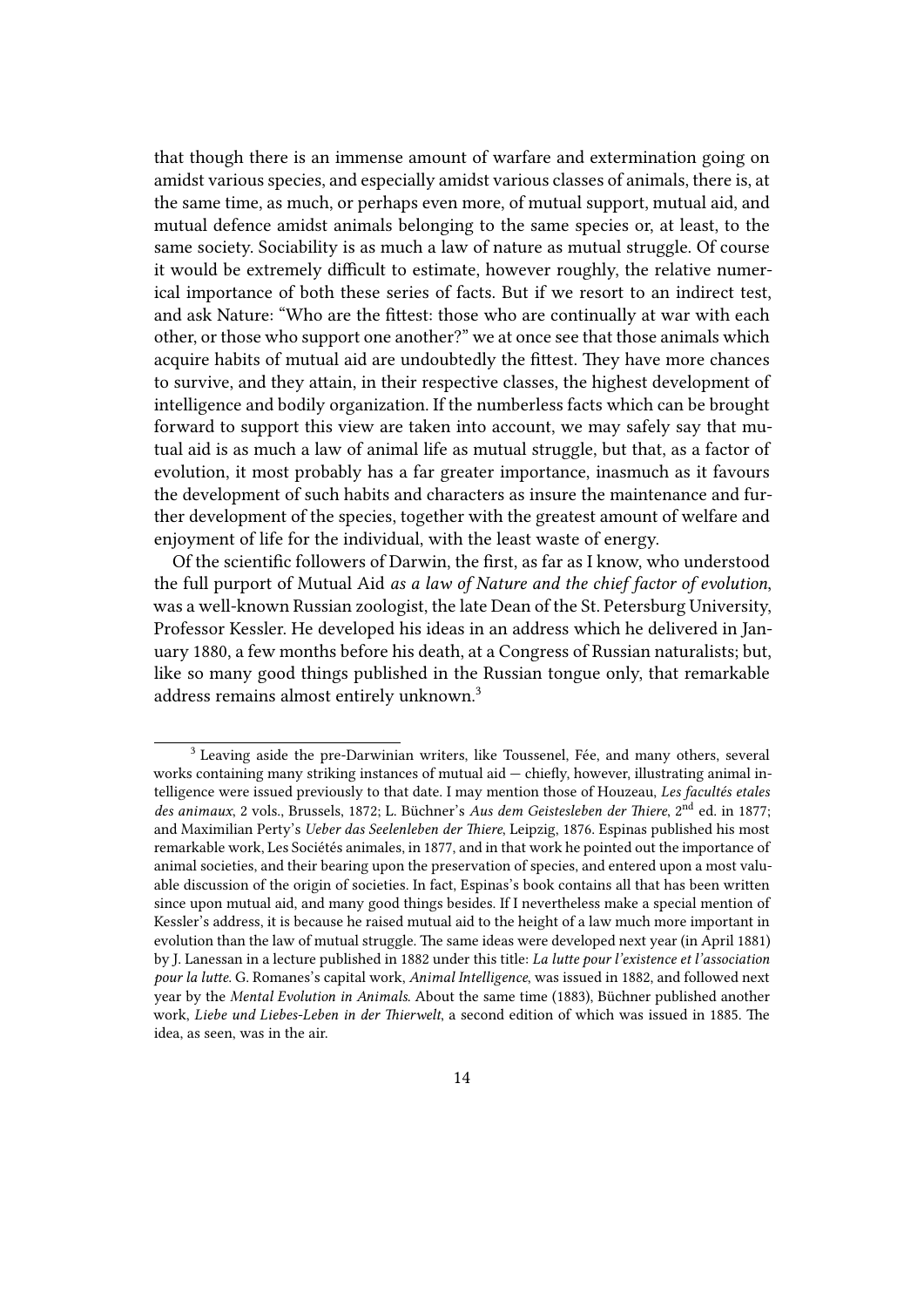"As a zoologist of old standing," he felt bound to protest against the abuse of a  $term - the struggle for existence - borrowed from zoology, or, at least, against$ overrating its importance. Zoology, he said, and those sciences which deal with man, continually insist upon what they call the pitiless law of struggle for existence. But they forget the existence of another law which may be described as the law of mutual aid, which law, at least for the animals, is far more essential than the former. He pointed out how the need of leaving progeny necessarily brings animals together, and, "the more the individuals keep together, the more they mutually support each other, and the more are the chances of the species for surviving, as well as for making further progress in its intellectual development." "All classes of animals," he continued, "and especially the higher ones, practise mutual aid," and he illustrated his idea by examples borrowed from the life of the burying beetles and the social life of birds and some mammalia. The examples were few, as might have been expected in a short opening address, but the chief points were clearly stated; and, after mentioning that in the evolution of mankind mutual aid played a still more prominent part, Professor Kessler concluded as follows: —

"I obviously do not deny the struggle for existence, but I maintain that the progressive development of the animal kingdom, and especially of mankind, is favoured much more by mutual support than by mutual struggle… All organic beings have two essential needs: that of nutrition, and that of propagating the species. The former brings them to a struggle and to mutual extermination, while the needs of maintaining the species bring them to approach one another and to support one another. But I am inclined to think that in the evolution of the organic world  $-$  in the progressive modification of organic beings  $-$  mutual support among individuals plays a much more important part than their mutual struggle."<sup>4</sup>

The correctness of the above views struck most of the Russian zoologists present, and Syevertsoff, whose work is well known to ornithologists and geographers, supported them and illustrated them by a few more examples. He mentioned sone of the species of falcons which have "an almost ideal organization for robbery," and nevertheless are in decay, while other species of falcons, which practise mutual help, do thrive. "Take, on the other side, a sociable bird, the duck," he said; "it is poorly organized on the whole, but it practises mutual support, and it almost invades the earth, as may be judged from its numberless varieties and species."

The readiness of the Russian zoologists to accept Kessler's views seems quite natural, because nearly all of them have had opportunities of studying the animal

<sup>4</sup> *Memoirs (Trudy) of the St. Petersburg Society of Naturalists*, vol. xi. 1880.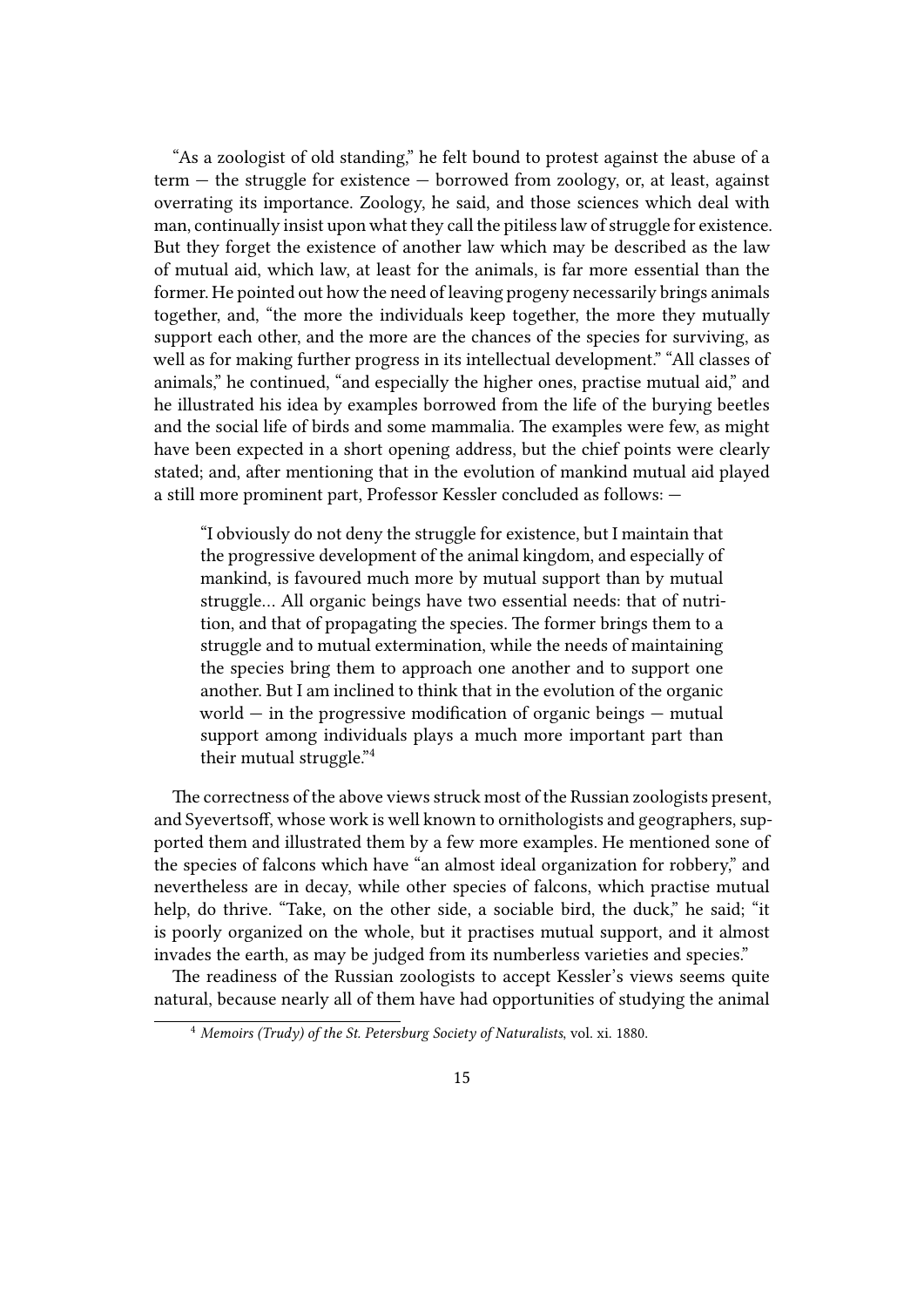world in the wide uninhabited regions of Northern Asia and East Russia; and it is impossible to study like regions without being brought to the same ideas. I recollect myself the impression produced upon me by the animal world of Siberia when I explored the Vitim regions in the company of so accomplished a zoologist as my friend Polyakoff was. We both were under the fresh impression of the *Origin of Species*, but we vainly looked for the keen competition between animals of the same species which the reading of Darwin's work had prepared us to expect, even after taking into account the remarks of the third chapter (p. 54). We saw plenty of adaptations for struggling, very often in common, against the adverse circumstances of climate, or against various enemies, and Polyakoff wrote many a good page upon the mutual dependency of carnivores, ruminants, and rodents in their geographical distribution; we witnessed numbers of facts of mutual support, especially during the migrations of birds and ruminants; but even in the Amur and Usuri regions, where animal life swarms in abundance, facts of real competition and struggle between higher animals of the same species came very seldom under my notice, though I eagerly searched for them. The same impression appears in the works of most Russian zoologists, and it probably explains why Kessler's ideas were so welcomed by the Russian Darwinists, whilst like ideas are not in vogue amidst the followers of Darwin in Western Europe.

The first thing which strikes us as soon as we begin studying the struggle for existence under both its aspects — direct and metaphorical — is the abundance of facts of mutual aid, not only for rearing progeny, as recognized by most evolutionists, but also for the safety of the individual, and for providing it with the necessary food. With many large divisions of the animal kingdom mutual aid is the rule. Mutual aid is met with even amidst the lowest animals, and we must be prepared to learn some day, from the students of microscopical pond-life, facts of unconscious mutual support, even from the life of micro-organisms. Of course, our knowledge of the life of the invertebrates, save the termites, the ants, and the bees, is extremely limited; and yet, even as regards the lower animals, we may glean a few facts of well-ascertained cooperation. The numberless associations of locusts, vanessae, cicindelae, cicadae, and so on, are practically quite unexplored; but the very fact of their existence indicates that they must be composed on about the same principles as the temporary associations of ants or bees for purposes of migration.<sup>5</sup> As to the beetles, we have quite well-observed facts of mutual help amidst the burying beetles (*Necrophorus*). They must have some decaying organic matter to lay their eggs in, and thus to provide their larve with food; but that matter must not decay very rapidly. So they are wont to bury in the ground the corpses of all kinds of small animals which they occasionally find in their rambles. As a rule, they live an

<sup>5</sup> See Appendix I.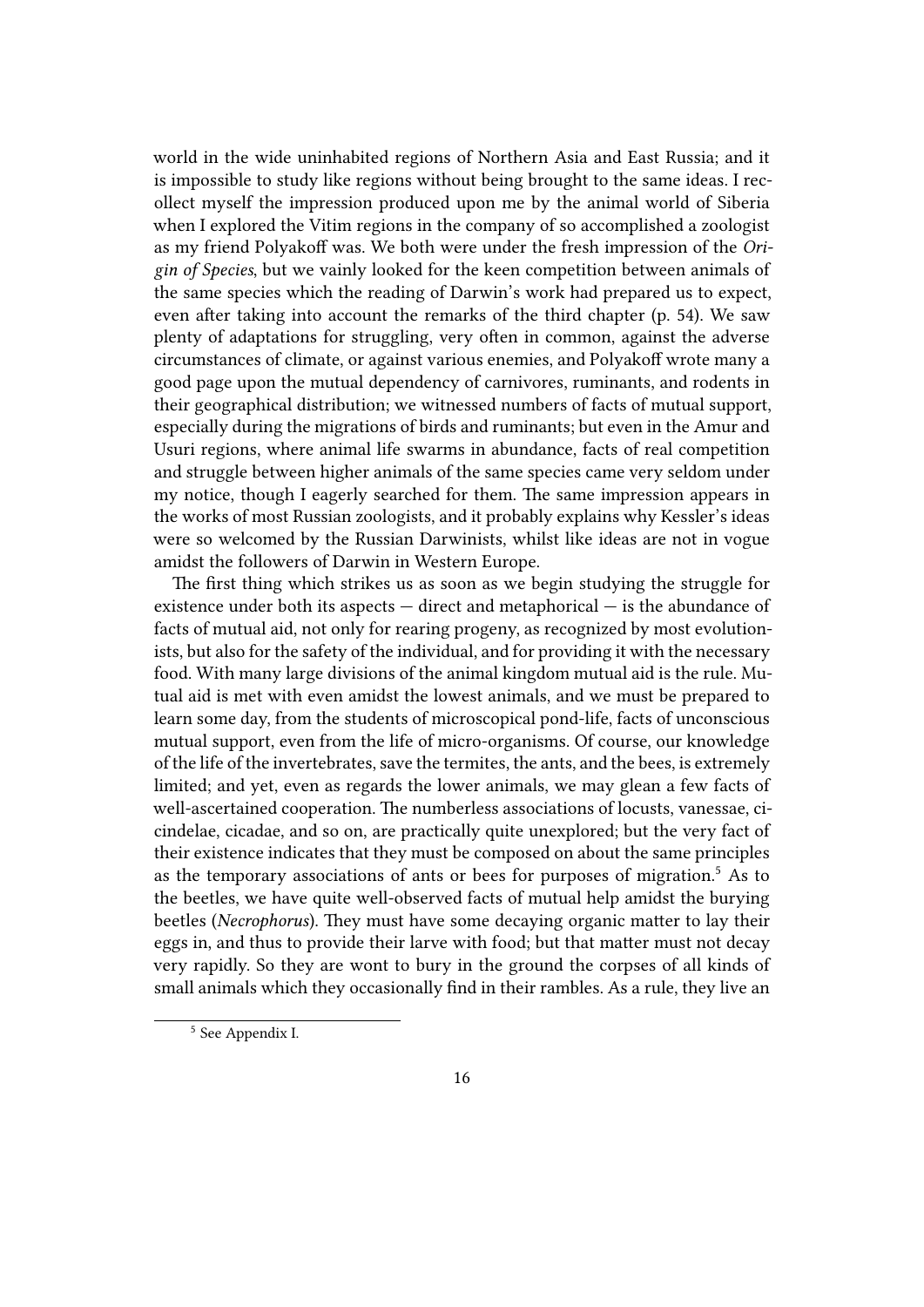isolated life, but when one of them has discovered the corpse of a mouse or of a bird, which it hardly could manage to bury itself, it calls four, six, or ten other beetles to perform the operation with united efforts; if necessary, they transport the corpse to a suitable soft ground; and they bury it in a very considerate way, without quarrelling as to which of them will enjoy the privilege of laying its eggs in the buried corpse. And when Gleditsch attached a dead bird to a cross made out of two sticks, or suspended a toad to a stick planted in the soil, the little beetles would in the same friendly way combine their intelligences to overcome the artifice of Man. The same combination of efforts has been noticed among the dung-beetles.

Even among animals standing at a somewhat lower stage of organization we may find like examples. Some land-crabs of the West Indies and North America combine in large swarms in order to travel to the sea and to deposit therein their spawn; and each such migration implies concert, co-operation, and mutual support. As to the big Molucca crab (*Limulus*), I was struck (in 1882, at the Brighton Aquarium) with the extent of mutual assistance which these clumsy animals are capable of bestowing upon a comrade in case of need. One of them had fallen upon its back in a corner of the tank, and its heavy saucepan-like carapace prevented it from returning to its natural position, the more so as there was in the corner an iron bar which rendered the task still more difficult. Its comrades came to the rescue, and for one hour's time I watched how they endeavoured to help their fellow-prisoner. They came two at once, pushed their friend from beneath, and after strenuous efforts succeeded in lifting it upright; but then the iron bar would prevent them from achieving the work of rescue, and the crab would again heavily fall upon its back. After many attempts, one of the helpers would go in the depth of the tank and bring two other crabs, which would begin with fresh forces the same pushing and lifting of their helpless comrade. We stayed in the Aquarium for more than two hours, and, when leaving, we again came to cast a glance upon the tank: the work of rescue still continued! Since I saw that, I cannot refuse credit to the observation quoted by Dr. Erasmus Darwin — namely, that "the common crab during the moulting season stations as sentinel an unmoulted or hard-shelled individual to prevent marine enemies from injuring moulted individuals in their unprotected state."<sup>6</sup>

Facts illustrating mutual aid amidst the termites, the ants, and the bees are so well known to the general reader, especially through the works of Romanes, L. Büchner, and Sir John Lubbock, that I may limit my remarks to a very few hints.<sup>7</sup> If we take an ants' nest, we not only see that every description of work-rearing of

<sup>6</sup> George J. Romanes's *Animal Intelligence*, 1st ed. p. 233.

<sup>7</sup> Pierre Huber's *Les fourmis indigëes, Génève*, 1861; Forel's *Recherches sur les fourmis de la Suisse, Zurich*, 1874, and J.T. Moggridge's *Harvesting Ants and Trapdoor Spiders*, London, 1873 and 1874, ought to be in the hands of every boy and girl. See also: Blanchard's *Métamorphoses des*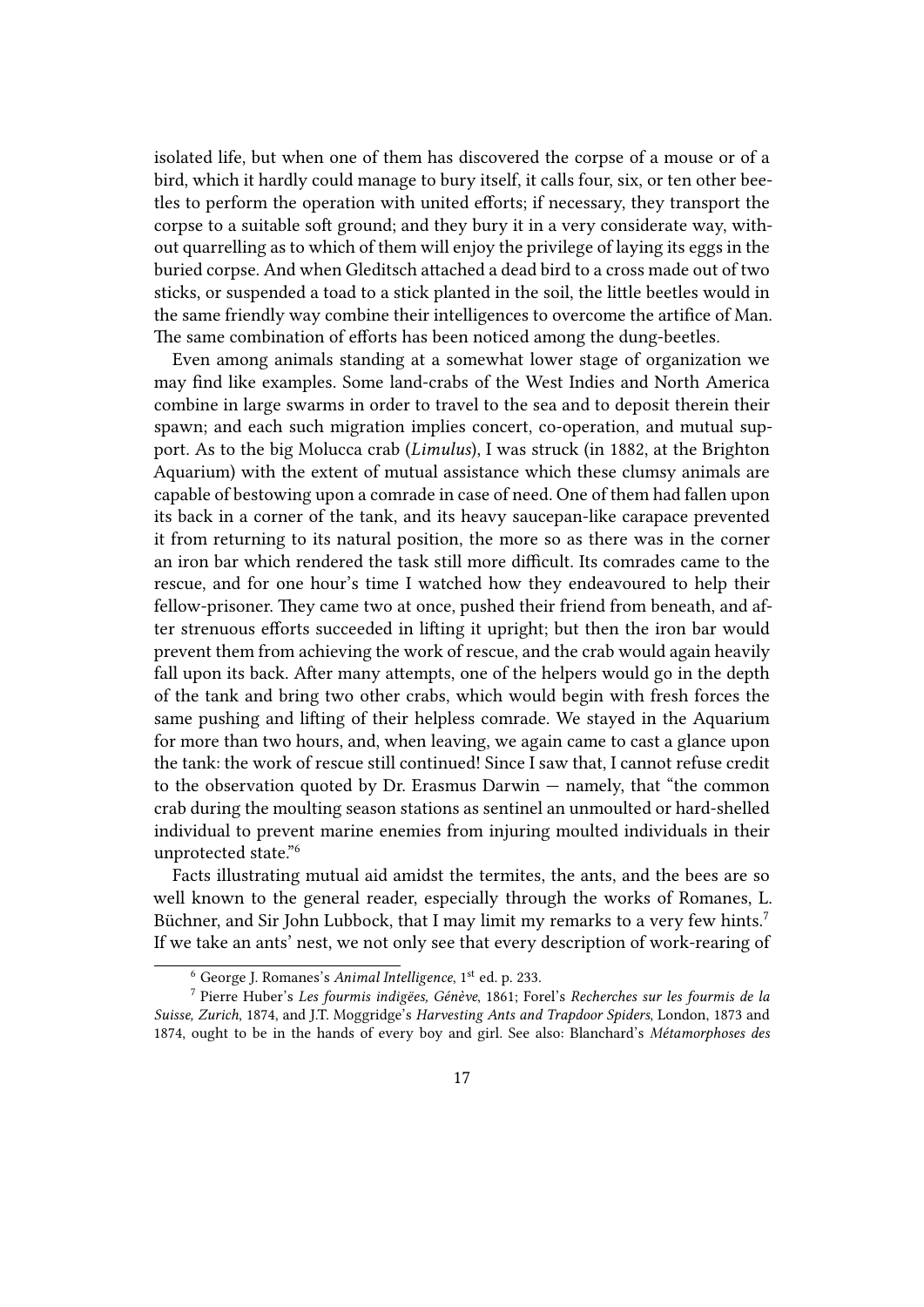progeny, foraging, building, rearing of aphides, and so on — is performed according to the principles of voluntary mutual aid; we must also recognize, with Forel, that the chief, the fundamental feature of the life of many species of ants is the fact and the obligation for every ant of sharing its food, already swallowed and partly digested, with every member of the community which may apply for it. Two ants belonging to two different species or to two hostile nests, when they occasionally meet together, will avoid each other. But two ants belonging to the same nest or to the same colony of nests will approach each other, exchange a few movements with the antennæ, and "if one of them is hungry or thirsty, and especially if the other has its crop full… it immediately asks for food." The individual thus requested never refuses; it sets apart its mandibles, takes a proper position, and regurgitates a drop of transparent fluid which is licked up by the hungry ant. Regurgitating food for other ants is so prominent a feature in the life of ants (at liberty), and it so constantly recurs both for feeding hungry comrades and for feeding larvæ, that Forel considers the digestive tube of the ants as consisting of two different parts, one of which, the posterior, is for the special use of the individual, and the other, the anterior part, is chiefly for the use of the community. If an ant which has its crop full has been selfish enough to refuse feeding a comrade, it will be treated as an enemy, or even worse. If the refusal has been made while its kinsfolk were fighting with some other species, they will fall back upon the greedy individual with greater vehemence than even upon the enemies themselves. And if an ant has not refused to feed another ant belonging to an enemy species, it will be treated by the kinsfolk of the latter as a friend. All this is confirmed by most accurate observation and decisive experiments.<sup>8</sup>

In that immense division of the animal kingdom which embodies more than one thousand species, and is so numerous that the Brazilians pretend that Brazil belongs to the ants, not to men, competition amidst the members of the same nest, or the colony of nests,does not exist. However terrible the wars between different species, and whatever the atrocities committed at war-time, mutual aid within the community, self-devotion grown into a habit, and very often self-sacrifice for the common welfare, are the rule. The ants and termites have renounced the "Hobbesian war," and they are the better for it. Their wonderful nests, their buildings, superior in relative size to those of man; their paved roads and overground vaulted galleries; their spacious halls and granaries; their corn-fields, harvesting and "malting"

*Insectes*, Paris, 1868; J.H. Fabre's *Souvenirs entomologiques*, Paris, 1886; Ebrard's *Etudes des mœurs des fourmis, Génève*, 1864; Sir John Lubbock's *Ants, Bees, and Wasps*, and so on.

<sup>8</sup> Forel's *Recherches*, pp. 244, 275, 278. Huber's description of the process is admirable. It also contains a hint as to the possible origin of the instinct (popular edition, pp. 158, 160). See Appendix II.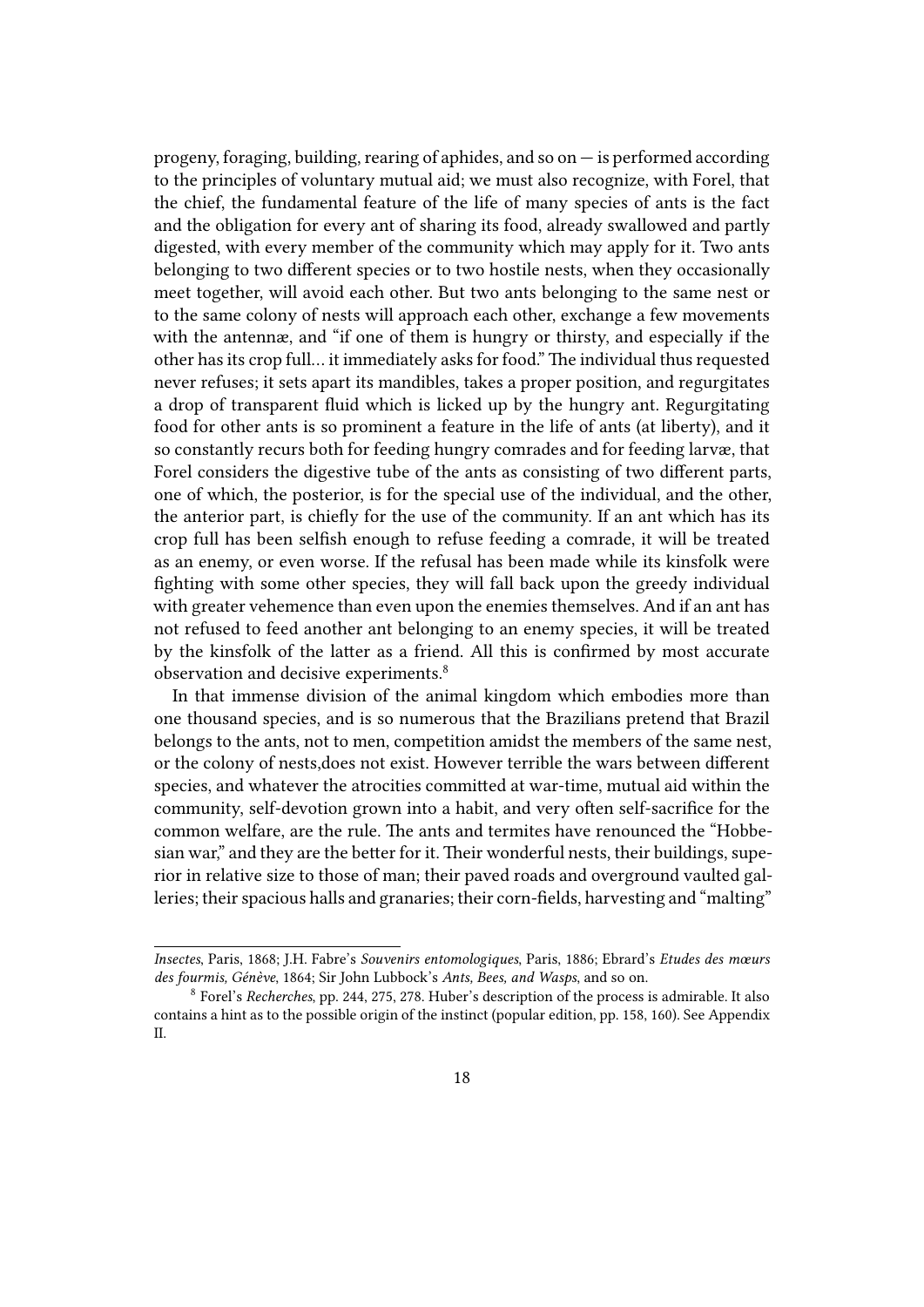of grain;<sup>9</sup> their, rational methods of nursing their eggs and larvæ, and of building special nests for rearing the aphides whom Linnæus so picturesquely described as "the cows of the ants"; and, finally, their courage, pluck, and, superior intelligence — all these are the natural outcome of the mutual aid which they practise at every stage of their busy and laborious lives. That mode of life also necessarily resulted in the development of another essential feature of the life of ants: the immense development of individual initiative which, in its turn, evidently led to the development of that high and varied intelligence which cannot but strike the human  $\alpha$ bserver<sup>10</sup>

If we knew no other facts from animal life than what we know about the ants and the termites, we already might safely conclude that mutual aid (which leads to mutual confidence, the first condition for courage) and individual initiative (the first condition for intellectual progress) are two factors infinitely more important than mutual struggle in the evolution of the animal kingdom. In fact, the ant thrives without having any of the "protective" features which cannot be dispensed with by animals living an isolated life. Its colour renders it conspicuous to its enemies, and the lofty nests of many species are conspicuous in the meadows and forests. It is not protected by a hard carapace, and its stinging apparatus, however dangerous when hundreds of stings are plunged into the flesh of an animal, is not of a great value for individual defence; while the eggs and larvæ of the ants are a dainty for a great number of the inhabitants of the forests. And yet the ants, in their thousands, are not much destroyed by the birds, not even by the ant-eaters, and they are dreaded by most stronger insects. When Forel emptied a bagful of ants in a meadow, he saw that "the crickets ran away, abandoning their holes to be sacked by the ants; the grasshoppers and the crickets fled in all directions; the spiders and the beetles abandoned their prey in order not to become prey themselves; "even the nests of the wasps were taken by the ants, after a battle during which many ants perished for the safety of the commonwealth. Even the swiftest insects cannot escape, and Forel often saw butterflies, gnats, flies, and so on, surprised and killed by the ants. Their force is in mutual support and mutual confidence. And if the ant  $-$  apart from the still higher developed termites — stands at the very top of the whole class

 $^9$  The agriculture of the ants is so wonderful that for a long time it has been doubted. The fact is now so well proved by Mr. Moggridge, Dr. Lincecum, Mr. MacCook, Col. Sykes, and Dr. Jerdon, that no doubt is possible. See an excellent summary of evidence in Mr. Romanes's work. See also Die Pilzgaerten einiger Süd-Amerikanischen Ameisen, by Alf. Moeller, in Schimper's Botan. Mitth. aus den Tropen, vi. 1893.

 $10$  This second principle was not recognized at once. Former observers often spoke of kings, queens, managers, and so on; but since Huber and Forel have published their minute observations, no doubt is possible as to the free scope left for every individual's initiative in whatever the ants do, including their wars.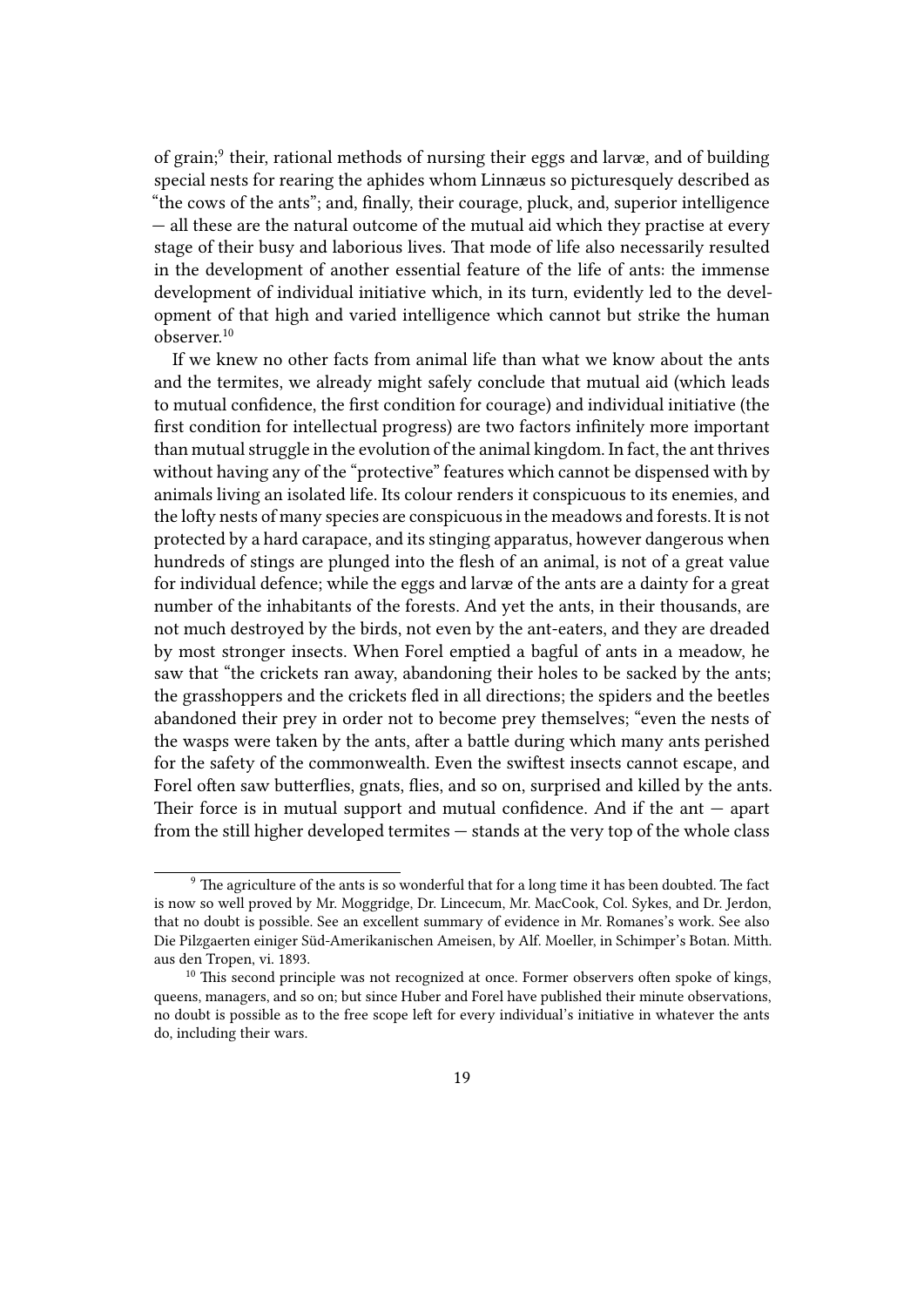of insects for its intellectual capacities; if its courage is only equalled by the most courageous vertebrates; and if its brain  $-$  to use Darwin's words  $-$  "is one of the most marvellous atoms of matter in the world, perhaps more so than the brain of man," is it not due to the fact that mutual aid has entirely taken the place of mutual struggle in the communities of ants?

The same is true as regards the bees. These small insects, which so easily might become the prey of so many birds, and whose honey has so many admirers in all classes of animals from the beetle to the bear, also have none of the protective features derived from mimicry or otherwise, without which an isolatedly living insect hardly could escape wholesale destruction; and yet, owing to the mutual aid they practise, they obtain the wide extension which we know and the intelligence we admire, By working in common they multiply their individual forces; by resorting to a temporary division of labour combined with the capacity of each bee to perform every kind of work when required, they attain such a degree of well-being and safety as no isolated animal can ever expect to achieve however strong or well armed it may be. In their combinations they are often more successful than man, when he neglects to take advantage of a well-planned mutual assistance. Thus, when a new swarm of bees is going to leave the hive in search of a new abode, a number of bees will make a preliminary exploration of the neighbourhood, and if they discover a convenient dwelling-place — say, an old basket, or anything of the kind — they will take possession of it, clean it, and guard it, sometimes for a whole week, till the swarm comes to settle therein. But how many human settlers will perish in new countries simply for not having understood the necessity of combining their efforts! By combining their individual intelligences they succeed in coping with adverse circumstances, even quite unforeseen and unusual, like those bees of the Paris Exhibition which fastened with their resinous propolis the shutter to a glass-plate fitted in the wall of their hive. Besides, they display none of the sanguinary proclivities and love of useless fighting with which many writers so readily endow animals. The sentries which guard the entrance to the hive pitilessly put to death the robbing bees which attempt entering the hive; but those stranger bees which come to the hive by mistake are left unmolested, especially if they come laden with pollen, or are young individuals which can easily go astray. There is no more warfare than is strictly required.

The sociability of the bees is the more instructive as predatory instincts and laziness continue to exist among the bees as well, and reappear each. time that their growth is favoured by some circumstances. It is well known that there always are a number of bees which prefer a life of robbery to the laborious life of a worker; and that both periods of scarcity and periods of an unusually rich supply of food lead to an increase of the robbing class. When our crops are in and there remains but little to gather in our meadows and fields, robbing bees become of more frequent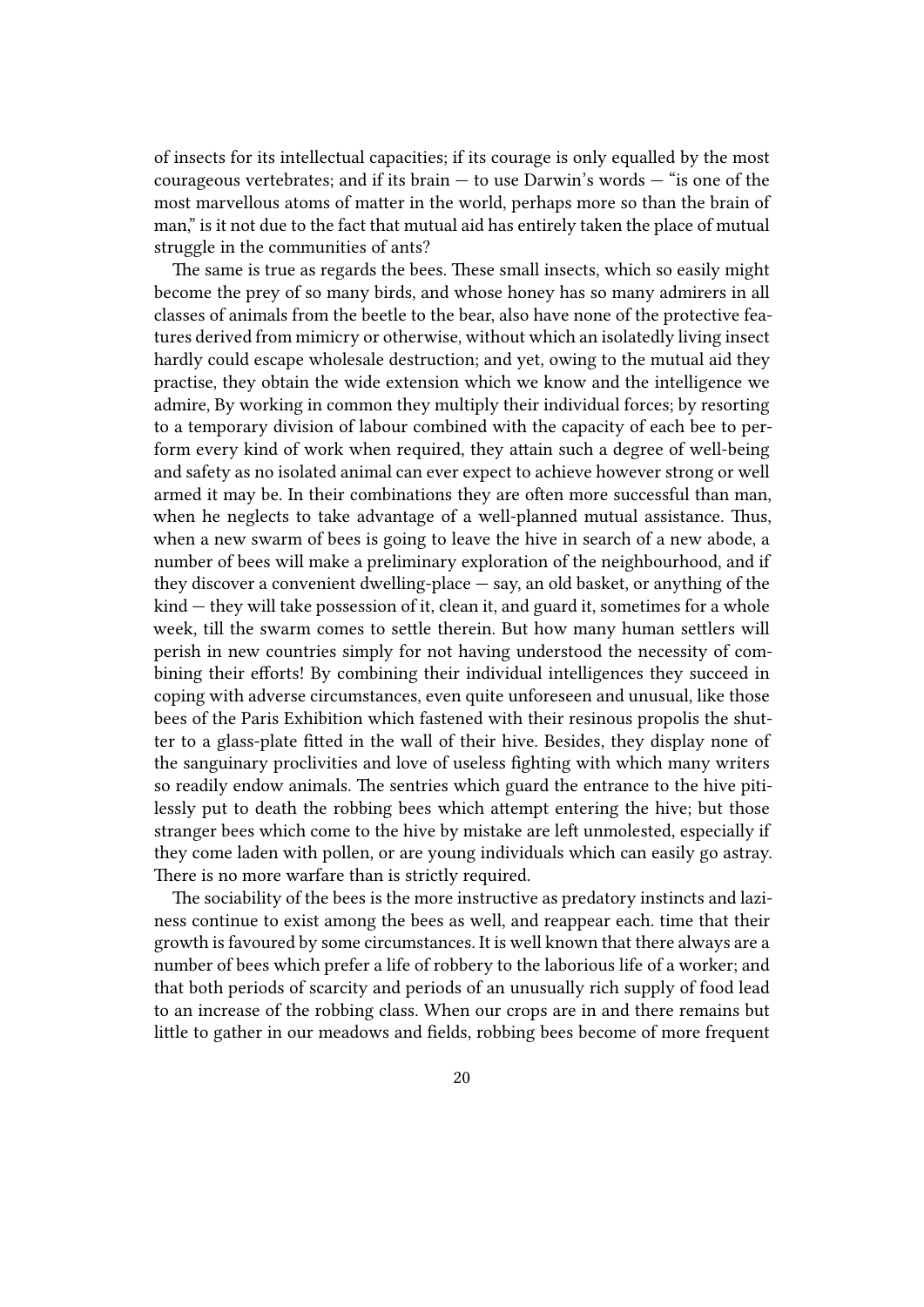occurrence; while, on the other side, about the sugar plantations of the West Indies and the sugar refineries of Europe, robbery, laziness, and very often drunkenness become quite usual with the bees. We thus see that anti-social instincts continue to exist amidst the bees as well; but natural selection continually must eliminate them, because in the long run the practice of solidarity proves much more advantageous to the species than the development of individuals endowed with predatory inclinations. The cunningest and the shrewdest are eliminated in favour of those who understand the advantages of sociable life and mutual support.

Certainly, neither the ants, nor the bees, nor even the termites, have risen to the conception of a higher solidarity embodying the whole of the species. In that respect they evidently have not attained a degree of development which we do not find even among our political, scientific, and religious leaders. Their social instincts hardly extend beyond the limits of the hive or the nest. However, colonies of no less than two hundred nests, belonging to two different species (*Formica exsecta* and *F. pressilabris*) have been described by Forel on Mount Tendre and Mount Salève; and Forel maintains that each member of these colonies recognizes every other member of the colony, and that they all take part in common defence; while in Pennsylvania Mr. MacCook saw a whole nation of from 1,600 to 1,700 nests of the mound-making ant, all living in perfect intelligence; and Mr. Bates has described the hillocks of the termites covering large surfaces in the "campos" — some of the nests being the refuge of two or three different species, and most of them being connected by vaulted galleries or arcades.<sup>11</sup> Some steps towards the amalgamation of larger divisions of the species for purposes of mutual protection are thus met with even among the invertebrate animals.

Going now over to higher animals, we find far more instances of undoubtedly conscious mutual help for all possible purposes, though we must recognize at once that our knowledge even of the life of higher animals still remains very imperfect. A large number of facts have been accumulated by first-rate observers, but there are whole divisions of the animal kingdom of which we know almost nothing. Trustworthy information as regards fishes is extremely scarce, partly owing to the difficulties of observation, and partly because no proper attention has yet been paid to the subject. As to the mammalia, Kessler already remarked how little we know about their manners of life. Many of them are nocturnal in their habits; others conceal themselves underground; and those ruminants whose social life and migrations offer the greatest interest do not let man approach their herds. It is chiefly upon birds that we have the widest range of information, and yet the social life of very many species remains but imperfectly known. Still, we need not complain about the lack of well-ascertained facts, as will be seen from the following.

<sup>11</sup> H.W. Bates, *The Naturalist on the River Amazons*, ii. 59 seq.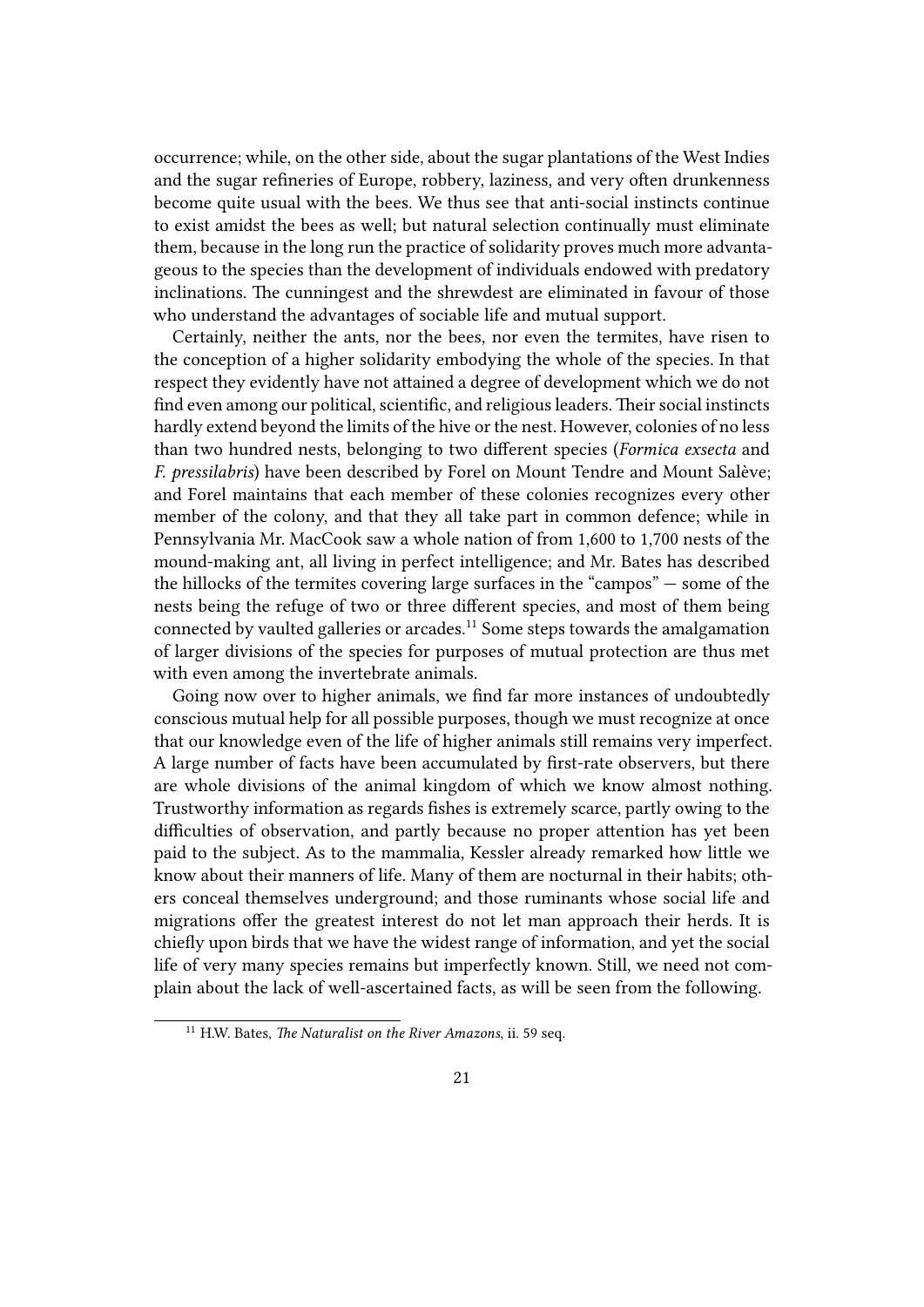I need not dwell upon the associations of male and female for rearing their offspring, for providing it with food during their first steps in life, or for hunting in common; though it may be mentioned by the way that such associations are the rule even with the least sociable carnivores and rapacious birds; and that they derive a special interest from being the field upon which tenderer feelings develop even amidst otherwise most cruel animals. It may also be added that the rarity of associations larger than that of the family among the carnivores and the birds of prey, though mostly being the result of their very modes of feeding, can also be explained to some extent as a consequence of the change produced in the animal world by the rapid increase of mankind. At any rate it is worthy of note that there are species living a quite isolated life in densely-inhabited regions, while the same species, or their nearest congeners, are gregarious in uninhabited countries. Wolves, foxes, and several birds of prey may be quoted as instances in point.

However, associations which do not extend beyond the family bonds are of relatively small importance in our case, the more so as we know numbers of associations for more general purposes, such as hunting, mutual protection, and even simple enjoyment of life. Audubon already mentioned that eagles occasionally associate for hunting, and his description of the two bald eagles, male and female, hunting on the Mississippi, is well known for its graphic powers. But one of the most conclusive observations of the kind belongs to Syevertsoff. Whilst studying the fauna of the Russian Steppes, he once saw an eagle belonging to an altogether gregarious species (the white-tailed eagle, *Haliactos albicilla*) rising high in the air for half an hour it was describing its wide circles in silence when at once its piercing voice was heard. Its cry was soon answered by another eagle which approached it, and was followed by a third, a fourth, and so on, till nine or ten eagles came together and soon disappeared. In the afternoon, Syevertsoff went to the place whereto he saw the eagles flying; concealed by one of the undulations of the Steppe, he approached them, and discovered that they had gathered around the corpse of a horse. The old ones, which, as a rule, begin the meal first  $-$  such are their rules of propriety-already were sitting upon the haystacks of the neighbourhood and kept watch, while the younger ones were continuing the meal, surrounded by bands of crows. From this and like observations, Syevertsoff concluded that the white-tailed eagles combine for hunting; when they all have risen to a great height they are enabled, if they are ten, to survey an area of at least twenty-five miles square; and as soon as any one has discovered something, he warns the others.<sup>12</sup> Of course, it might be argued that a simple instinctive cry of the first eagle, or even its movements, would have had the same effect of bringing several eagles

<sup>12</sup> N. Syevertsoff, *Periodical Phenomena in the Life of Mammalia, Birds, and Reptiles of Voronèje*, Moscow, 1855 (in Russian).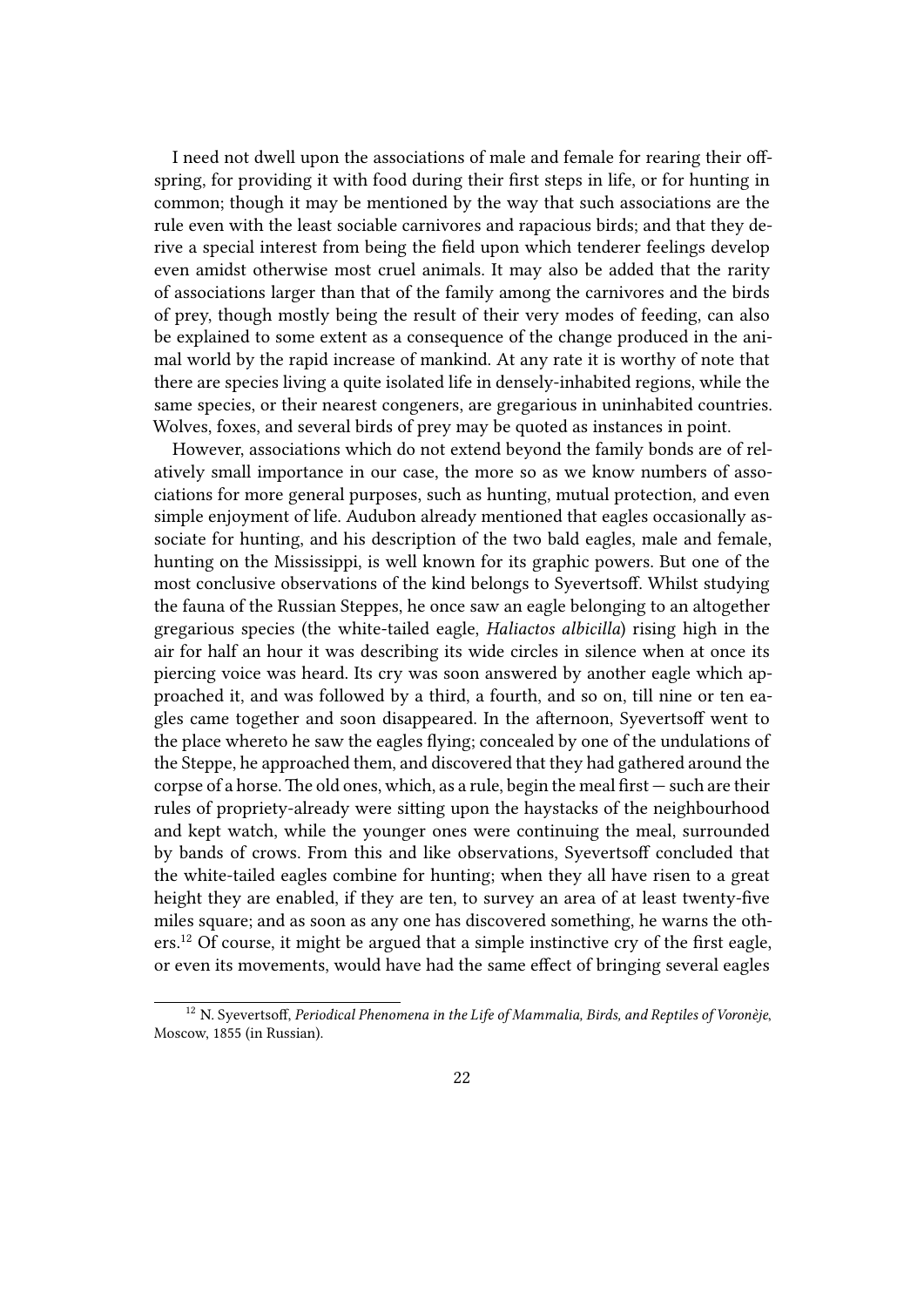to the prey. but in this case there is strong evidence in favour of mutual warning, because the ten eagles came together before descending towards the prey, and Syevertsoff had later on several opportunities of ascertaining that the whitetailed eagles always assemble for devouring a corpse, and that some of them (the younger ones first) always keep watch while the others are eating. In fact, the white-tailed eagle  $-$  one of the bravest and best hunters  $-$  is a gregarious bird altogether, and Brehm says that when kept in captivity it very soon contracts an attachment to its keepers.

Sociability is a common feature with very many other birds of prey. The Brazilian kite, one of the most "impudent" robbers, is nevertheless a most sociable bird. Its hunting associations have been described by Darwin and other naturalists, and it is a fact that when it has seized upon a prey which is too big, it calls together five or six friends to carry it away. After a busy day, when these kites retire for their night-rest to a tree or to the bushes, they always gather in bands, sometimes coming together from distances of ten or more miles, and they often are joined by several other vultures, especially the percnopters, "their true friends," D'Orbigny says. In another continent, in the Transcaspian deserts, they have, according to Zarudnyi, the same habit of nesting together. The sociable vulture, one of the strongest vultures, has received its very name from its love of society. They live in numerous bands, and decidedly enjoy society; numbers of them join in their high flights for sport. "They live in very good friendship," Le Vaillant says, "and in the same cave I sometimes found as many as three nests close together."<sup>13</sup> The Urubú vultures of Brazil are as, or perhaps even more, sociable than rooks.<sup>14</sup> The little Egyptian vultures live in close friendship. They play in bands in the air, they come together to spend the night, and in the morning they all go together to search for their food, and never does the slightest quarrel arise among them; such is the testimony of Brehm, who had plenty of opportunities of observing their life. The red-throated falcon is also met with in numerous bands in the forests of Brazil, and the kestrel (*Tinnunculus cenchris*), when it has left Europe, and has reached in the winter the prairies and forests of Asia, gathers in numerous societies. In the Steppes of South Russia it is (or rather was) so sociable that Nordmann saw them in numerous bands, with other falcons (*Falco tinnunculus, F. œsulon,* and *F. subbuteo*), coming together every fine afternoon about four o'clock, and enjoying their sports till late in the night. They set off flying, all at once, in a quite straight line, towards some determined point, and. having reached it, immediately returned over the same line, to repeat the same flight.<sup>15</sup>

<sup>13</sup> A. Brehm, *Life of Animals*, iii. 477; all quotations after the French edition.

<sup>14</sup> Bates, p. 151.

<sup>15</sup> *Catalogue raisonné des oiseaux de la faune pontique*, in Démidoff's *Voyage*; abstracts in Brehm, iii. 360. During their migrations birds of prey often associate. One flock, which H. Seebohm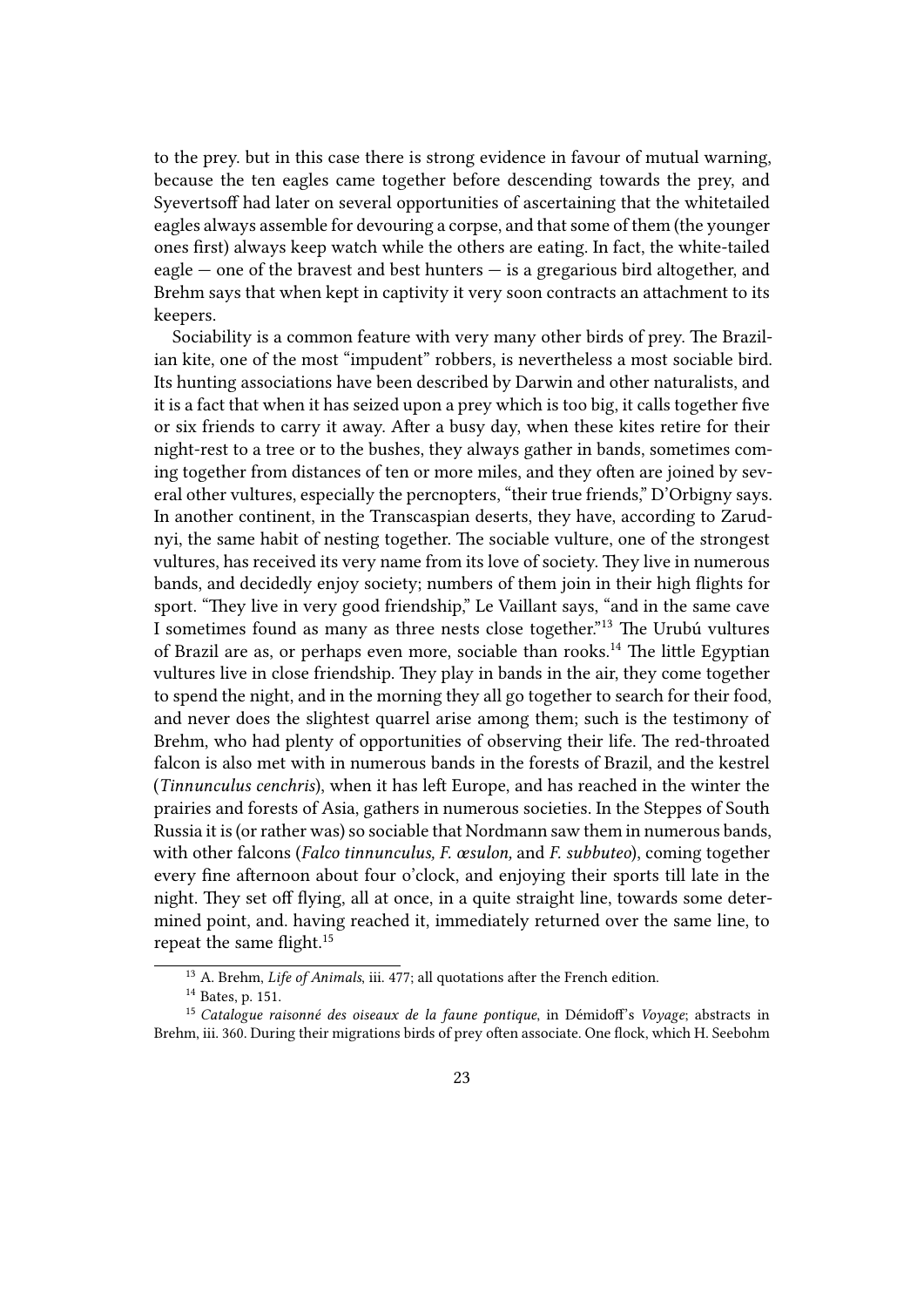To take flights in flocks for the mere pleasure of the flight, is quite common among all sorts of birds. "In the Humber district especially," Ch. Dixon writes, "vast flights of dunlins often appear upon the mud-flats towards the end of August, and remain for the winter…The movements of these birds are most interesting, as a vast flock wheels and spreads out or closes up with as much precision as drilled troops. Scattered among them are many odd stints and sanderlings and ringed-plovers. <sup>"16</sup>

It would be quite impossible to enumerate here the various hunting associations of birds; but the fishing associations of the pelicans are certainly worthy of notice for the remarkable order and intelligence displayed by these clumsy birds. They always go fishing in numerous bands, and after having chosen an appropriate bay, they form a wide half-circle in face of the shore, and narrow it by paddling towards the shore, catching all fish that happen to be enclosed in the circle. On narrow rivers and canals they even divide into two parties, each of which draws up on a half-circle, and both paddle to meet each other, just as if two parties of men dragging two long nets should advance to capture all fish taken between the nets when both parties come to meet. As the night comes they fly to their resting-places — always the same for each flock — and no one has ever seen them fighting for the possession of either the bay or the resting place. In South America they gather in flocks of from forty to fifty thousand individuals, part of which enjoy sleep while the others keep watch, and others again go fishing.<sup>17</sup> And finally, I should be doing an injustice to the much-calumniated house-sparrows if I did not mention how faithfully each of them shares any food it discovers with all members of the society to which it belongs. The fact was known to the Greeks, and it has been transmitted to posterity how a Greek orator once exclaimed (I quote from memory): — "While I am speaking to you a sparrow has come to tell to other sparrows that a slave has dropped on the floor a sack of corn, and they all go there to feed upon the grain." The more, one is pleased to find this observation of old confirmed in a recent little book by Mr. Gurney, who does not doubt that the house sparrows always inform each other as to where there is some food to steal; he says, "When a stack has been thrashed ever so far from the yard, the sparrows in the yard have always had their crops full of the grain.<sup>"18</sup> True, the sparrows are extremely particular in keeping their domains free from the invasions of strangers; thus the sparrows of the Jardin du Luxembourg bitterly fight all other sparrows which may attempt to enjoy their turn of the garden and its visitors; but within their own communities

saw crossing the Pyrenees, represented a curious assemblage of "eight kites, one crane, and a peregrine falcon" (*The Birds of Siberia*, 1901, p. 417).

<sup>16</sup> *Birds in the Northern Shires*, p. 207.

<sup>17</sup> Max. Perty, *Ueber das Seelenleben der Thiere* (Leipzig, 1876), pp. 87, 103.

<sup>18</sup> G. H. Gurney, *The House-Sparrow* (London, 1885), p. 5.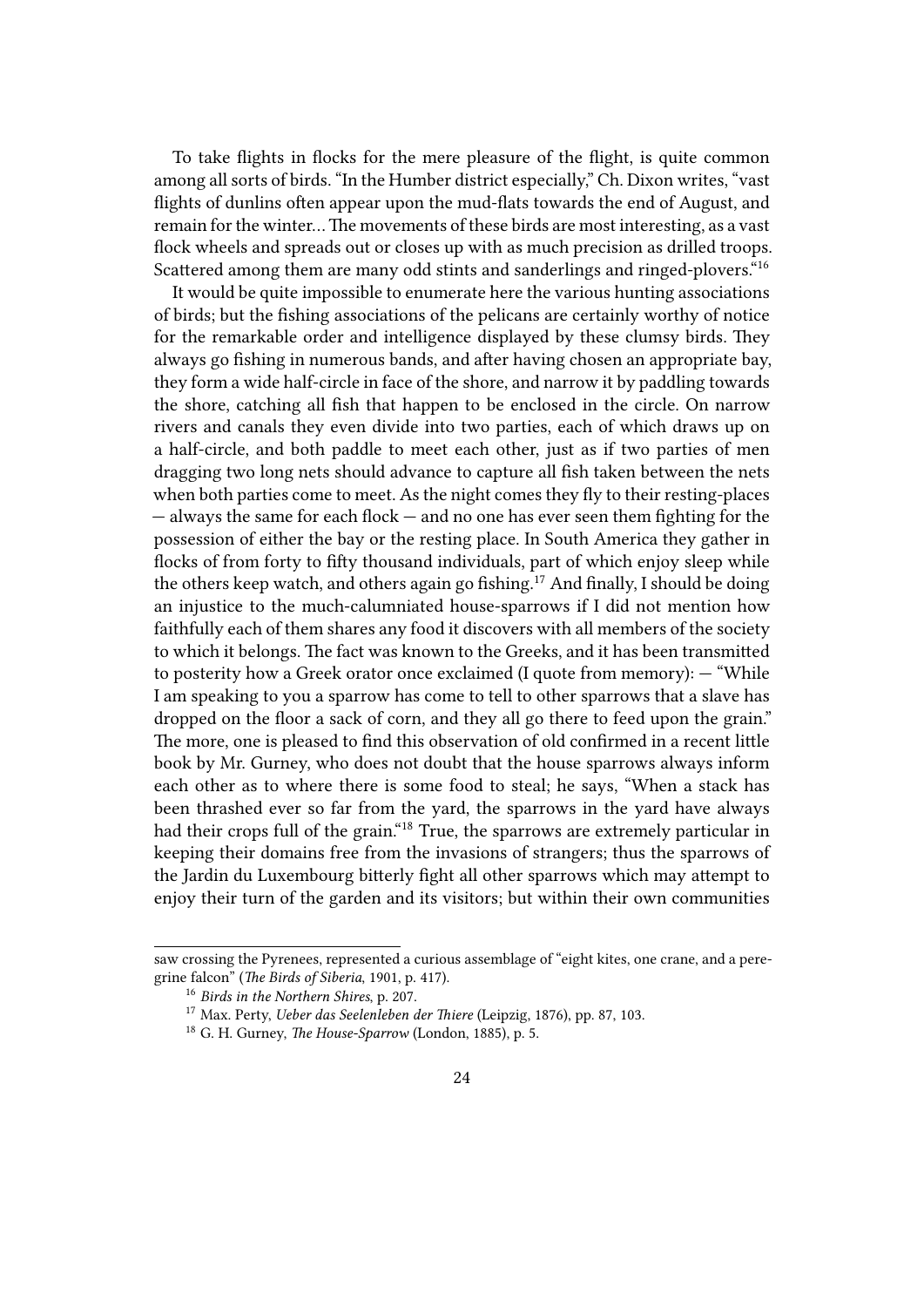they fully practise mutual support, though occasionally there will be of course some quarrelling even amongst the best friends.

Hunting and feeding in common is so much the habit in the feathered world that more quotations hardly would be needful: it must be considered as an established fact. As to the force derived from such associations, it is self-evident. The strongest birds of prey are powerless in face of the associations of our smallest bird pets. Even eagles — even the powerful and terrible booted eagle, and the martial eagle, which is strong enough to carry away a hare or a young antelope in its claws  $$ are compelled to abandon their prey to bands of those beggars the kites, which give the eagle a regular chase as soon as they see it in possession of a good prey. The kites will also give chase to the swift fishing-hawk, and rob it of the fish it has captured; but no one ever saw the kites fighting together for the possession of the prey so stolen. On the Kerguelen Island, Dr. Couë;s saw the gulls to *Buphogus* — the sea-hen of the sealers — pursue make them disgorge their food, while, on the other side, the gulls and the terns combined to drive away the sea-hen as soon as it came near to their abodes, especially at nesting-time.<sup>19</sup> The little, but extremely swift lapwings (*Vanellus cristatus*) boldly attack the birds of prey. "To see them attacking a buzzard, a kite, a crow, or an eagle, is one of the most amusing spectacles. One feels that they are sure of victory, and one sees the anger of the bird of prey. In such circumstances they perfectly support one another, and their courage grows with their numbers.<sup>20</sup> The lapwing has well merited the name of a "good mother" which the Greeks gave to it, for it never fails to protect other aquatic birds from the attacks of their enemies. But even the little white wagtails (*Motacilla alba*), whom we well know in our gardens and whose whole length hardly attains eight inches, compel the sparrow-hawk to abandon its hunt. "I often admired their courage and agility," the old Brehm wrote, "and I am persuaded that the falcon alone is capable of capturing any of them… When a band of wagtails has compelled a bird of prey to retreat, they make the air resound with their triumphant cries, and after that they separate. "They thus come together for the special purpose of giving chase to their enemy, just as we see it when the whole bird-population of a forest has been raised by the news that a nocturnal bird has made its appearance during the day, and all together — birds of prey and small inoffensive singers — set to chase the stranger and make it return to its concealment.

What an immense difference between the force of a kite, a buzzard or a hawk, and such small birds as the meadow-wagtail; and yet these little birds, by their common action and courage, prove superior to the powerfully-winged and armed

<sup>19</sup> Dr. Elliot Couës, *Birds of the Kerguelen Island*, in Smithsonian Miscellaneous Collections, vol. xiii. No. 2, p. 11.

<sup>20</sup> Brehm, iv. 567.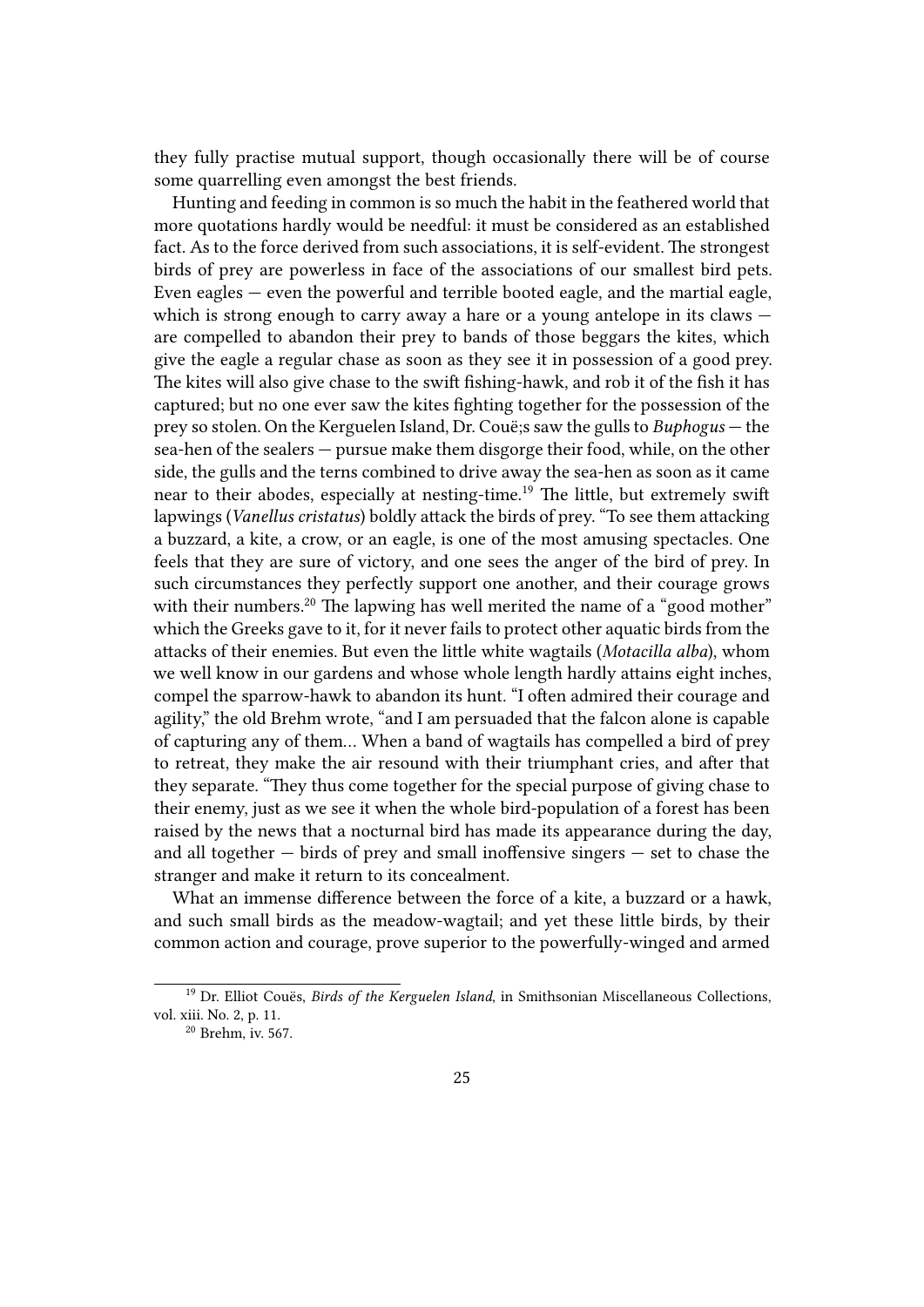robbers! In Europe, the wagtails not only chase the birds of prey which might be dangerous to them, but they chase also the fishing-hawk "rather for fun than for doing it any harm;" while in India, according to Dr. Jerdon's testimony, the jackdaws chase the gowinda-kite "for simple matter of amusement." Prince Wied saw the Brazilian eagle *urubitinga* surrounded by numberless flocks of toucans and cassiques (a bird nearly akin to our rook), which mocked it. "The eagle," he adds, "usually supports these insults very quietly, but from time to time it will catch one of these mockers." In all such cases the little birds, though very much inferior in force to the bird of prey, prove superior to it by their common action. $21$ 

However, the most striking effects of common life for the security of the individual, for its enjoyment of life, and for the development of its intellectual capacities, are seen in two great families of birds, the cranes and the parrots. The cranes are extremely sociable and live in most excellent relations, not only with their congeners, but also with most aquatic birds. Their prudence is really astonishing, so also their intelligence; they grasp the new conditions in a moment, and act accordingly. Their sentries always keep watch around a flock which is feeding or resting, and the hunters know well how difficult it is to approach them. If man has succeeded in surprising them, they will never return to the same place without having sent out one single scout first, and a party of scouts afterwards; and when the reconnoitring party returns and reports that there is no danger, a second group of scouts is sent out to verify the first report, before the whole band moves. With kindred species the cranes contract real friendship; and in captivity there is no bird, save the also sociable and highly intelligent parrot, which enters into such real friendship with man. "It sees in man, not a master, but a friend, and endeavours to manifest it," Brehm concludes from a wide personal experience. The crane is in continual activity from early in the morning till late in the night; but it gives a few hours only in the morning to the task of searching its food, chiefly vegetable. All the remainder of the day is given to society life. "It picks up small pieces of wood or small stones, throws them in the air and tries to catch them; it bends its neck, opens its wings, dances, jumps, runs about, and tries to manifest by all means its good disposition of mind, and always it remains graceful and beautiful."<sup>22</sup> As it

<sup>&</sup>lt;sup>21</sup> As to the house-sparrows, a New Zealand observer, Mr. T.W. Kirk, described as follows the attack of these "impudent" birds upon an "unfortunate" hawk. — "He heard one day a most unusual noise, as though all the small birds of the country had joined in one grand quarrel. Looking up, he saw a large hawk (*C. gouldi* — a carrion feeder) being buffeted by a flock of sparrows. They kept dashing at him in scores, and from all points at once. The unfortunate hawk was quite powerless. At last, approaching some scrub, the hawk dashed into it and remained there, while the sparrows congregated in groups round the bush, keeping up a constant chattering and noise" (Paper read before the New Zealand Institute; *Nature*, Oct. 10, 1891).

<sup>22</sup> Brehm, iv. 671 *seq*.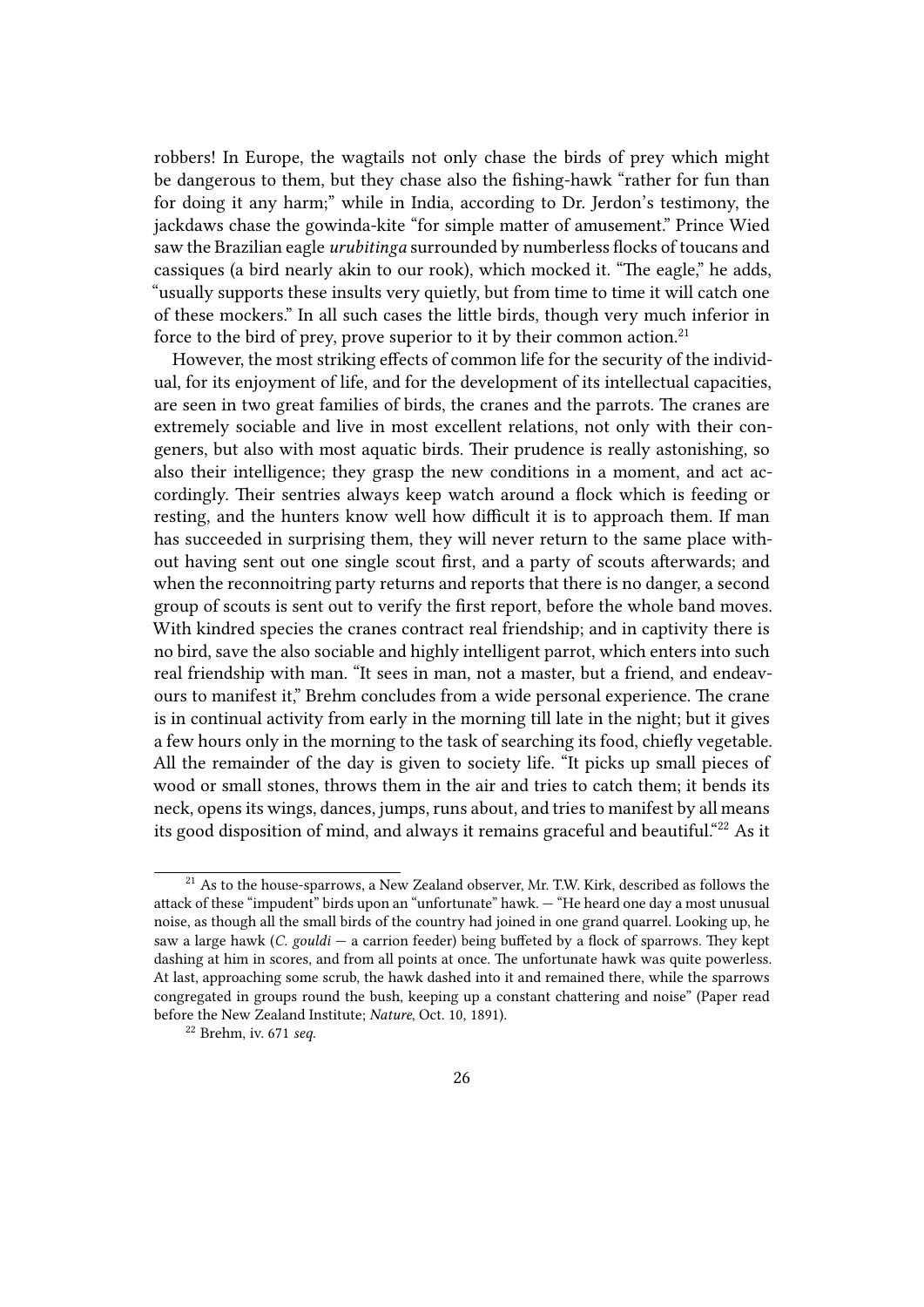lives in society it has almost no enemies, and though Brehm occasionally saw one of them captured by a crocodile, he wrote that except the crocodile he knew no enemies of the crane. It eschews all of them by its proverbial prudence; and it attains, as a rule, a very old age. No wonder that for the maintenance of the species the crane need not rear a numerous offspring; it usually hatches but two eggs. As to its superior intelligence, it is sufficient to say that all observers are unanimous in recognizing that its intellectual capacities remind one very much of those of man.

The other extremely sociable bird, the parrot, stands, as known, at the very top of the whole feathered world for the development of its intelligence. Brehm has so admirably summed up the manners of life of the parrot, that I cannot do better than translate the following sentence: —

"Except in the pairing season, they live in very numerous societies or bands. They choose a place in the forest to stay there, and thence they start every morning for their hunting expeditions. The members of each band remain faithfully attached to each other, and they share in common good or bad luck. All together they repair in the morning to a field, or to a garden, or to a tree, to feed upon fruits. They post sentries to keep watch over the safety of the whole band, and are attentive to their warnings. In case of danger, all take to flight, mutually supporting each other, and all simultaneously return to their resting-place. In a word, they always live closely united."

They enjoy society of other birds as well. In India, the jays and crows come together from many miles round, to spend the night in company with the parrots in the bamboo thickets. When the parrots start hunting, they display the most wonderful intelligence, prudence, and capacity of coping with circumstances. Take, for instance, a band of white cacadoos in Australia. Before starting to plunder a cornfield, they first send out a reconnoitring party which occupies the highest trees in the vicinity of the field, while other scouts perch upon the intermediate trees between the field and the forest and transmit the signals. If the report runs "All right," a score of cacadoos will separate from the bulk of the band, take a flight in the air, and then fly towards the trees nearest to the field. They also will scrutinize the neighbourhood for a long while, and only then will they give the signal for general advance, after which the whole band starts at once and plunders the field in no time. The Australian settlers have the greatest difficulties in beguiling the prudence of the parrots; but if man, with all his art and weapons, has succeeded in killing some of them, the cacadoos become so prudent and watchful that they henceforward baffle all stratagems.<sup>23</sup>

<sup>23</sup> R. Lendenfeld, in *Der zoologische Garten*, 1889.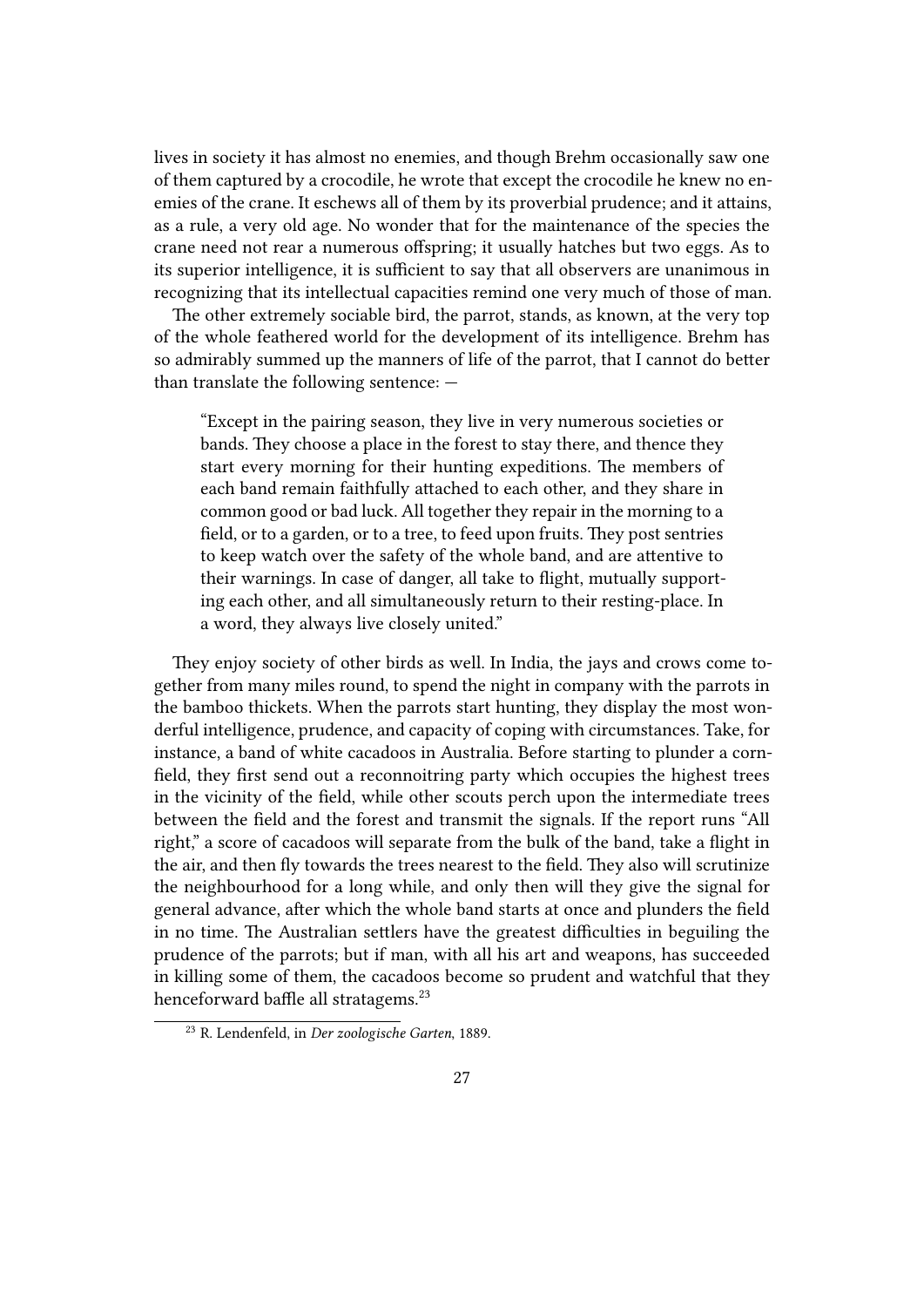There can be no doubt that it is the practice of life in society which enables the parrots to attain that very high level of almost human intelligence and almost human feelings which we know in them. Their high intelligence has induced the best naturalists to describe some species, namely the grey parrot, as the "birdman." As to their mutual attachment it is known that when a parrot has been killed by a hunter, the others fly over the corpse of their comrade with shrieks of complaints and "themselves fall the victims of their friendship," as Audubon said; and when two captive parrots, though belonging to two different species, have contracted mutual friendship, the accidental death of one of the two friends has sometimes been followed by the death from grief and sorrow of the other friend. It is no less evident that in their societies they find infinitely more protection than they possibly might find in any ideal development of beak and claw. Very few birds of prey or mammals dare attack any but the smaller species of parrots, and Brehm is absolutely right in saying of the parrots, as he also says of the cranes and the sociable monkeys, that they hardly have any enemies besides men; and he adds: "It is most probable that the larger parrots succumb chiefly to old age rather than die from the claws of any enemies." Only man, owing to his still more superior intelligence and weapons, also derived from association, succeeds in partially destroying them. Their very longevity would thus appear as a result of their social life. Could we not say the same as regards their wonderful memory, which also must be favoured in its development by society — life and by longevity accompanied by a full enjoyment of bodily and mental faculties till a very old age?

As seen from the above, the war of each against all is not *the* law of nature. Mutual aid is as much a law of nature as mutual struggle, and that law will become still more apparent when we have analyzed some other associations of birds and those of the mammalia. A few hints as to the importance of the law of mutual aid for the evolution of the animal kingdom have already been given in the preceding pages; but their purport will still better appear when, after having given a few more illustrations, we shall be enabled presently to draw therefrom our conclusions.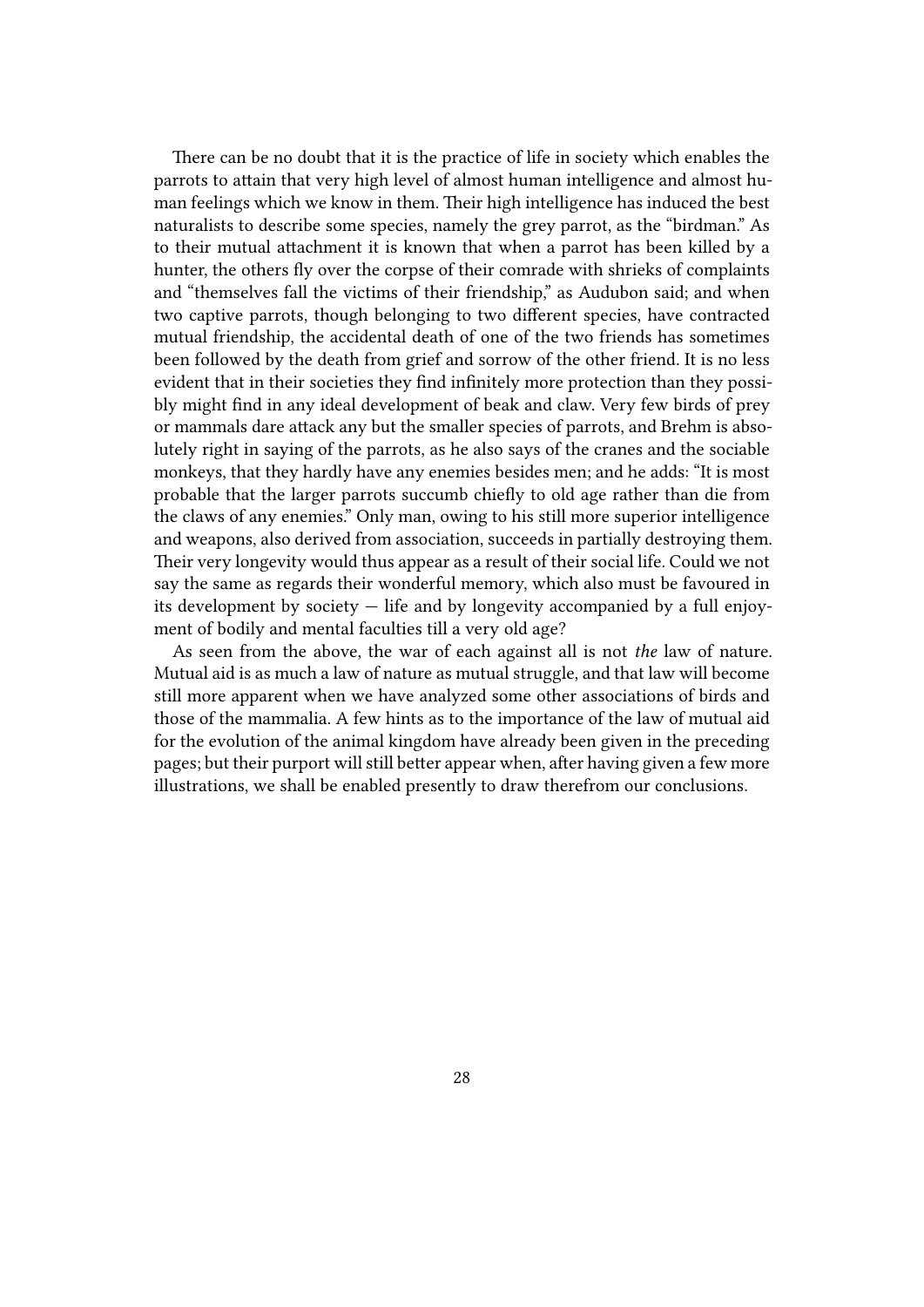## <span id="page-28-0"></span>**Chapter 2: Mutual Aid Among Animals** *(continued)*

*Migrations of birds.— Breeding associations. — Autumn societies. — Mammals: small number of unsociable species. — Hunting associations of wolves, lions, etc. — Societies of rodents; of ruminants; of monkeys. — Mutual Aid in the struggle for life. — Darwin's arguments to prove the struggle for life within the species. — Natural checks to over-multiplication. — Supposed extermination of intermediate links. — Elimination of competition in Nature.*

As soon as spring comes back to the temperate zone, myriads and myriads of birds which are scattered over the warmer regions of the South come together in numberless bands, and, full of vigour and joy, hasten northwards to rear their offspring. Each of our hedges, each grove, each ocean cliff, and each of the lakes and ponds with which Northern America, Northern Europe, and Northern Asia are dotted tell us at that time of the year the tale of what mutual aid means for the birds; what force, energy, and protection it confers to every living being, however feeble and defenceless it otherwise might be. Take, for instance, one of the numberless lakes of the Russian and Siberian Steppes. Its shores are peopled with myriads of aquatic birds, belonging to at least a score of different species, all living in perfect peace-all protecting one another.

"For several hundred yards from the shore the air is filled with gulls and terns, as with snow-flakes on a winter day. Thousands of plovers and sand-coursers run over the beach, searching their. food, whistling, and simply enjoying life. Further on, on almost each wave, a duck is rocking, while higher up you notice the flocks of the Casarki ducks. Exuberant life swarms everywhere."<sup>1</sup>

And here are the robbers  $-$  the strongest, the most cunning ones, those "ideally organized for robbery." And you hear their hungry, angry, dismal cries as for

<sup>1</sup> Syevettsoff's *Periodical Phenomena*, p. 251.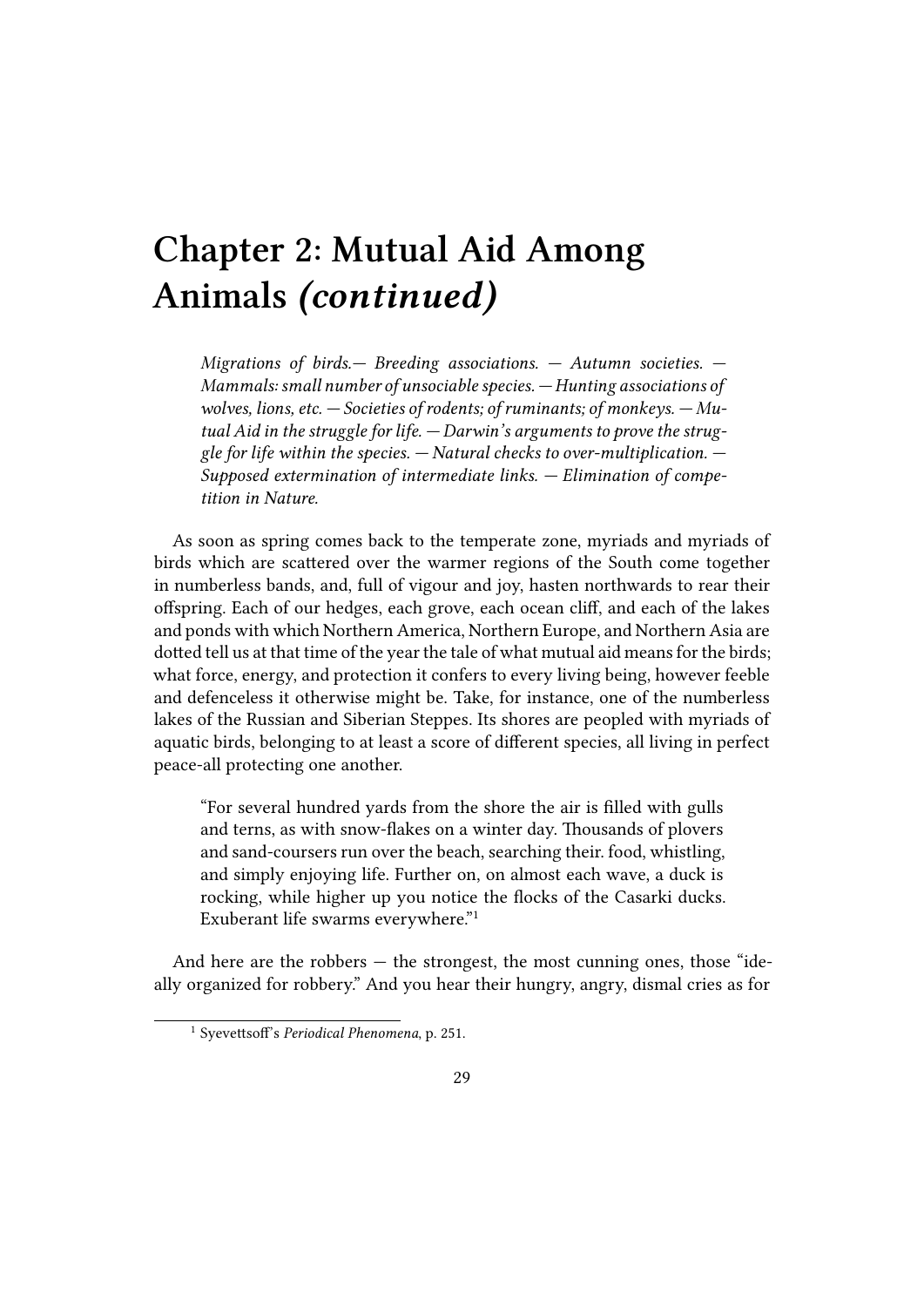hours in succession they watch the opportunity of snatching from this mass of living beings one single unprotected individual. But as soon as they approach, their presence is signalled by dozens of voluntary sentries, and hundreds of gulls and terns set to chase the robber. Maddened by hunger, the robber soon abandons his usual precautions: he suddenly dashes into the living mass; but, attacked from all sides, he again is compelled to retreat. From sheer despair he falls upon the wild ducks; but the intelligent, social birds rapidly gather in a flock and fly away if the robber is an erne; they plunge into the lake if it is a falcon; or they raise a cloud of water-dust and bewilder the assailant if it is a kite.<sup>2</sup> And while life continues to swarm on the lake, the robber flies away with cries of anger, and looks out for carrion, or for a young bird or a field-mouse not yet used to obey in time the warnings of its comrades. In the face of an exuberant life, the ideally-armed robber must be satisfied with the off-fall of that life.

Further north, in the Arctic archipelagoes,

"you may sail along the coast for many miles and see all the ledges, all the cliffs and corners of the mountain-sides, up to a height of from two to five hundred feet, literally covered with sea-birds, whose white breasts show against the dark rocks as if the rocks were closely sprinkled with chalk specks. The air, near and far, is, so to say, full with fowls."<sup>3</sup>

Each of such "bird-mountains" is a living illustration of mutual aid, as well as of the infinite variety of characters, individual and specific, resulting from social life. The oyster-catcher is renowned for its readiness to attack the birds of prey. The barge is known for its watchfulness, and it easily becomes the leader of more placid birds. The turnstone, when surrounded by comrades belonging to more energetic species, is a rather timorous bird; but it undertakes to keep watch for the security of the commonwealth when surrounded by smaller birds. Here you have the dominative swans; there, the extremely sociable kittiwake-gulls, among whom quarrels are rare and short; the prepossessing polar guillemots, which continually caress each other; the egoist she-goose, who has repudiated the orphans of a killed comrade; and, by her side, another female who adopts any one's orphans, and now paddles surrounded by fifty or sixty youngsters, whom she conducts and cares for as if they all were her own breed. Side by side with the penguins, which steal one another's eggs, you have the dotterels, whose family relations are so "charming and touching" that even passionate hunters recoil from shooting a female surrounded

<sup>2</sup> Seyfferlitz, quoted by Brehm, iv. 760.

<sup>3</sup> *The Arctic Voyages of A.E. Nordenskjöld*, London, 1879, p. 135. See also the powerful description of the St. Kilda islands by Mr. Dixon (quoted by Seebohm), and nearly all books of Arctic travel.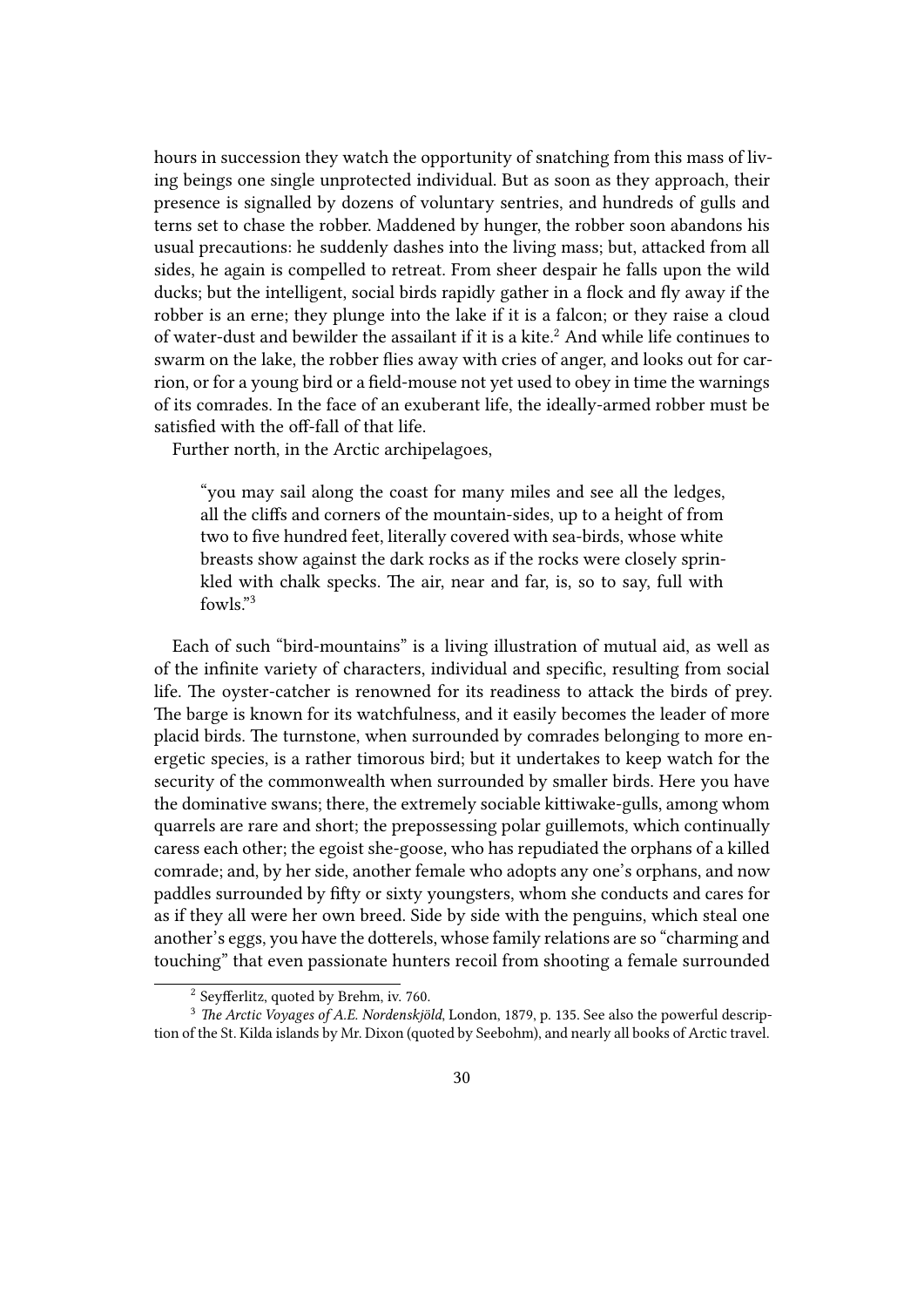by her young ones; or the eider-ducks, among which (like the velvet-ducks, or the *coroyas* of the Savannahs) several females hatch together in the same, nest. or the lums, which sit in turn upon a common covey. Nature is variety itself, offering all possible varieties of characters, from the basest to the highest: and that is why she cannot be depicted by any sweeping assertion. Still less can she be judged from the moralist's point of view, because the views of the moralist are themselves a result — mostly unconscious — of the observation of Nature.<sup>4</sup>

Coming together at nesting-time is so common with most birds that more examples are scarcely needed. Our trees are crowned with groups of crows' nests; our hedges are full of nests of smaller birds; our farmhouses give shelter to colonies of swallows; our old towers are the refuge of hundreds of nocturnal birds; and pages might be filled with the most charming descriptions of the peace and harmony which prevail in almost all these nesting associations. As to the protection derived by the weakest birds from their unions, it is evident. That excellent observer, Dr. Couís, saw, for instance, the little cliff-swallows nesting in the immediate neighbourhood of the prairie falcon (*Falco polyargus*). The falcon had its nest on the top of one of the minarets of clay which are so common in the cañons of Colorado, while a colony of swallows nested just beneath. The little peaceful birds had no fear of their rapacious neighbour; they never let it approach to their colony. They immediately surrounded it and chased it, so that it had to make off at once.<sup>5</sup>

Life in societies does not cease when the nesting period is over; it begins then in a new form. The young broods gather in societies of youngsters, generally including several species. Social life is practised at that time chiefly for its own sake — partly for security, but chiefly for the pleasures derived from it. So we see in our forests the societies formed by the young nuthatchers (*Sitta cæsia*), together with tit-mouses, chaffinches, wrens, tree-creepers, or some wood-peckers.<sup>6</sup> In Spain the swallow is met with in company with kestrels, fly-catchers, and even pigeons. In the Far West of America the young horned larks live in large societies, together with another lark (Sprague's), the skylark, the Savannah sparrow, and several species of buntings

<sup>4</sup> See Appendix III.

<sup>5</sup> Elliot Couís, in Bulletin U.S. Geol. Survey of Territories, iv. No. 7, pp. 556, 579, etc. Among the gulls (Larus argentatus), Polyakoff saw on a marsh in Northern Russia, that the nesting grounds of a very great number of these birds were always patrolled by one male, which warned the colony of the approach of danger. All birds rose in such case and attacked the enemy with great vigour. The females, which had five or six nests together On each knoll of the marsh, kept a certain order in leaving their nests in search of food. The fledglings, which otherwise are extremely unprotected and easily become the prey of the rapacious birds, were never left alone ("Family Habits among the Aquatic Birds," in *Proceedings of the Zool. Section of St. Petersburg Soc. of Nat.*, Dec. 17, 1874).

<sup>6</sup> Brehm Father, quoted by A. Brehm, iv. 34 *seq*. See also White's *Natural History of Selborne*, Letter XI.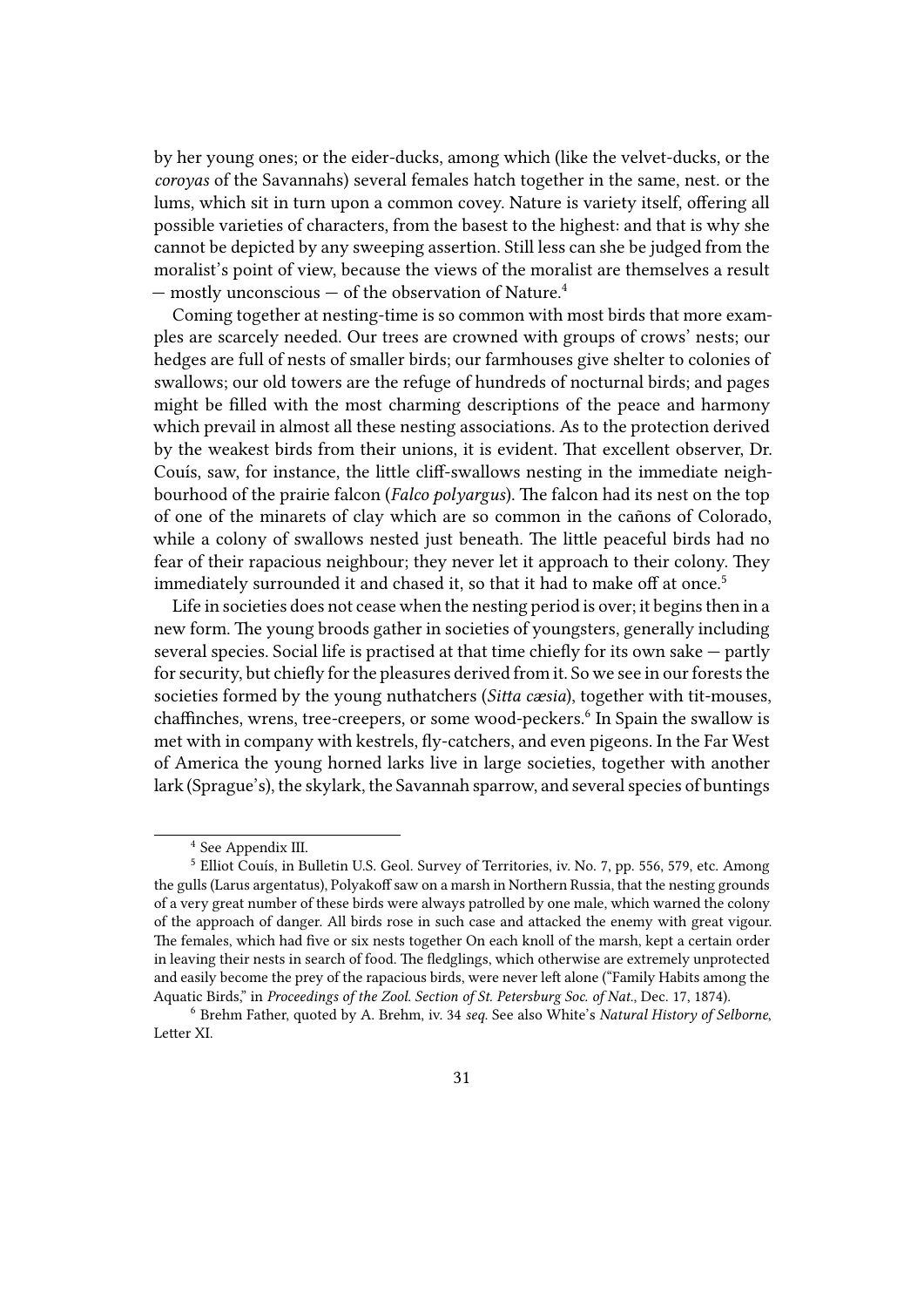and longspurs.<sup>7</sup> In fact, it would be much easier to describe the species which live isolated than to simply name those species which join the autumnal societies of young birds — not for hunting or nesting purposes, but simply to enjoy life in society and to spend their time in plays and sports, after having given a few hours every day to find their daily food.

And, finally, we have that immense display of mutual aid among birds-their migrations — which I dare not even enter upon in this place. Sufficient to say that birds which have lived for months in small bands scattered over a wide territory gather in thousands; they come together at a given place, for several days in succession, before they start, and they evidently discuss the particulars of the journey. Some species will indulge every afternoon in flights preparatory to the long passage. All wait for their tardy congeners, and finally they start in a certain well chosen direction  $-$  a fruit of accumulated collective experience  $-$  the strongest flying at the head of the band, and relieving one another in that difficult task. They cross the seas in large bands consisting of both big and small birds, and when they return next spring they repair to the same spot, and, in most cases, each of them takes possession of the very same nest which it had built or repaired the previous year.<sup>8</sup>

This subject is so vast, and yet so imperfectly studied; it offers so many striking illustrations of mutual-aid habits, subsidiary to the main fact of migration — each of which would, however, require a special study — that I must refrain from entering here into more details. I can only cursorily refer to the numerous and animated gatherings of birds which take place, always on the same spot, before they begin their long journeys north or south, as also those which one sees in the north, after the birds have arrived at their breeding-places on the Yenisei or in the northern counties of England. For many days in succession — sometimes one month — they will come together every morning for one hour, before flying in search of food  $-$  perhaps discussing the spot where they are going to build their nests.<sup>9</sup> And if, during the migration, their columns are overtaken by a storm, birds of the most different species will be brought together by common misfortune. The birds which are not exactly migratory, but slowly move northwards and southwards with the seasons, also perform these peregrinations in flocks. So far from migrating iso-

<sup>7</sup> Dr. Couës, *Birds of Dakota and Montana*, in *Bulletin U.S. Survey of Territories*, iv. No. 7.

<sup>8</sup> It has often been intimated that larger birds may occasionally *transport* some of the smaller birds when they cross together the Mediterranean, but the fact still remains doubtful. On the other side, it is certain that some smaller birds join the bigger ones for migration. The fact has been noticed several times, and it was recently confirmed by L. Buxbaum at Raunheim. He saw several parties of cranes which had larks flying in the midst and on both sides of their migratory columns (*Der zoologische Garten*, 1886, p. 133).

<sup>&</sup>lt;sup>9</sup> H. Seebohm and Ch. Dixon both mention this habit.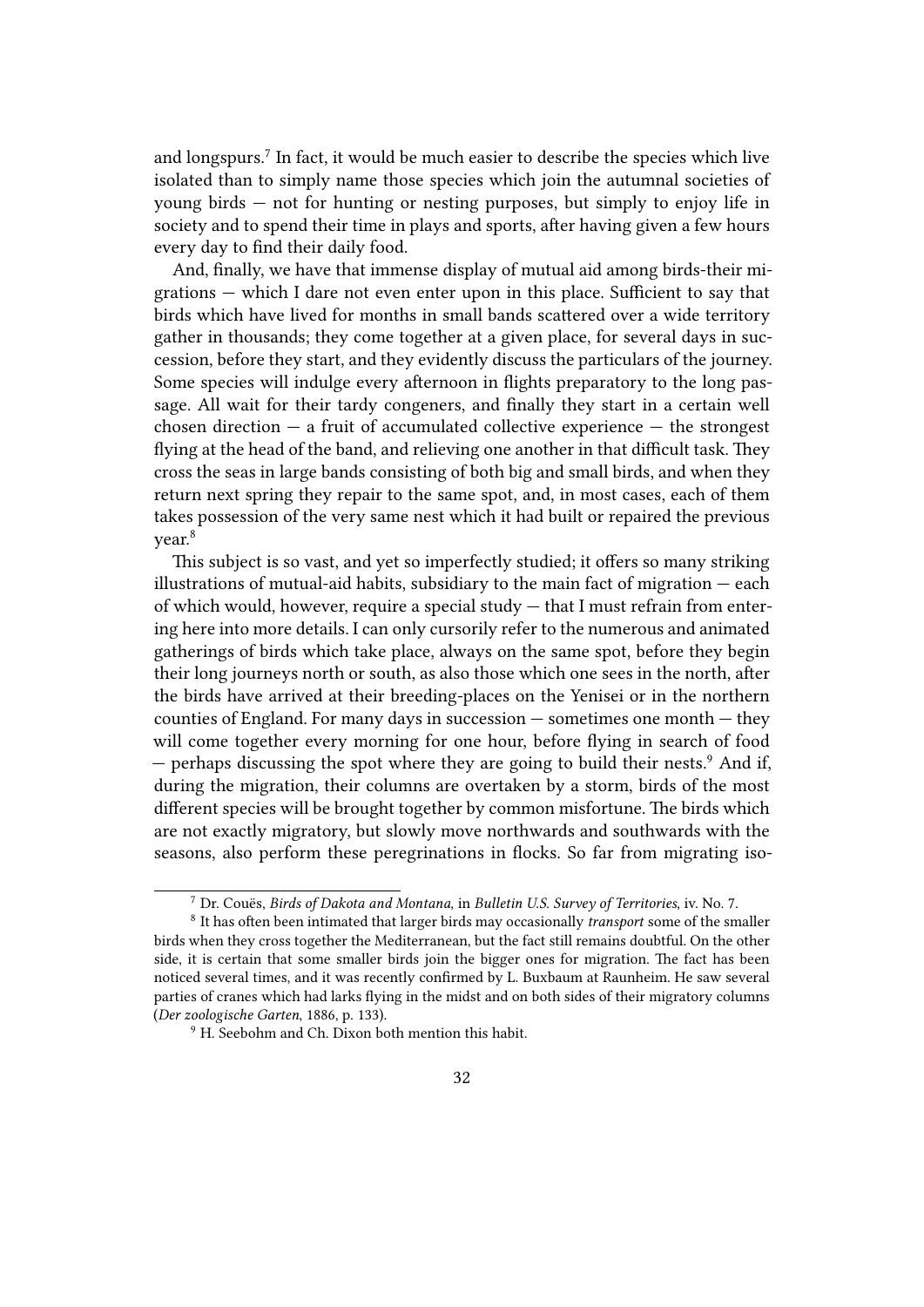lately, in order to secure for each separate individual the advantages of better food or shelter which are to be found in another district — they always wait for each other, and gather in flocks, before they move north or south, in accordance with the season.<sup>10</sup>

Going now over to mammals, the first thing which strikes us is the overwhelming numerical predominance of social species over those few carnivores which do not associate. The plateaus, the Alpine tracts, and the Steppes of the Old and New World are stocked with herds of deer, antelopes, gazelles, fallow deer, buffaloes, wild goats and sheep, all of which are sociable animals. When the Europeans came to settle in America, they found it so densely peopled with buffaloes, that pioneers had to stop their advance when a column of migrating buffaloes came to cross the route they followed; the march past of the dense column lasting sometimes for two and three days. And when the Russians took possession of Siberia they found it so densely peopled with deer, antelopes, squirrels, and other sociable animals, that the very conquest of Siberia was nothing but a hunting expedition which lasted for two hundred years; while the grass plains of Eastern Africa are still covered with herds composed of zebra, the hartebeest, and other antelopes.

Not long ago the small streams of Northern America and Northern Siberia were peopled with colonies of beavers, and up to the seventeenth century like colonies swarmed in Northern Russia. The flat lands of the four great continents are still covered with countless colonies of mice, ground-squirrels, marmots, and other rodents. In the lower latitudes of Asia and Africa the forests are still the abode of numerous families of elephants, rhinoceroses, and numberless societies of monkeys. In the far north the reindeer aggregate in numberless herds; while still further north we find the herds of the musk-oxen and numberless bands of polar foxes. The coasts of the ocean are enlivened by flocks of seals and morses; its waters, by shoals of sociable cetaceans; and even in the depths of the great plateau of Central Asia we find herds of wild horses, wild donkeys, wild camels, and wild sheep. All these mammals live in societies and nations sometimes numbering hundreds of thousands of individuals, although now, after three centuries of gunpowder civilization, we find but the *débris* of the immense aggregations of old. How trifling, in comparison with them, are the numbers of the carnivores! And how false, therefore, is the view of those who speak of the animal world as if nothing were to be seen in it but lions and hyenas plunging their bleeding teeth into the flesh of their victims! One might as well imagine that the whole of human life is nothing but a succession of war massacres.

 $10$  The fact is well known to every field-naturalist, and with reference to England several examples may be found in Charles Dixon's *Among the Birds in Northern Shires*. The chaffinches arrive during winter in vast flocks; and about the same time, *i.e.* in November, come flocks of bramblings; redwings also frequent the same places "in similar large companies," and so on (pp. 165, 166).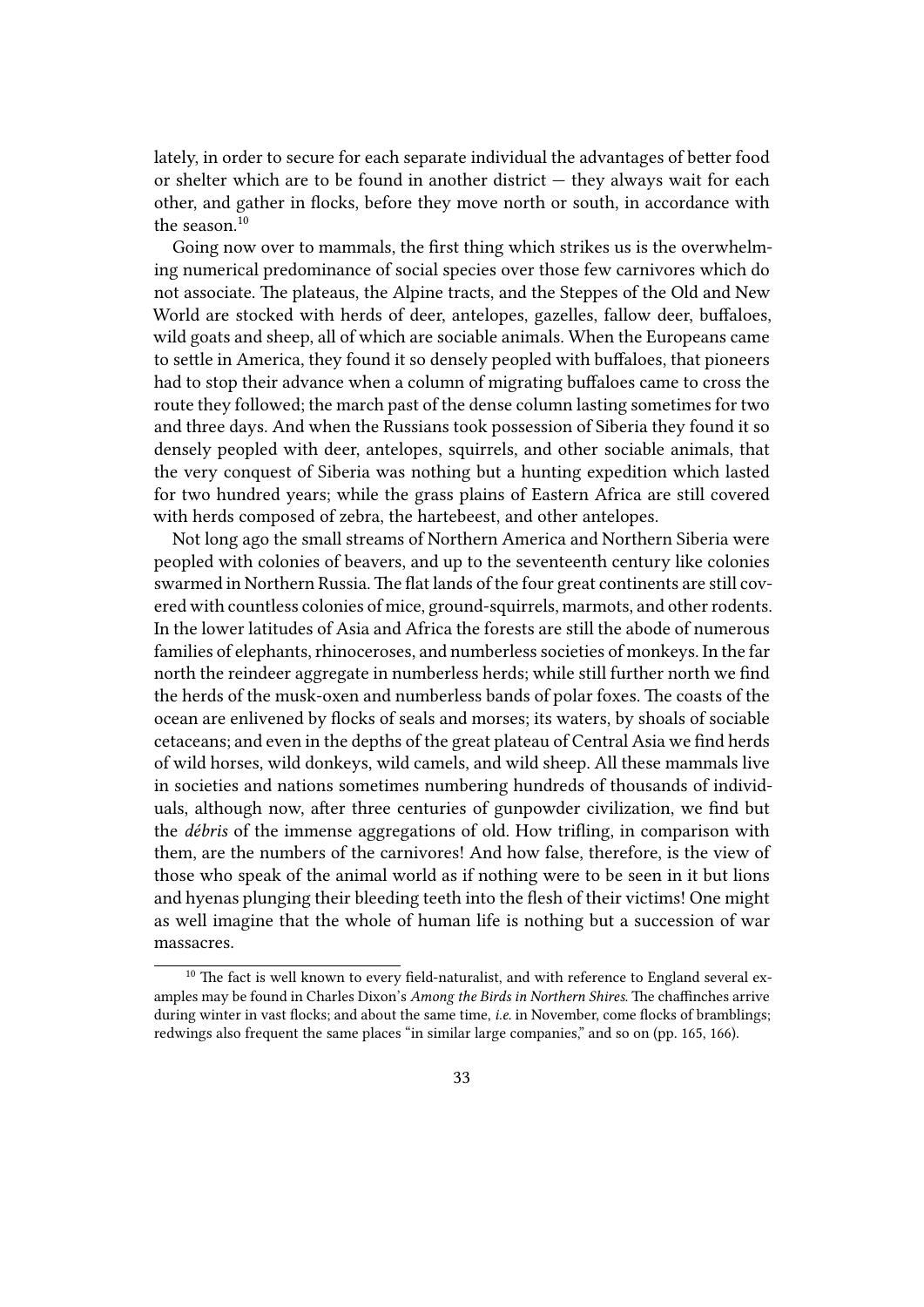Association and mutual aid are the rule with mammals. We find social habits even among the carnivores, and we can only name the cat tribe (lions, tigers, leopards, etc.) as a division the members of which decidedly prefer isolation to society, and are but seldom met with even in small groups. And yet, even among lions "this is a very common practice to hunt in company."<sup>11</sup> The two tribes of the civets (*Viverridæ*) and the weasels (*Mustelidæ*) might also be characterized by their isolated life, but it is a fact that during the last century the common weasel was more sociable than it is now; it was seen then in larger groups in Scotland and in the Unterwalden canton of Switzerland. As to the great tribe of the dogs, it is eminently sociable, and association for hunting purposes may be considered as eminently characteristic of its numerous species. It is well known, in fact, that wolves gather in packs for hunting, and Tschudi left an excellent description of how they draw up in a half-circle, surround a cow which is grazing on a mountain slope, and then, suddenly appearing with a loud barking, make it roll in the abyss.<sup>12</sup> Audubon, in the thirties, also saw the Labrador wolves hunting in packs, and one pack following a man to his cabin, and killing the dogs. During severe winters the packs of wolves grow so numerous as to become a danger for human settlements, as was the case in France some five-and-forty years ago. In the Russian Steppes they never attack the horses otherwise than in packs; and yet they have to sustain bitter fights, during which the horses (according to Kohl's testimony) sometimes assume offensive warfare, and in such cases, if the wolves do not retreat promptly, they run the risk of being surrounded by the horses and killed by their hoofs. The prairie-wolves (*Canis latrans*) are known to associate in bands of from twenty to thirty individuals when they chase a buffalo occasionally separated from its herd.<sup>13</sup> Jackals, which are most courageous and may be considered as one of the most intelligent representatives of the dog tribe, always hunt in packs; thus united, they have no fear of the bigger carnivores.<sup>14</sup> As to the wild dogs of Asia (the *Kholzuns*, or *Dholes*), Williamson saw their large packs attacking all larger animals save elephants and rhinoceroses, and overpowering bears and tigers. Hyenas always live in societies and hunt in packs, and the hunting organizations of the painted lycaons are highly praised by Cumming. Nay, even foxes, which, as a rule, live isolated in our civilized countries, have been seen combining for hunting purposes.<sup>15</sup> As to the polar fox, it is  $-$  or rather was in Steller's time  $-$  one of the most sociable animals; and when one reads Steller's description of the war that was waged by Behring's un-

<sup>11</sup> S.W. Baker, *Wild Beasts*, etc., vol. i. p. 316.

<sup>12</sup> Tschudi, *Thierleben der Alpenwelt*, p. 404.

<sup>13</sup> Houzeau's *Études*, ii. 463.

<sup>14</sup> For their hunting associations see Sir E. Tennant's *Natural History of Ceylon*, quoted in Romanes's *Animal Intelligence*, p. 432.

<sup>15</sup> See Emil Hüter's letter in L. Büchner's *Liebe*.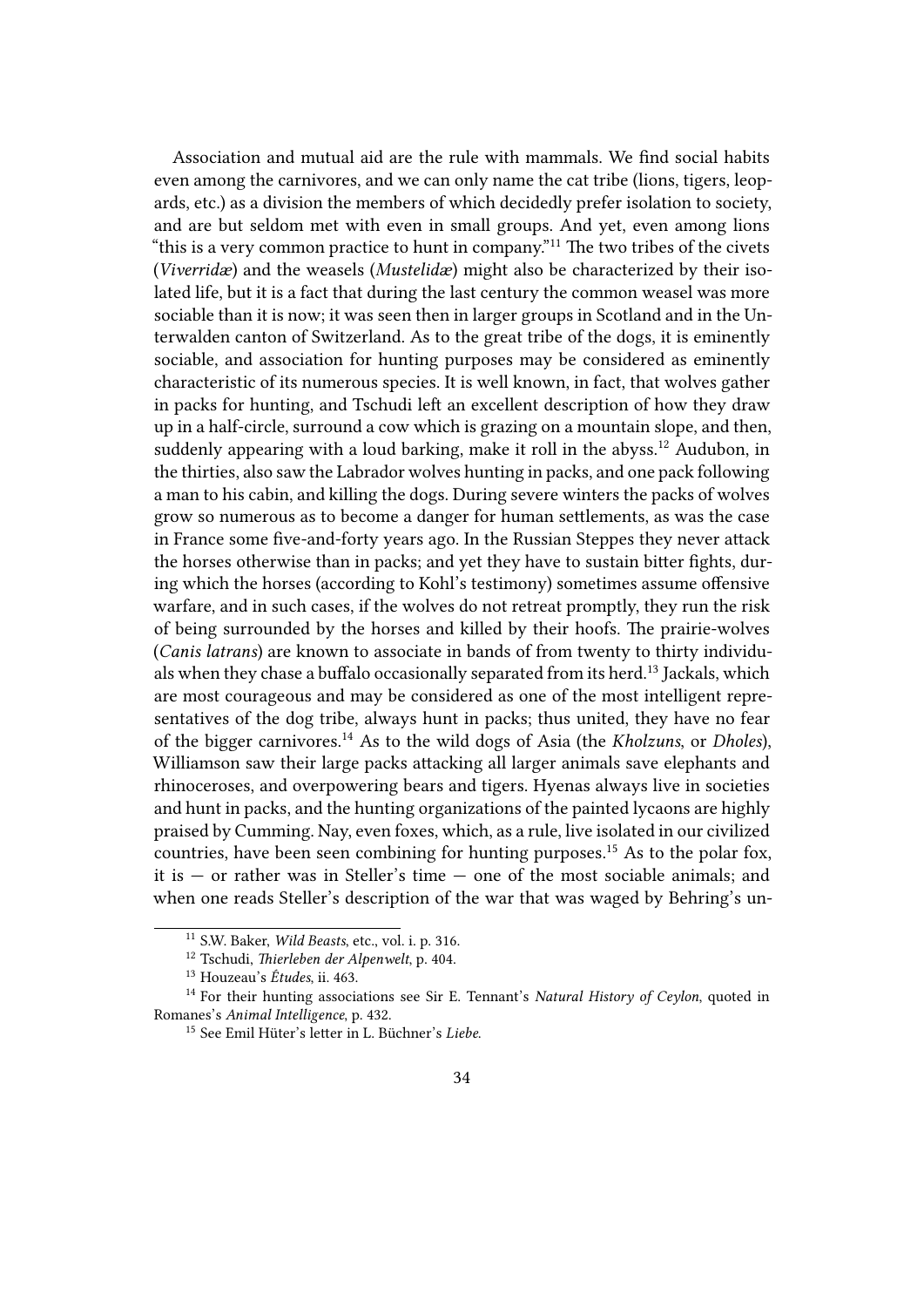fortunate crew against these intelligent small animals, one does not know what to wonder at most: the extraordinary intelligence of the foxes and the mutual aid they displayed in digging out food concealed under cairns, or stored upon a pillar (one fox would climb on its top and throw the food to its comrades beneath), or the cruelty of man, driven to despair by the numerous packs of foxes. Even some bears live in societies where they are not disturbed by man. Thus Steller saw the black bear of Kamtchatka in numerous packs, and the polar bears are occasionally found in small groups. Even the unintelligent insectivores do not always disdain association.<sup>16</sup>

However, it is especially with the rodents, the ungulata, and the ruminants that we find a highly developed practice of mutual aid. The squirrels are individualist to a great extent. Each of them builds its own comfortable nest, and accumulates its own provision. Their inclinations are towards family life, and Brehm found that a family of squirrels is never so happy as when the two broods of the same year can join together with their parents in a remote corner of a forest. And yet they maintain social relations. The inhabitants of the separate nests remain in a close intercourse, and when the pine-cones become rare in the forest they inhabit, they emigrate in bands. As to the black squirrels of the Far West, they are eminently sociable. Apart from the few hours given every day to foraging, they spend their lives in playing in numerous parties. And when they multiply too rapidly in a region, they assemble in bands, almost as numerous as those of locusts, and move southwards, devastating the forests, the fields, and the gardens; while foxes, polecats, falcons, and nocturnal birds of prey follow their thick columns and live upon the individuals remaining behind. The ground-squirrel  $-$  a closely-akin genus  $-$  is still more sociable. It is given to hoarding, and stores up in its subterranean halls large amounts of edible roots and nuts, usually plundered by man in the autumn. According to some observers, it must know something of the joys of a miser. And yet it remains sociable. It always lives in large villages, and Audubon, who opened some dwellings of the hackee in the winter, found several individuals in the same apartment; they must have stored it with common efforts.

The large tribe, of the marmots, which includes the three large genuses of *Arctomys*, *Cynomys*, and *Spermophilus*, is still more sociable and still more intelligent. They also prefer having each one its own dwelling; but they live in big villages. That terrible enemy of the crops of South Russia — the *souslik* — of which some ten millions are exterminated every year by man alone, lives in numberless colonies; and while the Russian provincial assemblies gravely discuss the means of getting rid of this enemy of society, it enjoys life in its thousands in the most joyful way. Their play is so charming that no observer could refrain from paying them a trib-

<sup>&</sup>lt;sup>16</sup> See Appendix IV.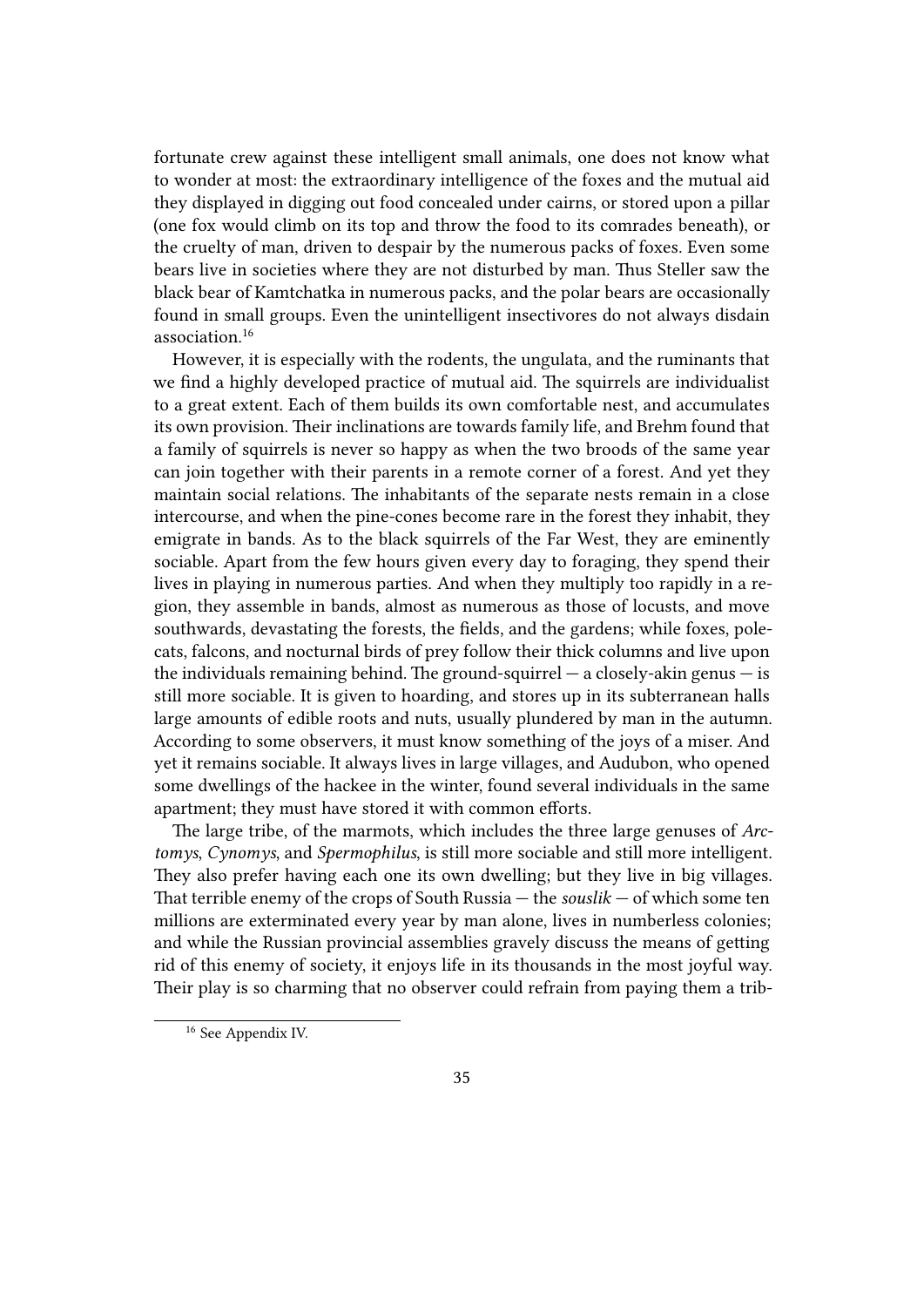ute of praise, and from mentioning the melodious concerts arising from the sharp whistlings of the males and the melancholic whistlings of the females, before  $$ suddenly returning to his citizen's duties  $-$  he begins inventing the most diabolic means for the extermination of the little robbers. All kinds of rapacious birds and beasts of prey having proved powerless, the last word of science in this warfare is the inoculation of cholera! The villages of the prairie-dogs in America are one of the loveliest sights. As far as the eye can embrace the prairie, it sees heaps of earth, and on each of them a prairie-dog stands, engaged in a lively conversation with its neighbours by means of short barkings. As soon as the approach of man is signalled, all plunge in a moment into their dwellings; all have disappeared as by enchantment. But if the danger is over, the little creatures soon reappear. Whole families come out of their galleries and indulge in play. The young ones scratch one another, they worry one another, and display their gracefulness while standing upright, and in the meantime the old ones keep watch. They go visiting one another, and the beaten footpaths which connect all their heaps testify to the frequency of the visitations. In short, the best naturalists have written some of their best pages in describing the associations of the prairie-dogs of America, the marmots of the Old World, and the polar marmots of the Alpine regions. And yet, I must make, as regards the marmots, the same remark as I have made when speaking of the bees. They have maintained their fighting instincts, and these instincts reappear in captivity. But in their big associations, in the face of free Nature, the unsociable instincts have no opportunity to develop, and the general result is peace and harmony.

Even such harsh animals as the rats, which continually fight in our cellars, are sufficiently intelligent not to quarrel when they plunder our larders, but to aid one another in their plundering expeditions and migrations, and even to feed their invalids. As to the beaver-rats or musk-rats of Canada, they are extremely sociable. Audubon could not but admire "their peaceful communities, which require only being left in peace to enjoy happiness." Like all sociable animals, they are lively and playful, they easily combine with other species, and they have attained a very high degree of intellectual development. In their villages, always disposed on the shores of lakes and rivers, they take into account the changing level of water; their domeshaped houses, which are built of beaten clay interwoven with reeds, have separate corners for organic refuse, and their halls are well carpeted at winter time; they are warm, and, nevertheless, well ventilated. As to the beavers, which are endowed, as known, with a most sympathetic character, their astounding dams and villages, in which generations live and die without knowing of any enemies but the otter and man, so wonderfully illustrate what mutual aid can achieve for the security of the species, the development of social habits, and the evolution of intelligence, that they are familiar to all interested in animal life. Let me only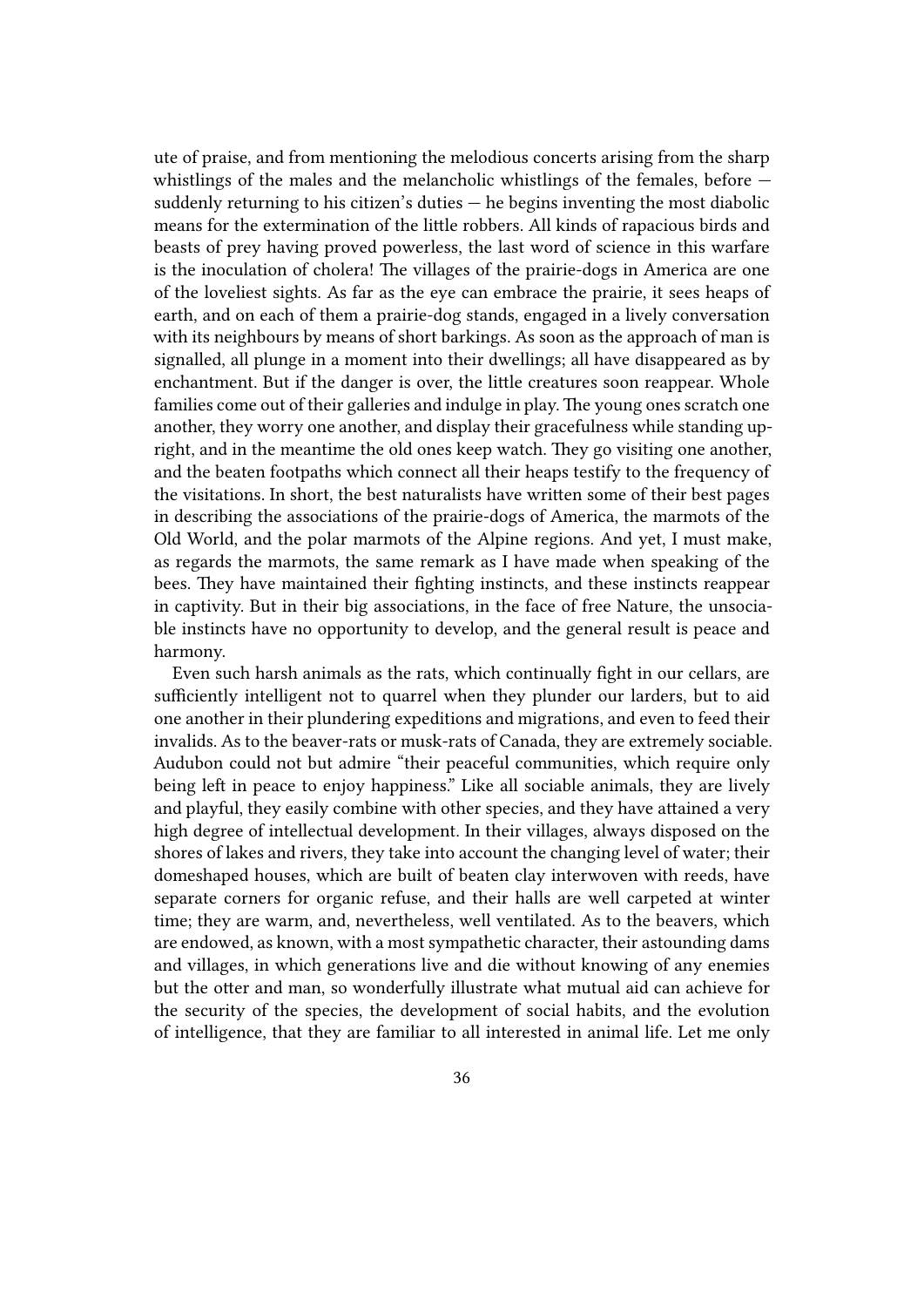remark that with the beavers, the muskrats, and some other rodents, we already find the feature which will also be distinctive of human communities  $-$  that is, work in common.

I pass in silence the two large families which include the jerboa, the chinchilla, the *biscacha*, and the *tushkan*, or underground hare of South Russia, though all these small rodents might be taken as excellent illustrations of the pleasures derived by animals from social life.<sup>17</sup> Precisely, the pleasures; because it is extremely difficult to say what brings animals together — the needs of mutual protection, or simply the pleasure of feeling surrounded by their congeners. At any rate, our common hares, which do not gather in societies for life in common, and which are not even endowed with intense parental feelings, cannot live without coming together for play. Dietrich de Winckell, who is considered to be among the best acquainted with the habits of hares, describes them as passionate players, becoming so intoxicated by their play that a hare has been known to take an approaching fox for a playmate.<sup>18</sup> As to the rabbit, it lives in societies, and its family life is entirely built upon the image of the old patriarchal family; the young ones being kept in absolute obedience to the father and even the grandfather.<sup>19</sup> And here we have the example of two very closely-allied species which cannot bear each other — not because they live upon nearly the same food, as like cases are too often explained, but most probably because the passionate, eminently-individualist hare cannot make friends with that placid, quiet, and submissive creature, the rabbit. Their tempers are too widely different not to be an obstacle to friendship.

Life in societies is again the rule with the large family of horses, which includes the wild horses and donkeys of Asia, the zebras, the mustangs, the *cimarrones* of the Pampas, and the half-wild horses of Mongolia and Siberia. They all live in numerous associations made up of many studs, each of which consists of a number of mares under the leadership of a male. These numberless inhabitants of the Old and the New World, badly organized on the whole for resisting both their numerous enemies and the adverse conditions of climate, would soon have disappeared from the surface of the earth were it not for their sociable spirit. When a beast of prey approaches them, several studs unite at once; they repulse the beast and sometimes

<sup>&</sup>lt;sup>17</sup> With regard to the viscacha it is very interesting to note that these highly-sociable little animals not only live peaceably together in each village, but that whole villages visit each other at nights. Sociability is thus extended to the whole species — not only to a given society, or to a nation, as we saw it with the ants. When the farmer destroys a viscacha-burrow, and buries the inhabitants under a heap of earth, other viscachas  $-$  we are told by Hudson  $-$  "come from a distance to dig out those that are buried alive" (*l.c.*, p. 311). This is a widely-known fact in La Plata, verified by the author.

<sup>18</sup> *Handbuch für Jäger und Jagdberechtigte*, quoted by Brehm, ii. 223.

<sup>19</sup> Buffon's *Histoire Naturelle*.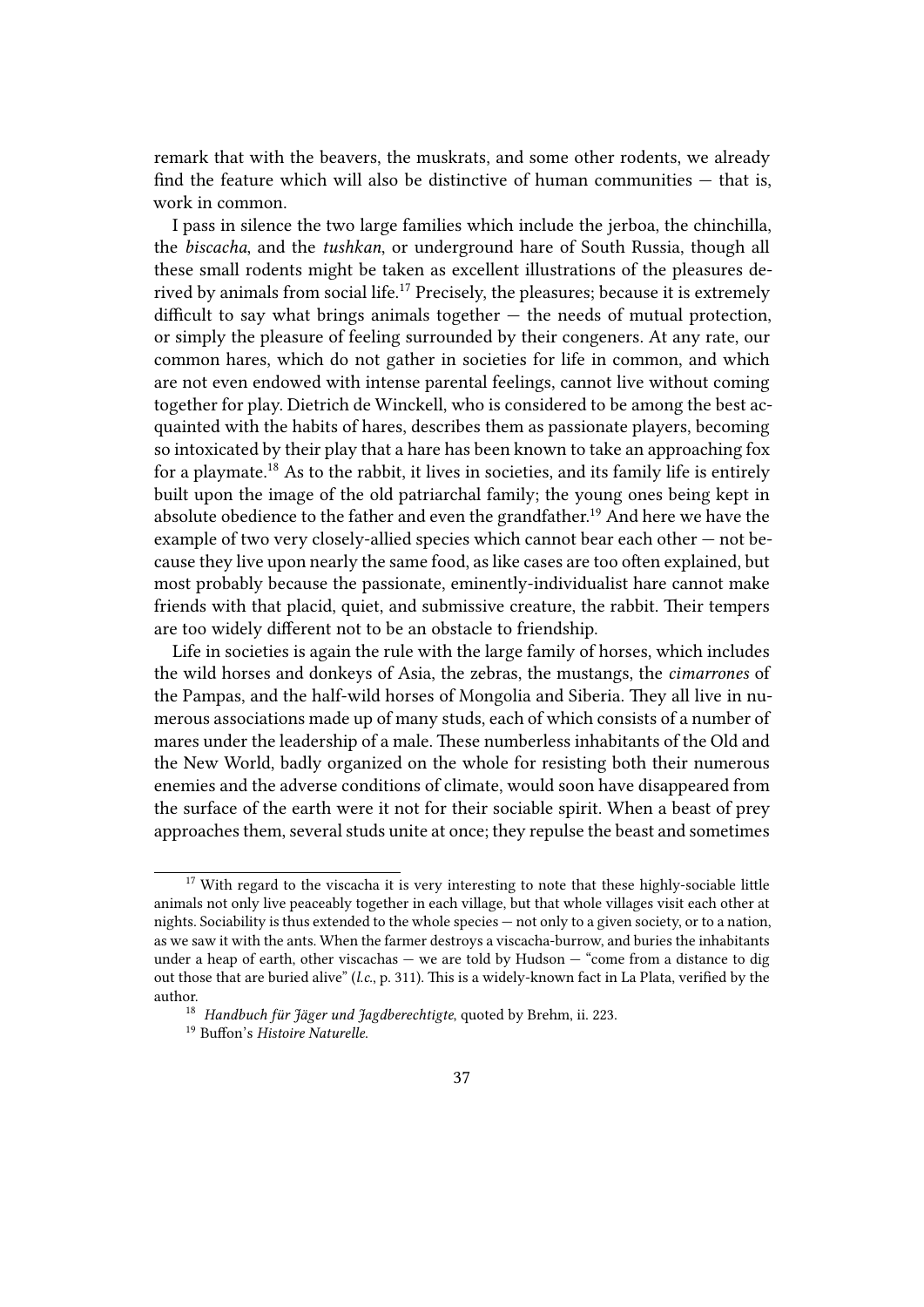chase it: and neither the wolf nor the bear, not even the lion, can capture a horse or even a zebra as long as they are not detached from the herd. When a drought is burning the grass in the prairies, they gather in herds of sometimes 10,000 individuals strong, and migrate. And when a snow-storm rages in the Steppes, each stud keeps close together, and repairs to a protected ravine. But if confidence disappears, or the group has been seized by panic, and disperses, the horses perish and the survivors are found after the storm half dying from fatigue. Union is their chief arm in the struggle for life, and man is their chief enemy. Before his increasing numbers the ancestors of our domestic horse (the *Equus Przewalskii*, so named by Polyakoff) have preferred to retire to the wildest and least accessible plateaus on the outskirts of Thibet, where they continue to live, surrounded by carnivores, under a climate as bad as that of the Arctic regions, but in a region inaccessible to man.<sup>20</sup>

Many striking illustrations of social life could be taken from the life of the reindeer, and especially of that large division of ruminants which might include the roebucks, the fallow deer, the antelopes, the gazelles, the ibex, and, in fact, the whole of the three numerous families of the Antelopides, the Caprides, and the Ovides. Their watchfulness over the safety of their herds against attacks of carnivores; the anxiety displayed by all individuals in a herd of chamois as long as all of them have not cleared a difficult passage over rocky cliffs. the adoption of orphans; the despair of the gazelle whose mate, or even comrade of the same sex, has been killed; the plays of the youngsters, and many other features, could be mentioned. But perhaps the most striking illustration of mutual support is given by the occasional migrations of fallow deer, such as I saw once on the Amur. When I crossed the high plateau and its border ridge, the Great Khingan, on my way from Transbaikalia to Merghen, and further travelled over the high prairies on my way to the Amur, I could ascertain how thinly-peopled with fallow deer these mostly uninhabited regions are.<sup>21</sup> Two years later I was travelling up the Amur,

 $20$  In connection with the horses it is worthy of notice that the quagga zebra, which never comes together with the dauw zebra, nevertheless lives on excellent terms, not only with ostriches, which are very good sentries, but also with gazelles, several species of antelopes, and gnus. We thus have a case of mutual dislike between the quagga and the dauw which cannot be explained by competition for food. The fact that the quagga lives together with ruminants feeding on the same grass as itself excludes that hypothesis, and we must look for some incompatibility of character, as in the case of the hare and the rabbit. Cf., among others, Clive Phillips-Wolley's *Big Game Shooting* (Badminton Library), which contains excellent illustrations of various species living together in East Africa.

 $21$  Our Tungus hunter, who was going to marry, and therefore was prompted by the desire of getting as many furs as he possibly could, was beating the hill-sides all day long on horseback in search of deer. His efforts were not rewarded by even so much as one fallow deer killed every day; and he was an excellent hunter.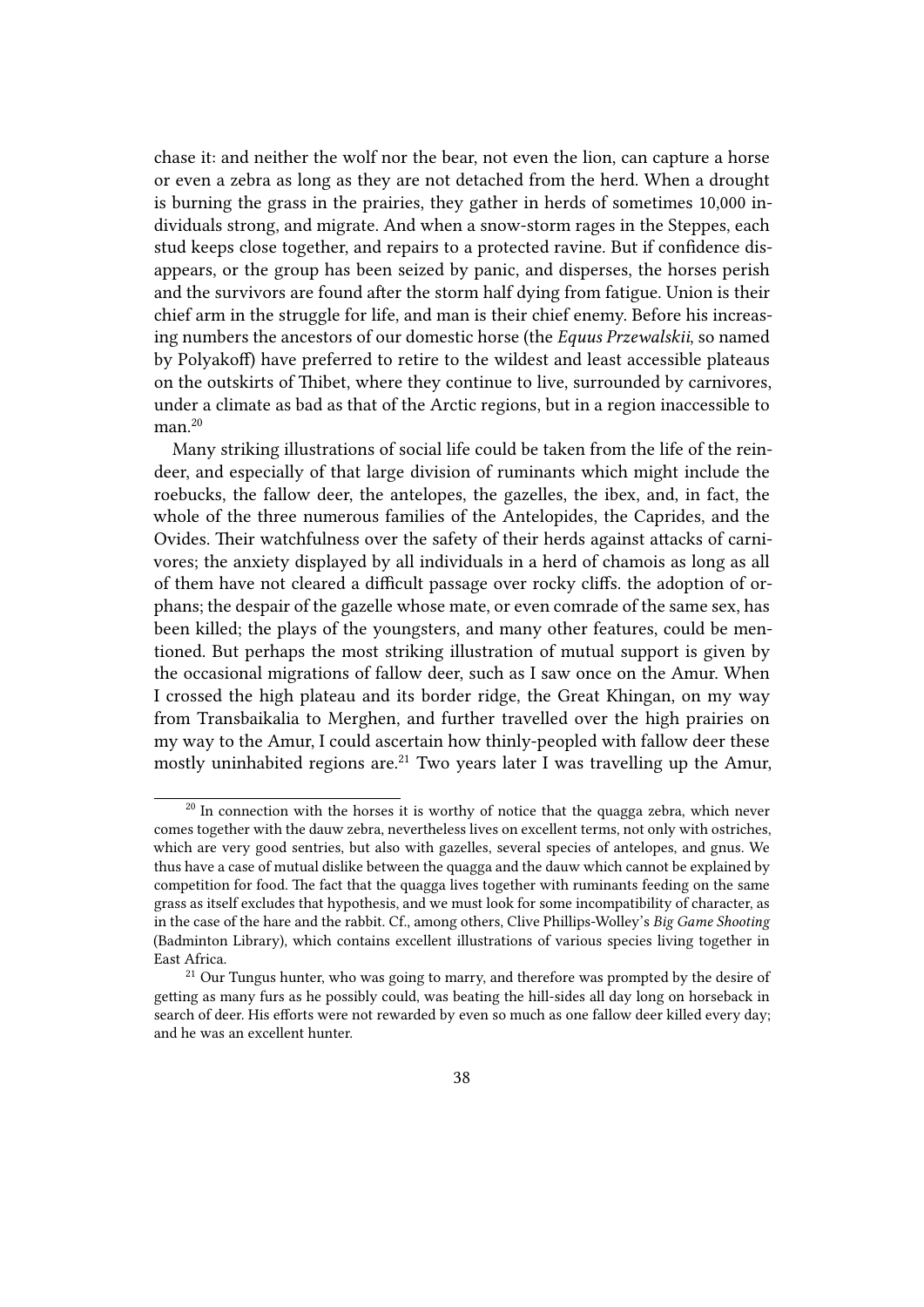and by the end of October reached the lower end of that picturesque gorge which the Amur pierces in the Dousse-alin (Little Khingan) before it enters the lowlands where it joins the Sungari. I found the Cossacks in the villages of that gorge in the greatest excitement, because thousands and thousands of fallow deer were crossing the Amur where it is narrowest, in order to reach the lowlands. For several days in succession, upon a length of some forty miles up the river, the Cossacks were butchering the deer as they crossed the Amur, in which already floated a good deal of ice. Thousands were killed every day, and the exodus nevertheless continued. Like migrations were never seen either before or since, and this one must have been called for by an early and heavy snow-fall in the Great Khingan, which compelled the deer to make a desperate attempt at reaching the lowlands in the east of the Dousse mountains. Indeed, a few days later the Dousse-alin was also buried under snow two or three feet deep. Now, when one imagines the immense territory (almost as big as Great Britain) from which the scattered groups of deer must have gathered for a migration which was undertaken under the pressure of exceptional circumstances, and realizes the difficulties which had to be overcome before all the deer came to the common idea of crossing the Amur further south, where it is narrowest, one cannot but deeply admire the amount of sociability displayed by these intelligent animals. The fact is not the less striking if we remember that the buffaloes of North America displayed the same powers of combination. One saw them grazing in great numbers in the plains, but these numbers were made up by an infinity of small groups which never mixed together. And yet, when necessity arose, all groups, however scattered over an immense territory, came together and made up those immense columns, numbering hundreds of thousands of individuals, which I mentioned on a preceding page.

I also ought to say a few words at least about the "compound families" of the elephants, their mutual attachment, their deliberate ways in posting sentries, and the feelings of sympathy developed by such a life of close mutual support.<sup>22</sup> I might mention the sociable feelings of those disreputable creatures the wild boars, and find a word of praise for their powers of association in the case of an attack by a beast of prey.<sup>23</sup> The hippopotamus and the rhinoceros, too, would occupy a place in a work devoted to animal sociability. Several striking pages might be given to the sociability and mutual attachment of the seals and the walruses; and finally, one might mention the most excellent feelings existing among the sociable cetaceans.

 $22$  According to Samuel W. Baker, elephants combine in larger groups than the "compound" family." "I have frequently observed," he wrote, "in the portion of Ceylon known as the Park Country, the tracks of elephants in great numbers which have evidently been considerable herds that have joined together in a general retreat from a ground which they considered insecure" (*Wild Beasts and their Ways*, vol. i. p. 102).

<sup>23</sup> Pigs, attacked by wolves, do the same (Hudson, *l.c*.).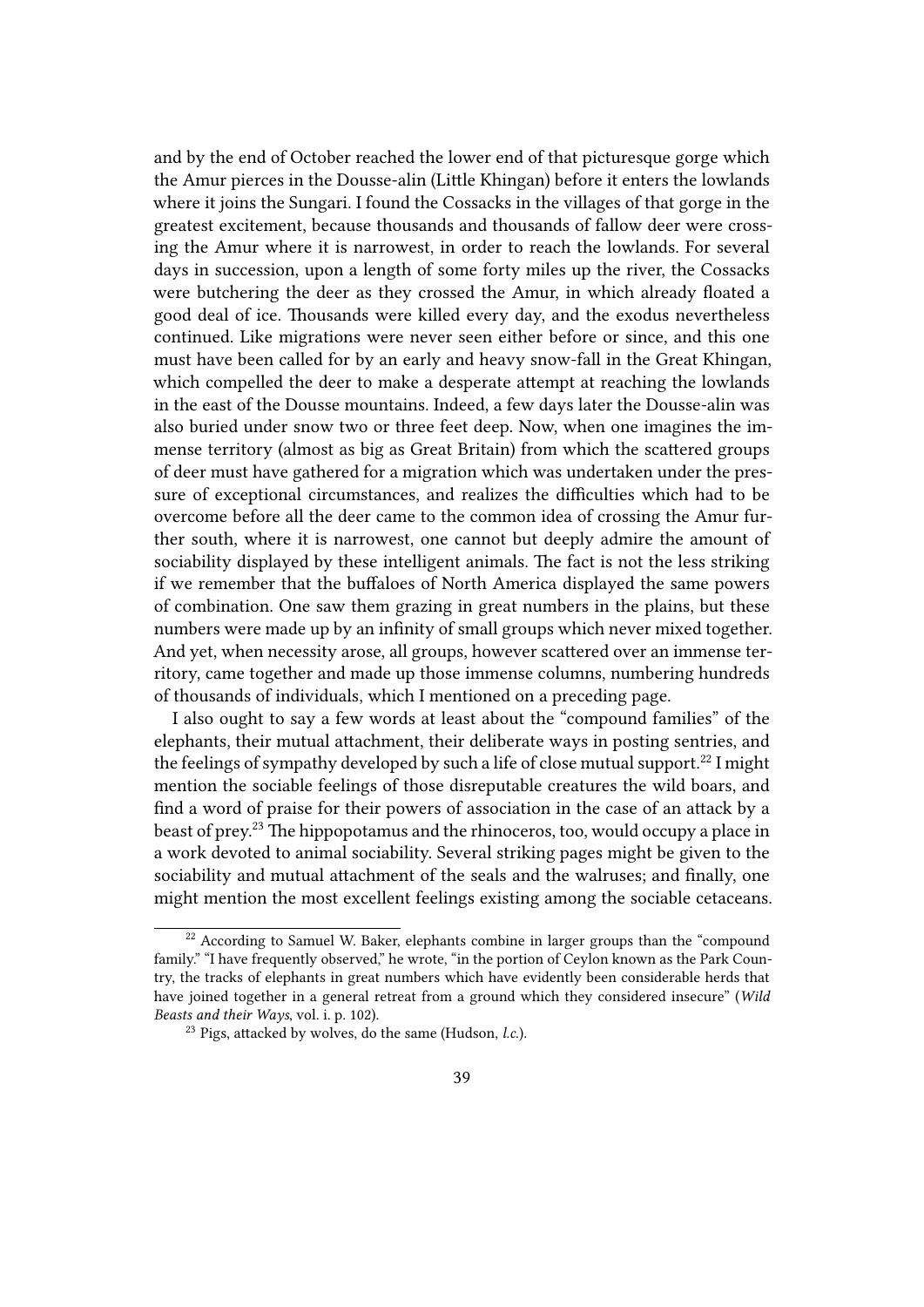But I have to say yet a few words about the societies of monkeys, which acquire an additional interest from their being the link which will bring us to the societies of primitive men.

It is hardly needful to say that those mammals, which stand at the very top of the animal world and most approach man by their structure and intelligence, are eminently sociable. evidently we must be prepared to meet with all varieties of character and habits in so great a division of the animal kingdom which includes hundreds of species. But, all things considered, it must be said that sociability, action in common, mutual protection, and a high development of those feelings which are the necessary outcome of social life, are characteristic of most monkeys and apes. From the smallest species to the biggest ones, sociability is a rule to which we know but a few exceptions. The nocturnal apes prefer isolated life; the capuchins (*Cebus capucinus*), the monos, and the howling monkeys live but in small families; and the orang-outans have never been seen by A.R. Wallace otherwise than either solitary or in very small groups of three or four individuals, while the gorillas seem never to join in bands. But all the remainder of the monkey tribe the chimpanzees, the sajous, the sakis, the mandrills, the baboons, and so on  $-$  are sociable in the highest degree. They live in great bands, and even join with other species than their own. Most of them become quite unhappy when solitary. The cries of distress of each one of the band immediately bring together the whole of the band, and they boldly repulse the attacks of most carnivores and birds of prey. Even eagles do not dare attack them. They plunder our fields always in bands — the old ones taking care for the safety of the commonwealth. The little tee-tees, whose childish sweet faces so much struck Humboldt, embrace and protect one another when it rains, rolling their tails over the necks of their shivering comrades. Several species display the greatest solicitude for their wounded, and do not abandon a wounded comrade during a retreat till they have ascertained that it is dead and that they are helpless to restore it to life. Thus James Forbes narrated in his *Oriental Memoirs* a fact of such resistance in reclaiming from his hunting party the dead body of a female monkey that one fully understands why "the witnesses of this extraordinary scene resolved never again to fire at one of the monkey race.<sup>"24</sup> In some species several individuals will combine to overturn a stone in order to search for ants' eggs under it. The hamadryas not only post sentries, but have been seen making a chain for the transmission of the spoil to a safe place; and their courage is well known. Brehm's description of the regular fight which his caravan had to sustain before the hamadryas would let it resume its journey in the valley of the Mensa, in Abyssinia, has become classical.<sup>25</sup> The playfulness of the tailed apes and

<sup>24</sup> Romanes's *Animal Intelligence*, p. 472.

<sup>25</sup> Brehm, i. 82; Darwin's *Descent of Man*, ch. iii. The Kozloff expedition of 1899–1901 have also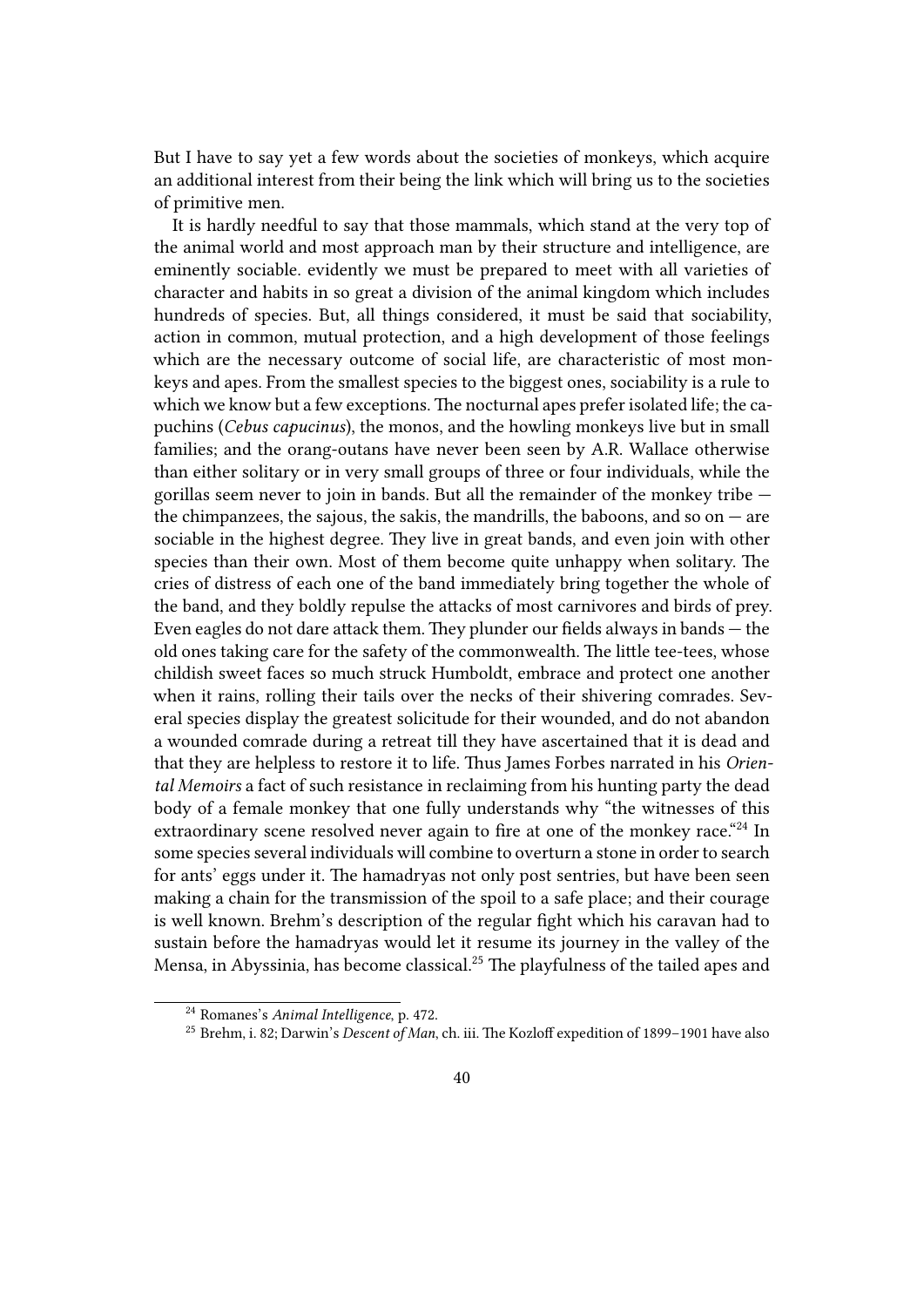the mutual attachment which reigns in the families of chimpanzees also are familiar to the general reader. And if we find among the highest apes two species, the orang-outan and the gorilla, which are not sociable, we must remember that both — limited as they are to very small areas, the one in the heart of Africa, and the other in the two islands of Borneo and Sumatra have all the appearance of being the last remnants of formerly much more numerous species. The gorilla at least seems to have been sociable in olden times, if the apes mentioned in the *Periplus* really were gorillas.

We thus see, even from the above brief review, that life in societies is no exception in the animal world; it is the rule, the law of Nature, and it reaches its fullest development with the higher vertebrates. Those species which live solitary, or in small families only, are relatively few, and their numbers are limited. Nay, it appears very probable that, apart from a few exceptions, those birds and mammals which are not gregarious now, were living in societies before man multiplied on the earth and waged a permanent war against them, or destroyed the sources from which they formerly derived food. "On ne s'associe pas pour mourir," was the sound remark of Espinas; and Houzeau, who knew the animal world of some parts of America when it was not yet affected by man, wrote to the same effect.

Association is found in the animal world at all degrees of evolution; and, according to the grand idea of Herbert Spencer, so brilliantly developed in Perrier's *Colonies Animales*, colonies are at the very origin of evolution in the animal kingdom. But, in proportion as we ascend the scale of evolution, we see association growing more and more conscious. It loses its purely physical character, it ceases to be simply instinctive, it becomes reasoned. With the higher vertebrates it is periodical, or is resorted to for the satisfaction of a given want — propagation of the species, migration, hunting, or mutual defence. It even becomes occasional, when birds associate against a robber, or mammals combine, under the pressure of exceptional circumstances, to emigrate. In this last case, it becomes a voluntary deviation from habitual moods of life. The combination sometimes appears in two or more degrees — the family first, then the group, and finally the association of groups, habitually scattered, but uniting in case of need, as we saw it with the bisons and other ruminants. It also takes higher forms, guaranteeing more independence to the individual without depriving it of the benefits of social life. With most rodents the individual has its own dwelling, which it can retire to when it prefers being left alone; but the dwellings are laid out in villages and cities, so as to guarantee to all inhabitants the benefits and joys of social life. And finally, in several species, such as rats, marmots, hares, etc., sociable life is maintained notwithstanding the quarrelsome or otherwise egotistic inclinations of the isolated individual. Thus it

had to sustain in Northern Thibet a similar fight.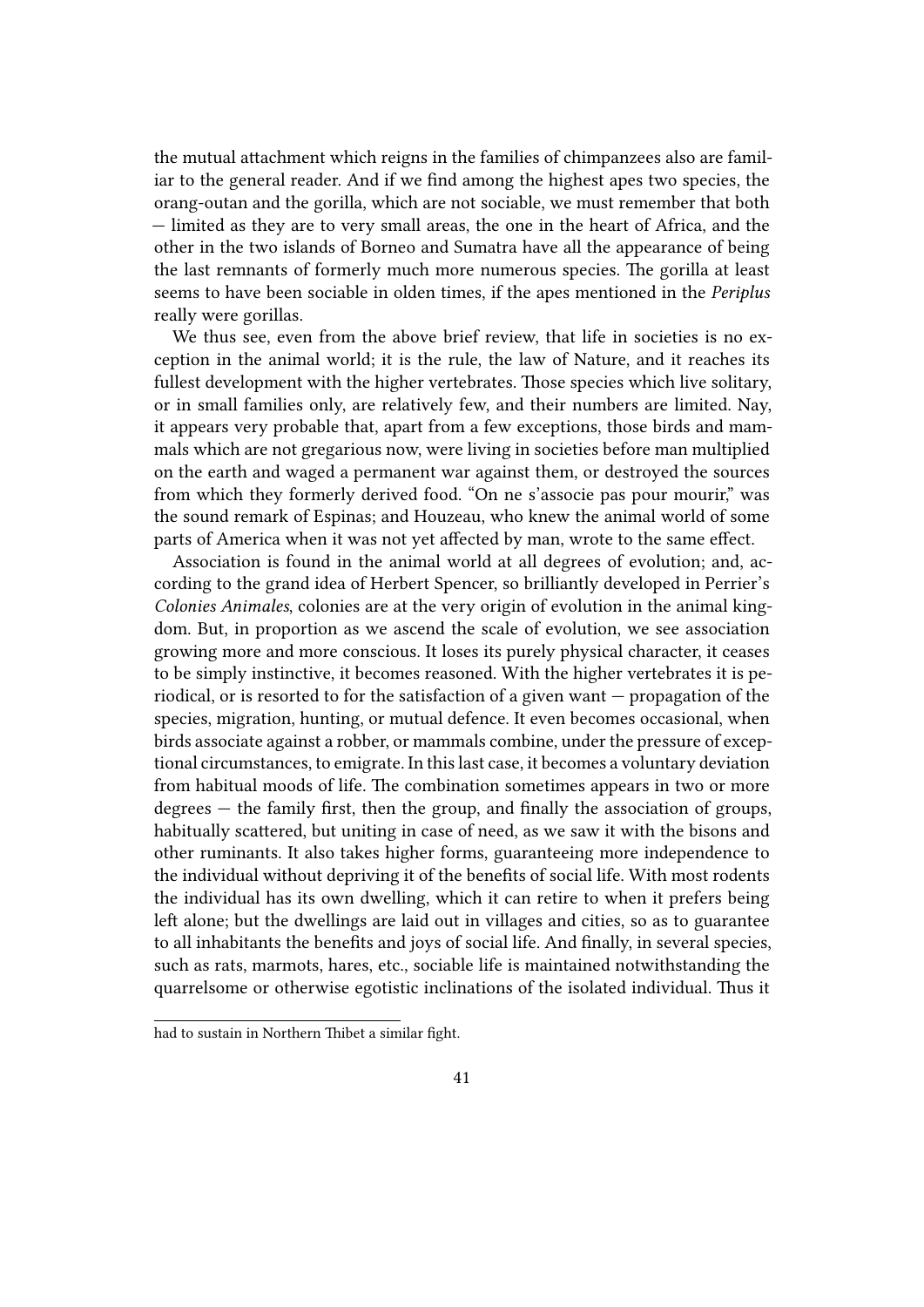is not imposed, as is the case with ants and bees, by the very physiological structure of the individuals; it is cultivated for the benefits of mutual aid, or for the sake of its pleasures. And this, of course, appears with all possible gradations and with the greatest variety of individual and specific characters  $-$  the very variety of aspects taken by social life being a consequence, and for us a further proof, of its generality.<sup>26</sup>

Sociability  $-$  that is, the need of the animal of associating with its like  $-$  the love of society for society's sake, combined with the "joy of life," only now begins to receive due attention from the zoologists.<sup>27</sup> We know at the present time that all animals, beginning with the ants, going on to the birds, and ending with the highest mammals, are fond of plays, wrestling, running after each other, trying to capture each other, teasing each other, and so on. And while many plays are, so to speak, a school for the proper behaviour of the young in mature life, there are others, which, apart from their utilitarian purposes, are, together with dancing and singing, mere manifestations of an excess of forces — "the joy of life," and a desire to communicate in some way or another with other individuals of the same or of other species — in short, a manifestation of *sociability proper*, which is a distinctive feature of all the animal world.<sup>28</sup> Whether the feeling be fear, experienced at the appearance of a bird of prey, or "a fit of gladness" which bursts out when the animals are in good health and especially when young, or merely the desire of giving play to an excess of impressions and of vital power — the necessity of communicating impressions, of playing, of chattering, or of simply feeling the proximity of other kindred living beings pervades Nature, and is, as much as any other physiological function, a distinctive feature of life and impressionability. This need takes a higher development and attains a more beautiful expression in mammals, especially amidst their young, and still more among the birds; but it pervades all Nature, and has been fully observed by the best naturalists, including Pierre Huber, even amongst the ants, and it is evidently the same instinct which brings together the big columns of butterflies which have been referred to already.

 $26$  The more strange was it to read in the previously-mentioned article by Huxley the following paraphrase of a well-known sentence of Rousseau: "The first men who substituted mutual peace for that of mutual war — whatever the motive which impelled them to take that step — *created society*" (*Nineteenth Century*, Feb. 1888, p. 165). Society has *not* been created by man; it is anterior to man.

<sup>&</sup>lt;sup>27</sup> Such monographs as the chapter on "Music and Dancing in Nature" which we have in Hudson's *Naturalist on the La Plata*, and Carl Gross' *Play of Animals*, have already thrown a considerable light upon an instinct which is absolutely universal in Nature.

<sup>&</sup>lt;sup>28</sup> Not only numerous species of birds possess the habit of assembling together  $-$  in many cases always at the same spot — to indulge in antics and dancing performances, but W.H. Hudson's experience is that nearly all mammals and birds ("probably there are really *no* exceptions") indulge frequently in more or less regular or set performances with or without sound, or composed of sound exclusively (p. 264).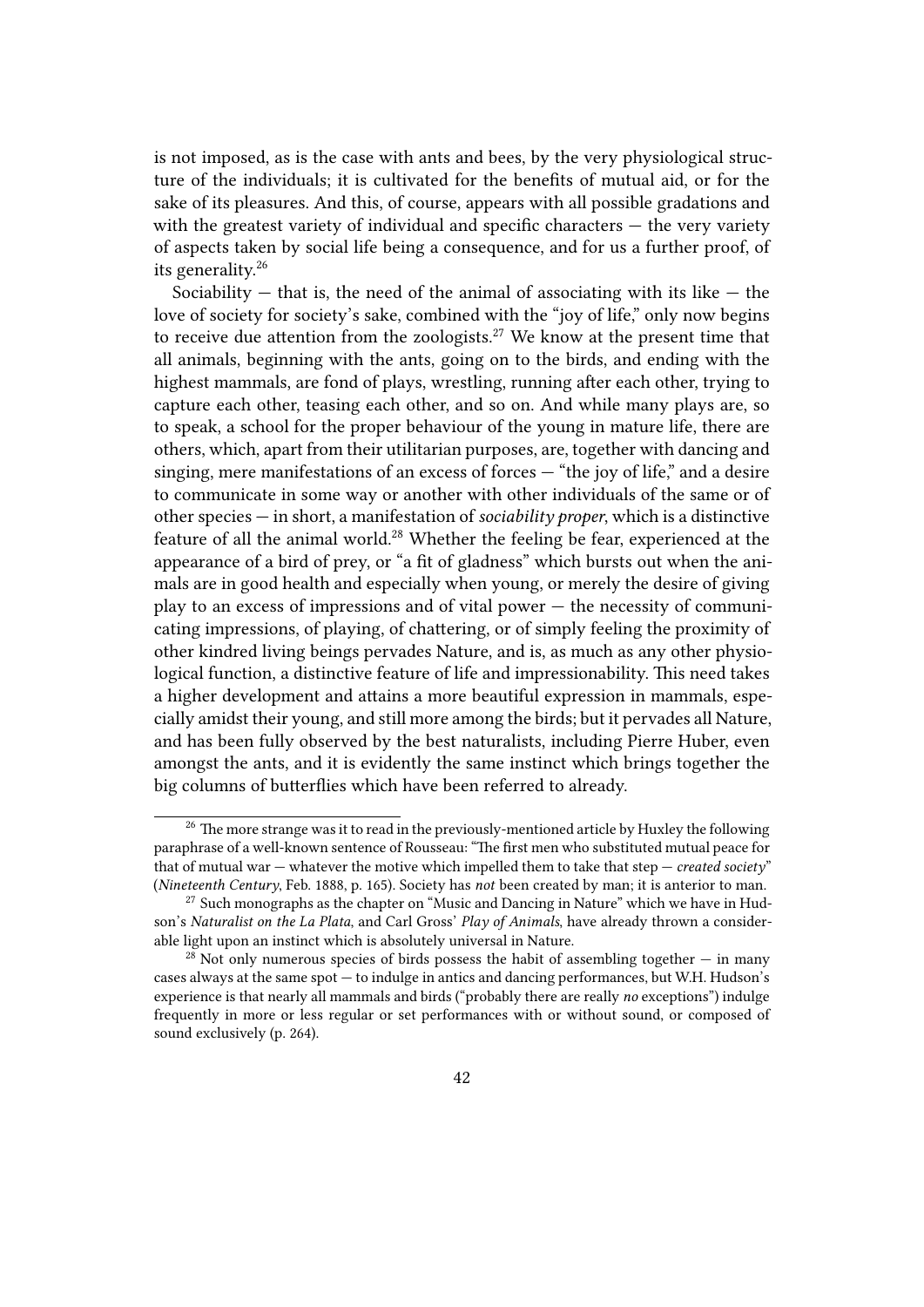The habit of coming together for dancing and of decorating the places where the birds habitually perform their dances is, of course, well known from the pages that Darwin gave to this subject in *The Descent of Man* (ch. xiii). Visitors of the London Zoological Gardens also know the bower of the satin bower-bird. But this habit of dancing seems to be much more widely spread than was formerly believed, and Mr. W. Hudson gives in his master-work on La Plata the most interesting description, which must be read in the original, of complicated dances, performed by quite a number of birds: rails, jacanas, lapwings, and so on.

The habit of singing in concert, which exists in several species of birds, belongs to the same category of social instincts. It is most strikingly developed with the chakar (*Chauna chavarria*), to which the English have given the most unimaginative misnomer of "crested screamer." These birds sometimes assemble in immense flocks, and in such cases they frequently sing all in concert. W.H. Hudson found them once in countless numbers, ranged all round a pampas lake in well-defined flocks, of about 500 birds in each flock.

"Presently," he writes, "one flock near me began singing, and continued their powerful chant for three or four minutes; when they ceased the next flock took up the strains, and after it the next, and so on, until once more the notes of the flocks on the opposite shore came floating strong and clear across the water — then passed away, growing fainter and fainter, until once more the sound approached me travelling round to my side again."

On another occasion the same writer saw a whole plain covered with an endless flock of chakars, not in close order, but scattered in pairs and small groups. About nine o'clock in the evening, "suddenly the entire multitude of birds covering the marsh for miles around burst forth in a tremendous evening song… It was a concert well worth riding a hundred miles to hear."<sup>29</sup> It may be added that like all sociable animals, the chakar easily becomes tame and grows very attached to man."They are mild-tempered birds, and very rarely quarrel"  $-$  we are told  $-$  although they are well provided with formidable weapons. Life in societies renders these weapons useless.

That life in societies is the most powerful weapon in the struggle for life, taken in its widest sense, has been illustrated by several examples on the foregoing pages, and could be illustrated by any amount of evidence, if further evidence were required. Life in societies enables the feeblest insects, the feeblest birds, and the feeblest mammals to resist, or to protect themselves from, the most terrible birds and beasts of prey; it permits longevity; it enables the species to rear its progeny with

<sup>&</sup>lt;sup>29</sup> For the choruses of monkeys, see Brehm.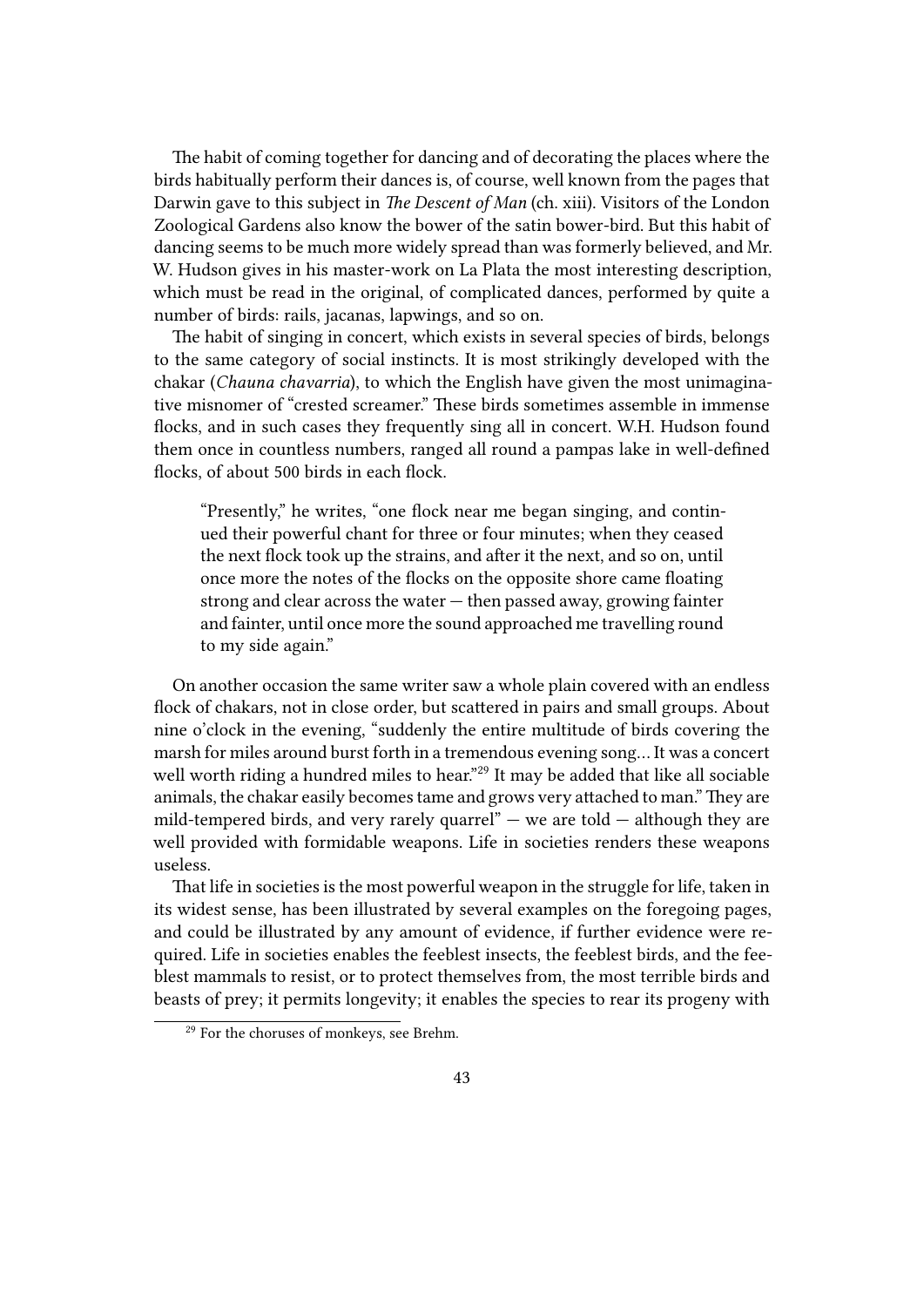the least waste of energy and to maintain its numbers albeit a very slow birth-rate; it enables the gregarious animals to migrate in search of new abodes. Therefore, while fully admitting that force, swiftness, protective colours, cunningness, and endurance to hunger and cold, which are mentioned by Darwin and Wallace, are so many qualities making the individual, or the species, the fittest under certain circumstances, we maintain that under *any* circumstances sociability is the greatest advantage in the struggle for life. Those species which willingly or unwillingly abandon it are doomed to decay; while those animals which know best how to combine, have the greatest chances of survival and of further evolution, although they may be inferior to others in *each* of the faculties enumerated by Darwin and Wallace, save the intellectual faculty. The highest vertebrates, and especially mankind, are the best proof of this assertion. As to the intellectual faculty, while every Darwinist will agree with Darwin that it is the most powerful arm in the struggle for life, and the most powerful factor of further evolution, he also will admit that intelligence is an eminently social faculty. Language, imitation, and accumulated experience are so many elements of growing intelligence of which the unsociable animal is deprived. Therefore we find, at the top of each class of animals, the ants, the parrots, and the monkeys, all combining the greatest sociability with the highest development of intelligence. The fittest are thus the most sociable animals, and sociability appears as the chief factor of evolution, both directly, by securing the well-being of the species while diminishing the waste of energy, and indirectly, by favouring the growth of intelligence.

Moreover, it is evident that life in societies would be utterly impossible without a corresponding development of social feelings, and, especially, of a certain collective sense of justice growing to become a habit. If every individual were constantly abusing its personal advantages without the others interfering in favour of the wronged, no society — life would be possible. And feelings of justice develop, more or less, with all gregarious animals. Whatever the distance from which the swallows or the cranes come, each one returns to the nest it has built or repaired last year. If a lazy sparrow intends appropriating the nest which a comrade is building, or even steals from it a few sprays of straw, the group interferes against the lazy comrade; and it is evident that without such interference being the rule, no nesting associations of birds could exist. Separate groups of penguins have separate resting-places and separate fishing abodes, and do not fight for them. The droves of cattle in Australia have particular spots to which each group repairs to rest, and from which it never deviates; and so on.<sup>30</sup> We have any numbers of direct observations of the peace that prevails in the nesting associations of birds, the villages of the rodents, and the herds of grass-eaters; while, on the other side,

<sup>30</sup> Haygarth, *Bush Life in Australia*, p. 58.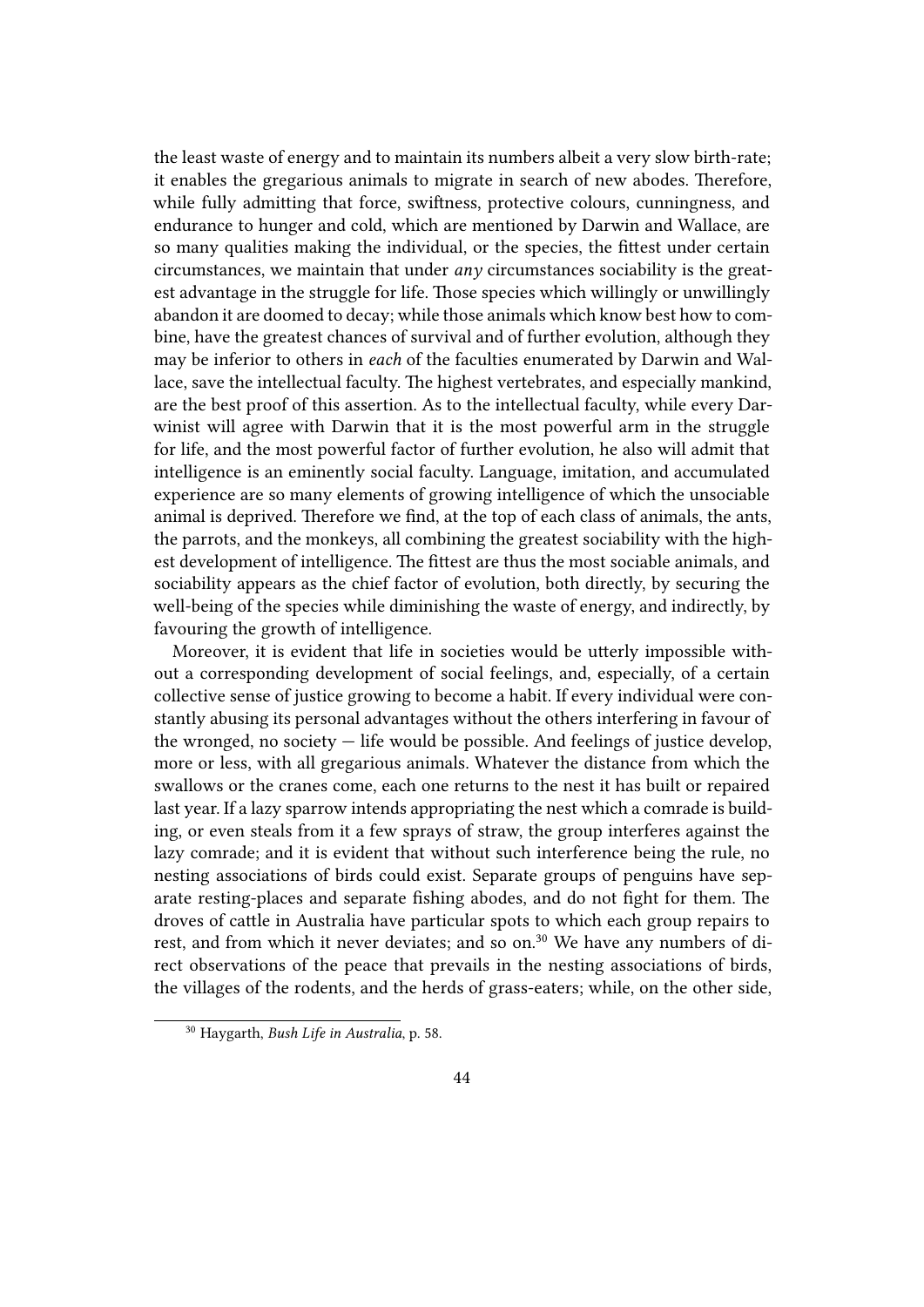we know of few sociable animals which so continually quarrel as the rats in our cellars do, or as the morses, which fight for the possession of a sunny place on the shore. Sociability thus puts a limit to physical struggle, and leaves room for the development of better moral feelings. The high development of parental love in all classes of animals, even with lions and tigers, is generally known. As to the young birds and mammals whom we continually see associating, sympathy — not love — attains a further development in their associations. Leaving aside the really touching facts of mutual attachment and compassion which have been recorded as regards domesticated animals and with animals kept in captivity, we have a number of well certified facts of compassion between wild animals at liberty. Max Perty and L. Büchner have given a number of such facts.<sup>31</sup> J.C. Wood's narrative of a weasel which came to pick up and to carry away an injured comrade enjoys a well-merited popularity.<sup>32</sup> So also the observation of Captain Stansbury on his journey to Utah which is quoted by Darwin; he saw a blind pelican which was fed, and well fed, by other pelicans upon fishes which had to be brought from a distance of thirty miles.<sup>33</sup> And when a herd of vicunas was hotly pursued by hunters, H.A. Weddell saw more than once during his journey to Bolivia and Peru, the strong males covering the retreat of the herd and lagging behind in order to protect the retreat. As to facts of compassion with wounded comrades, they are continually mentioned by all field zoologists. Such facts are quite natural. Compassion is a necessary outcome of social life. But compassion also means a considerable advance in general intelligence and sensibility. It is the first step towards the development of higher moral sentiments. It is, in its turn, a powerful factor of further evolution.

If the views developed on the preceding pages are correct, the question necessarily arises, in how far are they consistent with the theory of struggle for life as it has been developed by Darwin, Wallace, and their followers? and I will now briefly answer this important question. First of all, no naturalist will doubt that the idea of a struggle for life carried on through organic nature is the greatest generalization of our century. Life *is* struggle; and in that struggle the fittest survive. But the answers to the questions, "By which arms is this struggle chiefly carried on?" and "Who are the fittest in the struggle?" will widely differ according to the importance given to the two different aspects of the struggle: the direct one, for food and safety among separate individuals, and the struggle which Darwin described as "metaphorical"

 $31$  To quote but a few instances, a wounded badger was carried away by another badger suddenly appearing on the scene; rats have been seen feeding a blind couple (*Seelenleben der Thiere*, p. 64 *seq*.). Brehm himself saw two crows feeding in a hollow tree a third crow which was wounded; its wound was several weeks old (*Hausfreund*, 1874, 715; Büchner's *Liebe*, 203). Mr. Blyth saw Indian crows feeding two or three blind comrades; and so on.

<sup>32</sup> *Man and Beast*, p. 344.

<sup>33</sup> L.H. Morgan, *The American Beaver*, 1868, p. 272; *Descent of Man*, ch. iv.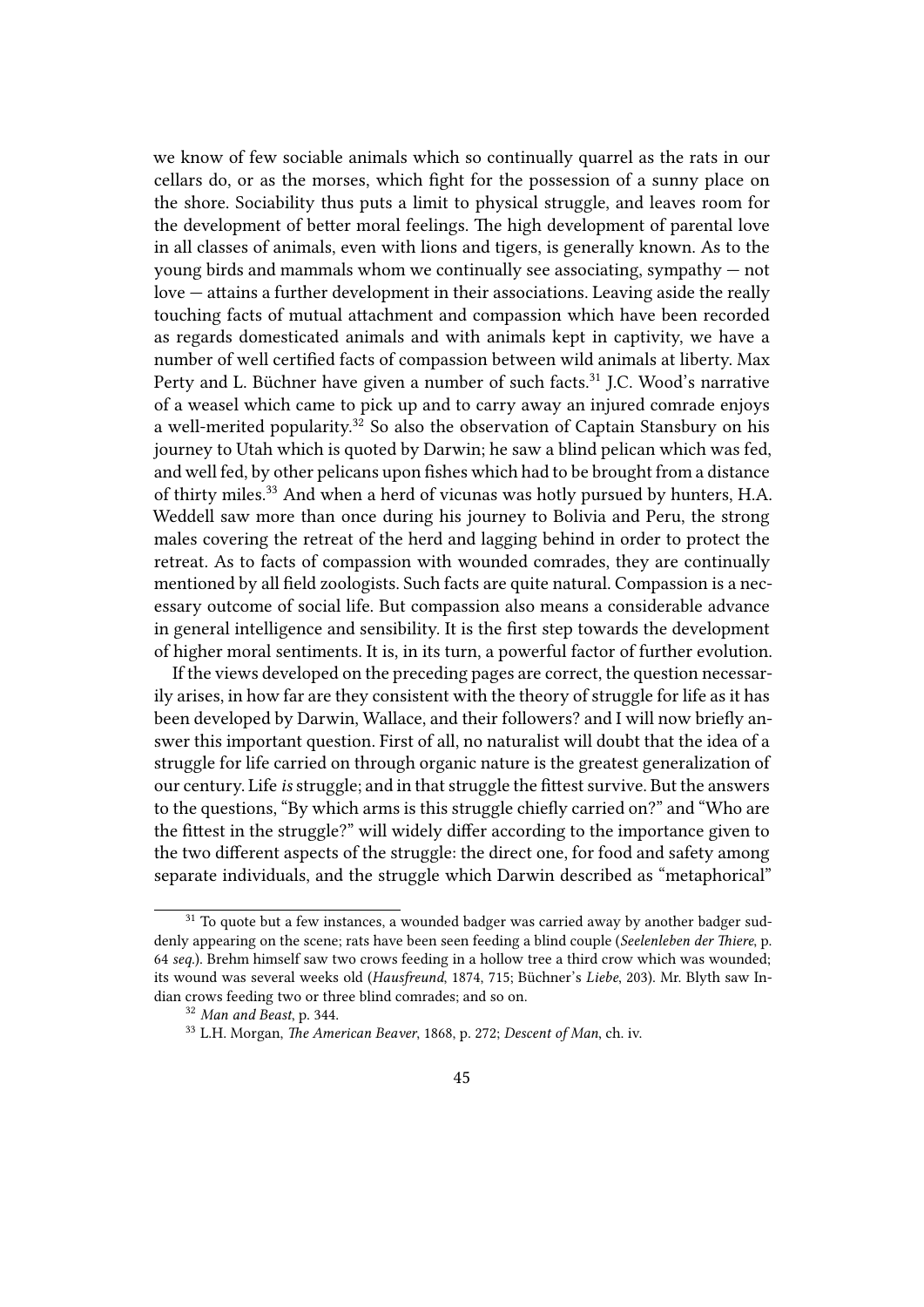— the struggle, very often collective, against adverse circumstances. No one will deny that there is, within each species, a certain amount of real competition for food — at least, at certain periods. But the question is, whether competition is carried on to the extent admitted by Darwin, or even by Wallace; and whether this competition has played, in the evolution of the animal kingdom, the part assigned to it.

The idea which permeates Darwin's work is certainly one of real competition going on within each animal group for food, safety, and possibility of leaving an offspring. He often speaks of regions being stocked with animal life to their full capacity, and from that overstocking he infers the necessity of competition. But when we look in his work for real proofs of that competition, we must confess that we do not find them sufficiently convincing. If we refer to the paragraph entitled "Struggle for Life most severe between Individuals and Varieties of the same Species," we find in it none of that wealth of proofs and illustrations which we are accustomed to find in whatever Darwin wrote. The struggle between individuals of the same species is not illustrated under that heading by even one single instance: it is taken as granted; and the competition between closely-allied animal species is illustrated by but five examples, out of which one, at least (relating to the two species of thrushes), now proves to be doubtful.<sup>34</sup> But when we look for more details in order to ascertain how far the decrease of one species was really occasioned by the increase of the other species, Darwin, with his usual fairness, tells us:

"We can dimly see why the competition should be most severe between allied forms which fill nearly the same place in nature; but probably in no case could we precisely say why one species has been victorious over another in the great battle of life."

<sup>&</sup>lt;sup>34</sup> One species of swallow is said to have caused the decrease of another swallow species in North America; the recent increase of the missel-thrush in Scotland has caused the decrease of the song.thrush; the brown rat has taken the place of the black rat in Europe; in Russia the small cockroach has everywhere driven before it its greater congener; and in Australia the imported hive-bee is rapidly exterminating the small stingless bee. Two other cases, but relative to domesticated animals, are mentioned in the preceding paragraph. While recalling these same facts, A.R. Wallace remarks in a footnote relative to the Scottish thrushes: "Prof. A. Newton, however, informs me that these species do not interfere in the way here stated" (*Darwinism*, p. 34). As to the brown rat, it is known that, owing to its amphibian habits, it usually stays in the lower parts of human dwellings (low cellars, sewers, etc.), as also on the banks of canals and rivers; it also undertakes distant migrations in numberless bands. The black rat, on the contrary, prefers staying in our dwellings themselves, under the floor, as well as in our stables and barns. It thus is much more exposed to be exterminated by man; and we cannot maintain, with any approach to certainty, that the black rat is being either exterminated or starved out by the brown rat and not by man.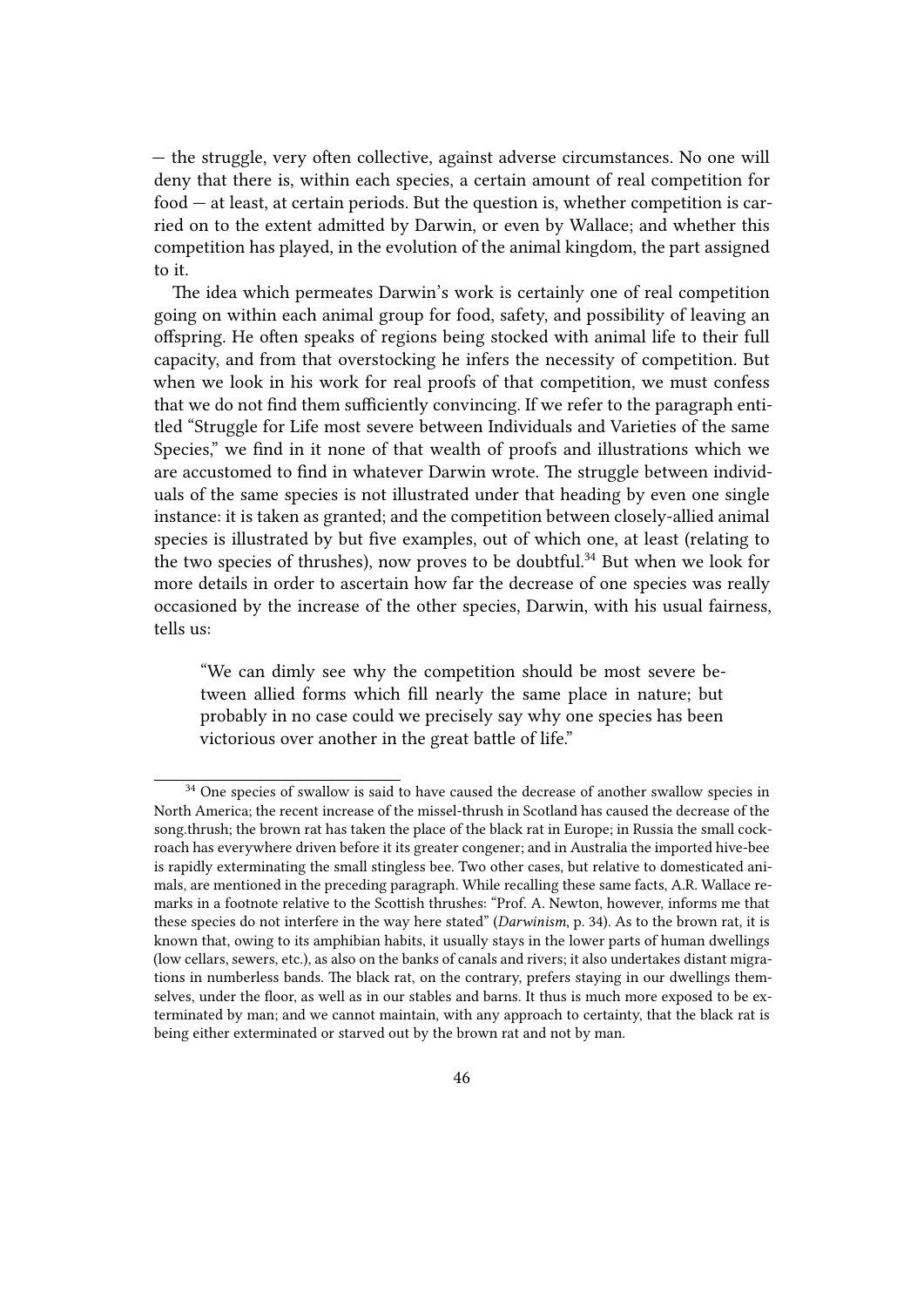As to Wallace, who quotes the same facts under a slightly-modified heading ("Struggle for Life between closely-allied Animals and Plants *often* most severe"), he makes the following remark (italics are mine), which gives quite another aspect to the facts above quoted. He says:

"In *some* cases, no doubt, there is actual war between the two, the stronger killing the weaker; *but this is by no means necessary*, and there may be cases in which the weaker species, physically, may prevail by its power of more rapid multiplication, its better withstanding vicissitudes of climate, or its greater cunning in escaping the attacks of common enemies."

In such cases what is described as competition may be no competition at all. One species succumbs, not because it is exterminated or starved out by the other species, but because it does not well accommodate itself to new conditions, which the other does. The term "struggle for life" is again used in its metaphorical sense, and may have no other. As to the real competition between individuals of the same species, which is illustrated in another place by the cattle of South America during a period of drought, its value is impaired by its being taken from among domesticated animals. Bisons emigrate in like circumstances in order to avoid competition. However severe the struggle between plants  $-$  and this is amply proved  $-$  we cannot but repeat Wallace's remark to the effect that "plants live where they can," while animals have, to a great extent, the power of choice of their abode. So that we again are asking ourselves, To what extent does competition really exist within each animal species? Upon what is the assumption based?

The same remark must be made concerning the indirect argument in favour of a severe competition and struggle for life within each species, which may be derived from the "extermination of transitional varieties," so often mentioned by Darwin. It is known that for a long time Darwin was worried by the difficulty which he saw in the absence of a long chain of intermediate forms between closely-allied species, and that he found the solution of this difficulty in the supposed extermination of the intermediate forms.<sup>35</sup> However, an attentive reading of the different chapters in which Darwin and Wallace speak of this subject soon brings one to the conclusion that the word "extermination" does not mean real extermination; the same remark

<sup>&</sup>lt;sup>35</sup> "But it may be urged that when several closely-allied species inhabit the same territory, we surely ought to find at the present time many transitional forms… By my theory these allied species are descended from a common parent; and during the process of modification, each has become adapted to the conditions of life of its own region, and has supplanted and exterminated its original parent-form and all the transitional varieties between its past and present states" (*Origin of Species*, 6 th ed. p. 134); also p. 137, 296 (all paragraph "On Extinction").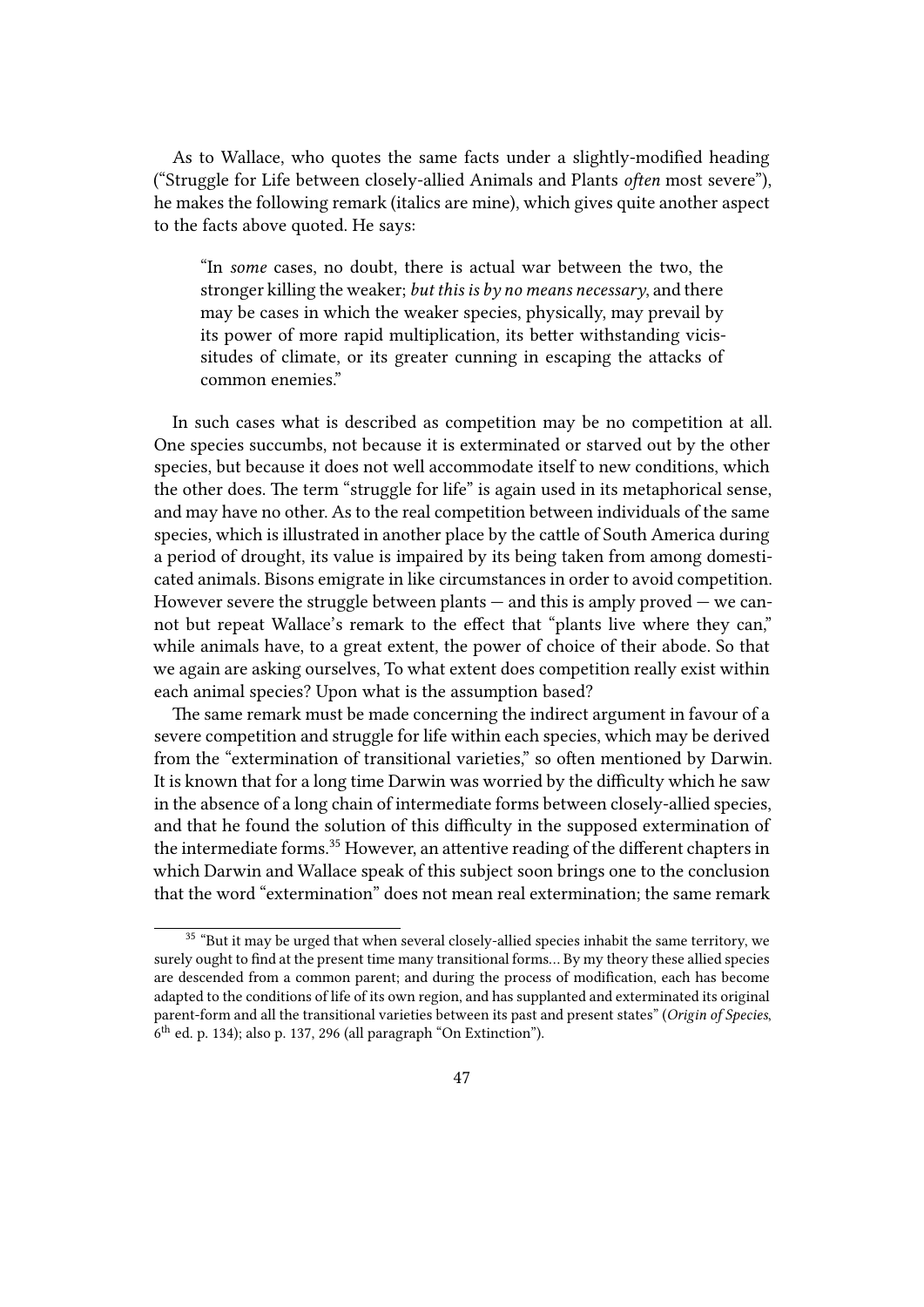which Darwin made concerning his expression: "struggle for existence," evidently applies to the word "extermination" as well. It can by no means be understood in its direct sense, but must be taken "in its metaphoric sense."

If we start from the supposition that a given area is stocked with animals to its fullest capacity, and that a keen competition for the sheer means of existence is consequently going on between all the inhabitants — each animal being compelled to fight against all its congeners in order to get its daily food — then the appearance of a new and successful variety would certainly mean in many cases (though not always) the appearance of individuals which are enabled to seize more than their fair share of the means of existence; and the result would be that those individuals would starve both the parental form which does not possess the new variation and the intermediate forms which do not possess it in the same degree. It may be that at the outset, Darwin understood the appearance of new varieties under this aspect; at least, the frequent use of the word "extermination" conveys such an impression. But both he and Wallace knew Nature too well not to perceive that this is by no means the only possible and necessary course of affairs.

If the physical and the biological conditions of a given area, the extension of the area occupied by a given species, and the habits of all the members of the latter remained unchanged — then the sudden appearance of a new variety might mean the starving out and the extermination of all the individuals which were not endowed in a sufficient degree with the new feature by which the new variety is characterized. But such a combination of conditions is precisely what we do not see in Nature. Each species is continually tending to enlarge its abode; migration to new abodes is the rule with the slow snail, as with the swift bird; physical changes are continually going on in every given area; and new varieties among animals consist in an immense number of cases-perhaps in the majority  $-$  not in the growth of new weapons for snatching the food from the mouth of its congeners — food is only one out of a hundred of various conditions of existence — but, as Wallace himself shows in a charming paragraph on the "divergence of characters" (*Darwinism*, p. 107), in forming new habits, moving to new abodes, and taking to new sorts of food. In all such cases there will be no extermination, even no competition the new adaptation being *a relief from competition, if it ever existed*; and yet there will be, after a time, an absence of intermediate links, in consequence of a mere survival of those which are best fitted for the new conditions — as surely as under the hypothesis of extermination of the parental form. It hardly need be added that if we admit, with Spencer, all the Lamarckians, and Darwin himself, the modifying influence of the surroundings upon the species, there remains still less necessity for the extermination of the intermediate forms.

The importance of migration and of the consequent isolation of groups of animals, for the origin of new varieties and ultimately of new species, which was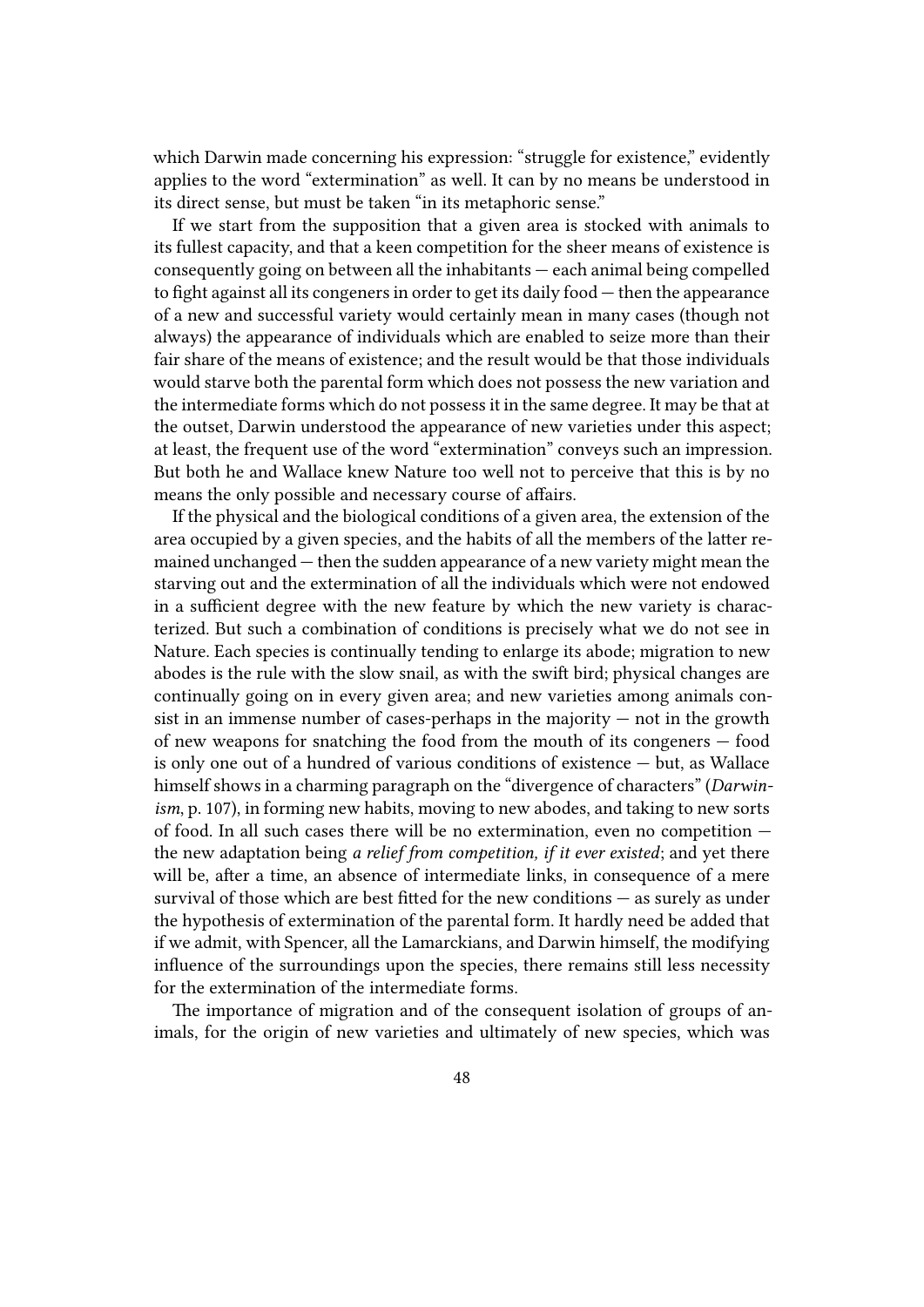indicated by Moritz Wagner, was fully recognized by Darwin himself. Consequent researches have only accentuated the importance of this factor, and they have shown how the largeness of the area occupied by a given species  $-$  which Darwin considered with full reason so important for the appearance of new varieties — can be combined with the isolation of parts of the species, in consequence of local geological changes, or of local barriers. It would be impossible to enter here into the discussion of this wide question, but a few remarks will do to illustrate the combined action of these agencies. It is known that portions of a given species will often take to a new sort of food. The squirrels, for instance, when there is a scarcity of cones in the larch forests, remove to the fir-tree forests, and this change of food has certain well-known physiological effects on the squirrels. If this change of habits does not last — if next year the cones are again plentiful in the dark larch woods — no new variety of squirrels will evidently arise from this cause. But if part of the wide area occupied by the squirrels begins to have its physical characters altered — in consequence of, let us say, a milder climate or desiccation, which both bring about an increase of the pine forests in proportion to the larch woods — and if some other conditions concur to induce the squirrels to dwell on the outskirts of the desiccating region — we shall have then a new variety, i.e. an incipient new species of squirrels, without there having been anything that would deserve the name of extermination among the squirrels. A larger proportion of squirrels of the new, better adapted variety would survive every year, and the intermediate links would die *in the course of time*, without having been starved out by Malthusian competitors. This is exactly what we see going on during the great physical changes which are accomplished over large areas in Central Asia, owing to the desiccation which is going on there since the glacial period.

To take another example, it has been proved by geologists that the present wild horse (*Equus Przewalski*) has slowly been evolved during the later parts of the Tertiary and the Quaternary period, but that during this succession of ages its ancestors were *not* confined to some given, limited area of the globe. They wandered over both the Old and New World, returning, in all probability, after a time to the pastures which they had, in the course of their migrations, formerly left.<sup>36</sup> Consequently, if we do not find now, in Asia, all the intermediate links between the present wild horse and its Asiatic Post-Tertiary ancestors, this does not mean at all that the intermediate links have been exterminated. No such extermination has ever taken place. No exceptional mortality may even have occurred among the ancestral species: the individuals which belonged to intermediate varieties and

<sup>&</sup>lt;sup>36</sup> According to Madame Marie Pavloff, who has made a special study of this subject, they migrated from Asia to Africa, stayed there some time, and returned next to Asia. Whether this double migration be confirmed or not, the fact of a former extension of the ancestor of our horse over Asia, Africa, and America is settled beyond doubt.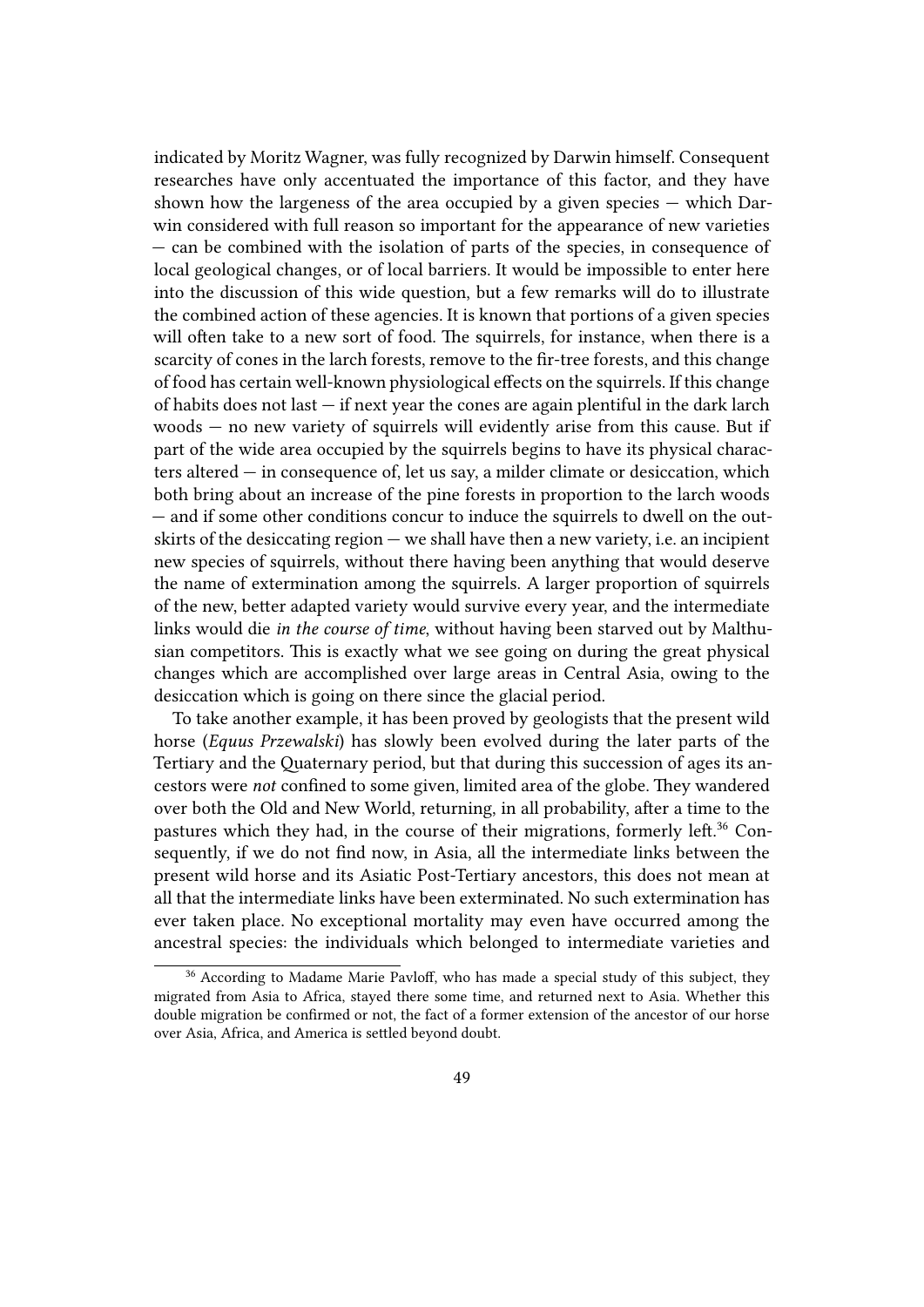species have died in the usual course of events — often amidst plentiful food, and their remains were buried all over the globe.

In short, if we carefully consider this matter, and, carefully re-read what Darwin himself wrote upon this subject, we see that if the word "extermination" be used at all in connection with transitional varieties, it must be used in its metaphoric sense. As to "competition," this expression, too, is continually used by Darwin (see, for instance, the paragraph "On Extinction") as an image, or as a way-of-speaking, rather than with the intention of conveying the idea of a real competition between two portions of the same species for the means of existence. At any rate, the absence of intermediate forms is no argument in favour of it.

In reality, the chief argument in favour of a keen competition for the means of existence continually going on within every animal species is  $-$  to use Professor Geddes' expression — the "arithmetical argument" borrowed from Malthus.

But this argument does not prove it at all. We might as well take a number of villages in South-East Russia, the inhabitants of which enjoy plenty of food, but have no sanitary accommodation of any kind; and seeing that for the last eighty years the birth-rate was sixty in the thousand, while the population is now what it was eighty years ago, we might conclude that there has been a terrible competition between the inhabitants. But the truth is that from year to year the population remained stationary, for the simple reason that one-third of the new-born died before reaching their sixth month of life; one-half died within the next four years, and out of each hundred born, only seventeen or so reached the age of twenty. The new-comers went away before having grown to be competitors. It is evident that if such is the case with men, it is still more the case with animals. In the feathered world the destruction of the eggs goes on on such a tremendous scale that eggs are the chief food of several species in the early summer; not to, say a word of the storms, the inundations which destroy nests by the million in America, and the sudden changes of weather which are fatal to the young mammals. Each storm, each inundation, each visit of a rat to a bird's nest, each sudden change of temperature, take away those competitors which appear so terrible in theory.

As to the facts of an extremely rapid increase of horses and cattle in America, of pigs and rabbits in New Zealand, and even of wild animals imported from Europe (where their numbers are kept down by man, not by competition), they rather seem opposed to the theory of over-population. If horses and cattle could so rapidly multiply in America, it simply proved that, however numberless the buffaloes and other ruminants were at that time in the New World, its grass-eating population was far below what the prairies could maintain. If millions of intruders have found plenty of food without starving out the former population of the prairies, we must rather conclude that the Europeans found a *want* of grass-eaters in America, not an excess. And we have good reasons to believe that want of animal population is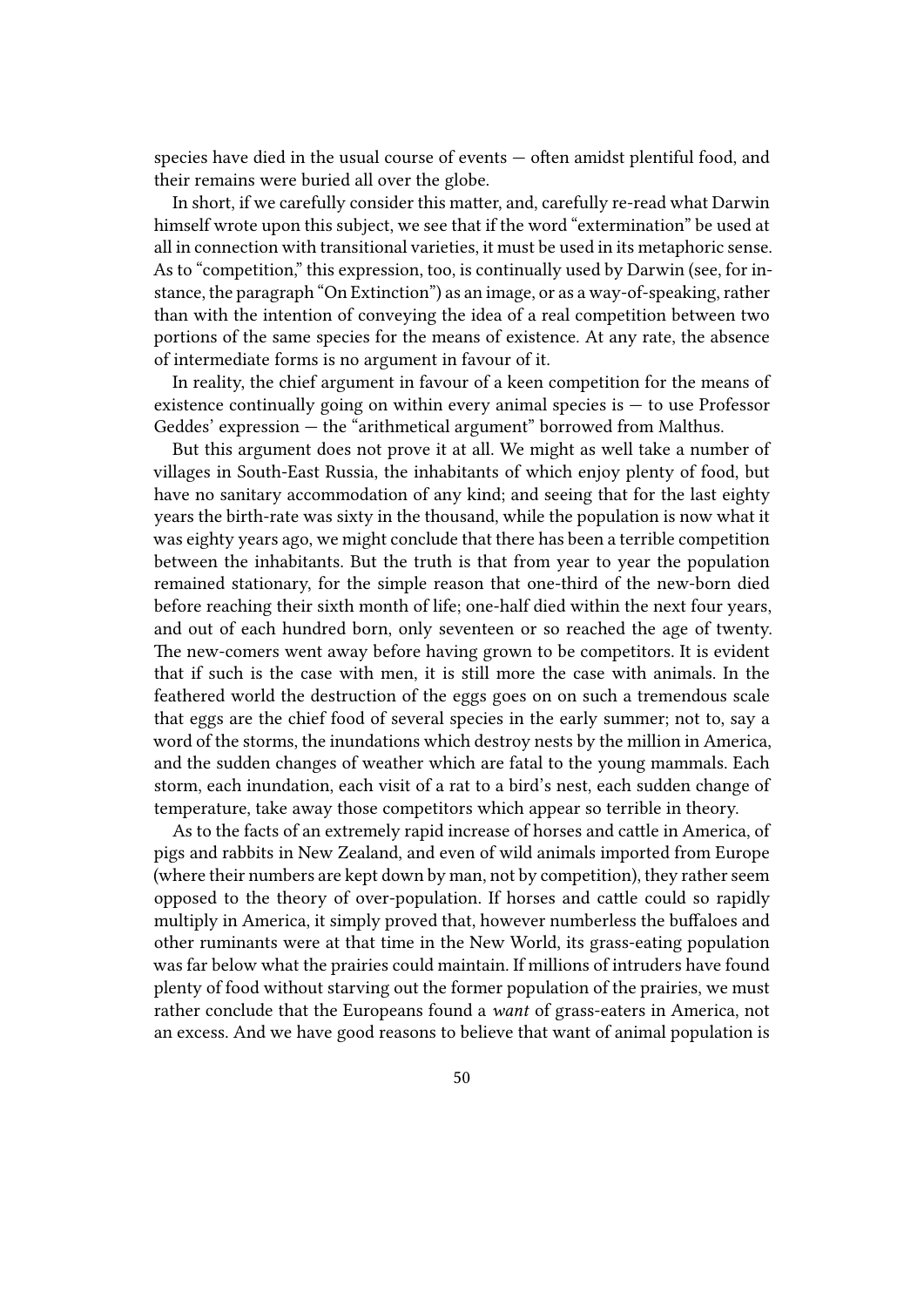the natural state of things all over the world, with but a few temporary exceptions to the rule. The actual numbers of animals in a given region are determined, not by the highest feeding capacity of the region, but by what it is every year under the most unfavourable conditions. So that, for that reason alone, competition hardly can be a normal condition. but other causes intervene as well to cut, down the animal population below even that low standard. If we take the horses and cattle which are grazing all the winter through in the Steppes of Transbaikalia, we find them very lean and exhausted at the end of the winter. But they grow exhausted not because there is not enough food for all of them — the grass buried under a thin sheet of snow is everywhere in abundance — but because of the difficulty of getting it from beneath the snow, and this difficulty is the same for all horses alike. Besides, days of glazed frost are common in early spring, and if several such days come in succession the horses grow still more exhausted. But then comes a snow-storm, which compels the already weakened animals to remain without any food for several days, and very great numbers of them die. The losses during the spring are so severe that if the season has been more inclement than usual they are even not repaired by the new breeds — the more so as *all* horses are exhausted, and the young foals are born in a weaker condition. The numbers of horses and cattle thus always remain beneath what they otherwise might be; all the year round there is food for five or ten times as many animals, and yet their population increases extremely slowly. But as soon as the Buriate owner makes ever so small a provision of hay in the steppe, and throws it open during days of glazed frost, or heavier snow-fall, he immediately sees the increase of his herd. Almost all free grass-eating animals and many rodents in Asia and America being in very much the same conditions, we can safely say that their numbers are *not* kept down by competition; that at no time of the year they can struggle for food, and that if they never reach anything approaching to over-population, the cause is in the climate, not in competition.

The importance of natural checks to over-multiplication, and especially their bearing upon the competition hypothesis, seems never to have been taken into due account The checks, or rather some of them, are mentioned, but their action is seldom studied in detail. However, if we compare the action of the natural checks with that of competition, we must recognize at once that the latter sustains no comparison whatever with the other checks. Thus, Mr. Bates mentions the really astounding numbers of winged ants which are destroyed during their exodus. The dead or half-dead bodies of the formica de fuego (*Myrmica sævissima*) which had been blown into the river during a gale "were heaped in a line an inch or two in height and breadth, the line continuing without interruption for miles at the edge

<sup>37</sup> *The Naturalist on the River Amazons*, ii. 85, 95.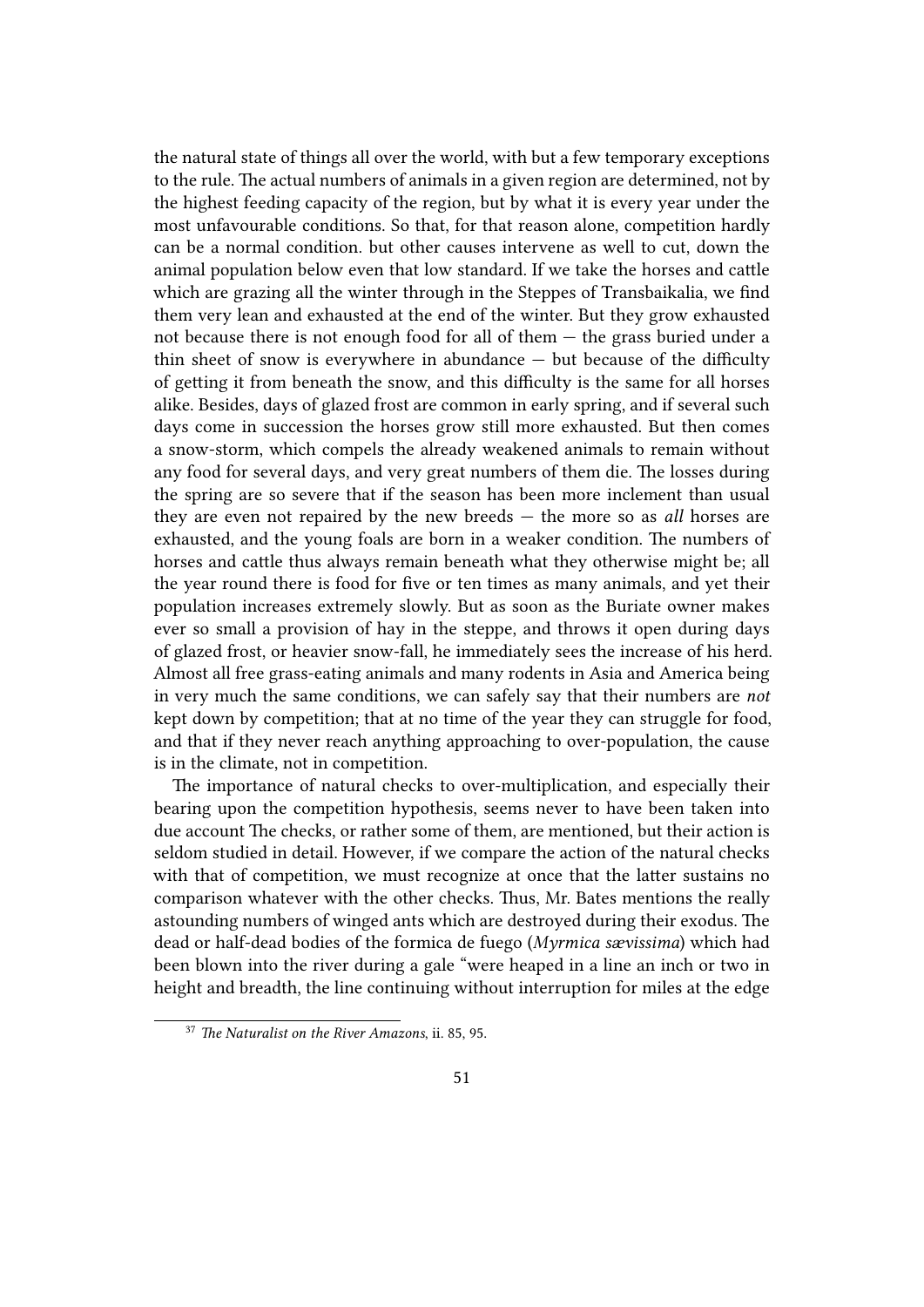of the water."<sup>37</sup> Myriads of ants are thus destroyed amidst a nature which might support a hundred times as many ants as are actually living. Dr. Altum, a German forester, who wrote a very interesting book about animals injurious to our forests, also gives many facts showing the immense importance of natural checks. He says, that a succession of gales or cold and damp weather during the exodus of the pine-moth (*Bombyx pini*) destroy it to incredible amounts, and during the spring of 1871 all these moths disappeared at once, probably killed by a succession of cold nights.<sup>38</sup> Many like examples relative to various insects could be quoted from various parts of Europe. Dr. Altum also mentions the bird-enemies of the pine-moth, and the immense amount of its eggs destroyed by foxes; but he adds that the parasitic fungi which periodically infest it are a far more terrible enemy than any bird, because they destroy the moth over very large areas at once. As to various species of mice (*Mus sylvaticus*, *Arvicola arvalis*, and *A. agrestis*), the same author gives a long list of their enemies, but he remarks: "However, the most terrible enemies of mice are not other animals, but such sudden changes of weather as occur almost every year." Alternations of frost and warm weather destroy them in numberless quantities; "one single sudden change can reduce thousands of mice to the number of a few individuals." On the other side, a warm winter, or a winter which gradually steps in, make them multiply in menacing proportions, notwithstanding every enemy; such was the case in 1876 and  $1877<sup>39</sup>$  Competition, in the case of mice, thus appears a quite trifling factor when compared with weather. Other facts to the same effect are also given as regards squirrels.

As to birds, it is well known how they suffer from sudden changes of weather. Late snow-storms are as destructive of bird-life on the English moors, as they are in Siberia; and Ch. Dixon saw the red grouse so pressed during some exceptionally severe winters, that they quitted the moors in numbers, "and we have then known them actually to be taken in the streets of Sheffield. Persistent wet," he adds, "is almost as fatal to them."

On the other side, the contagious diseases which continually visit most animal species destroy them in such numbers that the losses often cannot be repaired for many years, even with the most rapidly-multiply ing animals. Thus, some sixty years ago, the *sousliks* suddenly disappeared in the neighbourhood of Sarepta, in South-Eastern Russia, in consequence of some epidemics; and for years no *sousliks* were seen in that neighbourhood. It took many years before they became as numerous as they formerly were.<sup>40</sup>

<sup>38</sup> Dr. B. Altum, *Waldbeschädigungen durch Thiere und Gegenmittel* (Berlin, 1889), pp. 207 *seq*.

<sup>39</sup> Dr. B. Altum, *ut supra*, pp. 13 and 187.

<sup>40</sup> A. Becker in the *Bulletin de la Société des Naturalistes de Moscou*, 1889, p. 625.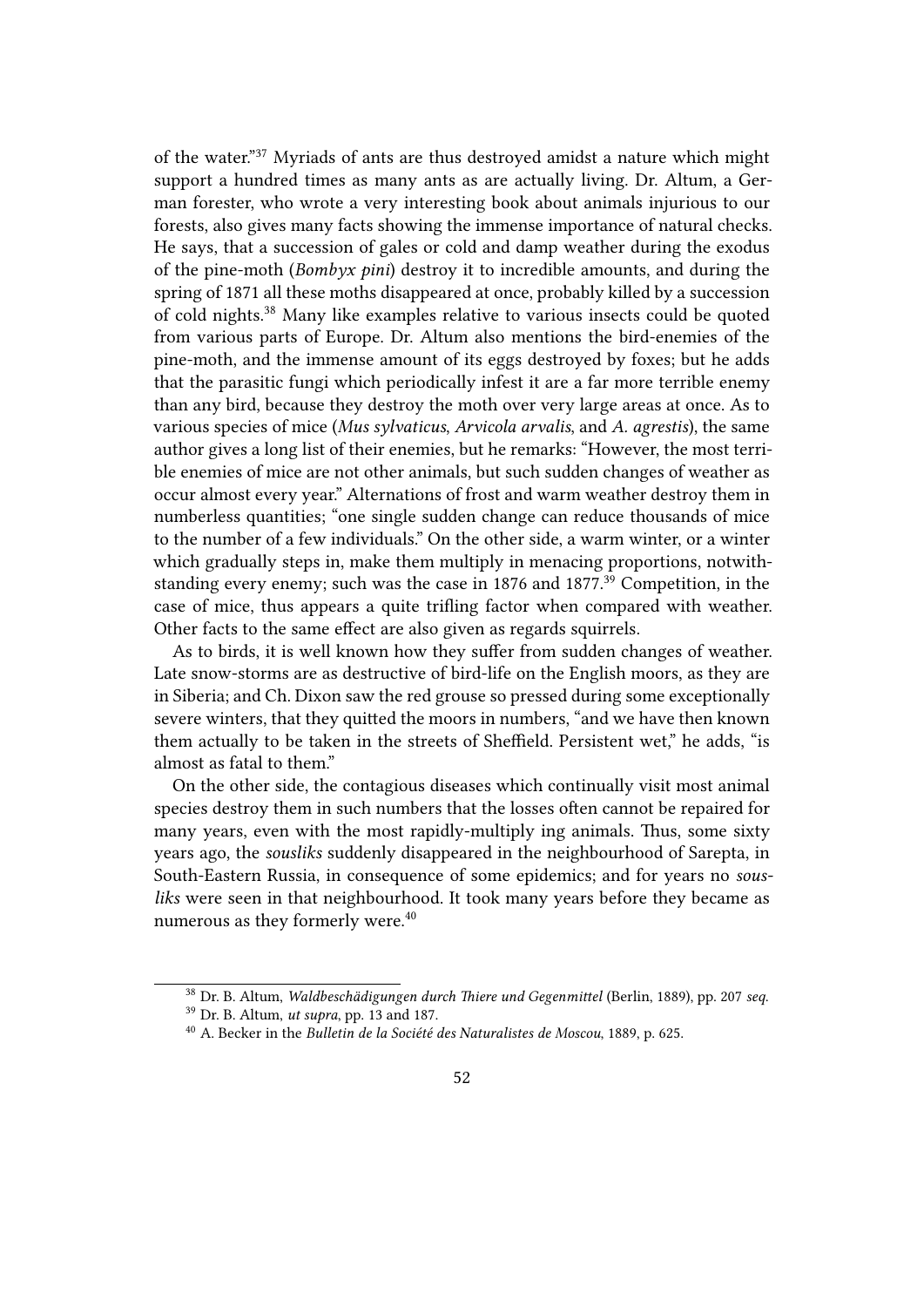Like facts, all tending to reduce the importance given to competition, could be produced in numbers.<sup>41</sup> Of course, it might be replied, in Darwin's words, that nevertheless each organic being "at some period of its life, during some season of the year, during each generation or at intervals, has to struggle for life and to suffer great destruction," and that the fittest survive during such periods of hard struggle for life. But if the evolution of the animal world were based exclusively, or even chiefly, upon the survival of the fittest during periods of calamities; if natural selection were limited in its action to periods of exceptional drought, or sudden changes of temperature, or inundations, retrogression would be the rule in the animal world. Those who survive a famine, or a severe epidemic of cholera, or small-pox, or diphtheria, such as we see them in uncivilized countries, are neither the strongest, nor the healthiest, nor the most intelligent. No progress could be based on those survivals — the less so as all survivors usually come out of the ordeal with an impaired health, like the Transbaikalian horses just mentioned, or the Arctic crews, or the garrison of a fortress which has been compelled to live for a few months on half rations, and comes out of its experience with a broken health, and subsequently shows a quite abnormal mortality. All that natural selection can do in times of calamities is to spare the individuals endowed with the greatest endurance for privations of all kinds. So it does among the Siberian horses and cattle. They *are* enduring; they can feed upon the Polar birch in case of need; they resist cold and hunger. But no Siberian horse is capable of carrying half the weight which a European horse carries with ease; no Siberian cow gives half the amount of milk given by a Jersey cow, and no natives of uncivilized countries can bear a comparison with Europeans. They may better endure hunger and cold, but their physical force is very far below that of a well-fed European, and their intellectual progress is despairingly slow. "Evil cannot be productive of good," as Tchernyshevsky wrote in a remarkable essay upon Darwinism.<sup>42</sup>

Happily enough, competition is not the rule either in the animal world or in mankind. It is limited among animals to exceptional periods, and natural selection finds better fields for its activity. Better conditions are created by the *elimination of competition* by means of mutual aid and mutual Support.<sup>43</sup> In the great struggle for life  $-$  for the greatest possible fulness and intensity of life with the least waste of energy — natural selection continually seeks out the ways precisely for avoiding competition as much as possible. The ants combine in nests and nations;

<sup>41</sup> See Appendix V.

<sup>42</sup> *Russkaya Mysl*, Sept. 1888: "The Theory of Beneficency of Struggle for Life, being a Preface to various Treatises on Botanics, Zoology, and Human Life," by an Old Transformist.

 $43$  "One of the most frequent modes in which Natural Selection acts is, by adapting some individuals of a species to a somewhat different mode of life, whereby they are able to seize unappropriated places in Nature" (*Origin of Species*, p. 145) — in other words, to avoid competition.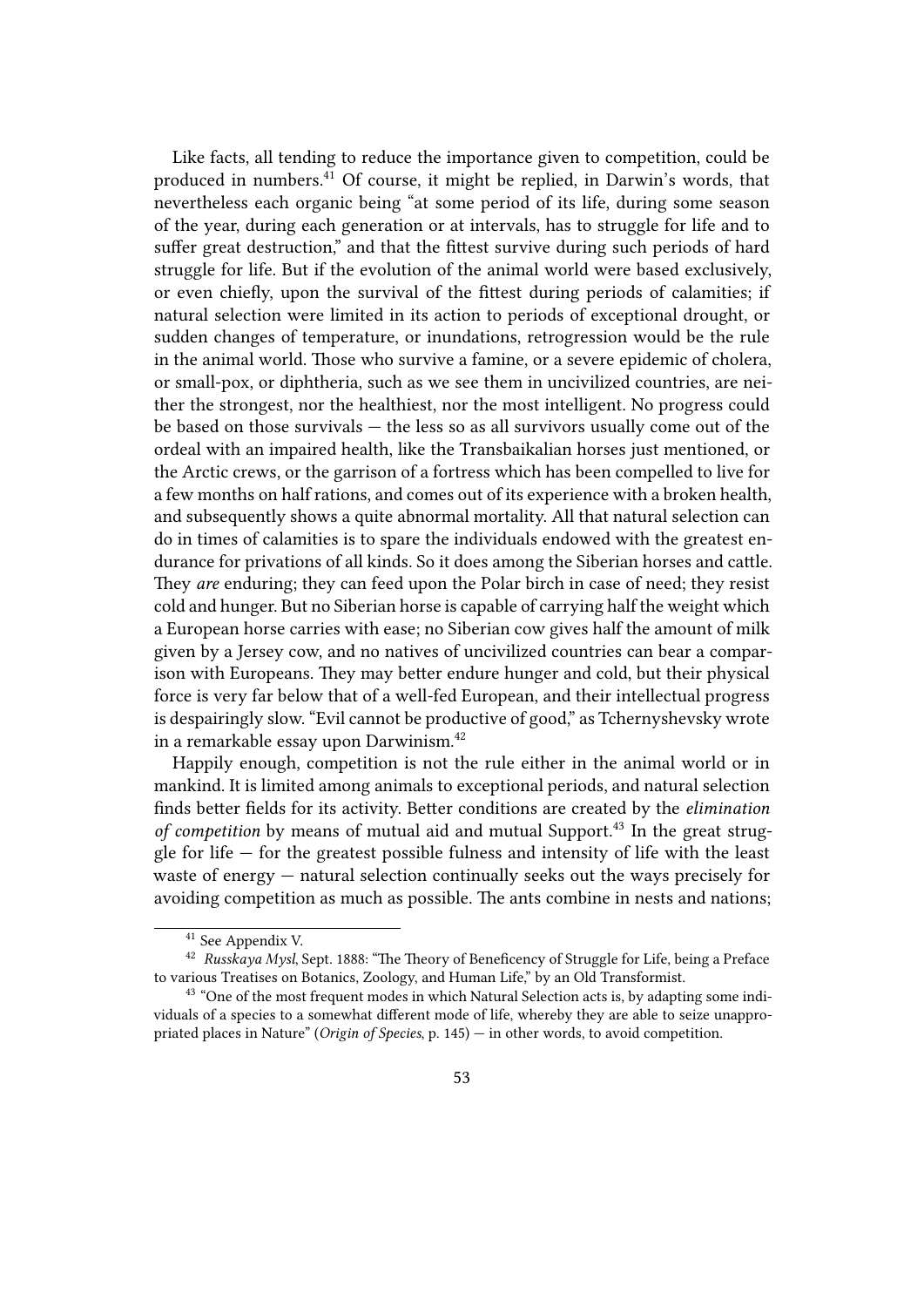they pile up their stores, they rear their cattle — and thus avoid competition; and natural selection picks out of the ants' family the species which know best how to avoid competition, with its unavoidably deleterious consequences. Most of our birds slowly move southwards as the winter comes, or gather in numberless societies and undertake long journeys — and thus avoid competition. Many rodents fall asleep when the time comes that competition should set in; while other rodents store food for the winter, and gather in large villages for obtaining the necessary protection when at work. The reindeer, when the lichens are dry in the interior of the continent, migrate towards the sea. Buffaloes cross an immense continent in order to find plenty of food. And the beavers, when they grow numerous on a river, divide into two parties, and go, the old ones down the river, and the young ones up the river and avoid competition. And when animals can neither fall asleep, nor migrate, nor lay in stores, nor themselves grow their food like the ants, they do what the titmouse does, and what Wallace (*Darwinism*, ch. v) has so charmingly described: they resort to new kinds of food  $-$  and thus, again, avoid competition.<sup>44</sup>

"Don't compete! — competition is always injurious to the species, and you have plenty of resources to avoid it!" That is the *tendency* of nature, not always realized in full, but always present. That is the watchword which comes to us from the bush, the forest, the river, the ocean. "Therefore combine — practise mutual aid! That is the surest means for giving to each and to all the greatest safety, the best guarantee of existence and progress, bodily, intellectual, and moral." That is what Nature teaches us; and that is what all those animals which have attained the highest position in their respective classes have done. That is also what man — the most primitive man — has been doing; and that is why man has reached the position upon which we stand now, as we shall see in the subsequent chapters devoted to mutual aid in human societies.

<sup>44</sup> See Appendix VI.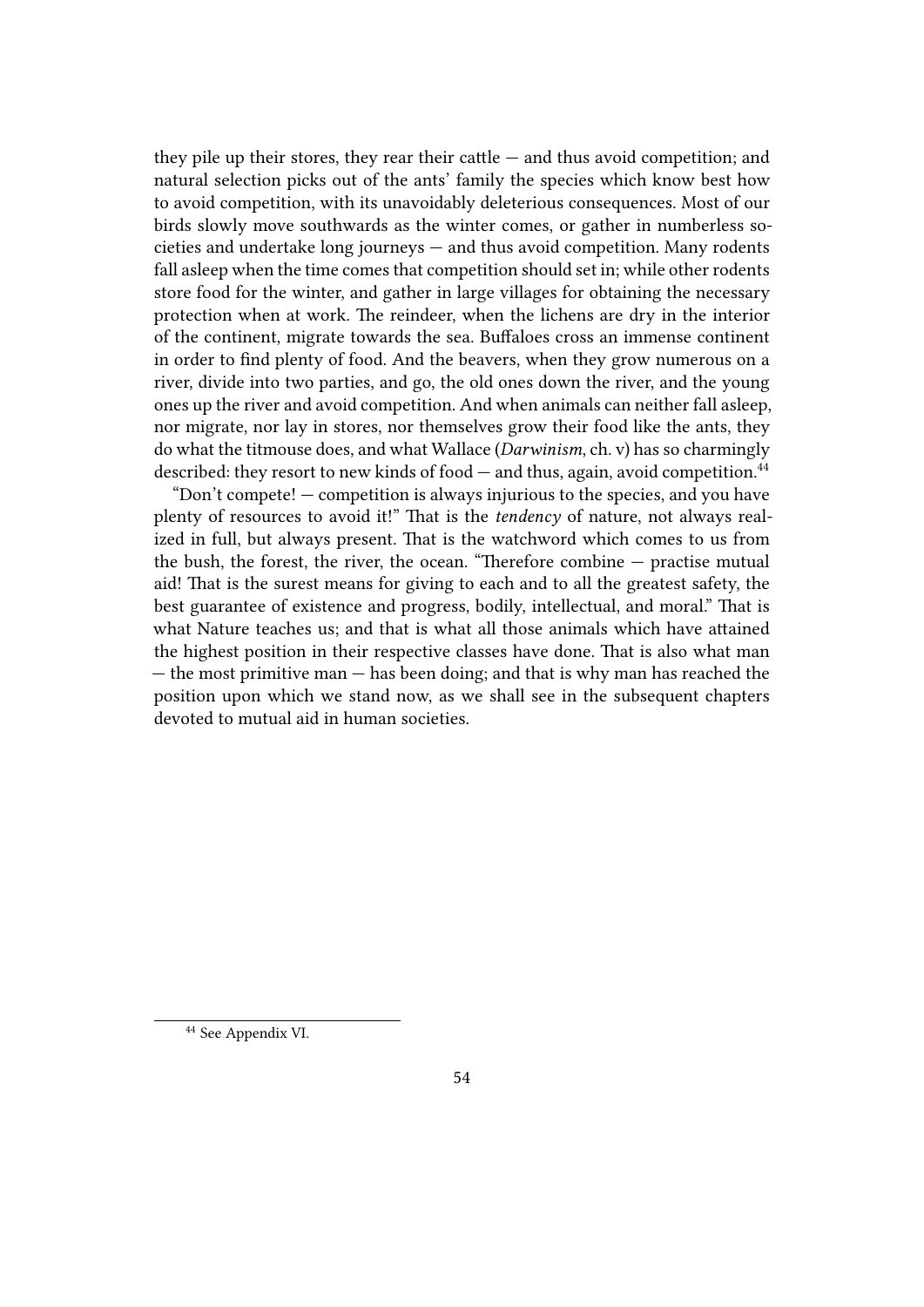## **Chapter 3: Mutual Aid Among Savages**

*Supposed war of each against all. — Tribal origin of human society. — Late appearance of the separate family. — Bushmen and Hottentots. — Australians, Papuas. — Eskimos, Aleoutes. — Features of savage life difficult to understand for the European. — The Dayak's conception of justice. — Common law.*

The immense part played by mutual aid and mutual support in the evolution of the animal world has been briefly analyzed in the preceding chapters. We have now to cast a glance upon the part played by the same agencies in the evolution of mankind. We saw how few are the animal species which live an isolated life, and how numberless are those which live in societies, either for mutual defence, or for hunting and storing up food, or for rearing their offspring, or simply for enjoying life in common. We also saw that, though a good deal of warfare goes on between different classes of animals, or different species, or even different tribes of the same species, peace and mutual support are the rule within the tribe or the species; and that those species which best know how to combine, and to avoid competition, have the best chances of survival and of a further progressive development. They prosper, while the unsociable species decay.

It is evident that it would be quite contrary to all that we know of nature if men were an exception to so general a rule: if a creature so defenceless as man was at his beginnings should have found his protection and his way to progress, not in mutual support, like other animals, but in a reckless competition for personal advantages, with no regard to the interests of the species. To a mind accustomed to the idea of unity in nature, such a proposition appears utterly indefensible. And yet, improbable and unphilosophical as it is, it has never found a lack of supporters. There always were writers who took a pessimistic view of mankind. They knew it, more or less superficially, through their own limited experience; they knew of history what the annalists, always watchful of wars, cruelty, and oppression, told of it, and little more besides; and they concluded that mankind is nothing but a loose aggregation of beings, always ready to fight with each other, and only prevented from so doing by the intervention of some authority.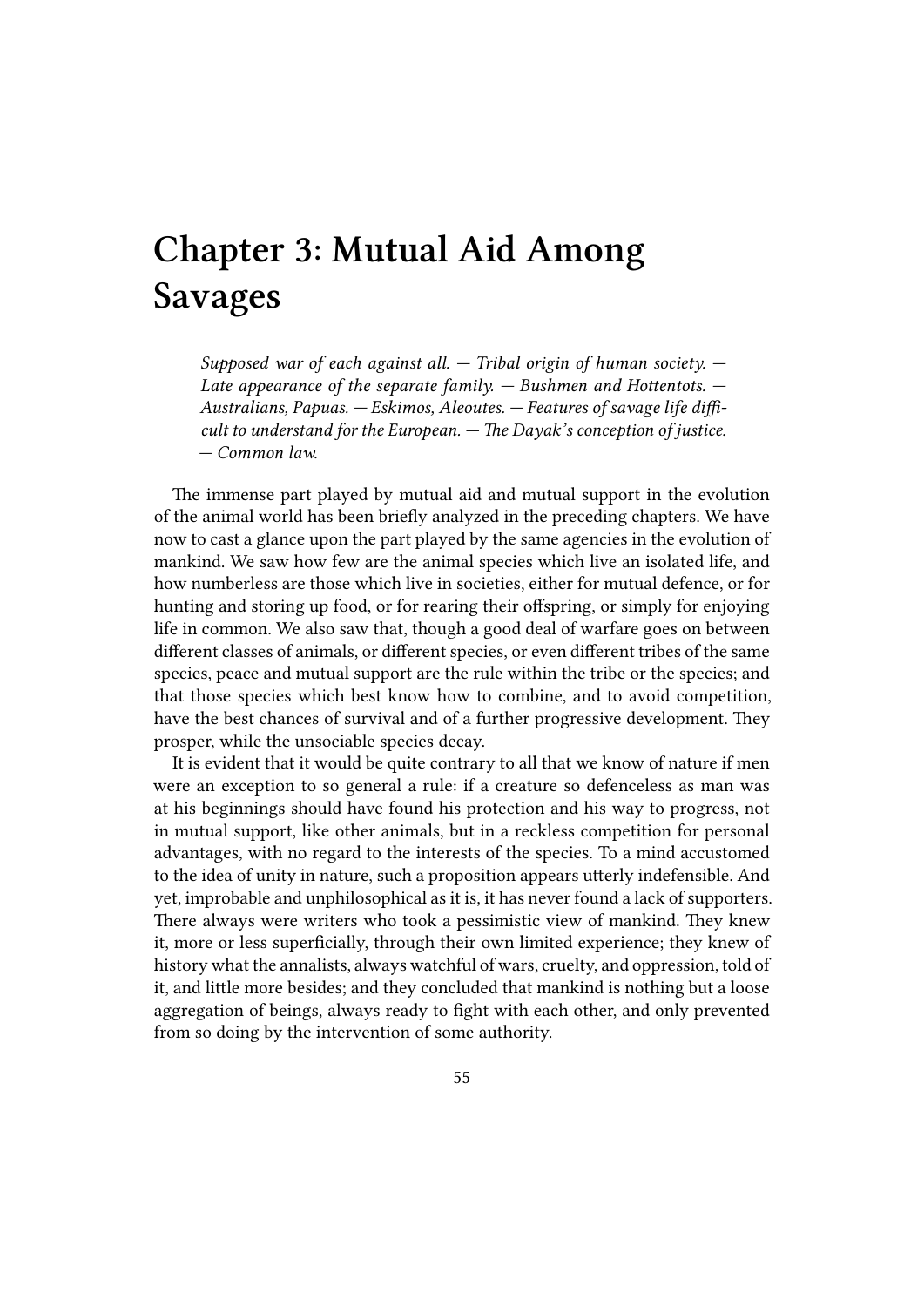Hobbes took that position; and while some of his eighteenth-century followers endeavoured to prove that at no epoch of its existence — not even in its most primitive condition — mankind lived in a state of perpetual warfare; that men have been sociable even in "the state of nature," and that want of knowledge, rather than the natural bad inclinations of man, brought humanity to all the horrors of its early historical life, — his idea was, on the contrary, that the so-called "state of nature" was nothing but a permanent fight between individuals, accidentally huddled together by the mere caprice of their bestial existence. True, that science has made some progress since Hobbes's time, and that we have safer ground to stand upon than the speculations of Hobbes or Rousseau. But the Hobbesian philosophy has plenty of admirers still; and we have had of late quite a school of writers who, taking possession of Darwin's terminology rather than of his leading ideas, made of it an argument in favour of Hobbes's views upon primitive man, and even succeeded in giving them a scientific appearance. Huxley, as is known, took the lead of that school, and in a paper written in 1888 he represented primitive men as a sort of tigers or lions, deprived of all ethical conceptions, fighting out the struggle for existence to its bitter end, and living a life of "continual free fight"; to quote his own words — "beyond the limited and, temporary relations of the family, the Hobbesian war of each against all was the normal state of existence."<sup>1</sup>

It has been remarked more than once that the chief error of Hobbes, and the eighteenth-century philosophers as well, was to imagine that mankind began its life in the shape of small straggling families, something like the "limited and temporary" families of the bigger carnivores, while in reality it is now positively known that such was *not* the case. Of course, we have no direct evidence as to the modes of life of the first man-like beings. We are not yet settled even as to the time of their first appearance, geologists being inclined at present to see their traces in the pliocene, or even the miocene, deposits of the Tertiary period. But we have the indirect method which permits us to throw some light even upon that remote antiquity. A most careful investigation into the social institutions of the lowest races has been carried on during the last forty years, and it has revealed among the present institutions of primitive folk sometraces of still older institutions which have long disappeared, but nevertheless left unmistakable traces of their previous existence. A whole science devoted to the embryology of human institutions has thus developed in the hands of Bachofen, MacLennan, Morgan, Edwin Tylor, Maine, Post, Kovalevsky, Lubbock, and many others. And that science has established beyond any doubt that mankind did not begin its life in the shape of small isolated families.

Far from being a primitive form of organization, the family is a very late product of human evolution. As far as we can go back in the palæo-ethnology of mankind,

<sup>1</sup> *Nineteenth Century*, February 1888, p. 165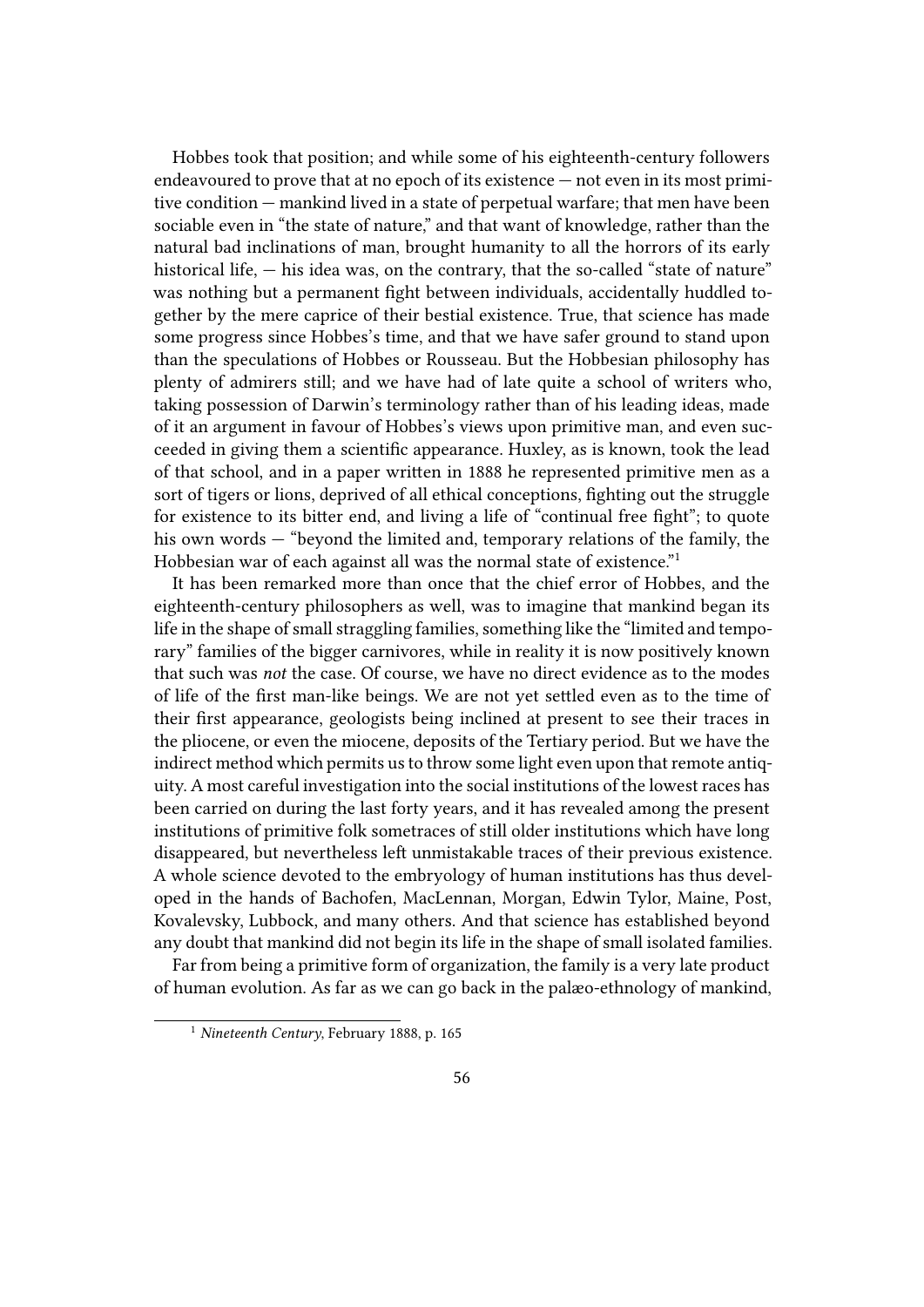we find men living in societies — in tribes similar to those of the highest mammals; and an extremely slow and long evolution was required to bring these societies to the gentile, or clan organization, which, in its turn, had to undergo another, also very long evolution, before the first germs of family, polygamous or monogamous, could appear. Societies, bands, or tribes  $-$  not families  $-$  were thus the primitive form of organization of mankind and its earliest ancestors. That is what ethnology has come to after its painstaking researches. And in so doing it simply came to what might have been foreseen by the zoologist. None of the higher mammals, save a few carnivores and a few undoubtedly-decaying species of apes (orang-outans and gorillas), live in small families, isolatedly straggling in the woods. All others live in societies. And Darwin so well understood that isolately-living apes never could have developed into man-like beings, that he was inclined to consider man as descended from some comparatively weak *but social species*, like the chimpanzee, rather than from some stronger but unsociable species, like the gorilla.<sup>2</sup> Zoology and palaeo-ethnology are thus agreed in considering that the band, not the family, was the earliest form of social life. The first human societies simply were a further development of those societies which constitute the very essence of life of the higher animals.<sup>3</sup>

If we now go over to positive evidence, we see that the earliest traces of man, dating from the glacial or the early post-glacial period, afford unmistakable proofs of man having lived even then in societies. Isolated finds of stone implements, even from the old stone age, are very rare; on the contrary, wherever one flint implement is discovered others are sure to be found, in most cases in very large quantities. At a time when men were dwelling in caves, or under occasionally protruding rocks, in company with mammals now extinct, and hardly succeeded in making the roughest sorts of flint hatchets, they already knew the advantages of life in societies. In the valleys of the tributaries of the Dordogne, the surface of the rocks is in some places entirely covered with caves which were inhabited by palæolithic men.<sup>4</sup> Sometimes the cave-dwellings are superposed in storeys, and they certainly recall much more the nesting colonies of swallows than the dens of

<sup>&</sup>lt;sup>2</sup> *The Descent of Man*, end of ch. ii. pp. 63 and 64 of the 2<sup>nd</sup> edition.

<sup>&</sup>lt;sup>3</sup> Anthropologists who fully endorse the above views as regards man nevertheless intimate, sometimes, that the apes live in polygamous families, under the leadership of "a strong and jealous male." I do not know how far that assertion is based upon conclusive observation. But the passage from Brehm's *Life of Animals*, which is sometimes referred to, can hardly be taken as very conclusive. It occurs in his general description of monkeys; but his more detailed descriptions of separate species either contradict it or do not confirm it. Even as regards the cercopithèques, Brehm is affirmative in saying that they "nearly always live in bands, and very seldom in families" (French edition, p. 59). As to other species, the very numbers of their bands, always containing many males, render the "polygamous family" more than doubtful further observation is evidently wanted.

<sup>4</sup> Lubbock, *Prehistoric Times*, fifth edition, 1890.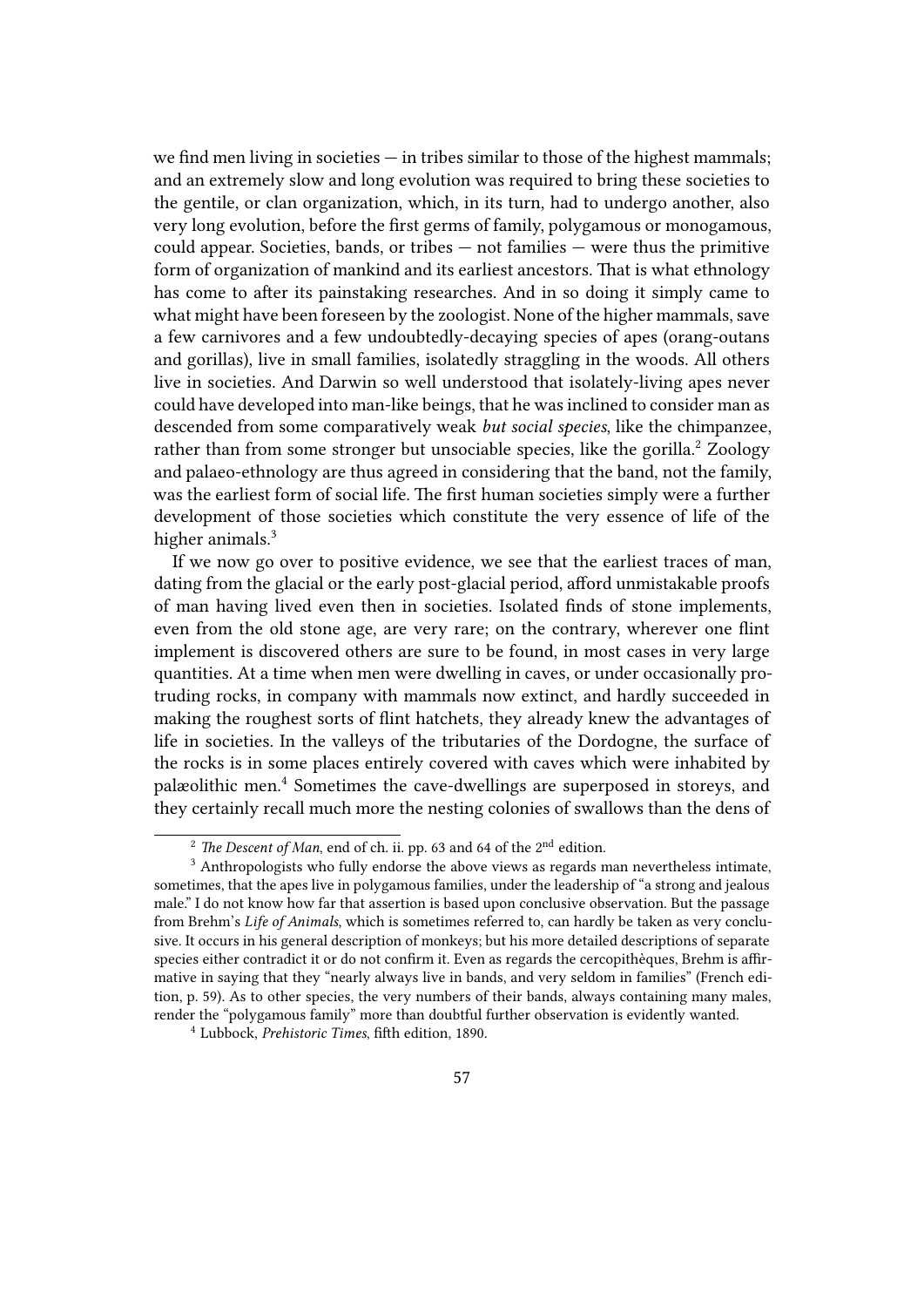carnivores. As to the flint implements discovered in those caves, to use Lubbock's words, "one may say without exaggeration that they are numberless." The same is true of other palæolithic stations. It also appears from Lartet's investigations that the inhabitants of the Aurignac region in the south of France partook of tribal meals at the burial of their dead. So that men lived in societies, and had germs of a tribal worship, even at that extremely remote epoch.

The same is still better proved as regards the later part of the stone age. Traces of neolithic man have been found in numberless quantities, so that we can reconstitute his manner of life to a great extent. When the ice-cap (which must have spread from the Polar regions as far south as middle France, middle Germany, and middle Russia, and covered Canada as well as a good deal of what is now the United States) began to melt away, the surfaces freed from ice were covered, first, with swamps and marshes, and later on with numberless lakes.<sup>5</sup> Lakes filled all depressions of the valleys before their waters dug out those permanent channels which, during a subsequent epoch, became our rivers. And wherever we explore, in Europe, Asia, or America, the shores of the literally numberless lakes of that period, whose proper name would be the Lacustrine period, we find traces of neolithic man. They are so numerous that we can only wonder at the relative density of population at that time. The "stations" of neolithic man closely follow each other on the terraces which now mark the shores of the old lakes. And at each of those stations stone implements appear in such numbers, that no doubt is possible as to the length of time during which they were inhabited by rather numerous tribes. Whole workshops of flint implements, testifying of the numbers of workers who used to come together, have been discovered by the archæologists.

Traces of a more advanced period, already characterized by the use of some pottery, are found in the shell-heaps of Denmark. They appear, as is well known, in the shape of heaps from five to ten feet thick, from 100 to 200 feet wide, and 1,000 feet or more in length, and they are so common along some parts of the seacoast that for a long time they were considered as natural growths. And yet they "contain *nothing* but what has been in some way or other subservient to the use of man," and they are so densely stuffed with products of human industry that, during a two days' stay at Milgaard, Lubbock dug out no less than 191 pieces of stoneimplements and four fragments of pottery.<sup>6</sup> The very size and extension of the shell heaps prove that for generations and generations the coasts of Denmark were

<sup>&</sup>lt;sup>5</sup> That extension of the ice-cap is admitted by most of the geologists who have specially studied the glacial age. The Russian Geological Survey already has taken this view as regards Russia, and most German specialists maintain it as regards Germany. The glaciation of most of the central plateau of France will not fail to be recognized by the French geologists, when they pay more attention to the glacial deposits altogether.

<sup>6</sup> *Prehistoric Times*, pp. 232 and 242.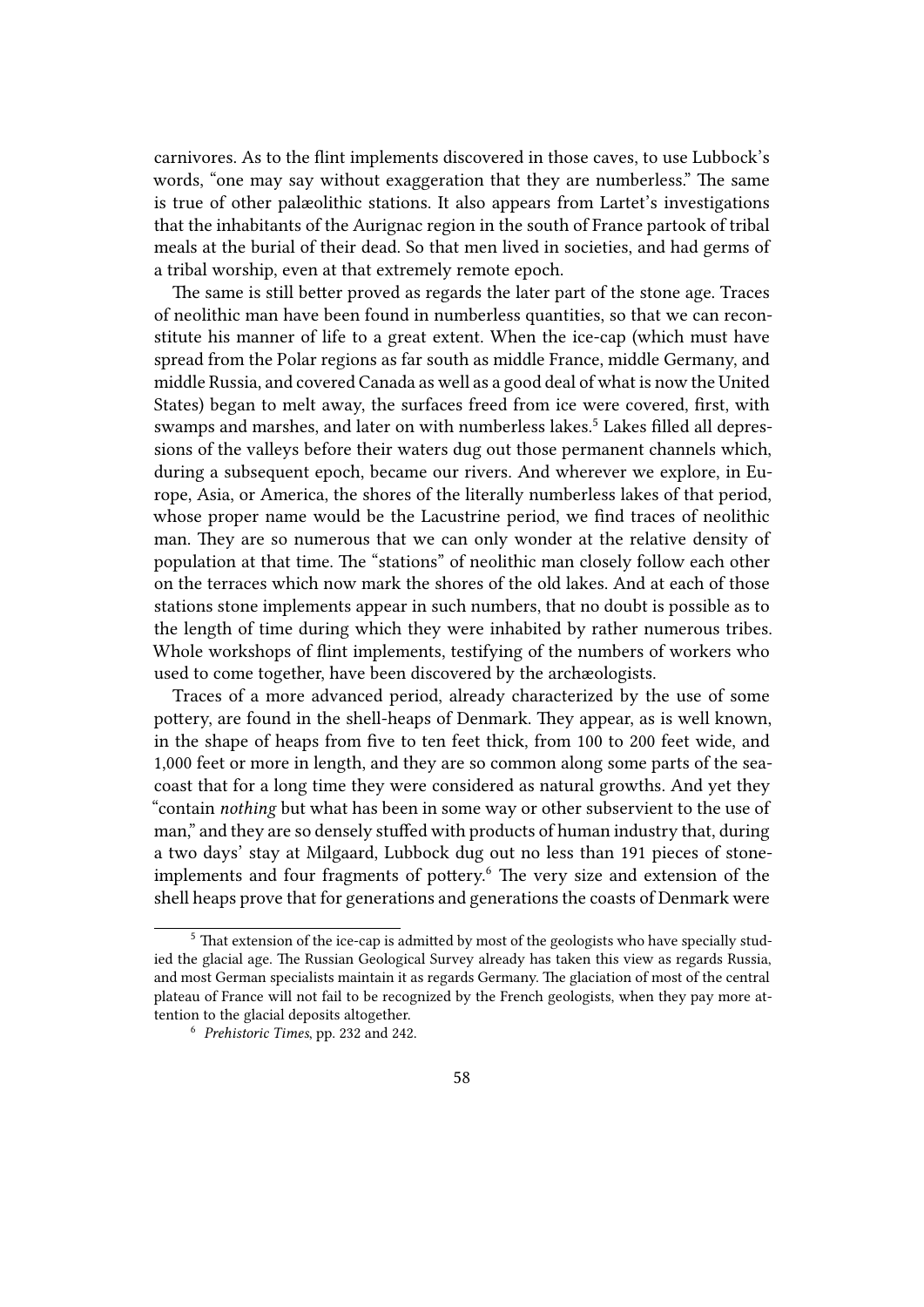inhabited by hundreds of small tribes which certainly lived as peacefully together as the Fuegian tribes, which also accumulate like shellheaps, are living in our own times.

As to the lake-dwellings of Switzerland, which represent a still further advance in civilization, they yield still better evidence of life and work in societies. It is known that even during the stone age the shores of the Swiss lakes were dotted with a succession of villages, each of which consisted of several huts, and was built upon a platform supported by numberless pillars in the lake. No less than twentyfour, mostly stone age villages, were discovered along the shores of Lake Leman, thirty-two in the Lake of Constance, forty-six in the Lake of Neuchâtel, and so on; and each of them testifies to the immense amount of labour which was spent in common by the tribe, not by the family. It has even been asserted that the life of the lake-dwellers must have been remarkably free of warfare. And so it probably was, especially if we refer to the life of those primitive folk who live until the present time in similar villages built upon pillars on the sea coasts.

It is thus seen, even from the above rapid hints, that our knowledge of primitive man is not so scanty after all, and that, so far as it goes, it is rather opposed than favourable to the Hobbesian speculations. Moreover, it may be supplemented, to a great extent, by the direct observation of such primitive tribes as now stand on the same level of civilization as the inhabitants of Europe stood in prehistoric times.

That these primitive tribes which we find now are *not* degenerated specimens of mankind who formerly knew a higher civilization, as it has occasionally been maintained, has sufficiently been proved by Edwin Tylor and Lubbock. However, to the arguments already opposed to the degeneration theory, the following may be added. Save a few tribes clustering in the less-accessible highlands, the "savages" represent a girdle which encircles the more or less civilized nations, and they occupy the extremities of our continents, most of which have retained still, or recently were bearing, an early post-glacial character. Such are the Eskimos and their congeners in Greenland, Arctic America, and Northern Siberia; and, in the Southern hemisphere, the Australians, the Papuas, the Fuegians, and, partly, the Bushmen; while within the civilized area, like primitive folk are only found in the Himalayas, the highlands of Australasia, and the plateaus of Brazil. Now it must be borne in mind that the glacial age did not come to an end at once over the whole surface of the earth. It still continues in Greenland. Therefore, at a time when the littoral regions of the Indian Ocean, the Mediterranean, or the Gulf of Mexico already enjoyed a warmer climate, and became the seats of higher civilizations, immense territories in middle Europe, Siberia, and Northern America, as well as in Patagonia, Southern Africa, and Southern Australasia, remained in early postglacial conditions which rendered them inaccessible to the civilized nations of the torrid and sub-torrid zones. They were at that time what the terrible *urmans* of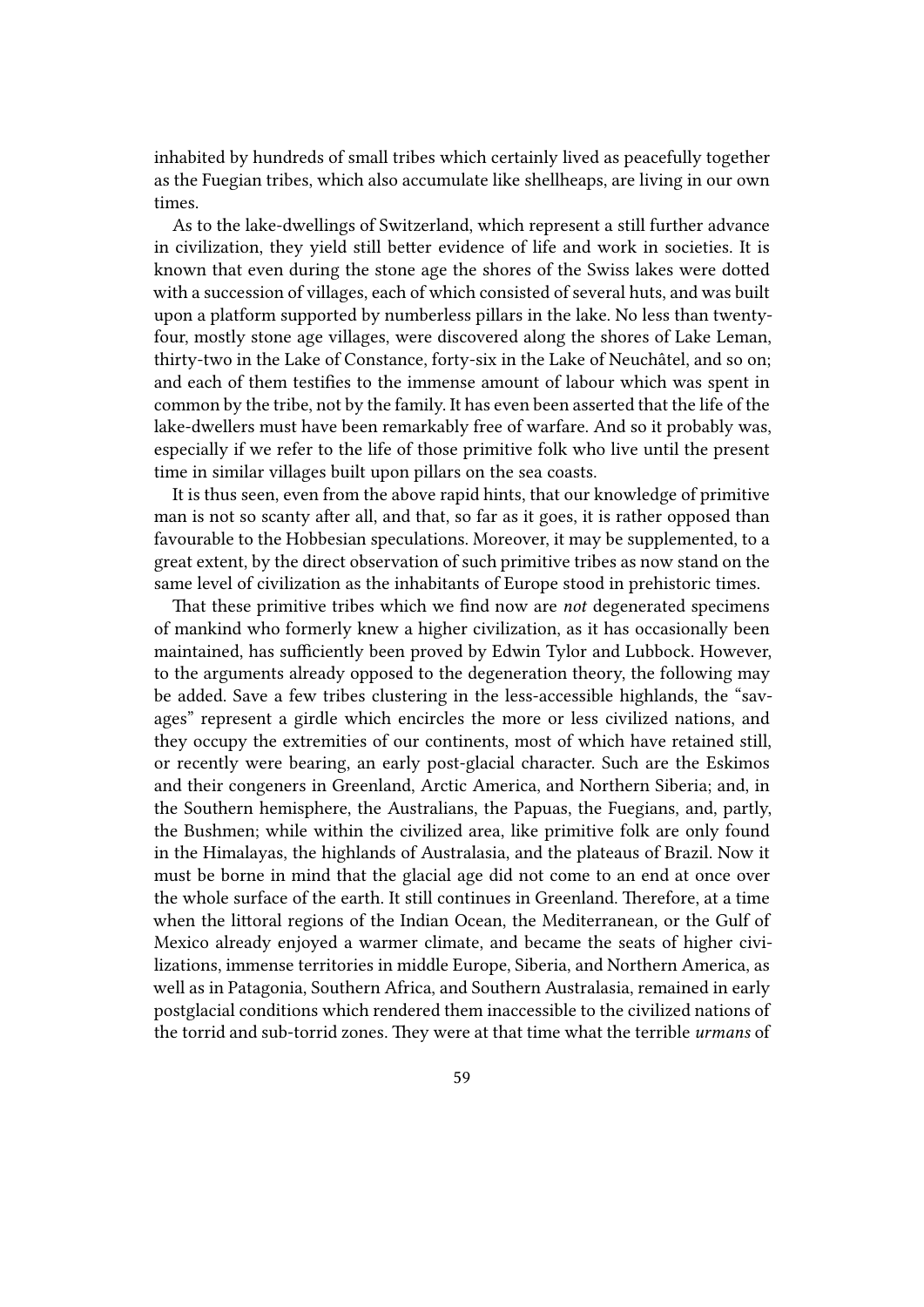North-West Siberia are now, and their population, inaccessible to and untouched by civilization, retained the characters of early post-glacial man. Later on, when desiccation rendered these territories more suitable for agriculture, they were peopled with more civilized immigrants; and while part of their previous inhabitants were assimilated by the new settlers, another part migrated further, and settled where we find them. The territories they inhabit now are still, or recently were, sub-glacial, as to their physical features; their arts and implements are those of the neolithic age; and, notwithstanding their racial differences, and the distances which separate them, their modes of life and social institutions bear a striking likeness. So we cannot but consider them as fragments of the early post-glacial population of the now civilized area.

The first thing which strikes us as soon as we begin studying primitive folk is the complexity of the organization of marriage relations under which they are living. With most of them the family, in the sense we attribute to it, is hardly found in its germs. But they are by no means loose aggregations of men and women coming in a disorderly manner together in conformity with their momentary caprices. All of them are under a certain organization, which has been described by Morgan in its general aspects as the "gentile," or clan organization.<sup>7</sup>

To tell the matter as briefly as possible, there is little doubt that mankind has passed at its beginnings through a stage which may be described as that of "communal marriage"; that is, the whole tribe had husbands and wives in common with but little regard to consanguinity. But it is also certain that some restrictions to that free intercourse were imposed at a very early period. Inter-marriage was soon prohibited between the sons of one mother and her sisters, granddaughters, and aunts.

<sup>7</sup> Bachofen, *Das Mutterrecht*, Stuttgart, 1861; Lewis H. Morgan, *Ancient Society, or Researches in the Lines of Human Progress from Savagery through Barbarism to Civilization*, New York, 1877; J.F. MacLennan, *Studies in Ancient History*, 1<sup>st</sup> series, new edition, 1886; 2<sup>nd</sup> series, 1896; L. Fison and A.W. Howitt, *Kamilaroi and Kurnai*, Melbourne. These four writers — as has been very truly remarked by Giraud Teulon, — starting from different facts and different general ideas, and following different methods, have come to the same conclusion. To Bachofen we owe the notion of the maternal family and the maternal succession; to Morgan — the system of kinship, Malayan and Turanian, and a highly gifted sketch of the main phases of human evolution; to MacLennan — the law of exogeny; and to Fison and Howitt — the cuadro, or scheme, of the conjugal societies in Australia. All four end in establishing the same fact of the tribal origin of the family. When Bachofen first drew attention to the maternal family, in his epoc.making work, and Morgan described the clan-organization, — both concurring to the almost general extension of these forms and maintaining that the marriage laws lie at the very basis of the consecutive steps of human evolution, they were accused of exaggeration. However, the most careful researches prosecuted since, by a phalanx of students of ancient law, have proved that all races of mankind bear traces of having passed through similar stages of development of marriage laws, such as we now see in force among certain savages. See the works of Post, Dargun, Kovalevsky, Lubbock, and their numerous followers: Lippert, Mucke, etc.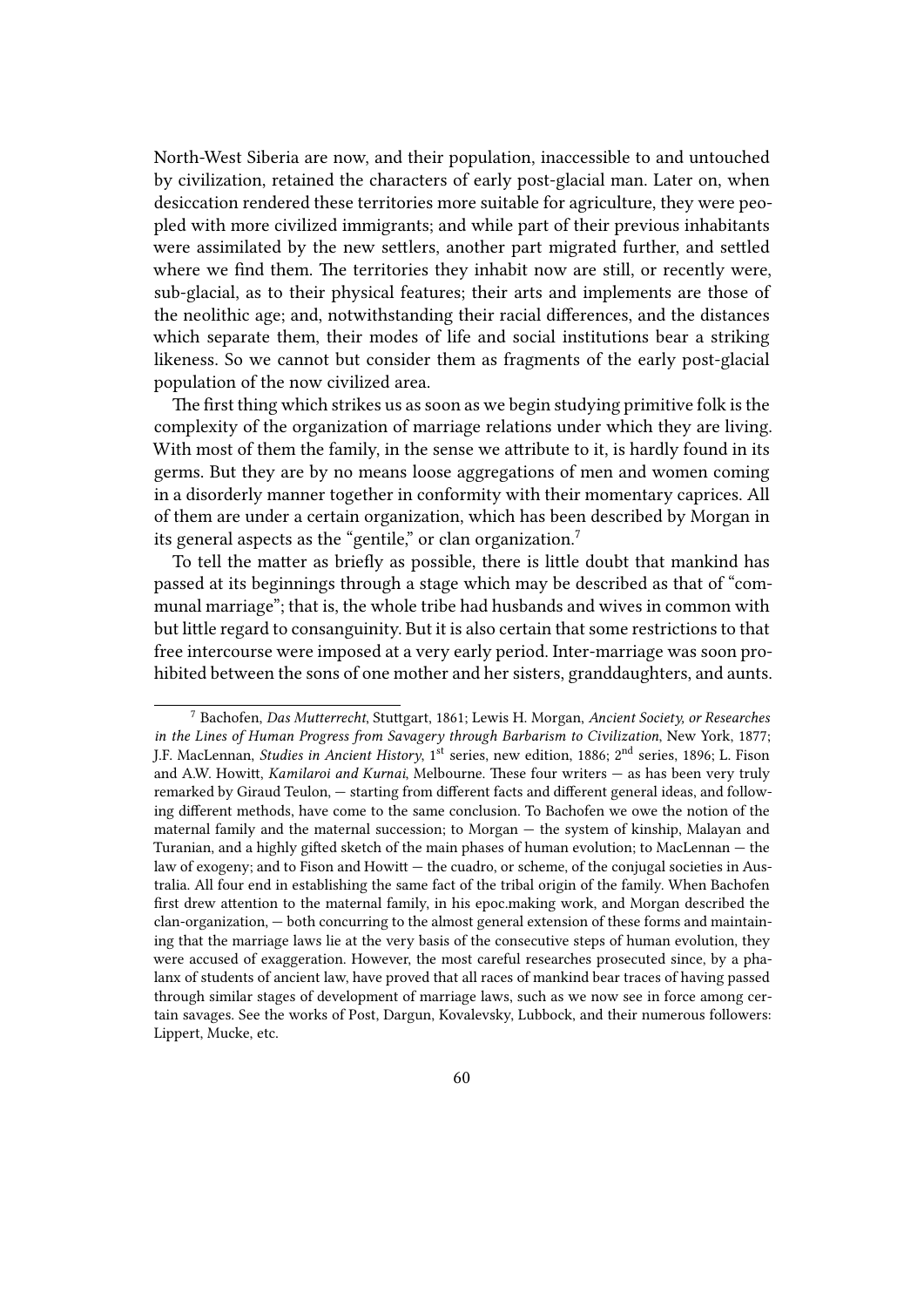Later on it was prohibited between the sons and daughters of the same mother, and further limitations did not fail to follow. The idea of a *gens*, or clan, which embodied all presumed descendants from one stock (or rather all those who gathered in one group) was evolved, and marriage within the clan was entirely prohibited. It still remained "communal," but the wife or the husband had to be taken from another clan. And when a gens became too numerous, and subdivided into several gentes, each of them was divided into classes (usually four), and marriage was permitted only between certain well-defined classes. That is the stage which we find now among the Kamilaroi-speaking Australians. As to the family, its first germs appeared amidst the clan organization. A woman who was captured in war from some other clan, and who formerly would have belonged to the whole gens, could be kept at a later period by the capturer, under certain obligations towards the tribe. She may be taken by him to a separate hut, after she had paid a certain tribute to the clan, and thus constitute within the gens a separate family, the appearance of which evidently was opening a quite new phase of civilization.<sup>8</sup>

Now, if we take into consideration that this complicated organization developed among men who stood at the lowest known degree of development, and that it maintained itself in societies knowing no kind of authority besides the authority of public opinion, we at once see how deeply inrooted social instincts must have been in human nature, even at its lowest stages. A savage who is capable of living under such an organization, and of freely submitting to rules which continually clash with his personal desires, certainly is not a beast devoid of ethical principles and knowing no rein to its passions. But the fact becomes still more striking if we consider the immense antiquity of the clan organization. It is now known that the primitive Semites, the Greeks of Homer, the prehistoric Romans, the Germans of Tacitus, the early Celts and the early Slavonians, all have had their own period of clan organization, closely analogous to that of the Australians, the Red Indians, the Eskimos, and other inhabitants of the "savage girdle."<sup>9</sup> So we must admit that either the evolution of marriage laws went on on the same lines among all human races, or the rudiments of the clan rules were developed among some common ancestors of the Semites, the Aryans, the Polynesians, etc., before their differentiation into separate races took place, and that these rules were maintained, until now, among races long ago separated from the common stock. Both alternatives imply, however, an equally striking tenacity of the institution  $-$  such a tenacity that no assaults of the individual could break it down through the scores of thousands of years

<sup>8</sup> See Appendix VII.

<sup>9</sup> For the Semites and the Aryans, see especially Prof. Maxim Kovalevsky's *Primitive Law* (in Russian), Moscow, 1886 and 1887. Also his Lectures delivered at Stockholm (*Tableau des origines et de l'évolution de la famille et de la propriété*, Stockholm, 1890), which represents an admirable review of the whole question. Cf. also A. Post, *Die Geschlechtsgenossenschaft der Urzeit*, Oldenburg 1875.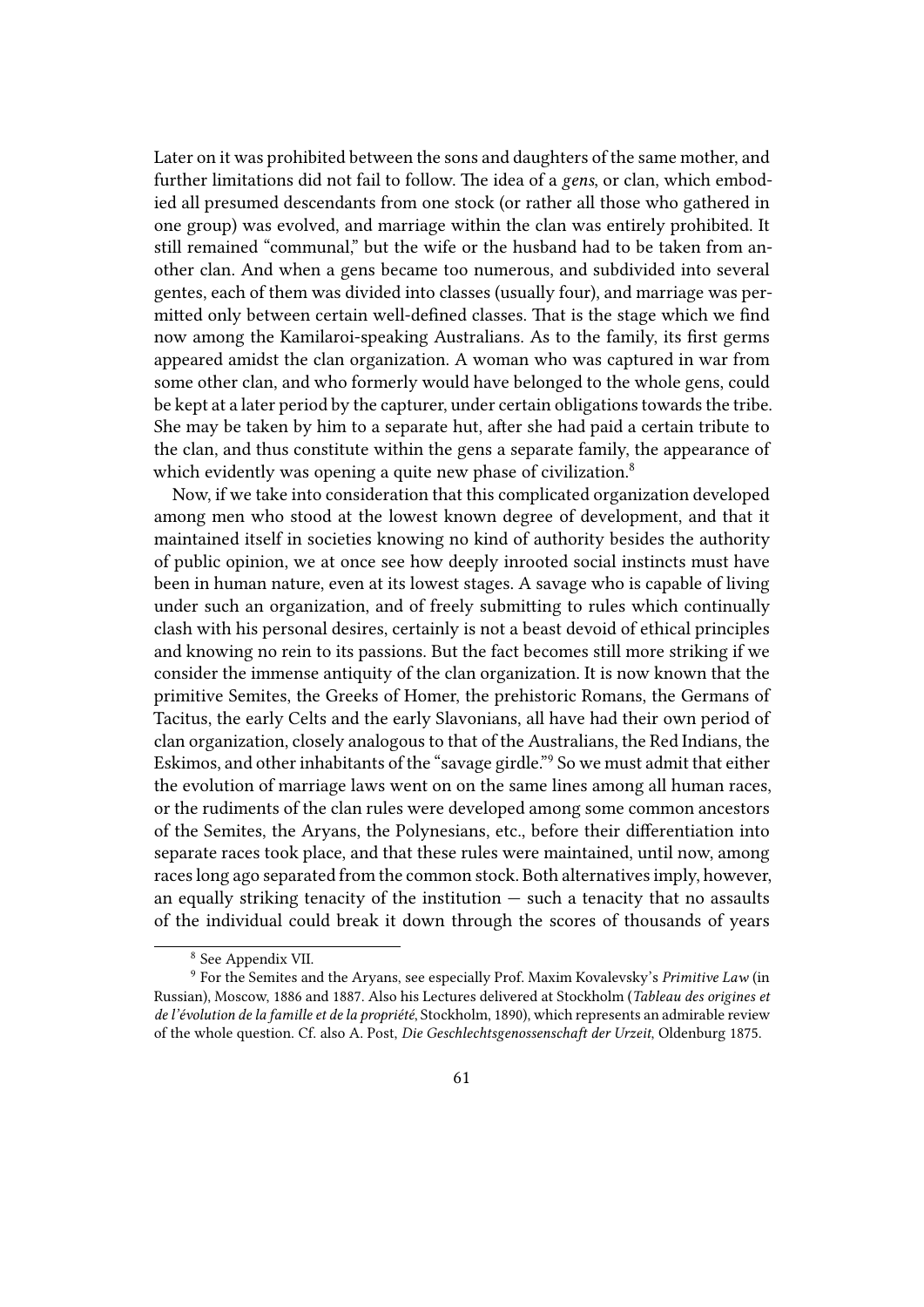that it was in existence. The very persistence of the clan organization shows how utterly false it is to represent primitive mankind as a disorderly agglomeration of individuals, who only obey their individual passions, and take advantage of their personal force and cunningness against all other representatives of the species. Unbridled individualism is a modern growth, but it is not characteristic of primitive mankind.<sup>10</sup>

Going now over to the existing savages, we may begin with the Bushmen, who stand at a very low level of development — so low indeed that they have no dwellings and sleep in holes dug in the soil, occasionally protected by some screens. It is known that when Europeans settled in their territory and destroyed deer, the Bushmen began stealing the settlers' cattle, whereupon a war of extermination, too horrible to be related here, was waged against them. Five hundred Bushmen were slaughtered in 1774, three thousand in 1808 and 1809 by the Farmers' Alliance, and so on. They were poisoned like rats, killed by hunters lying in ambush before the carcass of some animal, killed wherever met with.<sup>11</sup> So that our knowledge of the Bushmen, being chiefly borrowed from those same people who exterminated them, is necessarily limited. But still we know that when the Europeans came, the Bushmen lived in small tribes (or clans), sometimes federated together; that they used to hunt in common, and divided the spoil without quarrelling; that they never abandoned their wounded, and displayed strong affection to their comrades. Lichtenstein has a most touching story about a Bushman, nearly drowned in a river, who was rescued by his companions. They took off their furs to cover him, and shivered themselves; they dried him, rubbed him before the fire, and smeared his body with warm grease till they brought him back to life. And when the Bushmen found, in Johan van der Walt, a man who treated them well, they expressed their thankfulness by a most touching attachment to that man.<sup>12</sup> Burchell and Moffat both represent

<sup>&</sup>lt;sup>10</sup> It would be impossible to enter here into a discussion of the origin of the marriage restrictions. Let me only remark that a division into groups, similar to Morgan's *Hawaian*, exists among birds; the young broods live together separately from their parents. A like division might probably be traced among some mammals as well. As to the prohibition of relations between brothers and sisters, it is more likely to have arisen, not from speculations about the bad effects of consanguinity, which speculations really do not seem probable, but to avoid the too-easy precocity of like marriages. Under close cohabitation it must have become of imperious necessity. I must also remark that in discussing the origin of new customs altogether, we must keep in mind that the savages, like us, have their "thinkers" and *savants* — wizards, doctors, prophets, etc. — whose knowledge and ideas are in advance upon those of the masses. United as they are in their secret unions (another almost universal feature) they are certainly capable of exercising a powerful influence, and of enforcing customs the utility of which may not yet be recognized by the majority of the tribe.

<sup>11</sup> Col. Collins, in Philips' *Researches in South Africa*, London, 1828. Quoted by Waitz, ii. 334.

<sup>12</sup> Lichtenstein's *Reisen im südlichen Afrika*, ii. Pp. 92, 97. Berlin, 1811.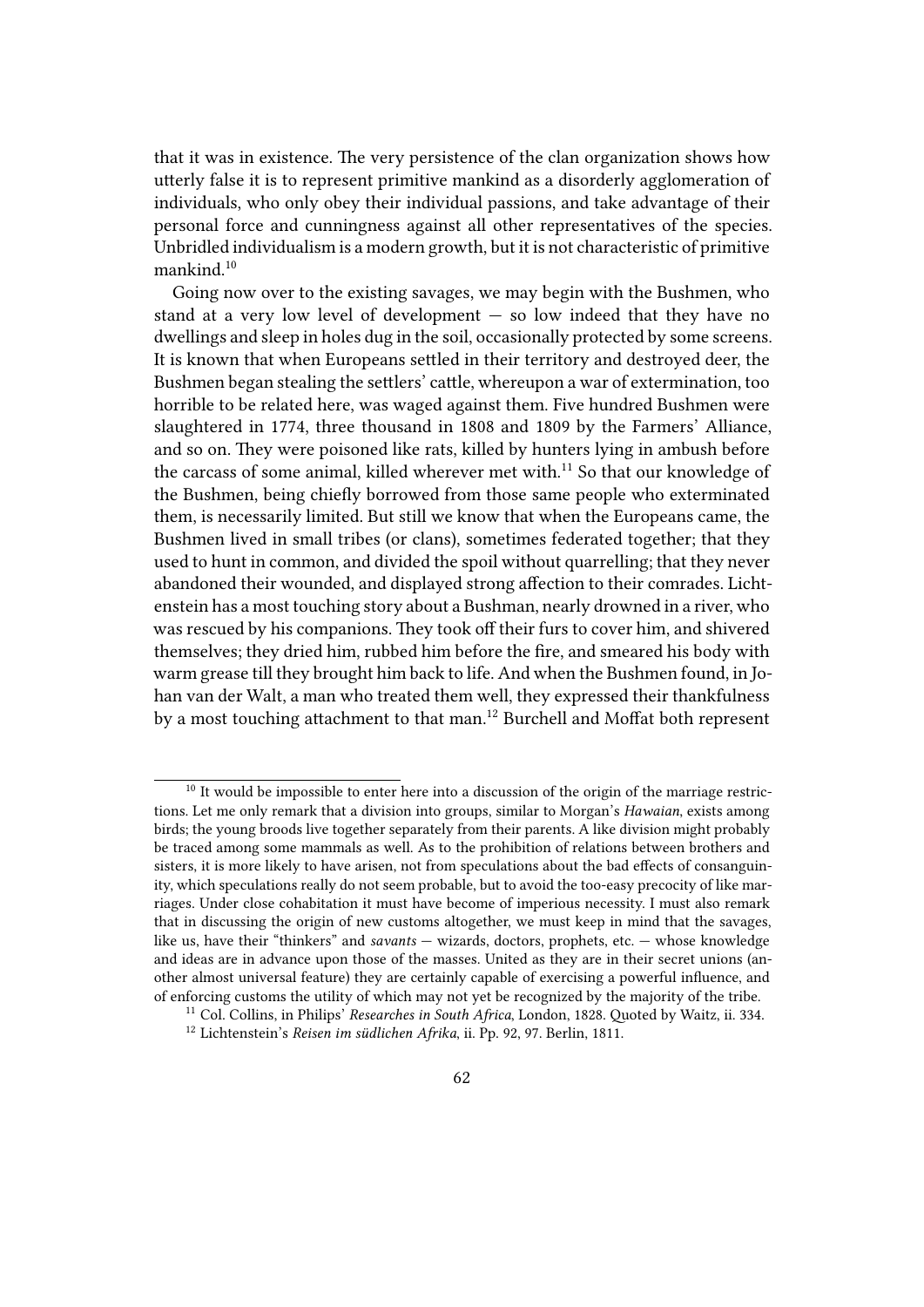them as goodhearted, disinterested, true to their promises, and grateful,<sup>13</sup> all qualities which could develop only by being practised within the tribe. As to their love to children, it is sufficient to say that when a European wished to secure a Bushman woman as a slave, he stole her child: the mother was sure to come into slavery to share the fate of her child.<sup>14</sup>

The same social manners characterize the Hottentots, who are but a little more developed than the Bushmen. Lubbock describes them as "the filthiest animals," and filthy they really are. A fur suspended to the neck and worn till it falls to pieces is all their dress; their huts are a few sticks assembled together and covered with mats, with no kind of furniture within. And though they kept oxen and sheep, and seem to have known the use of iron before they made acquaintance with the Europeans, they still occupy one of the lowest degrees of the human scale. And yet those who knew them highly praised their sociability and readiness to aid each other. If anything is given to a Hottentot, he at once divides it among all present a habit which, as is known, so much struck Darwin among the Fuegians. He cannot eat alone, and, however hungry, he calls those who pass by to share his food. And when Kolben expressed his astonishment thereat, he received the answer. "That is Hottentot manner." But this is not Hottentot manner only: it is an all but universal habit among the "savages." Kolben, who knew the Hottentots well and did not pass by their defects in silence, could not praise their tribal morality highly enough.

"Their word is sacred," he wrote. They know "nothing of the corruptness and faithless arts of Europe." "They live in great tranquillity and are seldom at war with their neighbours." They are "all kindness and goodwill to one another.. One of the greatest pleasures of the Hottentots certainly lies in their gifts and good offices to one another." "The integrity of the Hottentots, their strictness and celerity in the exercise of justice, and their chastity, are things in which they excel all or most nations in the world."<sup>15</sup>

Tachart, Barrow, and Moodie<sup>16</sup> fully confirm Kolben's testimony. Let me only remark that when Kolben wrote that "they are certainly the most friendly, the most liberal and the most benevolent people to one another that ever appeared on the earth" (i. 332), he wrote a sentence which has continually appeared since in the

<sup>13</sup> Waitz, *Anthropologie der Naturvolker*, ii. pp. 335 *seq*. See also Fritsch's *Die Eingeboren Afrika's*, Breslau, 1872, pp. 386 *seq*.; and Drei Jahre in *Süd Afrika*. Also W. Bleck, *A Brief Account of Bushmen Folklore*, Capetown, 1875.

<sup>14</sup> Elisée Reclus, *Géographie Universelle*, xiii. 475.

<sup>15</sup> P. Kolben, *The Present State of the Cape of Good Hope*, translated from the German by Mr. Medley, London, 1731, vol. i. pp. 59, 71, 333, 336, etc.

<sup>16</sup> Quoted in Waitz's *Anthropologie*, ii. 335 seq.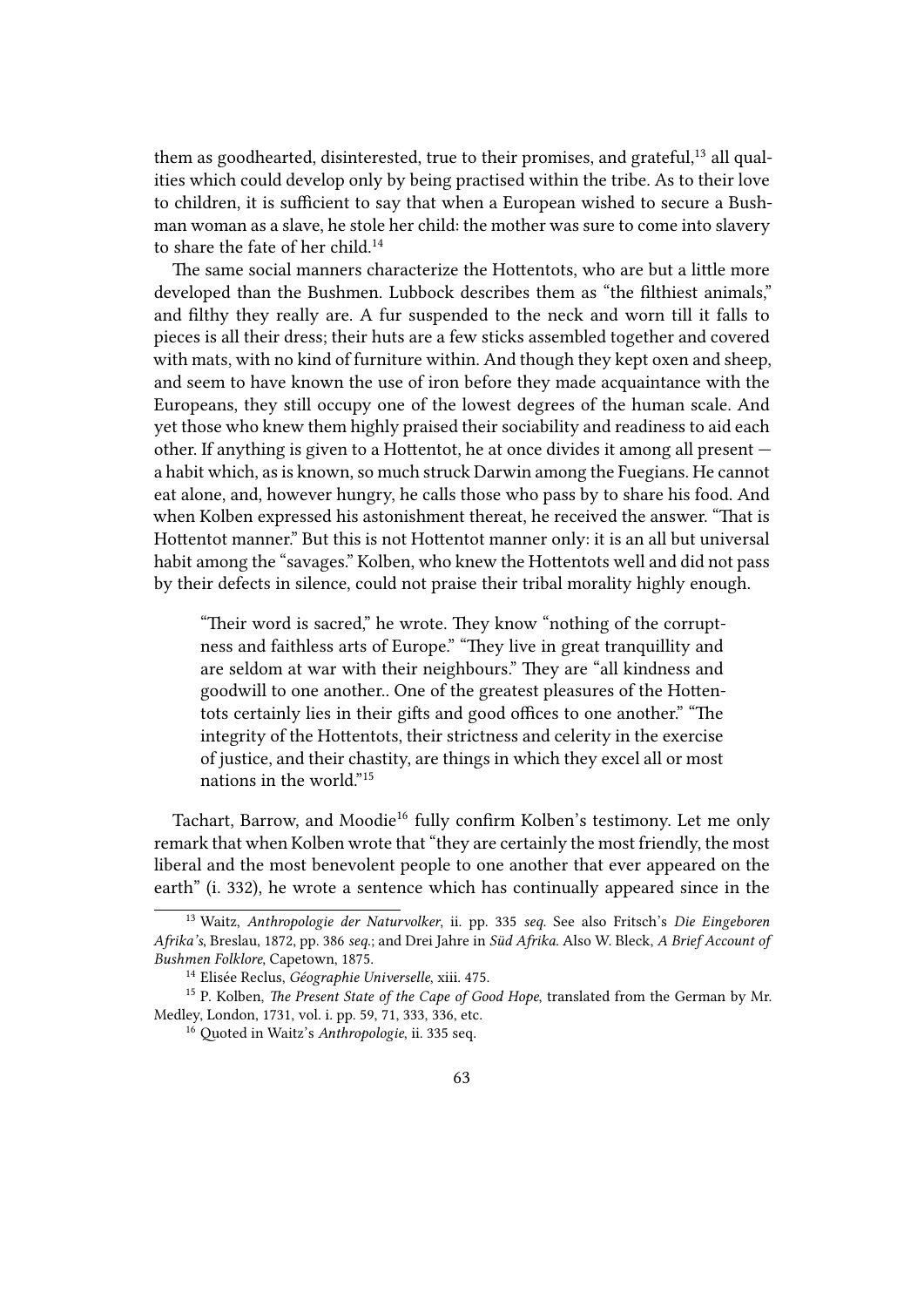description of savages. When first meeting with primitive races, the Europeans usually make a caricature of their life; but when an intelligent man has stayed among them for a longer time, he generally describes them as the "kindest" or "the gentlest" race on the earth. These very same words have been applied to the Ostyaks, the Samoyedes, the Eskimos, the Dayaks, the Aleoutes, the Papuas, and so on, by the highest authorities. I also remember having read them applied to the Tunguses, the Tchuktchis, the Sioux, and several others. The very frequency of that high commendation already speaks volumes in itself.

The natives of Australia do not stand on a higher level of development than their South African brothers. Their huts are of the same character. very often simple screens are the only protection against cold winds. In their food they are most indifferent: they devour horribly putrefied corpses, and cannibalism is resorted to in times of scarcity. When first discovered by Europeans, they had no implements but in stone or bone, and these were of the roughest description. Some tribes had even no canoes, and did not know barter-trade. And yet, when their manners and customs were carefully studied, they proved to be living under that elaborate clan organization which I have mentioned on a preceding page.<sup>17</sup>

The territory they inhabit is usually allotted between the different gentes or clans; but the hunting and fishing territories of each clan are kept in common, and the produce of fishing and hunting belongs to the whole clan; so also the fishing and hunting implements.<sup>18</sup> The meals are taken in common. Like many other savages, they respect certain regulations as to the seasons when certain gums and grasses may be collected.<sup>19</sup> As to their morality altogether, we cannot do better than transcribe the following answers given to the questions of the Paris Anthropological Society by Lumholtz, a missionary who sojourned in North Queensland:<sup>20</sup>

"The feeling of friendship is known among them; it is strong. Weak people are usually supported; sick people are very well attended to; they never are abandoned or killed. These tribes are cannibals, but they very seldom eat members of their own tribe (when immolated on religious principles, I suppose); they eat strangers only. The parents love their children, play with them, and pet them. Infanticide meets

<sup>&</sup>lt;sup>17</sup> The natives living in the north of Sidney, and speaking the Kamilaroi language, are best known under this aspect, through the capital work of Lorimer Fison and A.W. Howitt, Kamilaroi and Kurnaii, Melbourne, 1880. See also A.W. Howitt's "Further Note on the Australian Class Systems," in Journal of the Anthropological Institute, 1889, vol. xviii. p. 31, showing the wide extension of the same organization in Australia.

<sup>18</sup> *The Folklore, Manners, etc., of Australian Aborigines*, Adelaide, 1879, p. 11.

<sup>19</sup> Grey's *Journals of Two Expeditions of Discovery in North-West and Western Australia*, London, 1841, vol. ii. pp. 237, 298.

<sup>20</sup> *Bulletin de la Société d'Anthropologie*, 1888, vol. xi. p. 652. I abridge the answers.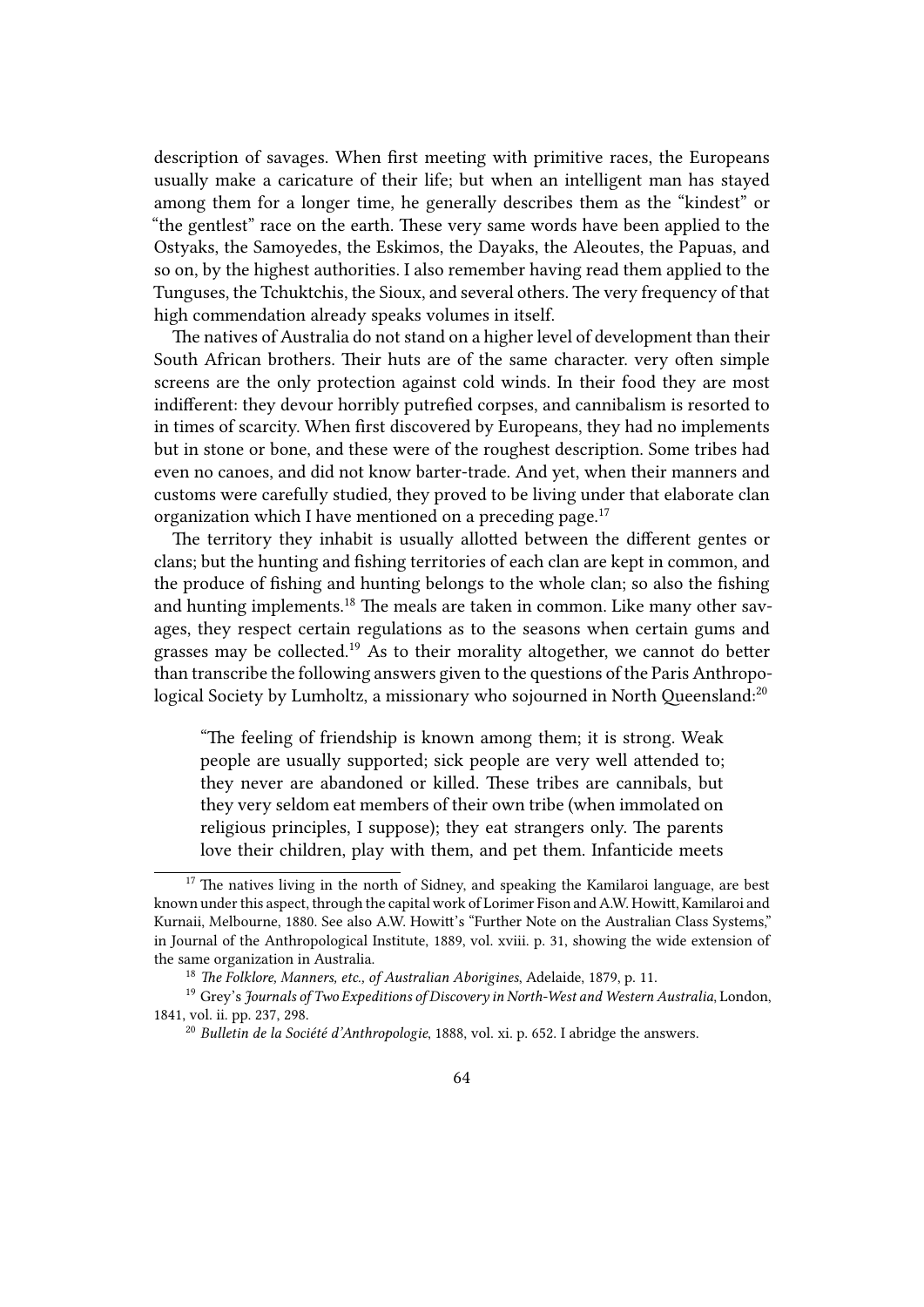with common approval. Old people are very well treated, never put to death. No religion, no idols, only a fear of death. Polygamous marriage. quarrels arising within the tribe are settled by means of duels fought with wooden swords and shields. No slaves; no culture of any kind; no pottery; no dress, save an apron sometimes worn by women. The clan consists of two hundred individuals, divided into four classes of men and four of women; marriage being only permitted within the usual classes, and never within the gens."

For the Papuas, closely akin to the above, we have the testimony of G.L. Bink, who stayed in New Guinea, chiefly in Geelwink Bay, from 1871 to 1883. Here is the essence of his answers to the same questioner: $21 -$ 

"They are sociable and cheerful; they laugh very much. Rather timid than courageous. Friendship is relatively strong among persons belonging to different tribes, and still stronger within the tribe. A friend will often pay the debt of his friend, the stipulation being that the latter will repay it without interest to the children of the lender. They take care of the ill and the old; old people are never abandoned, and in no case are they killed — unless it be a slave who was ill for a long time. War prisoners are sometimes eaten. The children are very much petted and loved. Old and feeble war prisoners are killed, the others are sold as slaves. They have no religion, no gods, no idols, no authority of any description; the oldest man in the family is the judge. In cases of adultery a fine is paid, and part of it goes to the *negoria* (the community). The soil is kept in common, but the crop belongs to those who have grown it. They have pottery, and know barter-trade — the custom being that the merchant gives them the goods, whereupon they return to their houses and bring the native goods required by the merchant; if the latter cannot be obtained, the European goods are returned.<sup>22</sup> They are head-hunters, and in so doing they prosecute blood revenge. 'Sometimes,' Finsch says, 'the affair is referred to the Rajah of Namototte, who terminates it by imposing a fine.'"

When well treated, the Papuas are very kind. Miklukho-Maclay landed on the eastern coast of New Guinea, followed by one single man, stayed for two years

<sup>21</sup> *Bulletin de la Société d'Anthropologie*, 1888, vol. xi. p. 386.

<sup>&</sup>lt;sup>22</sup> The same is the practice with the Papuas of Kaimani Bay, who have a high reputation of honesty. "It never happens that the Papua be untrue to his promise," Finsch says in Neuguinea und seine Bewohner, Bremen, 1865, p. 829.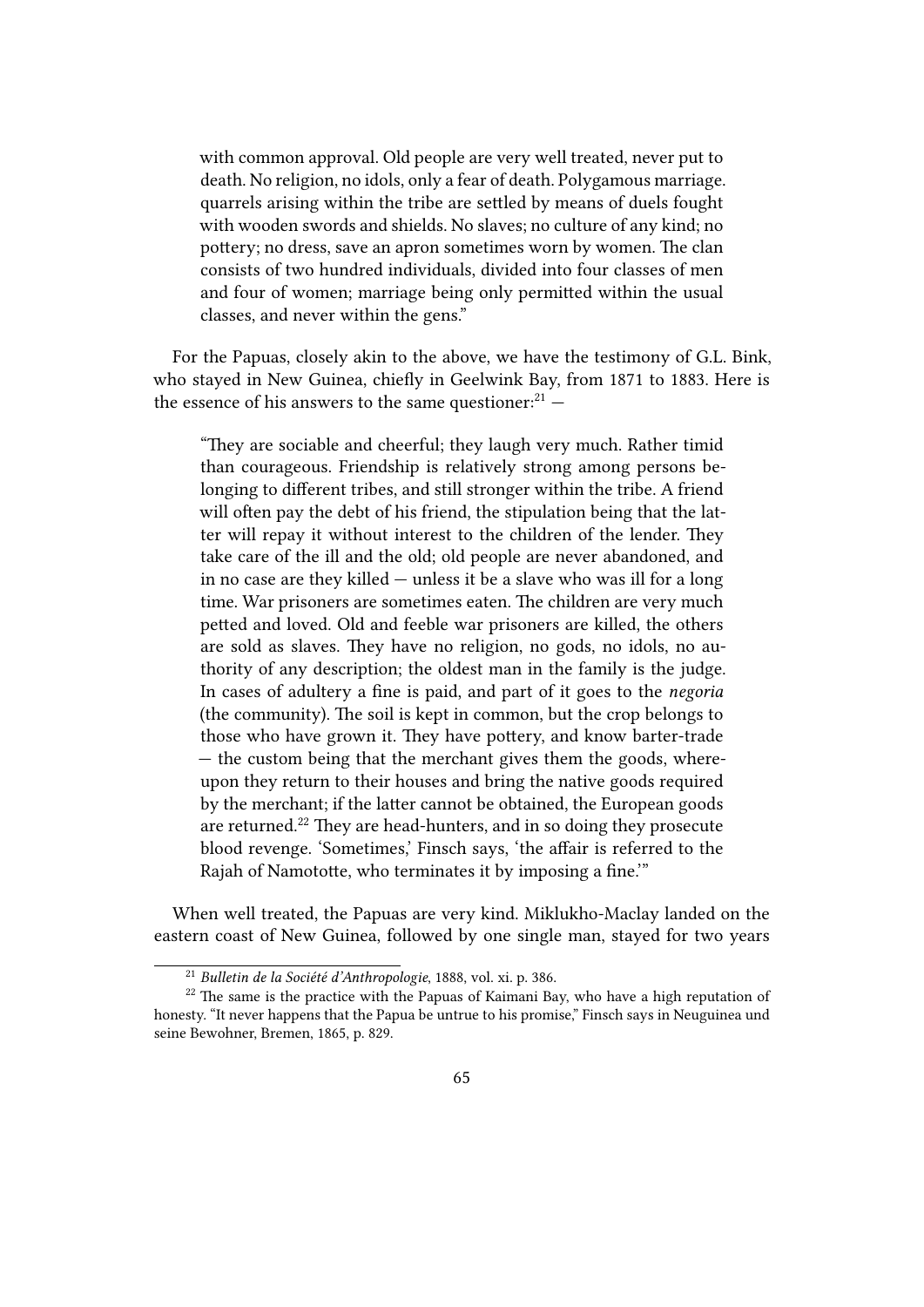among tribes reported to be cannibals, and left them with regret; he returned again to stay one year more among them, and never had he any conflict to complain of. True that his rule was *never* — under no pretext whatever — to say anything which was not truth, nor make any promise which he could not keep. These poor creatures, who even do not know how to obtain fire, and carefully maintain it in their huts, live under their primitive communism, without any chiefs; and within their villages they have no quarrels worth speaking of. They work in common, just enough to get the food of the day; they rear their children in common; and in the evenings they dress themselves as coquettishly as they can, and dance. Like all savages, they are fond of dancing. Each village has its *barla*, or *balai* — the "long house," "longue maison," or "grande maison" — for the unmarried men, for social gatherings, and for the discussion of common affairs — again a trait which is common to most inhabitants of the Pacific Islands, the Eskimos, the Red Indians, and so on. Whole groups of villages are on friendly terms, and visit each other *en bloc*.

Unhappily, feuds are not uncommon — not in consequence of "Overstocking of the area," or "keen competition," and like inventions of a mercantile century, but chiefly in consequence of superstition. As soon as any one falls ill, his friends and relatives come together, and deliberately discuss who might be the cause of the illness. All possible enemies are considered, every one confesses of his own petty quarrels, and finally the real cause is discovered. An enemy from the next village has called it down, and a raid upon that village is decided upon. Therefore, feuds are rather frequent, even between the coast villages, not to say a word of the cannibal mountaineers who are considered as real witches and enemies, though, on a closer acquaintance, they prove to be exactly the same sort of people as their neighbours on the seacoast.<sup>23</sup>

Many striking pages could be written about the harmony which prevails in the villages of the Polynesian inhabitants of the Pacific Islands. But they belong to a more advanced stage of civilization. So we shall now take our illustrations from the far north. I must mention, however, before leaving the Southern Hemisphere, that even the Fuegians, whose reputation has been so bad, appear under a much better light since they begin to be better known. A few French missionaries who stay among them "know of no act of malevolence to complain of." In their clans, consisting of from 120 to 150 souls, they practise the same primitive communism as the Papuas; they share everything in common, and treat their old people very well. Peace prevails among these tribes.<sup>24</sup> With the Eskimos and their nearest congeners,

<sup>23</sup> *Izvestia* of the Russian Geographical Society, 1880, pp. 161 *seq*. Few books of travel give a better insight into the petty details of the daily life of savages than these scraps from Maklay's notebooks.

<sup>24</sup> L.F. Martial, in *Mission Scientifique au Cap Horn*, Paris, 1883, vol. i. pp. 183–201.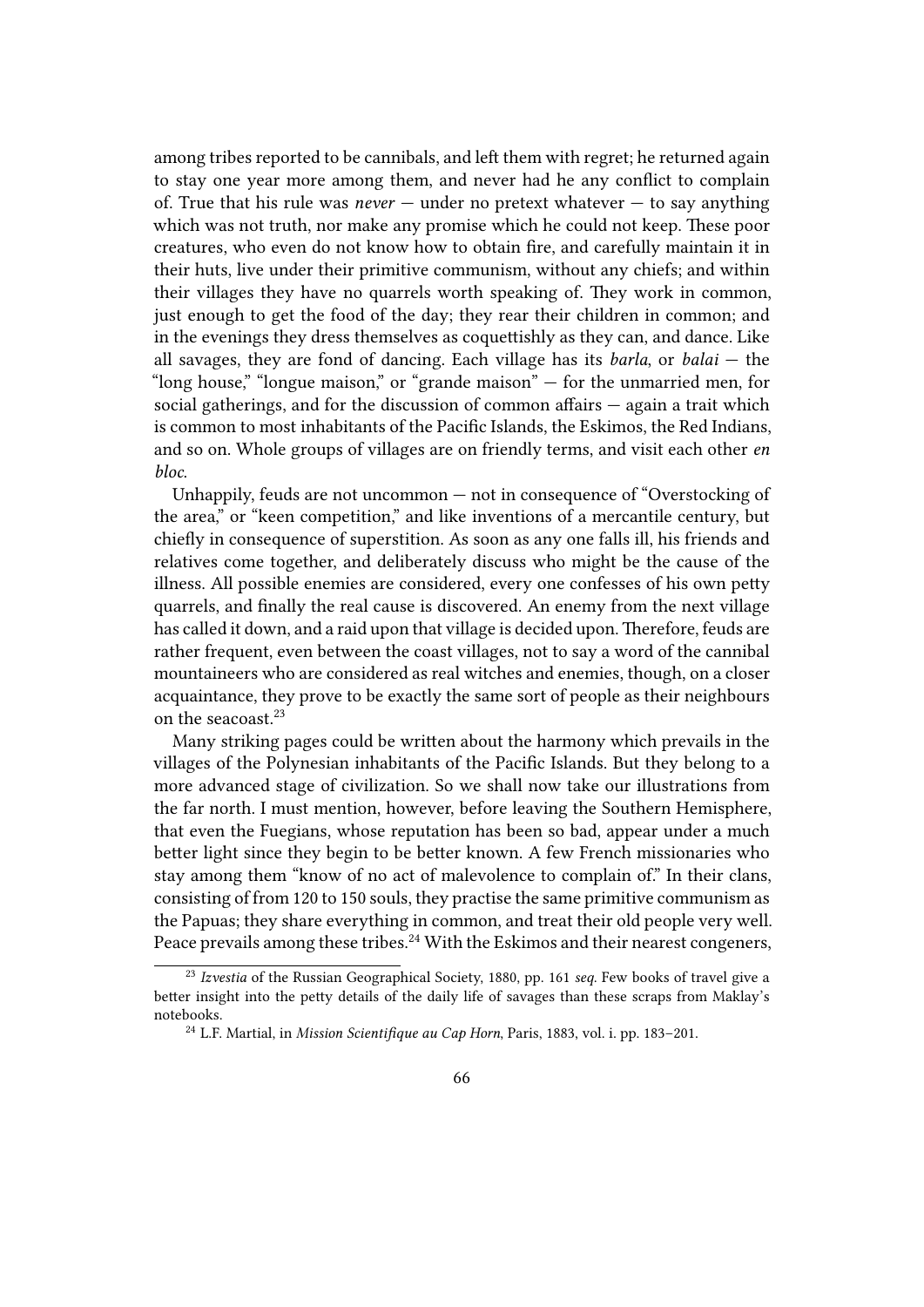the Thlinkets, the Koloshes, and the Aleoutes, we find one of the nearest illustrations of what man may have been during the glacial age. Their implements hardly differ from those of palæolithic man, and some of their tribes do not yet know fishing: they simply spear the fish with a kind of harpoon.<sup>25</sup> They know the use of iron, but they receive it from the Europeans, or find it on wrecked ships. Their social organization is of a very primitive kind, though they already have emerged from the stage of "communal marriage," even under the gentile restrictions. They live in families, but the family bonds are often broken; husbands and wives are often exchanged.<sup>26</sup> The families, however, remain united in clans, and how could it be otherwise? How could they sustain the hard struggle for life unless by closely combining their forces? So they do, and the tribal bonds are closest where the struggle for life is hardest, namely, in North-East Greenland. The "long house" is their usual dwelling, and several families lodge in it, separated from each other by small partitions of ragged furs, with a common passage in the front. Sometimes the house has the shape of a cross, and in such case a common fire is kept in the centre. The German Expedition which spent a winter close by one of those "long houses" could ascertain that "no quarrel disturbed the peace, no dispute arose about the use of this narrow space" throughout the long winter. "Scolding, or even unkind words, are considered as a misdemeanour, if not produced under the legal form of process, namely, the nith-song."<sup>27</sup> Close cohabitation and close interdependence are sufficient for maintaining century after century that deep respect for the interests of the community which is characteristic of Eskimo life. Even in the larger communities of Eskimos, "public opinion formed the real judgment-seat, the general punishment consisting in the offenders being shamed in the eyes of the people."<sup>28</sup>

Eskimo life is based upon communism. What is obtained by hunting and fishing belongs to the clan. But in several tribes, especially in the West, under the influence of the Danes, private property penetrates into their institutions. However, they have an original means for obviating the inconveniences arising from a personal accumulation of wealth which would soon destroy their tribal unity. When a man has grown rich, he convokes the folk of his clan to a great festival, and, af-

<sup>25</sup> Captain Holm's *Expedition to East Greenland*.

<sup>&</sup>lt;sup>26</sup> In Australia whole clans have been seen exchanging all their wives, in order to conjure a calamity (Post, *Studien zur Entwicklungsgeschichte des Familienrechts*, 1890, p. 342). More brotherhood is their specific against calamities.

<sup>27</sup> Dr. H. Rink, *The Eskimo Tribes*, p. 26 (*Meddelelser om Grönland*, vol. xi. 1887).

<sup>28</sup> Dr. Rink, *loc. cit.* p. 24. Europeans, grown in the respect of Roman law, are seldom capable of understanding that force of tribal authority. "In fact," Dr. Rink writes, "it is not the exception, but the rule, that white men who have stayed for ten or twenty years among the Eskimo, return without any real addition to their knowledge of the traditional ideas upon which their social state is based. The white man, whether a missionary or a trader, is firm in his dogmatic opinion that the most vulgar European is better than the most distinguished native." — *The Eskimo Tribes*, p. 31.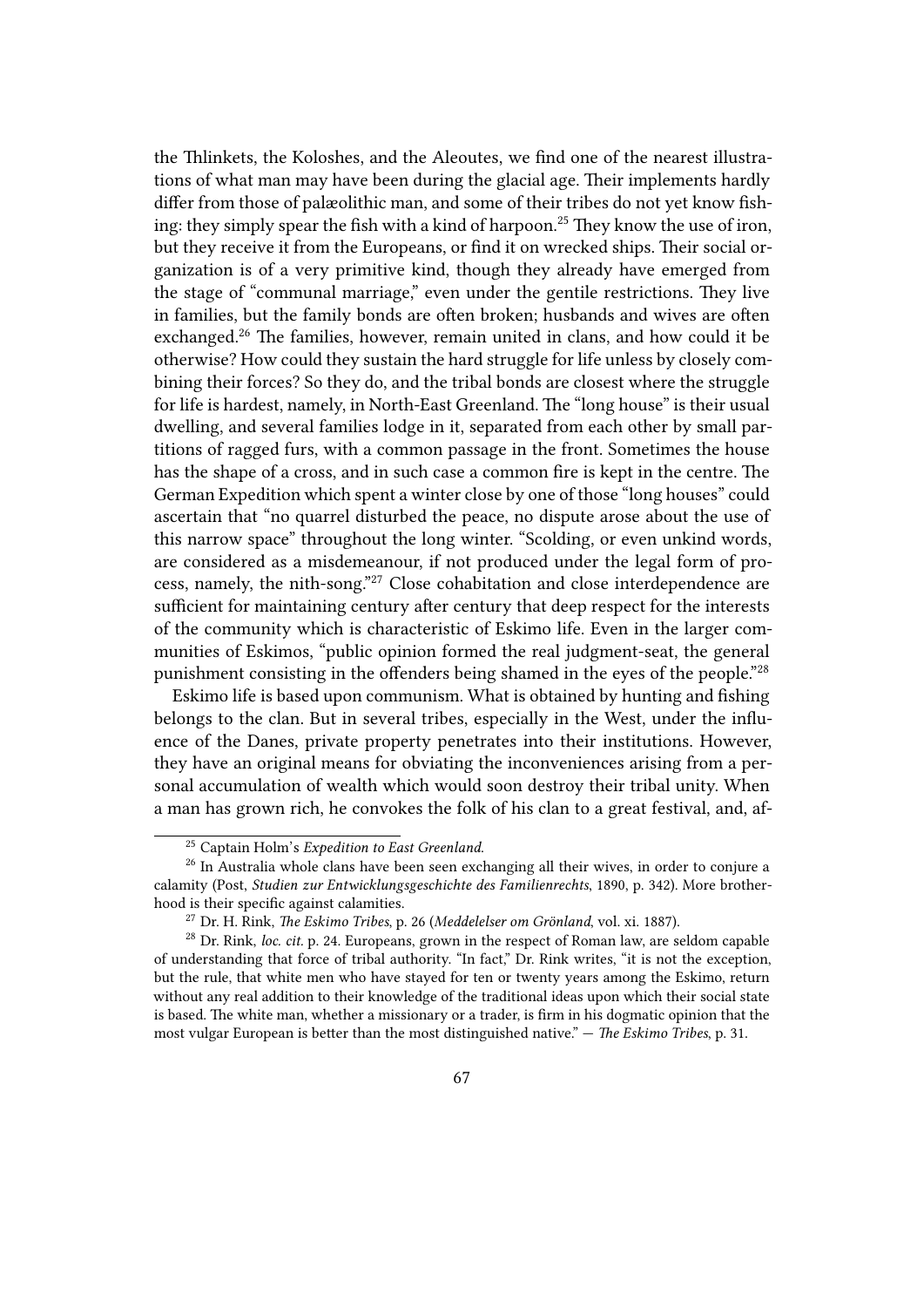ter much eating, distributes among them all his fortune. On the Yukon river, Dall saw an Aleonte family distributing in this way ten guns, ten full fur dresses, 200 strings of beads, numerous blankets, ten wolf furs, 200 beavers, and 500 zibelines. After that they took off their festival dresses, gave them away, and, putting on old ragged furs, addressed a few words to their kinsfolk, saying that though they are now poorer than any one of them, they have won their friendship.<sup>29</sup> Like distributions of wealth appear to be a regular habit with the Eskimos, and to take place at a certain season, after an exhibition of all that has been obtained during the year.<sup>30</sup> In my opinion these distributions reveal a very old institution, contemporaneous with the first apparition of personal wealth; they must have been a means for reestablishing equality among the members of the clan, after it had been disturbed by the enrichment of the few. The periodical redistribution of land and the periodical abandonment of all debts which took place in historical times with so many different races (Semites, Aryans, etc.), must have been a survival of that old custom. And the habit of either burying with the dead, or destroying upon his grave, all that belonged to him personally  $-$  a habit which we find among all primitive races  $$ must have had the same origin. In fact, while everything that belongs *personally* to the dead is burnt or broken upon his grave, nothing is destroyed of what belonged to him in common with the tribe, such as boats, or the communal implements of fishing. The destruction bears upon personal property alone. At a later epoch this habit becomes a religious ceremony. It receives a mystical interpretation, and is imposed by religion, when public opinion alone proves incapable of enforcing its general observance. And, finally, it is substituted by either burning simple models of the dead man's property (as in China), or by simply carrying his property to the grave and taking it back to his house after the burial ceremony is over  $-$  a habit which still prevails with the Europeans as regards swords, crosses, and other marks of public distinction.<sup>31</sup>

The high standard of the tribal morality of the Eskimos has often been mentioned in general literature. Nevertheless the following remarks upon the manners of the Aleoutes  $-$  nearly akin to the Eskimos  $-$  will better illustrate savage morality as a whole. They were written, after a ten years' stay among the Aleoutes, by a most remarkable man — the Russian missionary, Veniaminoff. I sum them up, mostly in his own words: —

<sup>29</sup> Dall, *Alaska and its Resources*, Cambridge, U.S., 1870.

<sup>&</sup>lt;sup>30</sup> Dall saw it in Alaska, Jacobsen at Ignitok in the vicinity of the Bering Strait. Gilbert Sproat mentions it among the Vancouver indians; and Dr. Rink, who describes the periodical exhibitions just mentioned, adds: "The principal use of the accumulation of personal wealth is for *periodically* distributing it." He also mentions (*loc. cit.* p. 31) "the destruction of property for the same purpose,' (of maintaining equality).

<sup>31</sup> See Appendix VIII.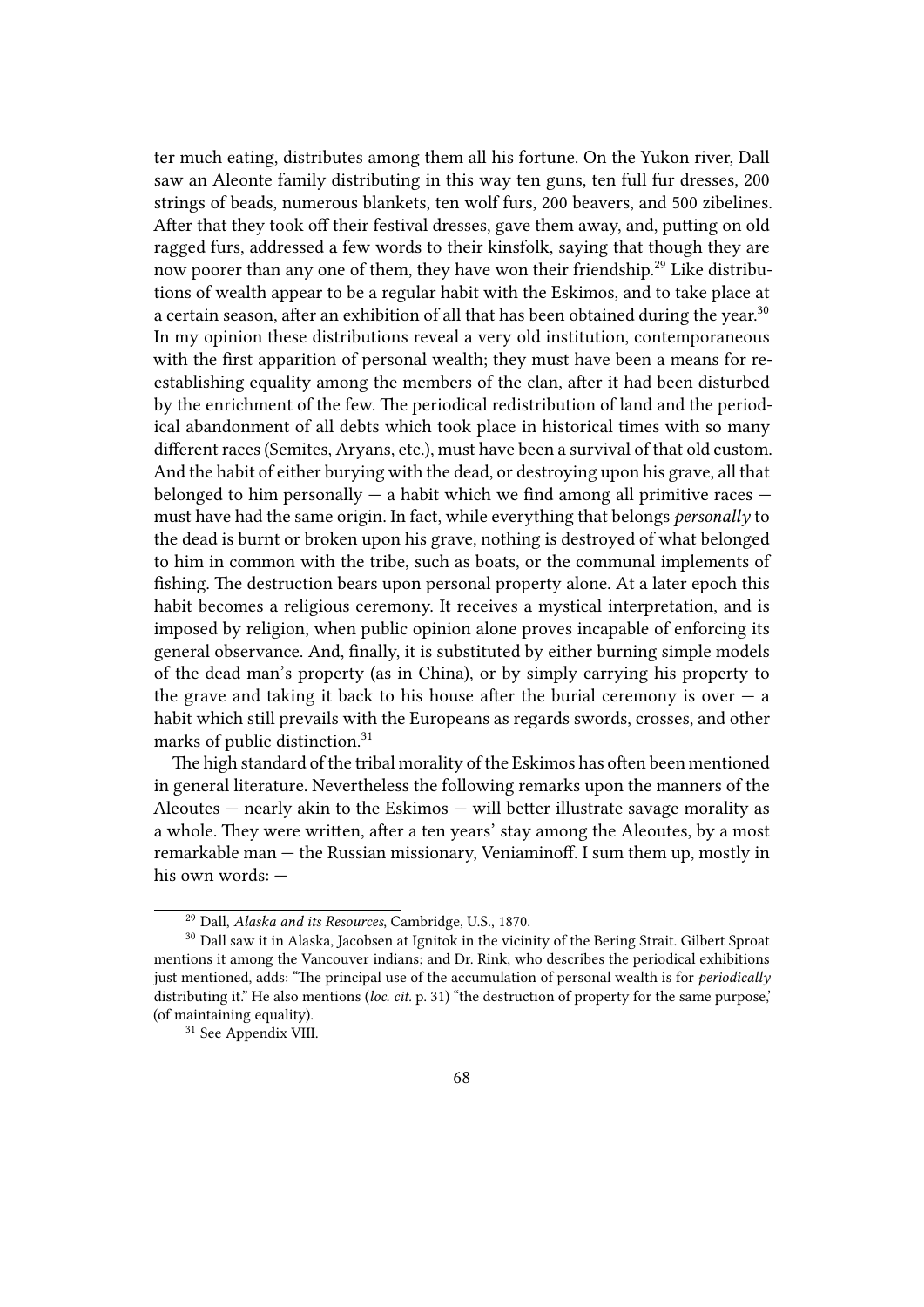Endurability (he wrote) is their chief feature. It is simply colossal. Not only do they bathe every morning in the frozen sea, and stand naked on the beach, inhaling the icy wind, but their endurability, even when at hard work on insufficient food, surpasses all that can be imagined. During a protracted scarcity of food, the Aleoute cares first for his children; he gives them all he has, and himself fasts. They are not inclined to stealing; that was remarked even by the first Russian immigrants. Not that they never steal; every Aleoute would confess having sometime stolen something, but it is always a trifle; the whole is so childish. The attachment of the parents to their children is touching, though it is never expressed in words or pettings. The Aleoute is with difficulty moved to make a promise, but once he has made it he will keep it whatever may happen. (An Aleoute made Veniaminoff a gift of dried fish, but it was forgotten on the beach in the hurry of the departure. He took it home. The next occasion to send it to the missionary was in January; and in November and December there was a great scarcity of food in the Aleoute encampment. But the fish was never touched by the starving people, and in January it was sent to its destination.) Their code of morality is both varied and severe. It is considered shameful to be afraid of unavoidable death; to ask pardon from an enemy; to die without ever having killed an enemy; to be convicted of stealing; to capsize a boat in the harbour; to be afraid of going to sea in stormy weather. to be the first in a party on a long journey to become an invalid in case of scarcity of food; to show greediness when spoil is divided, in which case every one gives his own part to the greedy man to shame him; to divulge a public secret to his wife; being two persons on a hunting expedition, not to offer the best game to the partner; to boast of his own deeds, especially of invented ones; to scold any one in scorn. Also to beg; to pet his wife in other people's presence, and to dance with her to bargain personally: selling must always be made through a third person, who settles the price. For a woman it is a shame not to know sewing, dancing and all kinds of woman's work; to pet her husband and children, or even to speak to her husband in the presence of a stranger.<sup>32</sup>

Such is Aleoute morality, which might also be further illustrated by their tales and legends. Let me also add that when Veniaminoff wrote (in 1840) one murder

<sup>32</sup> Veniaminoff, *Memoirs relative to the District of Unalashka* (Russian), 3 vols. St. Petersburg, 1840. Extracts, in English, from the above are given in Dall's *Alaska*. A like description of the Australians' morality is given in *Nature*, xlii. p. 639.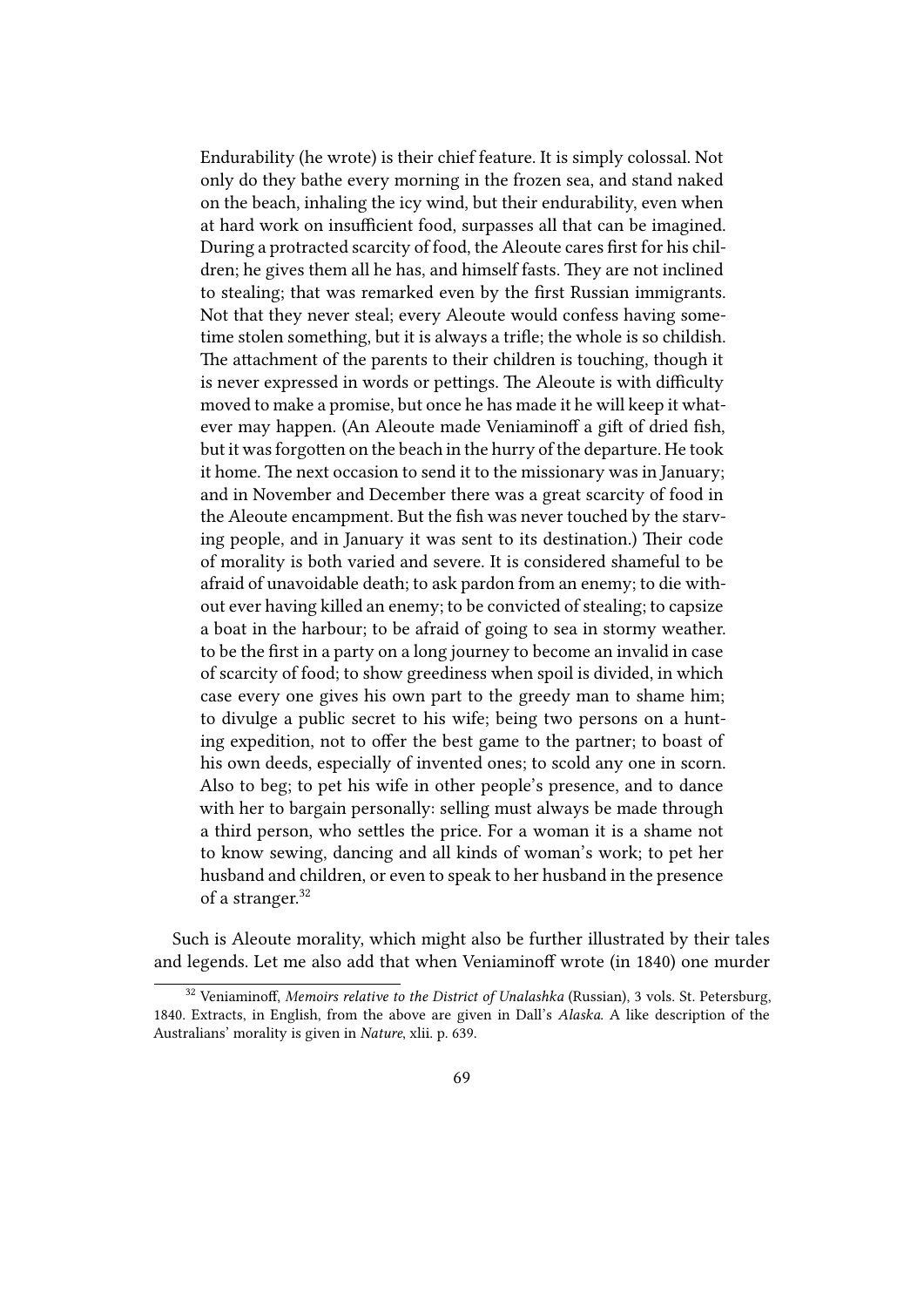only had been committed since the last century in a population of 60,000 people, and that among 1,800 Aleoutes not one single common law offence had been known for forty years. This will not seem strange if we remark that scolding, scorning, and the use of rough words are absolutely unknown in Aleoute life. Even their children never fight, and never abuse each other in words. All they may say is, "Your mother does not know sewing," or "Your father is blind of one eye."<sup>33</sup>

Many features of savage life remain, however, a puzzle to Europeans. The high development of tribal solidarity and the good feelings with which primitive folk are animated towards each other, could be illustrated by any amount of reliable testimony. And yet it is not the less certain that those same savages practise infanticide; that in some cases they abandon their old people, and that they blindly obey the rules of blood-revenge. We must then explain the coexistence of facts which, to the European mind, seem so contradictory at the first sight. I have just mentioned how the Aleoute father starves for days and weeks, and gives everything eatable to his child; and how the Bushman mother becomes a slave to follow her child; and I might fill pages with illustrations of the really *tender* relations existing among the savages and their children. Travellers continually mention them incidentally. Here you read about the fond love of a mother; there you see a father wildly running through the forest and carrying upon his shoulders his child bitten by a snake; or a missionary tells you the despair of the parents at the loss of a child whom he had saved, a few years before, from being immolated at its birth. you learn that the "savage" mothers usually nurse their children till the age of four, and that, in the New Hebrides, on the loss of a specially beloved child, its mother, or aunt, will kill herself to take care of it in the other world.<sup>34</sup> And so on.

Like facts are met with by the score; so that, when we see that these same loving parents practise infanticide, we are bound to recognize that the habit (whatever its ulterior transformations may be) took its origin under the sheer pressure of necessity, as an obligation towards the tribe, and a means for rearing the already growing children. The savages, as a rule, do not "multiply without stint," as some English writers put it. On the contrary, they take all kinds of measures for diminishing the birth-rate. A whole series of restrictions, which Europeans certainly would find extravagant, are imposed to that effect, and they are strictly obeyed. But notwith-

<sup>&</sup>lt;sup>33</sup> It is most remarkable that several writers (Middendorff, Schrenk, O. Finsch) described the Ostyaks and Samoyedes in almost the same words. Even when drunken, their quarrels are insignificant. "For a hundred years one single murder has been committed in the *tundra*;" "their children never fight;" "anything may be left for years in the tundra, even food and gin, and nobody will touch it;" and so on. Gilbert Sproat "*never* witnessed a fight between two sober natives" of the Aht Indians of Vancouver Island. "Quarrelling is also rare among their children." (Rink, *loc. cit.*) And so on.

<sup>34</sup> Gill, quoted in Gerland and Waitz's *Anthropologie*, v. 641. See also pp. 636–640, where many facts of parental and filial love are quoted.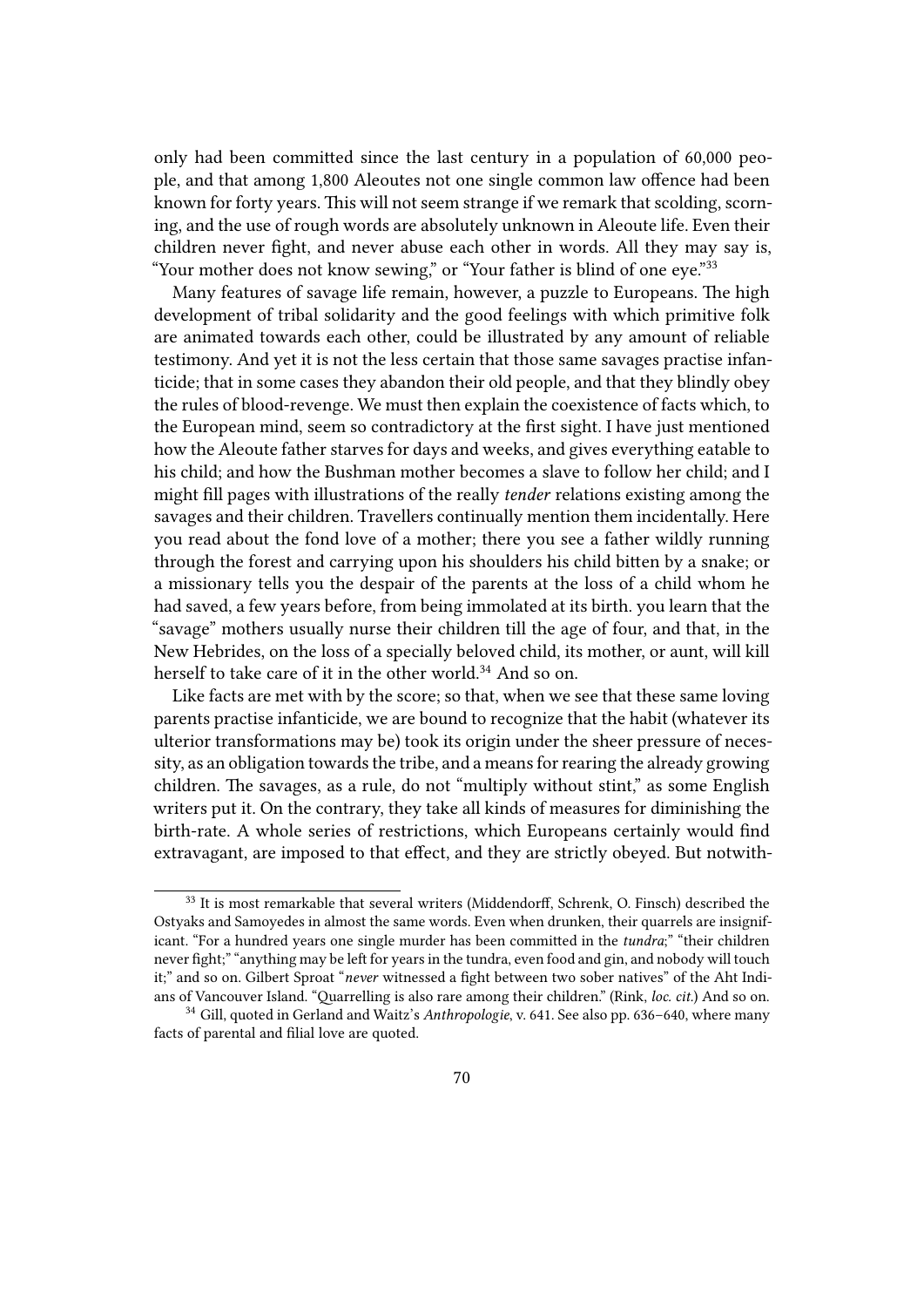standing that, primitive folk cannot rear all their children. However, it has been remarked that as soon as they succeed in increasing their regular means of subsistence, they at once begin to abandon the practice of infanticide. On the whole, the parents obey that obligation reluctantly, and as soon as they can afford it they resort to all kinds of compromises to save the lives of their new-born. As has been so well pointed out by my friend Elie Reclus,<sup>35</sup> they invent the lucky and unlucky days of births, and spare the children born on the lucky days; they try to postpone the sentence for a few hours, and then say that if the baby has lived one day it must live all its natural life.<sup>36</sup> They hear the cries of the little ones coming from the forest, and maintain that, if heard, they forbode a misfortune for the tribe; and as they have no baby-farming nor *crèches* for getting rid of the children, every one of them recoils before the necessity of performing the cruel sentence; they prefer to expose the baby in the wood rather than to take its life by violence. Ignorance, not cruelty, maintains infanticide; and, instead of moralizing the savages with sermons, the missionaries would do better to follow the example of Veniaminoff, who, every year till his old age, crossed the sea of Okhotsk in a miserable boat, or travelled on dogs among his Tchuktchis, supplying them with bread and fishing implements. He thus had really stopped infanticide.

The same is true as regards what superficial observers describe as parricide. We just now saw that the habit of abandoning old people is not so widely spread as some writers have maintained it to be. It has been extremely exaggerated, but it is occasionally met with among nearly all savages; and in such cases it has the same origin as the exposure of children. When a "savage" feels that he is a burden to his tribe; when every morning his share of food is taken from the mouths of the children — and the little ones are not so stoical as their fathers: they cry when they are hungry; when every day he has to be carried across the stony beach, or the virgin forest, on the shoulders of younger people there are no invalid carriages, nor destitutes to wheel them in savage lands — he begins to repeat what the old Russian peasants say until now-a-day. "*Tchujoi vek zayedayu, Pora na pokoi!*" ("I live other people's life: it is time to retire!") And he retires. He does what the soldier does in a similar case. When the salvation of his detachment depends upon its further advance, and he can move no more, and knows that he must die if left behind, the soldier implores his best friend to render him the last service before leaving the encampment. And the friend, with shivering hands, discharges his gun into the dying body. So the savages do. The old man asks himself to die; he himself insists upon this last duty towards the community, and obtains the consent of the tribe; he digs out his grave; he invites his kinsfolk to the last parting meal. His father has

<sup>35</sup> *Primitive Folk*, London, 1891.

<sup>36</sup> Gerland, *loc. cit.* v. 636.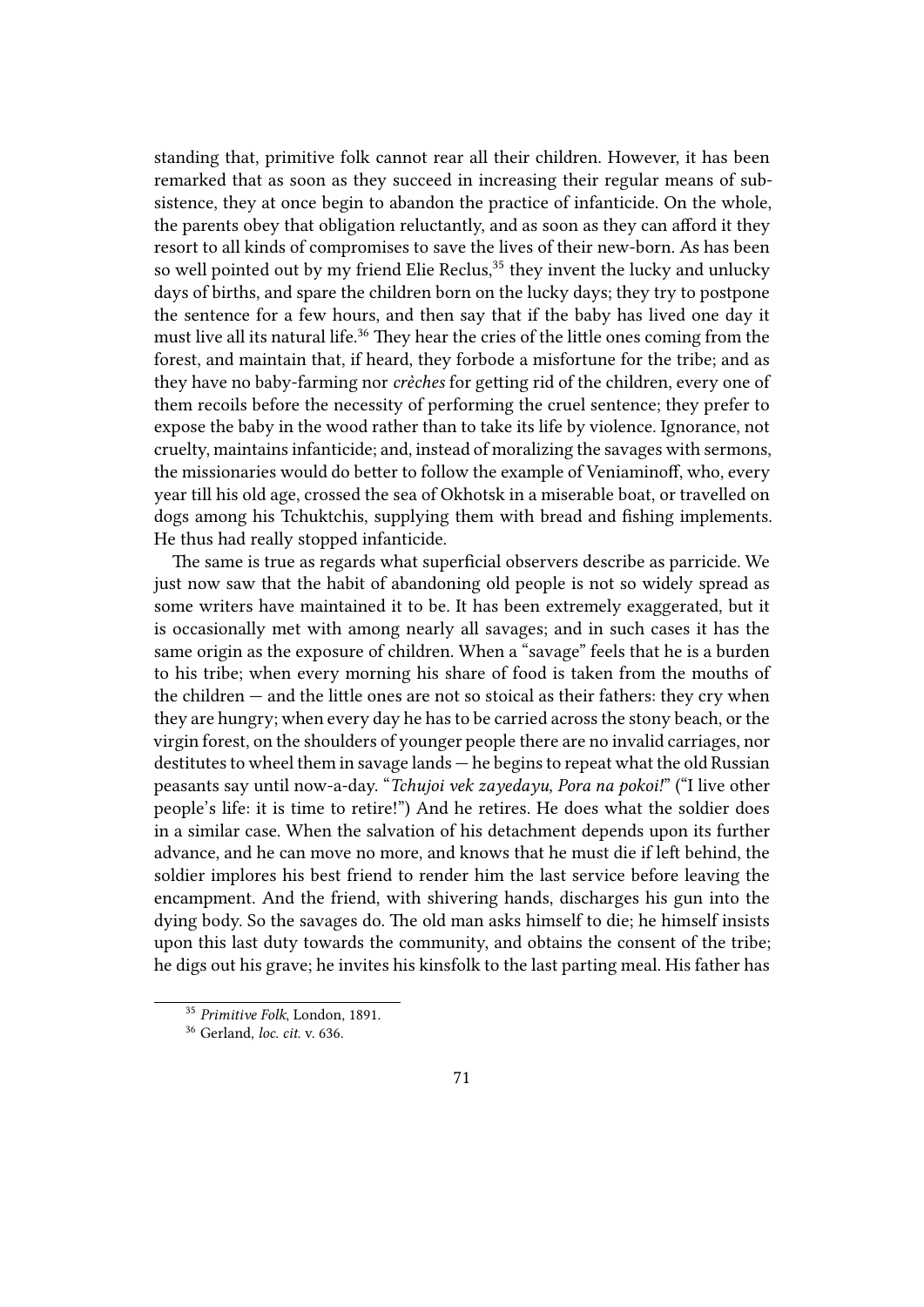done so, it is now his turn; and he parts with his kinsfolk with marks of affection. The savage so much considers death as part of his *duties* towards his community, that he not only refuses to be rescued (as Moffat has told), but when a woman who had to be immolated on her husband's grave was rescued by missionaries, and was taken to an island, she escaped in the night, crossed a broad sea-arm, swimming and rejoined her tribe, to die on the grave. $37$  It has become with them a matter of religion. But the savages, as a rule, are so reluctant to take any one's life otherwise than in fight, that none of them will take upon himself to shed human blood, and they resort to all kinds of stratagems, which have been so falsely interpreted. In most cases, they abandon the old man in the wood, after having given him more than his share of the common food. Arctic expeditions have done the same when they no more could carry their invalid comrades. "Live a few days more. *may be* there will be some unexpected rescue!"

West European men of science, when coming across these facts, are absolutely unable to stand them; they can not reconcile them with a high development of tribal morality, and they prefer to cast a doubt upon the exactitude of absolutely reliable observers, instead of trying to explain the parallel existence of the two sets of facts: a high tribal morality together with the abandonment of the parents and infanticide. But if these same Europeans were to tell a savage that people, extremely amiable, fond of their own children, and so impressionable that they cry when they see a misfortune simulated on the stage, are living in Europe within a stone's throw from dens in which children die from sheer want of food, the savage, too, would not understand them. I remember how vainly I tried to make some of my Tungus friends understand our civilization of individualism: they could not, and they resorted to the most fantastical suggestions. The fact is that a savage, brought up in ideas of a tribal solidarity in everything for bad and for good, is as incapable of understanding a "moral" European, who knows nothing of that solidarity, as the average European is incapable of understanding the savage. But if our scientist had lived amidst a half-starving tribe which does not possess among them all one man's food for so much as a few days to come, he probably might have understood their motives. So also the savage, if he had stayed among us, and received our education, may be, would understand our European indifference towards our neighbours, and our Royal Commissions for the prevention of "babyfarming." "Stone houses make stony hearts," the Russian peasants say. But he ought to live in a stone house first.

Similar remarks must be made as regards cannibalism. Taking into account all the facts which were brought to light during a recent controversy on this subject at the Paris Anthropological Society, and many incidental remarks scattered throughout the "savage" literature, we are bound to recognize that that practice

<sup>37</sup> Erskine, quoted in Gerland and Waitz's *Anthropologie*, v. 640.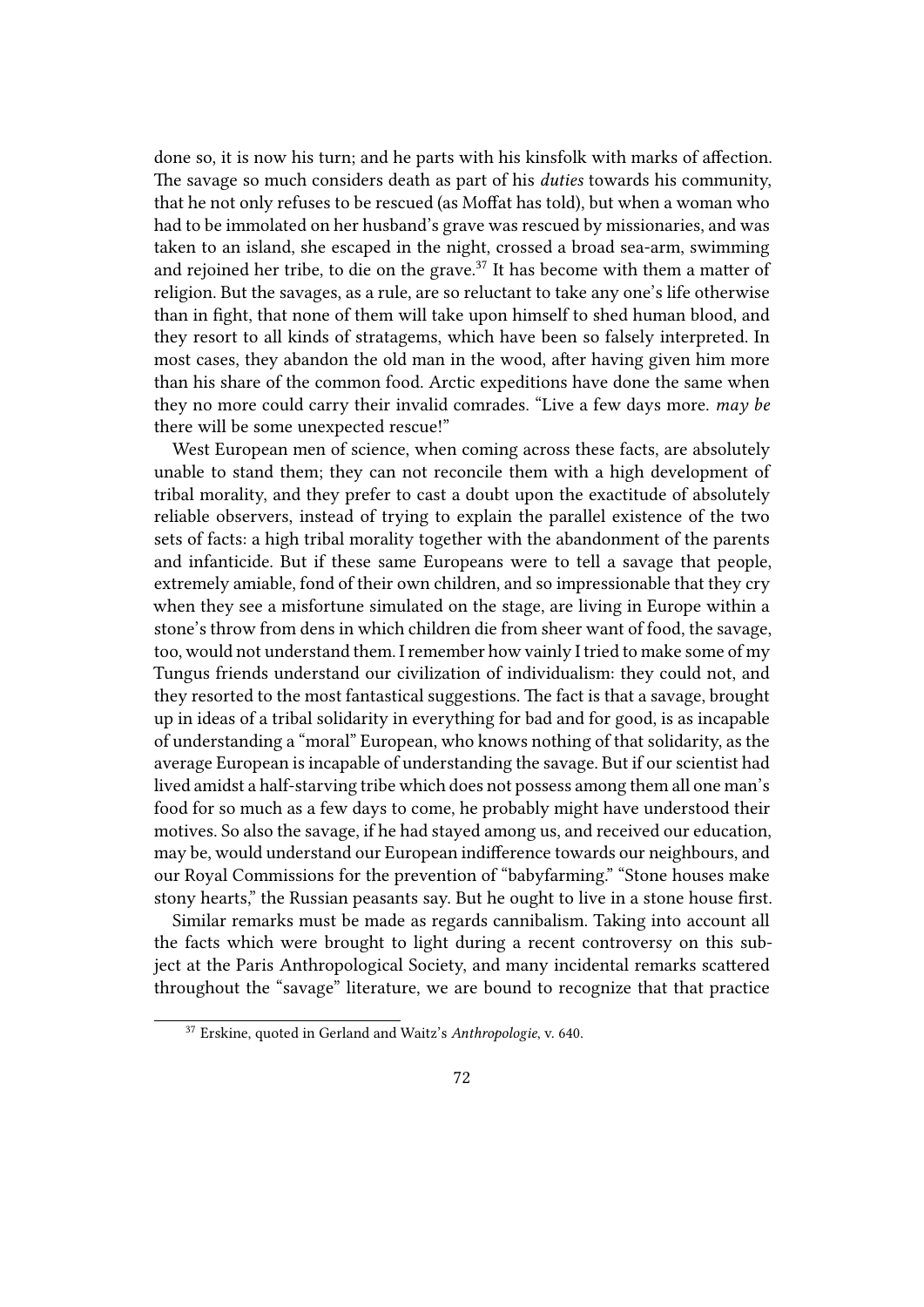was brought into existence by sheer necessity. but that it was further developed by superstition and religion into the proportions it attained in Fiji or in Mexico. It is a fact that until this day many savages are compelled to devour corpses in the most advanced state of putrefaction, and that in cases of absolute scarcity some of them have had to disinter and to feed upon human corpses, even during an epidemic. These are ascertained facts. But if we now transport ourselves to the conditions which man had to face during the glacial period, in a damp and cold climate, with but little vegetable food at his disposal; if we take into account the terrible ravages which scurvy still makes among underfed natives, and remember that meat and fresh blood are the only restoratives which they know, we must admit that man, who formerly was a granivorous animal, became a flesh-eater during the glacial period. He found plenty of deer at that time, but deer often migrate in the Arctic regions, and sometimes they entirely abandon a territory for a number of years. In such cases his last resources disappeared. During like hard trials, cannibalism has been resorted to even by Europeans, and it was resorted to by the savages. Until the present time, they occasionally devour the corpses of their own dead: they must have devoured then the corpses of those who had to die. Old people died, convinced that by their death they were rendering a last service to the tribe. This is why cannibalism is represented by some savages as of divine origin, as something that has been ordered by a messenger from the sky. But later on it lost its character of necessity, and survived as a superstition. Enemies had to be eaten in order to inherit their courage; and, at a still later epoch, the enemy's eye or heart was eaten for the same purpose; while among other tribes, already having a numerous priesthood and a developed mythology, evil gods, thirsty for human blood, were invented, and human sacrifices required by the priests to appease the gods. In this religious phase of its existence, cannibalism attained its most revolting characters. Mexico is a well-known example; and in Fiji, where the king could eat any one of his subjects, we also find a mighty cast of priests, a complicated theology,<sup>38</sup> and a full development of autocracy. Originated by necessity, cannibalism became, at a later period, a religious institution, and in this form it survived long after it had disappeared from among tribes which certainly practised it in former times, but did not attain the theocratical stage of evolution. The same remark must be made as regards infanticide and the abandonment of parents. In some cases they also have been maintained as a survival of olden times, as a religiously-kept tradition of the past.

I will terminate my remarks by mentioning another custom which also is a source of most erroneous conclusions. I mean the practice of blood-revenge. All savages are under the impression that blood shed must be revenged by blood. If

<sup>38</sup> W.T. Pritchard, *Polynesian Reminiscences*, London, 1866, p. 363.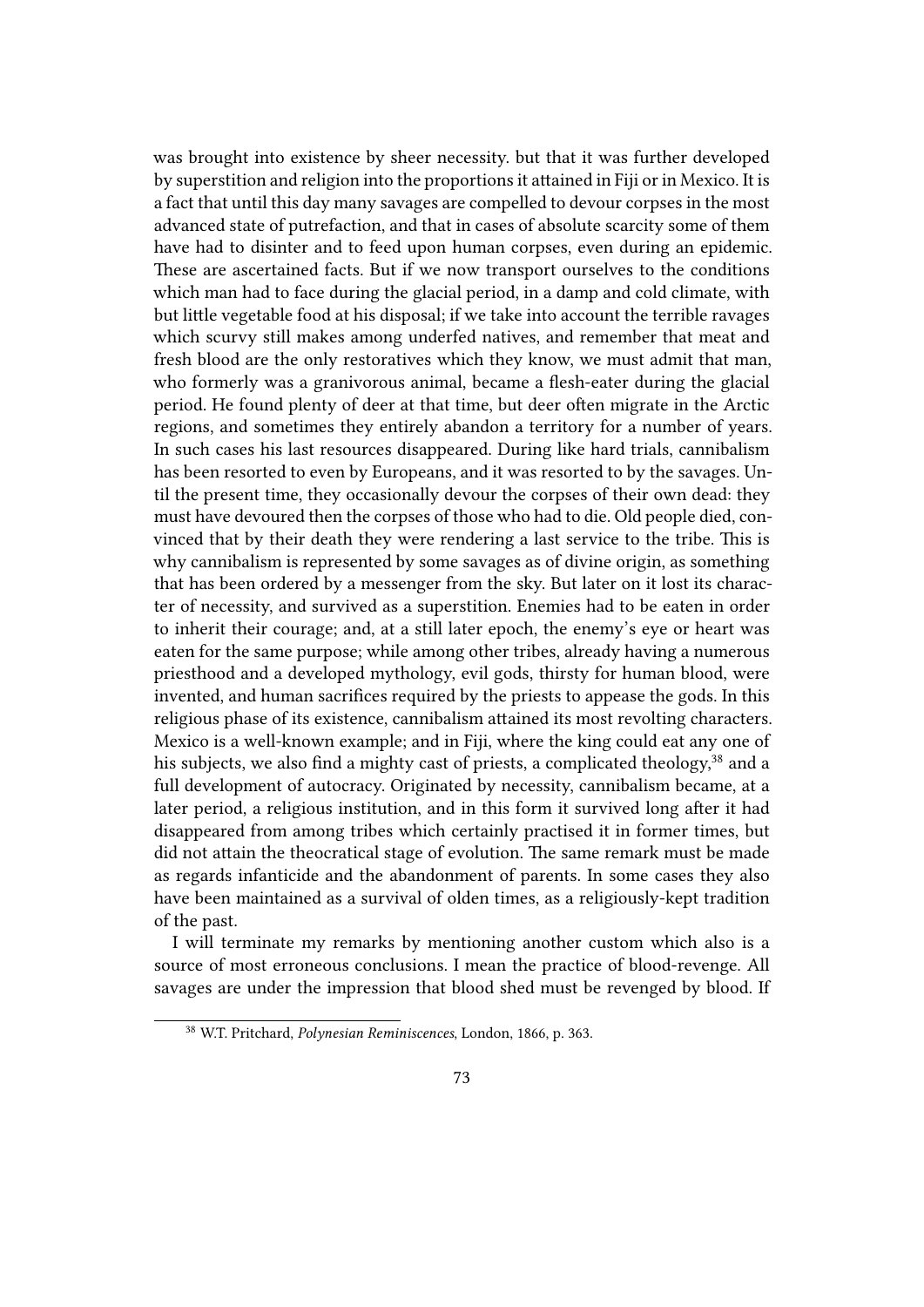any one has been killed, the murderer must die; if any one has been wounded, the aggressor's blood must be shed. There is no exception to the rule, not even for animals; so the hunter's blood is shed on his return to the village when he has shed the blood of an animal. That is the savages' conception of justice  $-$  a conception which yet prevails in Western Europe as regards murder. Now, when both the offender and the offended belong to the same tribe, the tribe and the offended person settle the affair.<sup>39</sup> But when the offender belongs to another tribe, and that tribe, for one reason or another, refuses a compensation, then the offended tribe decides to take the revenge itself. Primitive folk so much consider every one's acts as a tribal affair, dependent upon tribal approval, that they easily think the clan responsible for every one's acts. Therefore, the due revenge may be taken upon any member of the offender's clan or relatives.<sup>40</sup> It may often happen, however, that the retaliation goes further than the offence. In trying to inflict a wound, they may kill the offender, or wound him more than they intended to do, and this becomes a cause for a new feud, so that the primitive legislators were careful in requiring the retaliation to be limited to an eye for an eye, a tooth for a tooth, and blood for  $b$ lood. $41$ 

It is remarkable, however, that with most primitive folk like feuds are infinitely rarer than might be expected; though with some of them they may attain abnormal proportions, especially with mountaineers who have been driven to the highlands by foreign invaders, such as the mountaineers of Caucasia, and especially those of Borneo — the Dayaks. With the Dayaks — we were told lately — the feuds had gone so far that a young man could neither marry nor be proclaimed of age before he had secured the head of an enemy. This horrid practice was fully described in a modern English work.<sup>42</sup> It appears, however, that this affirmation was a gross

 $39$  It is remarkable, however, that in case of a sentence of death, nobody will take upon himself to be the executioner. Every one throws his stone, or gives his blow with the hatchet, carefully avoiding to give a mortal blow. At a later epoch, the priest will stab the victim with a sacred knife. Still later, it will be the king, until civilization invents the hired hangman. See Bastian's deep remarks upon this subject in *Der Mensch in der Geschichte*, iii. *Die Blutrache*, pp. 1–36. A remainder of this tribal habit, I am told by Professor E. Nys, has survived in military executions till our own times. In the middle portion of the nineteenth century it was the habit to load the rifles of the twelve soldiers called out for shooting the condemned victim, with eleven ball-cartridges and one blank cartridge. As the soldiers never knew who of them had the latter, each one could console his disturbed conscience by thinking that he was not one of the murderers.

<sup>40</sup> In Africa, and elsewhere too, it is a widely-spread habit, that if a theft has been committed, the next clan has to restore the equivalent of the stolen thing, and then look itself for the thief. A. H. Post, *Afrikanische Jurisprudenz*, Leipzig, 1887, vol. i. p. 77.

<sup>41</sup> See Prof. M. Kovalevsky's *Modern Customs and Ancient Law* (Russian), Moscow, 1886, vol. ii., which contains many important considerations upon this subject.

<sup>42</sup> See Carl Bock, *The Head Hunters of Borneo*, London, 1881. I am told, however, by Sir Hugh Law, who was for a long time Governor of Borneo, that the "head-hunting" described in this book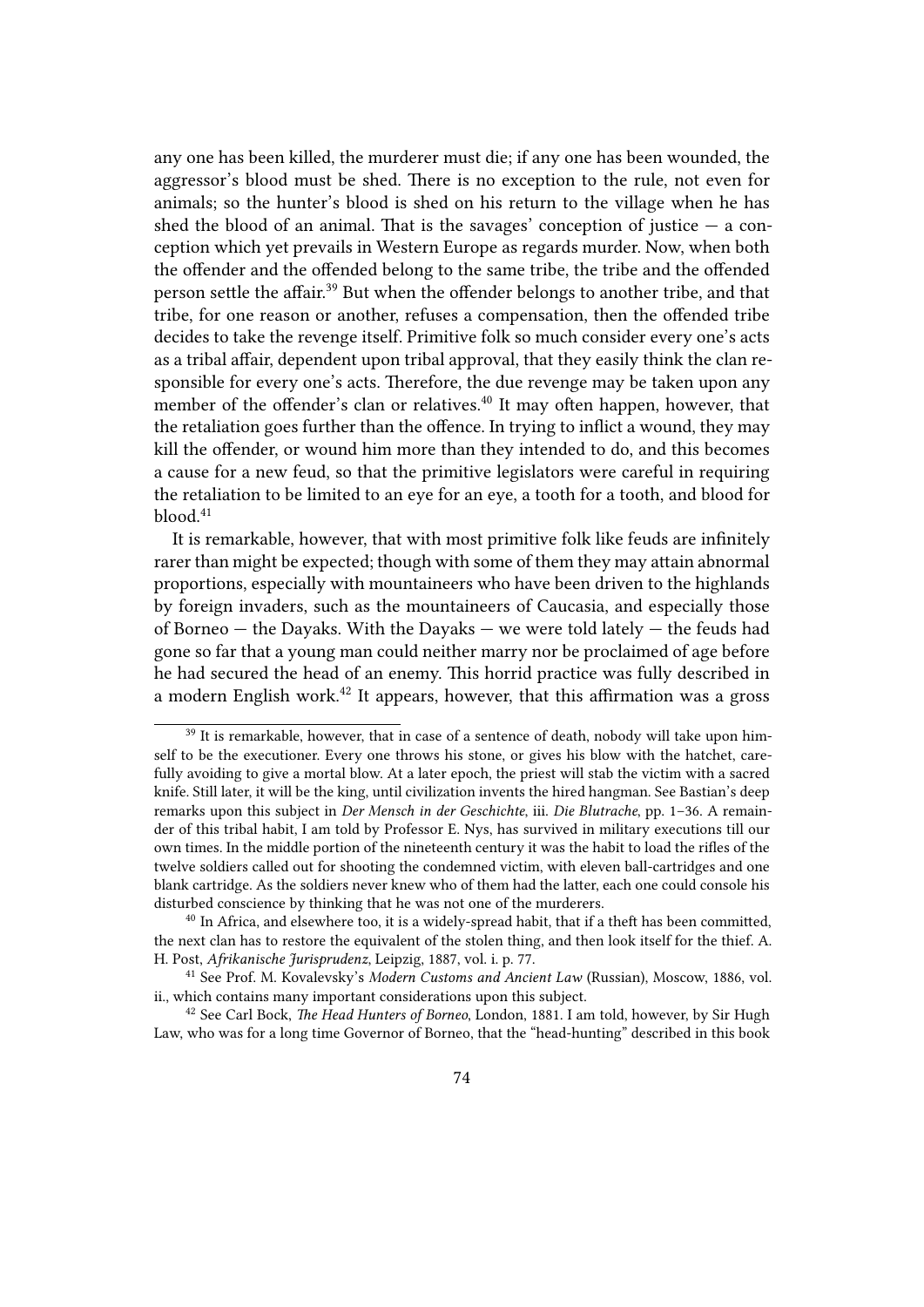exaggeration. Moreover, Dayak "head-hunting" takes quite another aspect when we learn that the supposed "headhunter" is not actuated at all by personal passion. He acts under what he considers as a moral obligation towards his tribe, just as the European judge who, in obedience to the same, evidently wrong, principle of "blood for blood," hands over the condemned murderer to the hangman. Both the Dayak and the judge would even feel remorse if sympathy moved them to spare the murderer. That is why the Dayaks, apart from the murders they commit when actuated by their conception of justice, are depicted, by all those who know them, as a most sympathetic people. Thus Carl Bock, the same author who has given such a terrible picture of head-hunting, writes:

"As regards morality, I am bound to assign to the Dayaks a high place in the scale of civilization… Robberies and theft are entirely unknown among them. They also are very truthful… If I did not always get the ' whole truth,' I always got, at least, nothing but the truth from them. I wish I could say the same of the Malays" (pp. 209 and 210).

Bock's testimony is fully corroborated by that of Ida Pfeiffer. "I fully recognized," she wrote, "that I should be pleased longer to travel among them. I usually found them honest, good, and reserved... much more so than any other nation I know."<sup>43</sup> Stoltze used almost the same language when speaking of them. The Dayaks usually have but one wife, and treat her well. They are very sociable, and every morning the whole clan goes out for fishing, hunting, or gardening, in large parties. Their villages consist of big huts, each of which is inhabited by a dozen families, and sometimes by several hundred persons, peacefully living together. They show great respect for their wives, and are fond of their children; and when one of them falls ill, the women nurse him in turn. As a rule they are very moderate in eating and drinking. Such is the Dayak in his real daily life.

It would be a tedious repetition if more illustrations from savage life were given. Wherever we go we find the same sociable manners, the same spirit of solidarity. And when we endeavour to penetrate into the darkness of past ages, we find the same tribal life, the same associations of men, however primitive, for mutual support. Therefore, Darwin was quite right when he saw in man's social qualities the

is grossly exaggerated. Altogether, my informant speaks of the Dayaks in exactly the same sympathetic terms as Ida Pfeiffer. Let me add that Mary Kingsley speaks in her book on West Africa in the same sympathetic terms of the Fans, who had been represented formerly as the most "terrible cannibals."

<sup>43</sup> Ida Pfeiffer, *Meine zweite Weltrieze*, Wien, 1856, vol. i. pp. 116 seq. See also Müller and Temminch's *Dutch Possessions in Archipelagic India*, quoted by Elisée Reclus, in *Géographie Universelle*, xiii.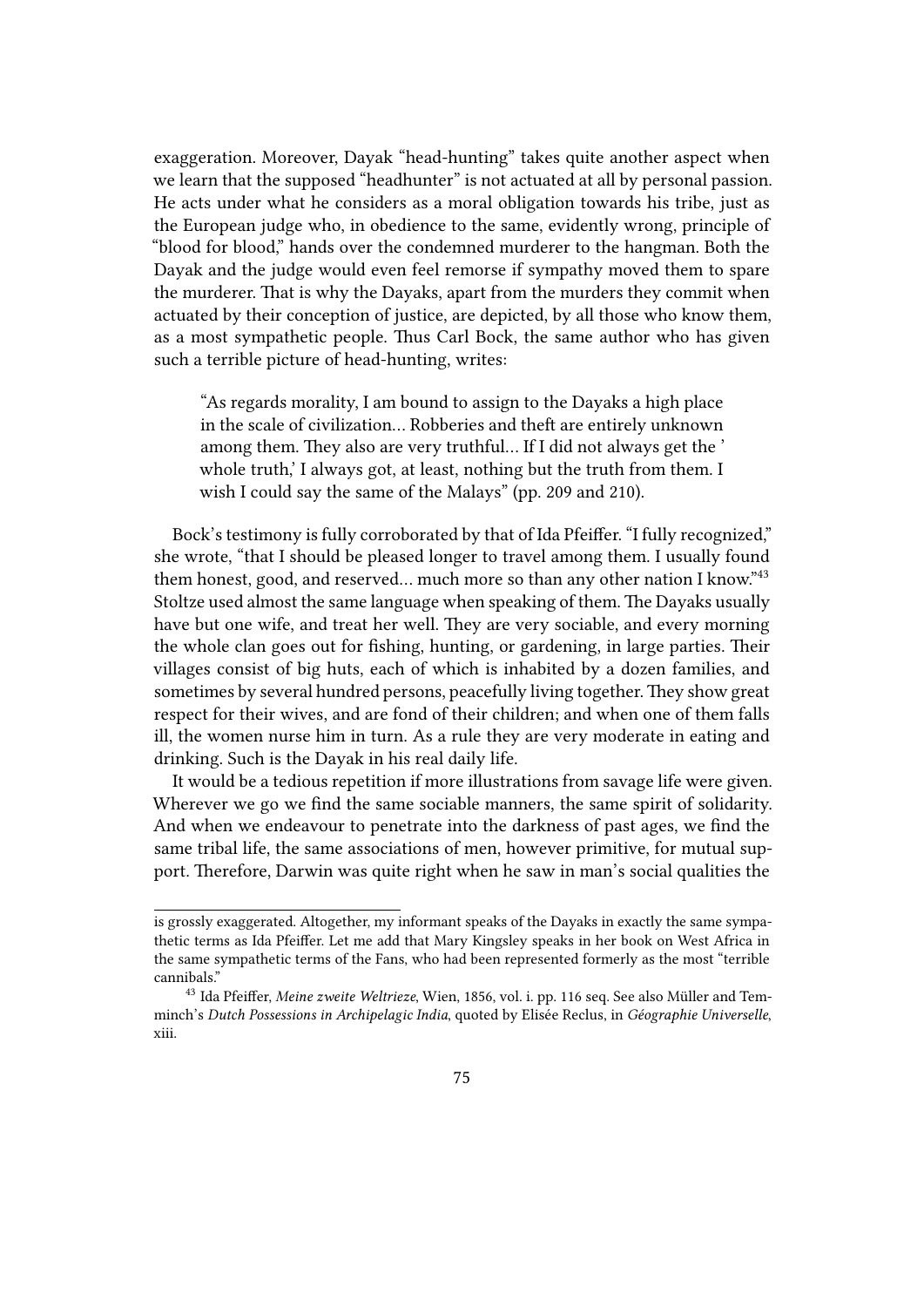chief factor for his further evolution, and Darwin's vulgarizers are entirely wrong when they maintain the contrary.

The small strength and speed of man (he wrote), his want of natural weapons, etc., are more than counterbalanced, firstly, by his intellectual faculties (which, he remarked on another page, have been chiefly or even exclusively gained for the benefit of the community). and secondly, *by his social qualities*, which led him to give and receive aid from his fellow men.<sup>44</sup>

In the last century the "savage" and his "life in the state of nature" were idealized. But now men of science have gone to the opposite extreme, especially since some of them, anxious to prove the animal origin of man, but not conversant with the social aspects of animal life, began to charge the savage with all imaginable "bestial" features. It is evident, however, that this exaggeration is even more unscientific than Rousseau's idealization. The savage is not an ideal of virtue, nor is he an ideal of "savagery." But the primitive man has one quality, elaborated and maintained by the very necessities of his hard struggle for life  $-$  he identifies his own existence with that of his tribe; and without that quality mankind never would have attained the level it has attained now.

Primitive folk, as has been already said, so much identify their lives with that of the tribe, that each of their acts, however insignificant, is considered as a tribal affair. Their whole behaviour is regulated by an infinite series of unwritten rules of propriety which are the fruit of their common experience as to what is good or bad — that is, beneficial or harmful for their own tribe. Of course, the reasonings upon which their rules of propriety are based sometimes are absurd in the extreme. Many of them originate in superstition; and altogether, in whatever the savage does, he sees but the immediate consequences of his acts; he cannot foresee their indirect and ulterior consequences — thus simply exaggerating a defect with which Bentham reproached civilized legislators. But, absurd or not, the savage obeys the prescriptions of the common law, however inconvenient they may be. He obeys them even more blindly than the civilized man obeys the prescriptions of the written law. His common law is his religion; it is his very habit of living. The idea of the clan is always present to his mind, and self-restriction and self-sacrifice in the interest of the clan are of daily occurrence. If the savage has infringed one of the smaller tribal rules, he is prosecuted by the mockeries of the women. If the infringement is grave, he is tortured day and night by the fear of having called a calamity upon his tribe. If he has wounded by accident any one of his own clan, and thus has committed the greatest of all crimes, he grows quite

<sup>44</sup> *Descent of Man*, second ed., pp. 63, 64.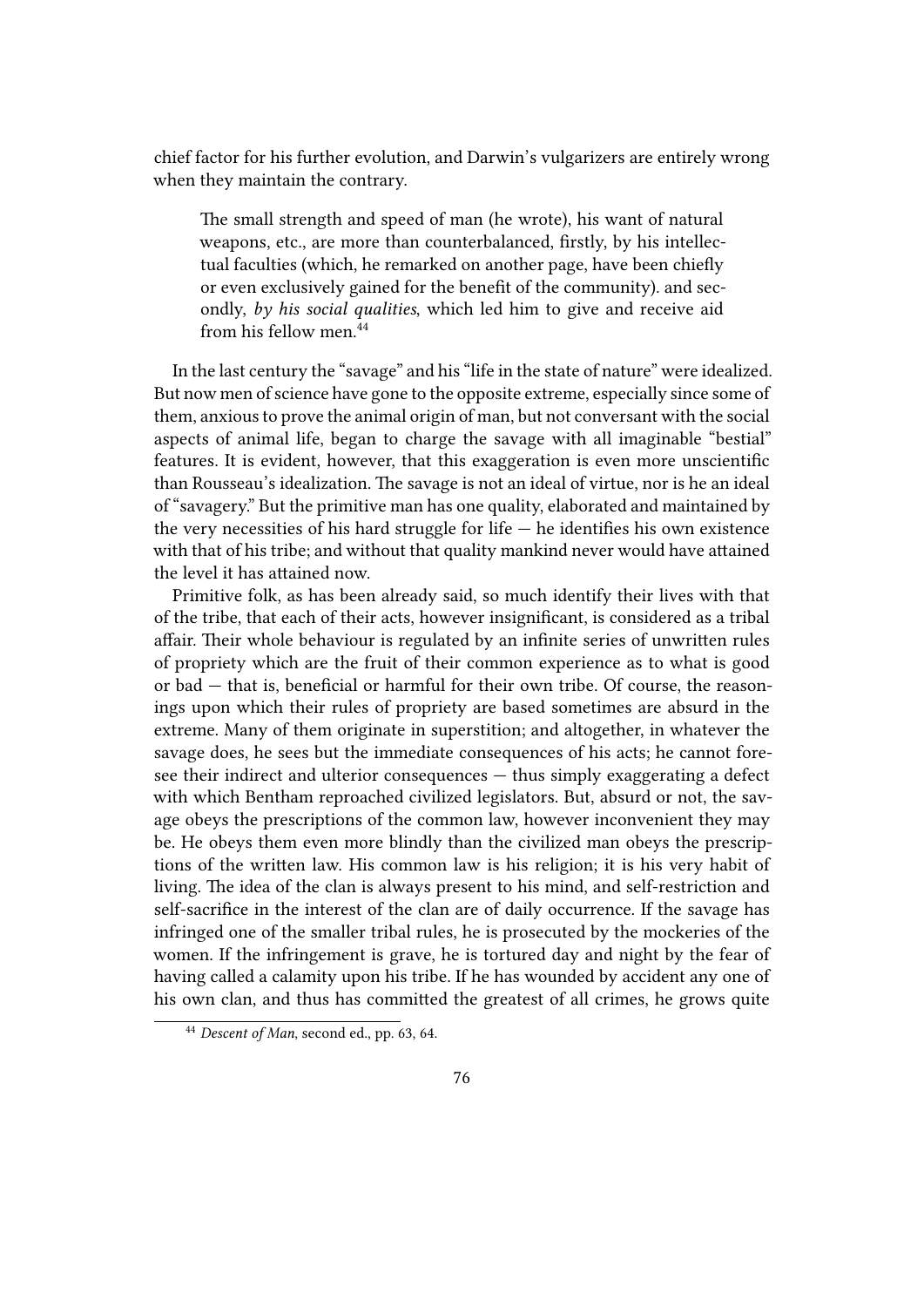miserable: he runs away in the woods, and is ready to commit suicide, unless the tribe absolves him by inflicting upon him a physical pain and sheds some of his own blood.<sup>45</sup> Within the tribe everything is shared in common; every morsel of food is divided among all present; and if the savage is alone in the woods, he does not begin eating before he has loudly shouted thrice an invitation to any one who may hear his voice to share his meal.<sup>46</sup>

In short, within the tribe the rule of "each for all" is supreme, so long as the separate family has not yet broken up the tribal unity. But that rule is not extended to the neighbouring clans, or tribes, even when they are federated for mutual protection. Each tribe, or clan, is a separate unity. Just as among mammals and birds, the territory is roughly allotted among separate tribes, and, except in times of war, the boundaries are respected. On entering the territory of his neighbours one must show that he has no bad intentions. The louder one heralds his coming, the more confidence he wins; and if he enters a house, he must deposit his hatchet at the entrance. But no tribe is bound to share its food with the others: it may do so or it may not. Therefore the life of the savage is divided into two sets of actions, and appears under two different ethical aspects: the relations within the tribe, and the relations with the outsiders; and (like our international law) the "inter-tribal" law widely differs from the common law. Therefore, when it comes to a war the most revolting cruelties may be considered as so many claims upon the admiration of the tribe. This double conception of morality passes through the whole evolution of mankind, and maintains itself until now. We Europeans have realized some progress  $-$  not immense, at any rate  $-$  in eradicating that double conception of ethics; but it also must be said that while we have in some measure extended our ideas of solidarity — in theory, at least — over the nation, and partly over other nations as well, we have lessened the bonds of solidarity within our own nations, and even within our own families.

The appearance of a separate family amidst the clan necessarily disturbs the established unity. A separate family means separate property and accumulation of wealth. We saw how the Eskimos obviate its inconveniences; and it is one of the most interesting studies to follow in the course of ages the different institutions (village communities, guilds, and so on) by means of which the masses endeavoured to maintain the tribal unity, notwithstanding the agencies which were at work to break it down. On the other hand, the first rudiments of knowledge which appeared at an extremely remote epoch, when they confounded themselves with witchcraft, also became a power in the hands of the individual which could be used against the tribe. They were carefully kept in secrecy, and transmitted to the initi-

<sup>45</sup> See Bastian's *Mensch in der Geschichte*, iii. p. 7. Also Grey, loc. cit. ii. p. 238.

<sup>46</sup> Miklukho-Maclay, *loc. cit.* Same habit with the Hottentots.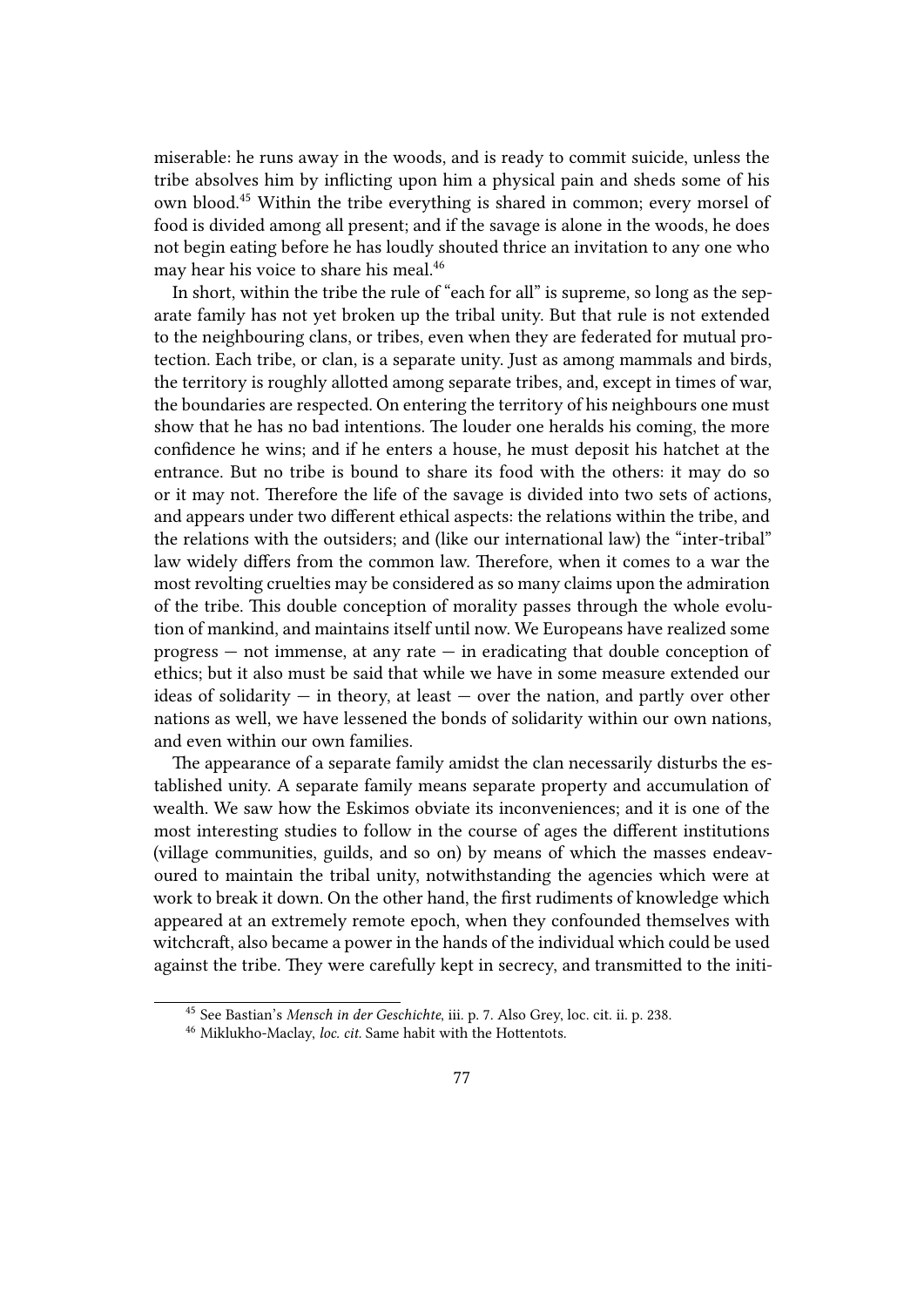ated only, in the secret societies of witches, shamans, and priests, which we find among all savages. By the same time, wars and invasions created military authority, as also castes of warriors, whose associations or clubs acquired great powers. However, at no period of man's life were wars the *normal* state of existence. While warriors exterminated each other, and the priests celebrated their massacres, the masses continued to live their daily life, they prosecuted their daily toil. And it is one of the most interesting studies to follow that life of the masses; to study the means by which they maintained their own social organization, which was based upon their own conceptions of equity, mutual aid, and mutual support of common law, in a word, even when they were submitted to the most ferocious theocracy or autocracy in the State.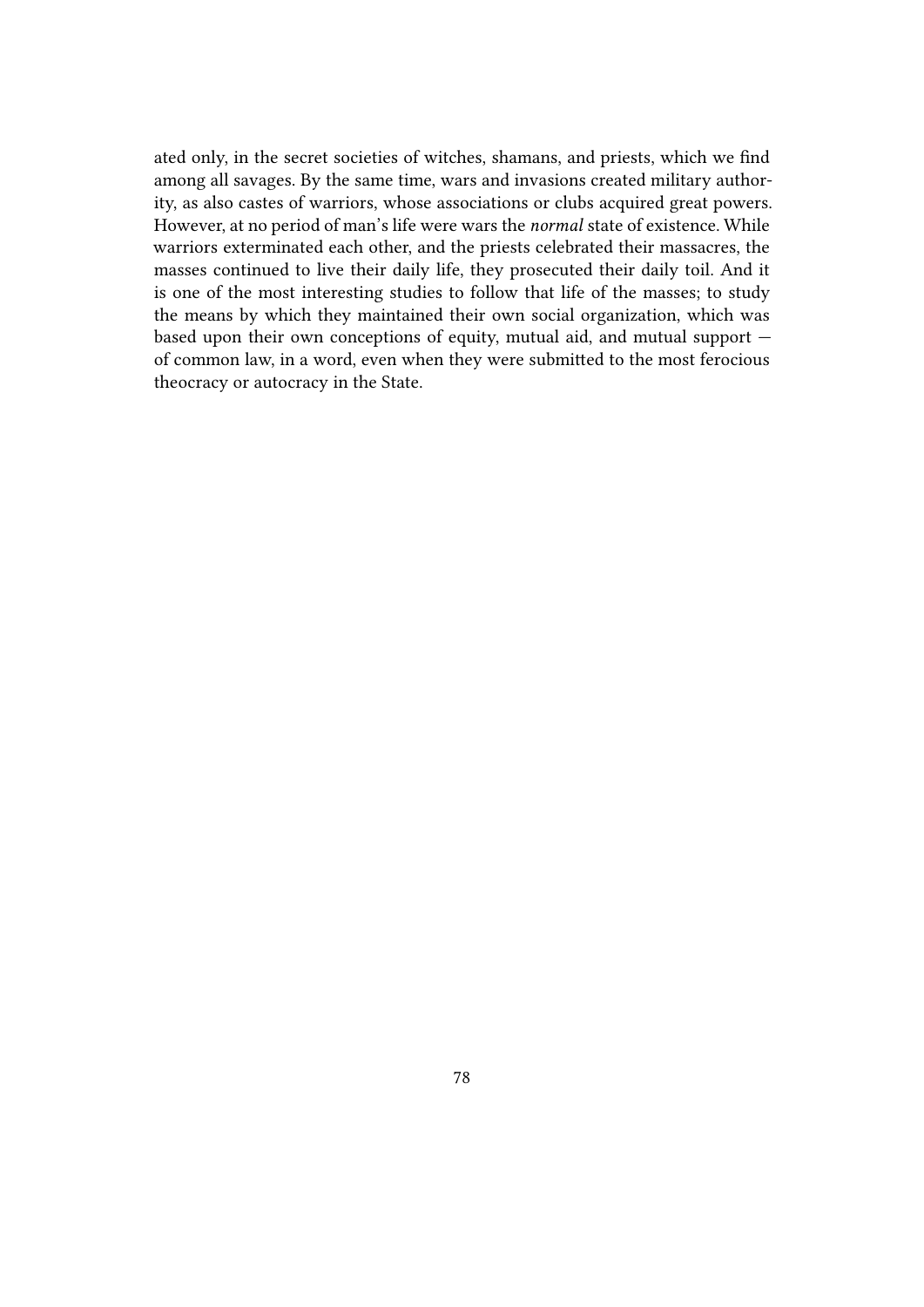## **Chapter 4: Mutual Aid Among the Barbarians**

*The great migrations. — New organization rendered necessary. — The village community. — Communal work. — Judicial procedure — Intertribal law. — Illustrations from the life of our contemporaries — Buryates. — Kabyles. — Caucasian mountaineers. — African stems.*

It is not possible to study primitive mankind without being deeply impressed by the sociability it has displayed since its very first steps in life. Traces of human societies are found in the relics of both the oldest and the later stone age; and, when we come to observe the savages whose manners of life are still those of neolithic man, we find them closely bound together by an extremely ancient clan organization which enables them to combine their individually weak forces, to enjoy life in common, and to progress. Man is no exception in nature. He also is subject to the great principle of Mutual Aid which grants the best chances of survival to those who best support each other in the struggle for life. These were the conclusions arrived at in the previous chapters.

However, as soon as we come to a higher stage of civilization, and refer to history which already has something to say about that stage, we are bewildered by the struggles and conflicts which it reveals. The old bonds seem entirely to be broken. Stems are seen to fight against stems, tribes against tribes, individuals against individuals; and out of this chaotic contest of hostile forces, mankind issues divided into castes, enslaved to despots, separated into States always ready to wage war against each other. And, with this history of mankind in his hands, the pessimist philosopher triumphantly concludes that warfare a nd oppression are the very essence of human nature; that the warlike and predatory instincts of man can only be restrained within certain limits by a strong authority which enforces peace and thus gives an opportunity to the few and nobler ones to prepare a better life for humanity in times to come.

And yet, as soon as the every-day life of man during the historical period is submitted to a closer analysis and so it has been, of late, by many patient students of very early institutions — it appears at once under quite a different aspect. Leaving aside the preconceived ideas of most historians and their pronounced predilection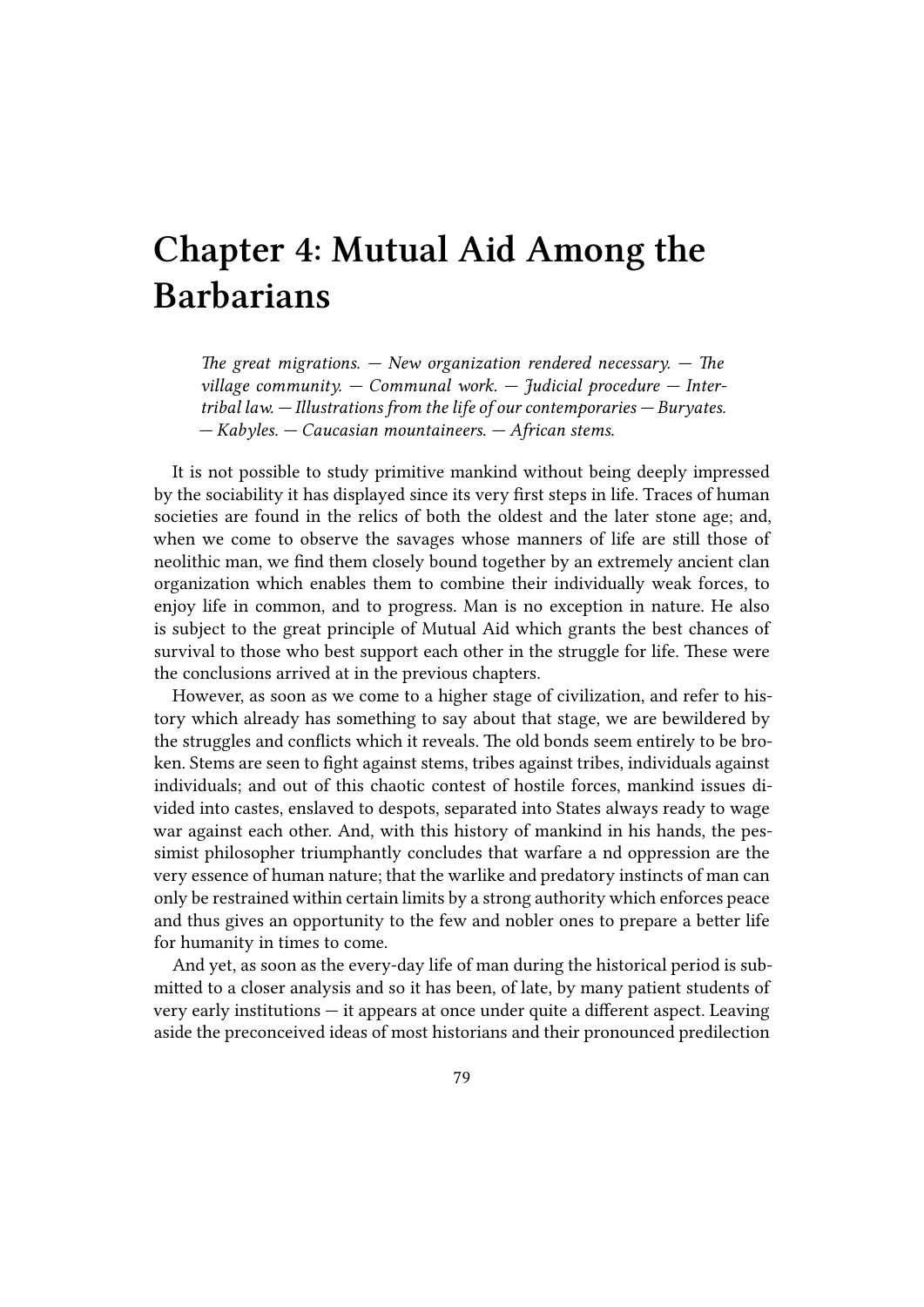for the dramatic aspects of history, we see that the very documents they habitually peruse are such as to exaggerate the part of human life given to struggles and to underrate its peaceful moods. The bright and sunny days are lost sight of in the gales and storms. Even in our own time, the cumbersome records which we prepare for the future historian, in our Press, our law courts, our Government offices, and even in our fiction and poetry, suffer from the same one-sidedness. They hand down to posterity the most minute descriptions of every war, every battle and skirmish, every contest and act of violence, every kind of individual suffering; but they hardly bear any trace of the countless acts of mutual support and devotion which every one of us knows from his own experience; they hardly. take notice of what makes the very essence of our daily life — our social instincts and manners. No wonder, then, if the records of the past were so imperfect. The annalists of old never failed to chronicle the petty wars and calamities which harassed their contemporaries; but they paid no attention whatever to the life of the masses, although the masses chiefly used to toil peacefully while the few indulged in fighting. The epic poems, the inscriptions on monuments, the treaties of peace — nearly all historical documents bear the same character; they deal with breaches of peace, not with peace itself. So that the best-intentioned historian unconsciously draws a distorted picture of the times he endeavours to depict; and, to restore the real proportion between conflict and union, we are now bound to enter into a minute analysis of thousands of small facts and faint indications accidentally preserved in the relics of the past; to interpret them with the aid of comparative ethnology; and, after having heard so much about what used to divide men, to reconstruct stone by stone the institutions which used to unite them.

Ere long history will have to be re-written on new lines, so as to take into account these two currents of human life and to appreciate the part played by each of them in evolution. But in the meantime we may avail ourselves of the immense preparatory work recently done towards restoring the leading features of the second current, so much neglected. From the better-known periods of history we may take some illustrations of the life of the masses, in order to indicate the part played by mutual support during those periods; and, in so doing, we may dispense (for the sake of brevity) from going as far back as the Egyptian, or even the Greek and Roman antiquity. For, in fact, the evolution of mankind has not had the character of one unbroken series. Several times civilization came to an end in one given region, with one given race, and began anew elsewhere, among other races. But at each fresh start it began again with the same clan institutions which we have seen among the savages. So that if we take the last start of our own civilization, when it began afresh in the first centuries of our era, among those whom the Romans called the "barbarians," we shall have the whole scale of evolution, beginning with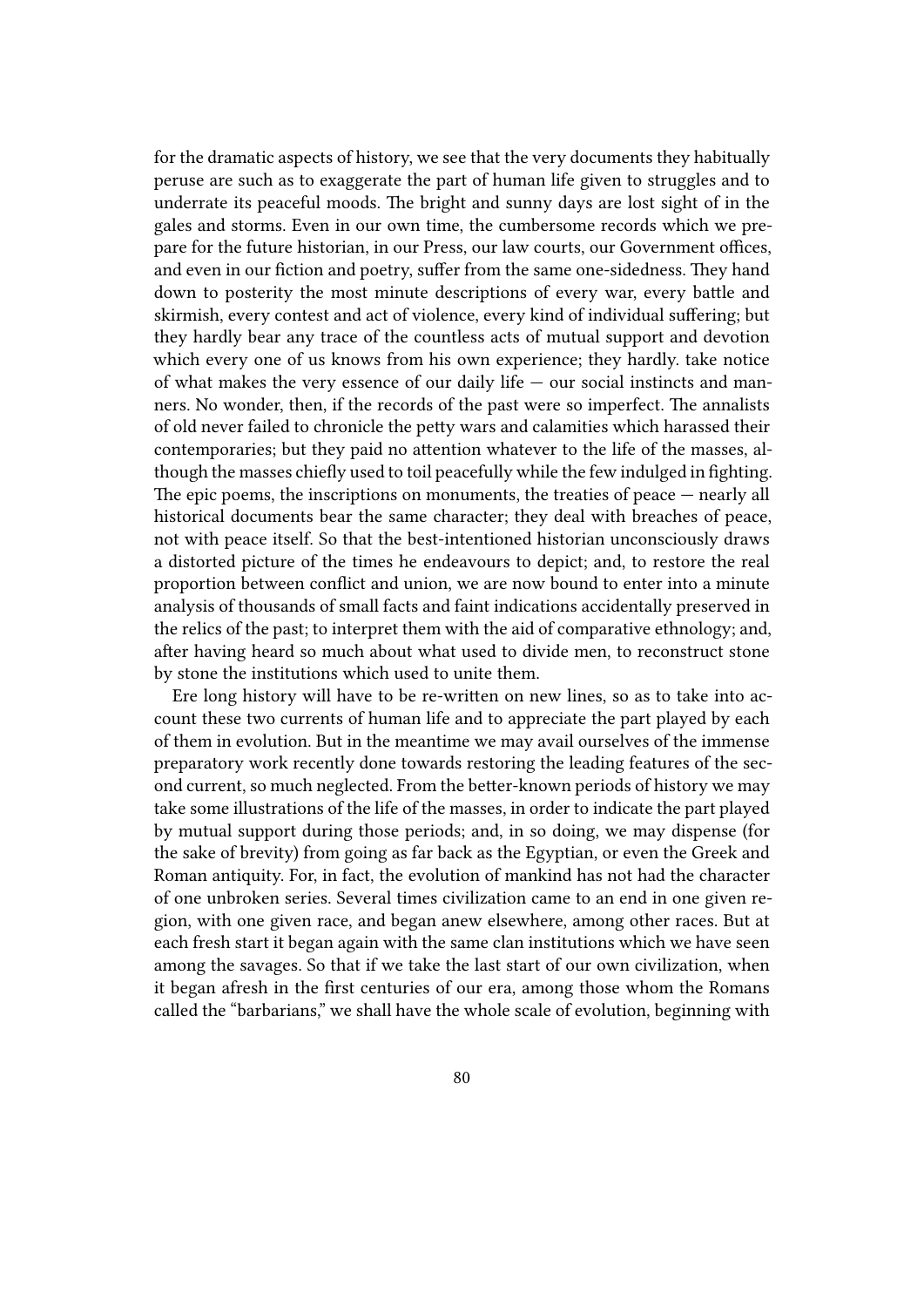the gentes and ending in the institutions of our own time. To these illustrations the following pages will be devoted.

Men of science have not yet settled upon the causes which some two thousand years ago drove whole nations from Asia into Europe and resulted in the great migrations of barbarians which put an end to the West Roman Empire. One cause, however, is naturally suggested to the geographer as he contemplates the ruins of populous cities in the deserts of Central Asia, or follows the old beds of rivers now disappeared and the wide outlines of lakes now reduced to the size of mere ponds. It is desiccation: a quite recent desiccation, continued still at a speed which we formerly were not prepared to admit.<sup>1</sup> Against it man was powerless. When the inhabitants of North-West Mongolia and East Turkestan saw that water was abandoning them, they had no course open to them but to move down the broad valleys leading to the lowlands, and to thrust westwards the inhabitants of the plains.<sup>2</sup> Stems after stems were thus thrown into Europe, compelling other stems to move and to remove for centuries in succession, westwards and eastwards, in search of new and more or less permanent abodes. Races were mixing with races during those migrations, aborigines with immigrants, Aryans with Ural-Altayans; and it would have been no wonder if the social institutions which had kept them together in their mother countries had been totally wrecked during the stratification of races which took place in Europe and Asia. But they were *not* wrecked; they simply underwent the modification which was required by the new conditions of life.

The Teutons, the Celts, the Scandinavians, the Slavonians, and others, when they first came in contact with the Romans, were in a transitional state of social organization. The clan unions, based upon a real or supposed common origin, had kept them together for many thousands of years in succession. But these unions could answer their purpose so long only as there were no separate families within the

<sup>&</sup>lt;sup>1</sup> Numberless traces of post-pliocene lakes, now disappeared, are found over Central, West, and North Asia. Shells of the same species as those now found in the Caspian Sea are scattered over the surface of the soil as far East as half-way to Lake Aral, and are found in recent deposits as far north as Kazan. Traces of Caspian Gulfs, formerly taken for old beds of the Amu, intersect the Turcoman territory. Deduction must surely be made for temporary, periodical oscillations. But with all that, desiccation is evident, and it progresses at a formerly unexpected speed. Even in the relatively wet parts of South-West Siberia, the succession of reliable surveys, recently published by Yadrintseff, shows that villages have grown up on what was, eighty years ago, the bottom of one of the lakes of the Tchany group; while the other lakes of the same group, which covered hundreds of square miles some fifty years ago, are now mere ponds. In short, the desiccation of North-West Asia goes on at a rate which must be measured by centuries, instead of by the geological units of time of which we formerly used to speak.

<sup>2</sup> Whole civilizations had thus disappeared, as is proved now by the remarkable discoveries in Mongolia on the Orkhon and in the Lukchun depression (by Dmitri Clements).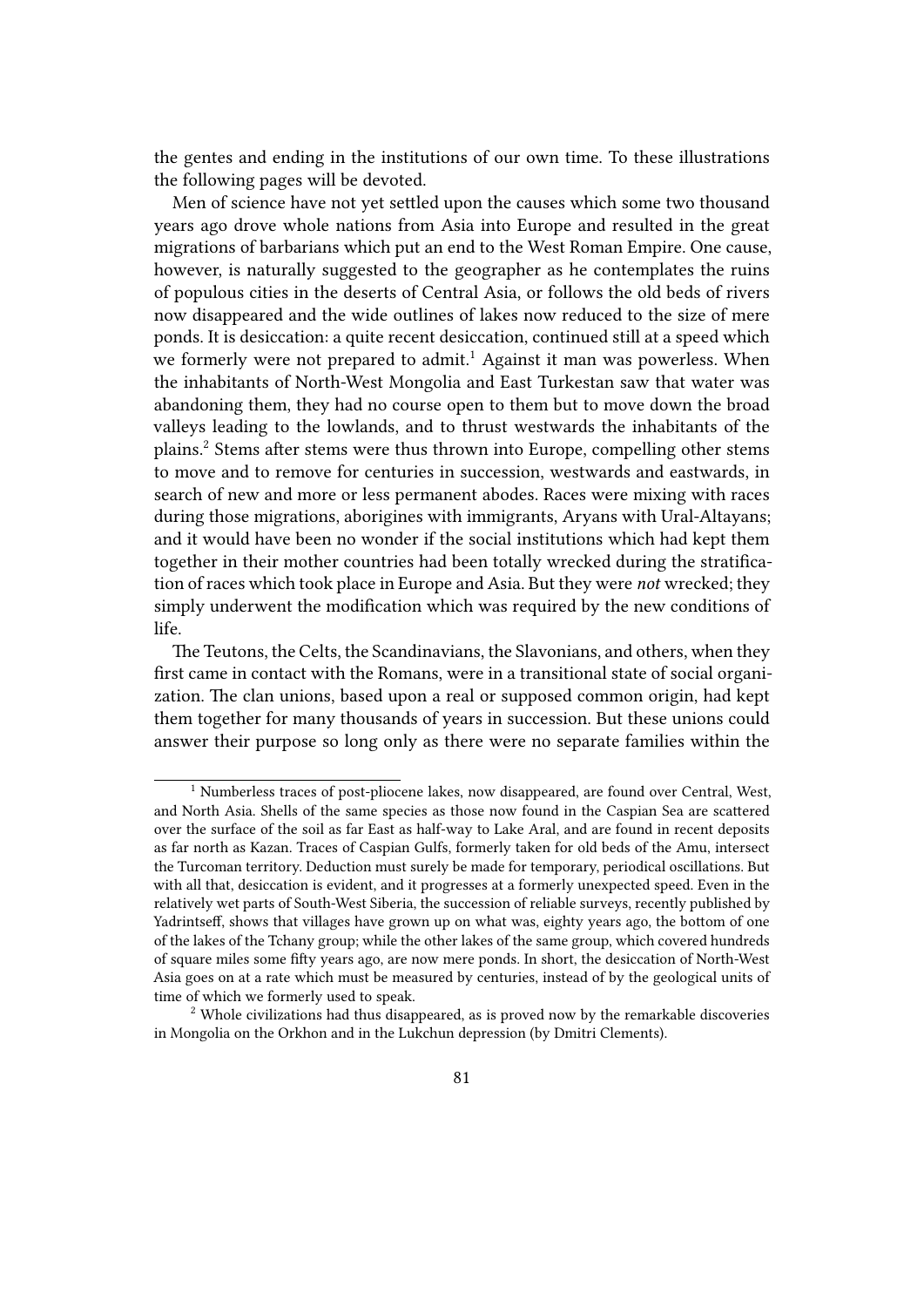gens or clan itself. However, for causes already mentioned, the separate patriarchal family had slowly but steadily developed within the clans, and in the long run it evidently meant the individual accumulation of wealth and power, and the hereditary transmission of both. The frequent migrations of the barbarians and the ensuing wars only hastened the division of the gentes into separate families, while the dispersing of stems and their mingling with strangers offered singular facilities for the ultimate disintegration of those unions which were based upon kinship. The barbarians thus stood in a position of either seeing their clans dissolved into loose aggregations of families, of which the wealthiest, especially if combining sacerdotal functions or military repute with wealth, would have succeeded in imposing their authority upon the others; or of finding out some new form of organization based upon some new principle.

Many stems had no force to resist disintegration: they broke up and were lost for history. But the more vigorous ones did not disintegrate. They came out of the ordeal with a new organization  $-$  the village *community*  $-$  which kept them together for the next fifteen centuries or more. The conception of a common *territory*, appropriated or protected by common efforts, was elaborated, and it took the place of the vanishing conceptions of common descent. The common gods gradually lost their character of ancestors and were endowed with a local territorial character. They became the gods or saints of a given locality; "the land" was identified with its inhabitants. Territorial unions grew up instead of the consanguine unions of old, and this new organization evidently offered many advantages under the given circumstances. It recognized the independence of the family and even emphasized it, the village community disclaiming all rights of interference in what was going on within the family enclosure; it gave much more freedom to personal initiative; it was not hostile in principle to union between men of different descent, and it maintained at the same time the necessary cohesion of action and thought, while it was strong enough to oppose the dominative tendencies of the minorities of wizards, priests, and professional or distinguished warriors. Consequently it became the primary cell of future organization, and with many nations the village community has retained this character until now.

It is now known, and scarcely contested, that the village community was not a specific feature of the Slavonians, nor even of the ancient Teutons. It prevailed

<sup>&</sup>lt;sup>3</sup> If I follow the opinions of (to name modern specialists only) Nasse, Kovalevsky, and Vinogradov, and not those of Mr. Seebohm (Mr. Denman Ross can only be named for the sake of completeness), it is not only because of the deep knowledge and concordance of views of these three writers, but also on account of their perfect knowledge of the village community altogether  $-$  a knowledge the want of which is much felt in the otherwise remarkable work of Mr. Seebohm. The same remark applies, in a still higher degree, to the most elegant writings of Fustel de Coulanges, whose opinions and passionate interpretations of old texts are confined to himself.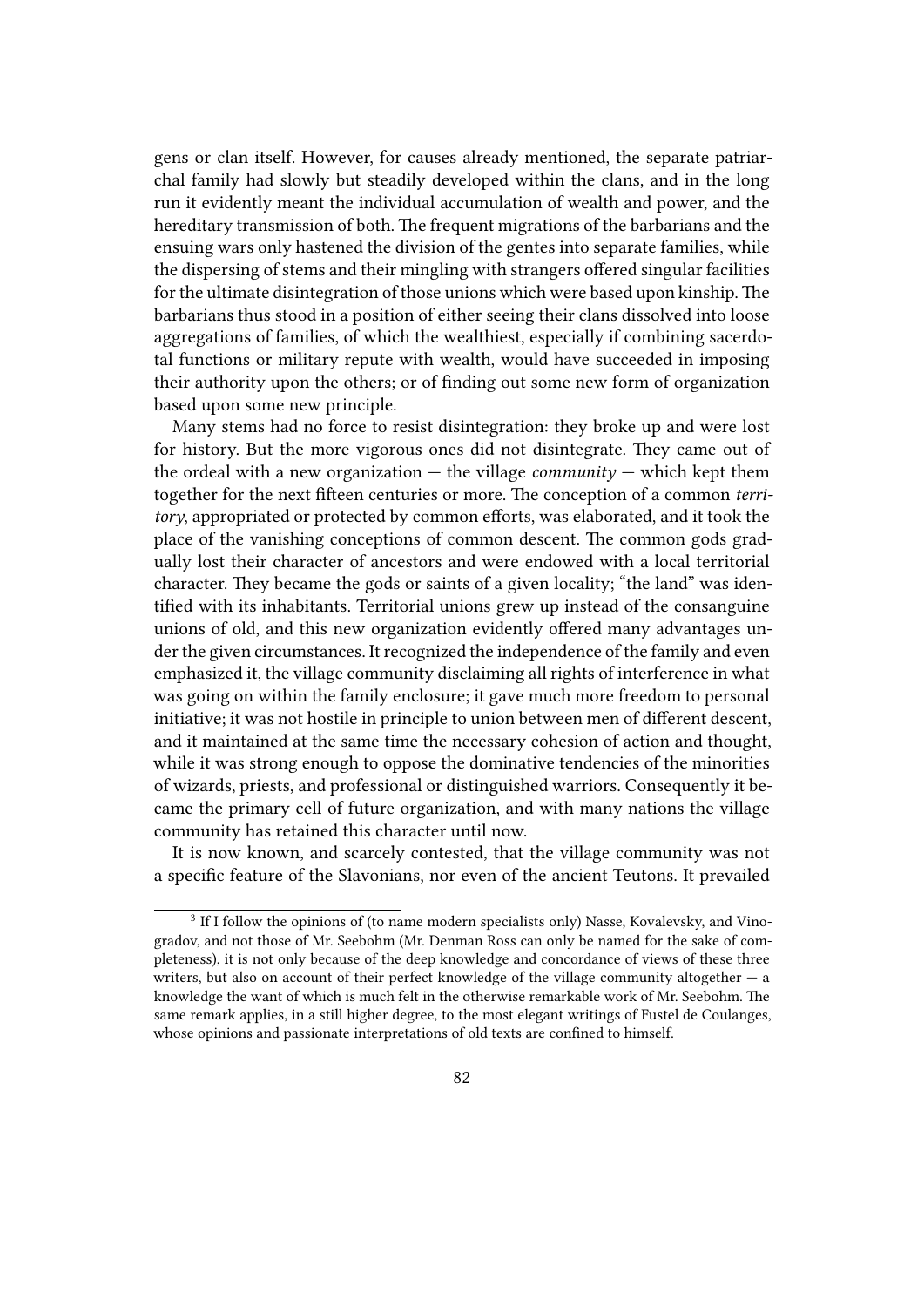in England during both the Saxon and Norman times, and partially survived till the last century;<sup>3</sup> it was at the bottom of the social organization of old Scotland, old Ireland, and old Wales. In France, the communal possession and the communal allotment of arable land by the village folkmote persisted from the first centuries of our era till the times of Turgot, who found the folkmotes "too noisy" and therefore abolished them. It survived Roman rule in Italy, and revived after the fall of the Roman Empire. It was the rule with the Scandinavians, the Slavonians, the Finns (in the *pittäyä*, as also, probably, the *kihla-kunta*), the Coures, and the lives. The village community in India — past and present, Aryan and non-Aryan — is well known through the epoch-making works of Sir Henry Maine; and Elphinstone has described it among the Afghans. We also find it in the Mongolian *oulous*, the Kabyle *thaddart*, the Javanese *dessa*, the Malayan *kota* or *tofa*, and under a variety of names in Abyssinia, the Soudan, in the interior of Africa, with natives of both Americas, with all the small and large tribes of the Pacific archipelagoes. In short, we do not know one single human race or one single nation which has not had its period of village communities. This fact alone disposes of the theory according to which the village community in Europe would have been a servile growth. It is anterior to serfdom, and even servile submission was powerless to break it. It was a universal phase of evolution, a natural outcome of the clan organization, with all those stems, at least, which have played, or play still, some part in history.<sup>4</sup>

It was a natural growth, and an absolute uniformity in its structure was therefore not possible. As a rule, it was a union between families considered as of common descent and owning a certain territory in common. But with some stems, and under certain circumstances, the families used to grow very numerous before they threw

<sup>4</sup> The literature of the village community is so vast that but a few works can be named. Those of Sir Henry Maine, Mr. Seebohm, and Walter's *Das alte Wallis* (Bonn, 1859), are well-known popular sources of information about Scotland, Ireland, and Wales. For France, P. Viollet, *Précis de l'histoire du droit français. Droit privé*, 1886, and several of his monographs in *Bibl. de l'Ecole des Chartes*; Babeau, *Le Village sous l'ancien régime* (the *mir* in the eighteenth century), third edition, 1887; Bonnemère, Doniol, etc. For Italy and Scandinavia, the chief works are named in Laveleye's *Primitive Property*, German version by K. Bücher. For the Finns, Rein's *Föreläsningar*, i. 16; Koskinen, *Finnische Geschichte,* 1874, and various monographs. For the Lives and Coures, Prof. Lutchitzky in *Severnyi Vestnil*, 1891. For the Teutons, besides the well-known works of Maurer, Sohm (*Altdeutsche Reichs- und Gerichts- Verfassung*), also Dahn (*Urzeit, Völkerwanderung, Langobardische Studien*), Janssen, Wilh. Arnold, etc. For India, besides H. Maine and the works he names, Sir John Phear's *Aryan Village*. For Russia and South Slavonians, see Kavelin, Posnikoff, Sokolovsky, Kovalevsky, Efimenko, Ivanisheff, Klaus, etc. (copious bibliographical index up to 1880 in the *Sbornik svedeniy ob obschinye* of the Russ. Geog. Soc.). For general conclusions, besides Laveleye's *Propriété*, Morgan's *Ancient Society*, Lippert's *Kulturgeschichte*, Post, Dargun, etc., also the lectures of M. Kovalevsky (*Tableau des origines et de l'évolution de la famille et de la propriété*, Stockholm, 1890). Many special monographs ought to be mentioned; their titles may be found in the excellent lists given by P. Viollet in *Droit privé* and *Droit public*. For other races, see subsequent notes.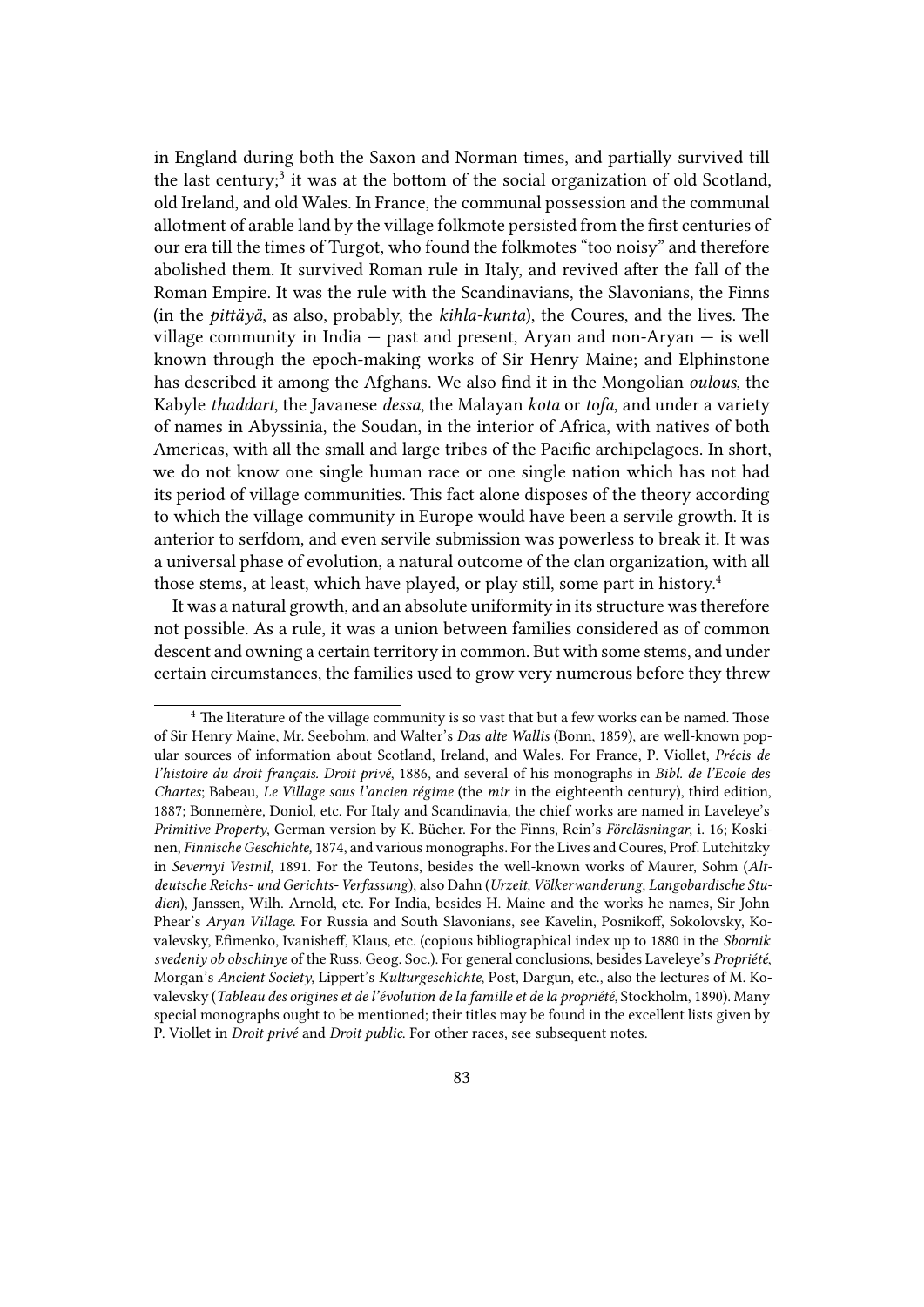off new buds in the shape of new families; five, six, or seven generations continued to live under the same roof, or within the same enclosure, owning their joint household and cattle in common, and taking their meals at the common hearth. They kept in such case to what ethnology knows as the "joint family," or the "undivided household," which we still see all over China, in India, in the South Slavonian *zadruga*, and occasionally find in Africa, in America, in Denmark, in North Russia, and West France.<sup>5</sup> With other stems, or in other circumstances, not yet well specified, the families did not attain the same proportions; the grandsons, and occasionally the sons, left the household as soon as they were married, and each of them started a new cell of his own. But, joint or not, clustered together or scattered in the woods, the families remained united into village communities; several villages were grouped into tribes; and the tribes joined into confederations. Such was the social organization which developed among the so-called "barbarians," when they began to settle more or less permanently in Europe.

A very long evolution was required before the gentes, or clans, recognized the separate existence of a patriarchal family in a separate hut; but even after that had been recognized, the clan, as a rule, knew no personal inheritance of property. The few things which might have belonged personally to the individual were either destroyed on his grave or buried with him. The village community, on the contrary, fully recognized the private accumulation of wealth within the family and its hereditary transmission. But wealth was conceived exclusively in the shape of *movable property*, including cattle, implements, arms, and the dwelling house which – "like all things that can be destroyed by fire" – belonged to the same category.<sup>6</sup> As to private property in land, the village community did not, and could not, recognize anything of the kind, and, as a rule, it does not recognize it now. The land was the common property of the tribe, or of the whole stem, and the village community itself owned its part of the tribal territory so long only as the tribe did not claim a re-distribution of the village allotments. The clearing of the woods and the breaking of the prairies being mostly done by the communities or,

<sup>5</sup> Several authorities are inclined to consider the joint household as an intermediate stage between the clan and the village community; and there is no doubt that in very many cases village communities have grown up out of undivided families. Nevertheless, I consider the joint household as a fact of a different order. We find it within the gentes; on the other hand, we cannot affirm that joint families have existed at any period without belonging either to a gens or to a village community, or to a *Gau*. I conceive the early village communities as slowly originating directly from the gentes, and consisting, according to racial and local circumstances, either of several joint families, or of both joint and simple families, or (especially in the case of new settlements) of simple families only. If this view be correct, we should not have the right of establishing the series: gens, compound family, village community  $-$  the second member of the series having not the same ethnological value as the two others. See Appendix IX.

<sup>6</sup> Stobbe, *Beiträg zur Geschichte des deutschen Rechtes*, p. 62.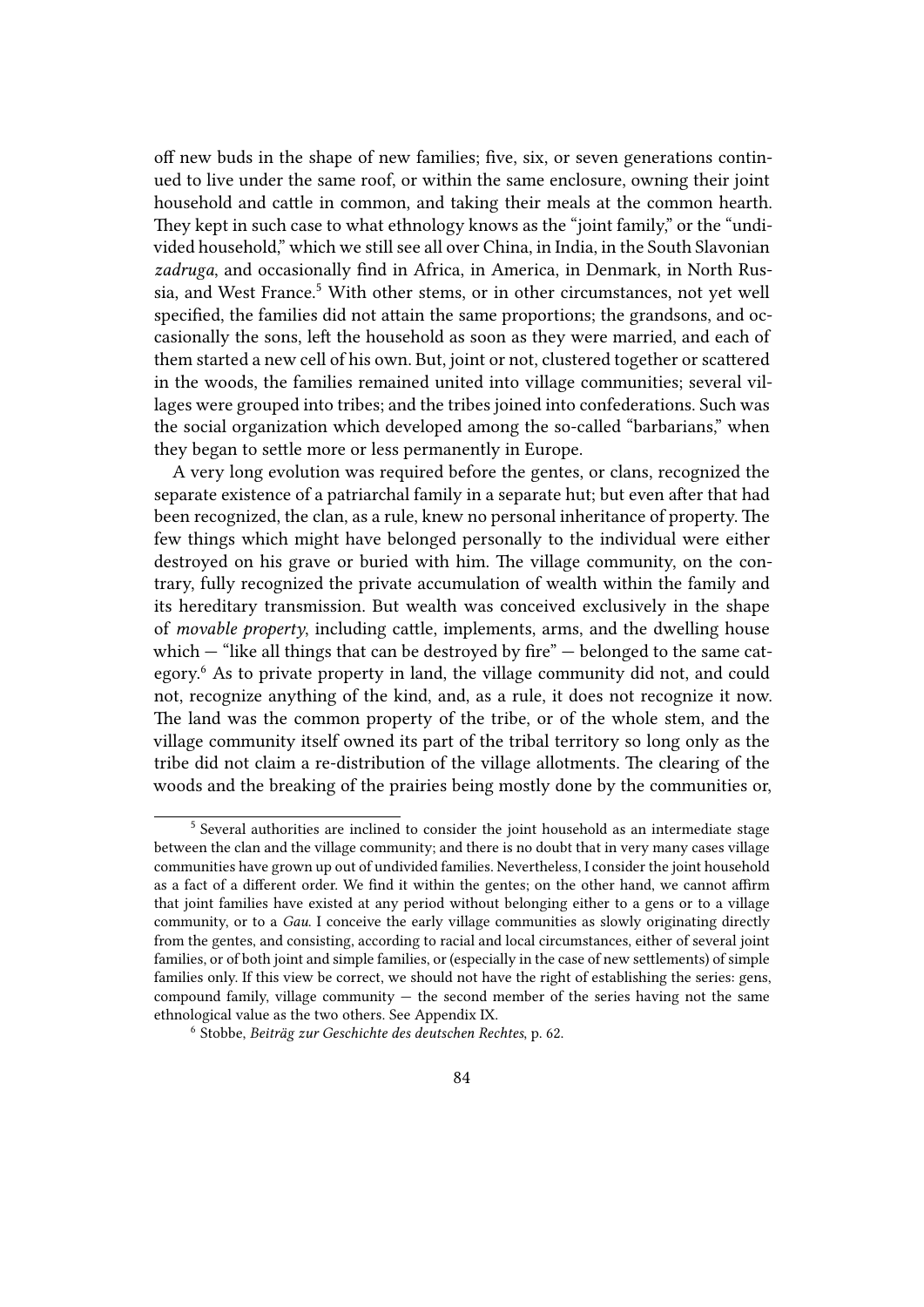at least, by the joint work of several families — always with the consent of the community — the cleared plots were held by each family for a term of four, twelve, or twenty years, after which term they were treated as parts of the arable land owned in common. Private property, or possession "for ever" was as incompatible, with the very principles and the religious conceptions of the village community as it was with the principles of the gens; so that a long influence of the Roman law and the Christian Church, which soon accepted the Roman principles, were required to accustom the barbarians to the idea of private property in land being possible.<sup>7</sup> And yet, even when such property, or possession for an unlimited time, was recognized, the owner of a separate estate remained a co-proprietor in the waste lands, forests, and grazing-grounds. Moreover, we continually see, especially in the history of Russia, that when a few families, acting separately, had taken possession of some land belonging to tribes which were treated as strangers, they very soon united together, and constituted a village community which in the third or fourth generation began to profess a community of origin.

A whole series of institutions, partly inherited from the clan period, have developed from that basis of common ownership of land during the long succession of centuries which was required to bring the barbarians under the dominion of States organized upon the Roman or Byzantine pattern. The village community was not only a union for guaranteeing to each one his fair. share in the common land, but also a union for common culture, for mutual support in all possible forms, for protection from violence, and for a further development of knowledge, national bonds, and moral conceptions; and every change in the judicial, military, educational, or economical manners had to be decided at the folkmotes of the village, the tribe, or the confederation. The community being a continuation of the gens, it inherited all its functions. It was the *universitas*, the *mir* — a world in itself.

Common hunting, common fishing, and common culture of the orchards or the plantations of fruit trees was the rule with the old gentes. Common agriculture became the rule in the barbarian village communities. True, that direct testimony to this effect is scarce, and in the literature of antiquity we only have the passages of Diodorus and Julius Caesar relating to the inhabitants of the Lipari Islands, one of the Celt-Iberian tribes, and the Sueves. But there is no lack of evidence to prove that common agriculture was practised among some Teuton tribes, the Franks, and the old Scotch, Irish, and Welsh.<sup>8</sup> As to the later survivals of the same practice,

 $<sup>7</sup>$  The few traces of private property in land which are met with in the early barbarian period</sup> are found with such stems (the Batavians, the Franks in Gaul) as have been for a time under the influence of Imperial Rome. See Inama-Sternegg's *Die Ausbildung der grossen Grundherrschaften in Deutschland*, Bd. i. 1878. Also, Besseler, *Neubruch nach dem älteren deutschen Recht*, pp. 11–12, quoted by Kovalevsky, *Modern Custom and Ancient Law*, Moscow, 1886, i. 134.

<sup>8</sup> Maurer's *Markgenossenschaft*; Lamprecht's "Wirthschaft und Recht der Franken zur Zeit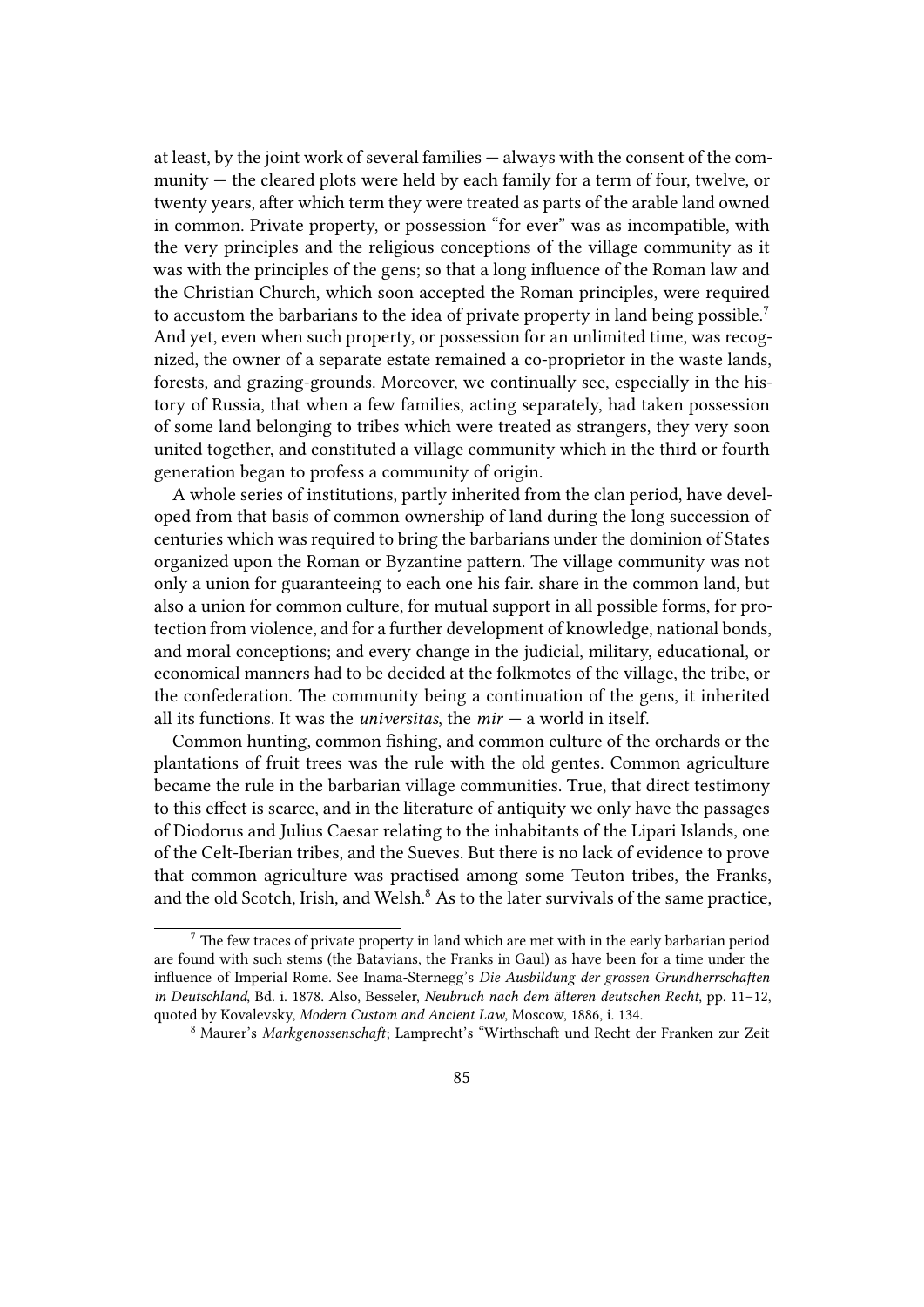they simply are countless. Even in perfectly Romanized France, common culture was habitual some five and twenty years ago in the Morbihan (Brittany).<sup>9</sup> The old Welsh *cyvar*, or joint team, as well as the common culture of the land allotted to the use of the village sanctuary are quite common among the tribes of Caucasus the least touched by civilization, $10$  and like facts are of daily occurrence among the Russian peasants. Moreover, it is well known that many tribes of Brazil, Central America, and Mexico used to cultivate their fields in common, and that the same habit is widely spread among some Malayans, in New Caledonia, with several Negro stems, and so on.<sup>11</sup> In short, communal culture is so habitual with many Aryan, Ural-Altayan, Mongolian, Negro, Red Indian, Malayan, and Melanesian stems that we must consider it as a universal  $-$  though not as the only possible  $-$  form of primitive agriculture.<sup>12</sup>

Communal cultivation does not, however, imply by necessity communal consumption. Already under the clan organization we often see that when the boats laden with fruits or fish return to the village, the food they bring in is divided among the huts and the "long houses" inhabited by either several families or the youth, and is cooked separately at each separate hearth. The habit of taking meals in a narrower circle of relatives or associates thus prevails at an early period of clan life. It became the rule in the village community. Even the food grown in common was usually divided between the households after part of it had been laid in store for communal use. However, the tradition of communal meals was piously kept alive; every available opportunity, such as the commemoration of the ancestors, the religious festivals, the beginning and the end of field work, the births, the marriages, and the funerals, being seized upon to bring the community to a common meal. Even now this habit, well known in this country as the "harvest supper," is the last to disappear. On the other hand, even when the fields had long since ceased to be tilled and sown in common, a variety of agricultural work continued, and continues still, to be performed by the community. Some part of the

der Volksrechte," in *Histor. Taschenbuch*, 1883; Seebohm's *The English Village Community*, ch. vi, vii, and ix.

<sup>9</sup> Letourneau, in *Bulletin de la Soc. d'Anthropologie*, 1888, vol. xi. p. 476.

<sup>10</sup> Walter, *Das alte Wallis*, p. 323; Dm. Bakradze and N. Khoudadoff in Russian *Zapiski* of the Caucasian Geogr. Society, xiv. Part I.

<sup>11</sup> Bancroft's *Native Races*; Waitz, *Anthropologie*, iii. 423; Montrozier, in *Bull. Soc. d'Anthropologie*, 1870; Post's *Studien*, etc.

 $12$  A number of works, by Ory, Luro, Laudes, and Sylvestre, on the village community in Annam, proving that it has had there the same forms as in Germany or Russia, is mentioned in a review of these works by Jobbé-Duval, in *Nouvelle Revue historique de droit français et étranger*, October and December, 1896. A good study of the village community of Peru, before the establishment of the power of the Incas, has been brought out by Heinrich Cunow (*Die Soziale Verfassung des Inka-Reichs*, Stuttgart, 1896. The communal possession of land and communal culture are described in that work.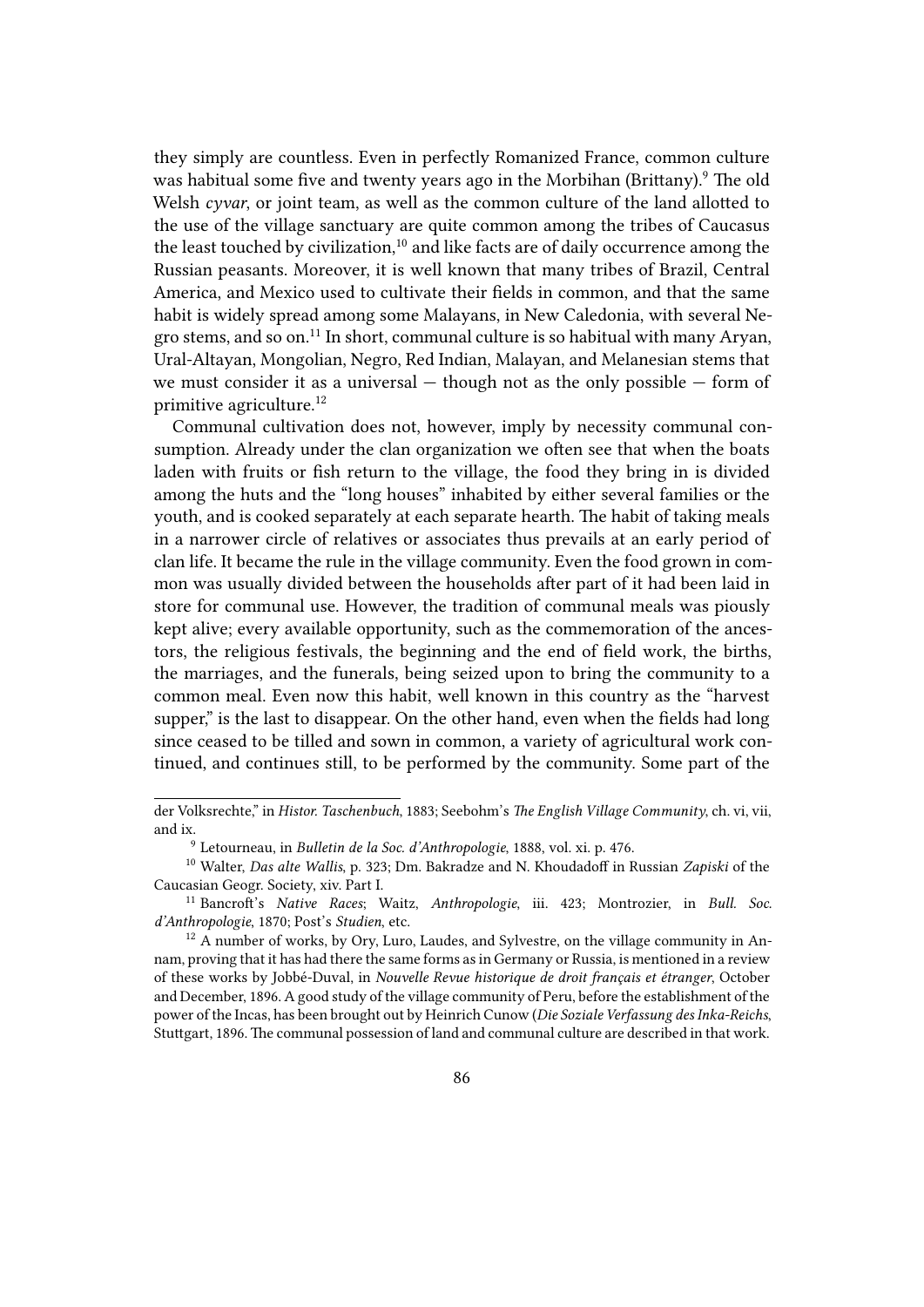communal land is still cultivated in many cases in common, either for the use of the destitute, or for refilling the communal stores, or for using the produce at the religious festivals. The irrigation canals are digged and repaired in common. The communal meadows are mown by the community; and the sight of a Russian commune mowing a meadow  $-$  the men rivalling each other in their advance with the scythe, while the women turn the grass over and throw it up into heaps  $-$  is one of the most inspiring sights; it shows what human work might be and ought to be. The hay, in such case, is divided among the separate households, and it is evident that no one has the right of taking hay from a neighbour's stack without his permission; but the limitation of this last rule among the Caucasian Ossetes is most noteworthy. When the cuckoo cries and announces that spring is coming, and that the meadows will soon be clothed again with grass, every one in need has the right of taking from a neighbour's stack the hay he wants for his cattle.<sup>13</sup> The old communal rights are thus re-asserted, as if to prove how contrary unbridled individualism is to human nature.

When the European traveller lands in some small island of the Pacific, and, seeing at a distance a grove of palm trees, walks in that direction, he is astonished to discover that the little villages are connected by roads paved with big stones, quite comfortable for the unshod natives, and very similar to the "old roads" of the Swiss mountains. Such roads were traced by the "barbarians" all over Europe, and one must have travelled in wild, thinly-peopled countries, far away from the chief lines of communication, to realize in full the immense work that must have been performed by the barbarian communities in order to conquer the woody and marshy wilderness which Europe was some two thousand years ago. Isolated families, having no tools, and weak as they were, could not have conquered it; the wilderness would have overpowered them. Village communities alone, working in common, could master the wild forests, the sinking marshes, and the endless steppes. The rough roads, the ferries, the wooden bridges taken away in the winter and rebuilt after the spring flood was over, the fences and the palisaded walls of the villages, the earthen forts and the small towers with which the territory was dottedall these were the work of the barbarian communities. And when a community grew numerous it used to throw off a new bud. A new community arose at a distance, thus step by step bringing the woods and the steppes Under the dominion of man. The whole making of European nations was such a budding of the village communities. Even now-a-days the Russian peasants, if they are not quite broken down by misery, migrate in communities, and they till the soil and build the houses in com mon when they settle on the banks of the Amur, or in Manitoba.

<sup>13</sup> Kovalevsky, *Modern Custom and Ancient Law*, i. 115.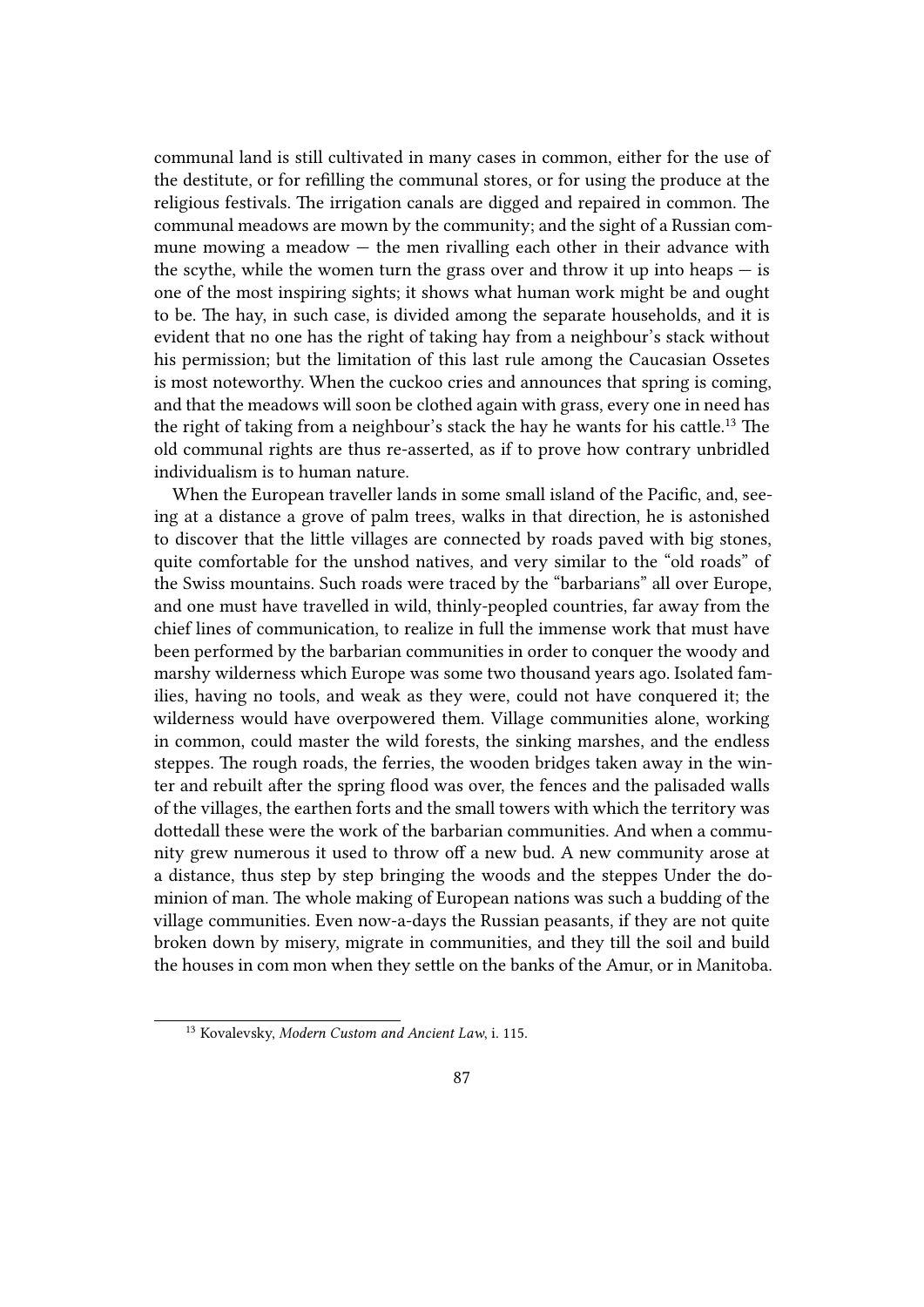And even the English, when they first began to colonize America, used to return to the old system; they grouped into village communities. $14$ 

The village community was the chief arm of the barbarians in their hard struggle against a hostile nature. It also was the bond they opposed to oppression by the cunningest and the strongest which so easily might have developed during those disturbed times. The imaginary barbarian  $-$  the man who fights and kills at his mere caprice — existed no more than the "bloodthirsty" savage. The real barbarian was living, on the contrary, under a wide series of institutions, imbued with considerations as to what may be useful or noxious to his tribe or confederation, and these institutions were piously handed down from generation to generation in verses and songs, in proverbs or triads, in sentences and instructions. The more we study them the more we recognize the narrow bonds which united men in their villages. Every quarrel arising between two individuals was treated as a communal affair — even the offensive words that might have been uttered during a quarrel being considered as an offence to the community and its ancestors. They had to be repaired by amends made both to the individual and the community;<sup>15</sup> and if a quarrel ended in a fight and wounds, the man who stood by and did not interpose was treated as if he himself had inflicted the wounds.<sup>16</sup> The judicial procedure was imbued with the same spirit. Every dispute was brought first before mediators or arbiters, and it mostly ended with them, the arbiters playing a very important part in barbarian society. But if the case was too grave to be settled in this way, it came before the folkmote, which was bound "to find the sentence," and pronounced it in a conditional form; that is, "such compensation was due, if the wrong be proved," and the wrong had to be proved or disclaimed by six or twelve persons confirming or denying the fact by oath; ordeal being resorted to in case of contradiction between the two sets of jurors. Such procedure, which remained in force for more than two thousand years in succession, speaks volumes for itself; it shows how close were the bonds between all members of the community. Moreover, there was no other authority to enforce the decisions of the folkmote besides its own moral authority. The only possible menace was that the community might declare the rebel an outlaw, but even this menace was reciprocal. A man discontented with the folkmote could declare that he would abandon the tribe and go over to another tribe  $-$  a most dreadful menace, as it was sure to bring all kinds of misfortunes upon a tribe that might have been unfair to one of its members.<sup>17</sup> A rebellion against a right

<sup>14</sup> Palfrey, *History of New England*, ii. 13; quoted in Maine's *Village Communities*, New York, 1876, p. 201.

<sup>15</sup> Königswarter, *Études sur le développement des sociétés humaines*, Paris, 1850.

<sup>&</sup>lt;sup>16</sup> This is, at least, the law of the Kalmucks, whose customary law bears the closest resemblance to the laws of the Teutons, the old Slavonians, etc.

<sup>&</sup>lt;sup>17</sup> The habit is in force still with many African and other tribes.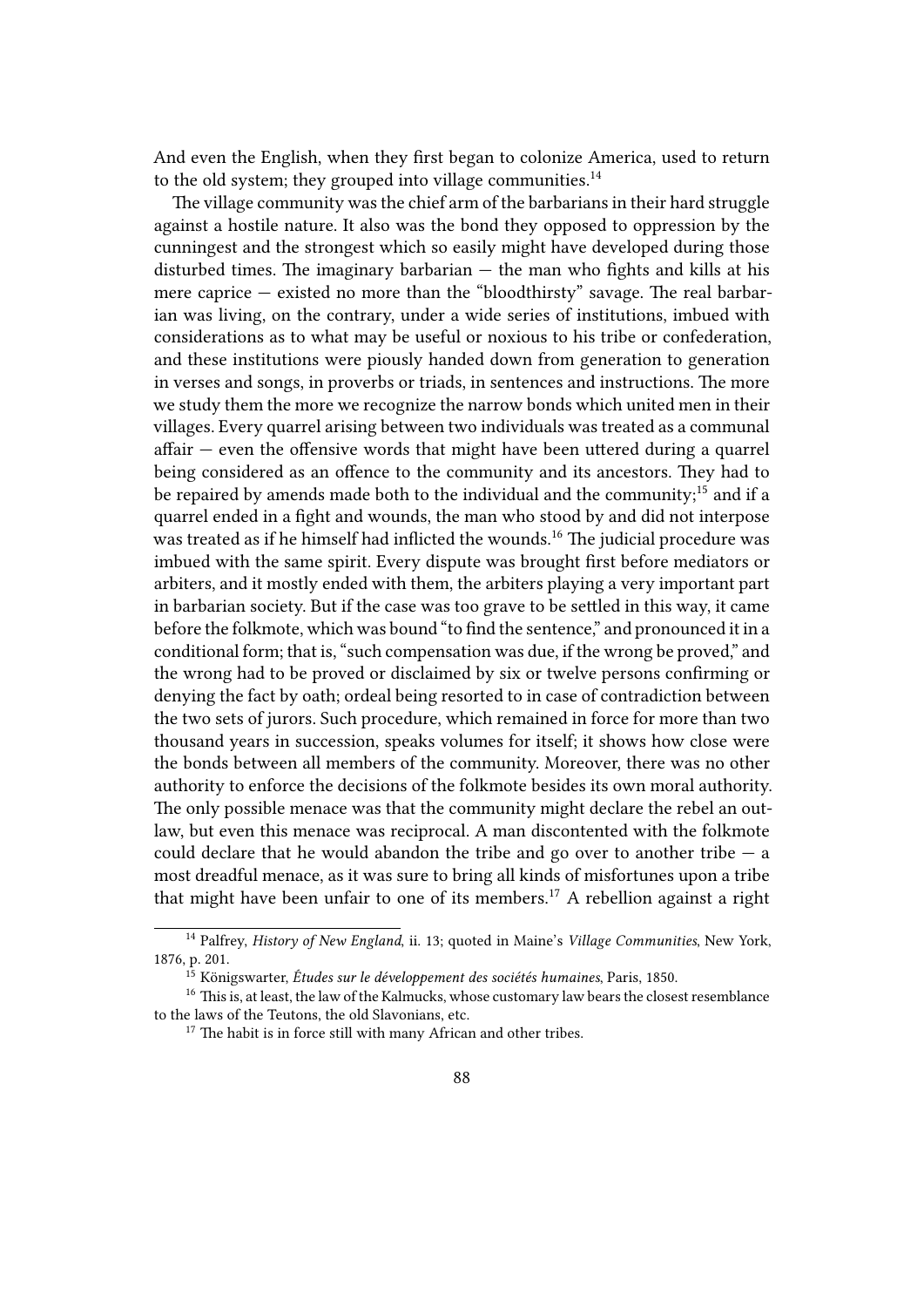decision of the customary law was simply "inconceivable," as Henry Maine has so well said, because "law, morality, and fact" could not be separated from each other in those times.<sup>18</sup> The moral authority of the commune was so great that even at a much later epoch, when the village communities fell into submission to the feudal lord, they maintained their judicial powers; they only permitted the lord, or his deputy, to "find" the above conditional sentence in accordance with the customary law he had sworn to follow, and to levy for himself the fine (the *fred*) due to the commune. But for a long time, the lord himself, if he remained a co-proprietor in the waste land of the commune, submitted in communal affairs to its decisions. Noble or ecclesiastic, he had to submit to the folkmote — *Wer daselbst Wasser und Weid genusst, muss gehorsam sein* — "Who enjoys here the right of water and pasture must obey" — was the old saying. Even when the peasants became serfs under the lord, he was bound to appear before the folkmote when they summoned him.<sup>19</sup>

In their conceptions of justice the barbarians evidently did not much differ from the savages. They also maintained the idea that a murder must be followed by putting the murderer to death; that wounds had to be punished by equal wounds, and that the wronged family was bound to fulfil the sentence of the customary law. This was a holy duty, a duty towards the ancestors, which had to be accomplished in broad daylight, never in secrecy, and rendered widely known. Therefore the most inspired passages of the sagas and epic poetry altogether are those which glorify what was supposed to be justice. The gods themselves joined in aiding it. However, the predominant feature of barbarian justice is, on the one hand, to limit the numbers of persons who may be involved in a feud, and, on the other hand, to extirpate the brutal idea of blood for blood and wounds for wounds, by substituting for it the system of compensation. The barbarian codes which were collections of common law rules written down for the use of judges — "first permitted, then encouraged, and at last enforced," compensation instead of revenge.<sup>20</sup> The compensation has, however, been totally misunderstood by those who represented it as a fine, and as a sort of *carte blanche* given to the rich man to do whatever he liked. The compensation money (*wergeld*), which was quite different from the fine or *fred*, <sup>21</sup> was habitually so high for all kinds of active offences that it certainly was

<sup>18</sup> *Village Communities*, pp. 65–68 and 199.

<sup>19</sup> Maurer (*Gesch. der Markverfassung*, sections 29, 97) is quite decisive upon this subject. He maintains that "All members of the community… the laic and clerical lords as well, often also the partial co-possessors (*Markberechtigte*), and even strangers to the Mark, were submitted to its jurisdiction" (p. 312). This conception remained locally in force up to the fifteenth century.

<sup>20</sup> Königswarter, *loc. cit.* p. 50; J. Thrupp, *Historical Law Tracts*, London, 1843, p. 106.

<sup>21</sup> Königswarter has shown that the *fred* originated from an offering which had to be made to appease the ancestors. Later on, it was paid to the community, for the breach of peace; and still later to the judge, or king, or lord, when they had appropriated to themselves the rights of the community.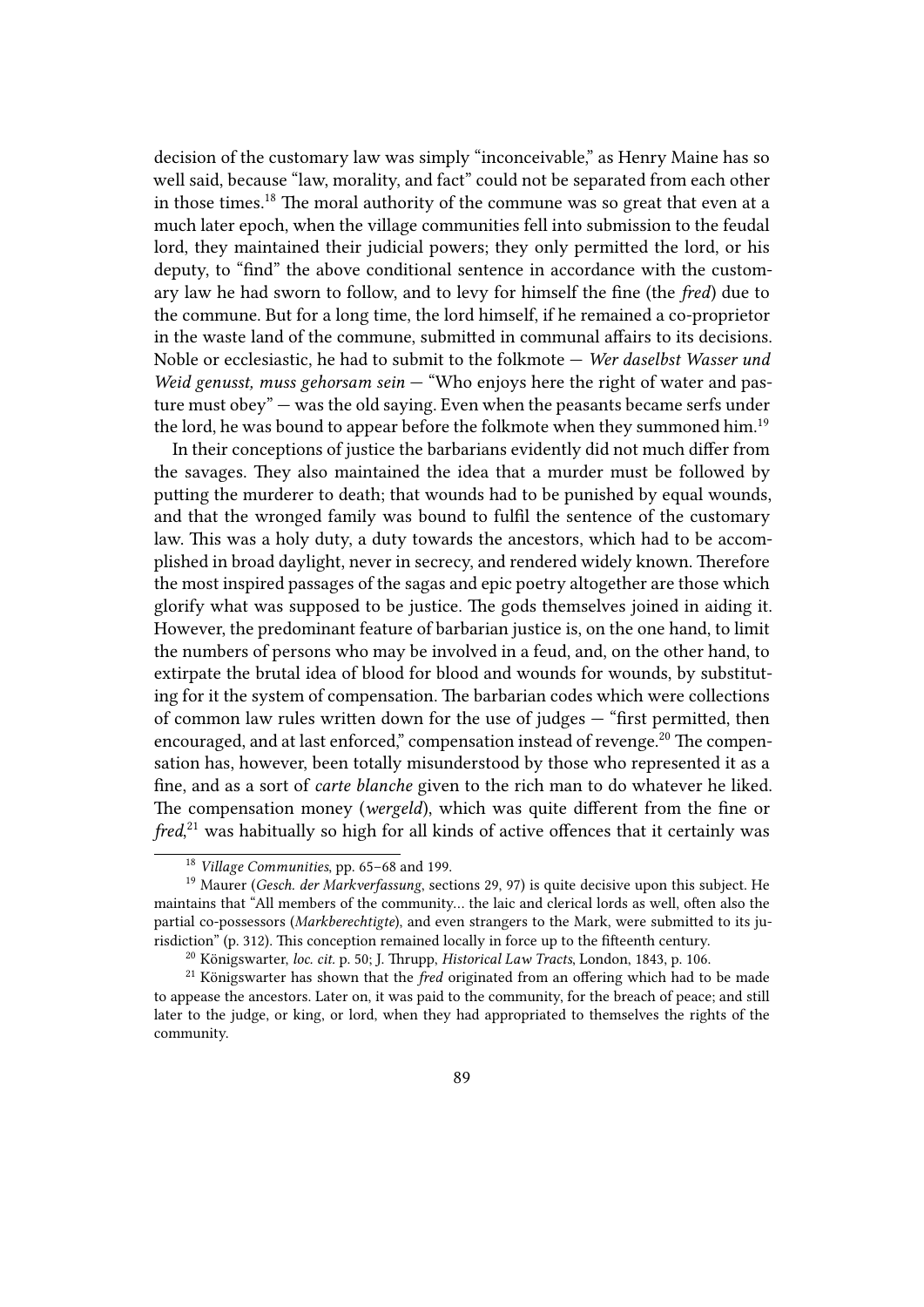no encouragement for such offences. In case of a murder it usually exceeded all the possible fortune of the murderer "Eighteen times eighteen cows" is the compensation with the Ossetes who do not know how to reckon above eighteen, while with the African tribes it attains 800 cows or 100 camels with their young, or 416 sheep in the poorer tribes.<sup>22</sup> In the great majority of cases, the compensation money could not be paid at all, so that the murderer had no issue but to induce the wronged family, by repentance, to adopt him. Even now, in the Caucasus, when feuds come to an end, the offender touches with his lips the breast of the oldest woman of the tribe, and becomes a "milk-brother" to all men of the wronged family.<sup>23</sup> With several African tribes he must give his daughter, or sister, in marriage to some one of the family; with other tribes he is bound to marry the woman whom he has made a widow; and in all cases he becomes a member of the family, whose opinion is taken in all important family matters.<sup>24</sup>

Far from acting with disregard to human life, the barbarians, moreover, knew nothing of the horrid punishments introduced at a later epoch by the laic and canonic laws under Roman and Byzantine influence. For, if the Saxon code admitted the death penalty rather freely even in cases of incendiarism and armed robbery, the other barbarian codes pronounced it exclusively in cases of betrayal of one's kin, and sacrilege against the community's gods, as the only means to appease the gods.

All this, as seen is very far from the supposed "moral dissoluteness" of the barbarians. On the contrary, we cannot but admire the deeply moral principles elaborated within the early village communities which found their expression in Welsh triads, in legends about King Arthur, in Brehon commentaries, $^{25}$  in old German legends and so on, or find still their expression in the sayings of the modern barbarians. In his introduction to *The Story of Burnt Njal*, George Dasent very justly sums up as follows the qualities of a Northman, as they appear in the sagas: —

To do what lay before him openly and like a man, without fear of either foes, fiends, or fate;… to be free and daring in all his deeds; to be gentle

<sup>22</sup> Post's *Bausteine* and *Afrikanische Jurisprudenz*, Oldenburg, 1887, vol. i. pp. 64 seq.; Kovalevsky, loc. cit. ii. 164–189.

<sup>23</sup> O. Miller and M. Kovalevsky, "In the Mountaineer Communities of Kabardia," in *Vestnik Evropy*, April, 1884. With the Shakhsevens of the Mugan Steppe, blood feuds always end by marriage between the two hostile sides (Markoff, in appendix to the *Zapiski* of the Caucasian Geogr. Soc. xiv. 1, 21).

<sup>24</sup> Post, in *Afrik. Jurisprudenz*, gives a series of facts illustrating the conceptions of equity inrooted among the African barbarians. The same may be said of all serious examinations into barbarian common law.

<sup>25</sup> See the excellent chapter, "Le droit de La Vieille Irlande," (also "Le Haut Nord") in *Études de droit international et de droit politique*, by Prof. E. Nys, Bruxelles, 1896.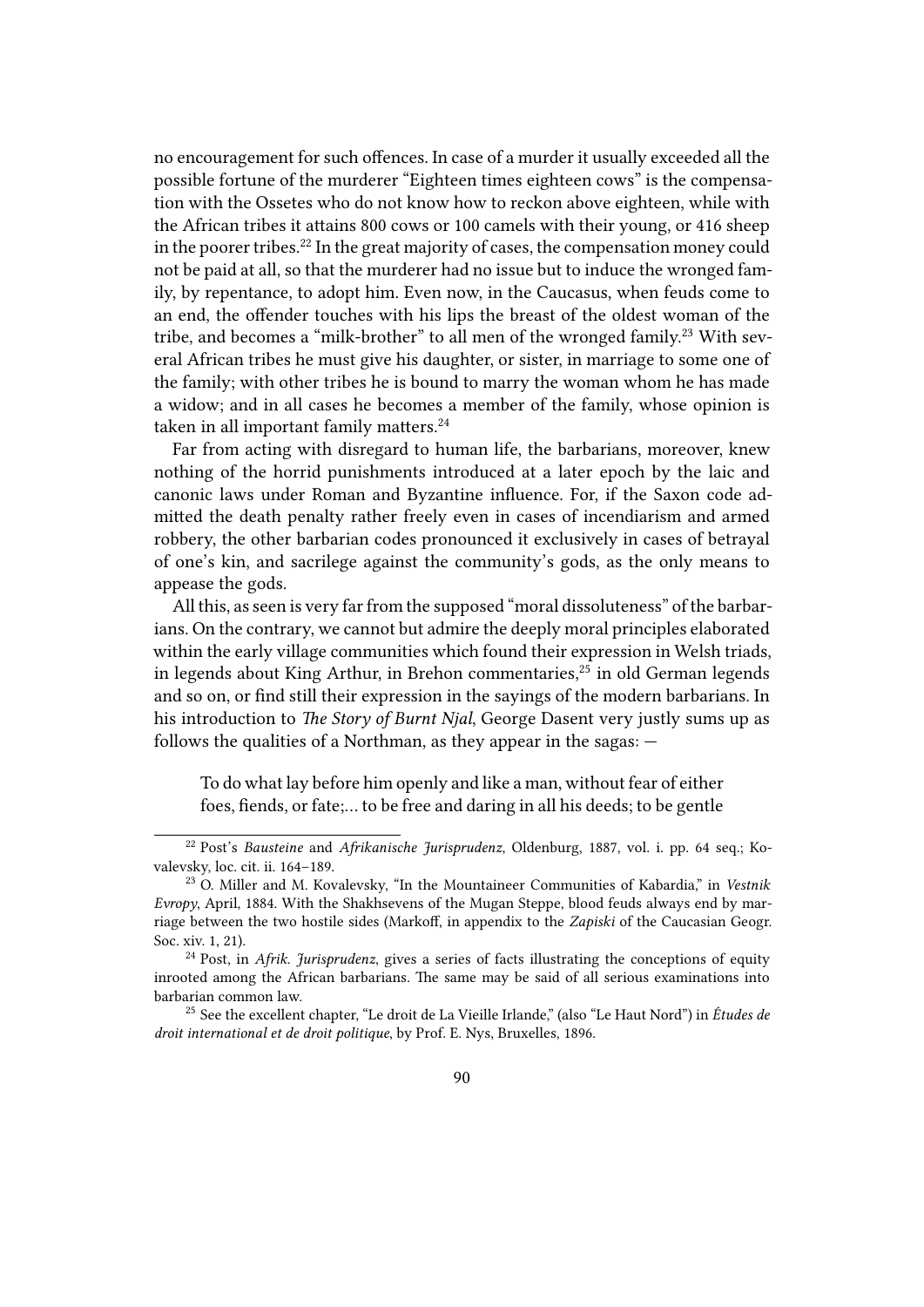and generous to his friends and kinsmen; to be stern and grim to his foes [those who are under the *lex talionis*], but even towards them to fulfil all bounden duties… To be no truce-breaker, nor tale-bearer, nor backbiter. To utter nothing against any man that he would not dare to tell him to his face. To turn no man from his door who sought food or shelter, even though he were a foe.<sup>26</sup>

The same or still better principles permeate the Welsh epic poetry and triads. To act "according to the nature of mildness and the principles of equity," without regard to the foes or to the friends, and "to repair the wrong," are the highest duties of man; "evil is death, good is life," exclaims the poet legislator.<sup>27</sup> "The World would be fool, if agreements made on lips were not honourable" — the Brehon law says. And the humble Shamanist Mordovian, after having praised the same qualities, will add, moreover, in his principles of customary law, that "among neighbours the cow and the milking-jar are in common." that, "the cow must be milked for yourself and him who may ask milk;" that "the body of a child reddens from the stroke, but the face of him who strikes reddens from shame;"<sup>28</sup> and so on. Many pages might be filled with like principles expressed and followed by the "barbarians."

One feature more of the old village communities deserves a special mention. It is the gradual extension of the circle of men embraced by the feelings of solidarity. Not only the tribes federated into stems, but the stems as well, even though of different origin, joined together in confederations. Some unions were so close that, for instance, the Vandals, after part of their confederation had left for the Rhine, and thence went over to Spain and Africa, respected for forty consecutive years the landmarks and the abandoned villages of their confederates, and did not take possession of them until they had ascertained through envoys that their confederates did not intend to return.

With other barbarians, the soil was cultivated by one part of the stem, while the other part fought on or beyond the frontiers of the common territory. As to the leagues between several stems, they were quite habitual. The Sicambers united with the Cherusques and the Sueves, the Quades with the Sarmates; the Sarmates with the Alans, the Carpes, and the Huns. Later on, we also see the conception of nations gradually developing in Europe, long before anything like a State had grown in any part of the continent occupied by the barbarians. These nations for it is impossible to refuse the name of a nation to the Merovingian France, or to the Russia of the eleventh and twelfth century — were nevertheless kept together

<sup>26</sup> Introduction, p. xxxv.

<sup>27</sup> *Das alte Wallis*, pp. 343–350.

<sup>28</sup> Maynoff, "Sketches of the Judicial Practices of the Mordovians," in the ethnographical *Zapiski* of the Russian Geographical Society, 1885, pp. 236, 257.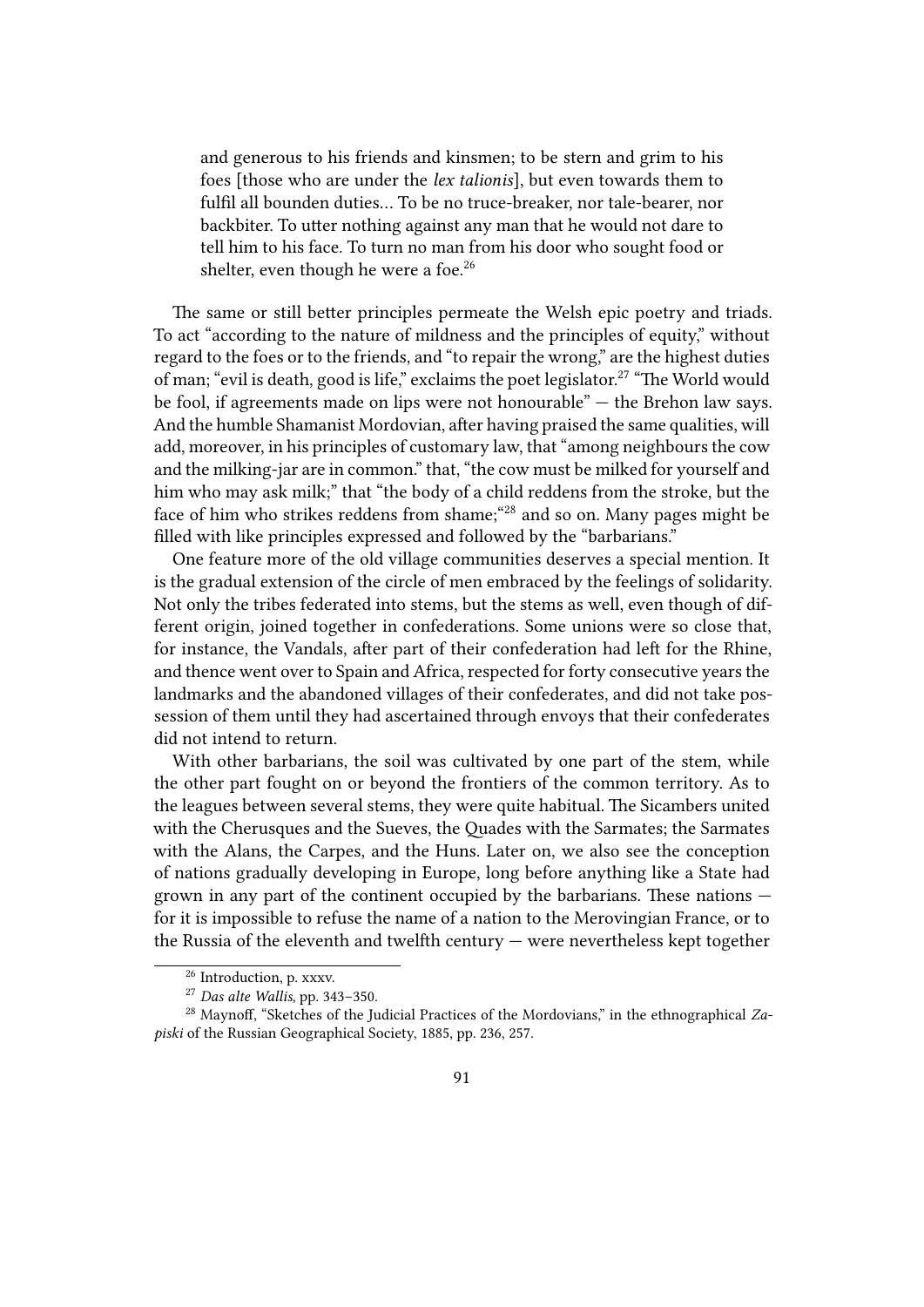by nothing else but a community of language, and a tacit agreement of the small republics to take their dukes from none but one special family.

Wars were certainly unavoidable; migration means war; but Sir Henry Maine has already fully proved in his remarkable study of the tribal origin of International Law, that "Man has never been so ferocious or so stupid as to submit to such an evil as war without some kind of effort to prevent it," and he has shown how exceedingly great is "the number of ancient institutions which bear the marks of a design to stand in the way of war, or to provide an alternative to it."<sup>29</sup> In reality, man is so far from the warlike being he is supposed to be, that when the barbarians had once settled they so rapidly lost the very habits of warfare that very soon they were compelled to keep special dukes followed by special *scholæ* or bands of warriors, in order to protect them from possible intruders. They preferred peaceful toil to war, the very peacefulness of man being the cause of the specialization of the warrior's trade, which specialization resulted later on in serfdom and in all the wars of the "States period" of human history.

History finds great difficulties in restoring to life the institutions of the barbarians. At every step the historian meets with some faint indication which he is unable to explain with the aid of his own documents only. But a broad light is thrown on the past as soon as we refer to the institutions of the very numerous tribes which are still living under a social organization almost identical with that of our barbarian ancestors. Here we simply have the difficulty of choice, because the islands of the Pacific, the steppes of Asia, and the tablelands of Africa are real historical museums containing specimens of all possible intermediate stages which mankind has lived through, when passing from the savage gentes up to the States' organization. Let us, then, examine a few of those specimens.

If we take the village communities of the Mongol Buryates, especially those of the Kudinsk Steppe on the upper Lena which have better escaped Russian influence, we have fair representatives of barbarians in a transitional state, between cattle-breeding and agriculture.<sup>30</sup> These Buryates are still living in "joint families"; that is, although each son, when he is married, goes to live in a separate hut, the huts of at least three generations remain within the same enclosure, and the joint family work in common in their fields, and own in common their joint households and their cattle, as well as their "calves' grounds" (small fenced patches of soil kept under soft grass for the rearing of calves). As a rule, the meals are taken separately in each hut; but when meat is roasted, all the twenty to sixty members of the

<sup>29</sup> Henry Maine, *International Law*, London, 1888, pp. 11–13. E. Nys, *Les origines du droit international*, Bruxelles, 1894.

<sup>&</sup>lt;sup>30</sup> A Russian historian, the Kazan Professor Schapoff, who was exiled in 1862 to Siberia, has given a good description of their institutions in the *Izvestia* of the East-Siberian Geographical Society, vol. v. 1874.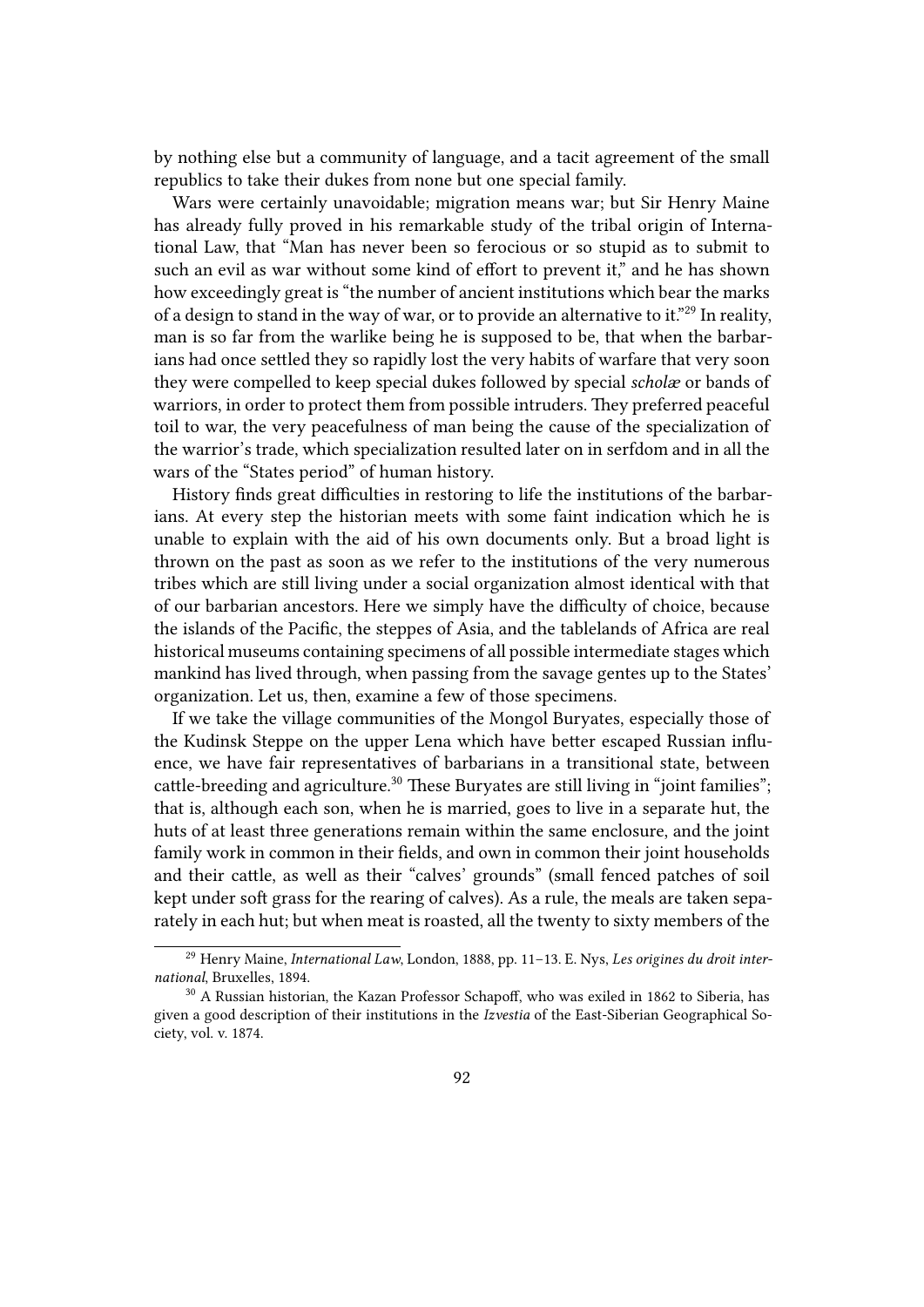joint household feast together. Several joint households which live in a cluster, as well as several smaller families settled in the same village — mostly *débris* of joint households accidentally broken up — make the *oulous*, or the village community. several *oulouses* make a tribe; and the, forty-six tribes, or clans, of the Kudinsk Steppe are united into one confederation. Smaller and closer confederations are entered into, as necessity arises for special wants, by several tribes. They know no private property in land — the land being held in common by the *oulous*, or rather by the confederation, and if it becomes necessary, the territory is re-allotted between the different oulouses at a folkmote of the tribe, and between the forty-six tribes at a folkmote of the confederation. It is worthy of note that the same organization prevails among all the 250,000 Buryates of East Siberia, although they have been for three centuries under Russian rule, and are well acquainted with Russian institutions.

With all that, inequalities of fortune rapidly develop among the Buryates, especially since the Russian Government is giving an exaggerated importance to their elected *taishas* (princes), whom it considers as responsible tax-collectors and representatives of the confederations in their administrative and even commercial relations with the Russians. The channels for the enrichment of the few are thus many, while the impoverishment of the great number goes hand in hand, through the appropriation of the Buryate lands by the Russians. But it is a habit with the Buryates, especially those of Kudinsk — and habit is more than law — that if a family has lost its cattle, the richer families give it some cows and horses that it may recover. As to the destitute man who has no family, he takes his meals in the huts of his congeners; he enters a hut, takes — by right, not for charity — his seat by the fire, and shares the meal which always is scrupulously divided into equal parts; he sleeps where he has taken his evening meal. Altogether, the Russian conquerors of Siberia were so much struck by the communistic practices of the Buryates, that they gave them the name of *Bratskiye* — "the Brotherly Ones" — and reported to Moscow. "With them everything is in common; whatever they have is shared in common." Even now, when the Lena Buryates sell their wheat, or send some of their cattle to be sold to a Russian butcher, the families of the *oulous*, or the tribe, put their wheat and cattle together, and sell it as a whole. Each *oulous* has, moreover, its grain store for loans in case of need, its communal baking oven (the *four banal* of the old French communities), and its blacksmith, who, like the blacksmith of the Indian communities, $31$  being a member of the community, is never paid for his work within the community. He must make it for nothing, and if he utilizes his spare time for fabricating the small plates of chiselled and silvered iron which are used in Buryate land for the decoration of dress, he may occasionally sell them to a

<sup>31</sup> Sir Henry Maine's *Village Communities*, New York, 1876, pp. 193–196.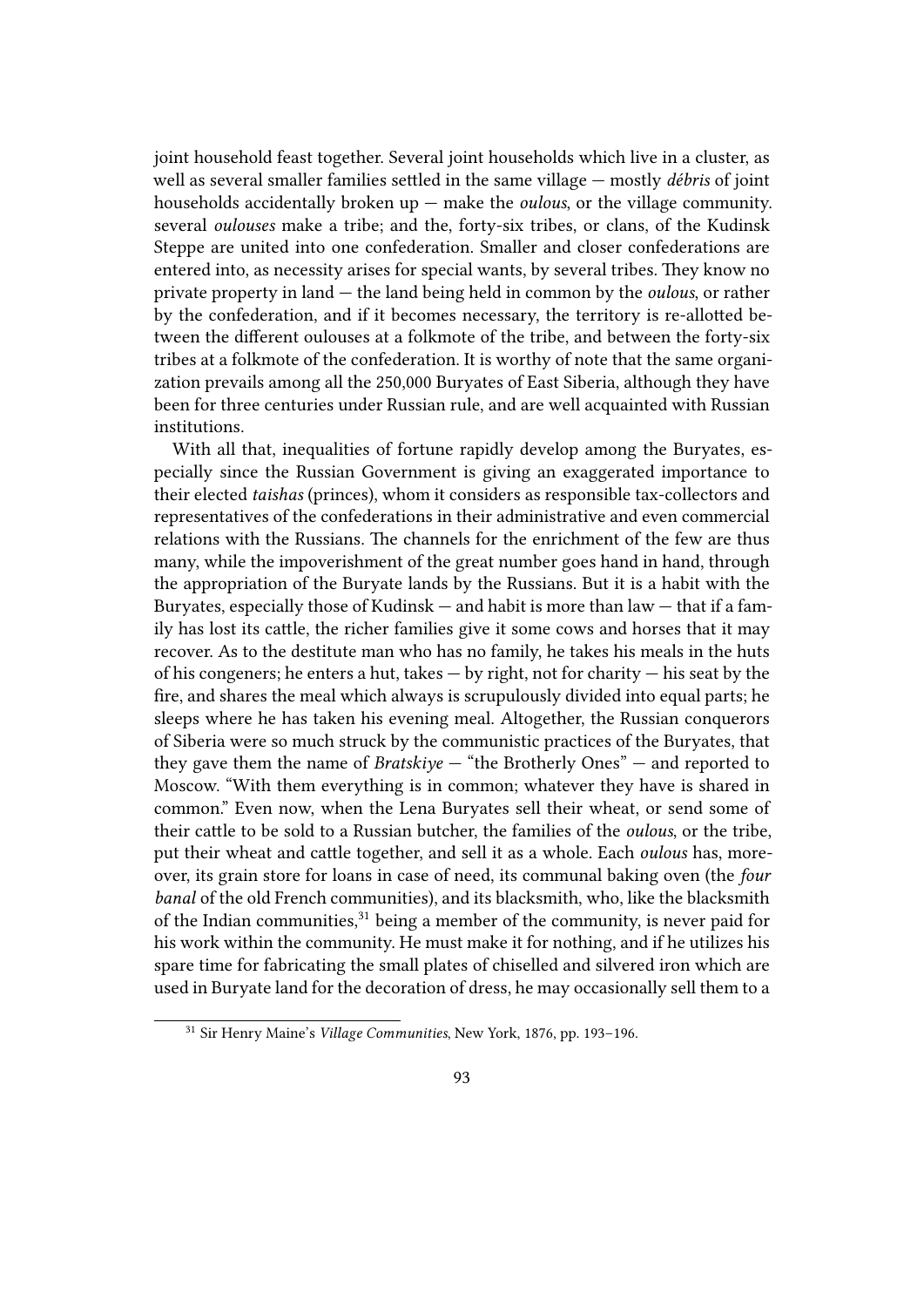woman from another clan, but to the women of his own clan the attire is presented as a gift. Selling and buying cannot take place within the community, and the rule is so severe that when a richer family hires a labourer the labourer must be taken from another clan or from among the Russians. This habit is evidently not specific to the Buryates; it is so widely spread among the modern barbarians, Aryan and Ural-Altayan, that it must have been universal among our ancestors.

The feeling of union within the confederation is kept alive by the common interests of the tribes, their folkmotes, and the festivities which are usually kept in connection with the folkmotes. The same feeling is, however, maintained by another institution, the *aba*, or common hunt, which is a reminiscence of a very remote past. Every autumn, the forty-six clans of Kudinsk come together for such a hunt, the produce of which is divided among all the families. Moreover, national *abas*, to assert the unity of the whole Buryate nation, are convoked from time to time. In such cases, all Buryate clans which are scattered for hundreds of miles west and east of Lake Baikal, are bound to send their delegate hunters. Thousands of men come together, each one bringing provisions for a whole month. Every one's share must be equal to all the others, and therefore, before being put together, they are weighed by an elected elder (always "with the hand": scales would be a profanation of the old custom). After that the hunters divide into bands of twenty, and the parties go hunting according to a well-settled plan. In such abas the entire Buryate nation revives its epic traditions of a time when it was united in a powerful league. Let me add that such communal hunts are quite usual with the Red Indians and the Chinese on the banks of the Usuri (the *kada*).<sup>32</sup>

With the Kabyles, whose manners of life have been so well described by two French explorers,<sup>33</sup> we have barbarians still more advanced in agriculture. Their fields, irrigated and manured, are well attended to, and in the hilly tracts every available plot of land is cultivated by the spade. The Kabyles have known many vicissitudes in their history; they have followed for sometime the Mussulman law of inheritance, but, being adverse to it, they have returned, 150 years ago, to the tribal customary law of old. Accordingly, their land-tenure is of a mixed character, and private property in land exists side by side with communal possession. Still, the basis of their present organization is the village community, the *thaddart*, which usually consists of several joint families (*kharoubas*), claiming a community of origin, as well as of smaller families of strangers. Several villages are grouped into clans or tribes (*ârch*); several tribes make the confederation (*thak'ebilt*); and several confederations may occasionally enter into a league, chiefly for purposes of armed defence.

<sup>32</sup> Nazaroff, *The North Usuri Territory* (Russian), St. Petersburg, 1887, p. 65.

<sup>33</sup> Hanoteau et Letourneux, *La Kabylie*, 3 vols. Paris, 1883.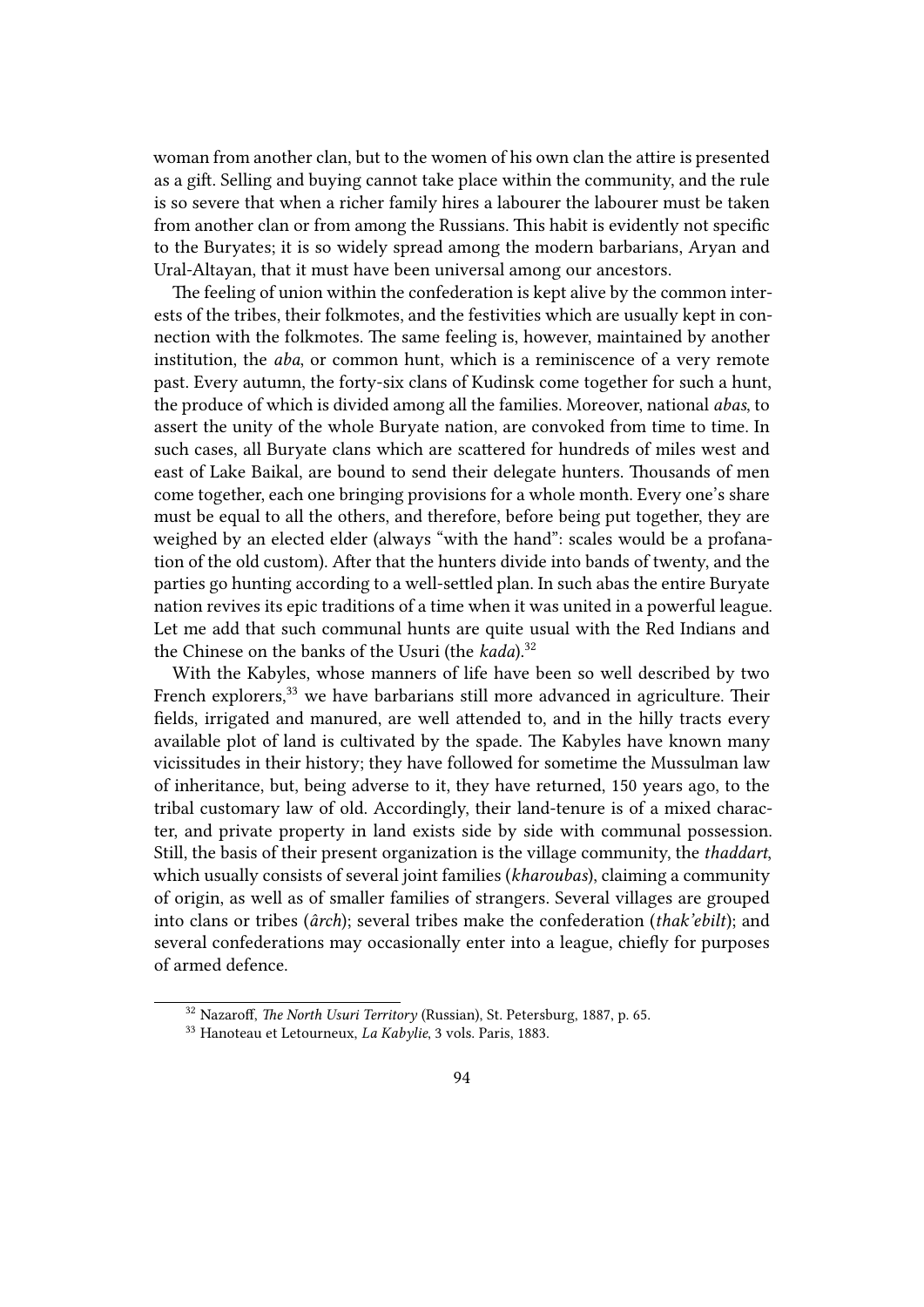The Kabyles know no authority whatever besides that of the *djemmâa*, or folkmote of the village community. All men of age take part in it, in the open air, or in a special building provided with stone seats. and the decisions of the *djemmâa* are evidently taken at unanimity: that is, the discussions continue until all present agree to accept, or to submit to, some decision. There being no authority in a village community to impose a decision, this system has been practised by mankind wherever there have been village communities, and it is practised still wherever they continue to exist, *i.e.* by several hundred million men all over the world. The *djemmâa* nominates its executive — the elder, the scribe, and the treasurer; it assesses its own taxes; and it manages the repartition of the common lands, as well as all kinds of works of public utility. A great deal of work is done in common: the roads, the mosques, the fountains, the irrigation canals, the towers erected for protection from robbers, the fences, and so on, are built by the village community; while the high-roads, the larger mosques, and the great market-places are the work of the tribe. Many traces of common culture continue to exist, and the houses continue to be built by, or with the aid of, all men and women of the village. Altogether, the "aids" are of daily occurrence, and are continually called in for the cultivation of the fields, for harvesting, and so on. As to the skilled work, each community has its blacksmith, who enjoys his part of the communal land, and works for the community; when the tilling season approaches he visits every house, and repairs the tools and the ploughs, without expecting any pay, while the making of new ploughs is considered as a pious work which can by no means be recompensed in money, or by any other form of salary.

As the Kabyles already have private property, they evidently have both rich and poor among them. But like all people who closely live together, and know how poverty begins, they consider it as an accident which may visit every one. "Don't say that you will never wear the beggar's bag, nor go to prison," is a proverb of the Russian peasants; the Kabyles practise it, and no difference can be detected in the external behaviour between rich and poor; when the poor convokes an "aid," the rich man works in his field, just as the poor man does it reciprocally in his turn.<sup>34</sup> Moreover, the djemmâas set aside certain gardens and fields, sometimes cultivated in common, for the use of the poorest members. Many like customs continue to exist. As the poorer families would not be able to buy meat, meat is regularly bought with the money of the fines, or the gifts to the *djemmâa*, or the payments for the use of the communal olive-oil basins, and it is distributed in equal parts among those who cannot afford buying meat themselves. And when

<sup>&</sup>lt;sup>34</sup> To convoke an "aid" or "bee," some kind of meal must be offered to the community. I am told by a Caucasian friend that in Georgia, when the poor man wants an "aid," he borrows from the rich man a sheep or two to prepare the meal, and the community bring, in addition to their work, so many provisions that he may repay tHe debt. A similar habit exists with the Mordovians.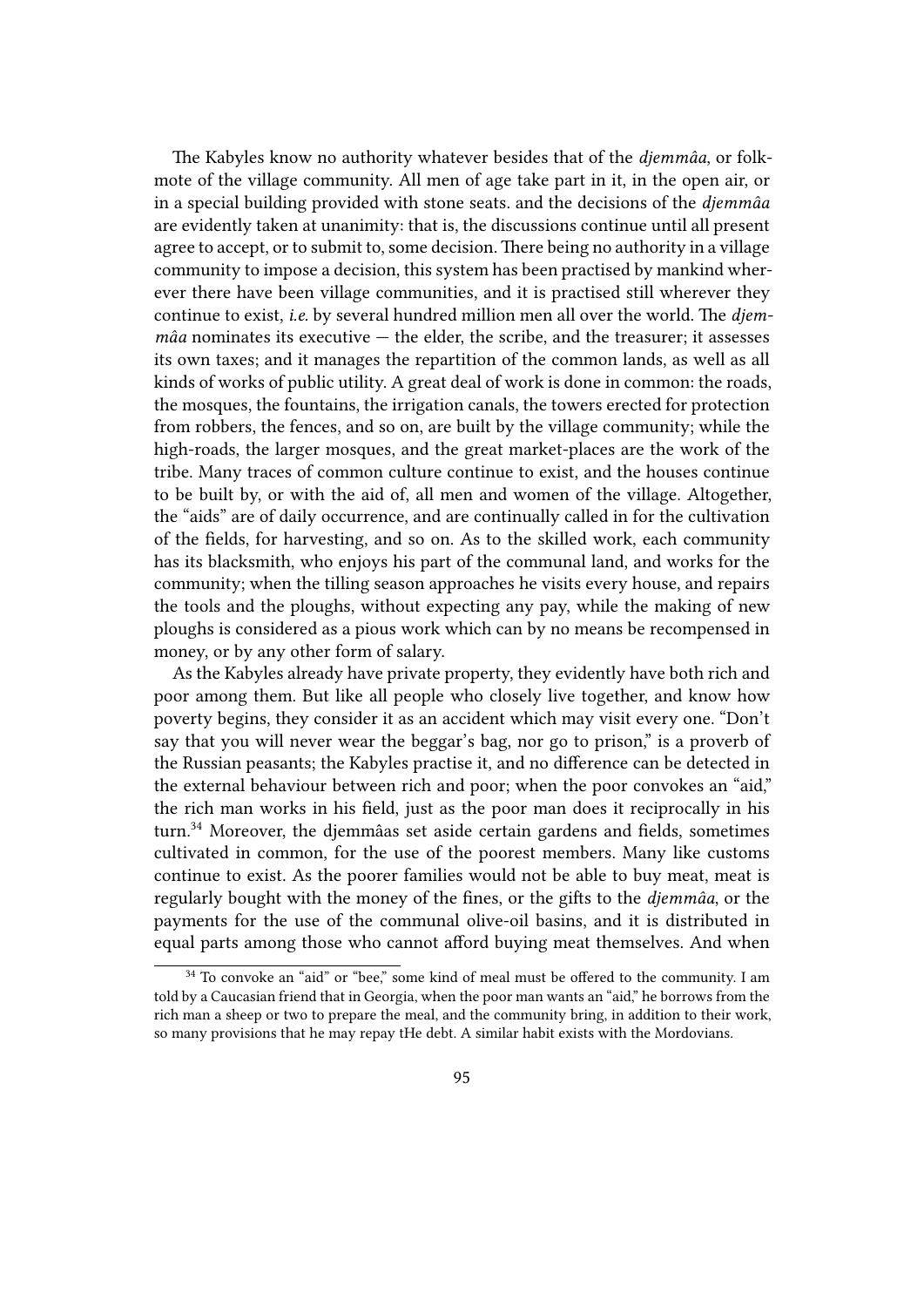a sheep or a bullock is killed by a family for its own use on a day which is not a market day, the fact is announced in the streets by the village crier, in order that sick people and pregnant women may take of it what they want. Mutual support permeates the life of the Kabyles, and if one of them, during a journey abroad, meets with another Kabyle in need, he is bound to come to his aid, even at the risk of his own fortune and life; if this has not been done, the *djemmâa* of the man who has suffered from such neglect may lodge a complaint, and the *djemmâa* of the selfish man will at once make good the loss. We thus come across a custom which is familiar to the students of the mediaeval merchant guilds. Every stranger who enters a Kabyle village has right to housing in the winter, and his horses can always graze on the communal lands for twenty-four hours. But in case of need he can reckon upon an almost unlimited support. Thus, during the famine of 1867–68, the Kabyles received and fed every one who sought refuge in their villages, without distinction of origin. In the district of Dellys, no less than 12,000 people who came from all parts of Algeria, and even from Morocco, were fed in this way. While people died from starvation all over Algeria, there was not one single case of death due to this cause on Kabylian soil. The *djemmâas*, depriving themselves of necessaries, organized relief, without ever asking any aid from the Government, or uttering the slightest complaint; they considered it as a natural duty. And while among the European settlers all kind of police measures were taken to prevent thefts and disorder resulting from such an influx of strangers, nothing of the kind was required on the Kabyles' territory: the *djemmâas* needed neither aid nor protection from without.<sup>35</sup>

I can only cursorily mention two other most interesting features of Kabyle life; namely, the *anaya*, or protection granted to wells, canals, mosques, marketplaces, some roads, and so on, in case of war, and the *çofs*. In the *anaya* we have a series of institutions both for diminishing the evils of war and for preventing conflicts. Thus the market-place is *anaya*, especially if it stands on a frontier and brings Kabyles and strangers together; no one dares disturb peace in the market, and if a disturbance arises, it is quelled at once by the strangers who have gathered in the market town. The road upon which the women go from the village to the fountain also is anaya in case of war; and so on. As to the *çof* it is a widely spread form of association, having some characters of the mediaeval *Bürgschaften* or *Gegilden*, as well as of societies both for mutual protection and for various purposes — intellectual, political, and emotional — which cannot be satisfied by the territorial organization of the village, the clan, and the con federation. The *çof* knows no territorial limits;

<sup>35</sup> Hanoteau et Letourneux, *La kabylie*, ii. 58. The same respect to strangers is the rule with the Mongols. The Mongol who has refused his roof to a stranger pays the full blood-compensation if the stranger has suffered therefrom (Bastian, *Der Mensch in der Geschichte*, iii. 231).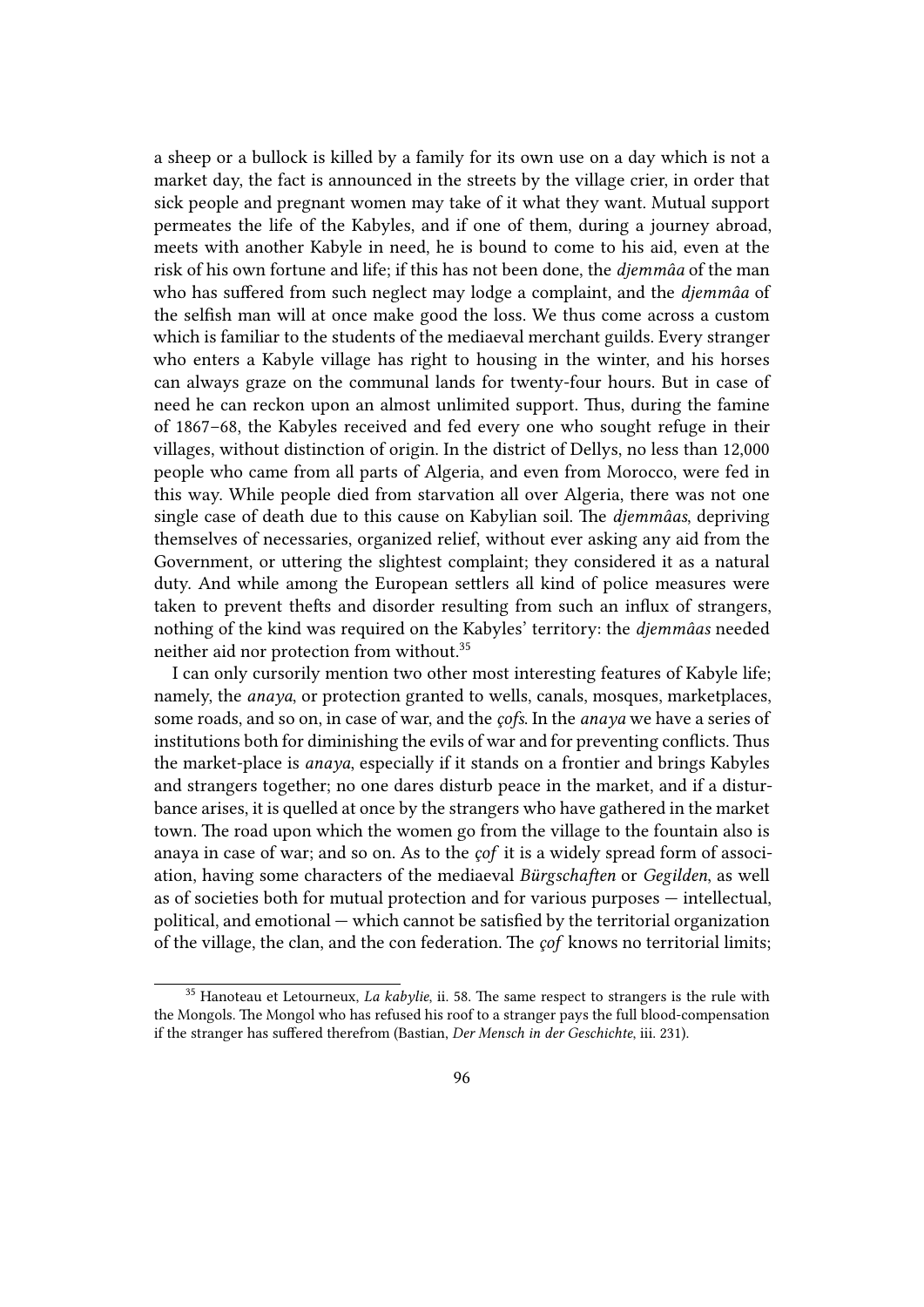it recruits its members in various villages, even among strangers; and it protects them in all possible eventualities of life. Altogether, it is an attempt at supplementing the territorial grouping by an extra-territorial grouping intended to give an expression to mutual affinities of all kinds across the frontiers. The free international association of individual tastes and ideas, which we consider as one of the best features of our own life, has thus its origin in barbarian antiquity.

The mountaineers of Caucasia offer another extremely instructive field for illustrations of the same kind. In studying the present customs of the Ossetes their joint families and communes and their judiciary conceptions — Professor Kovalevsky, in a remarkable work on *Modern Custom and Ancient Law* was enabled step by step to trace the similar dispositions of the old barbarian codes and even to study the origins of feudalism. With other Caucasian stems we occasionally catch a glimpse into the origin of the village community in those cases where it was not tribal but originated from a voluntary union between families of distinct origin. Such was recently the case with some Khevsoure villages, the inhabitants of which took the oath of "community and fraternity."<sup>36</sup> In another part of Caucasus, Daghestan, we see the growth of feudal relations between two tribes, both maintaining at the same time their village communities (and even traces of the gentile "classes"), and thus giving a living illustration of the forms taken by the conquest of Italy and Gaul by the barbarians. The victorious race, the Lezghines, who have conquered several Georgian and Tartar villages in the Zakataly district, did not bring them under the dominion of separate families; they constituted a feudal clan which now includes 12,000 households in three villages, and owns in common no less than twenty Georgian and Tartar villages. The conquerors divided their own land among their clans, and the clans divided it in equal parts among the families; but they did not interfere with the *djemmâas* of their tributaries which still practise the habit mentioned by Julius Caesar; namely, the *djemmâa* decides each year which part of the communal territory must be cultivated, and this land is divided into as many parts as there are families, and the parts are distributed by lot. It is worthy of note that although proletarians are of common occurrence among the Lezghines (who live under a system of private property in land, and common ownership of serfs<sup>37</sup>) they are rare among their Georgian serfs, who continue to hold their land in common. As to the customary law of the Caucasian mountaineers, it is much the same as that of the Longobards or Salic Franks, and several of its dispositions explain a good deal the judicial procedure of the barbarians of old.

<sup>36</sup> N. Khoudadoff, "Notes on the Khevsoures," in *Zapiski* of the Caucasian Geogr. Society, xiv. 1, Tiflis, 1890, p. 68. They also took the oath of not marrying girls from their own union, thus displaying a remarkable return to the old gentile rules.

<sup>&</sup>lt;sup>37</sup> Dm. Bakradze, "Notes on the Zakataly District," in same *Zapiski*, xiv. 1, p. 264. The "joint" team" is as common among the Lezghines as it is among the Ossetes.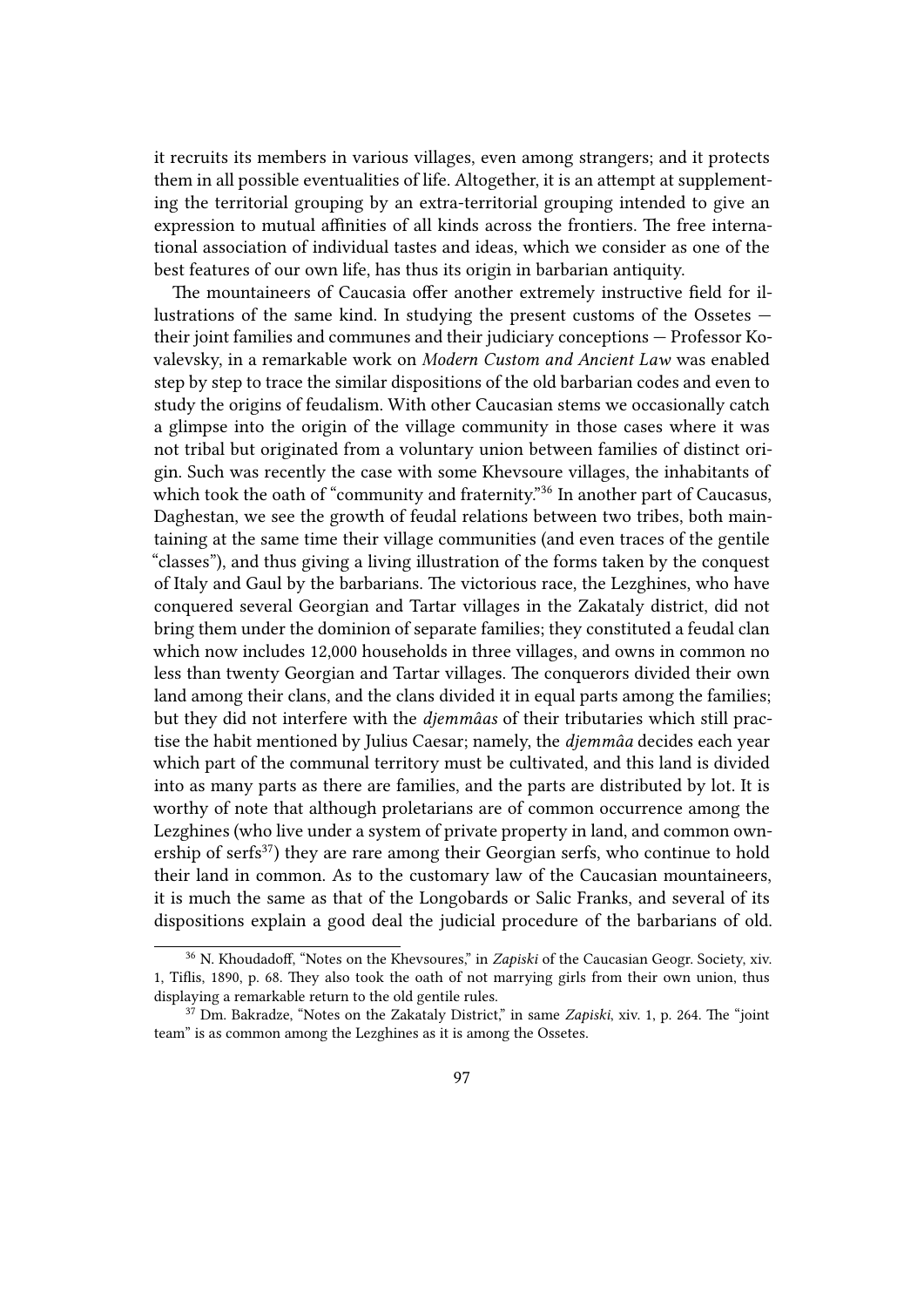Being of a very impressionable character, they do their best to prevent quarrels from taking a fatal issue; so, with the Khevsoures, the swords are very soon drawn when a quarrel breaks out; but if a woman rushes out and throws among them the piece of linen which she wears on her head, the swords are at once returned to their sheaths, and the quarrel is appeased. The head-dress of the women is *anaya*. If a quarrel has not been stopped in time and has ended in murder, the compensation money is so considerable that the aggressor is entirely ruined for his life, unless he is adopted by the wronged family; and if he has resorted to his sword in a trifling quarrel and has inflicted wounds, he loses for ever the consideration of his kin. In all disputes, mediators take the matter in hand; they select from among the members of the clan the judges  $-$  six in smaller affairs, and from ten to fifteen in more serious matters — and Russian observers testify to the absolute incorruptibility of the judges. An oath has such a significance that men enjoying general esteem are dispensed from taking it: a simple affirmation is quite sufficient, the more so as in grave affairs the Khevsoure never hesitates to recognize his guilt (I mean, of course, the Khevsoure untouched yet by civilization). The oath is chiefly reserved for such cases, like disputes about property, which require some sort of appreciation in addition to a simple statement of facts; and in such cases the men whose affirmation will decide in the dispute, act with the greatest circumspection. Altogether it is certainly not a want of honesty or of respect to the rights of the congeners which characterizes the barbarian societies of Caucasus.

The stems of Africa offer such an immense variety of extremely interesting societies standing at all intermediate stages from the early village community to the despotic barbarian monarchies that I must abandon the idea of giving here even the chief results of a comparative study of their institutions.<sup>38</sup> Suffice it to say, that, even under the most horrid despotism of kings, the folkmotes of the village communities and their customary law remain sovereign in a wide circle of affairs. The law of the State allows the king to take any one's life for a simple caprice, or even for simply satisfying his gluttony; but the customary law of the people continues to maintain the same network of institutions for mutual support which exist among other barbarians or have existed among our ancestors. And with some better-favoured stems (in Bornu, Uganda, Abyssinia), and especially the Bogos, some of the dispositions of the customary law are inspired with really graceful and delicate feelings.

The village communities of the natives of both Americas have the same character. The Tupi of Brazil were found living in "long houses" occupied by whole clans

<sup>38</sup> See Post, *Afrikanische Jurisprudenz*, Oldenburg, 1887. Münzinger, *Ueber das Recht und Sitten der Bogos*, Winterthur 1859; Casalis, *Les Bassoutos*, Paris, 1859; Maclean, *Kafir Laws and Customs*, Mount Coke, 1858, etc.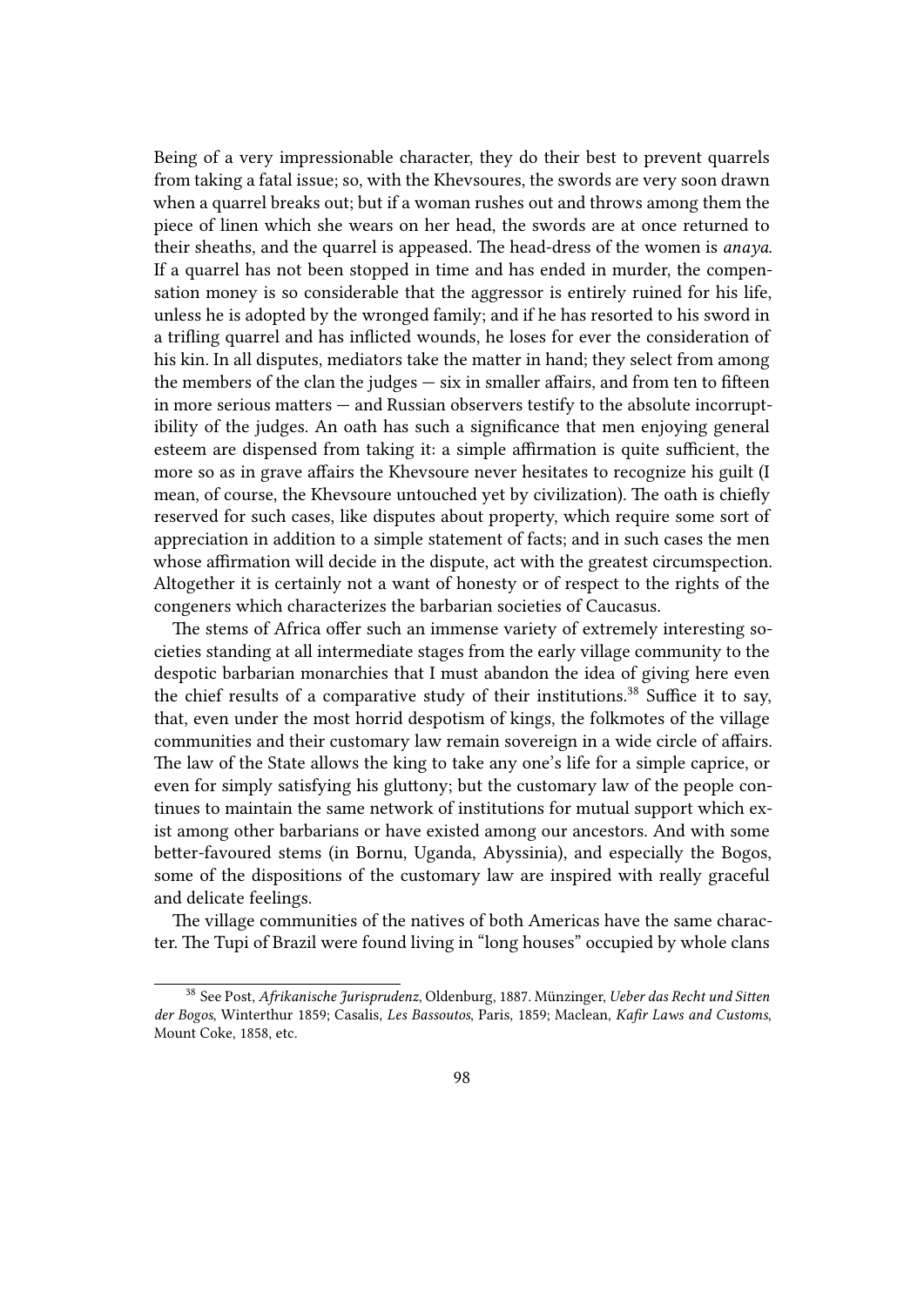which used to cultivate their corn and manioc fields in common. The Arani, much more advanced in civilization, used to cultivate their fields in common; so also the Oucagas, who had learned under their system of primitive communism and "long houses" to build good roads and to carry on a variety of domestic industries,<sup>39</sup> not inferior to those of the early medieval times in Europe. All of them were also living under the same customary law of which we have given specimens on the preceding pages. At another extremity of the world we find the Malayan feudalism, but this feudalism has been powerless to unroot the *negaria*, or village community, with its common ownership of at least part of the land, and the redistribution of land among the several *negarias* of the tribe.<sup>40</sup> With the Alfurus of Minahasa we find the communal rotation of the crops; with the Indian stem of the Wyandots we have the periodical redistribution of land within the tribe, and the clan-culture of the soil; and in all those parts of Sumatra where Moslem institutions have not yet totally destroyed the old organization we find the joint family (*suka*) and the village community (*kota*) which maintains its right upon the land, even if part of it has been cleared without its authorization.<sup>41</sup> But to say this, is to say that all customs for mutual protection and prevention of feuds and wars, which have been briefly indicated in the preceding pages as characteristic of the village community, exist as well. More than that: the more fully the communal possession of land has been maintained, the better and the gentler are the habits. De Stuers positively affirms that wherever the institution of the village community has been less encroached upon by the conquerors, the inequalities of fortunes are smaller, and the very prescriptions of the *lex talionis* are less cruel; while, on the contrary, wherever the village community has been totally broken up, "the inhabitants suffer the most unbearable oppression from their despotic rulers."<sup>42</sup> This is quite natural. And when Waitz made the remark that those stems which have maintained their tribal confederations stand on a higher level of development and have a richer literature than those stems which have forfeited the old bonds of union, he only pointed out what might have been foretold in advance.

More illustrations would simply involve me in tedious repetitions  $-$  so strikingly similar are the barbarian societies under all climates and amidst all races. The same process of evolution has been going on in mankind with a wonderful similarity. When the clan organization, assailed as it was from within by the separate family, and from without by the dismemberment of the migrating clans and the necessity of taking in strangers of different descent — the village community, based

 $\overline{39}$  Waitz, iii. 423 seq.

<sup>40</sup> Post's *Studien zur Entwicklungsgeschichte des Familien Rechts* Oldenburg, 1889, pp. 270 seq. <sup>41</sup> Powell, *Annual Report of the Bureau of Ethnography*, Washington, 1881, quoted in Post's

*Studien*, p. 290; Bastian's *Inselgruppen in Oceanien*, 1883, p. 88.

<sup>42</sup> De Stuers, quoted by Waitz, v. 141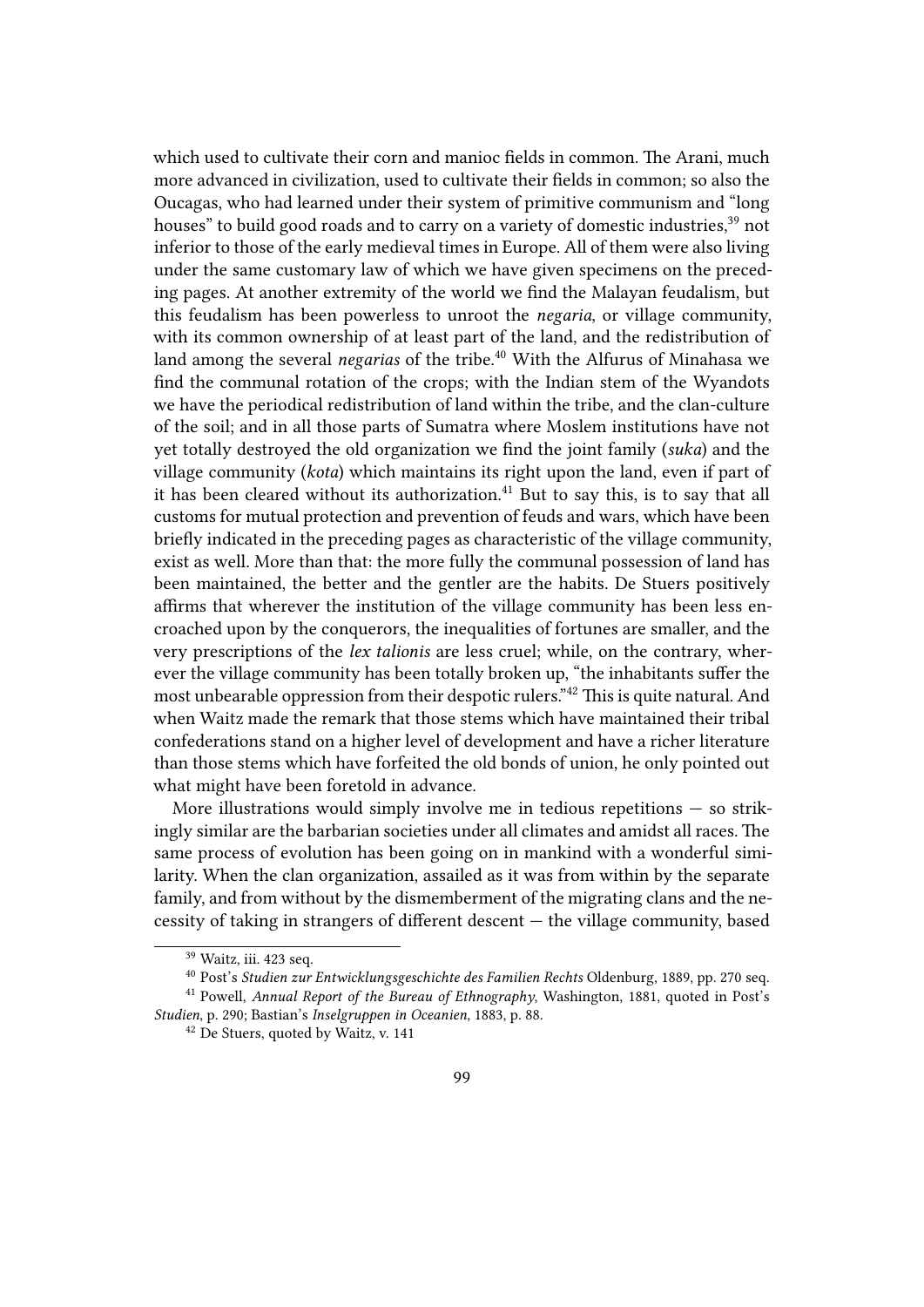upon a territorial conception, came into existence. This new institution, which had naturally grown out of the preceding one  $-$  the clan  $-$  permitted the barbarians to pass through a most disturbed period of history without being broken into isolated families which would have succumbed in the struggle for life. New forms of culture developed under the new organization; agriculture attained the stage which it hardly has surpassed until now with the great number; the domestic industries reached a high degree of perfection. The wilderness was conquered, it was intersected by roads, dotted with swarms thrown off by the mother-communities. Markets and fortified centres, as well as places of public worship, were erected. The conceptions of a wider union, extended to whole stems and to several stems of various origin, were slowly elaborated. The old conceptions of justice which were conceptions of mere revenge, slowly underwent a deep modification — the idea of amends for the wrong done taking the place of revenge. The customary law which still makes the law of the daily life for two-thirds or more of mankind, was elaborated under that organization, as well as a system of habits intended to prevent the oppression of the masses by the minorities whose powers grew in proportion to the growing facilities for private accumulation of wealth. This was the new form taken by the tendencies of the masses for mutual support. And the progress — economical, intellectual, and moral — which mankind accomplished under this new popular form of organization, was so great that the States, when they were called later on into existence, simply took possession, in the interest of the minorities, of all the judicial, economical, and administrative functions which the village community already had exercised in the interest of all.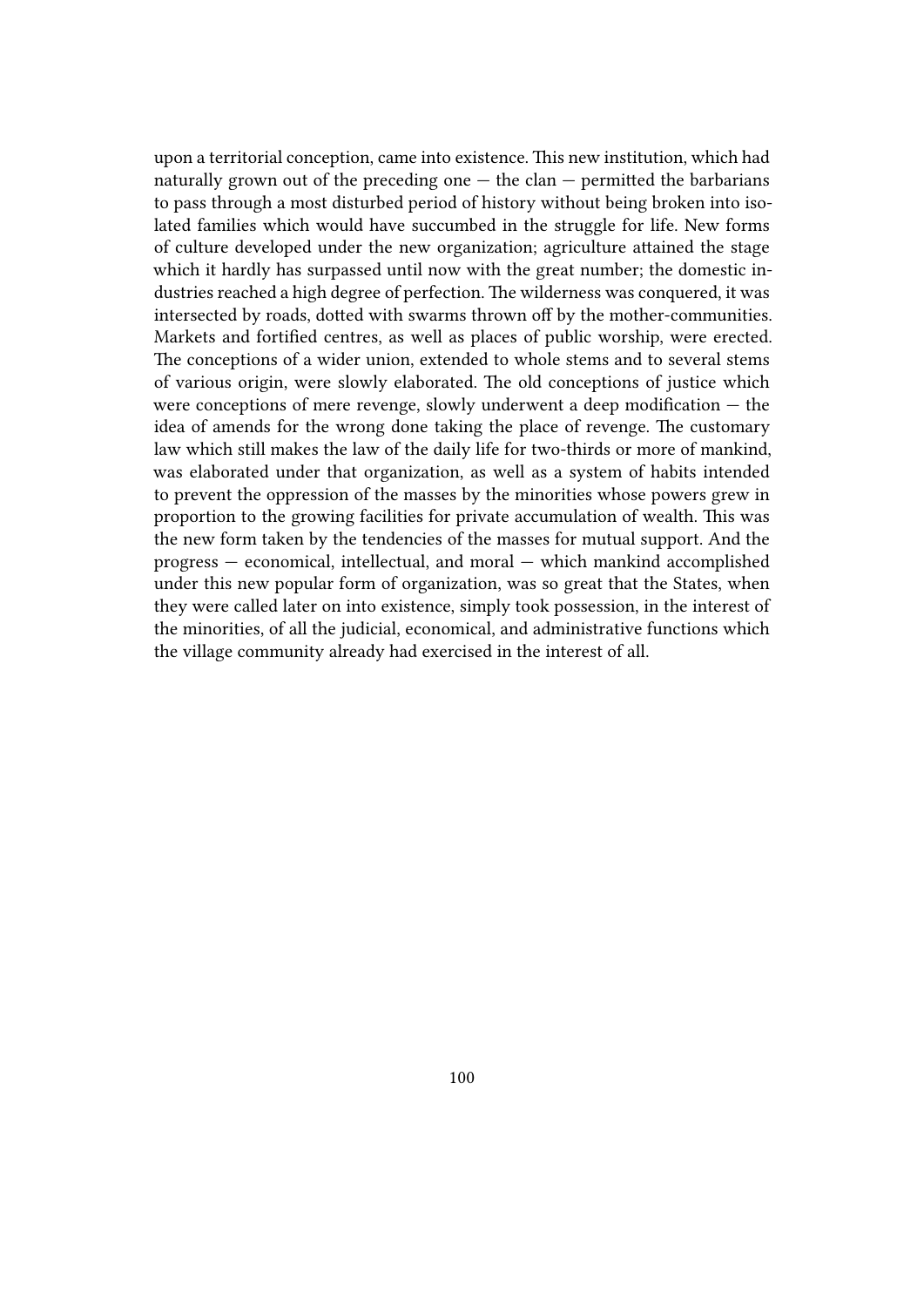## **Chapter 5: Mutual Aid in the Mediæval City**

*Growth of authority in Barbarian Society. — Serfdom in the villages. — Revolt of fortified towns: their liberation; their charts. — The guild. — Double origin of the free mediæval city. — Self-jurisdiction, selfadministration. — Honourable position of labour. — Trade by the guild and by the city.*

Sociability and need of mutual aid and support are such inherent parts of human nature that at no time of history can we discover men living in small isolated families, fighting each other for the means of subsistence. On the contrary, modern research, as we saw it in the two preceding chapters, proves that since the very beginning of their prehistoric life men used to agglomerate into *gentes*, clans, or tribes, maintained by an idea of common descent and by worship of common ancestors. For thousands and thousands of years this organization has kept men together, even though there was no authority whatever to impose it. It has deeply impressed all subsequent development of mankind; and when the bonds of common descent had been loosened by migrations on a grand scale, while the development of the separated family within the clan itself had destroyed the old unity of the clan, a new form of union, territorial in its principle  $-$  the village community — was called into existence by the social genius of man. This institution, again, kept men together for a number of centuries, permitting them to further develop their social institutions and to pass through some of the darkest periods of history, without being dissolved into loose aggregations of families and individuals, to make a further step in their evolution, and to work out a number of secondary social institutions, several of which have survived down to the present time. We have now to follow the further developments of the same ever-living tendency for mutual aid. Taking the village communities of the so-called barbarians at a time when they were making a new start of civilization after the fall of the Roman Empire, we have to study the new aspects taken by the sociable wants of the masses in the middle ages, and especially in the mediæval guilds and the mediæval city.

Far from being the fighting animals they have often been compared to, the barbarians of the first centuries of our era (like so many Mongolians, Africans, Arabs,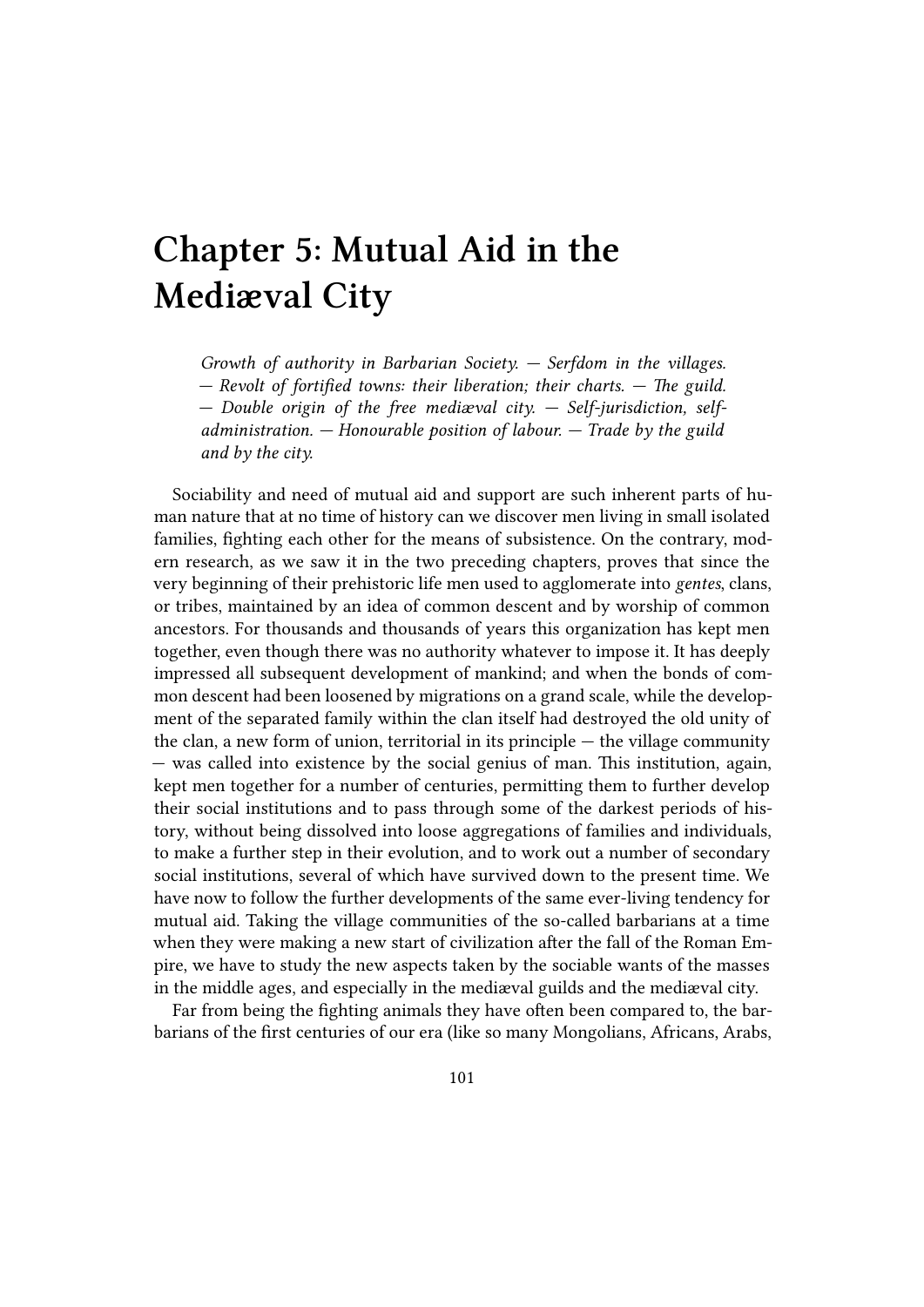and so on, who still continue in the same barbarian stage) invariably preferred peace to war. With the exception of a few tribes which had been driven during the great migrations into unproductive deserts or highlands, and were thus compelled periodically to prey upon their better-favoured neighbours — apart from these, the great bulk of the Teutons, the Saxons, the Celts, the Slavonians, and so on, very soon after they had settled in their newly-conquered abodes, reverted to the spade or to their herds. The earliest barbarian codes already represent to us societies composed of peaceful agricultural communities, not hordes of men at war with each other. These barbarians covered the country with villages and farmhouses;<sup>1</sup> they cleared the forests, bridged the torrents, and colonized the formerly quite uninhabited wilderness; and they left the uncertain warlike pursuits to brotherhoods, *scholæ*, or "trusts" of unruly men, gathered round temporary chieftains, who wandered about, offering their adventurous spirit, their arms, and their knowledge of warfare for the protection of populations, only too anxious to be left in peace. The warrior bands came and went, prosecuting their family feuds; but the great mass continued to till the soil, taking but little notice of their would-be rulers, so long as they did not interfere with the independence of their village communities.<sup>2</sup> The new occupiers of Europe evolved the systems of land tenure and soil culture which are still in force with hundreds of millions of men; they worked out their systems of compensation for wrongs, instead of the old tribal blood-revenge; they learned the first rudiments of industry; and while they fortified their villages with palisaded walls, or erected towers and earthen forts whereto to repair in case of a new invasion, they soon abandoned the task of defending these towers and forts to those who made of war a speciality.

The very peacefulness of the barbarians, certainly not their supposed warlike instincts, thus became the source of their subsequent subjection to the military chieftains. It is evident that the very mode of life of the armed brotherhoods offered them more facilities for enrichment than the tillers of the soil could find in their agricultural communities. Even now we see that armed men occasionally come together to shoot down Matabeles and to rob them of their droves of cattle, though the Matabeles only want peace and are ready to buy it at a high price. The *scholæ* of old certainly were not more scrupulous than the *scholæ* of our own time. Droves of cattle, iron (which was extremely costly at that time<sup>3</sup>), and slaves were appropriated in this way; and although most acquisitions were wasted on the spot

<sup>1</sup> W. Arnold, in his *Wanderungen und Ansiedelungen der deutschen Stämme*, p. 431, even maintains that one-half of the now arable area in middle Germany must have been reclaimed from the sixth to the ninth century. Nitzsch (*Geschichte des deutschen Volkes*, Leipzig, 1883, vol. i.) shares the same opinion.

<sup>2</sup> Leo and Botta, *Histoire d'Italie,* French edition, 1844, t. i., p. 37.

<sup>3</sup> The composition for the stealing of a simple knife was 15 *solidii* and of the iron parts of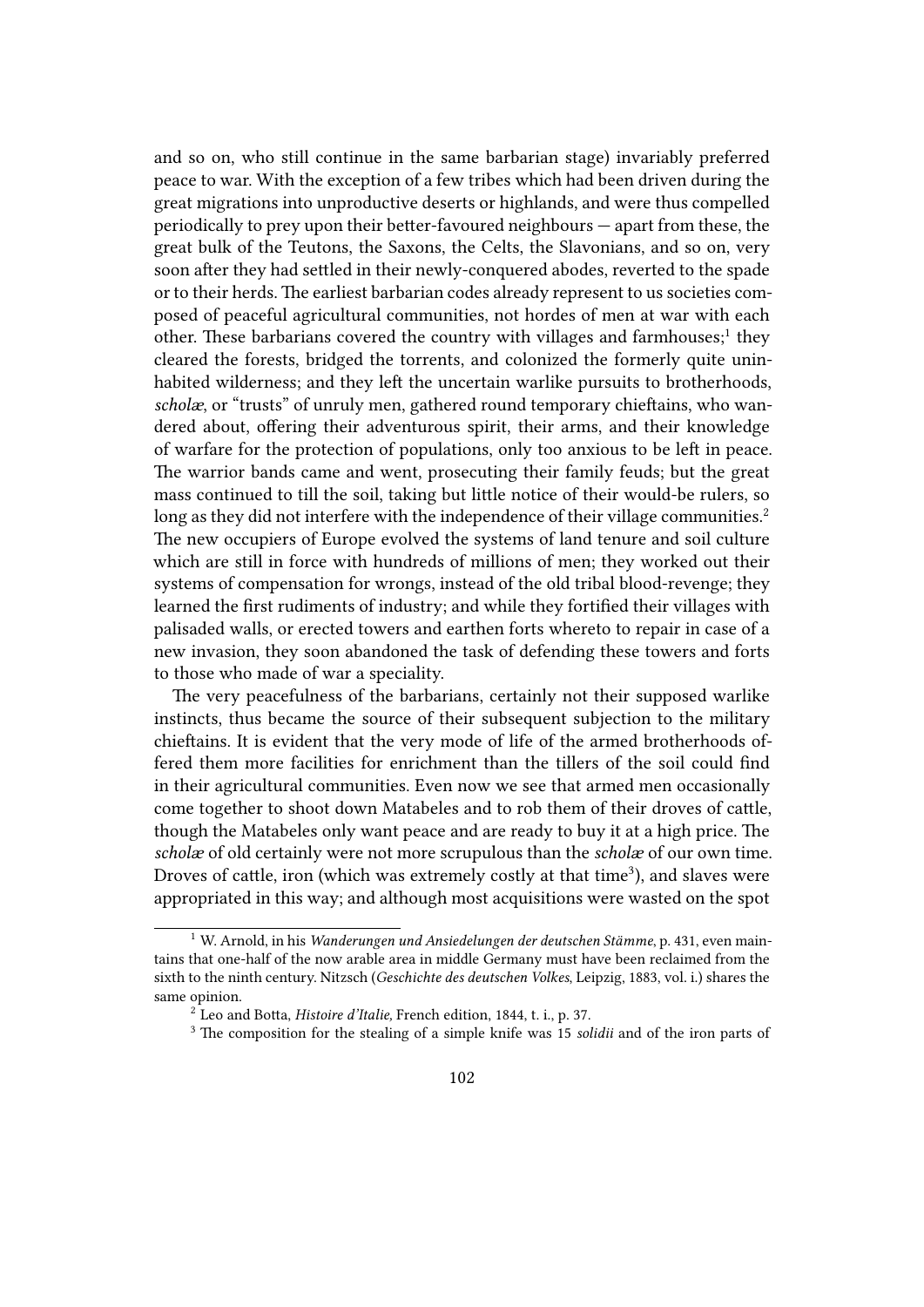in those glorious feasts of which epic poetry has so much to say — still some part of the robbed riches was used for further enrichment. There was plenty of waste land, and no lack of men ready to till it, if only they could obtain the necessary cattle and implements. Whole villages, ruined by murrains, pests, fires, or raids of new immigrants, were often abandoned by their inhabitants, who went anywhere in search of new abodes. They still do so in Russia in similar circumstances. And if one of the *hirdmen* of the armed brotherhoods offered the peasants some cattle for a fresh start, some iron to make a plough, if not the plough itself, his protection from further raids, and a number of years free from all obligations, before they should begin to repay the contracted debt, they settled upon the land. And when, after a hard fight with bad crops, inundations and pestilences, those pioneers began to repay their debts, they fell into servile obligations towards the protector of the territory. Wealth undoubtedly did accumulate in this way, and power always follows wealth.<sup>4</sup> And yet, the more we penetrate into the life of those times, the sixth and seventh centuries of our era, the more we see that another element, besides wealth and military force, was required to constitute the authority of the few. It was an element of law and tight, a desire of the masses to maintain peace, and to establish what they considered to be justice, which gave to the chieftains of the *scholæ* — kings, dukes, *knyazes*, and the like — the force they acquired two or three hundred years later. That same idea of justice, conceived as an adequate revenge for the wrong done, which had grown in the tribal stage, now passed as a red thread through the history of subsequent institutions, and, much more even than military or economic causes, it became the basis upon which the authority of the kings and the feudal lords was founded.

In fact, one of the chief preoccupations of the barbarian village community always was, as it still is with our barbarian contemporaries, to put a speedy end to the feuds which arose from the then current conception of justice. When a quarrel took place, the community at once interfered, and after the folkmote had heard the case, it settled the amount of composition (*wergeld*) to be paid to the wronged person, or to his family, as well as the *fred*, or fine for breach of peace, which had

a mill, 45 *solidii* (See on this subject Lamprecht's *Wirthschaft und Recht der Franken* in Raumer's *Historisches Taschenbuch*, 1883, p. 52.) According to the Riparian law, the sword, the spear, and the iron armour of a warrior attained the value of at least twenty-five cows, or two years of a freeman's labour. A cuirass alone was valued in the Salic law (Desmichels, quoted by Michelet) at as much as thirty-six bushels of wheat.

<sup>&</sup>lt;sup>4</sup> The chief wealth of the chieftains, for a long time, was in their personal domains peopled partly with prisoner slaves, but chiefly in the above way. On the origin of property see Inama Sternegg's *Die Ausbildung der grossen Grundherrschaften in Deutschland*, in Schmoller's *Forschungen*, Bd. I., 1878; F. Dahn's *Urgeschichte der germanischen und romanischen Völker*, Berlin, 1881; Maurer's *Dorfverfassung*; Guizot's *Essais sur l'histoire de France*; Maine's *Village Community*; Botta's *Histoire d'Italie*; Seebohm, Vinogradov, J. R. Green, etc.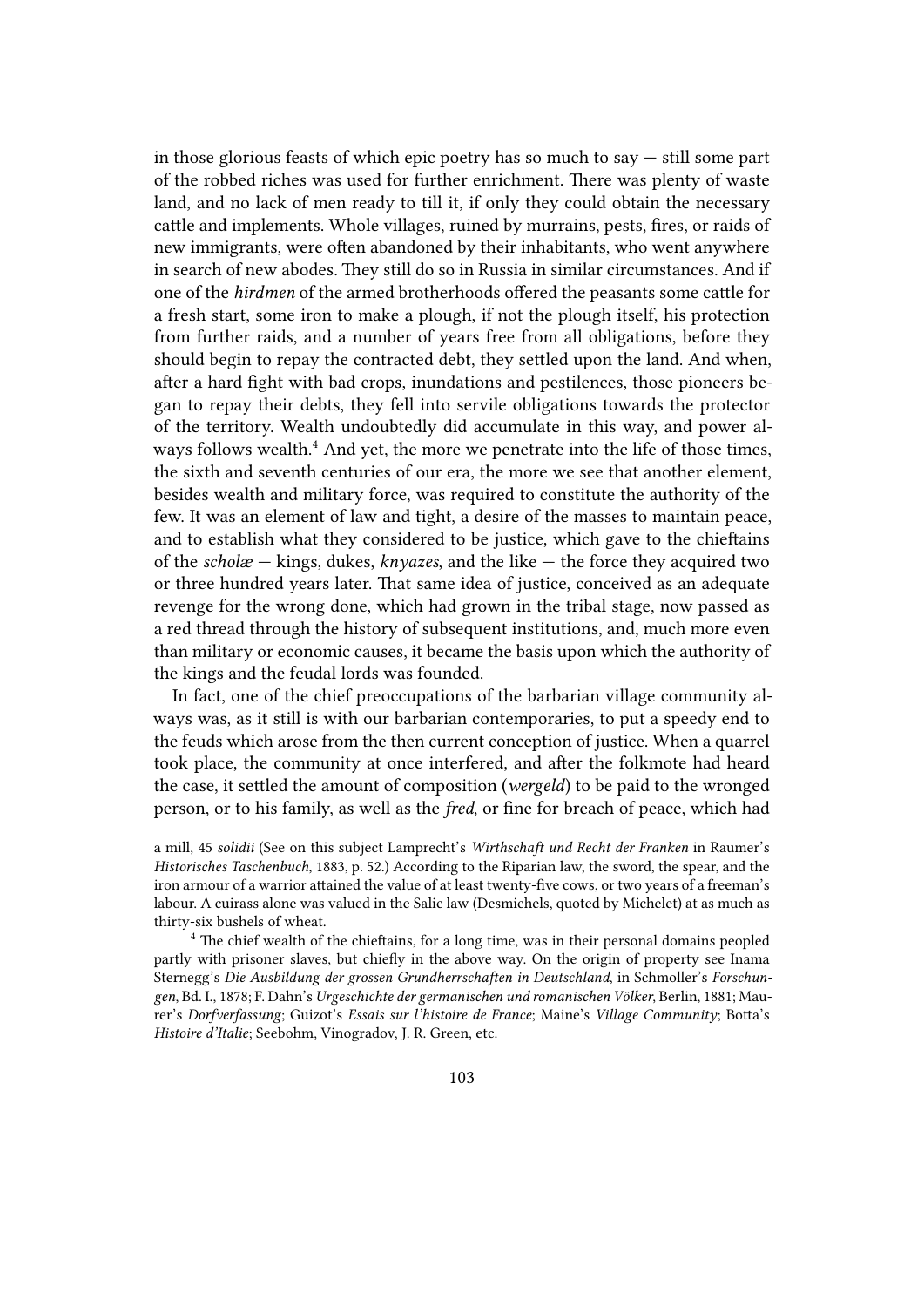to be paid to the community. Interior quarrels were easily appeased in this way. But when feuds broke out between two different tribes, or two confederations of tribes, notwithstanding all measures taken to prevent them, $5$  the difficulty was to find an arbiter or sentence-finder whose decision should be accepted by both parties alike, both for his impartiality and for his knowledge of the oldest law. The difficulty was the greater as the customary laws of different tribes and confederations were at variance as to the compensation due in different cases. It therefore became habitual to take the sentence-finder from among such families, or such tribes, as were reputed for keeping the law of old in its purity; of being versed in the songs, triads, sagas, etc., by means of which law was perpetuated in memory; and to retain law in this way became a sort of art, a "mystery," carefully transmitted in certain families from generation to generation. Thus in Iceland, and in other Scandinavian lands, at every *Allthing*, or national folkmote, a *lövsögmathr* used to recite the whole law from memory for the enlightening of the assembly; and in Ireland there was, as is known, a special class of men reputed for the knowledge of the old traditions, and therefore enjoying a great authority as judges.<sup>6</sup> Again, when we are told by the Russian annals that some stems of North-West Russia, moved by the growing disorder which resulted from "clans rising against clans," appealed to Norman *varingiar* to be their judges and commanders of warrior *scholæ*; and when we see the *knyazes*, or dukes, elected for the next two hundred years always from the same Norman family, we cannot but recognize that the Slavonians trusted to the Normans for a better knowledge of the law which would be equally recognized as good by different Slavonian kins. In this case the possession of runes, used for the transmission of old customs, was a decided advantage in favour of the Normans; but in other cases there are faint indications that the "eldest" branch of the stem, the supposed motherbranch, was appealed to to supply the judges, and its decisions were relied upon as just;<sup>7</sup> while at a later epoch we see a distinct tendency towards taking the sentence-finders from the Christian clergy, which, at that time, kept still to the fundamental, now forgotten, principle of Christianity, that retaliation is no act of justice. At that time the Christian clergy opened the churches as places of asylum for those who fled from blood revenge, and they willingly acted as arbiters in criminal cases, always opposing the old tribal principle of life for life and wound for wound. In short, the deeper we penetrate into the history of early institutions, the less we find grounds for the military theory of origin of authority.

<sup>5</sup> See Sir Henry Maine's *International Law*, London, 1888.

<sup>6</sup> *Ancient Laws of Ireland*, Introduction; E. Nys, *Études de droit international*, t. i., 1896, pp. 86 *seq*. Among the Ossetes the arbiters from three *oldest* villages enjoy a special reputation (M. Kovalevsky's *Modern Custom and Old Law*, Moscow, 1886, ii. 217, Russian).

 $7$  It is permissible to think that this conception (related to the conception of tanistry) played an important part in the life of the period; but research has not yet been directed that way.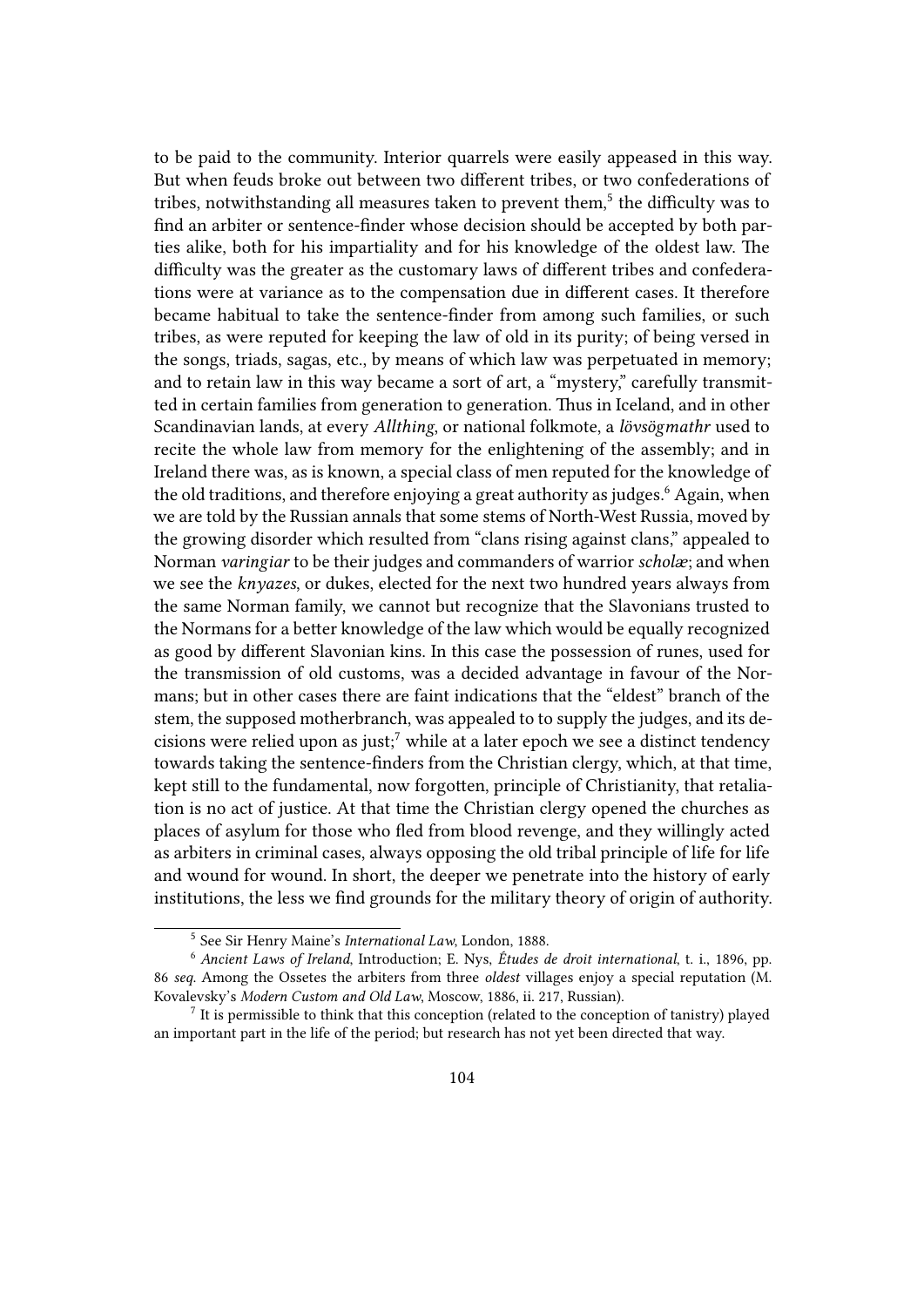Even that power which later on became such a source of oppression seems, on the contrary, to have found its origin in the peaceful inclinations of the masses.

In all these cases the *fred*, which often amounted to half the compensation, went to the folkmote, and from times immemorial it used to be applied to works of common utility and defence. It has still the same destination (the erection of towers) among the Kabyles and certain Mongolian stems; and we have direct evidence that even several centuries later the judicial fines, in Pskov and several French and German cities, continued to be used for the repair of the city walls.<sup>8</sup> It was thus quite natural that the fines should be handed over to the sentence-finder, who was bound, in return, both to maintain the *schola* of armed men to whom the defence of the territory was trusted, and to execute the sentences. This became a universal custom in the eighth and ninth centuries, even when the sentence-finder was an elected bishop. The germ of a combination of what we should now call the judicial power and the executive thus made its appearance. But to these two functions the attributions of the duke or king were strictly limited. He was no ruler of the people — the supreme power still belonging to the folkmote — not even a commander of the popular militia; when the folk took to arms, it marched under a separate, also elected, commander, who was not a subordinate, but an equal to the king.<sup>9</sup> The king was a lord on his personal domain only. In fact, in barbarian language, the word *konung*, *koning*, or *cyning* synonymous with the Latin *rex*, had no other meaning than that of a temporary leader or chieftain of a band of men. The commander of a flotilla of boats, or even of a single pirate boat, was also a konung, and till the present day the commander of fishing in Norway is named *Not-kong* — "the king of the nets."<sup>10</sup> The veneration attached later on to the personality of a king did not yet exist, and while treason to the kin was punished by death, the slaying of a king could be recouped by the payment of compensation: a king simply was valued so much more than a freeman.<sup>11</sup> And when King Knu (or Canute) had killed one man of his own *schola*, the saga represents him convoking his comrades to a *thing* where he stood on his knees imploring pardon. He was pardoned, but not till he had agreed to pay nine times the regular composition, of which one-third went to himself for the loss of one of his men, one-third to the relatives of the slain man,

<sup>&</sup>lt;sup>8</sup> It was distinctly stated in the charter of St. Quentin of the year 1002 that the ransom for houses which had to be demolished for crimes went for the city walls. The same destination was given to the *Ungeld* in German cities. At Pskov the cathedral was the bank for the fines, and from this fund money was taken for the wails.

<sup>9</sup> Sohm, *Fränkische Rechts- und Gerichtsverfassung*, p. 23; also Nitzsch, *Geschechte des deutschen Volkes*, i. 78.

<sup>10</sup> See the excellent remarks on this subject in Augustin Thierry's *Lettres sur l'histoire de France*. 7<sup>th</sup> Letter. The barbarian translations of parts of the Bible are extremely instructive on this point.

 $11$  Thirty-six times more than a noble, according to the Anglo-Saxon law. In the code of Rothari the slaying of a king is, however, punished by death; but (apart from Roman influence) this new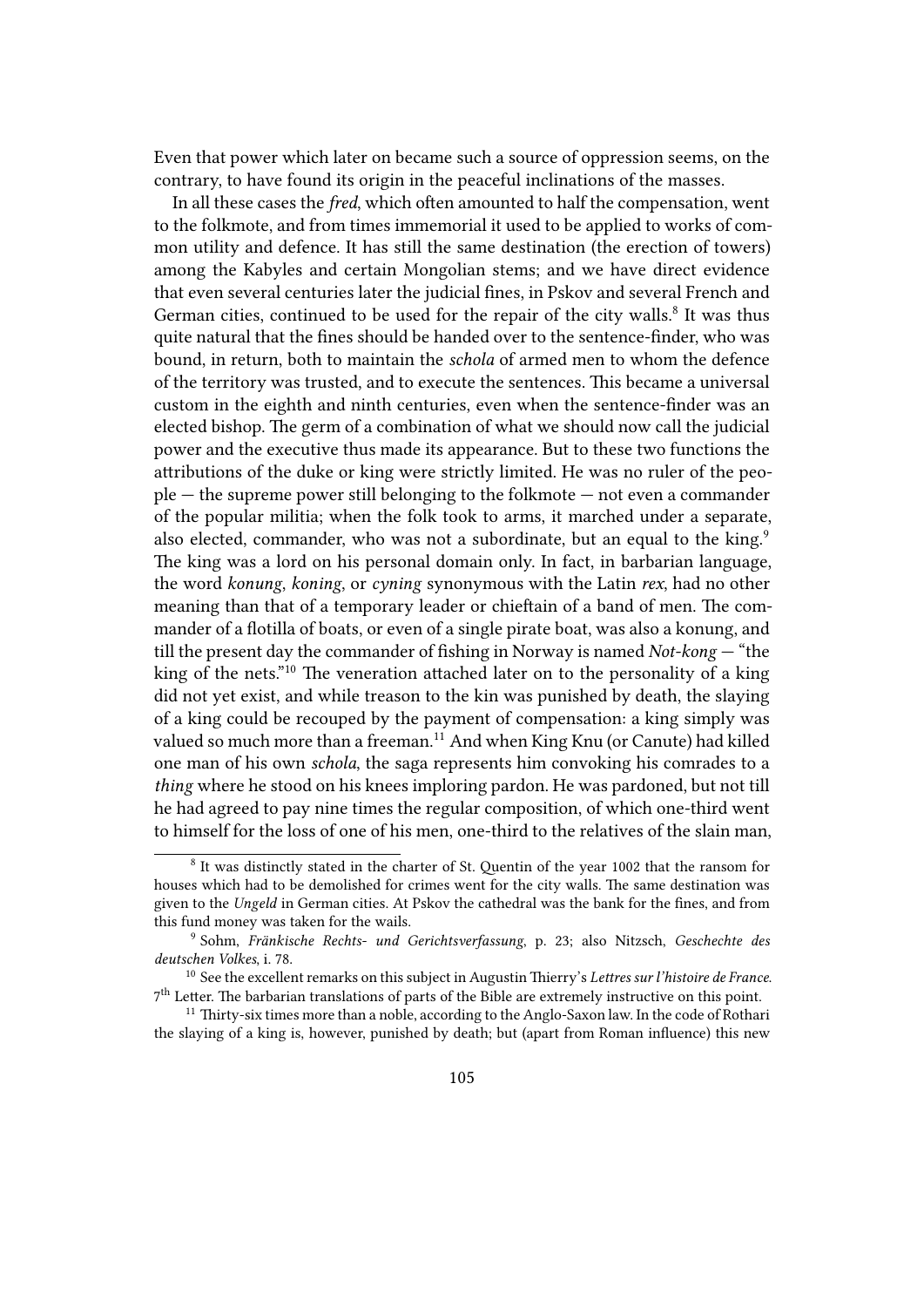and one-third (the *fred*) to the *schola*. <sup>12</sup> In reality, a complete change had to be accomplished in the current conceptions, under the double influence of the Church and the students of Roman law, before an idea of sanctity began to be attached to the personality of the king.

However, it lies beyond the scope of these essays to follow the gradual development of authority out of the elements just indicated. Historians, such as Mr. and Mrs. Green for this country, Augustin Thierry, Michelet, and Luchaire for France, Kaufmann, Janssen, W. Arnold, and even Nitzsch, for Germany, Leo and Botta for Italy, Byelaeff, Kostomaroff, and their followers for Russia, and many others, have fully told that tale. They have shown how populations, once free, and simply agreeing "to feed" a certain portion of their military defenders, gradually became the serfs of these protectors; how "commendation" to the Church, or to a lord, became a hard necessity for the freeman; how each lord's and bishop's castle became a robber's nest — how feudalism was imposed, in a word — and how the crusades, by freeing the serfs who wore the cross, gave the first impulse to popular emancipation. All this need not be retold in this place, our chief aim being to follow the *constructive* genius of the masses in their mutual-aid institutions.

At a time when the last vestiges of barbarian freedom seemed to disappear, and Europe, fallen under the dominion of thousands of petty rulers, was marching towards the constitution of such theocracies and despotic States as had followed the barbarian stage during the previous starts of civilization, or of barbarian monarchies, such as we see now in Africa, life in Europe took another direction. It went on on lines similar to those it had once taken in the cities of antique Greece. With a unanimity which seems almost incomprehensible, and for a long time was not understood by historians, the urban agglomerations, down to the smallest burgs, began to shake off the yoke of their worldly and clerical lords. The fortified village rose against the lord's castle, defied it first, attacked it next, and finally destroyed it. The movement spread from spot to spot, involving every town on the surface of Europe, and in less than a hundred years free cities had been called into existence on the coasts of the Mediterranean, the North Sea, the Baltic, the Atlantic Ocean, down to the fjords of Scandinavia; at the feet of the Apennines, the Alps, the Black Forest, the Grampians, and the Carpathians; in the plains of Russia, Hungary, France and Spain. Everywhere the same revolt took place, with the same features, passing through the same phases, leading to the same results. Wherever men had found,

disposition was introduced (in 646) in the Lombardian law  $-$  as remarked by Leo and Botta  $-$  to cover the king from blood revenge. The king being at that time the executioner of his own sentences (as the tribe formerly was of its own sentences), he had to be protected by a special disposition, the more so as several Lombardian kings before Rothari had been slain in succession (Leo and Botta, *l.c.*, i. 66–90).

<sup>12</sup> Kaufmann, *Deutsche Geschichte*, Bd. I. "Die Germanen der Urzeit," p. 133.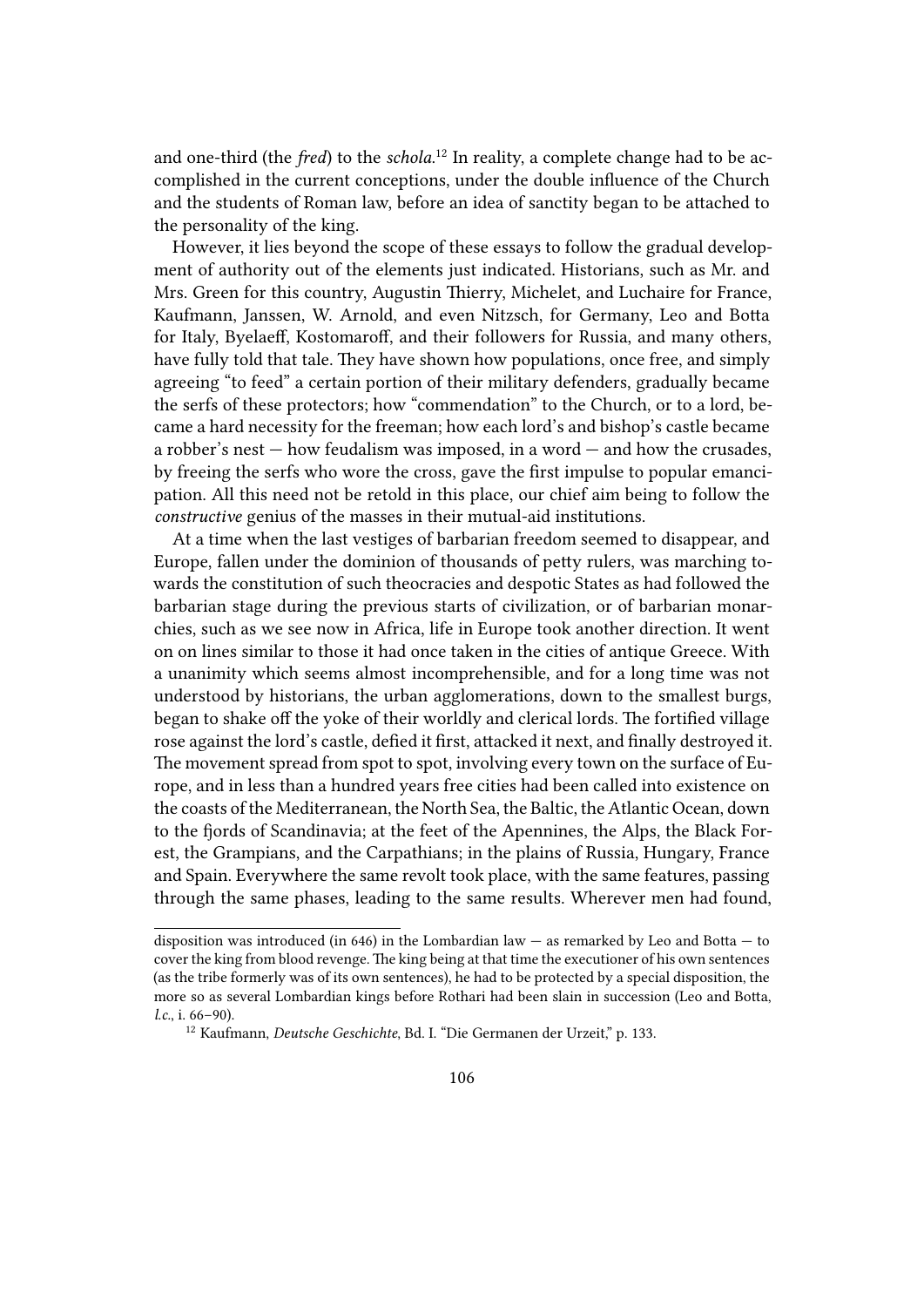or expected to find, some protection behind their town walls, they instituted their "co-jurations," their "fraternities," their "friendships," united in one common idea, and boldly marching towards a new life of mutual support and liberty. And they succeeded so well that in three or four hundred years they had changed the very face of Europe. They had covered the country with beautiful sumptuous buildings, expressing the genius of free unions of free men, unrivalled since for their beauty and expressiveness; and they bequeathed to the following generations all the arts, all the industries, of which our present civilization, with all its achievements and promises for the future, is only a further development. And when we now look to the forces which have produced these grand results, we find them  $-$  not in the genius of individual heroes, not in the mighty organization of huge States or the political capacities of their rulers, but in the very same current of mutual aid and support which we saw at work in the village community, and which was vivified and reinforced in the Middle Ages by a new form of unions, inspired by the very same spirit but shaped on a new model  $-$  the guilds.

It is well known by this time that feudalism did not imply a dissolution of the village community. Although the lord had succeeded in imposing servile labour upon the peasants, and had appropriated for himself such rights as were formerly vested in the village community alone (taxes, mortmain, duties on inheritances and marriages), the peasants had, nevertheless, maintained the two fundamental rights of their communities: the common possession of the land, and self-jurisdiction. In olden times, when a king sent his vogt to a village, the peasants received him with flowers in one hand and arms in the other, and asked him — which law he intended to apply: the one he found in the village, or the one he brought with him? And, in the first case, they handed him the flowers and accepted him; while in the second case they fought him.<sup>13</sup> Now, they accepted the king's or the lord's official whom they could not refuse; but they maintained the folkmote's jurisdiction, and themselves nominated six, seven, or twelve judges, who acted with the lord's judge, in the presence of the folkmote, as arbiters and sentence-finders. In most cases the official had nothing left to him but to confirm the sentence and to levy the customary *fred*. This precious right of self-jurisdiction, which, at that time, meant self-administration and self-legislation, had been maintained through all the struggles; and even the lawyers by whom Karl the Great was surrounded could not abolish it; they were bound to confirm it. At the same time, in all matters concerning the community's domain, the folkmote retained its supremacy and (as shown by Maurer) often claimed submission from the lord himself in land tenure matters. No growth of feudalism could break this resistance; the village community kept its ground; and when, in the ninth and tenth centuries, the invasions of the

<sup>13</sup> Dr. F. Dahn, *Urgeschichte der germanischen und romanischen Völker*, Berlin, 1881, Bd. I. 96.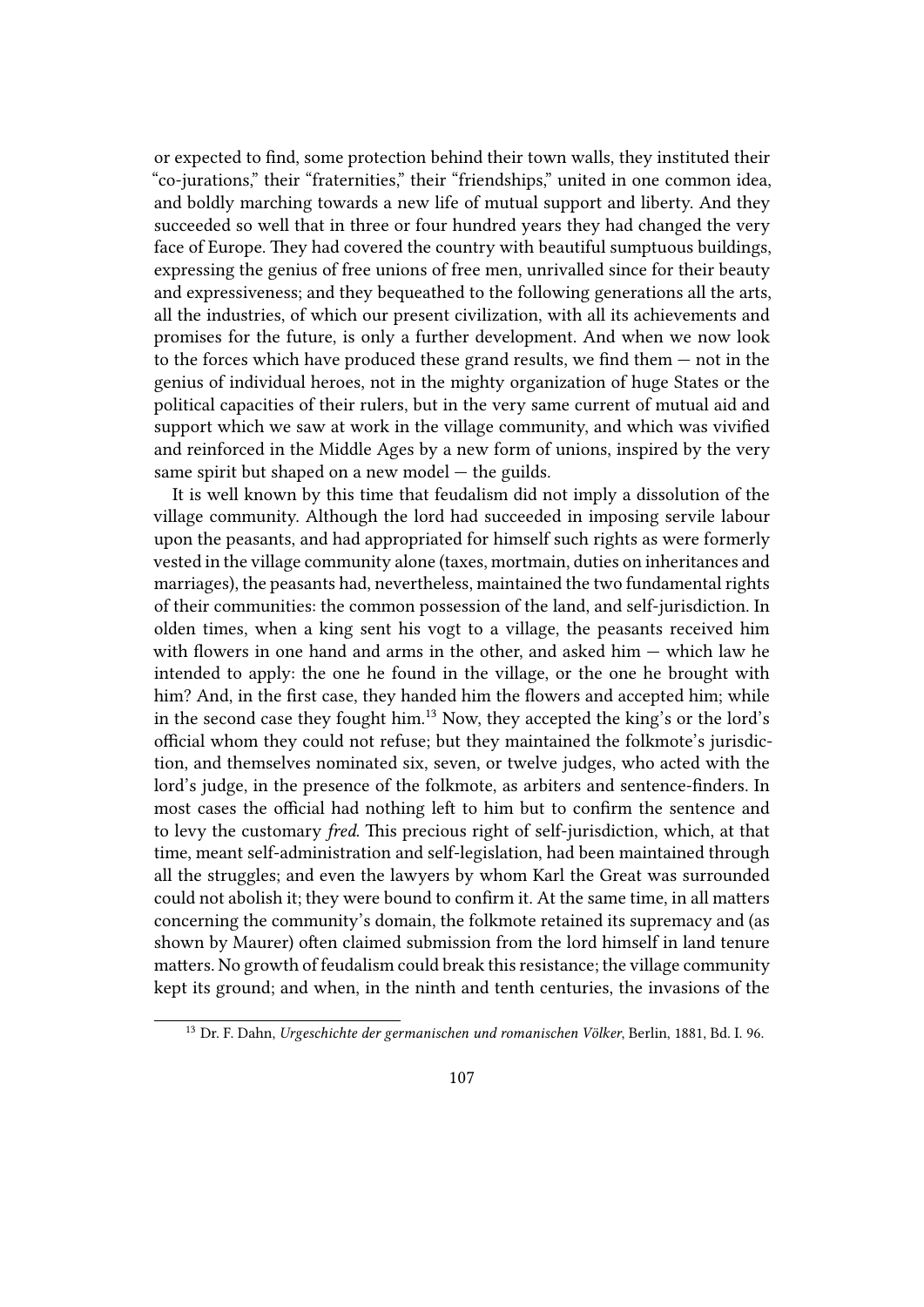Normans, the Arabs, and the Ugrians had demonstrated that military *scholæ* were of little value for protecting the land, a general movement began all over Europe for fortifying the villages with stone walls and citadels. Thousands of fortified centres were then built by the energies of the village communities; and, once they had built their walls, once a common interest had been created in this new sanctuary — the town walls — they soon understood that they could henceforward resist the encroachments of the inner enemies, the lords, as well as the invasions of foreigners. A new life of freedom began to develop within the fortified enclosures. The mediæval city was born.<sup>14</sup>

No period of history could better illustrate the constructive powers of the popular masses than the tenth and eleventh centuries, when the fortified villages and market-places, representing so many "oases amidst the feudal forest," began to free themselves from their lord's yoke, and slowly elaborated the future city organization; but, unhappily, this is a period about which historical information is especially scarce: we know the results, but little has reached us about the means by which they were achieved. Under the protection of their walls the cities' folkmotes — either quite independent, or led by the chief noble or merchant families conquered and maintained the right of electing the military *defensor* and supreme judge of the town, or at least of choosing between those who pretended to occupy this position. In Italy the young communes were continually sending away their *defensors* or *domini*, fighting those who refused to go. The same went on in the East. In Bohemia, rich and poor alike (*Bohemicae gentis magni et parvi, nobiles et ignobiles*) took part in the election;<sup>15</sup> while, the *vyeches* (folkmotes) of the Russian cities regularly elected their dukes  $-$  always from the same Rurik family  $-$ 

<sup>14</sup> If I thus follow the views long since advocated by Maurer (*Geschichte der Städteverfassung in Deutschland*, Erlangen, 1869), it is because he has fully proved the uninterrupted evolution from the village community to the mediaeval city, and that his views alone can explain the universality of the communal movement. Savigny and Eichhorn and their followers have certainly proved that the traditions of the Roman *municipia* had never totally disappeared. But they took no account of the village community period which the barbarians lived through before they had any cities. The fact is, that whenever mankind made a new start in civilization, in Greece, Rome, or middle Europe, it passed through the same stages  $-$  the tribe, the village community, the free city, the state  $-$  each one naturally evolving out of the preceding stage. Of course, the experience of each preceding civilization was never lost. Greece (itself influenced by Eastern civilizations) influenced Rome, and Rome influenced our civilization; but each of them begin from the same beginning — the tribe. And just as we cannot say that our states are *continuations* of the Roman state, so also can we not say that the mediæval cities of Europe (including Scandinavia and Russia) were a continuation of the Roman cities. They were a continuation of the barbarian village community, influenced to a certain extent by the traditions of the Roman towns.

<sup>15</sup> M. Kovalevsky, *Modern Customs and Ancient Laws of Russia* (Ilchester Lectures, London, 1891, Lecture 4).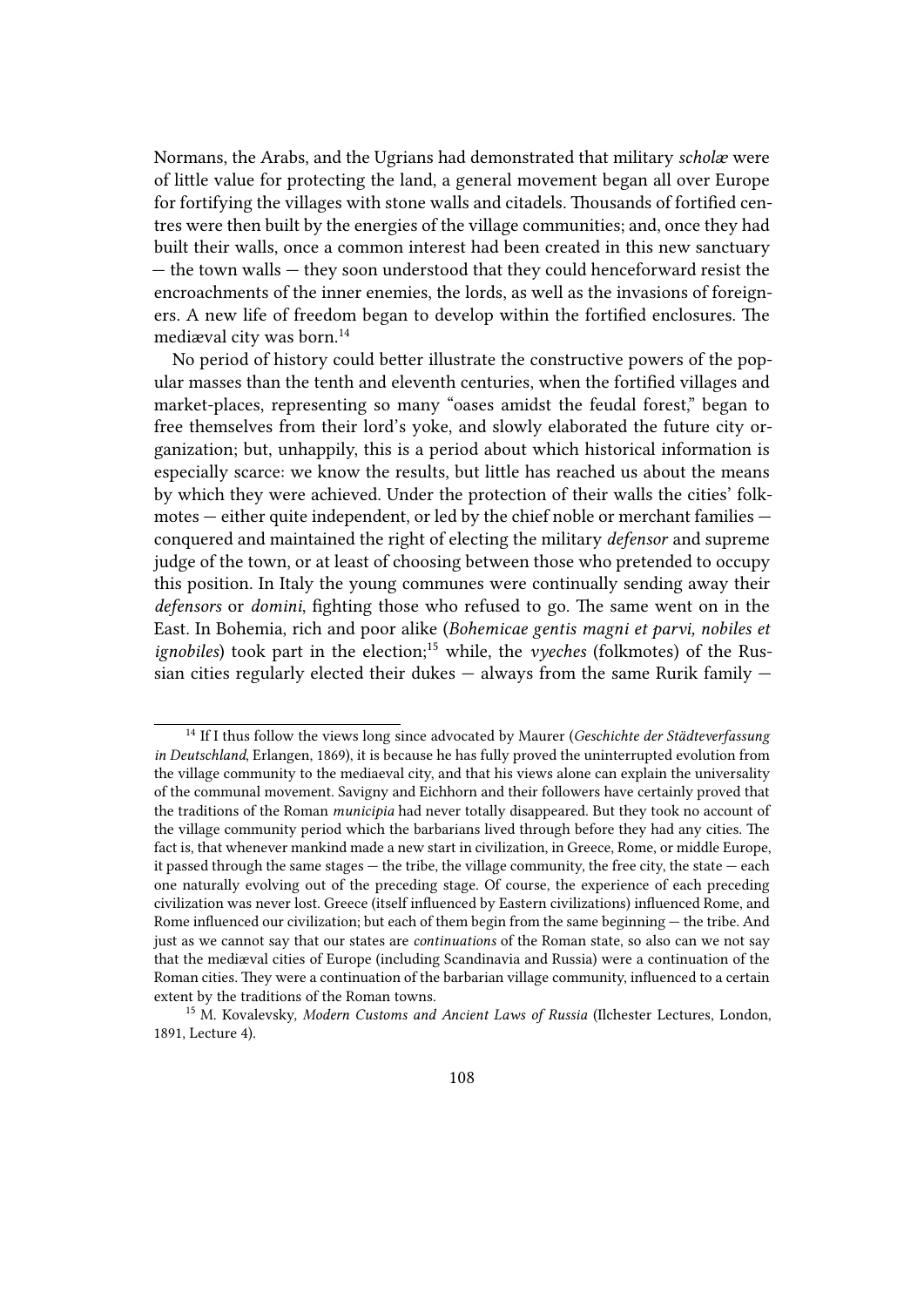covenanted with them, and sent the *knyaz* away if he had provoked discontent.<sup>16</sup> At the same time in most cities of Western and Southern Europe, the tendency was to take for *defensor* a bishop whom the city had elected itself. and so many bishops took the lead in protecting the "immunities" of the towns and in defending their liberties, that numbers of them were considered, after their death, as saints and special patrons of different cities. St. Uthelred of Winchester, St. Ulrik of Augsburg, St. Wolfgang of Ratisbon, St. Heribert of Cologne, St. Adalbert of Prague, and so on, as well as many abbots and monks, became so many cities' saints for having acted in defence of popular rights.<sup>17</sup> And under the new *defensors*, whether laic or clerical, the citizens conquered full self-jurisdiction and self-administration for their folkmotes.<sup>18</sup>

The whole process of liberation progressed by a series of imperceptible acts of devotion to the common cause, accomplished by men who came out of the masses — by unknown heroes whose very names have not been preserved by history. The wonderful movement of the God's peace (*treuga Dei*) by which the popular masses endeavoured to put a limit to the endless family feuds of the noble families, was born in the young towns, the bishops and the citizens trying to extend to the nobles the peace they had established within their town walls.<sup>19</sup> Already at that period, the commercial cities of Italy, and especially Amalfi (which had its elected consuls since 844, and frequently changed its doges in the tenth century)<sup>20</sup> worked out the customary maritime and commercial law which later on became a model for all

<sup>19</sup> A. Luchaire, *Les Communes françaises*; also Kluckohn, *Geschichte des Gottesfrieden*, 1857. L. Sémichon (*La paix et la trève de Dieu*, 2 vols., Paris, 1869) has tried to represent the communal movement as issued from that institution. In reality, the *treuga Dei*, like the league started under Louis le Gros for the defence against both the robberies of the nobles and the Norman invasions, was a thoroughly *popular* movement. The only historian who mentions this last league — that is, Vitalis — describes it as a "popular community" ("Considérations sur l'histoire de France," in vol. iv. of Aug. Thierry's *Œuvres*, Paris, 1868, p. 191 and *note*).

<sup>&</sup>lt;sup>16</sup> A considerable amount of research had to be done before this character of the so-called *udyelnyi period* was properly established by the works of Byelaeff (*Tales from Russian History*), Kostomaroff (*The Beginnings of Autocracy in Russia*), and especially Professor Sergievich (*The Vyeche and the Prince*). The English reader may find some information about this period in the just-named work of M. Kovalevsky, in Rambaud's *History of Russia*, and, in a short summary, in the article "Russia" of the last edition of *Chambers's Encyclopædia*.

<sup>17</sup> Ferrari, *Histoire des révolutions d'Italie*, i. 257; Kallsen, *Die deutschen Städte im Mittelalter*, Bd. I. (Halle, 1891).

<sup>18</sup> See the excellent remarks of Mr. G.L. Gomme as regards the folkmote of London (*The Literature of Local Institutions*, London, 1886, p. 76). It must, however, be remarked that in royal cities the folkmote never attained the independence which it assumed elsewhere. It is even certain that Moscow and Paris were chosen by the kings and the Church as the cradles of the future royal authority in the State, because they did not possess the tradition of folkmotes accustomed to act as sovereign in all matters.

<sup>20</sup> Ferrari, i. 152, 263, etc.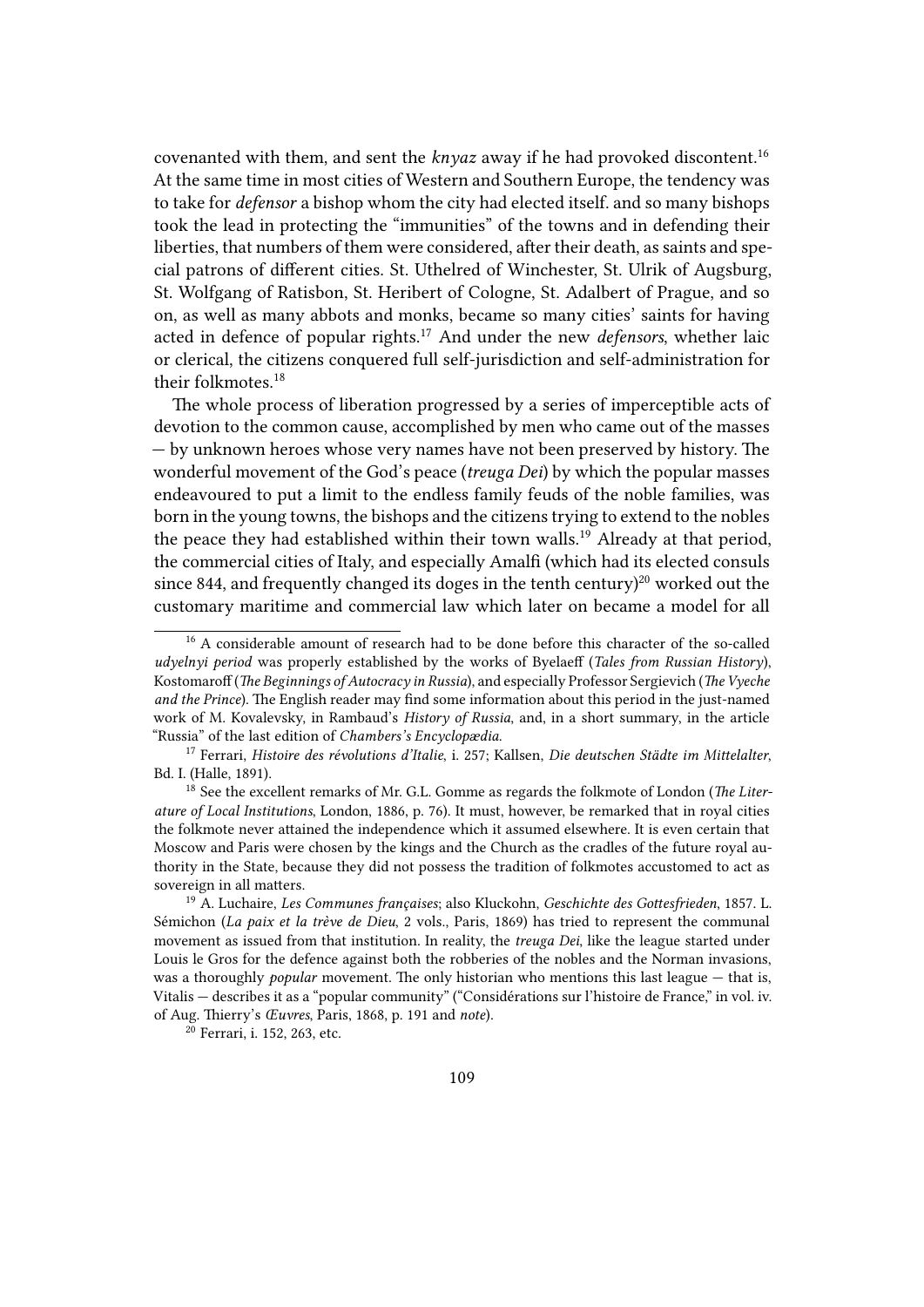Europe; Ravenna elaborated its craft organization, and Milan, which had made its first revolution in 980, became a great centre of commerce, its trades enjoying a full independence since the eleventh century.<sup>21</sup> So also Brügge and Ghent; so also several cities of France in which the *Mahl* or*forum* had become a quite independent institution.<sup>22</sup> And already during that period began the work of artistic decoration of the towns by works of architecture, which we still admire and which loudly testify of the intellectual movement of the times. "The basilicae were then renewed in almost all the universe," Raoul Glaber wrote in his chronicle, and some of the finest monuments of mediæval architecture date from that period: the wonderful old church of Bremen was built in the ninth century, Saint Marc of Venice was finished in 1071, and the beautiful dome of Pisa in 1063. In fact, the intellectual movement which has been described as the Twelfth Century Renaissance<sup>23</sup> and the Twelfth Century Rationalism  $-$  the precursor of the Reform<sup>24</sup> date from that period, when most cities were still simple agglomerations of small village communities enclosed by walls.

However, another element, besides the village-community principle, was required to give to these growing centres of liberty and enlightenment the unity of thought and action, and the powers of initiative, which made their force in the twelfth and thirteenth centuries. With the growing diversity of occupations, crafts and arts, and with the growing commerce in distant lands, some new form of union was required, and this necessary new element was supplied by the *guilds*. Volumes and volumes have been written about these unions which, under the name of guilds, brotherhoods, friendships and *druzhestva*, *minne*, *artels* in Russia, *esnaifs* in Servia and Turkey, *amkari* in Georgia, and so on, took such a formidable development in mediæval times and played such an important part in the emancipation of the cities. But it took historians more than sixty years before the universality of this institution and its true characters were understood. Only now, when hundreds of guild statutes have been published and studied, and their relationship to the Roman *collegiae*, and the earlier unions in Greece and in India,<sup>25</sup> is known, can we maintain with full confidence that these brotherhoods were but a further devel-

<sup>21</sup> Perrens, *Histoire de Florence*, i. 188; Ferrari, l.c., i. 283.

<sup>22</sup> Aug. Thierry, *Essai sur l'histoire du Tiers État*, Paris, 1875, p. 414, *note*.

<sup>23</sup> F. Rocquain, "La Renaissance au XIIe siècle," in *Études sur l'histoire de France*, Paris, 1875, pp. 55–117.

<sup>24</sup> N. Kostomaroff, "The Rationalists of the Twelfth Century," in his *Monographies and Researches* (Russian).

 $25$  Very interesting facts relative to the universality of guilds will be found in "Two Thousand" Years of Guild Life," by Rev. J. M. Lambert, Hull, 1891. On the Georgian *amkari*, see S. Eghiazarov, *Gorodskiye Tsekhi* ("Organization of Transcaucasian Amkari"), in *Memoirs* of the Caucasian Geographical Society, xiv. 2, 1891.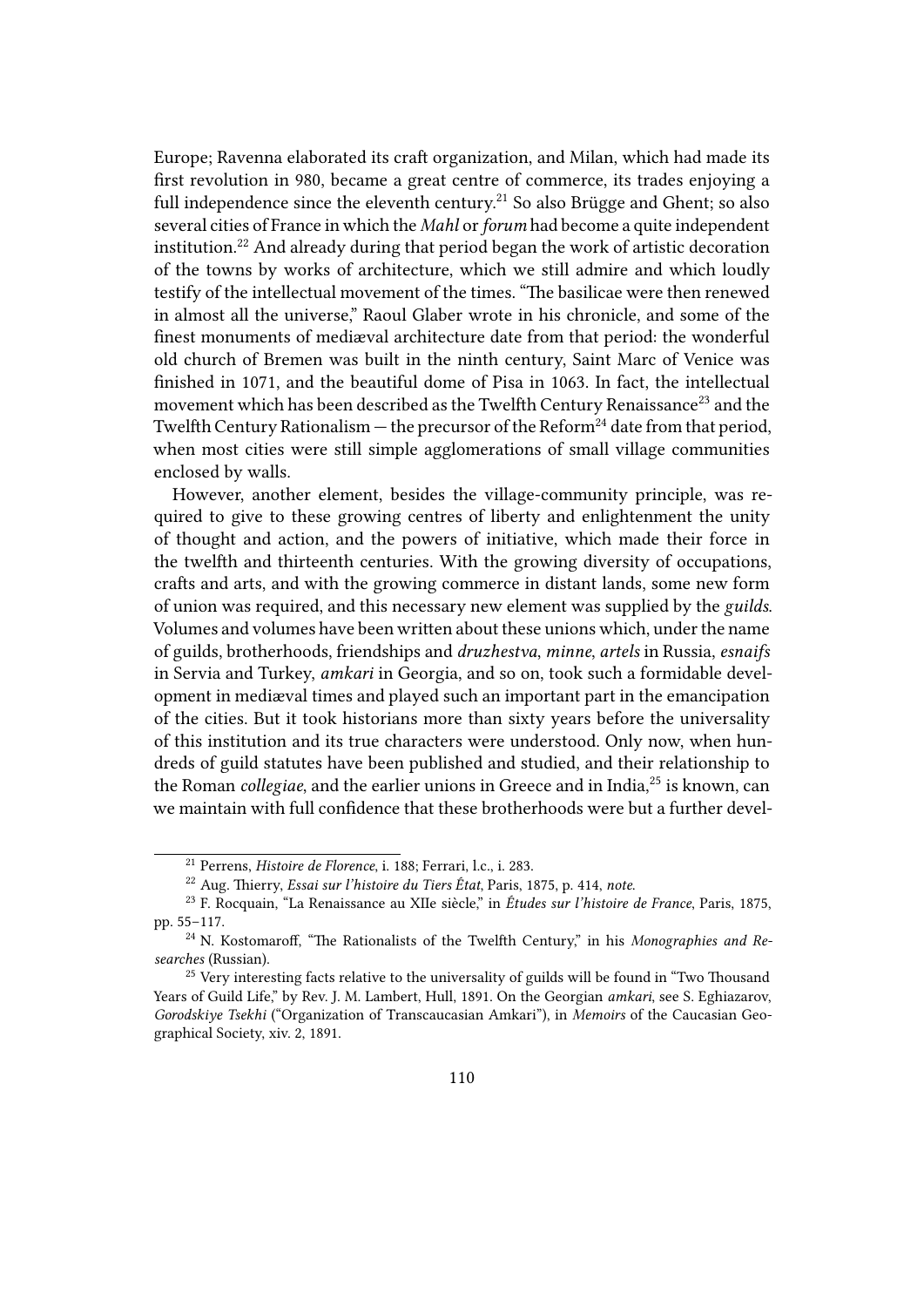opment of the same principles which we saw at work in the gens and the village community.

Nothing illustrates better these mediæval brother hoods than those temporary guilds which were formed on board ships. When a ship of the Hansa had accomplished her first half-day passage after having left the port, the captain (*Schiffer*) gathered all crew and passengers on the deck, and held the following language, as reported by a contemporary: —

"'As we are now at the mercy of God and the waves,' he said, 'each one must be equal to each other. And as we are surrounded by storms, high waves, pirates and other dangers, we must keep a strict order that we may bring our voyage to a good end. That is why we shall pronounce the prayer for a good wind and good success, and, according to marine law, we shall name the occupiers of the judges' seats (*Schöffenstellen*).' Thereupon the crew elected a Vogt and four *scabini*, to act as their judges. At the end of the voyage the Vogt and the scabini. abdicated their functions and addressed the. 'What has happened on board ship, we crew as follows: — must pardon to each other and consider as dead (*todt und ab sein lassen*). What we have judged right, was for the sake of justice. This is why we beg you all, in the name of honest justice, to forget all the animosity one may nourish against another, and to swear on bread and salt that he will not think of it in a bad spirit. If any one, however, considers himself wronged, he must appeal to the land Vogt and ask justice from him before sunset.' On landing, the Stock with the *fred* fines was handed over to the Vogt of the sea-port for distribution among the poor."<sup>26</sup>

This simple narrative, perhaps better than anything else, depicts the spirit of the mediæval guilds. Like organizations came into existence wherever a group of men — fishermen, hunters, travelling merchants, builders, or settled craftsmen came together for a common pursuit. Thus, there was on board ship the naval authority of the captain; but, for the very success of the common enterprise, all men on board, rich and poor, masters and crew, captain and sailors, agreed to be equals in their mutual relations, to be simply men, bound to aid each other and to settle their possible disputes before judges elected by all of them. So also when a number of craftsmen — masons, carpenters, stone-cutters, etc. — came together for building, say, a cathedral, they all belonged to a city which had its political organization, and each of them belonged moreover to his own craft; but they were

<sup>26</sup> J.D. Wunderer's "Reisebericht" in Fichard's *Frankfurter Archiv*, ii. 245; quoted by Janssen,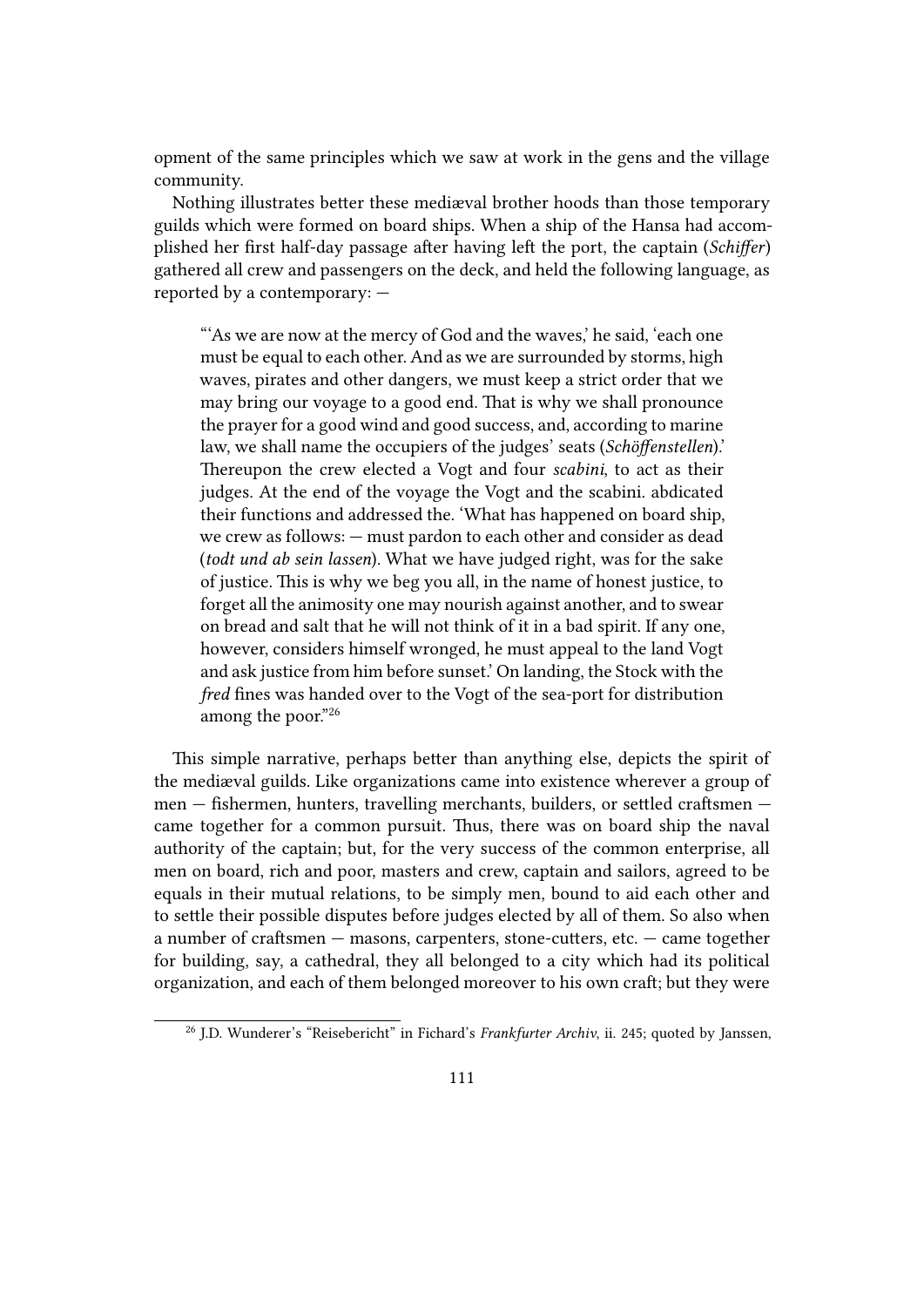united besides by their common enterprise, which they knew better than any one else, and they joined into a body united by closer, although temporary, bonds; they founded the guild for the building of the cathedral.<sup>27</sup> We may see the same till now in the Kabylian. *çof*:<sup>28</sup> the Kabyles have their village community; but this union is not sufficient for all political, commercial, and personal needs of union, and the closer brotherhood of the *çof* is constituted.

As to the social characters of the mediæval guild, any guild-statute may illustrate them. Taking, for instance, the *skraa* of some early Danish guild, we read in it, first, a statement of the general brotherly feelings which must reign in the guild; next come the regulations relative to self-jurisdiction in cases of quarrels arising between two brothers, or a brother and a stranger; and then, the social duties of the brethren are enumerated. If a brother's house is burned, or he has lost his ship, or has suffered on a pilgrim's voyage, all the brethren must come to his aid. If a brother falls dangerously ill, two brethren must keep watch by his bed till he is out of danger, and if he dies, the brethren must bury him  $-$  a great affair in those times of pestilences — and follow him to the church and the grave. After his death they must provide for his children, if necessary; very often the widow becomes a sister to the guild. $29$ 

These two leading features appeared in every brotherhood formed for any possible purpose. In each case the members treated each other as, and named each other, brother and sister;<sup>30</sup> all were equals before the guild. They owned some "chattel" (cattle, land, buildings, places of worship, or "stock") in common. All brothers took the oath of abandoning all feuds of old; and, without imposing upon each other the obligation of never quarrelling again, they agreed that no quarrel should degenerate into a feud, or into a law-suit before another court than the tribunal of the brothers themselves. And if a brother was involved in a quarrel with a stranger to the guild, they agreed to support him for bad and for good; that is, whether he was unjustly accused of aggression, or really was the aggressor, they had to support him, and to bring things to a peaceful end. So long as his was not a secret aggression  $-$  in which case he would have been treated as an outlaw  $-$  the brotherhood stood by him.<sup>31</sup> If the relatives of the wronged man wanted to revenge the

*Geschichte des deutschen Volkes*, i. 355.

<sup>27</sup> Dr. Leonard Ennen, *Der Dom zu Köln, Historische Einleitung, Köln*, 1871, pp. 46, 50.

<sup>&</sup>lt;sup>28</sup> See previous chapter.

<sup>29</sup> Kofod Ancher, *Om gamle Danske Gilder og deres Undergâng*, Copenhagen, 1785. Statutes of a Knu guild.

 $30$  Upon the position of women in guilds, see Miss Toulmin Smith's introductory remarks to the *English Guilds* of her father. One of the Cambridge statutes (p. 281) of the year 1503 is quite positive in the following sentence: "Thys statute is made by the comyne assent of all the bretherne and sisterne of alhallowe yelde."

<sup>31</sup> In mediæval times, only secret aggression was treated as a murder. Blood-revenge in broad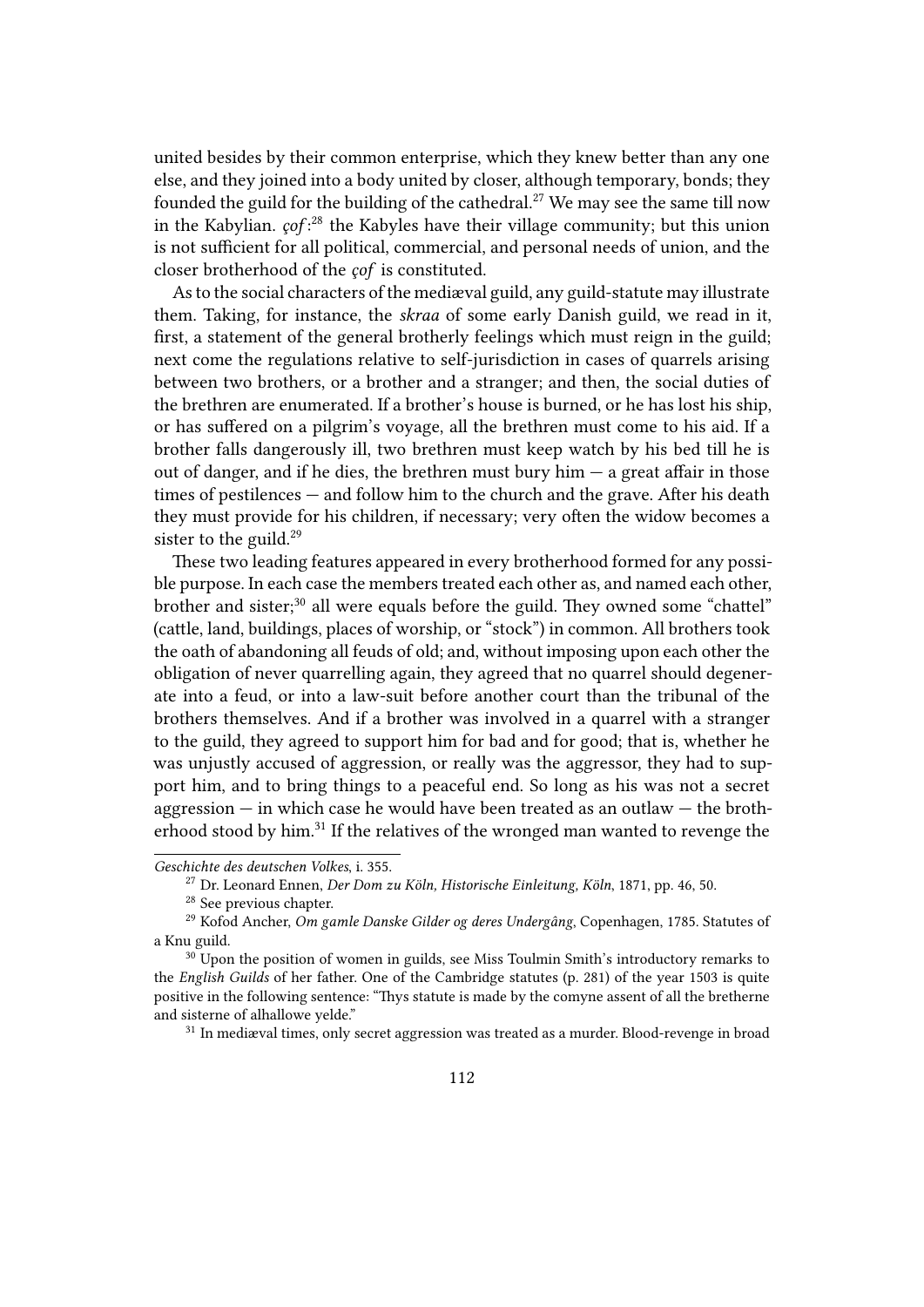offence at once by a new aggression, the brother- hood supplied him with a horse to run away, or with a boat, a pair of oars, a knife and a steel for striking light; if he remained in town, twelve brothers accompanied him to protect him; and in the meantime they arranged the composition. They went to court to support by oath the truthfulness of his statements, and if he was found guilty they did not let him go to full ruin and become a slave through not paying the due compensation: they all paid it, just as the gens did in olden times. Only when a brother had broken the faith towards his guild-brethren, or other people, he was excluded from the brotherhood "with a Nothing's name" (*tha scal han maeles af brödrescap met nidings nafn*).<sup>32</sup>

Such were the leading ideas of those brotherhoods which gradually covered the whole of mediæval life. In fact, we know of guilds among all possible professions: guilds of serfs,<sup>33</sup> guilds of freemen, and guilds of both serfs and freemen; guilds called into life for the special purpose of hunting, fishing, or a trading expedition, and dissolved when the special purpose had been achieved; and guilds lasting for centuries in a given craft or trade. And, in proportion as life took an always greater variety of pursuits, the variety in the guilds grew in proportion. So we see not only merchants, craftsmen, hunters, and peasants united in guilds; we also see guilds of priests, painters, teachers of primary schools and universities, guilds for performing the passion play, for building a church, for developing the "mystery" of a given school of art or craft, or for a special recreation — even guilds among beggars, executioners, and lost women, all organized on the same double principle of self-jurisdiction and mutual support. $34$  For Russia we have positive evidence

daylight was justice; and slaying in a quarrel was not murder, once the aggressor showed his willingness to repent and to repair the wrong he had done. Deep traces of this distinction still exist in modern criminal law, especially in Russia.

<sup>&</sup>lt;sup>32</sup> Kofod Ancher, *l.c.* This old booklet contains much that has been lost sight of by later explorers.

<sup>&</sup>lt;sup>33</sup> They played an important part in the revolts of the serfs, and were therefore prohibited several times in succession in the second half of the ninth century. Of course, the king's prohibitions remained a dead letter.

<sup>&</sup>lt;sup>34</sup> The mediæval Italian painters were also organized in guilds, which became at a later epoch Academies of art. If the Italian art of those times is impressed with so much individuality that we distinguish, even now, between the different schools of Padua, Bassano, Treviso, Verona, and so on, although all these cities were under the sway of Venice, this was due  $-$  J. Paul Richter remarks — to the fact that the painters of each city belonged to a separate guild, friendly with the guilds of other towns, but leading a separate existence. The oldest guild-statute known is that of Verona, dating from 1303, but evidently copied from some much older statute. "Fraternal assistance in necessity of whatever kind," "hospitality towards strangers, when passing through the town, as thus information may be obtained about matters which one may like to learn," and "obligation of offering comfort in case of debility" are among the obligations of the members (*Nineteenth Centur*y, Nov. 1890, and Aug. 1892).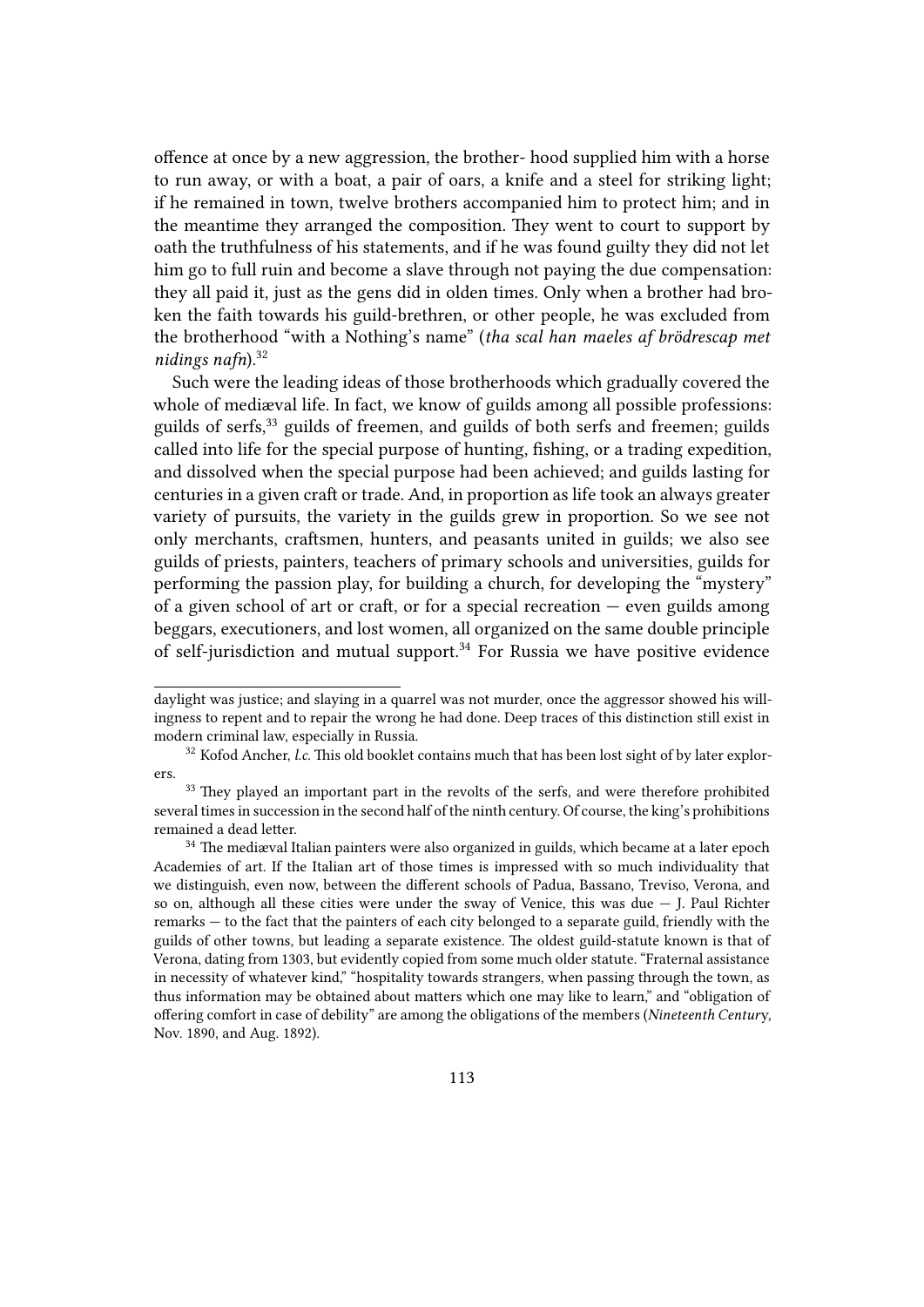showing that the very "making of Russia" was as much the work of its hunters', fishermen's, and traders' *artels* as of the budding village communities, and up to the present day the country is covered with *artels*. 35

These few remarks show how incorrect was the view taken by some early explorers of the guilds when they wanted to see the essence of the institution in its yearly festival. In reality, the day of the common meal was always the day, or the morrow of the day, of election of aldermen, of discussion of alterations in the statutes, and very often the day of judgment of quarrels that had risen among the brethren, $36$  or of renewed allegiance to the guild. The common meal, like the festival at the old tribal folkmote — the *mahl* or *malum* — or the Buryate aba, or the parish feast and the harvest supper, was simply an affirmation of brotherhood. It symbolized the times when everything was kept in common by the clan. This day, at least, all belonged to all; all sate at the same table and partook of the same meal. Even at a much later time the inmate of the almshouse of a London guild sat this day by the side of the rich alderman. As to the distinction which several explorers have tried to establish between the old Saxon "frith guild" and the so-called "social" or "religious" guilds  $-$  all were frith guilds in the sense above mentioned,  $37$  and all were religious in the sense in which a village community or a city placed under the protection of a special saint is social and religious. If the institution of the guild has taken such an immense extension in Asia, Africa, and Europe, if it has lived thousands of years, reappearing again and again when similar conditions called it into existence, it is because it was much more than an eating association, or an association for going to church on a certain day, or a burial club. It answered to a deeply inrooted want of human nature; and it embodied all the attributes which the State appropriated later on for its bureaucracy and police, and much more than that. It was an association for mutual support in all circumstances and in all accidents

<sup>37</sup> See the excellent remarks upon the frith guild by J.R. Green and Mrs. Green in *The Conquest of England*, London, 1883, pp. 229–230.

<sup>35</sup> The chief works on the *artels* are named in the article "Russia" of the *Encyclopædia Britan*nica, 9<sup>th</sup> edition, p. 84.

<sup>36</sup> See, for instance, the texts of the Cambridge guilds given by Toulmin Smith (*English Guilds*, London, 1870, pp. 274–276), from which it appears that the "generall and principall day" was the "eleccioun day;" or, Ch. M. Clode's *The Early History of the Guild of the Merchant Taylors*, London, 1888, i. 45; and so on. For the renewal of allegiance, see the Jómsviking saga, mentioned in Pappenheim's *Altdänische Schutzgilden*, Breslau, 1885, p. 67. It appears very probable that when the guilds began to be prosecuted, many of them inscribed in their statutes the meal day only, or their pious duties, and only alluded to the judicial function of the guild in vague words; but this function did not disappear till a very much later time. The question, "Who will be my judge?" has no meaning now, since the State has appropriated for its bureaucracy the organization of justice; but it was of primordial importance in mediæval times, the more so as self-jurisdiction meant self-administration. It must also be remarked that the translation of the Saxon and Danish "guild-bretheren," or "brodre," by the Latin *convivii* must also have contributed to the above confusion.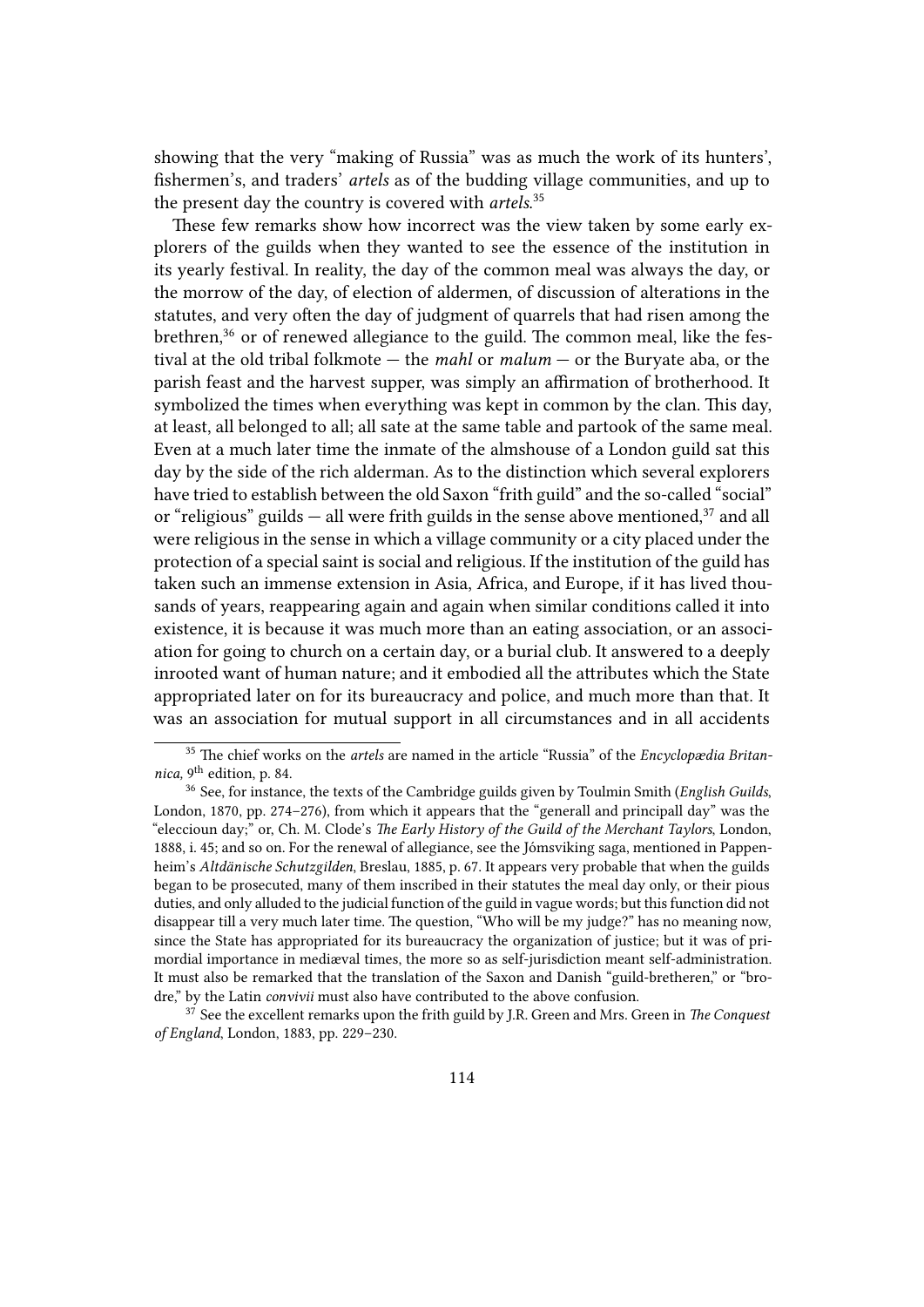of life, "by deed and advise," and it was an organization for maintaining justice with this difference from the State, that on all these occasions a humane, a brotherly element was introduced instead of the formal element which is the essential characteristic of State interference. Even when appearing before the guild tribunal, the guild-brother answered before men who knew him well and had stood by him before in their daily work, at the common meal, in the performance of their brotherly duties: men who were his equals and brethren indeed, not theorists of law nor defenders of some one else's interests.<sup>38</sup>

It is evident that an institution so well suited to serve the need of union, without depriving the individual of his initiative, could but spread, grow, and fortify. The difficulty was only to find such form as would permit to federate the unions of the guilds without interfering with the unions of the village communities, and to federate all these into one harmonious whole. And when this form of combination had been found, and a series of favourable circumstances permitted the cities to affirm their independence, they did so with a unity of thought which can but excite our admiration, even in our century of railways, telegraphs, and printing. Hundreds of charters in which the cities inscribed their liberation have reached us, and through all of them — notwithstanding the infinite variety of details, which depended upon the more or less greater fulness of emancipation — the same leading ideas run. The city organized itself as a federation of both small village communities and guilds.

"All those who belong to the friendship of the town"  $-$  so runs a charter given in 1188 to the burghesses of Aire by Philip, Count of Flanders — "have promised and confirmed by faith and oath that they will aid each other as brethren, in whatever is useful and honest. That if one commits against another an offence in words or in deeds, the one who has suffered there from will not take revenge, either himself or his people… he will lodge a complaint and the offender will make good for his offence, according to what will be pronounced by twelve elected judges acting as arbiters, And if the offender or the offended, after having been warned thrice, does not submit to the decision of the arbiters, he will be excluded from the friendship as a wicked man and a perjuror.<sup>39</sup>

"Each one of the men of the commune will be faithful to his con-juror, and will give him aid and advice, according to what justice will dictate him" — the Amiens and Abbeville charters say. "All will aid each

<sup>38</sup> See Appendix X.

<sup>39</sup> *Recueil des ordonnances des rois de France*, t. xii. 562; quoted by Aug.Thierry in *Considérations sur l'histoire de France*, p. 196, ed. 12mo.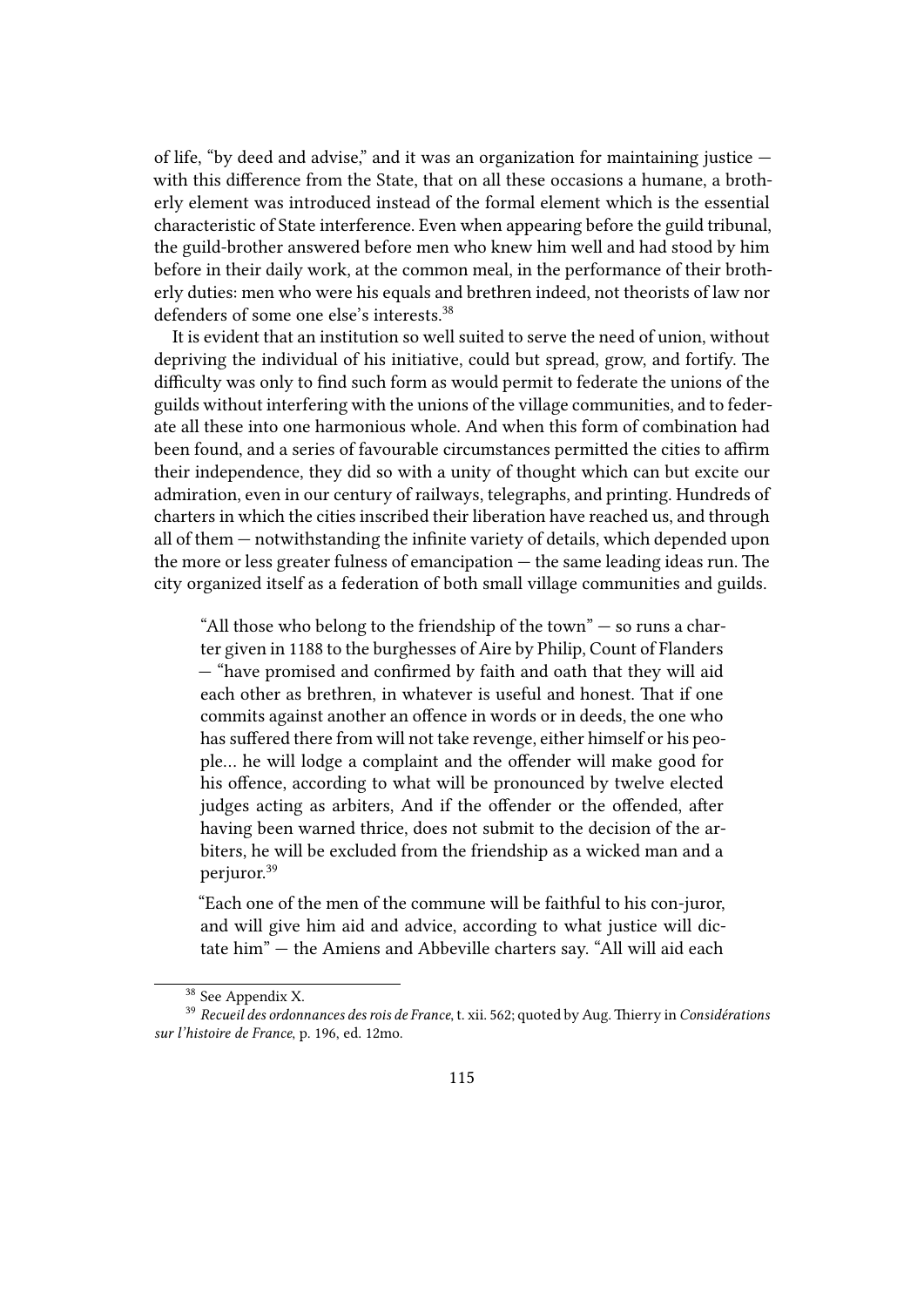other, according to their powers, within the boundaries of the Commune, and will not suffer that any one takes anything from any one of them, or makes one pay contributions"  $-$  do we read in the charters of Soissons, Compiègne, Senlis, and many others of the same type.<sup>40</sup> And so on with countless variations on the same theme.

"The Commune," Guilbert de Nogent wrote, "is an oath of mutual aid (*mutui adjutorii conjuratio*)… A new and detestable word. Through it the serfs (*capite sensi*) are freed from all serfdom; through it, they can only be condemned to a legally determined fine for breaches of the law; through it, they cease to be liable to payments which the serfs always used to pay."<sup>41</sup>

The same wave of emancipation ran, in the twelfth century, through all parts of the continent, involving both rich cities and the poorest towns. And if we may say that, as a rule, the Italian cities were the first to free themselves, we can assign no centre from which the movement would have spread. Very often a small burg in central Europe took the lead for its region, and big agglomerations accepted the little town's charter as a model for their own. Thus, the charter of a small town, Lorris, was adopted by eighty-three towns in south-west France, and that of Beaumont became the model for over five hundred towns and cities in Belgium and France. Special deputies were dispatched by the cities to their neighbours to obtain a copy from their charter, and the constitution was framed upon that model. However, they did not simply copy each other: they framed their own charters in accordance with the concessions they had obtained from their lords; and the result was that, as remarked by an historian, the charters of the mediæval communes offer the same variety as the Gothic architecture of their churches and cathedrals. The same leading ideas in all of them — the cathedral symbolizing the union of parish and guild in the,  $city$  — and the same infinitely rich variety of detail.

Self-jurisdiction was the essential point, and self-jurisdiction meant selfadministration. But the commune was not simply an "autonomous" part of the State  $-$  such ambiguous words had not yet been invented by that time  $-$  it was a State in itself. It had the right of war and peace, of federation and alliance with its neighbours. It was sovereign in its own affairs, and mixed with no others. The supreme political power could be vested entirely in a democratic forum, as was the case in Pskov, whose *vyeche* sent and received ambassadors, concluded treaties, accepted and sent away princes, or went on without them for dozens of years; or it was vested in, or usurped by, an aristocracy of merchants or even nobles, as was

<sup>40</sup> A. Luchaire, *Les Communes françaises*, pp, 45–46.

<sup>41</sup> Guilbert de Nogent, *De vita sua*, quoted by Luchaire, *l.c.*, p. 14.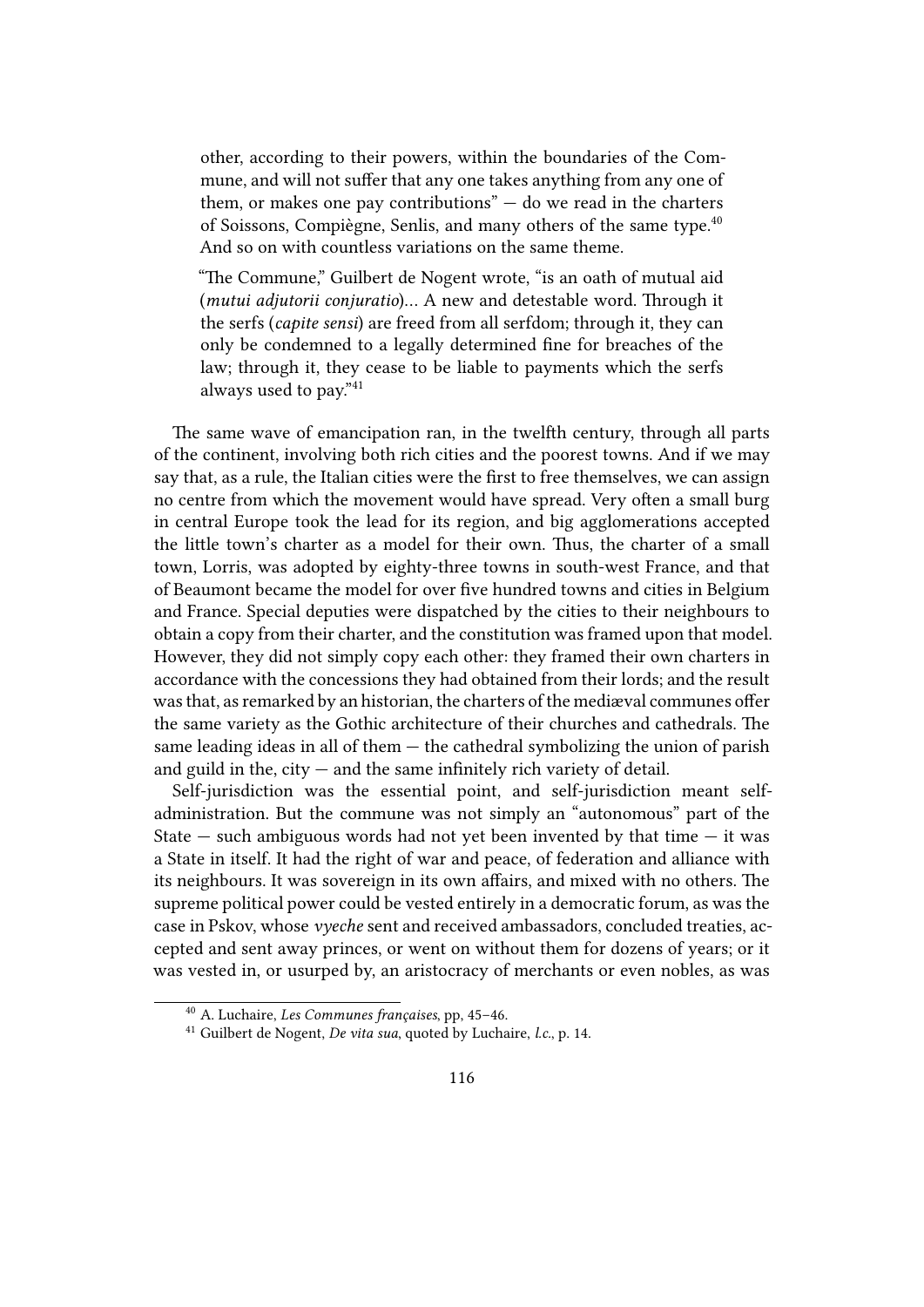the case in hundreds of Italian and middle European cities. The principle, nevertheless, remained the same: the city was a State and — what was perhaps still more remarkable — when the power in the city was usurped by an aristocracy of merchants or even nobles, the inner life of the city and the democratism of its daily life did not disappear: they depended but little upon what may be called the political form of the State.

The secret of this seeming anomaly lies in the fact that a mediæval city was not a centralized State. During the first centuries of its existence, the city hardly could be named a State as regards its interior organization, because the middle ages knew no more of the present centralization of functions than of the present territorial centralization. Each group had its share of sovereignty. The city was usually divided into four quarters, or into five to seven sections radiating from a centre, each quarter or section roughly corresponding to a certain trade or profession which prevailed in it, but nevertheless containing inhabitants of different social positions and occupations — nobles, merchants, artisans, or even half-serfs; and each section or quarter constituted a quite independent agglomeration. In Venice, each island was an independent political community. It had its own organized trades, its own commerce in salt, its own jurisdiction and administration, its own forum; and the nomination of a doge by the city changed nothing in the inner independence of the units.<sup>42</sup> In Cologne, we see the inhabitants divided into Geburschaften and Heimschaften (*viciniae*), i.e. neighbour guilds, which dated from the Franconian period. Each of them had its judge (*Burrichter*) and the usual twelve elected sentence-finders (*Schöffen*), its Vogt, and its greve or commander of the local militia. $43$  The story of early London before the Conquest  $-$  Mr. Green says  $-$  is that "of a number of little groups scattered here and there over the area within the walls, each growing up with its own life and institutions, guilds, sokes, religious houses and the like, and only slowly drawing together into a municipal union."<sup>44</sup> And if we refer to the annals of the Russian cities, Novgorod and Pskov, both of which are relatively rich in local details, we find the section (*konets*) consisting of independent streets (*ulitsa*), each of which, though chiefly peopled with artisans of a certain craft, had also merchants and landowners among its inhabitants, and was a separate community. It had the communal responsibility of all members in case of crime, its own jurisdiction and administration by street aldermen (*ulichanskiye*

<sup>42</sup> Lebret, *Histoire de Venise*, i. 393; also Marin, quoted by Leo and Botta in *Histoire de l'Italie*, French edition, 1844, t. i 500.

<sup>43</sup> Dr. W. Arnold, *Verfassungsgeschichte der deutschen Freistädte*, 1854, Bd. ii. 227 seq.; Ennen, *Geschichte der Stadt Koeln*, Bd. i. 228–229; also the documents published by Ennen and Eckert.

<sup>44</sup> *Conquest of England*, 1883, p. 453.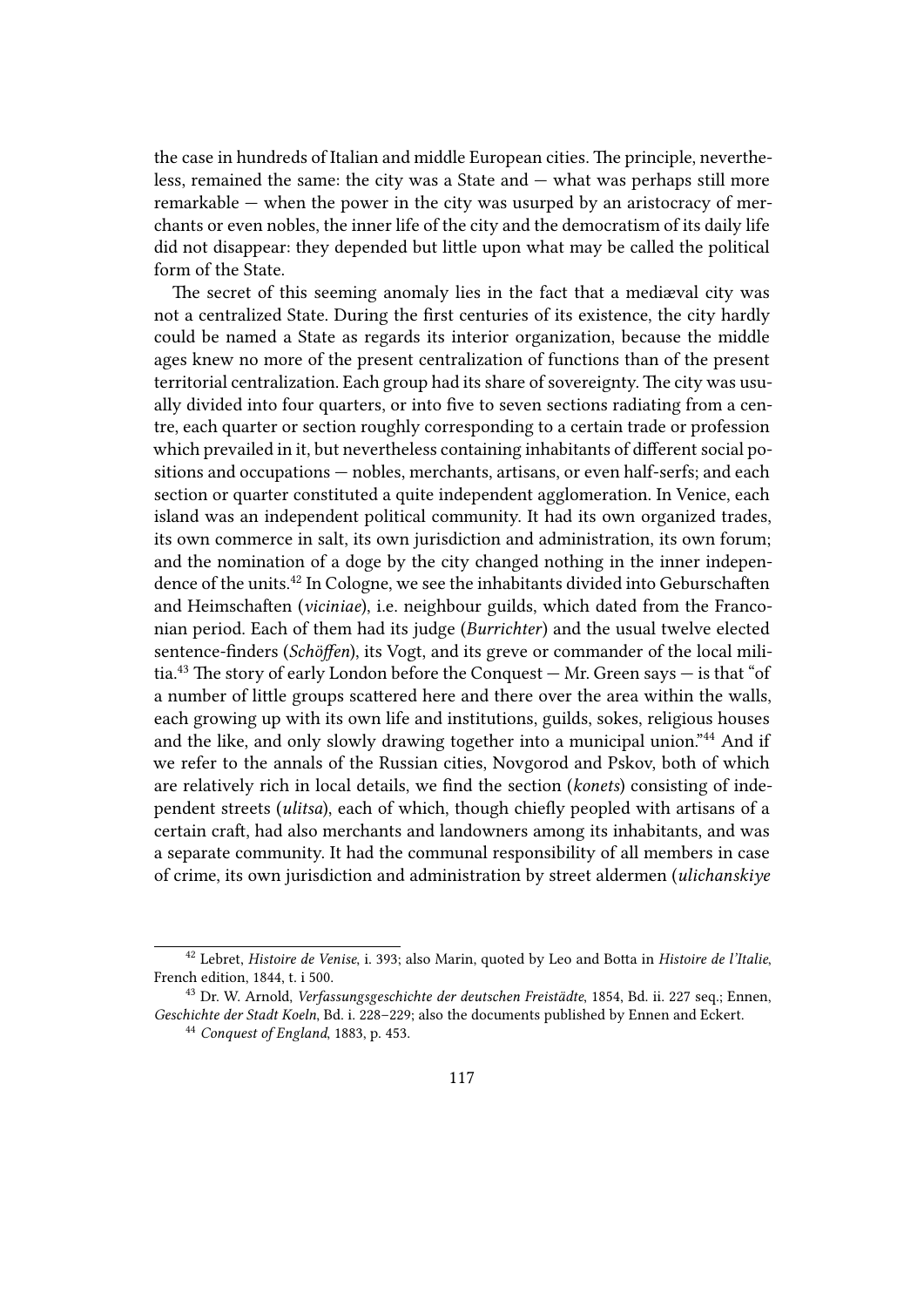*starosty*), its own seal and, in case of need, its own forum; its own militia, as also its self-elected priests and its, own collective life and collective enterprise.<sup>45</sup>

The mediæval city thus appears as a double federation: of all householders united into small territorial unions  $-$  the street, the parish, the section  $-$  and of individuals united by oath into guilds according to their professions; the former being a produce of the village-community origin of the city, while the second is a subsequent growth called to life by new conditions.

To guarantee liberty, self-administration, and peace was the chief aim of the mediæval city; and labour, as we shall presently see when speaking of the craft guilds, was its chief foundation. But "production" did not absorb the whole attention of the mediæval economist. With his practical mind, he understood that "consumption" must be guaranteed in order to obtain production; and therefore, to provide for "the common first food and lodging of poor and rich alike" (*gemeine notdurft und gemach armer und richer<sup>46</sup>*) was the fundamental principle in each city. The purchase of food supplies and other first necessaries (coal, wood, etc.) before they had reached the market, or altogether in especially favourable conditions from which others would be excluded — the *preempcio*, in a word — was entirely prohibited. Everything had to go to the market and be offered there for every one's purchase, till the ringing of the bell had closed the market. Then only could the retailer buy the remainder, and even then his profit should be an "honest profit" only.<sup>47</sup> Moreover, when corn was bought by a baker wholesale after the close of the market, every citizen had the right to claim part of the corn (about half-a-quarter) for his own use, at wholesale price, if he did so before the final conclusion of the bargain; and reciprocally, every baker could claim the same if the citizen purchased corn for re-selling it. In the first case, the corn had only to be brought to the town mill to be ground in its proper turn for a settled price, and the bread could be baked in the *four banal*, or communal oven.<sup>48</sup> In short, if a scarcity

<sup>45</sup> Byelaeff, *Russian History,* vols. ii. and iii.

<sup>46</sup> W. Gramich, *Verfassungs- und Verwaltungsgeschichte der Stadt Würzburg im* 13. *bis zum* 15. *Jahrhundert*, Würzburg, 1882, p. 34.

<sup>&</sup>lt;sup>47</sup> When a boat brought a cargo of coal to Würzburg, coal could only be sold in retail during the first eight days, each family being entitled to no more than fifty basketfuls. The remaining cargo could be sold wholesale, but the retailer was allowed to raise a *zittlicher* profit only, the *unzittlicher*, or dishonest profit, being strictly forbidden (Gramich, *l.c.*). Same in London (*Liber albus*, quoted by Ochenkowski, p. 161), and, in fact, everywhere.

<sup>48</sup> See Fagniez, *Études sur l'industrie et la classe industrielle à Paris au XIIIme et XIVme siècle*, Paris, 1877, pp. 155 *seq*. It hardly need be added that the tax on bread, and on beer as well, was settled after careful experiments as to the quantity of bread and beer which could be obtained from a given amount of corn. The Amiens archives contain the minutes of such experiences (A. de Calonne, *l.c.* pp. 77, 93). Also those of London (Ochenkowski, *England's wirthschaftliche Entwickelung, etc.*, Jena, 1879, p. 165).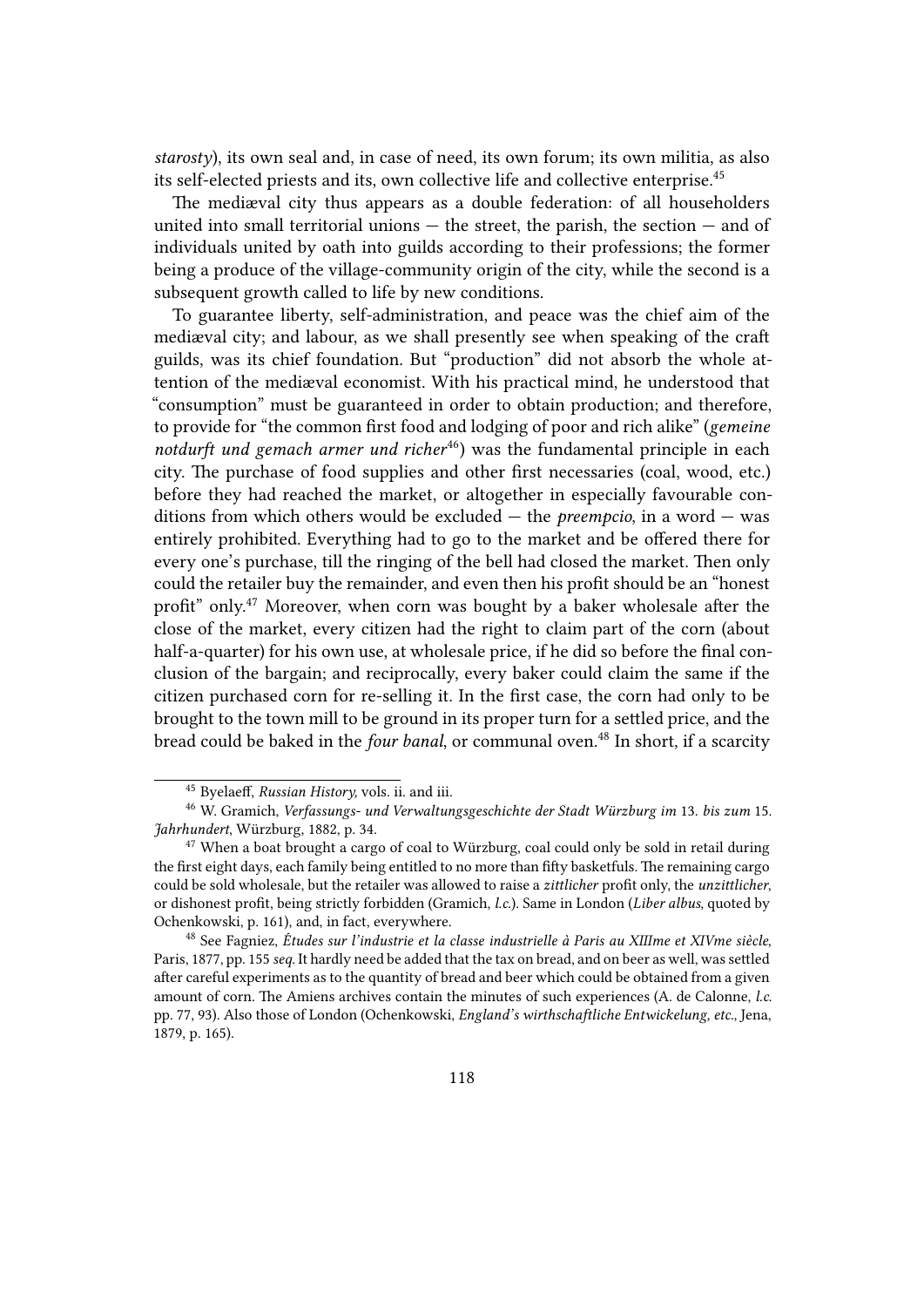visited the city, all had to suffer from it more or less; but apart from the calamities, so long as the free cities existed no one could die in their midst from starvation, as is unhappily too often the case in our own times.

However, all such regulations belong to later periods of the cities' life, while at an earlier period it was the city itself which used to buy all food supplies for the use of the citizens. The documents recently published by Mr. Gross are quite positive on this point and fully support his conclusion to the effect that the cargoes of subsistences "were purchased by certain civic officials in the name of the town, and then distributed in shares among the merchant burgesses, no one being allowed to buy wares landed in the port unless the municipal authorities refused to purchase them. This seem  $-$  she adds  $-$  to have been quite a common practice in England, Ireland, Wales and Scotland."<sup>49</sup> Even in the sixteenth century we find that common purchases of corn were made for the "comoditie and profitt in all things of this… Citie and Chamber of London, and of all the Citizens and Inhabitants of the same as moche as in us lieth" — as the Mayor wrote in  $1565$ <sup>50</sup> In Venice, the whole of the trade in corn is well known to have been in the hands of the city; the "quarters," on receiving the cereals from the board which administrated the imports, being bound to send to every citizen's house the quantity allotted to him. $51$  In France, the city of Amiens used to purchase salt and to distribute it to all citizens at cost price;<sup>52</sup> and even now one sees in many French towns the *halles* which formerly were municipal *dépôts* for corn and salt.<sup>53</sup> In Russia it was a regular custom in Novgorod and Pskov.

The whole matter relative to the communal purchases for the use of the citizens, and the manner in which they used to be made, seems not to have yet received proper attention from the historians of the period; but there are here and there some very interesting facts which throw a new light upon it. Thus there is,

<sup>49</sup> Ch. Gross, *The Guild Merchant*, Oxford, 1890, i. 135. His documents prove that this practice existed in Liverpool (ii. 148–150), Waterford in Ireland, Neath in Wales, and Linlithgow and Thurso in Scotland. Mr. Gross's texts also show that the purchases were made for distribution, not only among the merchant burgesses, but "upon all citsains and commynalte" (p. 136, *note*), or, as the Thurso ordinance of the seventeenth century runs, to "make offer to the merchants, craftsmen, *and inhabitants* of the said burgh, that they may have their proportion of the same, according to their necessitys and ability."

<sup>50</sup> *The Early History of the Guild of Merchant Taylors*, by Charles M. Clode, London, 1888, i. 361, appendix 10; also the following appendix which shows that the same purchases were made in 1546. <sup>51</sup> Cibrario, *Les conditions économiques de l'Italie au temps de Dante*, Paris, 1865, p. 44.

<sup>52</sup> A. de Calonne, *La vie municipale au XVme siècle dans le Nord de la France*, Paris, 1880, pp. 12– 16. In 1485 the city permitted the export to Antwerp of a certain quantity of corn, "the inhabitants of Antwerp being always ready to be agreeable to the merchants and burgesses of Amiens" (*ibid.*, pp. 75–77 and texts).

<sup>53</sup> A. Babeau, *La ville sous l'ancien régime*, Paris, 1880.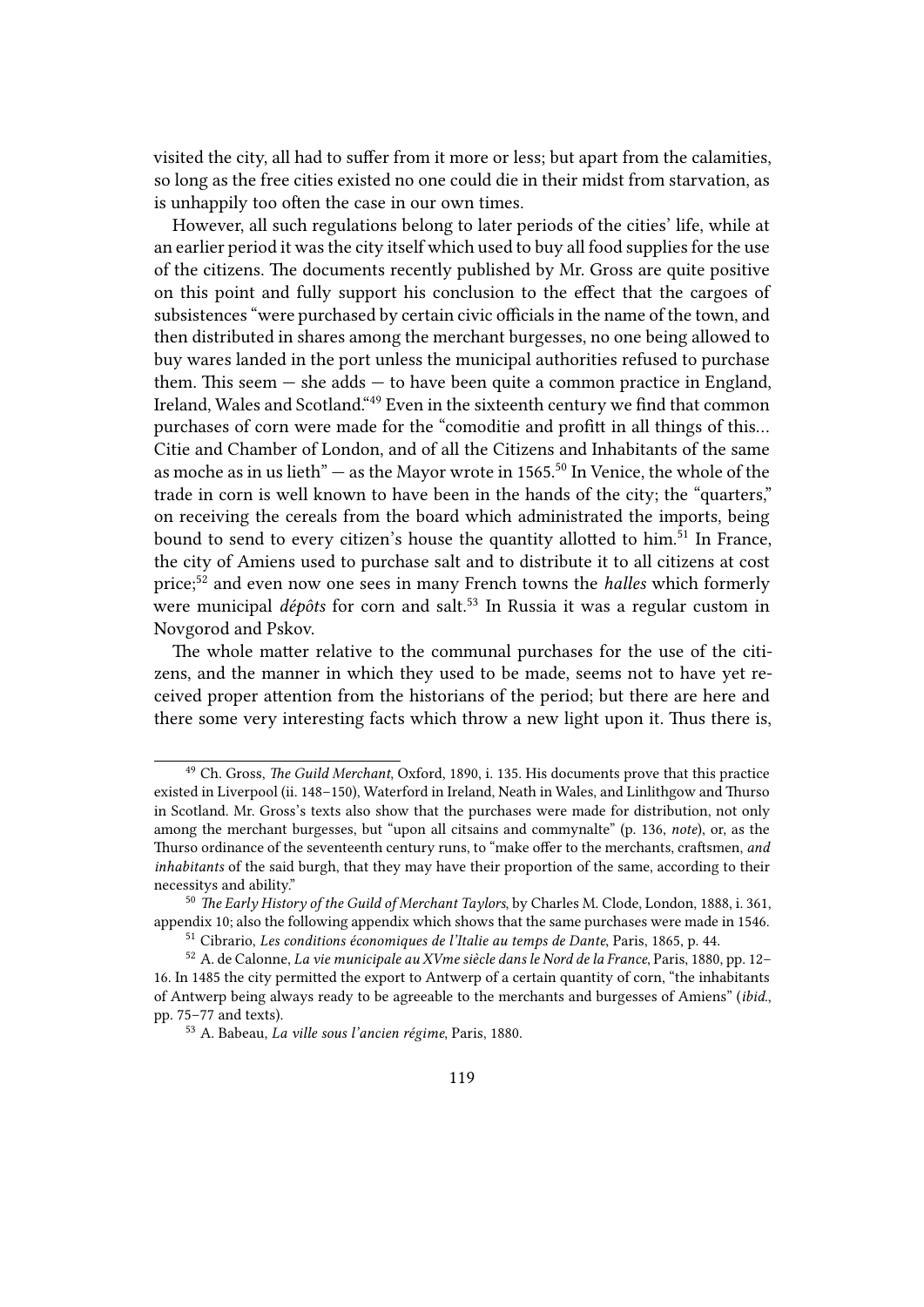among Mr. Gross's documents, a Kilkenny ordinance of the year 1367, from which we learn how the prices of the goods were established. "The merchants and the sailors," Mr. Gross writes, "were to state on oath the first cost of the goods and the expenses of transportation. Then the mayor of the town and two discreet men were to name the price at which the wares were to be sold." The same rule held good in Thurso for merchandise coming "by sea or land." This way of "naming the price" so well answers to the very conceptions of trade which were current in mediæval times that it must have been all but universal. To have the price established by a third person was a very old custom; and for all interchange within the city it certainly was a widely-spread habit to leave the establishment of prices to "discreet men" — to a third party — and not to the vendor or the buyer. But this order of things takes us still further back in the history of trade — namely, to a time when trade in staple produce was carried on by the whole city, and the merchants were only the commissioners, the trustees, of the city for selling the goods which it exported. A Waterford ordinance, published also by Mr. Gross, says "that all manere of marchandis *what so ever kynde thei be of* … shal be bought by the Maire and balives which bene commene biers [common buyers, for the town] for the time being, and to distribute the same on freemen of the citie (the propre goods of free citisains and inhabitants only excepted)." This ordinance can Hardly be explained otherwise than by admitting that all the exterior trade of the town was carried on by its agents. Moreover, we have direct evidence of such having been the case for Novgorod and Pskov. It was the Sovereign Novgorod and the Sovereign Pskov who sent their caravans of merchants to distant lands.

We know also that in nearly all mediæval cities of Middle and Western Europe, the craft guilds used to buy, as a body, all necessary raw produce, and to sell the produce of their work through their officials, and it is hardly possible that the same should not have been done for exterior trade — the more so as it is well known that up to the thirteenth century, not only all merchants of a given city were considered abroad as responsible in a body for debts contracted by any one of them, but the whole city as well was responsible for the debts of each one of its merchants. Only in the twelfth and thirteenth century the towns on the Rhine entered into special treaties abolishing this responsibility.<sup>54</sup> And finally we have the remarkable Ipswich document published by Mr. Gross, from which document we learn that the merchant guild of this town was constituted by all who had the freedom of the city, and who wished to pay their contribution ("their hanse") to the guild, the whole community discussing all together how better to maintain the merchant guild, and giving it certain privileges. The merchant guild of Ipswich

<sup>54</sup> Ennen, *Geschichte der Stadt Köln*, i. 491, 492, also texts.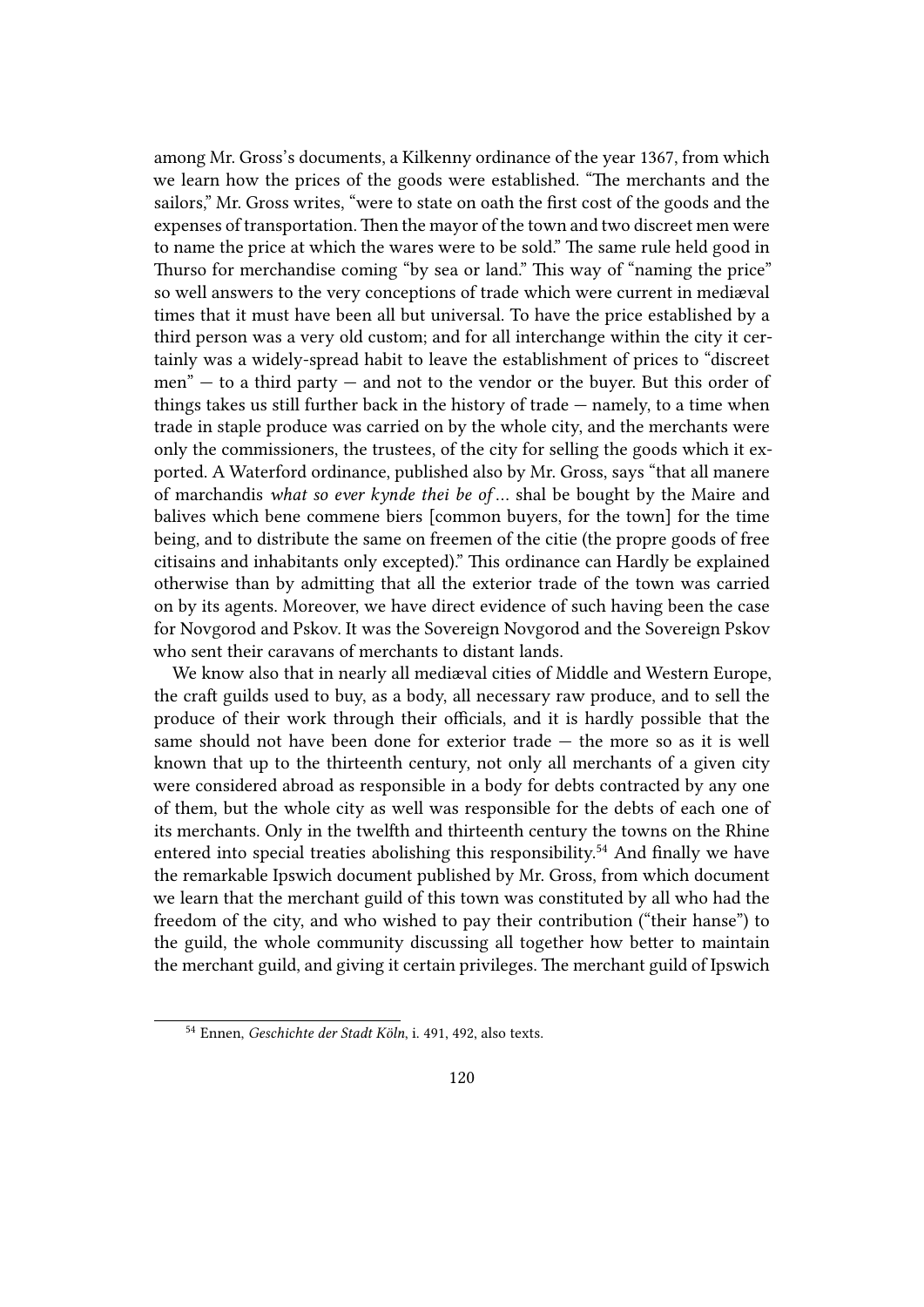thus appears rather as a body of trustees of the town than as a common private guild.

In short, the more we begin to know the mediaeval city the more we see that it was not simply a political organization for the protection of certain political liberties. It was an attempt at organizing, on a much grander scale than in a village community, a close union for mutual aid and support, for consumption and production, and for social life altogether, without imposing upon men the fetters of the State, but giving full liberty of expression to the creative genius of each separate group of individuals in art, crafts, science, commerce, and political organization. How far this attempt has been successful will be best seen when we have analyzed in the next chapter the organization of labour in the mediæval city and the relations of the cities with the surrounding peasant population.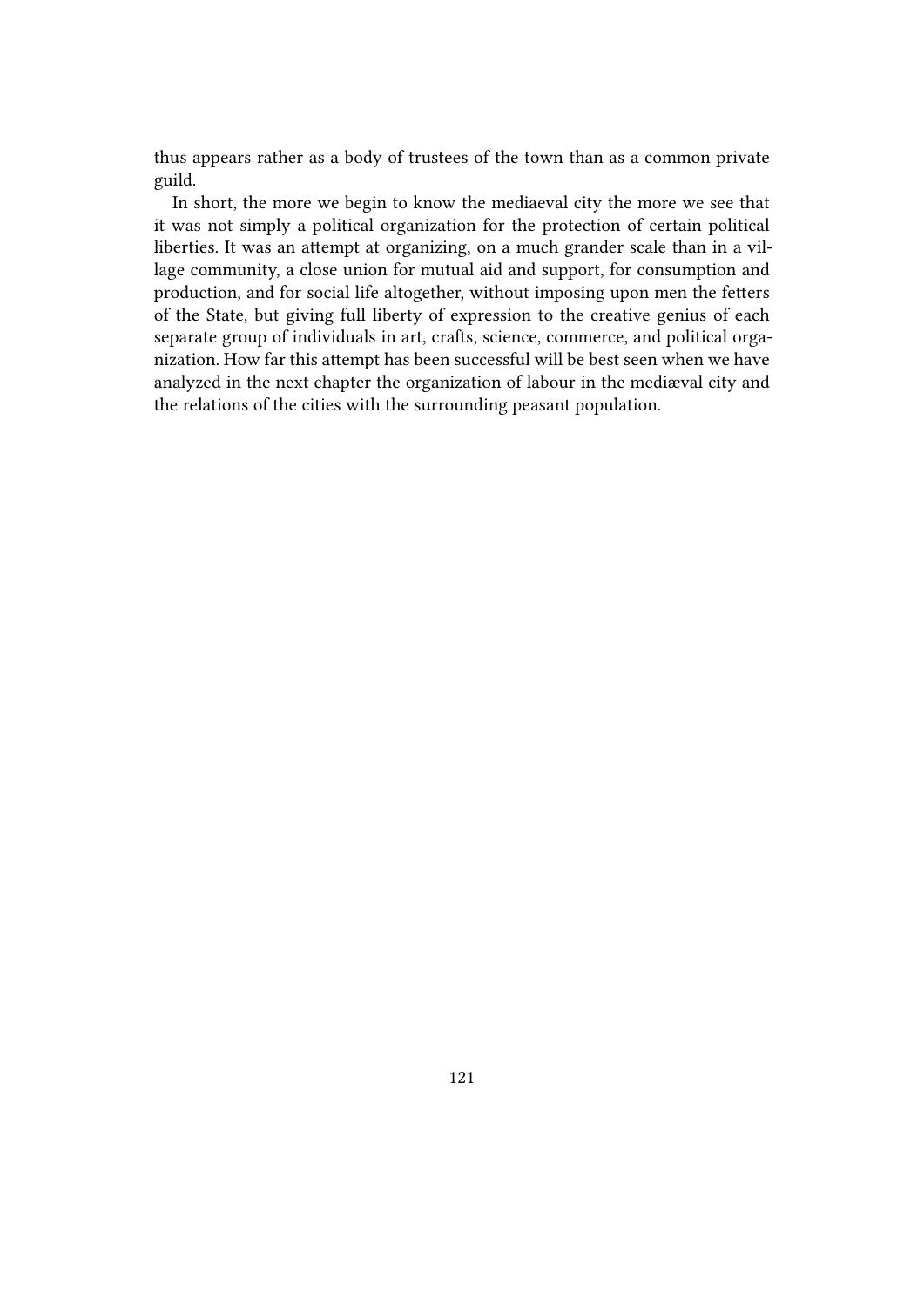## **Chapter 6: Mutual Aid in the Mediæval City** *(continued)*

*Likeness and diversity among the mediæval cities. — The craftguilds: State-attributes in each of them. — Attitude of the city towards the peasants; attempts to free them. — The lords. — Results achieved by the mediæval city: in arts, in learning. — Causes of decay.*

The mediæval cities were not organized upon some preconceived plan in obedience to the will of an outside legislator. Each of them was a natural growth in the full sense of the word  $-$  an always varying result of struggle between various forces which adjusted and re-adjusted themselves in conformity with their relative energies, the chances of their conflicts, and the support they found in their surroundings. Therefore, there are not two cities whose inner organization and destinies would have been identical. Each one, taken separately, varies from century to century. And yet, when we cast a broad glance upon all the cities of Europe, the local and national unlikenesses disappear, and we are struck to find among all of them a wonderful resemblance, although each has developed for itself, independently from the others, and in different conditions. A small town in the north of Scotland, with its population of coarse labourers and fishermen; a rich city of Flanders, with its world-wide commerce, luxury, love of amusement and animated life; an Italian city enriched by its intercourse with the East, and breeding within its walls a refined artistic taste and civilization; and a poor, chiefly agricultural, city in the marsh and lake district of Russia, seem to have little in common. And nevertheless, the leading lines of their organization, and the spirit which animates them, are imbued with a strong family likeness. Everywhere we see the same federations of small communities and guilds, the same "sub-towns" round the mother city, the same folkmote, and the same insigns of its independence. The *defensor* of the city, under different names and in different accoutrements, represents the same authority and interests; food supplies, labour and commerce, are organized on closely similar lines; inner and outer struggles are fought with like ambitions; nay, the very formulae used in the struggles, as also in the annals, the ordinances, and the rolls, are identical; and the architectural monuments, whether Gothic, Roman, or Byzantine in style, express the same aspirations and the same ideals; they are con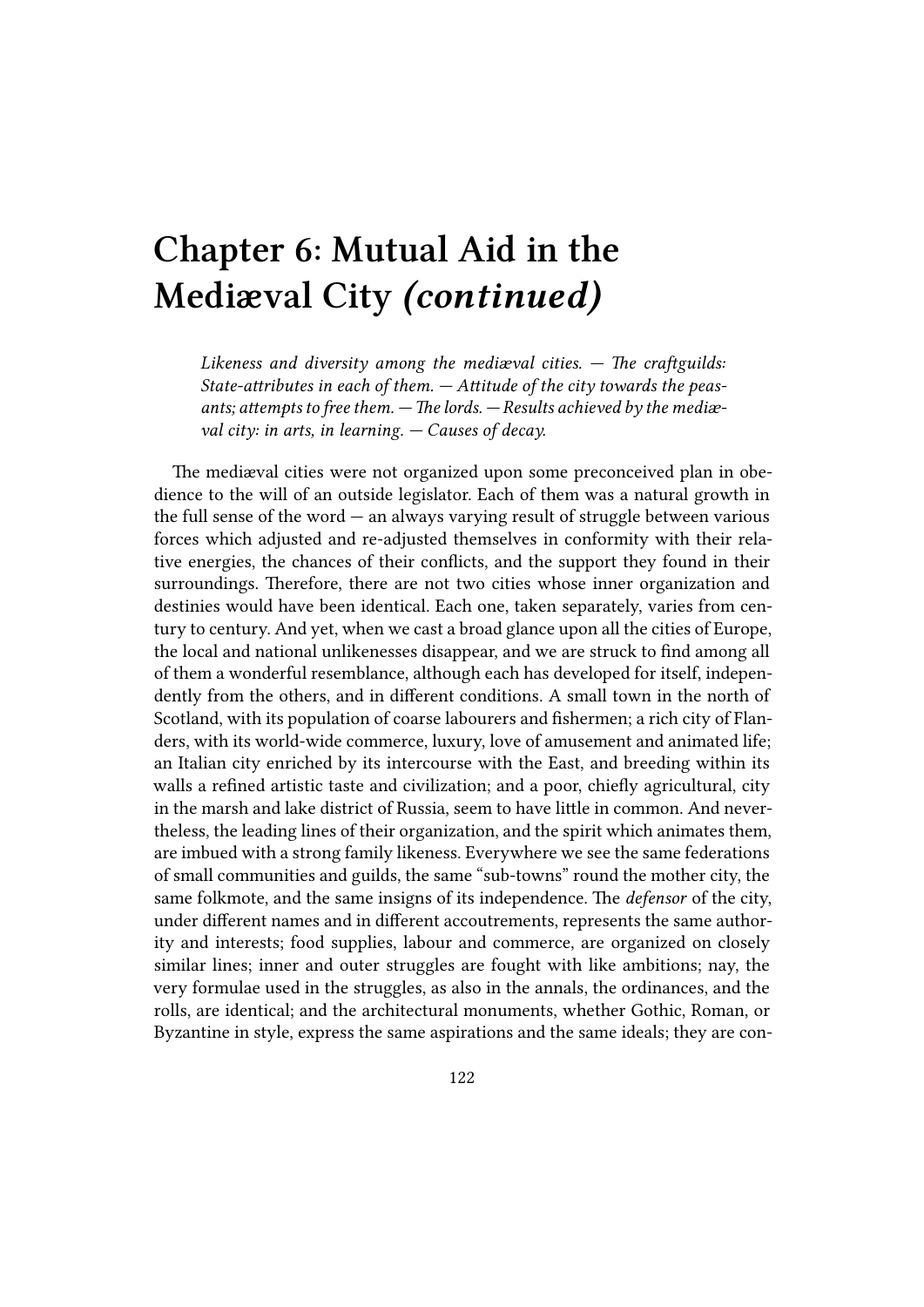ceived and built in the same way. Many dissemblances are mere differences of age, and those disparities between sister cities which are real are repeated in different parts of Europe. The unity of the leading idea and the identity of origin make up for differences of climate, geographical situation, wealth, language and religion. This is why we can speak of *the* mediæval city as of a well-defined phase of civilization; and while every research insisting upon local and individual differences is most welcome, we may still indicate the chief lines of development which are common to all cities.<sup>1</sup>

There is no doubt that the protection which used to be accorded to the marketplace from the earliest barbarian times has played an important, though not an exclusive, part in the emancipation of the mediæval city. The early barbarians knew no trade within their village communities; they traded with strangers only, at certain definite spots, on certain determined days. And, in order that the stranger might come to the barter-place without risk of being slain for some feud which might be running between two kins, the market was always placed under the special protection of all kins. It was inviolable, like the place of worship under the shadow of which it was held. With the Kabyles it is still *annaya*, like the footpath along whichwomen carry water from the well; neither must be trodden upon in arms, even during inter-tribal wars. In mediæval times the market universally enjoyed the same protection.<sup>2</sup> No feud could be prosecuted on the place whereto

<sup>2</sup> Kulischer, in an excellent essay on primitive trade (*Zeitschrift für Völkerpsychologie*, Bd. x. 380), also points out that, according to Herodotus, the Argippaeans were considered inviolable, be-

<sup>&</sup>lt;sup>1</sup> The literature of the subject is immense; but there is no work yet which treats of the mediæval city as of a whole. For the French Communes, Augustin Thierry's *Lettres* and *Considérations sur l'histoire de France* still remain classical, and Luchaire's *Communes françaises* is an excellent addition on the same lines. For the cities of Italy, the great work of Sismondi (*Histoire des républiques italiennes du moyen âge*, Paris, 1826, 16 vols.), Leo and Botta's *History of Italy*, Ferrari's *Révolutions d'Italie*, and Hegel's *Geschichte der Städteverfassung in Italien*, are the chief sources of general information. For Germany we have Maurer's *Städteverfassung*, Barthold's *Geschichte der deutschen Städte*, and, of recent works, Hegel's *Städte und Gilden der germanischen Völker* (2 vols. Leipzig, 1891), and Dr. Otto Kallsen's *Die deutschen Städte im Mittelalter* (2 vols. Halle, 1891), as also Janssen's *Geschichte des deutschen Volkes* (5 vols. 1886), which, let us hope, will soon be translated into English (French translation in 1892). For Belgium, A. Wauters, *Les Libertés communales* (Bruxelles, 1869–78, 3 vols.). For Russia, Byelaeff's, Kostomaroff's and Sergievich's works. And finally, for England, we posses one of the best works on cities of a wider region in Mrs. J.R. Green's *Town Life in the Fifteenth Century* (2 vols. London, 1894). We have, moreover, a wealth of well-known local histories, and several excellent works of general or economical history which I have so often mentioned in this and the preceding chapter. The richness of literature consists, however, chiefly in separate, sometimes admirable, researches into the history of separate cities, especially Italian and German; the guilds; the land question; the economical principles of the time. the economical importance of guilds and crafts; the leagues between, cities (the Hansa); and communal art. An incredible wealth of information is contained in works of this second category, of which only some of the more important are named in these pages.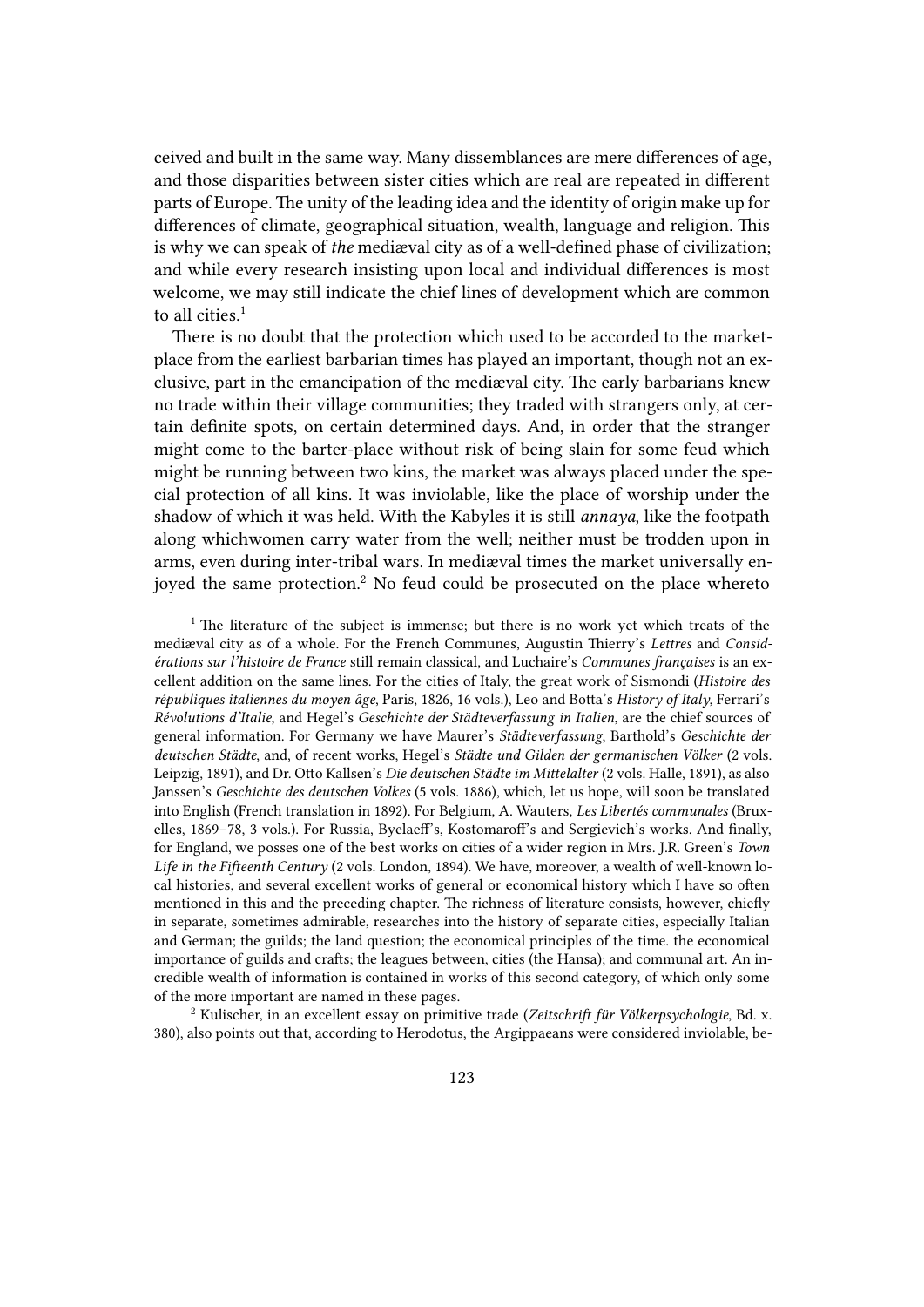people came to trade, nor within a certain radius from it; and if a quarrel arose in the motley crowd of buyers and sellers, it had to be brought before those under whose protection the market stood  $-$  the community's tribunal, or the bishop's, the lord's, or the king's judge. A stranger who came to trade was a guest, and he went on under this very name. Even the lord who had no scruples about robbing a merchant on the high road, respected the *Weichbild*, that is, the pole which stood in the market-place and bore either the king's arms, or a glove, or the image of the local saint, or simply a cross, according to whether the market was under the protection of the king, the lord, the local church, or the folkmote — the *vyeche*. 3

It is easy to understand how the self-jurisdiction of the city could develop out of the special jurisdiction in the market-place, when this last right was conceded, willingly or not, to the city itself. And such an origin of the city's liberties, which can be traced in very many cases, necessarily laid a special stamp upon their subsequent development. It gave a predominance to the trading part of the community. The burghers who possessed a house in the city at the time being, and were coowners in the town-lands, constituted very often a merchant guild which held in its hands the city's trade; and although at the outset every burgher, rich and poor, could make part of the merchant guild, and the trade itself seems to have been carried on for the entire city by its trustees, the guild gradually became a sort of privileged body. It jealously prevented the outsiders who soon began to flock into the free cities from entering the guild, and kept the advantages resulting from trade for the few "families" which had been burghers at the time of the emancipation. There evidently was a danger of a merchant oligarchy being thus constituted. But already in the tenth, and still more during the two next centuries, the chief crafts, also organized in guilds, were powerful enough to check the oligarchic tendencies of the merchants.

The craft guild was then a common seller of its produce and a common buyer of the raw materials, and its members were merchants and manual workers at the same time. Therefore, the predominance taken by the old craft guilds from the very beginnings of the free city life guaranteed to manual labour the high position which it afterwards occupied in the city.<sup>4</sup> In fact, in a mediæval city manual labour

<sup>4</sup> For all concerning the merchant guild see Mr. Gross's exhaustive work, *The Guild Merchant*

cause the trade between the Scythians and the northern tribes took place on their territory. A fugitive was sacred on their territory, and they were often asked to act as arbiters for their neighbours. See Appendix XI.

<sup>&</sup>lt;sup>3</sup> Some discussion has lately taken place upon the Weichbild and the Weichbild-law, which still remain obscure (see Zöpfl, *Alterthümer des deutschen Reichs und Rechts*, iii. 29; Kallsen, i. 316). The above explanation seems to be the more probable, but, of course, it must be tested by further research. It is also evident that, to use a Scotch expression, the "mercet cross" could be considered as an emblem of Church jurisdiction, but we find it both in bishop cities and in those in which the folkmote was sovereign.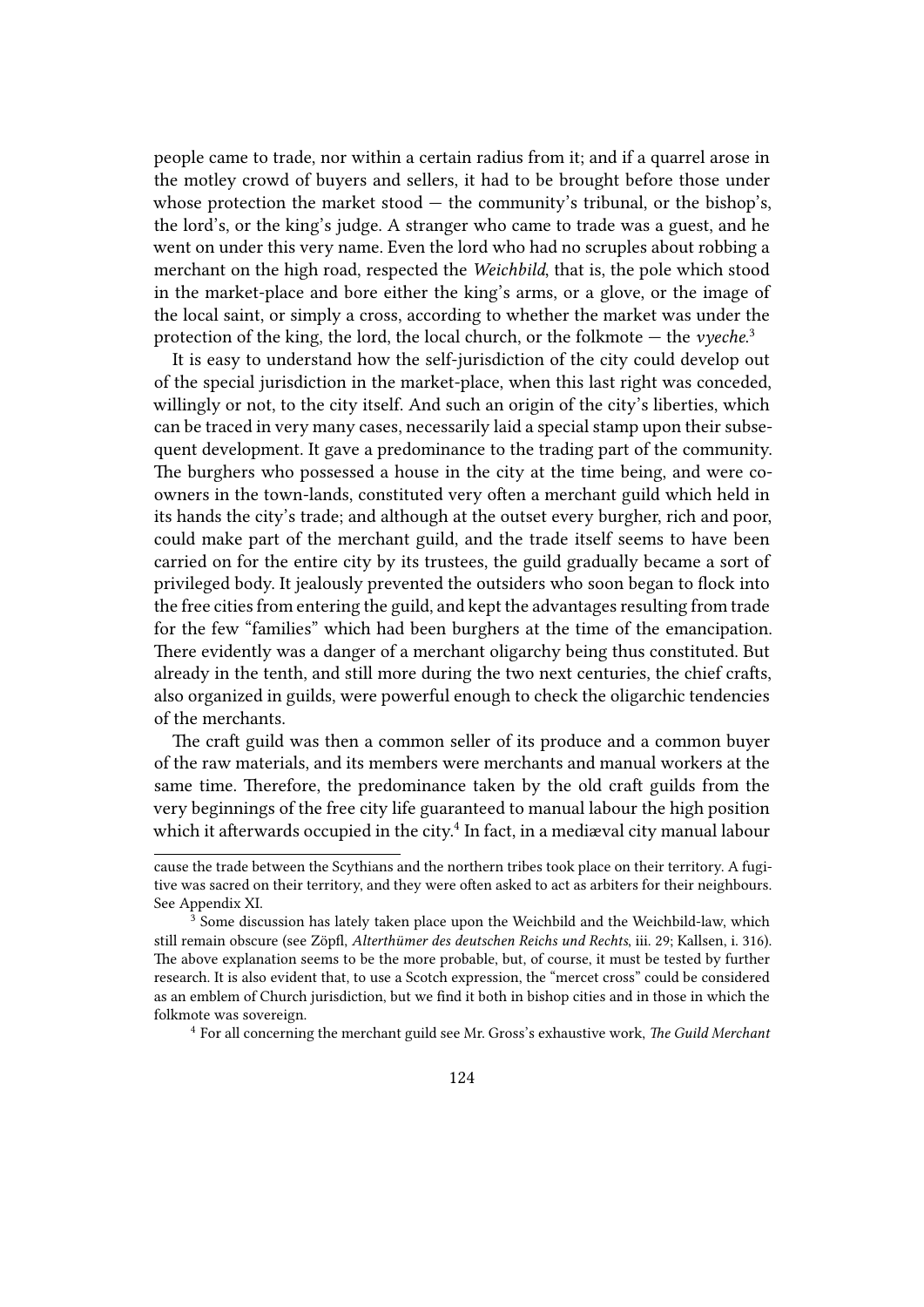was no token of inferiority; it bore, on the contrary, traces of the high respect it had been kept in in the village community. Manual labour in a "mystery" was considered as a pious duty towards the citizens: a public function (*Amt*), as honourable as any other. An idea of "justice" to the community, of "right" towards both producer and consumer, which would seem so extravagant now, penetrated production and exchange. The tanner's, the cooper's, or the shoemaker's work must be "just," fair, they wrote in those times. Wood, leather or thread which are used by the artisan must be "right"; bread must be baked "in justice," and so on. Transport this language into our present life, and it would seem affected and unnatural; but it was natural and unaffected then, because the mediæval artisan did not produce for an unknown buyer, or to throw his goods into an unknown market. He produced for his guild first; for a brotherhood of men who knew each other, knew the technics of the craft, and, in naming the price of each product, could appreciate the skill displayed in its fabrication or the labour bestowed upon it. Then the guild, not the separate producer, offered the goods for sale in the community, and this last, in its turn, offered to the brotherhood of allied communities those goods which were exported, and assumed responsibility for their quality. With such an organization, it was the ambition of each craft not to offer goods of inferior quality, and technical defects or adulterations became a matter concerning the whole community, because, an ordinance says, "they would destroy public confidence."<sup>5</sup> Production being thus a social duty, placed under the control of the whole *amitas*, manual labour could not fall into the degraded condition which it occupies now, so long as the free city was living.

A difference between master and apprentice, or between master and worker (*compayne*, *Geselle*), existed but in the mediæval cities from their very beginnings; this was at the outset a mere difference of age and skill, not of wealth and power. After a seven years' apprenticeship, and after having proved his knowledge and capacities by a work of art, the apprentice became a master himself. And only much later, in the sixteenth century, after the royal power had destroy ed the city

<sup>(</sup>Oxford, 1890, 2 vols.); also Mrs. Green's remarks in *Town Life in the Fifteenth Century*, vol. ii. chaps. v. viii. x; and A. Doren's review of the subject in Schmoller's *Forschungen*, vol. xii. If the considerations indicated in the previous chapter (according to which trade was communal at its beginnings) prove to be correct, it will be permissible to suggest as a probable hypothesis that the guild merchant was a body entrusted with commerce in the interest of the whole city, and only gradually became a guild of merchants trading for themselves; while the merchant adventurers of this country, the Novgorod *povolniki* (free colonizers and merchants) and the mercati *personati*, would be those to whom it was left to open new markets and new branches of commerce for themselves. Altogether, it must be remarked that the origin of the mediaeval city can be ascribed to no separate agency. It was a result of *many* agencies in different degrees.

<sup>5</sup> Janssen's *Geschichte des deutschen Volkes*, i. 315; Gramich's *Würzburg*; and, in fact, any collection of ordinances.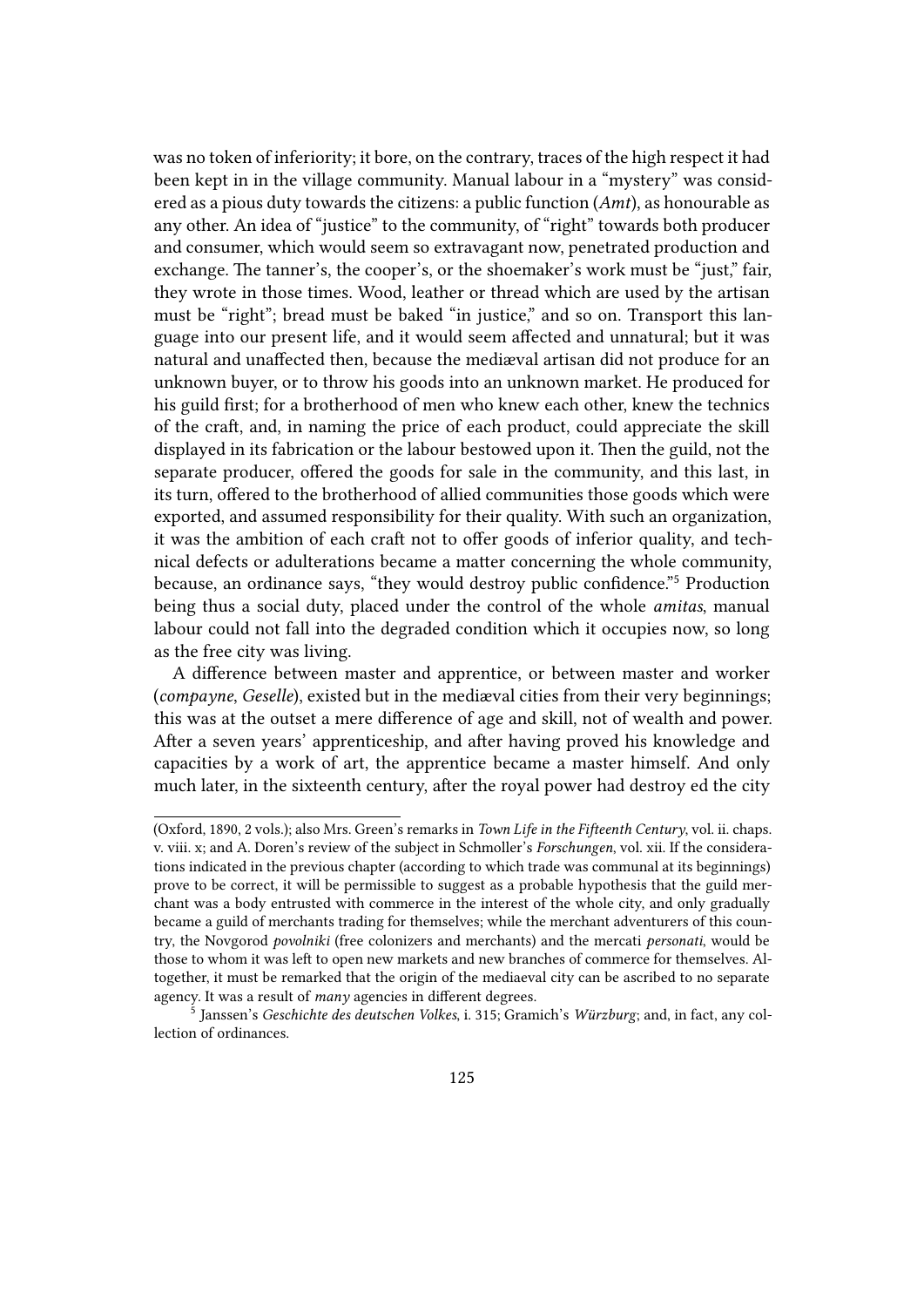and the craft organization, was it possible to become master in virtue of simple inheritance or wealth. But this was also the time of a general decay in mediæval industries and art.

There was not much room for hired work in the early flourishing periods of the mediæval cities, still less for individual hirelings. The work of the weavers, the archers, the smiths, the bakers, and so on, was performed for the craft and the city; and when craftsmen were hired in the building trades, they worked as temporary corporations (as they still do in the Russian *artéls*), whose work was paid en *bloc*. Work for a master began to multiply only later on; but even in this case the worker was paid better than he is paid now, even in this country, and very much better than he used to be paid all over Europe in the first half of this century. Thorold Rogers has familiarized English readers with this idea; but the same is true for the Continent as well, as is shown by the researches of Falke and Schönberg, and by many occasional indications. Even in the fifteenth century a mason, a carpenter, or a smith worker would be paid at Amiens four *sols* a day, which corresponded to forty-eight pounds of bread, or to the eighth part of a small ox (*bouvard*). In Saxony, the salary of the *Geselle* in the building trade was such that, to put it in Falke's words, he could buy with his six days' wages three sheep and one pair of shoes.<sup>6</sup> The donations of workers (*Geselle*) to cathedrals also bear testimony of their relative well-being, to say nothing of the glorious donations of certain craft guilds nor of what they used to spend in festivities and pageants.<sup>7</sup> In fact, the more we learn about the mediæval city, the more we are convinced that at no time has labour enjoyed such conditions of prosperity and such respect as when city life stood at its highest.

More than that; not only many aspirations of our modern radicals were already realized in the middle ages, but much of what is described now as Utopian was accepted then as a matter of fact. We are laughed at when we say that work must be pleasant, but  $-$  "every one must be pleased with his work," a mediæval Kuttenberg ordinance says, "and no one shall, while doing nothing (*mit nichts thun*), appropriate for himself what others have produced by application and work, be-

<sup>6</sup> Falke, *Geschichtliche Statistik*, i. 373–393, and ii. 66; quoted in Janssen's *Geschichte*, i. 339; J.D. Blavignac, in *Comptes et dépenses de la construction du clocher de Saint-Nicolas à Fribourg en Suisse*, comes to a similar conclusion. For Amiens, De Calonne's *Vie Municipale*, p. 99 and Appendix. For a thorough appreciation and graphical representation of the mediæval wages in England and their value in bread and meat, see G. Steffen's excellent article and curves in *The Nineteenth Century* for 1891, and *Studier öfver lönsystemets historia i England*, Stockholm, 1895.

<sup>7</sup> To quote but one example out of many which may be found in Schönberg's and Falke's works, the sixteen shoemaker workers (*Schusterknechte*) of the town Xanten, on the Rhine, gave, for erecting a screen and an altar in the church, 75 guldens of subscriptions, and 12 guldens out of their box, which money was worth, according to the best valuations, ten times its present value.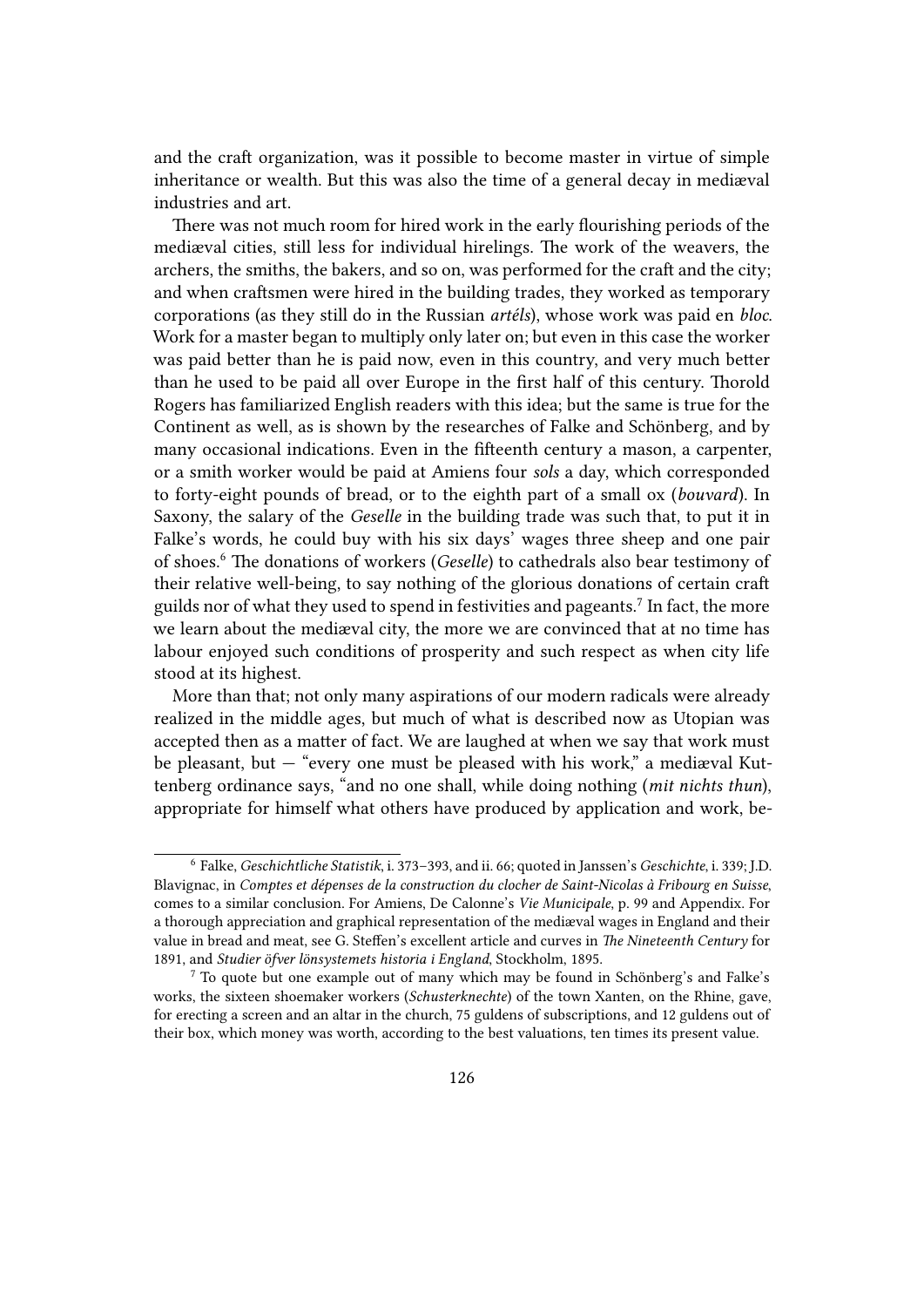cause laws must be a shield for application and work."<sup>8</sup> And amidst all present talk about an eight hours' day, it may be well to remember an ordinance of Ferdinand the First relative to the Imperial coal mines, which settled the miner's day at eight hours, "as it used to be of old" (*wie vor Alters herkommen*), and work on Saturday afternoon was prohibited. Longer hours were very rare, we are told by Janssen, while shorter hours were of common occurrence. In this country, in the fifteenth century, Rogers says, "the workmen worked only forty-eight hours a week."<sup>9</sup> The Saturday half-holiday, too, which we consider as a modern conquest, was in reality an old mediæval institution; it was bathing-time for a great part of the community, while Wednesday afternoon was bathing-time for the *Geselle*. <sup>10</sup> And although school meals did not exist — probably because no children went hungry to school — a distribution of bath-money to the children whose parents found difficulty in providing it was habitual in several places As to Labour Congresses, they also were a regular Feature of the middles ages. In some parts of Germany craftsmen of the same trade, belonging to different communes, used to come together every year to discuss questions relative to their trade, the years of apprenticeship, the wandering years, the wages, and so on; and in 1572, the Hanseatic towns formally recognized the right of the crafts to come together at periodical congresses, and to take any resolutions, so long as they were not contrary to the cities' rolls, relative to the quality of goods. Such Labour Congresses, partly international like the Hansa itself, are known to have been held by bakers, founders, smiths, tanners, sword-makers and cask-makers<sup>11</sup>

The craft organization required, of course, a close supervision of the craftsmen by the guild, and special jurates were always nominated for that purpose. But it is most remarkable that, so long as the cities lived their free life, no complaints were heard about the supervision; while, after the State had stepped in, confiscating the property of the guilds and destroying their independence in favour of its own

<sup>8</sup> Quoted by Janssen, l.c. i. 343.

<sup>9</sup> *The Economical Interpretation of History*, London, 1891, p. 303.

<sup>10</sup> Janssen, l.c. See also Dr. Alwin Schultz, *Deutsches Leben im XIV und XV Jahrhundert*, grosse Ausgabe, Wien, 1892, pp. 67 *seq*. At Paris, the day of labour varied from seven to eight hours in the winter to fourteen hours in summer in certain trades, while in others it was from eight to nine hours in winter, to from ten to twelve in Summer. All work was stopped on Saturdays and on about twenty-five other days (*jours de commun de vile foire*) at four o'clock, while on Sundays and thirty other holidays there was no work at all. The general conclusion is, that the mediæval worker worked *less* hours, all taken, than the present-day worker (Dr. E. Martin Saint-Léon, *Histoire des corporations*, p. 121).

<sup>&</sup>lt;sup>11</sup> W. Stieda, "Hansische Vereinbarungen über städtisches Gewerbe im XIV und XV Jahrhundert," in *Hansische Geschichtsblätter*, Jahrgang 1886, p. 121. Schönberg's *Wirthschaftliche Bedeutung der Zünfte*; also, partly, Roscher.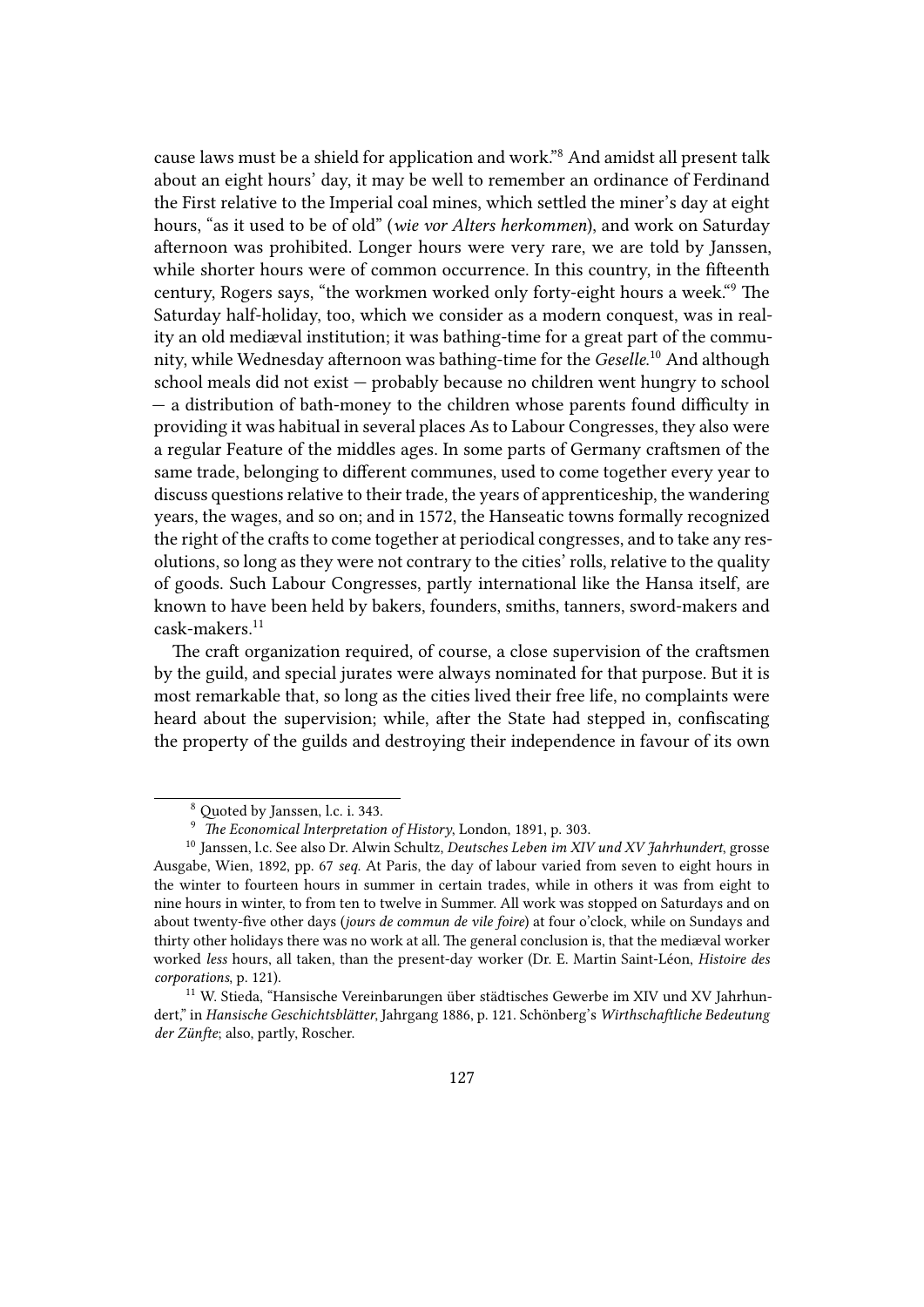bureaucracy, the complaints became simply countless.<sup>12</sup> On the other hand, the immensity of progress realized in all arts under the mediaeval guild system is the best proof that the system was no hindrance to individual initiative.<sup>13</sup> The fact is, that the mediæval guild, like the mediæval parish, "street," or "quarter," was not a body of citizens, placed under the control of State functionaries; it was a union of all men connected with a given trade: jurate buyers of raw produce, sellers of manufactured goods, and artisans — masters, "compaynes," and apprentices. For the inner organization of the trade its assembly was sovereign, so long as it did not hamper the other guilds, in which case the matter was brought before the guild of the guilds  $-$  the city. But there was in it something more than that. It had its own self-jurisdiction, its own military force, its own general assemblies, its own traditions of struggles, glory, and independence, its own relations with other guilds of the same trade in other cities: it had, in a word, a full organic life which could only result from the integrality of the vital functions. When the town was called to arms, the guild appeared as a separate company (*Schaar*), armed with its own arms (or its own guns, lovingly decorated by the guild, at a subsequent epoch), under its own self-elected commanders. It was, in a word, as independent a unit of the federation as the republic of Uri or Geneva was fifty years ago in the Swiss Confederation. So that, to compare it with a modern trade union, divested of all attributes of State sovereignty, and reduced to a couple of functions of secondary importance, is as unreasonable as to compare Florence or Brügge with a French commune vegetating under the Code Napoléon, or with a Russian town placed under Catherine the Second's municipal law. Both have elected mayors, and the latter has also its craft corporations; but the difference is  $-$  all the difference that exists between Florence and Fontenay-les-Oies or Tsarevokokshaisk, or between a Venetian doge and a modern mayor who lifts his hat before the *sous-préfet's* clerk.

The mediæval guilds were capable of maintaining their independence; and, later on, especially in the fourteenth century, when, in consequence of several causes which shall presently be indicated, the old municipal life underwent a deep modification, the younger crafts proved strong enough to conquer their due share in

<sup>&</sup>lt;sup>12</sup> See Toulmin Smith's deeply-felt remarks about the royal spoliation of the guilds, in Miss Smith's Introduction to *English Guilds*. In France the same royal spoliation and abolition of the guilds' jurisdiction was begun from 1306, and the final blow was struck in 1382 (Fagniez, *l.c.* pp. 52–54).

<sup>&</sup>lt;sup>13</sup> Adam Smith and his contemporaries knew well what they were condemning when they wrote against the *State* interference in trade and the trade monopolies of *State* creation. Unhappily, their followers, with their hopeless superficiality, flung mediæval guilds and State interference into the same sack, making no distinction between a Versailles edict and a guild ordinance. It hardly need be said that the economists who have seriously studied the subject, like Schönberg (the editor of the well-known course of *Political Economy*), never fell into such an error. But, till lately, diffuse discussions of the above type went on for economical "science."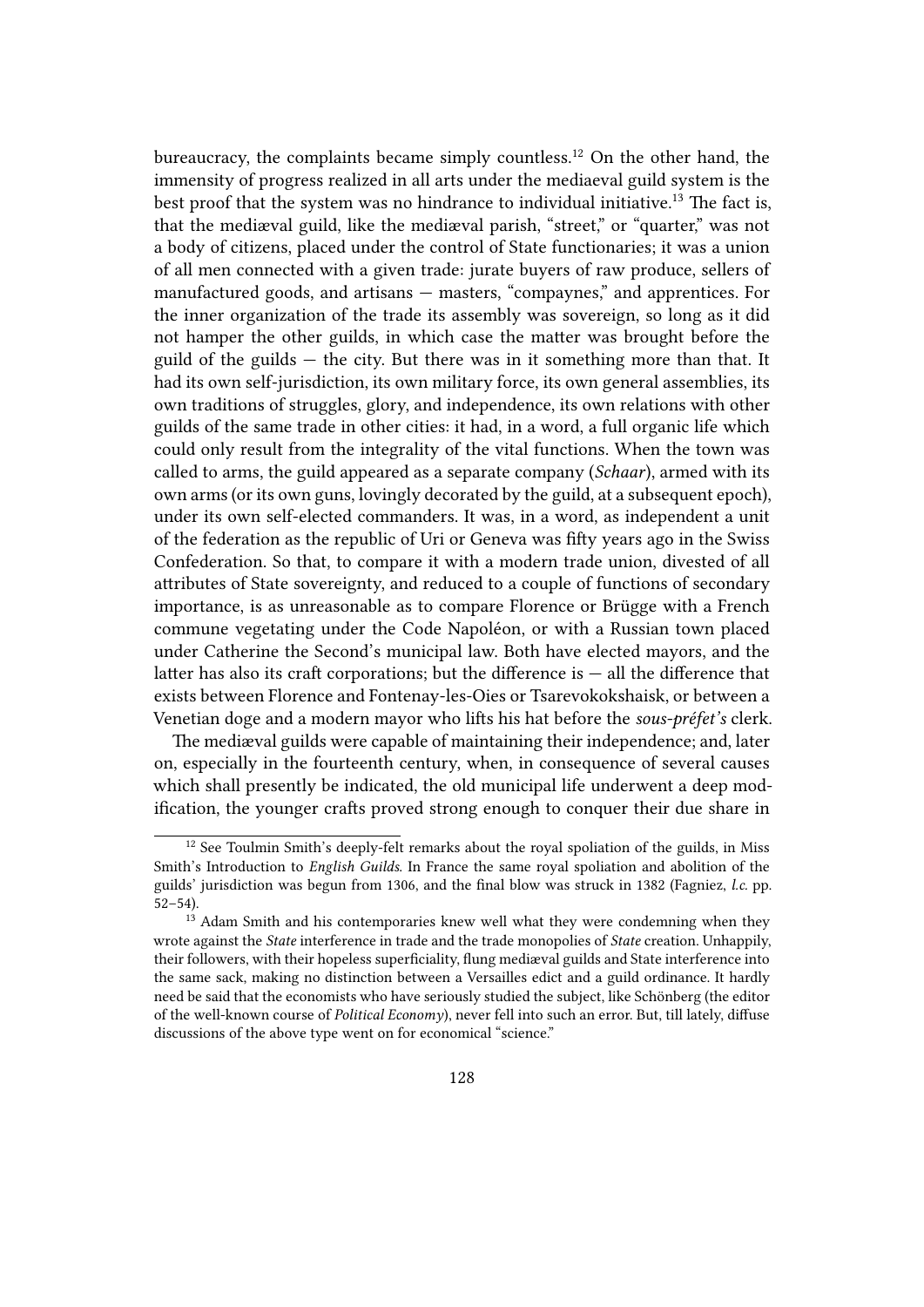the management of the city affairs. The masses, organized in "minor" arts, rose to wrest the power out of the hands of a growing oligarchy, and mostly succeeded in this task, opening again a new era of prosperity. True, that in some cities the uprising was crushed in blood, and mass decapitations of workers followed, as was the case in Paris in 1306, and in Cologne in 1371. In such cases the city's liberties rapidly fell into decay, and the city was gradually subdued by the central authority. But the majority of the towns had preserved enough of vitality to come out of the turmoil with a new life and vigour.<sup>14</sup> A new period of rejuvenescence was their reward. New life was infused, and it found its expression in splendid architectural monuments, in a new period of prosperity, in a sudden progress of technics and invention, and in a new intellectual movement leading to the Renaissance and to the Reformation.

The life of a mediaeval city was a succession of hard battles to conquer liberty and to maintain it. True, that a strong and tenacious race of burghers had developed during those fierce contests; true, that love and worship of the mother city had been bred by these struggles, and that the grand things achieved by the mediaeval communes were a direct outcome of that love. But the sacrifices which the communes had to sustain in the battle for freedom were, nevertheless, cruel, and left deep traces of division on their inner life as well. Very few cities had succeeded, under a concurrence of favourable circumstances, in obtaining liberty at one stroke, and these few mostly lost it equally easily; while the great number had to fight fifty or a hundred years in succession, often more, before their rights to free life had been recognized, and another hundred years to found their liberty on a firm basis — the twelfth century charters thus being but one of the stepping-stones to freedom.<sup>15</sup> In reality, the mediaeval city was a fortified oasis amidst a country

 $14$  In Florence the seven minor arts made their revolution in 1270–82, and its results are fully described by Perrens (*Histoire de Florence*, Paris, 1877, 3 vols.), and especially by Gino Capponi (*Storia della repubblica di Firenze*, 2da edizione, 1876, i. 58–80; translated into German). In Lyons, on the contrary, where the movement of the minor crafts took place in 1402, the latter were defeated and lost the right of themselves nominating their own judges. The two parties came apparently to a compromise. In Rostock the same movement took place in 1313; in Zürich in 1336; in Bern in 1363; in Braunschweig in 1374, and next year in Hamburg; in Lübeck in 1376–84; and so on. See Schmoller's *Strassburg zur Zeit der Zunftkämpfe* and Strassburg's *Blüthe*; Brentano's *Arbeitergilden der Gegenwart*, 2 vols., Leipzig, 1871–72; Eb. Bain's *Merchant and Craft Guilds*, Aberdeen, 1887, pp. 26–47, 75, etc. As to Mr. Gross's opinion relative to the same struggles in England, see Mrs. Green's remarks in her T*own Life in the Fifteenth Century*, ii. 190–217; also the chapter on the Labour Question, and, in fact, the whole of this extremely interesting volume. Brentano's views on the crafts' struggles, expressed especially in iii. and iv. of his essay "On the History and Development of Guilds," in Toulmin Smith's *English Guilds* remain classical for the subject, and may be said to have been again and again confirmed by subsequent research.

 $15$  To give but one example – Cambrai made its first revolution in 907, and, after three or four more revolts, it obtained its charter in 1O76. This charter was repealed twice (11O7 and 1138), and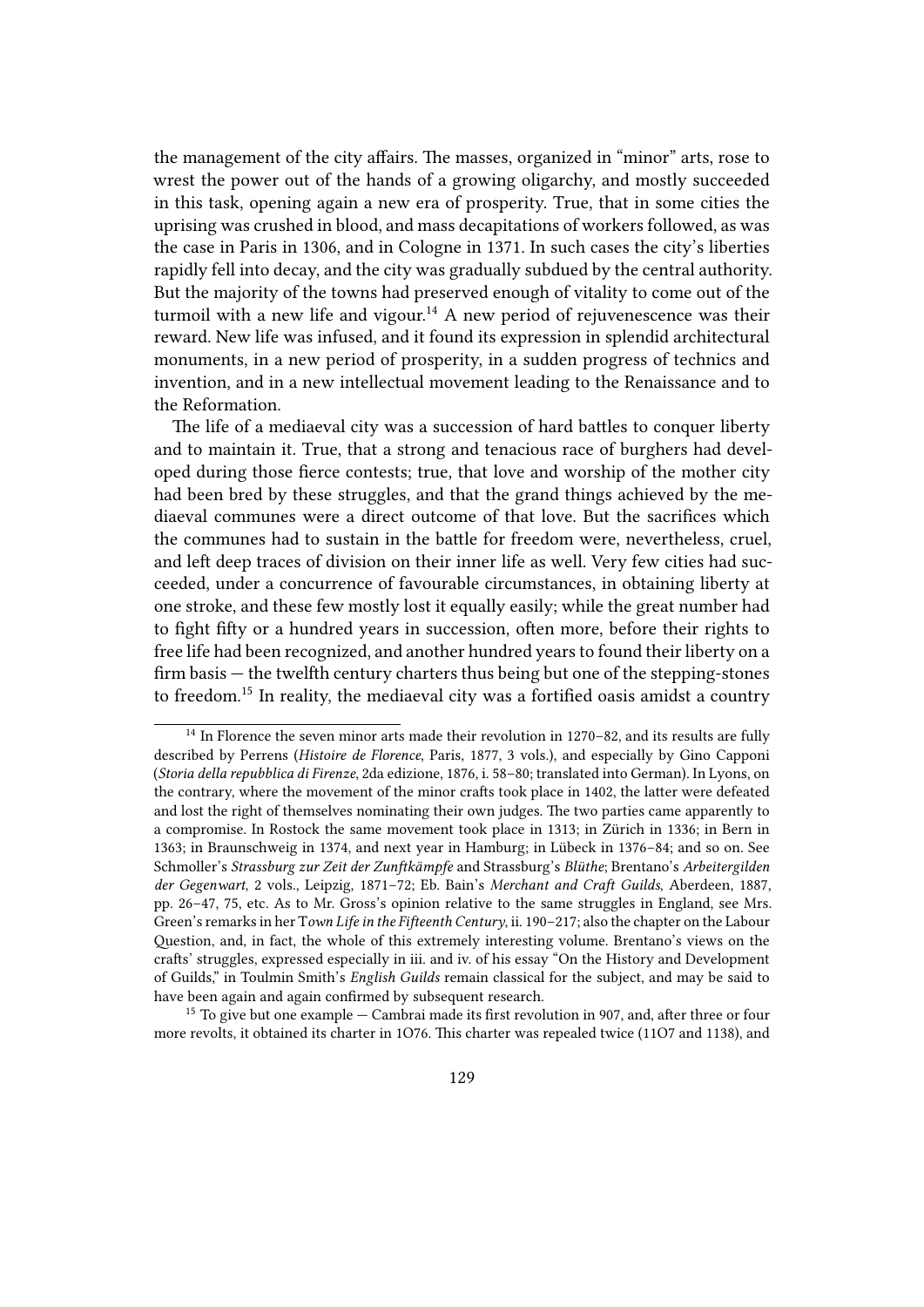plunged into feudal submission, and it had to make room for itself by the force of its arms. In consequence of the causes briefly alluded to in the preceding chapter, each village community had gradually fallen under the yoke of some lay or clerical lord. His house had grown to be a castle, and his brothers-in-arms were now the scum of adventurers, always ready to plunder the peasants. In addition to three days a week which the peasants had to work for the lord, they had also to bear all sorts of exactions for the right to sow and to crop, to be gay or sad, to live, to marry, or to die. And, worst of all, they were continually plundered by the armed robbers of some neighbouring lord, who chose to consider them as their master's kin, and to take upon them, and upon their cattle and crops, the revenge for a feud he was fighting against their owner. Every meadow, every field, every river, and road around the city, and every man upon the land was under some lord.

The hatred of the burghers towards the feudal barons has found a most characteristic expression in the wording of the different charters which they compelled them to sign. Heinrich V. is made to sign in the charter granted to Speier in 1111, that he frees the burghers from "the horrible and execrable law of mortmain, through which the town has been sunk into deepest poverty" (*von dem scheusslichen und nichtswürdigen Gesetze, welches gemein Budel genannt wird*, Kallsen, i. 307). The coutume of Bayonne, written about 1273, contains such passages as these: "The people is anterior to the lords. It is the people, more numerous than all others, who, desirous of peace, has made the lords for bridling and knocking down the powerful ones, "and so on (Giry, *Établissements de Rouen*, i. 117, Quoted by Luchaire, p. 24). A charter submitted for King Robert's signature is equally characteristic. He is made to say in it: "I shall rob no oxen nor other animals. I shall seize no merchants, nor take their moneys, nor impose ransom. From Lady Day to the All Saints' Day I shall seize no horse, nor mare, nor foals, in the meadows. I shall not burn the mills, nor rob the flour… I shall offer no protection to thieves," etc. (Pfister has published that document, reproduced by Luchaire). The charter "granted" by the Besançon Archbishop Hugues, in which he has been compelled to enumerate all the mischiefs due to his mortmain rights, is equally characteristic.<sup>16</sup> And so on.

Freedom could not be maintained in such surroundings, and the cities were compelled to carry on the war outside their walls. The burghers sent out emissaries to lead revolt in the villages; they received villages into their corporations, and they waged direct war against the nobles. It Italy, where the land was thickly sprinkled with feudal castles, the war assumed heroic proportions, and was fought with a stern acrimony on both sides. Florence sustained for seventy-seven years a suc-

twice obtained again (in 1127 and 1180). Total, 223 years of struggles before conquering the right to independence. Lyons — from 1195 to 132O.

<sup>16</sup> See Tuetey, "Étude sur Le droit municipal… en Franche-Comté," in *Mémoires de la Société d'émulation de Montbéliard*, 2e série, ii. 129 *seq*.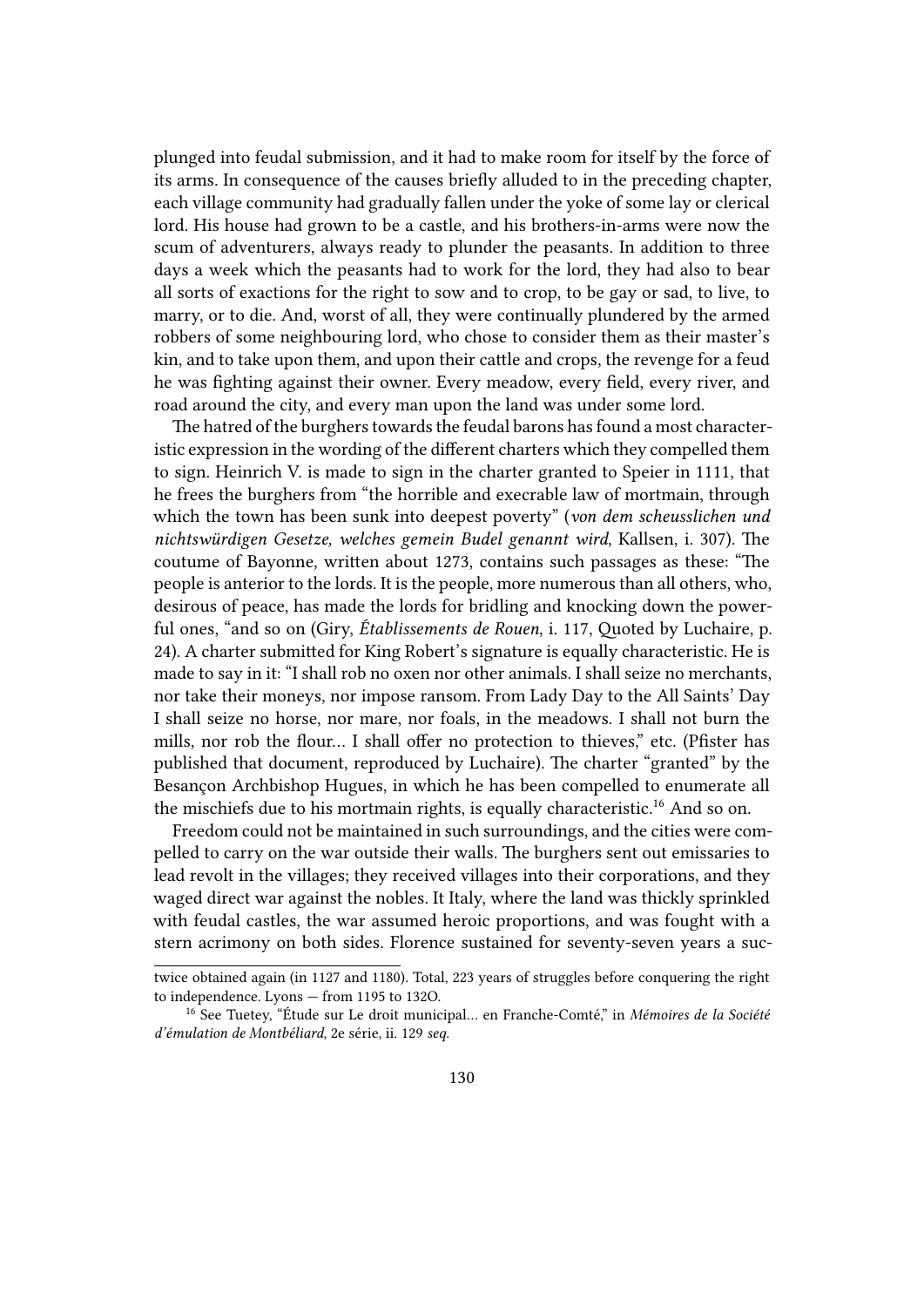cession of bloody wars, in order to free its *contado* from the nobles; but when the conquest had been accomplished (in 1181) all had to begin anew. The nobles rallied; they constituted their own leagues in opposition to the leagues of the towns, and, receiving fresh support from either the Emperor or the Pope, they made the war last for another 130 years. The same took place in Rome, in Lombardy, all over Italy.

Prodigies of valour, audacity, and tenaciousness were displayed by the citizens in these wars. But the bows and the hatchets of the arts and crafts had not always the upper hand in their encounters with the armour-clad knights, and many castles withstood the ingenious siege-machinery and the perseverance of the citizens. Some cities, like Florence, Bologna, and many towns in France, Germany, and Bohemia, succeeded in emancipating the surrounding villages, and they were rewarded for their efforts by an extraordinary prosperity and tranquillity. But even here, and still more in the less strong or less impulsive towns, the merchants and artisans, exhausted by war, and misunderstanding their own interests, bargained over the peasants' heads. They compelled the lord to swear allegiance to the city; his country castle was dismantled, and he agreed to build a house and to reside in the city, of which he became a co-burgher (*com-bourgeois, con-cittadino*); but he maintained in return most of his rights upon the peasants, who only won a partial relief from their burdens. The burgher could not understand that equal rights of citizenship might be granted to the peasant upon whose food supplies he had to rely, and a deep rent was traced between town and village. In some cases the peasants simply changed owners, the city buying out the barons' rights and selling them in shares to her own citizens.<sup>17</sup> Serfdom was maintained, and only much later on, towards the end of the thirteenth century, it was the craft revolution which undertook to put an end to it, and abolished personal servitude, but dispossessed at the same time the serfs of the land.<sup>18</sup> It hardly need be added that the fatal results of such policy were soon felt by the cities themselves; the country became the city's enemy.

The war against the castles had another bad effect. It involved the cities in a long succession of mutual wars, which have given origin to the theory, till lately in vogue, namely, that the towns lost their independence through their own jealousies and mutual fights. The imperialist historians have especially supported this theory,

 $^{\rm 17}$  This seems to have been often the case in Italy. In Switzerland, Bern bought even the towns of Thun and Burgdorf.

<sup>&</sup>lt;sup>18</sup> Such was, at least, the case in the cities of Tuscany (Florence, Lucca, Sienna, Bologna, etc.), for which the relations between city and peasants are best known. (Luchitzkiy, "Slavery and Russian Slaves in Florence," in Kieff University Izvestia for 1885, who has perused Rumohr's *Ursprung der Besitzlosigkeit der Colonien in Toscana*, 1830.) The whole matter concerning the relations between the cities and the peasants requires much more study than has hitherto been done.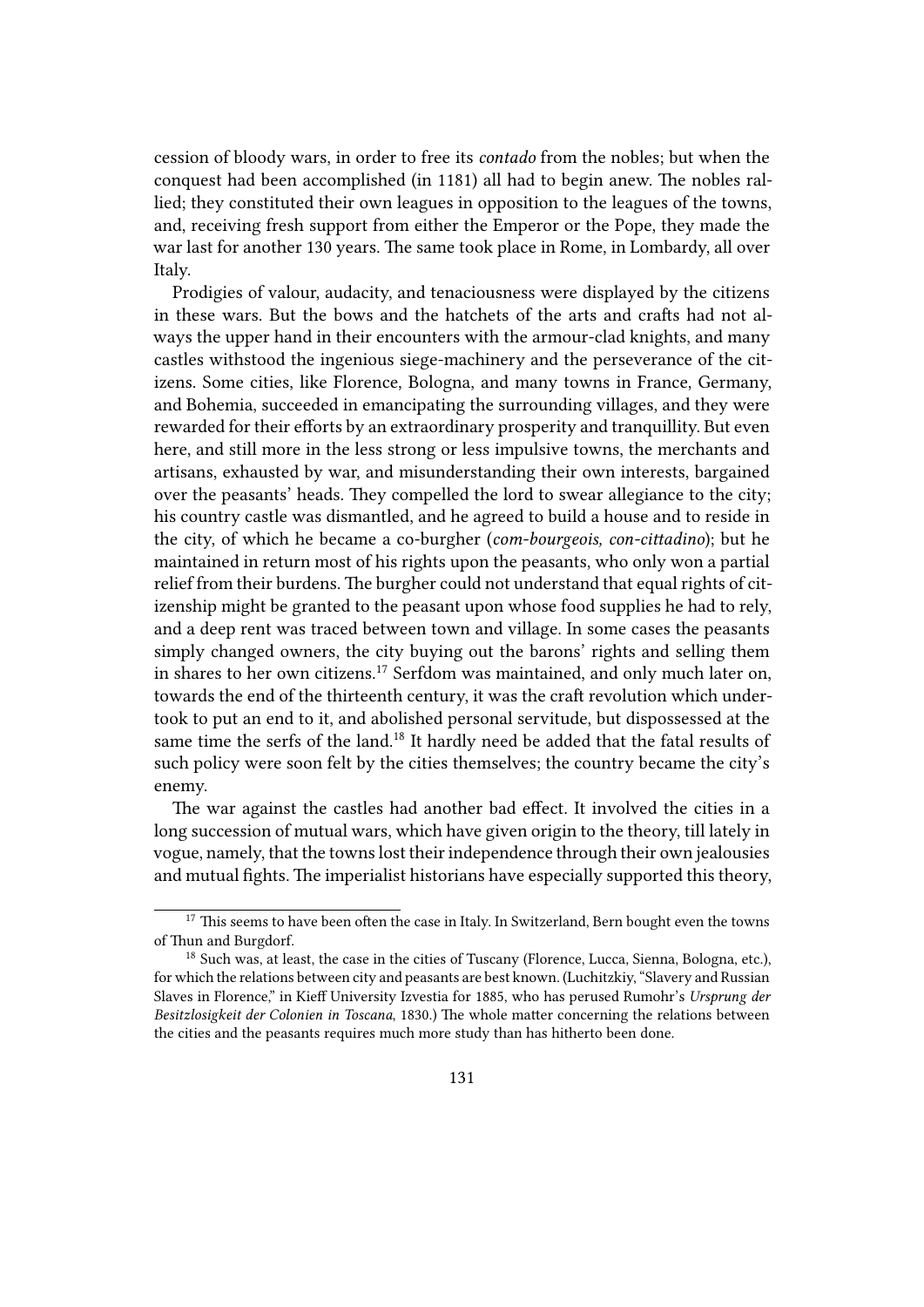which, however, is very much undermined now by modern research. It is certain that in Italy cities fought each other with a stubborn animosity, but nowhere else did such contests attain the same proportions; and in Italy itself the city wars, especially those of the earlier period, had their special causes. They were (as was already shown by Sismondi and Ferrari) a mere continuation of the war against the castles — the free municipal and federative principle unavoidably entering into a fierce contest with feudalism, imperialism, and papacy. Many towns which had but partially shaken off the yoke of the bishop, the lord, or the Emperor, were simply driven against the free cities by the nobles, the Emperor, and Church, whose policy was to divide the cities and to arm them against each other. These special circumstances (partly reflected on to Germany also) explain why the Italian towns, some of which Sollght support with the Emperor to combat the Pope, while the others sought support from the Church to resist the Emperor, were soon divided into a Gibelin and a Guelf camp, and why the same division appeared in each separate city.<sup>19</sup>

The immense economical progress realized by most italian cities just at the time when these wars were hottest, $20$  and the alliances so easily concluded between towns, still better characterize those struggles and further undermine the above theory. Already in the years 1130–1150 powerful leagues came into existence; and a few years later, when Frederick Barbarossa invaded Italy and, supported by the nobles and some retardatory cities, marched against Milan, popular enthusiasm was roused in many towns by popular preachers. Crema, Piacenza, Brescia, Tortona, etc., went to the rescue; the banners of the guilds of Verona, Padua, Vicenza, and Trevisa floated side by side in the cities' camp against the banners of the Emperor and the nobles. Next year the Lombardian League came into existence, and sixty years later we see it reinforced by many other cities, and forming a lasting organization which had half of its federal war-chest in Genoa and the other half in Venice.<sup>21</sup> In Tuscany, Florence headed another powerful league, to which Lucca, Bologna, Pistoia, etc., belonged, and which played an important part in crushing down the nobles in middle Italy, while smaller leagues were of common occurrence. It is thus certain that although petty jealousies undoubtedly existed, and discord could be easily sown, they did not prevent the towns from uniting together for the common defence of liberty. Only later on, when separate cities became little States,

 $19$  Ferrari's generalizations are often too theoretical to bealways correct; but his views upon the part played by the nobles in the city wars are based upon a wide range of authenticated facts.

 $20$  Only such cities as stubbornly kept to the cause of the barons, like Pisa or Verona, lost through the wars. For many towns which fought on the barons' side, the defeat was also the beginning of liberation and progress.

<sup>21</sup> Ferrari, ii. 18, 104 *seq.*; Leo and Botta, i. 432.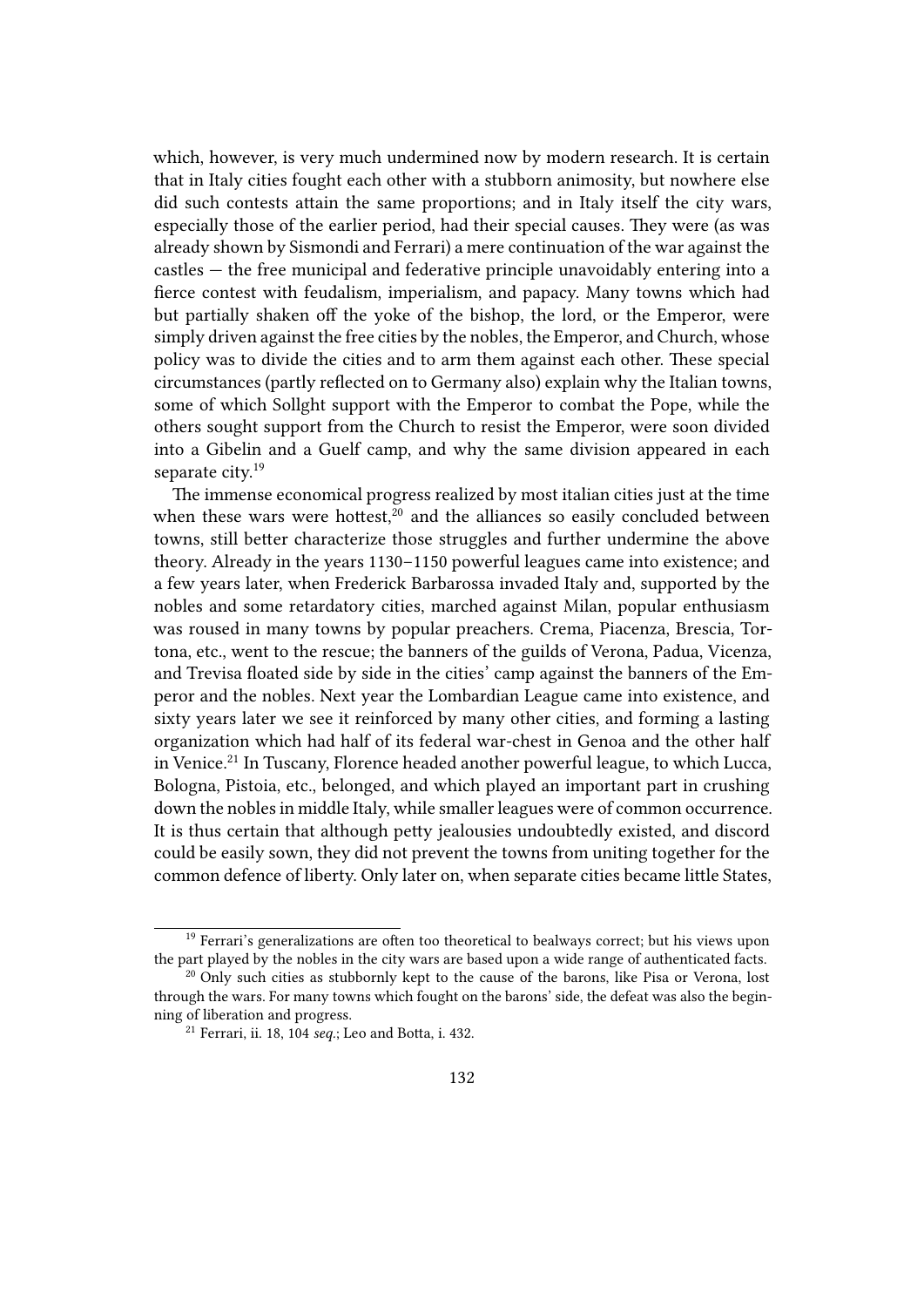wars broke out between them, as always must be the case when States struggle for supremacy or colonies.

Similar leagues were formed in Germany for the same purpose. When, under the successors of Conrad, the land was the prey of interminable feuds between the nobles, the Westphalian towns concluded a league against the knights, one of the clauses of which was never to lend money to a knight who would continue to conceal stolen goods.<sup>22</sup> When "the knights and the nobles lived on plunder, and murdered whom they chose to murder," as the *Wormser Zorn* complains, the cities on the Rhine (Mainz, Cologne, Speier, Strasburg, and Basel) took the initiative of a league which soon numbered sixty allied towns, repressed the robbers, and maintained peace. Later on, the league of the towns of Suabia, divided into three "peace districts" (Augsburg, Constance, and Ulm), had the same purpose. And even when such leagues were broken, $^{23}$  they lived long enough to show that while the supposed peacemakers — the kings, the emperors, and the Church-fomented discord, and were themselves helpless against the robber knights, it was from the cities that the impulse came for re-establishing peace and union. The cities  $-$  not the emperors — were the real makers of the national unity.<sup>24</sup>

Similar federations were organized for the same purpose among small villages, and now that attention has been drawn to this subject by Luchaire we may expect soon to learn much more about them. Villages joined into small federations in the *contado* of Florence, so also in the dependencies of Novgorod and Pskov. As to France, there is positive evidence of a federation of seventeen peasant villages which has existed in the Laonnais for nearly a hundred years (till 1256), and has fought hard for its independence. Three more peasant republics, which had sworn charters similar to those of Laon and Soissons, existed in the neighbourhood of Laon, and, their territories being contiguous, they supported each other in their liberation wars. Altogether, Luchaire is of the opinion that many such federations must have come into existence in France in the twelfth and thirteenth centuries, but that documents relative to them are mostly lost. Of course, being unprotected by walls, they could easily be crushed down by the kings and the lords; but in certain favourable circumstances, when they found support in a league of towns and protection in their mountains, such peasant republics became independent units of the Swiss Confederation.<sup>25</sup>

<sup>22</sup> Joh. Falke, *Die Hansa als Deutsche See- und Handelsmacht*, Berlin, 1863, pp. 31, 55.

 $^{23}$  For Aachen and Cologne we have direct testimony that the bishops of these two cities  $$ one of them bought by the enemy opened to him the gates.

<sup>24</sup> See the facts, though not always the conclusions, of Nitzsch, iii. 133 *seq.*; also Kallsen, i. 458, etc.

<sup>25</sup> On the Commune of the Laonnais, which, until Melleville's researches (*Histoire de la Commune du Laonnais*, Paris, 1853), was confounded with the Commune of Laon, see Luchaire, pp.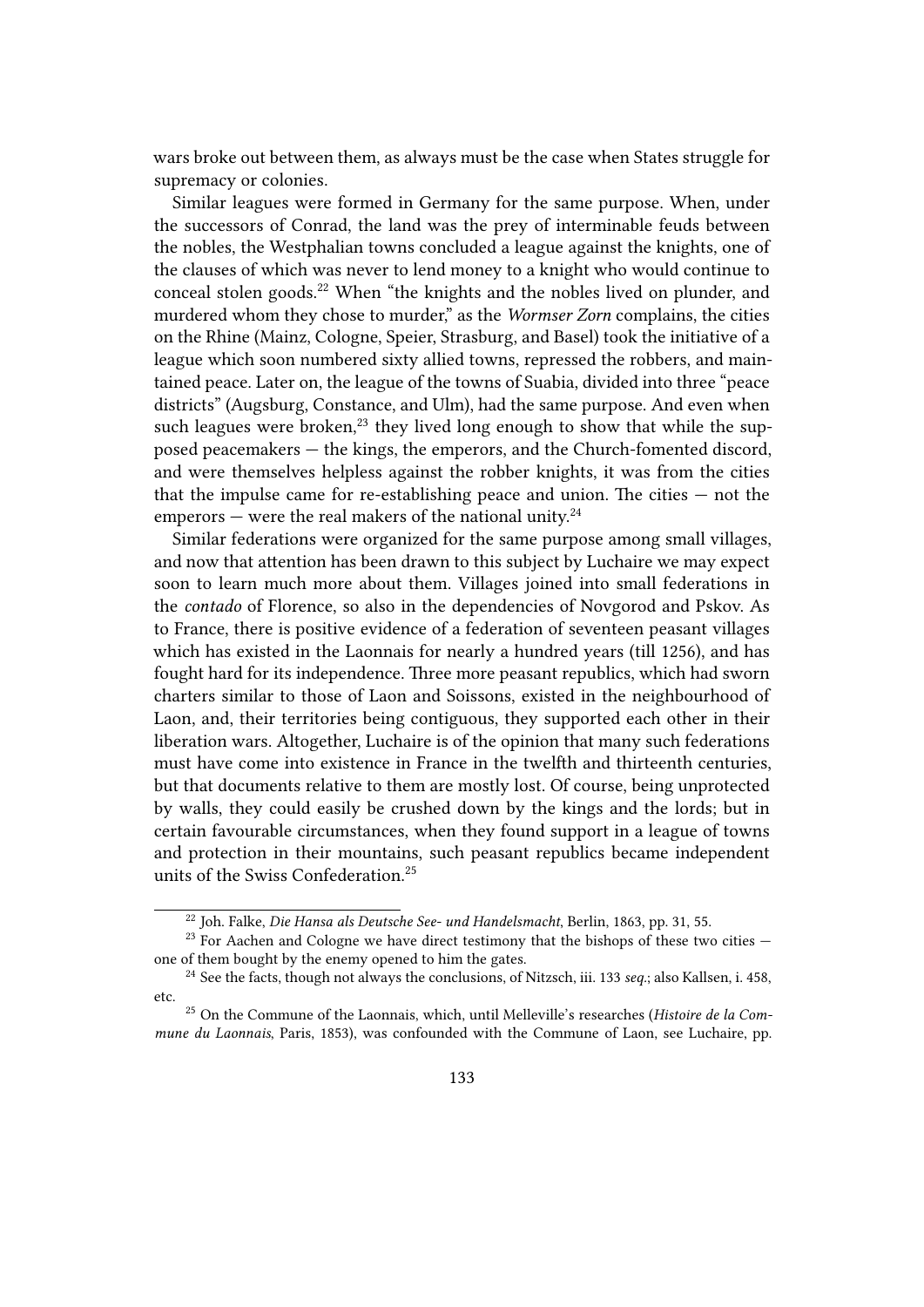As to unions between cities for peaceful purposes, they were of quite common occurrence. The intercourse which had been established during the period of liberation was not interrupted afterwards. Sometimes, when the scabini of a German town, having to pronounce judgment in a new or complicated case, declared that they knew not the sentence (*des Urtheiles nicht weise zu sein*), they sent delegates to another city to get the sentence. The same happened also in France;<sup>26</sup> while Forli and Ravenna are known to have mutually naturalized their citizens and granted them full rights in both cities. To submit a contest arisen between two towns, or within a city, to another commune which was invited to act as arbiter, was also in the spirit of the times. $27$  As to commercial treaties between cities, they were quite habitual.<sup>28</sup> Unions for regulating the production and the sizes of casks which were used for the commerce in wine, "herring unions," and so on, were mere precursors of the great commercial federations of the Flemish Hansa, and, later on, of the great North German Hansa, the history of which alone might contribute pages and pages to illustrate the federation spirit which permeated men at that time. It hardly need be added, that through the Hanseatic unions the mediæval cities have contributed more to the development of international intercourse, navigation, and maritime discovery than all the States of the first seventeen centuries of our era.

In a word, federations between small territorial units, as well as among men united by common pursuits within their respective guilds, and federations between cities and groups of cities constituted the very essence of life and thought during that period. The first five of the second decade of centuries of our era may thus be described as an immense attempt at securing mutual aid and support on a grand scale, by means of the principles of federation and association carried on through all manifestations of human life and to all possible degrees. This attempt was attended with success to a very great extent. It united men formerly divided; it secured them a very great deal of freedom, and it tenfolded their forces. At a time when particularism was bred by so many agencies, and the causes of discord and jealousy might have been so numerous, it is gratifying to see that cities scattered over a wide continent had so much in common, and were so ready to confederate for the prosecution of so many common aims. They succumbed in the long run before powerful enemies; not having understood the mutual-aid principle widely

<sup>75</sup> *seq*. For the early peasants' guilds and subsequent unions see R. Wilman's "Die ländlichen Schutzgilden Westphaliens," in *Zeitschrift für Kulturgeschichte*, neue Folge, Bd. iii., quoted in Henneam-Rhyn's *Kulturgeschichte*, iii. 249.

<sup>26</sup> Luchaire, p. 149.

<sup>&</sup>lt;sup>27</sup> Two important cities, like Mainz and Worms, would settle a political contest by means of arbitration. After a civil war broken out in Abbeville, Amiens would act, in 1231, as arbiter (Luchaire, 149); and so on.

<sup>28</sup> See, for instance, W. Stieda, *Hansische Vereinbarungen*, *l.c.*, p.114.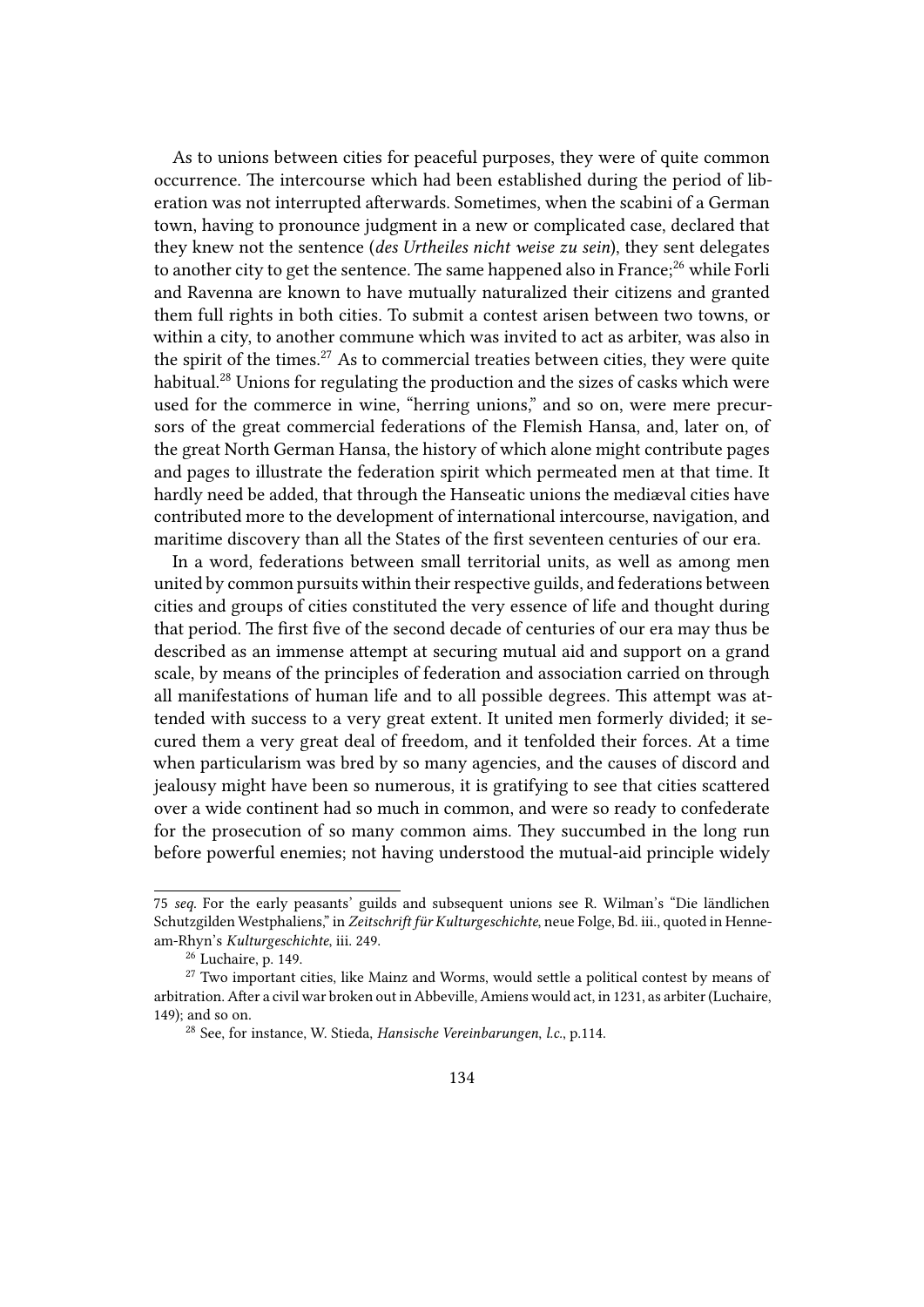enough, they themselves committed fatal faults; but they did not perish through their own jealousies, and their errors were not a want of federation spirit among themselves.

The results of that new move which mankind made in the mediæval city were immense. At the beginning of the eleventh century the towns of Europe were small clusters of miserable huts, adorned but with low clumsy churches, the builders of which hardly knew how to make an arch; the arts, mostly consisting of some weaving and forging, were in their infancy; learning was found in but a few monasteries. Three hundred and fifty years later, the very face of Europe had been changed. The land was dotted with rich cities, surrounded by immense thick walls which were embellished by towers and gates, each of them a work of art in itself. The cathedrals, conceived in a grand style and profusely decorated, lifted their bell-towers to the skies, displaying a purity of form and a boldness of imagination which we now vainly strive to attain. The crafts and arts had risen to a degree of perfection which we can hardly boast of having superseded in many directions, if the inventive skill of the worker and the superior finish of his work be appreciated higher than rapidity of fabrication. The navies of the free cities furrowed in all directions the Northern and the Southern Mediterranean; one effort more, and they would cross the oceans. Over large tracts of land well-being had taken the place of misery; learning had grown and spread. The methods of science had been elaborated; the basis of natural philosophy had been laid down; and the way had been paved for all the mechanical inventions of which our own times are so proud. Such were the magic changes accomplished in Europe in less than four hundred years. And the losses which Europe sustained through the loss of its free cities can only be understood when we compare the seventeenth century with the fourteenth or the thirteenth. The prosperity which formerly characterized Scotland, Germany, the plains of Italy, was gone. The roads had fallen into an abject state, the cities were depopulated, labour was brought into slavery, art had vanished, commerce itself was decaying.<sup>29</sup>

If the mediæval cities had bequeathed to us no written documents to testify of their splendour, and left nothing behind but the monuments of building art which we see now all over Europe, from Scotland to Italy, and from Gerona in Spain to Breslau in Slavonian territory, we might yet conclude that the times of independent city life were times of the greatest development of human intellect during the Christian era down to the end of the eighteenth century. On looking, for instance, at a mediæval picture representing Nuremberg with its scores of towers and lofty

<sup>29</sup> Cosmo Innes's *Early Scottish History and Scotland in Middle Ages*, quoted by Rev. Denton, *l.c.*, pp. 68, 69; Lamprecht's *Deutsches wirthschaftliche Leben im Mittelalter*, review by Schmoller in his *Jahrbuch*, Bd. xii.; Sismondi's *Tableau de l'agriculture toscane*, pp. 226 *seq*. The dominions of Florence could be recognized at a glance through their prosperity.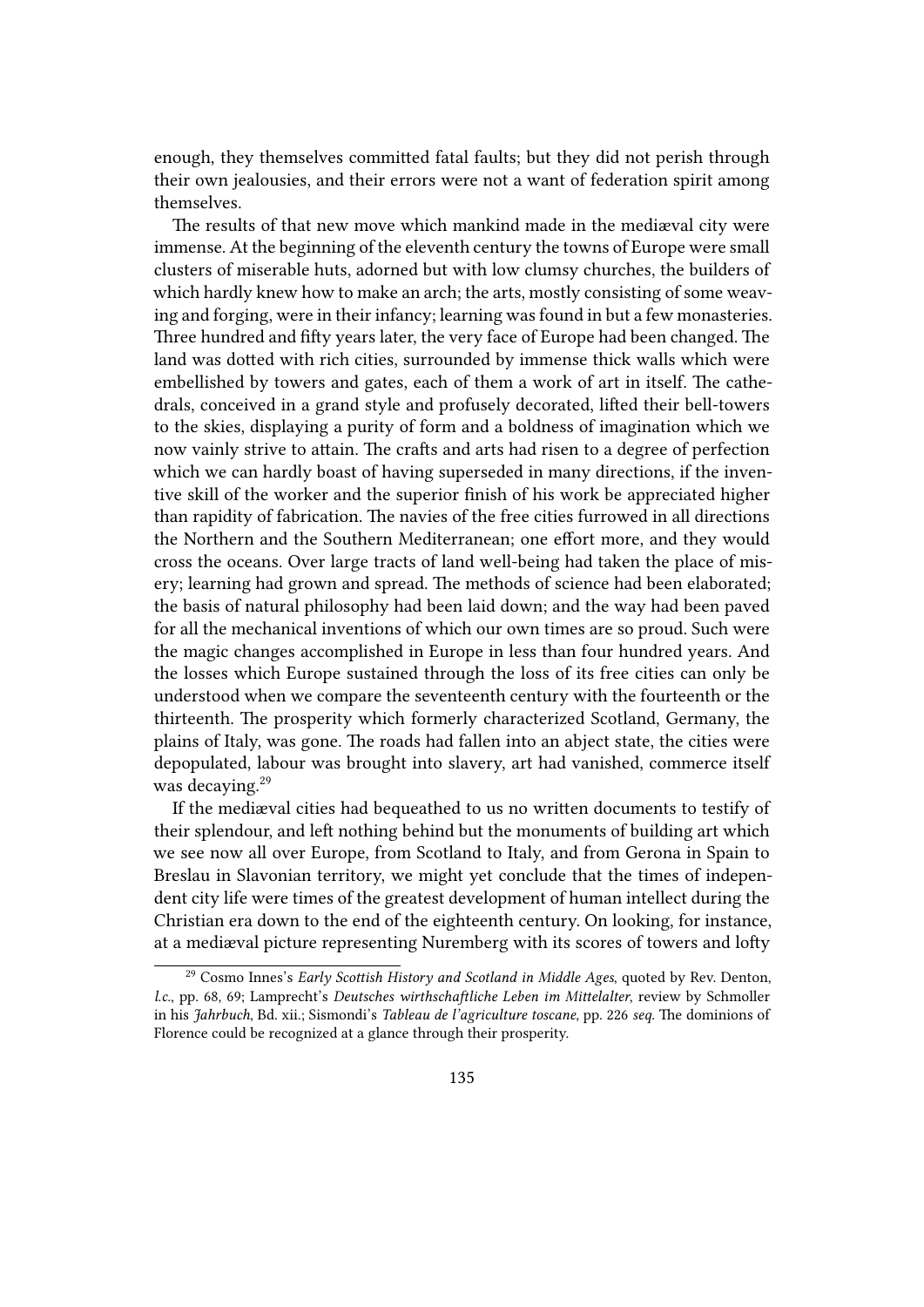spires, each of which bore the stamp of free creative art, we can hardly conceive that three hundred years before the town was but a collection of miserable hovels. And our admiration grows when we go into the details of the architecture and decorations of each of the countless churches, bell-towers, gates, and communal houses which are scattered all over Europe as far east as Bohemia and the now dead towns of Polish Galicia. Not only Italy, that mother of art, but all Europe is full of such monuments. The very fact that of all arts architecture — a social art above all  $-$  had attained the highest development, is significant in itself. To be what it was, it must have originated from an eminently social life.

Mediæval architecture attained its grandeur — not only because it was a natural development of handicraft; not only because each building, each architectural decoration, had been devised by men who knew through the experience of their own hands what artistic effects can be obtained from stone, iron, bronze, or even from simple logs and mortar; not only because, each monument was a result of collective experience, accumulated in each "mystery" or craft<sup>30</sup>  $-$  it was grand because it was born out of a grand idea. Like Greek art, it sprang out of a conception of brotherhood and unity fostered by the city. It had an audacity which could only be won by audacious struggles and victories; it had that expression of vigour, because vigour permeated all the life of the city. A cathedral or a communal house symbolized the grandeur of an organism of which every mason and stone-cutter was the builder, and a mediæval building appears — not as a solitary effort to which thousands of slaves would have contributed the share assigned them by one man's imagination; all the city contributed to it. The lofty bell-tower rose upon a structure, grand in itself, in which the life of the city was throbbing — not upon a meaningless scaffold like the Paris iron tower, not as a sham structure in stone intended to conceal the ugliness of an iron frame, as has been done in the Tower Bridge. Like the Acropolis of Athens, the cathedral of a mediæval city was intended to glorify the grandeur of the victorious city, to symbolize the union of its crafts, to express the glory of each citizen in a city of his own creation. After having achieved its craft revolution, the city often began a new cathedral in order to express the new, wider, and broader union which had been called into life.

<sup>30</sup> Mr. John J. Ennett (*Six Essays*, London, 1891) has excellent pages on this aspect of mediæval architecture. Mr. Willis, in his appendix to Whewell's *History of Inductive Sciences* (i. 261–262), has pointed out the beauty of the mechanical relations in mediæval buildings. "A new decorative construction was matured," he writes, "not thwarting and controlling, but assisting and harmonizing with the mechanical construction. Every member, every moulding, becomes a sustainer of weight; and by the multiplicity of props assisting each other, and the consequent subdivision of weight, the eye was satisfied of the stability of the structure, notwithstanding curiously slender aspects of the separate parts." An art which sprang out of the *social* life of the city could not be better characterized.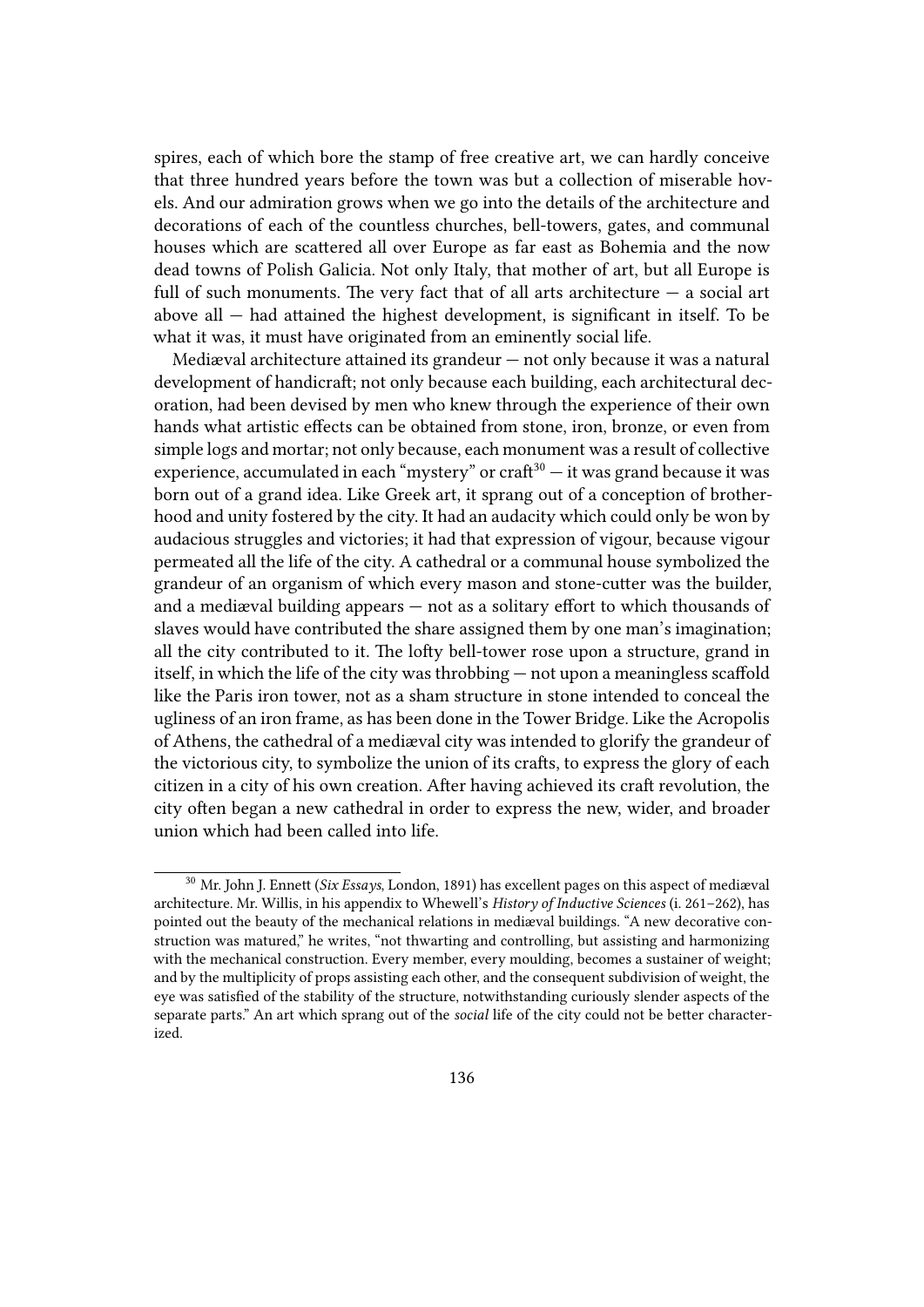The means at hand for these grand undertakings were disproportionately small. Cologne Cathedral was begun with a yearly outlay of but 500 marks; a gift of 100 marks was inscribed as a grand donation; $31$  and even when the work approached completion, and gifts poured in in proportion, the yearly outlay in money stood at about 5,000 marks, and never exceeded 14,000. The cathedral of Basel was built with equally small means. But each corporation contributed its part of stone, work, and decorative genius to *their* common monument. Each guild expressed in it its political conceptions, telling in stone or in bronze the history of the city, glorifying the principles of "Liberty, equality, and fraternity,"<sup>32</sup> praising the city's allies, and sending to eternal fire its enemies. And each guild bestowed its *love* upon the communal monument by richly decorating it with stained windows, paintings, "gates, worthy to be the gates of Paradise," as Michel Angelo said, or stone decorations of each minutest corner of the building.<sup>33</sup> Small cities, even small parishes,<sup>34</sup> vied with the big agglomerations in this work, and the cathedrals of Laon and St. Ouen hardly stand behind that of Rheims, or the Communal House of Bremen, or the folkmote's bell-tower of Breslau. "No works must be begun by the commune but such as are conceived in response to the grand heart of the commune, composed of the hearts of all citizens, united in one common will" — such were the words of the Council of Florence; and this spirit appears in all communal works of common utility, such as the canals, terraces, vineyards, and fruit gardens around Florence, or the irrigation canals which intersected the plains of Lombardy, or the port and aqueduct of Genoa, or, in fact, any works of the kind which were achieved by almost every city.<sup>35</sup>

All arts had progressed in the same way in the mediæval cities, those of our own days mostly being but a continuation of what had grown at that time. The prosperity of the Flemish cities was based upon the fine woollen cloth they fabricated. Florence, at the beginning of the fourteenth century, before the black death, fabricated from 70,000 to 100,000 *panni* of woollen stuffs, which were valued at 1,200,000 golden florins.<sup>36</sup> The chiselling of precious metals, the art of casting, the

<sup>31</sup> Dr. L. Ennen, *Der Dom zu Köln, seine Construction und Anstaltung*, Köln, 1871.

 $32$  The three statues are among the outer decorations of Nôtre Dame de Paris.

<sup>33</sup> Mediæval art, like Greek art, did not know those curiosity shops which we call a National Gallery or a Museum. A picture was painted, a statue was carved, a bronze decoration was cast to stand in its proper place in a monument of communal art. It lived there, it was part of a whole, and it contributed to give unity to the impression produced by the whole.

<sup>34</sup> Cf. J. T. Ennett's "Second Essay," p. 36.

<sup>35</sup> Sismondi, iv. 172; xvi. 356. The great canal, *Naviglio Grande*, which brings the water from the Tessino, was begun in 1179, i.e. after the conquest of independence, and it was ended in the thirteenth century. On the subsequent decay, see xvi. 355.

<sup>&</sup>lt;sup>36</sup> In 1336 it had 8,000 to 10,000 boys and girls in its primary schools, 1,000 to 1,200 boys in its seven middle schools, and from 550 to 600 students in its four universities. The thirty communal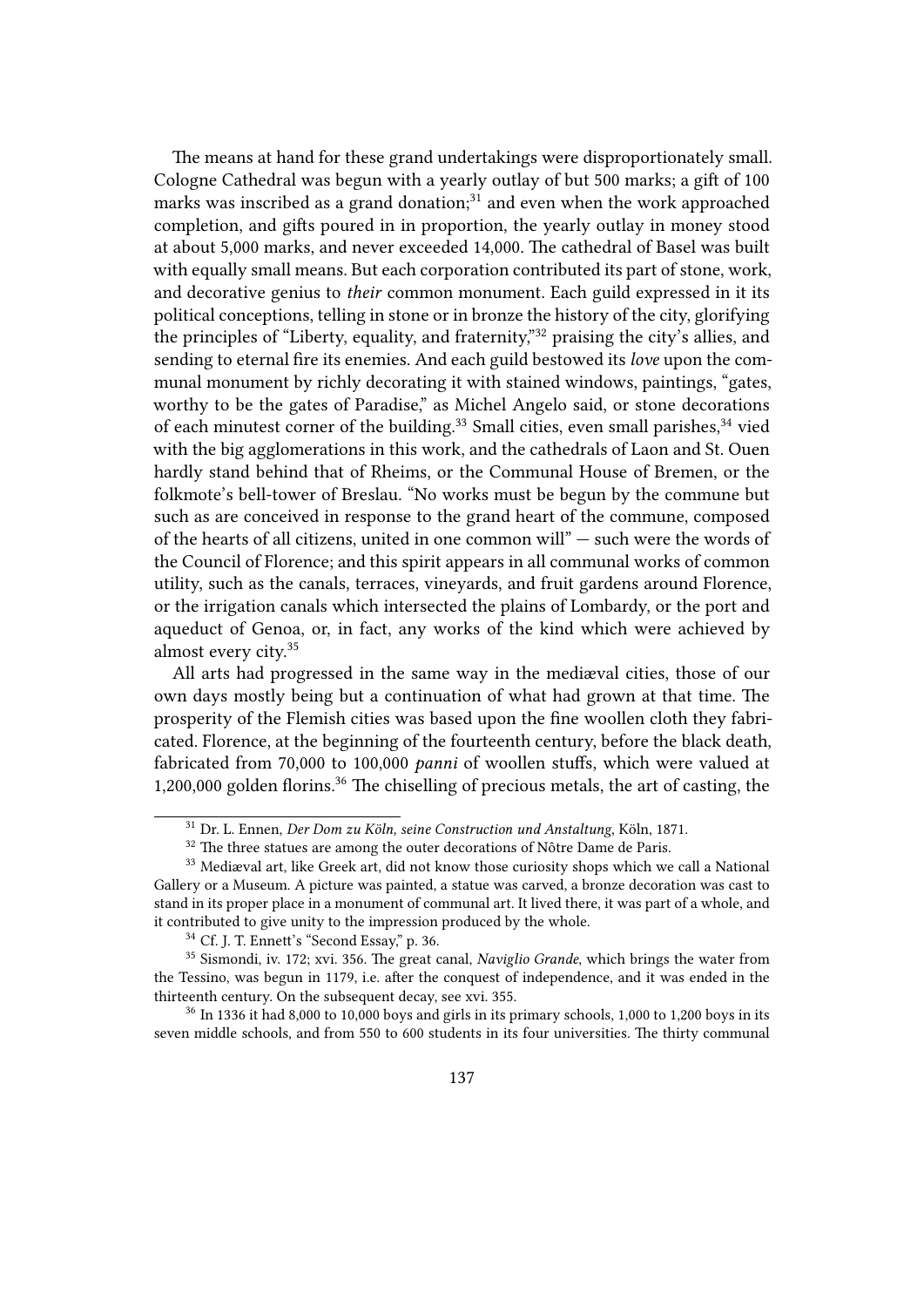fine forging of iron, were creations of the mediæval "mysteries" which had succeeded in attaining in their own domains all that could be made by the hand, without the use of a powerful prime motor. By the hand and by invention, because, to use Whewell's words:

"Parchment and paper, printing and engraving, improved glass and steel, gunpowder, clocks, telescopes, the mariner's compass, the reformed calendar, the decimal notation; algebra, trigonometry, chemistry, counterpoint (an invention equivalent to a new creation of music); these are all possessions which we inherit from that which has so disparagingly been termed the Stationary Period" (*History of Inductive Sciences*, i. 252).

True that no new principle was illustrated by any of these discoveries, as Whewell said; but mediæval science had done something more than the actual discovery of new principles. It had prepared the discovery of all the new principles which we know at the present time in mechanical sciences: it had accustomed the explorer to observe facts and to reason from them. It was inductive science, even though it had not yet fully grasped the importance and the powers of induction; and it laid the foundations of both mechanics and natural philosophy. Francis Bacon, Galileo, and Copernicus were the direct descendants of a Roger Bacon and a Michael Scot, as the steam engine was a direct product of the researches carried on in the Italian universities on the weight of the atmosphere, and of the mathematical and technical learning which characterized Nuremberg.

But why should one take trouble to insist upon the advance of science and art in the mediæval city? Is it not enough to point to the cathedrals in the domain of skill, and to the Italian language and the poem of Dante in the domain of thought, to give at once the measure of what the mediæval city *created* during the four centuries it lived?

The mediæval cities have undoubtedly rendered an immense service to European civilization. They have prevented it from being drifted into the theocracies and despotical states of old; they have endowed it with the variety, the self-reliance, the force of initiative, and the immense intellectual and material energies it now possesses, which are the best pledge for its being able to resist any new invasion of the East. But why did these centres of civilization, which attempted to answer to deeply-seated needs of human nature, and were so full of life, not live further on? Why were they seized with senile debility in the sixteenth century? and, after

hospitals contained over 1,000 beds for a population of 90,000 inhabitants (Capponi, ii. 249 *seq*.). It has more than once been suggested by authoritative writers that education stood, as a rule, at a much higher level than is generally supposed. Certainly so in democratic Nuremberg.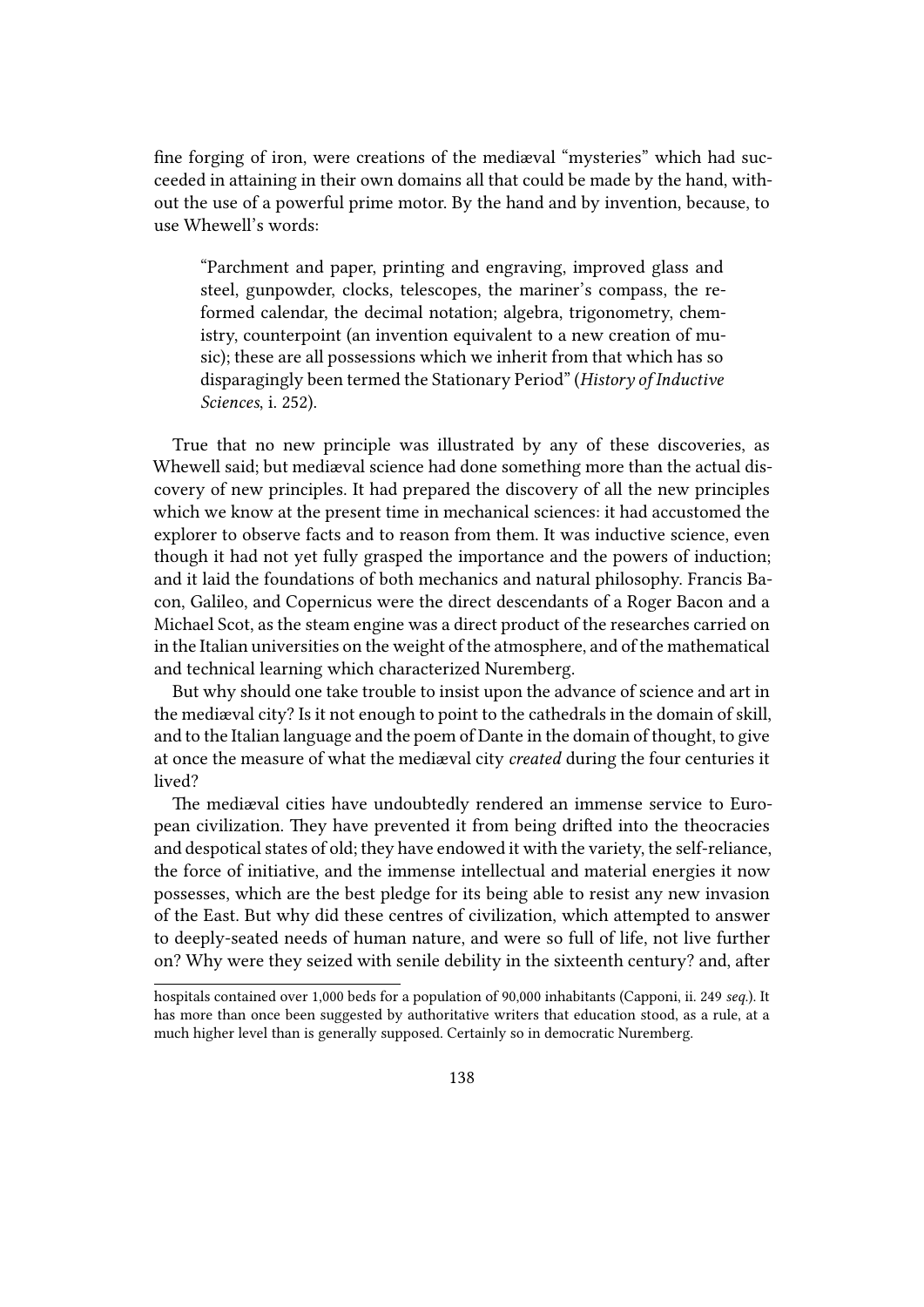having repulsed so many assaults from without, and only borrowed new vigour from their interior struggles, why did they finally succumb to both?

Various causes contributed to this effect, some of them having their roots in the remote past, while others originated in the mistakes committed by the cities themselves. Towards the end of the fifteenth century, mighty States, reconstructed on the old Roman pattern, were already coming into existence. In each country and each region some feudal lord, more cunning, more given to hoarding, and often less scrupulous than his neighbours, had succeeded in appropriating to himself richer personal domains, more peasants on his lands, more knights in his following, more treasures in his chest. He had chosen for his seat a group of happily-situated villages, not yet trained into free municipal life — Paris, Madrid, or Moscow — and with the labour of his serfs he had made of them royal fortified cities, whereto he attracted war companions by a free distribution of villages, and merchants by the protection he offered to trade. The germ of a future State, which began gradually to absorb other similar centres, was thus laid. Lawyers, versed in the study of Roman law, flocked into such centres; a tenacious and ambitious race of men issued from among the burgesses, who equally hated the naughtiness of the lords and what they called the lawlessness of the peasants. The very forms of the village community, unknown to their code, the very principles of federalism were repulsive to them as "barbarian" inheritances. Cæsarism, supported by the fiction of popular consent and by the force of arms, was their ideal, and they worked hard for those who promised to realize it.<sup>37</sup>

The Christian Church, once a rebel against Roman law and now its ally, worked in the same direction. The attempt at constituting the theocratic Empire of Europe having proved a failure, the more intelligent and ambitious bishops now yielded support to those whom they reckoned upon for reconstituting the power of the Kings of Israel or of the Emperors of Constantinople. The Church bestowed upon the rising rulers her sanctity, she crowned them as God's representatives on earth, she brought to their service the learning and the statesmanship of her ministers, her blessings and maledictions, her riches, and the sympathies she had retained among the poor. The peasants, whom the cities had failed or refused to free, on seeing the burghers impotent to put an end to the interminable wars between the knights  $-$  which wars they had so dearly to pay for  $-$  now set their hopes upon the King, the Emperor, or the Great Prince; and while aiding them to crush down the mighty feudal owners, they aided them to constitute the centralized State. And fi-

<sup>37</sup> Cf. L. Ranke's excellent considerations upon the essence of Roman Law in his *Weltgeschichte*, Bd. iv. Abth. 2, pp. 2O-31. Also Sismondi's remarks upon the part played by the *légistes* in the constitution of royal authority, *Histoire des Français*, Paris, 1826, viii. 85–99. The popular hatred against these "*weise Doktoren und Beutelschneider des Volks*" broke out with full force in the first years of the sixteenth century in the sermons of the early Reform movement.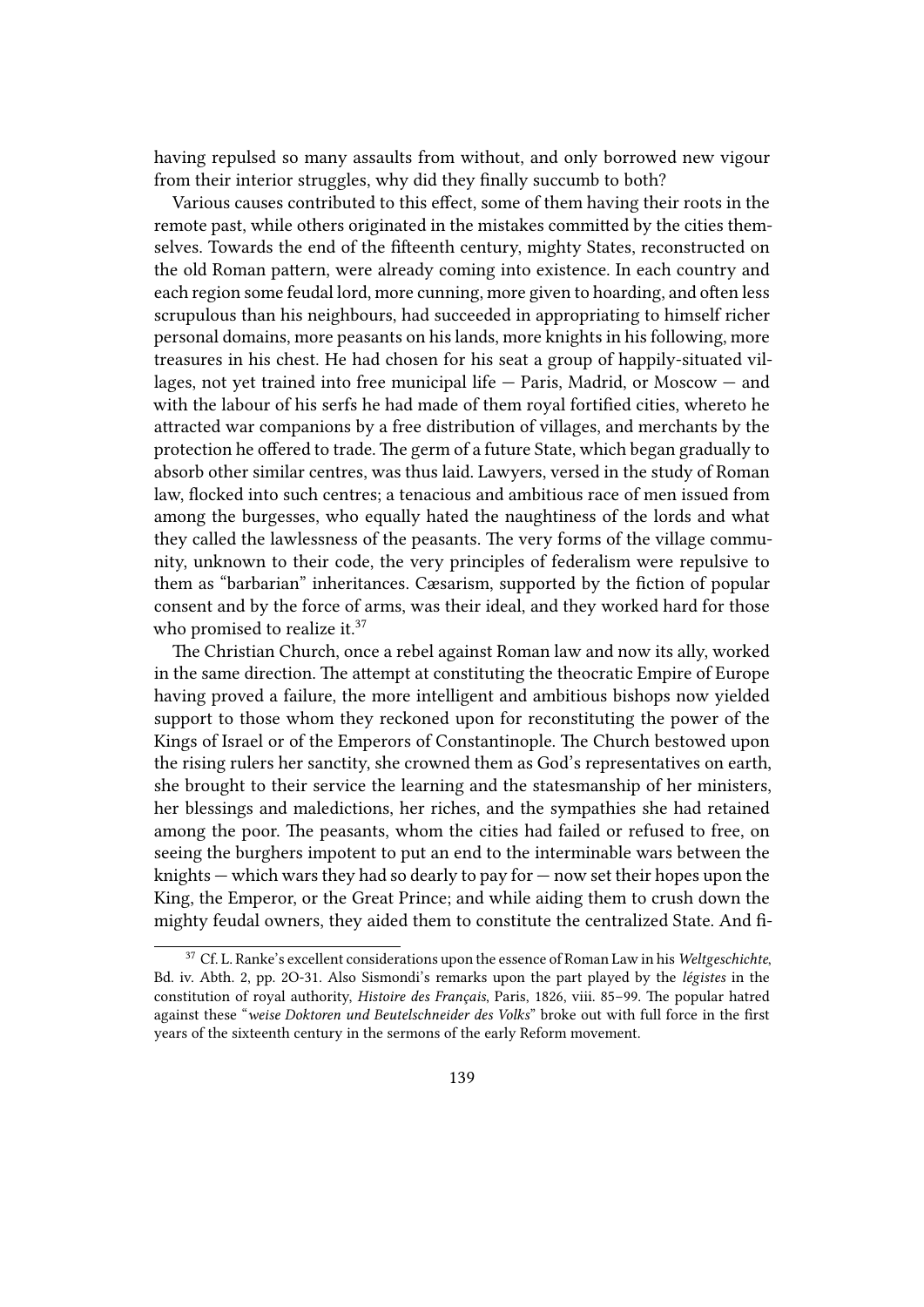nally, the invasions of the Mongols and the Turks, the holy war against the Maures in Spain, as well as the terrible wars which soon broke out between the growing centres of sovereignty — Ile de France and Burgundy, Scotland and England, England and France, Lithuania and Poland, Moscow and Tver, and so on — contributed to the same end. Mighty States made their appearance; and the cities had now to resist not only loose federations of lords, but strongly-organized centres, which had armies of serfs at their disposal.

The worst was, that the growing autocracies found support in the divisions which had grown within the cities themselves. The fundamental idea of the mediæval city was grand, but it was not wide enough. Mutual aid and support cannot be limited to a small association; they must spread to its surroundings, or else the surroundings will absorb the association. And in this respect the mediæval citizen had committed a formidable mistake at the outset. Instead of looking upon the peasants and artisans who gathered under the protection of his walls as upon so many aids who would contribute their part to the making of the city  $-$  as they really did  $-$  a sharp division was traced between the "families" of old burghers and the newcomers. For the former, all benefits from communal trade and communal lands were reserved, and nothing was left for the latter but the right of freely using the skill of their own hands. The city thus became divided into "the burghers" or "the commonalty," and "the inhabitants."<sup>38</sup> The trade, which was formerly communal, now became the privilege of the merchant and artisan "families," and the next step  $-$  that of becoming individual, or the privilege of oppressive trusts  $-$  was unavoidable.

The same division took place between the city proper and the surrounding villages. The commune had well tried to free the peasants, but her wars against the lords became, as already mentioned, wars for freeing the city itself from the lords, rather than for freeing the peasants. She left to the lord his rights over the villeins, on condition that he would molest the city no more and would become co-burgher. But the nobles "adopted" by the city, and now residing within its walls, simply carried on the old war within the very precincts of the city. They disliked to submit to a tribunal of simple artisans and merchants, and fought their old feuds in the streets. Each city had now its Colonnas and Orsinis, its Overstolzes and Wises. Drawing large incomes from the estates they had still retained, they surrounded themselves with numerous clients and feudalized the customs and habits of the city itself. And when discontent began to be felt in the artisan classes of the town, they offered their sword and their followers to settle the differences by a free fight,

<sup>&</sup>lt;sup>38</sup> Brentano fully understood the fatal effects of the struggle between the "old burghers" and the new-comers. Miaskowski, in his work on the village communities of Switzerland, has indicated the same for village communities.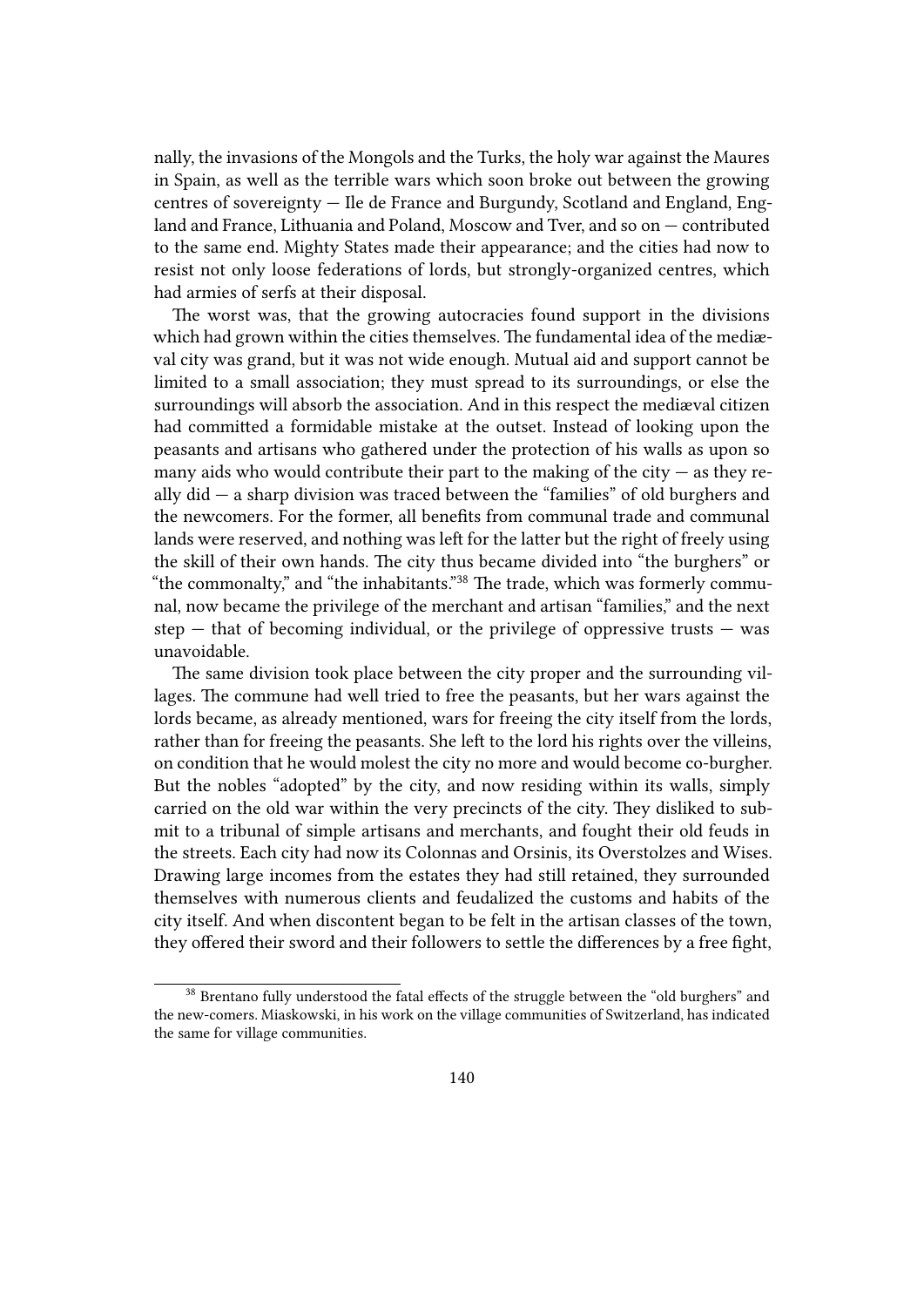instead of letting the discontent find out the channels which it did not fail to secure itself in olden times.

The greatest and the most fatal error of most cities was to base their wealth upon commerce and industry, to the neglect of agriculture. They thus repeated the error which had once been committed by the cities of antique Greece, and they fell through it into the same crimes.<sup>39</sup> The estrangement of so many cities from the land necessarily drew them into a policy hostile to the land, which became more and more evident in the times of Edward the Third,<sup>40</sup> the French Jacqueries, the Hussite wars, and the Peasant War in Germany. On the other hand, a commercial policy involved them in distant enterprises. Colonies were founded by the Italians in the south-east, by German cities in the east, by Slavonian cities in the far northeast. Mercenary armies began to be kept for colonial wars, and soon for local defence as well. Loans were contacted to such an extent as to totally demoralize the citizens; and internal contests grew worse and worse at each election, during which the colonial politics in the interest of a few families was at stake. The division into rich and poor grew deeper, and in the sixteenth century, in each city, the royal authority found ready allies and support among the poor.

And there is yet another cause of the decay of communal institutions, which stands higher and lies deeper than all the above. The history of the mediæval cities offers one of the most striking illustrations of the power of *ideas* and *principles* upon the destinies of mankind, and of the quite opposed results which are obtained when a deep modification of leading ideas has taken place. Self-reliance and federalism, the sovereignty of each group, and the construction of the political body from the simple to the composite, were the leading ideas in the eleventh century. But since that time the conceptions had entirely changed. The students of Roman law and the prelates of the Church, closely bound together since the time of Innocent the Third, had succeeded in paralyzing the idea — the antique Greek idea — which presided at the foundation of the cities. For two or three hundred years they taught from the pulpit, the University chair, and the judges' bench, that salvation must be sought for in a strongly-centralized State, placed under a semi-divine authority;<sup>41</sup> that *one* man can and must be the saviour of society, and that in the name of public salvation he can commit any violence: burn men and women at the stake, make them perish under indescribable tortures, plunge whole provinces

<sup>&</sup>lt;sup>39</sup> The trade in slaves kidnapped in the East was never discontinued in the Italian republics till the fifteenth century. Feeble traces of it are found also in Germany and elsewhere. See Cibrario. *Della schiavitù e del servaggio*, 2 vols. Milan, 1868; Professor Luchitzkiy, "Slavery and Russian Slaves in Florence in the Fourteenth and Fifteenth Centuries," in *Izvestia* of the Kieff University, 1885.

<sup>40</sup> J.R. Green's *History of the English People*, London, 1878, i. 455.

 $41$  See the theories expressed by the Bologna lawyers, already at the Congress of Roncaglia in 1158.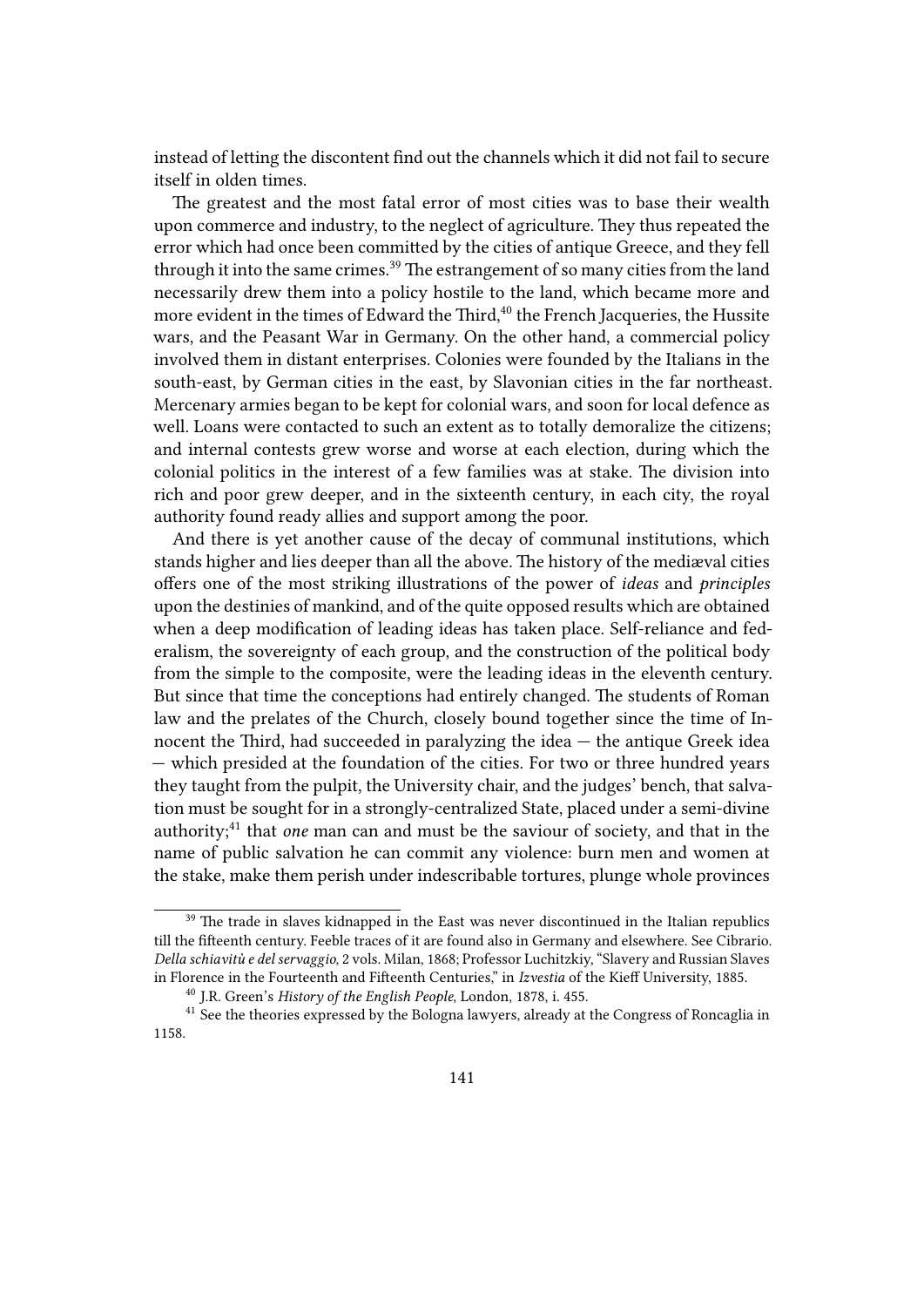into the most abject misery. Nor did they fail to give object lessons to this effect on a grand scale, and with an unheard-of cruelty, wherever the king's sword and the Church's fire, or both at once, could reach. By these teachings and examples, continually repeated and enforced upon public attention, the very minds of the citizens had been shaped into a new mould. They began to find no authority too extensive, no killing by degrees too cruel, once it was "for public safety." And, with this new direction of mind and this new belief in one man's power, the old federalist principle faded away, and the very creative genius of the masses died out. The Roman idea was victorious, and in such circumstances the centralized State had in the cities a ready prey.

Florence in the fifteenth century is typical of this change. Formerly a popular revolution was the signal of a new departure. Now, when the people, brought to despair, insurged, it had constructive ideas no more; no fresh idea came out of the movement. A thousand representatives were put into the Communal Council instead of 400; 100 men entered the *signoria* instead of 80. But a revolution of figures could be of no avail. The people's discontent was growing up, and new revolts followed. A saviour  $-$  the "tyran"  $-$  was appealed to; he massacred the rebels, but the disintegration of the communal body continued worse than ever. And when, after a new revolt, the people of Florence appealed to their most popular man, Gieronimo Savonarola, for advice, the monk's answer was: — "Oh, people mine, thou knowest that I cannot go into State affairs… purify thy soul, and if in such a disposition of mind thou reformest thy city, then, people of Florence, thou shalt have inaugurated the reform in all Italy!" Carnival masks and vicious books were burned, a law of charity and another against usurers were passed — and the democracy of Florence remained where it was. The old spirit had gone. By too much trusting to government, they had ceased to trust to themselves; they were unable to open new issues. The State had only to step in and to crush down their last liberties.

And yet, the current of mutual aid and support did not die out in the masses, it continued to flow even after that defeat. It rose up again with a formidable force, in answer to the communist appeals of the first propagandists of the reform, and it continued to exist even after the masses, having failed to realize the life which they hoped to inaugurate under the inspiration of a reformed religion, fell under the dominions of an autocratic power. It flows still even now, and it seeks its way to find out a new expression which would not be the State, nor the mediæval city, nor the village community of the barbarians, nor the savage clan, but would proceed from all of them, and yet be superior to them in its wider and more deeply humane conceptions.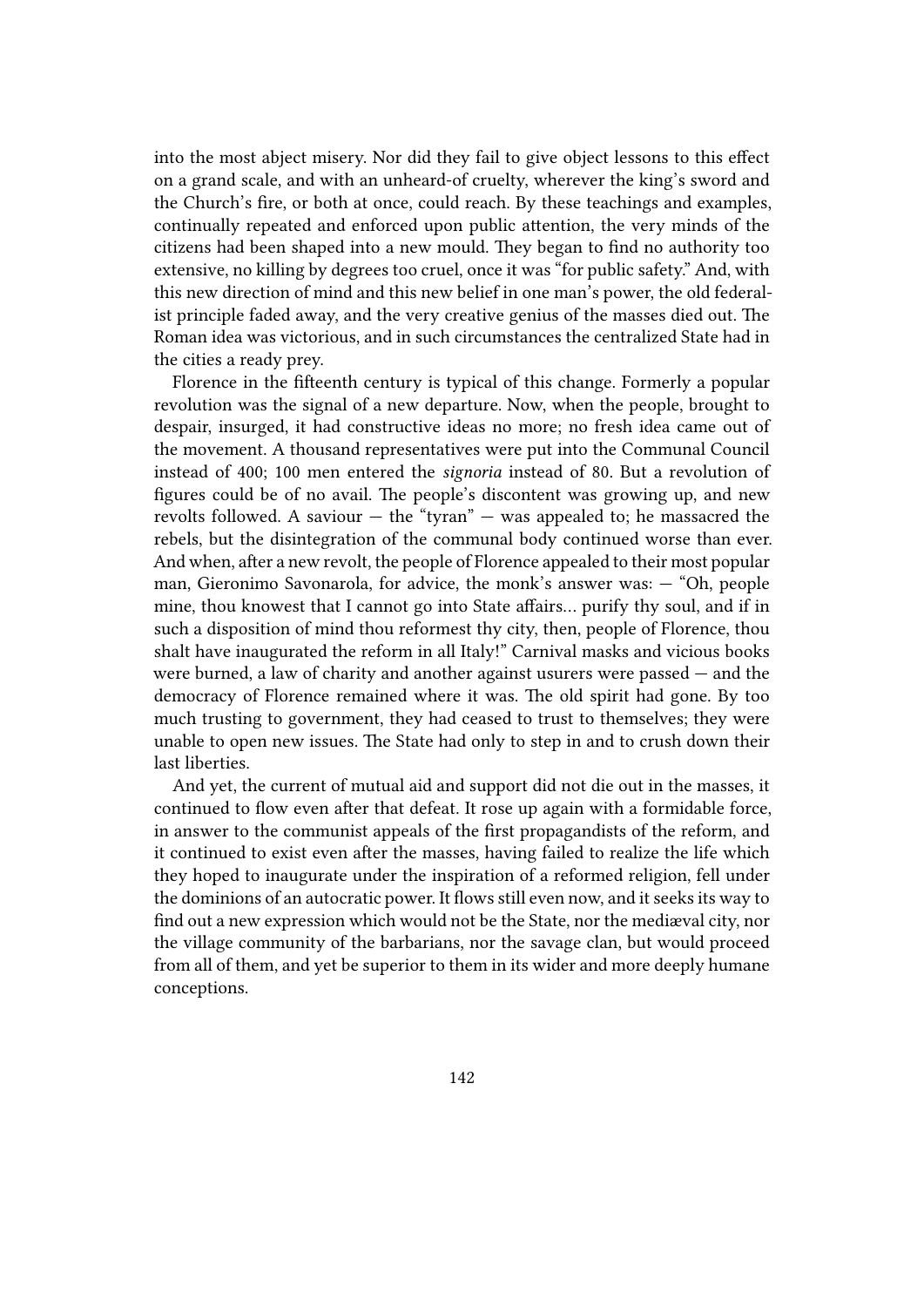## **Chapter 7: Mutual Aid Amongst Ourselves**

*Popular revolts at the beginning of the State-period. — Mutual Aid institutions of the present time. — The village community; its struggles for resisting its abolition by the State. — Habits derived from the villagecommunity life, retained in our modern villages. — Switzerland, France, Germany, Russia.*

The mutual-aid tendency in man has so remote an origin, and is so deeply interwoven with all the past evolution of the human race, that it has been maintained by mankind up to the present time, notwithstanding all vicissitudes of history. It was chiefly evolved during periods of peace and prosperity; but when even the greatest calamities befell men — when whole countries were laid waste by wars, and whole populations were decimated by misery, or groaned under the yoke of tyranny the same tendency continued to live in the villages and among the poorer classes in the towns; it still kept them together, and in the long run it reacted even upon those ruling, fighting, and devastating minorities which dismissed it as sentimental nonsense. And whenever mankind had to work out a new social organization, adapted to a new phasis of development, its constructive genius always drew the elements and the inspiration for the new departure from that same ever-living tendency. New economical and social institutions, in so far as they were a creation of the masses, new ethical systems, and new religions, all have originated from the same source, and the ethical progress of our race, viewed in its broad lines, appears as a gradual extension of the mutual-aid principles from the tribe to always larger and larger agglomerations, so as to finally embrace one day the whole of mankind, without respect to its divers creeds, languages, and races.

After having passed through the savage tribe, and next through the village community, the Europeans came to work out in medieval times a new form of Organization, which had the advantage of allowing great latitude for individual initiative, while it largely responded at the same time to man's need of mutual support. A federation of village communities, covered by a network of guilds and fraternities, was called into existence in the medieval cities. The immense results achieved under this new form of union — in well-being for all, in industries, art, science, and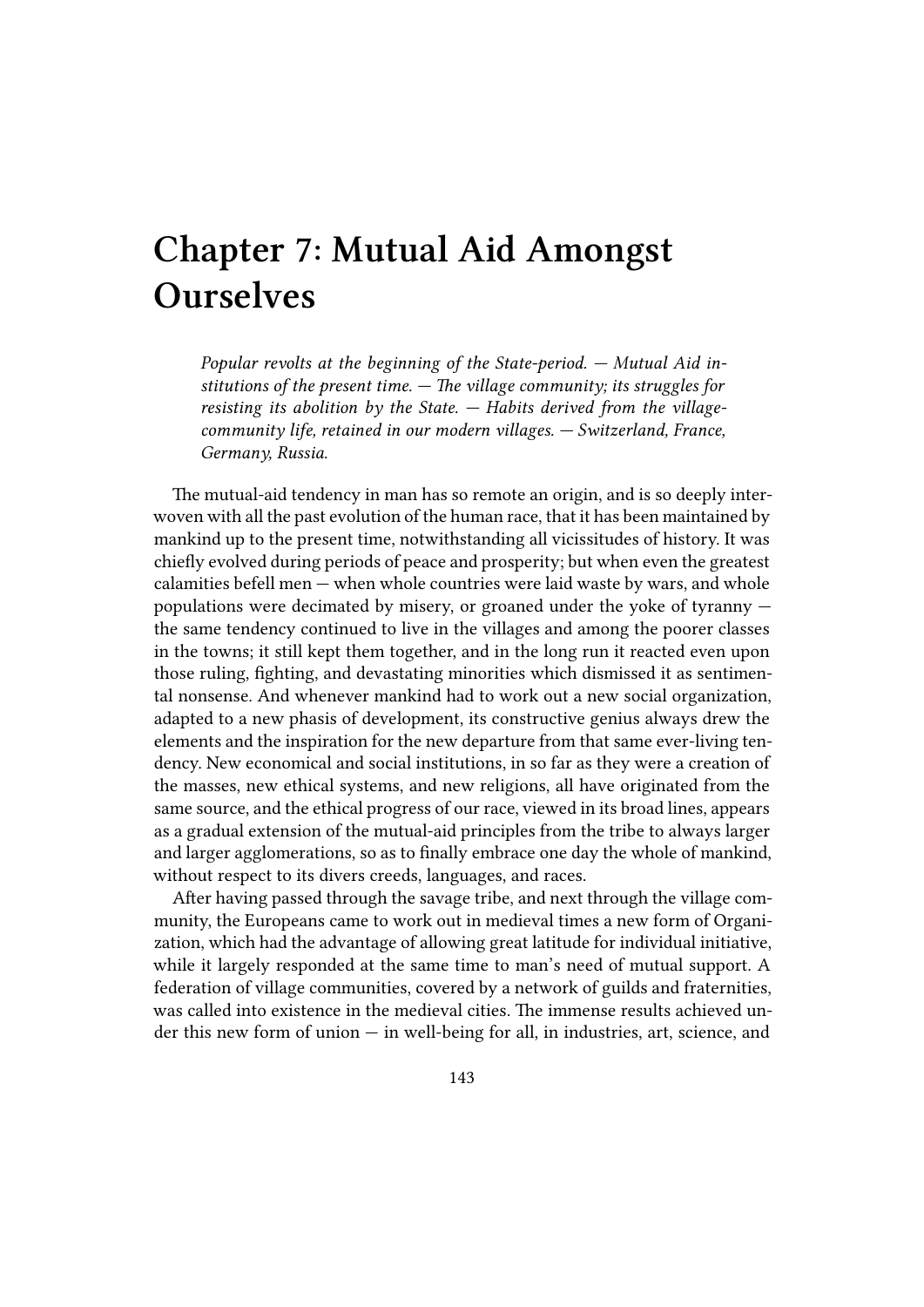commerce — were discussed at some length in two preceding chapters, and an attempt was also made to show why, towards the end of the fifteenth century, the medieval republics — surrounded by domains of hostile feudal lords, unable to free the peasants from servitude, and gradually corrupted by ideas of Roman Cæsarism — were doomed to become a prey to the growing military States.

However, before submitting for three centuries to come, to the all-absorbing authority of the State, the masses of the people made a formidable attempt at reconstructing society on the old basis of mutual aid and support. It is well known by this time that the great movement of the reform was not a mere revolt against the abuses of the Catholic Church. It had its constructive ideal as well, and that ideal was life in free, brotherly communities. Those of the early writings and sermons of the period which found most response with the masses were imbued with ideas of the economical and social brotherhood of mankind. The "Twelve Articles" and similar professions of faith, which were circulated among the German and Swiss peasants and artisans, maintained not only every one's right to interpret the Bible according to his own understanding, but also included the demand of communal lands being restored to the village communities and feudal servitudes being abolished, and they always alluded to the "true" faith  $-$  a faith of brotherhood. At the same time scores of thousands of men and women joined the communist fraternities of Moravia, giving them all their fortune and living in numerous and prosperous settlements constructed upon the principles of communism.<sup>1</sup> Only wholesale massacres by the thousand could put a stop to this widely-spread popular movement, and it was by the sword, the fire, and the rack that the young States secured their first and decisive victory over the masses of the people.<sup>2</sup>

For the next three centuries the States, both on the Continent and in these islands, systematically weeded out all institutions in which the mutual-aid tendency had formerly found its expression. The village communities were bereft of their

 $<sup>1</sup>$  A bulky literature, dealing with this formerly much neglected subject, is now growing in</sup> Germany. Keller's works, *Ein Apostel der Wiedertäufer* and *Geschichte der Wiedertäufer*, Cornelius's *Geschichte des münsterischen Aufruhrs*, and Janssen's *Geschichte des deutschen Volkes* may be named as the leading sources. The first attempt at familiarizing English readers with the results of the wide researches made in Germany in this direction has been made in an excellent little work by Richard Heath — "Anabaptism from its Rise at Zwickau to its Fall at Munster, 1521–1536," London, 1895 (*Baptist Manuals*, vol. i.) — where the leading features of the movement are well indicated, and full bibliographical information is given. Also K. Kautsky's *Communism in Central Europe in the Time of the Reformation*, London, 1897.

<sup>&</sup>lt;sup>2</sup> Few of our contemporaries realize both the extent of this movement and the means by which it was suppressed. But those who wrote immediately after the great peasant war estimated at from 100,000 to 150,000 men the number of peasants slaughtered after their defeat in Germany. See Zimmermann's *Allgemeine Geschichte des grossen Bauernkrieges*. For the measures taken to suppress the movement in the Netherlands see Richard Heath's *Anabaptism*.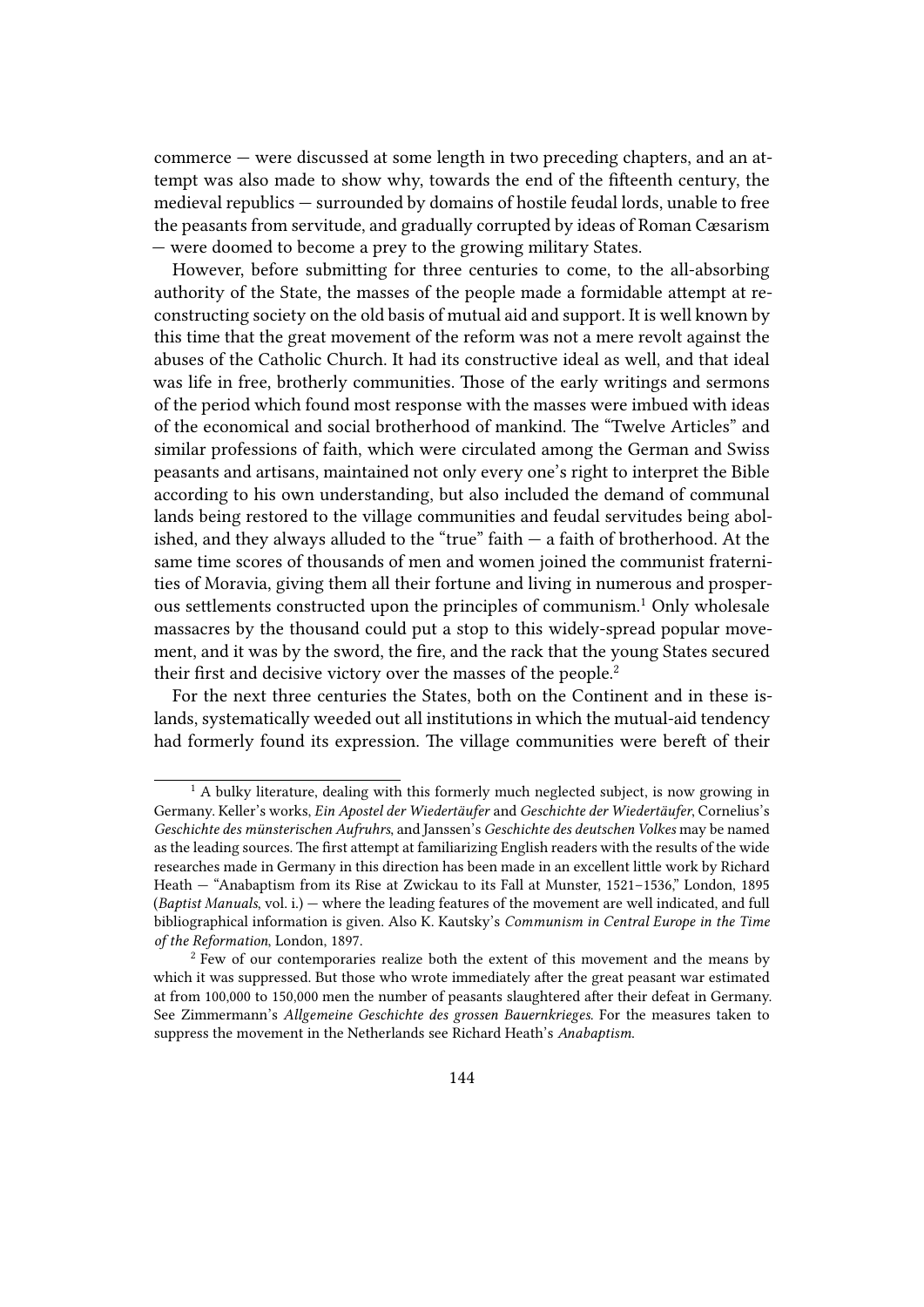folkmotes, their courts and independent administration; their lands were confiscated. The guilds were spoliated of their possessions and liberties, and placed under the control, the fancy, and the bribery of the State's official. The cities were divested of their sovereignty, and the very springs of their inner life — the folkmote, the elected justices and administration, the sovereign parish and the sovereign guild — were annihilated; the State's functionary took possession of every link of what formerly was an organic whole. Under that fatal policy and the wars it engendered, whole regions, once populous and wealthy, were laid bare; rich cities became insignificant boroughs; the very roads which connected them with other cities became impracticable. Industry, art, and knowledge fell into decay. Political education, science, and law were rendered subservient to the idea of State centralization. It was taught in the Universities and from the pulpit that the institutions in which men formerly used to embody their needs of mutual support could not be tolerated in a properly organized State; that the State alone could represent the bonds of union between its subjects; that federalism and "particularism" were the enemies of progress, and the State was the only proper initiator of further development. By the end of the last century the kings on the Continent, the Parliament in these isles, and the revolutionary Convention in France, although they were at war with each other, agreed in asserting that no separate unions between citizens must exist within the State; that hard labour and death were the only suitable punishments to workers who dared to enter into "coalitions." "No state within the State!" The State alone, and the State's Church, must take care of matters of general interest, while the subjects must represent loose aggregations of individuals, connected by no particular bonds, bound to appeal to the Government each time that they feel a common need. Up to the middle of this century this was the theory and practice in Europe. Even commercial and industrial societies were looked at with suspicion. As to the workers, their unions were treated as unlawful almost within our own lifetime in this country and within the last twenty years on the Continent. The whole system of our State education was such that up to the present time, even in this country, a notable portion of society would treat as a revolutionary measure the concession of such rights as every one, freeman or serf, exercised five hundred years ago in the village folkmote, the guild, the parish, and the city.

The absorption of all social functions by the State necessarily favoured the development of an unbridled, narrow-minded individualism. In proportion as the obligations towards the State grew in numbers the citizens were evidently relieved from their obligations towards each other. In the guild  $-$  and in medieval times every man belonged to some guild or fraternity two "brothers" were bound to watch in turns a brother who had fallen ill; it would be sufficient now to give one's neighbour the address of the next paupers' hospital. In barbarian society, to assist at a fight between two men, arisen from a quarrel, and not to prevent it from taking a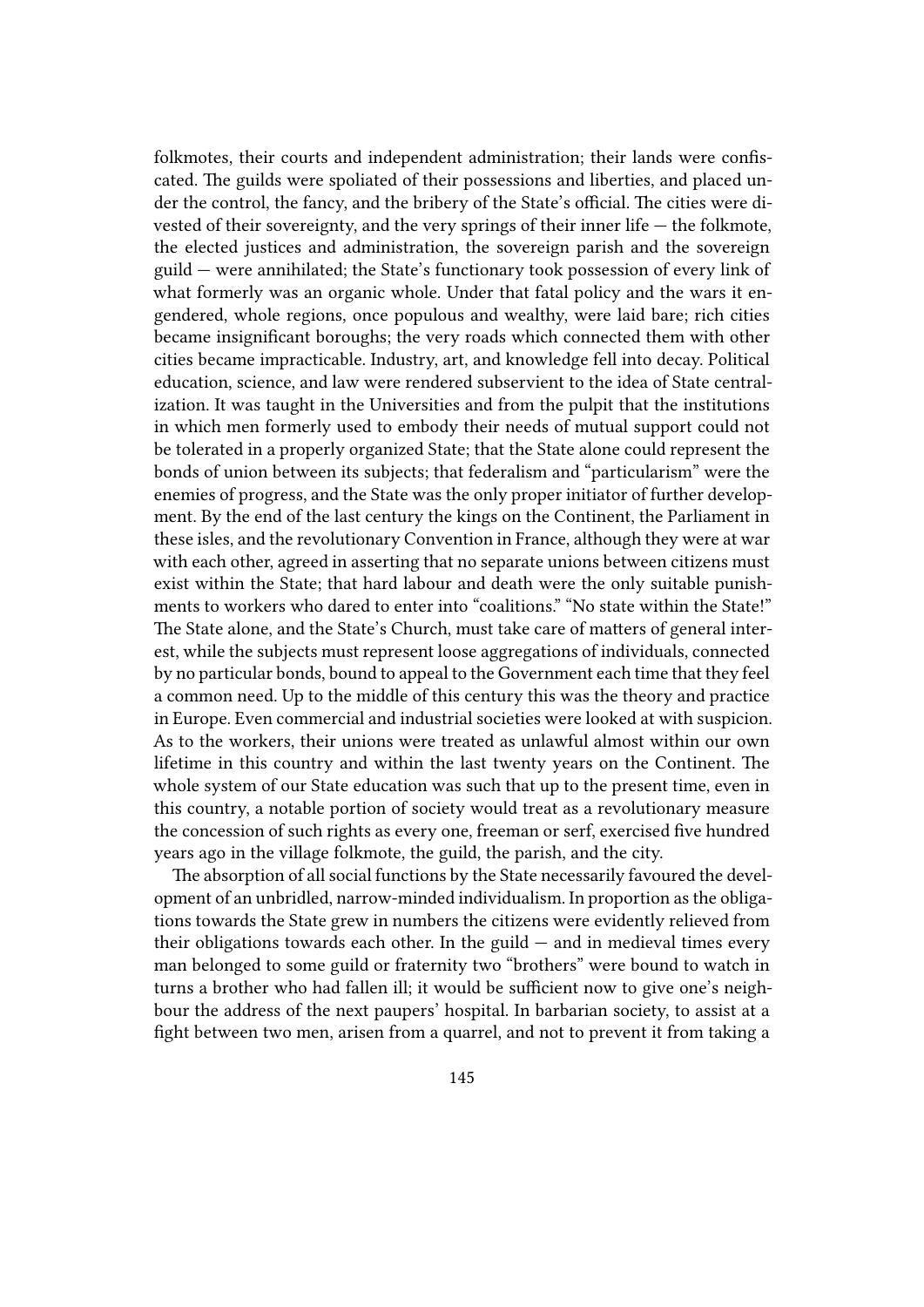fatal issue, meant to be oneself treated as a murderer; but under the theory of the all-protecting State the bystander need not intrude: it is the policeman's business to interfere, or not. And while in a savage land, among the Hottentots, it would be scandalous to eat without having loudly called out thrice whether there is not somebody wanting to share the food, all that a respectable citizen has to do now is to pay the poor tax and to let the starving starve. The result is, that the theory which maintains that men can, and must, seek their own happiness in a disregard of other people's wants is now triumphant all round in law, in science, in religion. It is the religion of the day, and to doubt of its efficacy is to be a dangerous Utopian. Science loudly proclaims that the struggle of each against all is the leading principle of nature, and of human societies as well. To that struggle Biology ascribes the progressive evolution of the animal world. History takes the same line of argument; and political economists, in their naive ignorance, trace all progress of modern industry and machinery to the "wonderful" effects of the same principle. The very religion of the pulpit is a religion of individualism, slightly mitigated by more or less charitable relations to one's neighbours, chiefly on Sundays. "Practical" men and theorists, men of science and religious preachers, lawyers and politicians, all agree upon one thing — that individualism may be more or less softened in its harshest effects by charity, but that it is the only secure basis for the maintenance of society and its ulterior progress.

It seems, therefore, hopeless to look for mutual-aid institutions and practices in modern society. What could remain of them? And yet, as soon as we try to ascertain how the millions of human beings live, and begin to study their everyday relations, we are struck with the immense part which the mutual-aid and mutualsupport principles play even now-a-days in human life. Although the destruction of mutual-aid institutions has been going on in practice and theory, for full three or four hundred years, hundreds of millions of men continue to live under such institutions; they piously maintain them and endeavour to reconstitute them where they have ceased to exist. In our mutual relations every one of us has his moments of revolt against the fashionable individualistic creed of the day, and actions in which men are guided by their mutual aid inclinations constitute so great a part of our daily intercourse that if a stop to such actions could be put all further ethical progress would be stopped at once. Human society itself could not be maintained for even so much as the lifetime of one single generation. These facts, mostly neglected by sociologists and yet of the first importance for the life and further elevation of mankind, we are now going to analyze, beginning with the standing institutions of mutual support, and passing next to those acts of mutual aid which have their origin in personal or social sympathies.

When we cast a broad glance on the present constitution of European society we are struck at once with the fact that, although so much has been done to get rid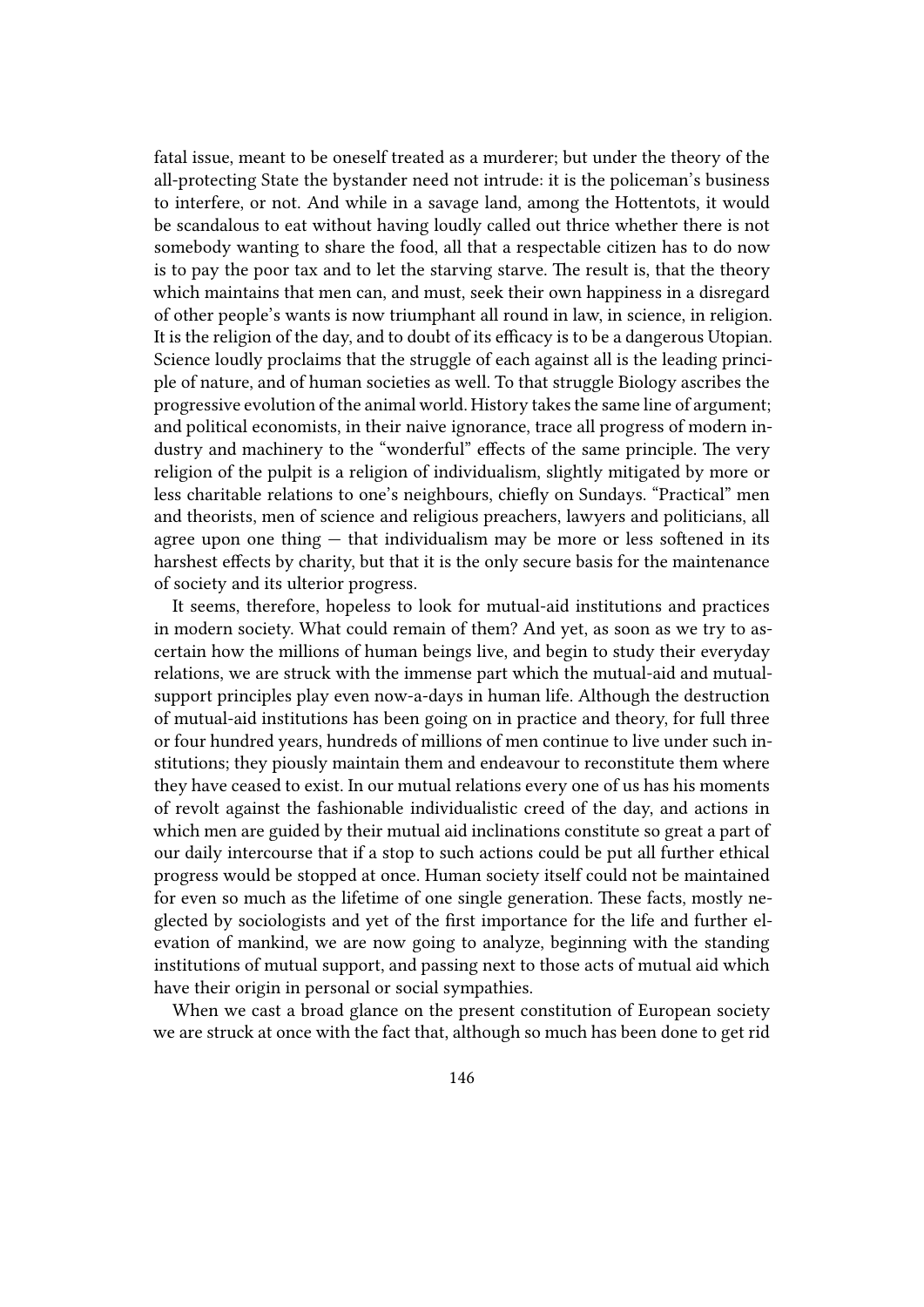of the village community, this form of union continues to exist to the extent we shall presently see, and that many attempts are now made either to reconstitute it in some shape or another or to find some substitute for it. The current theory as regards the village community is, that in Western Europe it has died out by a natural death, because the communal possession of the soil was found inconsistent with the modern requirements of agriculture. But the truth is that nowhere did the village community disappear of its own accord; everywhere, on the contrary, it took the ruling classes several centuries of persistent but not always successful efforts to abolish it and to confiscate the communal lands.

In France, the village communities began to be deprived of their independence, and their lands began to be plundered, as early as the sixteenth century. However, it was only in the next century, when the mass of the peasants was brought, by exactions and wars, to the state of subjection and misery which is vividly depicted by all historians, that the plundering of their lands became easy and attained scandalous proportions. "Every one has taken of them according to his powers… imaginary debts have been claimed, in order to seize upon their lands; "so we read in an edict promulgated by Louis the Fourteenth in 1667.<sup>3</sup> Of course the State's remedy for such evils was to render the communes still more subservient to the State, and to plunder them itself. in fact, two years later all money revenue of the communes was confiscated by the King. As to the appropriation of communal lands, it grew worse and worse, and in the next century the nobles and the clergy had already taken possession of immense tracts of land — one-half of the cultivated area, according to certain estimates  $-$  mostly to let it go out of culture.<sup>4</sup> But the peasants still maintained their communal institutions, and until the year 1787 the village folkmotes, composed of all householders, used to come together in the shadow of the bell-tower or a tree, to allot and re-allot what they had retained of their fields, to assess the taxes, and to elect their executive, just as the Russian mir does at the present time. This is what Babeau's researches have proved to demonstration.<sup>5</sup>

The Government found, however, the folkmotes "too noisy," too disobedient, and in 1787, elected councils, composed of a mayor and three to six syndics, chosen from among the wealthier peasants, were introduced instead. Two years later

<sup>&</sup>lt;sup>3</sup> "Chacun s'en est accommodé selon sa bienséance... on les a partagés... pour dé pouiller les communes, on s'est servi de dettes simulées" (Edict of Louis the Fourteenth, of 1667, quoted by several authors. Eight years before that date the communes had been taken under State management).

<sup>&</sup>lt;sup>4</sup> "On a great landlord's estate, even if he has millions of revenue, you are sure to find the land uncultivated" (Arthur Young). "One-fourth part of the soil went out of culture;" "for the last hundred years the land has returned to a savage state;" "the formerly flourishing Sologne is now a big marsh;" and so on (Théron de Montaugé, quoted by Taine in *Origines de la France Contemporaine*, tome i. p. 441).

<sup>5</sup> A. Babeau, *Le Village sous l'Ancien Régime*, 3e édition. Paris, 1892.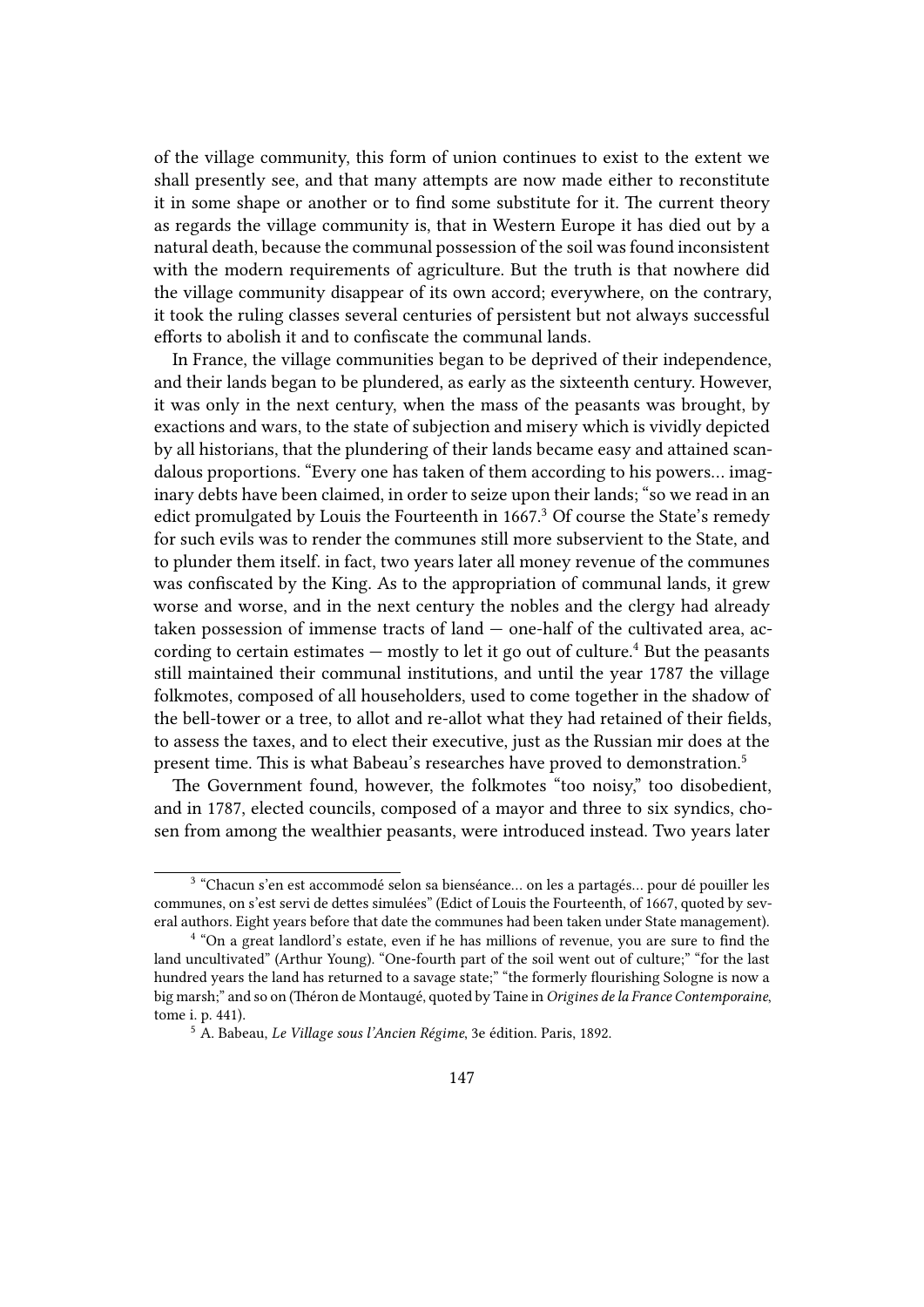the Revolutionary Assemblé e Constituante, which was on this point at one with the old *régime*, fully confirmed this law (on the 14<sup>th</sup> of December, 1789), and the *bourgeois du village* had now their turn for the plunder of communal lands, which continued all through the Revolutionary period. Only on the  $16<sup>th</sup>$  of August, 1792, the Convention, under the pressure of the peasants' insurrections, decided to return the enclosed lands to the communes;<sup>6</sup> but it ordered at the same time that they should be divided in equal parts among the wealthier peasants only  $-$  a measure which provoked new insurrections and was abrogated next year, in 1793, when the order came to divide the communal lands among. all commoners, rich and poor alike, "active" and "inactive."

These two laws, however, ran so much against the conceptions of the peasants that they were not obeyed, and wherever the peasants had retaken possession of part of their lands they kept them undivided. But then came the long years of wars, and the communal lands were simply confiscated by the State (in 1794) as a mortgage for State loans, put up for sale, and plundered as such; then returned again to the communes and confiscated again (in 1813); and only in 1816 what remained of them, *i.e.* about 15,000,000 acres of the least productive land, was restored to the village communities.<sup>7</sup> Still this was not yet the end of the troubles of the communes. Every new *régime* saw in the communal lands a means for gratifying its supporters, and three laws (the first in 1837 and the last under Napoleon the Third) were passed to induce the village communities to divide their estates. Three times these laws had to be repealed, in consequence of the opposition they met with in the villages; but something was snapped up each time, and Napoleon the Third, under the pretext of encouraging perfected methods of agriculture, granted large estates out of the communal lands to some of his favourites.

As to the autonomy of the village communities, what could be retained of it after so many blows? The mayor and the syndics were simply looked upon as unpaid functionaries of the State machinery. Even now, under the Third Republic, very little can be done in a village community without the huge State machinery, up to the *préfet* and the ministries, being set in motion. It is hardly credible, and yet it is true, that when, for instance, a peasant intends to pay in money his share in

<sup>&</sup>lt;sup>6</sup> In Eastern France the law only confirmed what the peasants had already done themselves; in other parts of France it usually remained a dead letter.

 $^7$  After the triumph of the middle-class reaction the communal lands were declared (August 24, 1794) the States domains, and, together with the lands confiscated from the nobility, were put up for sale, and pilfered by the *bandes noires* of the small *bourgeoisie*. True that a stop to this pilfering was put next year (law of 2 Prairial, An V), and the preceding law was abrogated; but then the village Communities were simply abolished, and cantonal councils were introduced instead. Only seven years later (9 Prairial, An XII), *i.e.* in 1801, the village communities were reintroduced, but not until after having been deprived of all their rights, the mayor and syndics being nominated by the Government in the 36,000 communes of France! This system was maintained till after the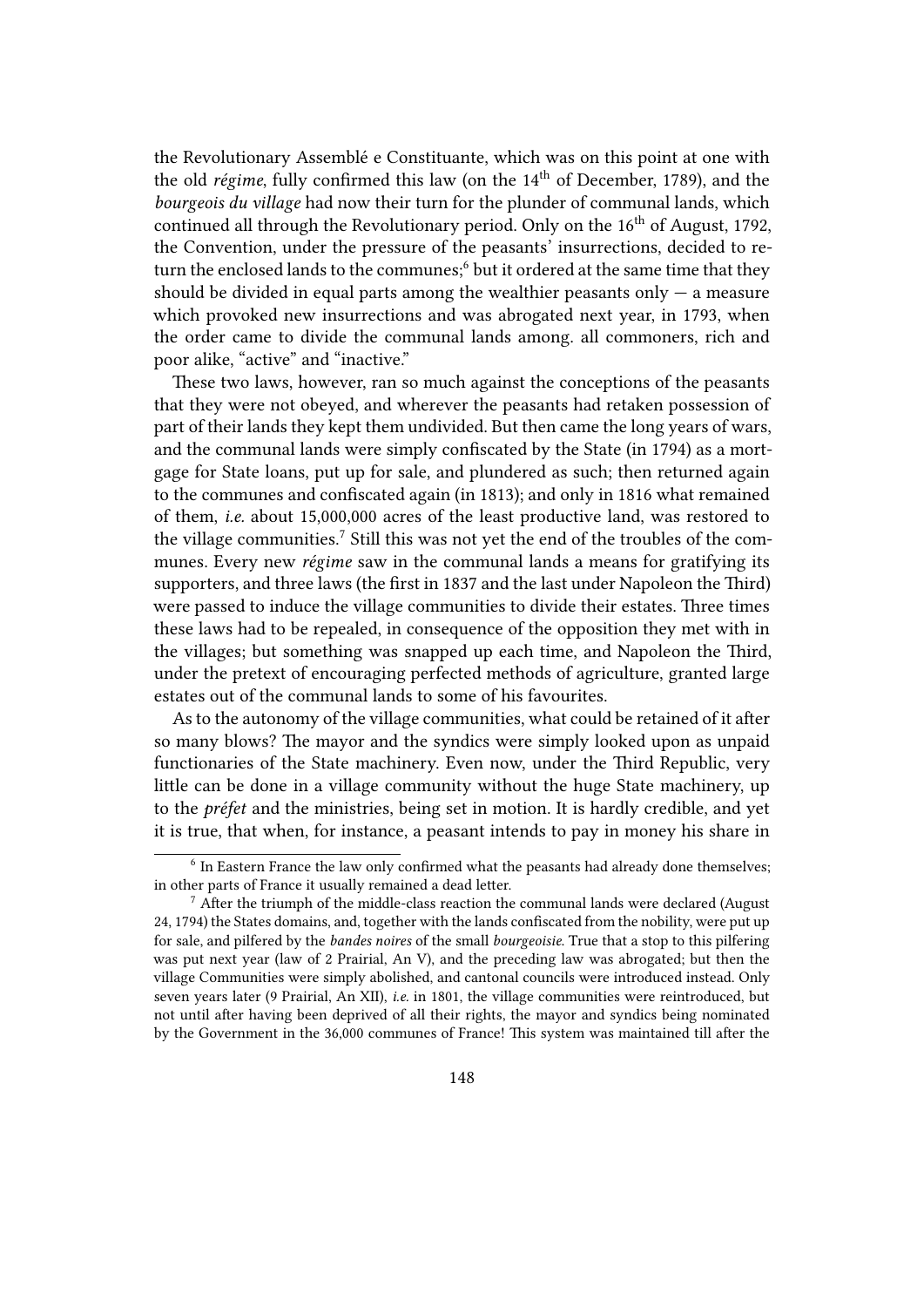the repair of a communal road, instead of himself breaking the necessary amount of stones, no fewer than twelve different functionaries of the State must give their approval, and an aggregate of *fifty-two* different acts must be performed by them, and exchanged between them, before the peasant is permitted to pay that money to the communal council. All the remainder bears the same character.<sup>8</sup>

What took place in France took place everywhere in Western and Middle Europe. Even the chief dates of the great assaults upon the peasant lands are the same. For England the only difference is that the spoliation was accomplished by separate acts rather than by general sweeping measures — with less haste but more thoroughly than in France. The seizure of the communal lands by the lords also began in the fifteenth century, after the defeat of the peasant insurrection of  $1380 - as$ seen from Rossus's *Historia* and from a statute of Henry the Seventh, in which these seizures are spoken of under the heading of "enormitees and myschefes as be hurtfull... to the common wele."<sup>9</sup> Later on the Great Inquest, under Henry the Eighth, was begun, as is known, in order to put a stop to the enclosure of communal lands, but it ended in a sanction of what had been done.<sup>10</sup> The communal lands continued to be preyed upon, and the peasants were driven from the land. But it was especially since the middle of the eighteenth century that, in England as everywhere else, it became part of a systematic policy to simply weed out all traces of communal ownership; and the wonder is not that it has disappeared, but that it could be maintained, even in England, so as to be "generally prevalent so late as the grandfathers of this generation."<sup>11</sup> The very object of the Enclosure Acts, as shown by Mr. Seebohm, was to remove this system, $12$  and it was so well removed by the nearly four thousand Acts passed between 1760 and 1844 that only faint traces of it remain now. The land of the village communities was taken by the lords, and the appropriation was sanctioned by Parliament in each separate case.

revolution of 1830, when elected communal councils were reintroduced under the law of 1787. As to the communal lands, they were again seized upon by the State in 1813, plundered as such, and only partly restored to the communes in 1816. See the classical collection of French laws, by Dalloz, *Répertoire de Jurisprudence*; also the works of Doniol, Dareste, Bonnemère, Babeau, and many others.

<sup>&</sup>lt;sup>8</sup> This procedure is so absurd that one would not believe it possible if the fifty-two different acts were not enumerated in full by a quite authoritative writer in the *Journal des Economistes* (1893, April, p. 94), and several similar examples were not given by the same author.

<sup>9</sup> Dr. Ochenkowski, *Englands wirthschaftliche Entwickelung im Ausgange des Mittelalters* (Jena, 1879), pp. 35 *seq*., where the whole question is discussed with full knowledge of the texts.

<sup>10</sup> Nasse, *Ueber die mittelalterliche Feldgemeinschaft und die Einhegungen des XVI. Jahrhunderts in England* (Bonn, 1869), pp. 4, 5; Vinogradov, *Villainage in England* (Oxford, 1892).

<sup>&</sup>lt;sup>11</sup> Seebohm, *The English Village Community*, 3<sup>rd</sup> edition, 1884, pp. 13–15.

 $12$  "An examination into the details of an Enclosure Act will make clear the point that the system as above described [communal ownership] is the system which it was the object of the Enclosure Act to remove" (Seebohm, *l.c.* p. 13). And further on, "They were generally drawn in the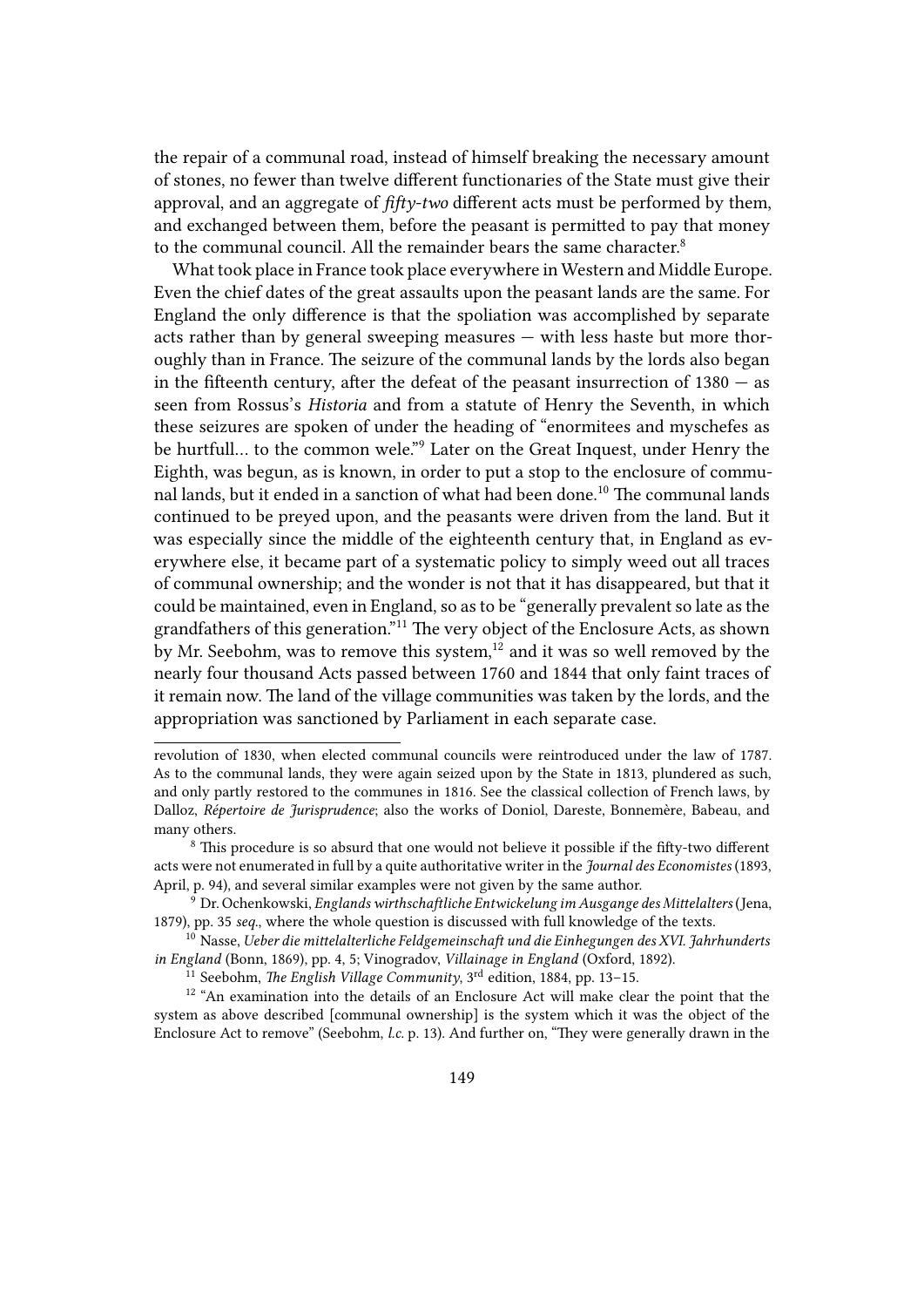In Germany, in Austria, in Belgium the village community was also destroyed by the State. Instances of commoners themselves dividing their lands were rare, $^{13}$ while everywhere the States coerced them to enforce the division, or simply favoured the private appropriation of their lands. The last blow to communal ownership in Middle Europe also dates from the middle of the eighteenth century. In Austria sheer force was used by the Government, in 1768, to compel the communes to divide their lands — a special commission being nominated two years later for that purpose. In Prussia Frederick the Second, in several of his ordinances (in 1752, 1763, 1765, and 1769), recommended to the *Justizcollegien* to enforce the division. In Silesia a special resolution was issued to serve that aim in 1771. The same took place in Belgium, and, as the communes did not obey, a law was issued in 1847 empowering the Government to buy communal meadows in order to sell them in retail, and to make a forced sale of the communal land when there was a would-be buyer for it.<sup>14</sup>

In short, to speak of the natural death of the village communities in virtue of economical laws is as grim a joke as to speak of the natural death of soldiers slaughtered on a battlefield. The fact was simply this: The village communities had lived for over a thousand years; and where and when the peasants were not ruined by wars and exactions they steadily improved their methods of culture. But as the value of land was increasing, in consequence of the growth of industries, and the nobility had acquired, under the State organization, a power which it never had had under the feudal system, it took possession of the best parts of the communal lands, and did its best to destroy the communal institutions.

However, the village-community institutions so well respond to the needs and conceptions of the tillers of the soil that, in spite of all, Europe is up to this date covered with *living* survivals of the village communities, and European country life is permeated with customs and habits dating from the community period. Even in England, notwithstanding all the drastic measures taken against the old order of things, it prevailed as late as the beginning of the nineteenth century. Mr. Gomme — one of the very few English scholars who have paid attention to the subject  $$ shows in his work that many traces of the communal possession of the soil are

same form, commencing with the recital that the open and common fields lie dispersed in small pieces, intermixed with each other and inconveniently situated; that divers persons own parts of them, and are entitled to rights of common on them… and that it is desired that they may be divided and enclosed, a specific share being let out and allowed to each owner" (p. 14). Porter's list contained 3867 such Acts, of which the greatest numbers fall upon the decades of 1770–1780 and 1800–1820, as in France.

 $13$  In Switzerland we see a number of communes, ruined by wars, which have sold part of their lands, and now endeavour to buy them back.

<sup>14</sup> A. Buchenberger, "Agrarwesen und Agrarpolitik," in A. Wagner's *Handbuch der politischen Oekonomie*, 1892, Band i. pp. 280 *seq*.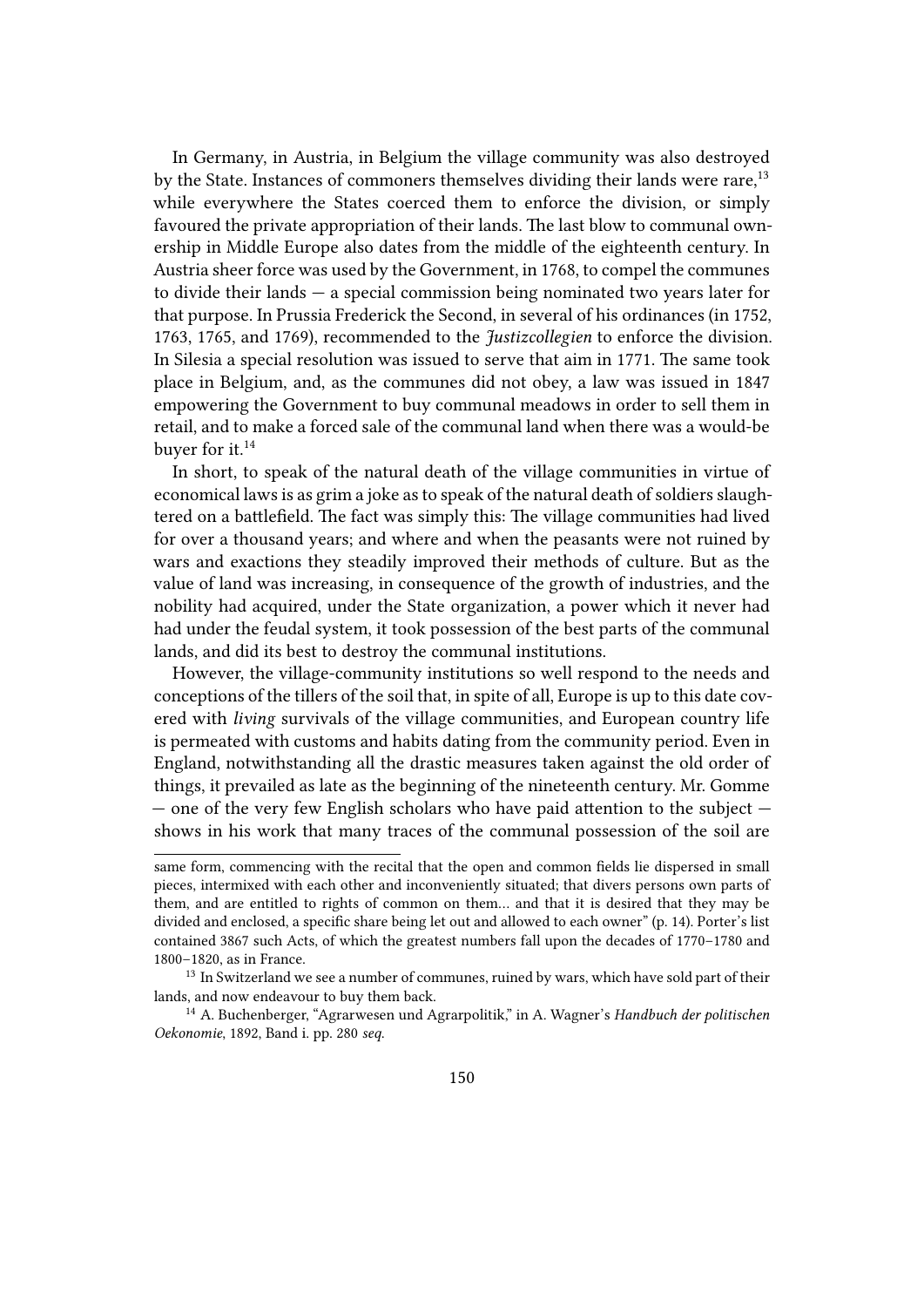found in Scotland, "runrig" tenancy having been maintained in Forfarshire up to 1813, while in certain villages of Inverness the custom was, up to 1801, to plough the land for the whole community, without leaving any boundaries, and to allot it after the ploughing was done. In Kilmorie the allotment and re-allotment of the fields was in full vigour "till the last twenty-five years," and the Crofters' Commission found it still in vigour in certain islands.<sup>15</sup> In Ireland the system prevailed up to the great famine; and as to England, Marshall's works, which passed unnoticed until Nasse and Sir Henry Maine drew attention to them, leave no doubt as to the village-community system having been widely spread, in nearly all English counties, at the beginning of the nineteenth century.<sup>16</sup> No more than twenty years ago Sir Henry Maine was "greatly surprised at the number of instances of abnormal property rights, necessarily implying the former existence of collective ownership and joint cultivation," which a comparatively brief inquiry brought under his notice.<sup>17</sup> And, communal institutions having persisted so late as that, a great number of mutual-aid habits and customs would undoubtedly be discovered in English villages if the writers of this country only paid attention to village life.<sup>18</sup>

As to the Continent, we find the communal institutions fully alive in many parts of France, Switzerland, Germany, Italy, the Scandinavian lands, and Spain, to say nothing of Eastern Europe; the village life in these countries is permeated with communal habits and customs; and almost every year the Continental literature is enriched by serious works dealing with this and connected subjects. I must, therefore, limit my illustrations to the most typical instances. Switzerland is undoubtedly one of them. Not only the five republics of Uri, Schwytz, Appenzell, Glarus, and Unterwalden hold their lands as undivided estates, and are governed by their popular folkmotes, but in all other cantons too the village communities remain in possession of a wide self-government, and own large parts of the Federal terri-

<sup>&</sup>lt;sup>15</sup> G.L. Gomme, "The Village Community, with special reference to its Origin and Forms of Survival in Great Britain" (*Contemporary Science Series*), London, 1890, pp. 141–143; also his *Primitive Folkmoots* (London, 1880), pp. 98 *seq*.

<sup>&</sup>lt;sup>16</sup> "In almost all parts of the country, in the Midland and Eastern counties particularly, but also in the west  $-$  in Wiltshire, for example  $-$  in the south, as in Surrey, in the north, as in Yorkshire, — there are extensive open and common fields. Out of 316 parishes of Northamptonshire 89 are in this condition; more than 100 in Oxfordshire; about 50,000 acres in Warwickshire; in Berkshire half the county; more than half of Wiltshire; in Huntingdonshire out of a total area of 240,000 acres 130,000 were commonable meadows, commons, and fields" (Marshall, quoted in Sir Henry Maine's *Village Communities in the East and West*, New York edition, 1876, pp. 88, 89).

<sup>&</sup>lt;sup>17</sup> *Ibid.* p. 88; also Fifth Lecture. The wide extension of "commons" in Surrey, even now, is well known.

 $18$  In quite a number of books dealing with English country life which I have consulted I have found charming descriptions of country scenery and the like, but almost nothing about the daily life and customs of the labourers.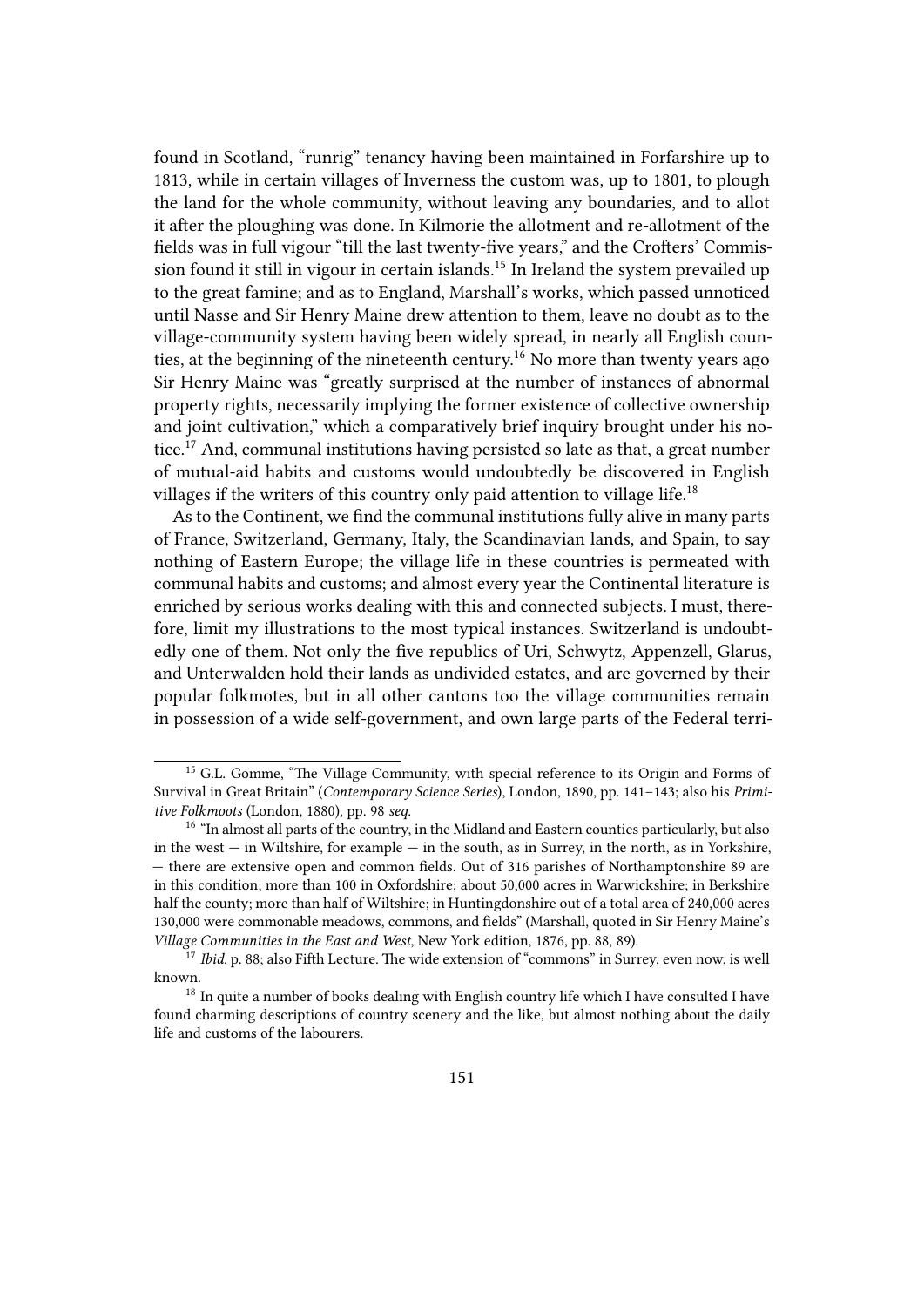tory.<sup>19</sup> Two-thirds of all the Alpine meadows and two-thirds of all the forests of Switzerland are until now communal land; and a considerable number of fields, orchards, vineyards, peat bogs, quarries, and so on, are owned in common. In the Vaud, where all the householders continue to take part in the deliberations of their elected communal councils, the communal spirit is especially alive. Towards the end of the winter all the young men of each village go to stay a few days in the woods, to fell timber and to bring it down the steep slopes tobogganing way, the timber and the fuel wood being divided among all households or sold for their benefit. These excursions are real *fêtes* of manly labour. On the banks of Lake Leman part of the work required to keep up the terraces of the vineyards is still done in common; and in the spring, when the thermometer threatens to fall below zero before sunrise, the watchman wakes up all householders, who light fires of straw and dung and protect their vine-trees from the frost by an artificial cloud. In nearly all cantons the village communities possess so-called. *Bürgernutzen* — that is, they hold in common a number of cows, in order to supply each family with butter; or they keep communal fields or vineyards, of which the produce is divided between the burghers, or they rent their land for the benefit of the community.<sup>20</sup>

It may be taken as a rule that where the communes have retained a wide sphere of functions, so as to be living parts of the national organism, and where they have not been reduced to sheer misery, they never fail to take good care of their lands. Accordingly the communal estates in Switzerland strikingly contrast with the miserable state of "commons" in this country. The communal forests in the Vaud and the Valais are admirably managed, in conformity with the rules of modern forestry. Elsewhere the "strips" of communal fields, which change owners under the system of re-allotment, are very well manured, especially as there is no lack of meadows and cattle. The high level meadows are well kept as a rule, and the rural roads are excellent.<sup>21</sup> And when we admire the Swiss *châlet*, the mountain road, the peasants' cattle, the terraces of vineyards, or the school-house in Switzerland, we must keep in mind that without the timber for the *châlet* being taken from the communal

 $^{\rm 19}$  In Switzerland the peasants in the open land also fell under the dominion of lords, and large parts of their estates were appropriated by the lords in the sixteenth and seventeenth centuries. (See, for instance, Dr. A. Miaskowski, in Schmoller's *Forschungen*, Bd. ii. 1879, Pp. 12 *seq*.) But the peasant war in Switzerland did not end in such a crushing defeat of the peasants as it did in other countries, and a great deal of the communal rights and lands was retained. The self-government of the communes is, in fact, the very foundation of the Swiss liberties.

<sup>20</sup> Miaskowski, in Schmoller's *Forschungen*, Bd. ii. 1879, p. 15.

 $21$  See on this subject a series of works, summed up in one of the excellent and suggestive chapters (not yet translated into English) which K. Bücher has added to the German translation of Laveleye's *Primitive Ownership*. Also Meitzen, "Das Agrar- und Forst-Wesen, die Allmenden und die Landgemeinden der Deutschen Schweiz," in *Jahrbuch für Staatswissenschaft*, 1880, iv. (analysis of Miaskowsky's works); O'Brien, "in a Swiss village," in *Macmillan's Magazine*, October 1885.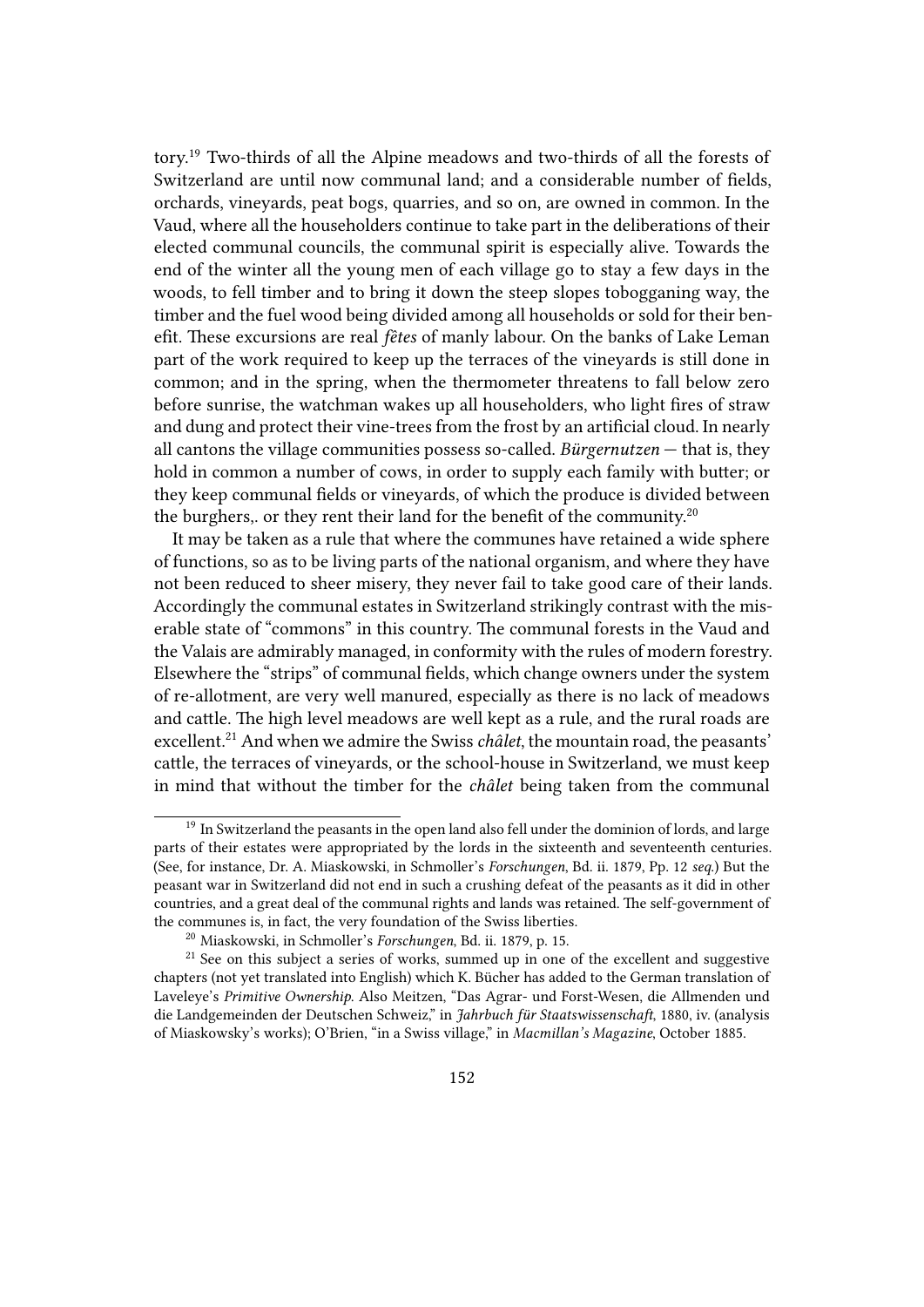woods and the stone from the communal quarries, without the cows being kept on the communal meadows, and the roads being made and the school-houses built by communal work, there would be little to admire.

It hardly need be said that a great number of mutual-aid habits and customs continue to persist in the Swiss villages. The evening gatherings for shelling walnuts, which take place in turns in each household; the evening parties for sewing the dowry of the girl who is going to marry; the calling of "aids" for building the houses and taking in the crops, as well as for all sorts of work which may be required by one of the commoners; the custom of exchanging children from one canton to the other, in order to make them learn two languages, French and German; and so on  $-$  all these are quite habitual;<sup>22</sup> while, on the other side, divers modern requirements are met in the same spirit. Thus in Glarus most of the Alpine meadows have been sold during a time of calamity; but the communes still continue to buy field land, and after the newly-bought fields have been left in the possession of separate commoners for ten, twenty, or thirty years, as the case might be, they return to the common stock, which is re-allotted according to the needs of all. A great number of small associations are formed to produce some of the necessaries for life — bread, cheese, and wine — by common work, be it only on a limited scale; and agricultural co-operation altogether spreads in Switzerland with the greatest ease. Associations formed between ten to thirty peasants, who buy meadows and fields in common, and cultivate them as co-owners, are of common occurrence; while dairy associations for the sale of milk, butter, and cheese are organized everywhere. In fact, Switzerland was the birthplace of that form of co-operation. It offers, moreover, an immense field for the study of all sorts of small and large societies, formed for the satisfaction of all sorts of modern wants. In certain parts of Switzerland one finds in almost every village a number of associations — for protection from fire, for boating, for maintaining the quays on the shores of a lake, for the supply of water, and so on; and the country is covered with societies of archers, sharpshooters, topographers, footpath explorers, and the like, originated from modern militarism.

Switzerland is, however, by no means an exception in Europe, because the same institutions and habits are found in the villages of France, of Italy, of Germany, of Denmark, and so on. We have just seen what has been done by the rulers of France in order to destroy the village community and to get hold of its lands; but notwithstanding all that one-tenth part of the whole territory available for culture, *i.e.* 13,500,000 acres, including one-half of all the natural meadows and nearly a fifth part of all the forests of the country, remain in communal possession. The woods

 $22$  The wedding gifts, which often substantially contribute in this country to the comfort of the young households, are evidently a remainder of the communal habits.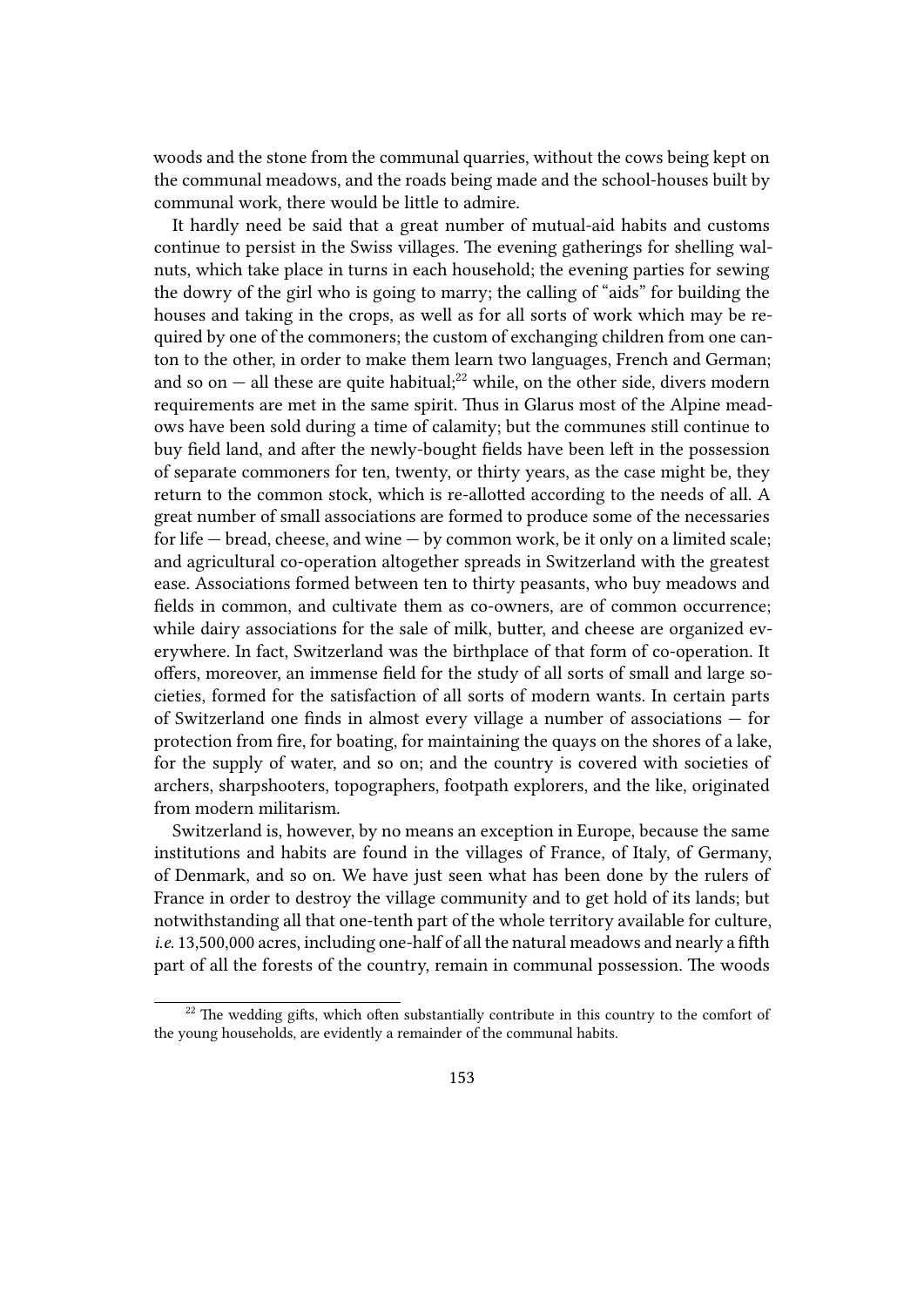supply the communers with fuel, and the timber wood is cut, mostly by communal work, with all desirable regularity; the grazing lands are free for the commoners' cattle; and what remains of communal fields is allotted and re-allotted in certain parts Ardennes — in the usual of France — namely, in the way.<sup>23</sup>

These additional sources of supply, which aid the poorer peasants to pass through a year of bad crops without parting with their small plots of land and without running into irredeemable debts, have certainly their importance for both the agricultural labourers and the nearly three millions of small peasant proprietors. It is even doubtful whether small peasant proprietorship could be maintained without these additional resources. But the ethical importance of the communal possessions, small as they are, is still greater than their economical value. They maintain in village life a nucleus of customs and habits of mutual aid which undoubtedly acts as a mighty check upon the development of reckless individualism and greediness, which small land-ownership is only too prone to develop. Mutual aid in all possible circumstances of village life is part of the routine life in all parts of the country. Everywhere we meet, under different names, with the *charroi*, i.e. the free aid of the neighbours for taking in a crop, for vintage, or for building a house; everywhere we find the same evening gatherings as have just been mentioned in Switzerland; and everywhere the commoners associate for all sorts of work. Such habits are mentioned by nearly all those who have written upon French village life. But it will perhaps be better to give in this place some abstracts from letters which I have just received from a friend of mine whom I have asked to communicate to me his observations on this subject. They come from an aged man who for years has been the mayor of his commune in South France (in Ariëge); the facts he mentions are known to him from long years of personal observation, and they have the advantage of coming from one neighbourhood instead of being skimmed from a large area. Some of them may seem trifling, but as a whole they depict quite a little world of village life.

"In several communes in our neighbourhood," my friend writes, "the old custom of *l'emprount* is in vigour. When many hands are required in a *métairie* for rapidly making some work  $-$  dig out potatoes or mow the grass  $-$  the youth of the neighbourhood is convoked; young men and girls come in numbers, make it gaily and for nothing. and in the evening, after a gay meal, they dance.

"In the same communes, when a girl is going to marry, the girls of the neighbourhood come to aid in sewing the dowry. In several communes the women still continue to spin a good deal. When the winding off has to be done in a family it

<sup>&</sup>lt;sup>23</sup> The communes own, 4,554,100 acres of woods out of 24,813,000 in the whole territory, and 6,936,300 acres of natural meadows out of 11,394,000 acres in France. The remaining 2,000,000 acres are fields, orchards, and so on.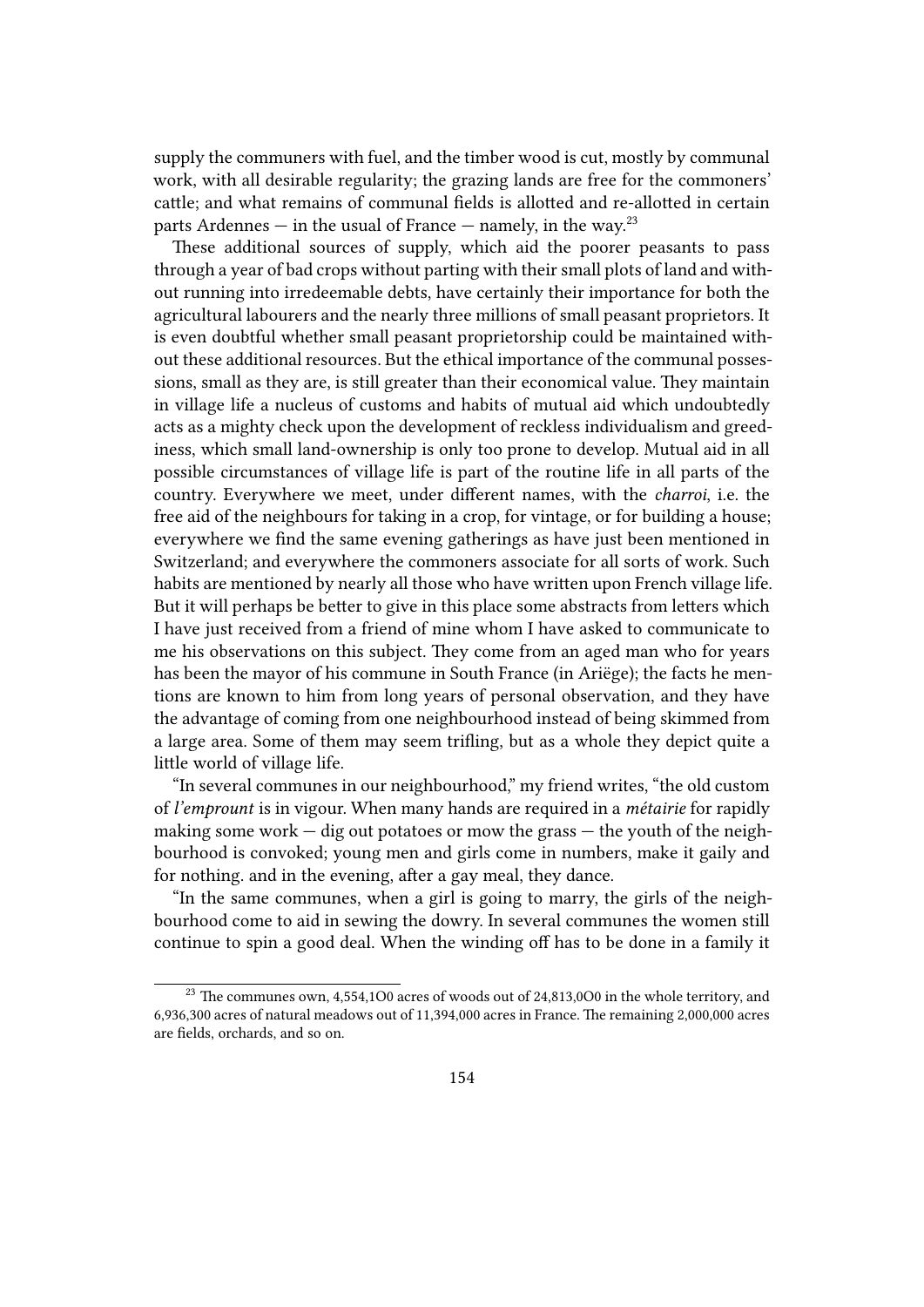is done in one evening — all friends being convoked for that work. In many communes of the Ariège and other parts of the south-west the shelling of the Indian corn-sheaves is also done by all the neighbours. They are treated with chestnuts and wine, and the young people dance after the work has been done. The same custom is practised for making nut oil and crushing hemp. In the commune of L. the same is done for bringing in the corn crops. These days of hard work become *fête* days, as the owner stakes his honour on serving a good meal. No remuneration is given; all do it for each other. $24$ 

"In the commune of S. the common grazing-land is every year increased, so that nearly the whole of the land of the commune is now kept in common. The shepherds are elected by all owners of the cattle, including women. The bulls are communal.

"In the commune of M. the forty to fifty small sheep flocks of the commoners are brought together and divided into three or four flocks before being sent to the higher meadows. Each owner goes for a week to serve as shepherd.

"In the hamlet of C. a threshing machine has been bought in common by several households; the fifteen to twenty persons required to serve the machine being supplied by all the families. Three other threshing machines have been bought and are rented out by their owners, but the work is performed by outside helpers, invited in the usual way.

"In our commune of R. we had to raise the wall of the cemetery. Half of the money which was required for buying lime and for the wages of the skilled workers was supplied by the county council, and the other half by subscription. As to the work of carrying sand and water, making mortar, and serving the masons, it was done entirely by volunteers [just as in the Kabyle *djemmâa*]. The rural roads were repaired in the same way, by volunteer days of work given by the commoners. Other communes have built in the same way their fountains. The wine-press and other smaller appliances are frequently kept by the commune."

Two residents of the same neighbourhood, questioned by my friend, add the following: —

"At O. a few years ago there was no mill. The commune has built one, levying a tax upon the commoners. As to the miller, they decided, in order to avoid frauds and partiality, that he should be paid two francs for each bread-eater, and the corn be ground free.

"At St. G. few peasants are insured against fire. When a conflagration has taken  $place - so it was later – all give something to the family which has suffered from$  $it - a$  chaldron, a bed-cloth, a chair, and so on  $-$  and a modest household is thus

 $^{24}$  In Caucasia they even do better among the Georgians. As the meal costs, and a poor man cannot afford to give it, a sheep is bought by those same neighbours who come to aid in the work.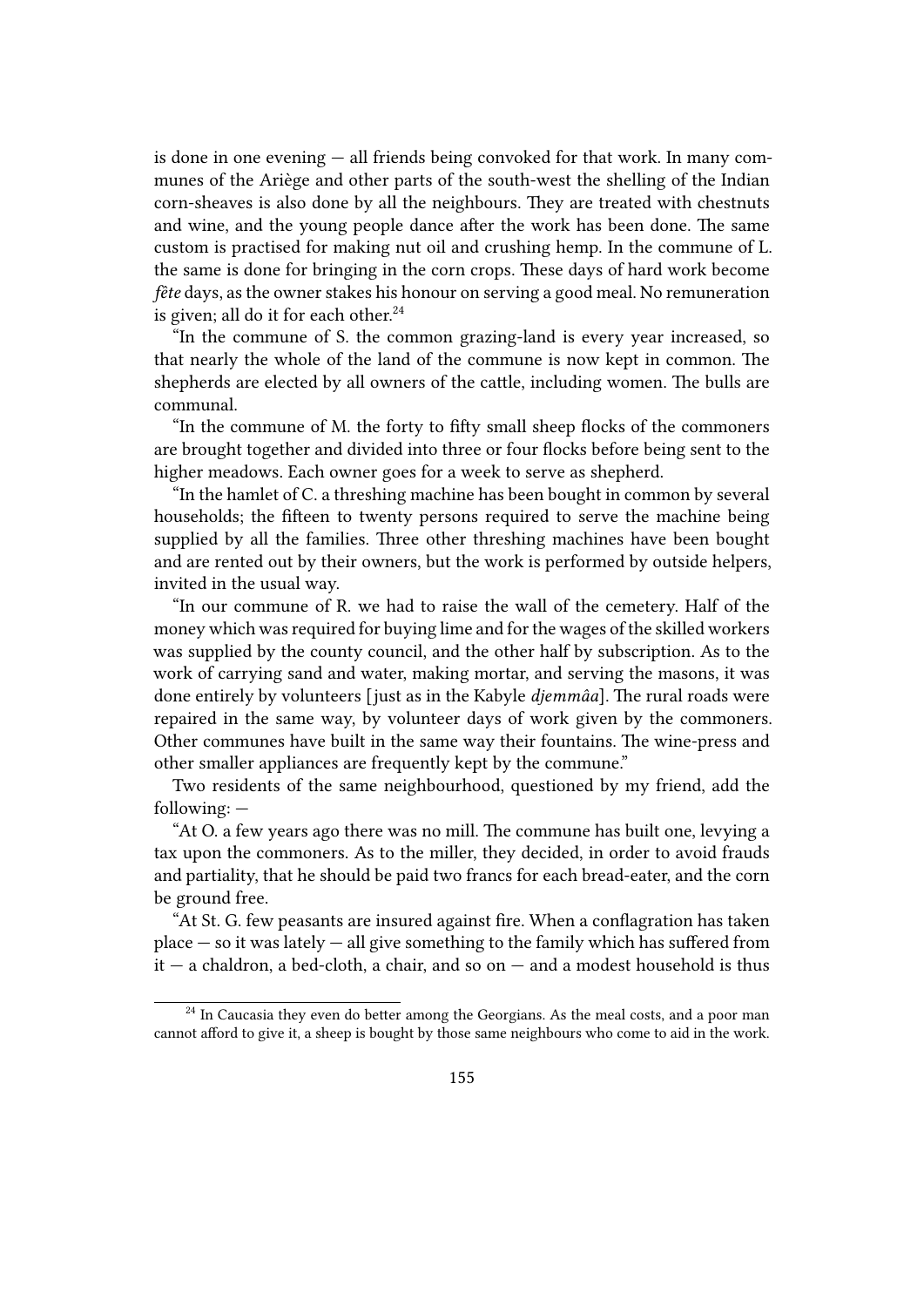reconstituted. All the neighbours aid to build the house, and in the meantime the family is lodged free by the neighbours."

Such habits of mutual support  $-$  of which many more examples could be given  $$ undoubtedly account for the easiness with which the French peasants associate for using, in turn, the plough with its team of horses, the wine-press, and the threshing machine, when they are kept in the village by one of them only, as well as for the performance of all sorts of rural work in common. Canals were maintained, forests were cleared, trees were planted, and marshes were drained by the village communities from time immemorial; and the same continues still. Quite lately, in *La Borne* of Lozère barren hills were turned into rich gardens by communal work. "The soil was brought on men's backs; terraces were made and planted with chestnut trees, peach trees, and orchards, and water was brought for irrigation in canals two or three miles long." Just now they have dug a new canal, eleven miles in length.<sup>25</sup>

To the same spirit is also due the remarkable success lately obtained by the *syndicats agricoles*, or peasants' and farmers' associations. It was not until 1884 that associations of more than nineteen persons were permitted in France, and I need not say that when this "dangerous experiment" was ventured upon  $-$  so it was styled in the Chambers — all due "precautions" which functionaries can invent were taken. Notwithstanding all that, France begins to be covered with syndicates. At the outset they were only formed for buying manures and seeds, falsification having attained colossal proportions in these two branches; $^{26}$  but gradually they extended their functions in various directions, including the sale of agricultural produce and permanent improvements of the land. In South France the ravages of the phylloxera have called into existence a great number of wine-growers' associations. Ten to thirty growers form a syndicate, buy a steam-engine for pumping water, and make the necessary arrangements for inundating their vineyards in turn.<sup>27</sup> New associations for protecting the land from inundations, for irrigation

<sup>25</sup> Alfred Baudrillart, in H. Baudrillart's *Les Populations Rurales de la France*, 3rd series (Paris, 1893), p. 479.

<sup>26</sup> *The Journal des Économistes* (August 1892, May and August 1893) has lately given some of the results of analyses made at the agricultural laboratories at Ghent and at Paris. The extent of falsification is simply incredible; so also the devices of the "honest traders." In certain seeds of grass there was 32 per cent. of gains of sand, coloured so as to Receive even an experienced eye; other samples contained from 52 to 22 per cent. only of pure seed, the remainder being weeds. Seeds of vetch contained 11 per cent. of a poisonous grass (*nielle*); a flour for cattle-fattening contained 36 per cent. of sulphates; and so on *ad infinitum*.

<sup>27</sup> A. Baudrillart, *l.c.* p. 309. Originally one grower would undertake to supply water, and several others would agee to make use of it. "What especially characterises such associations," A. Baudrillart remarks, "is that no sort of written agreement is concluded. All is arranged in words. There was, however, not one single case of difficulties having arisen between the parties."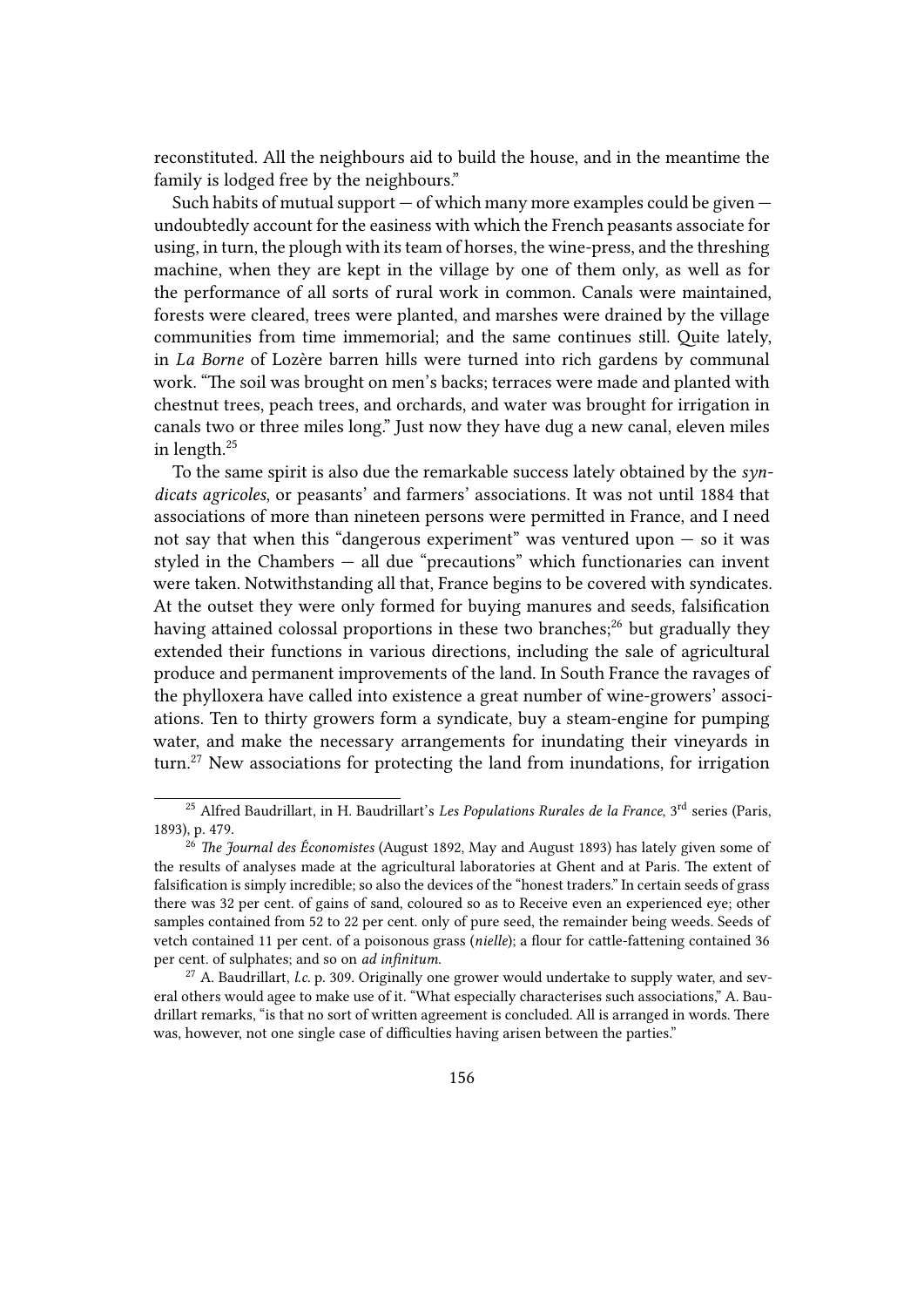purposes, and for maintaining canals are continually formed, and the unanimity of all peasants of a neighbourhood, which is required by law, is no obstacle. Elsewhere we have the *fruitières*, or dairy associations, in some of which all butter and cheese is divided in equal parts, irrespective of the yield of each cow. In the Ariège we find an association of eight separate communes for the common culture of their lands, which they have put together; syndicates for free medical aid have been formed in 172 communes out of 337 in the same department; associations of consumers arise in connection with the syndicates; and so on.<sup>28</sup> "Quite a revolution is going on in our villages," Alfred Baudrillart writes, "through these associations, which take in each region their own special characters."

"Very much the same must be said of Germany. Wherever the peasants could resist the plunder of their lands, they have retained them in communal ownership, which largely prevails in Württemberg, Baden, Hohenzollern, and in the Hessian province of Starkenberg.<sup>29</sup> The communal forests are kept, as a rule, in an excellent state, and in thousands of communes timber and fuel wood are divided every year among all inhabitants; even the old custom of the *Lesholztag* is widely spread: at the ringing of the village bell all go to the forest to take as much fuel wood as they can carry.<sup>30</sup> In Westphalia one finds communes in which all the land is cultivated as one common estate, in accordance with all requirements of modern agronomy. As to the old communal customs and habits, they are in vigour in most parts of Germany. The calling in of *aids*, which are real *fêtes* of labour, is known to be quite habitual in Westphalia, Hesse, and Nassau. In well-timbered regions the timber for a new house is usually taken from the communal forest, and all the neighbours join in building the house. Even in the suburbs of Frankfort it is a regular custom

<sup>28</sup> A. Baudrillart, *l.c.* pp. 300, 341, etc. M. Terssac, president of the St. Gironnais syndicate (Ariège), wrote to my friend in substance as follows: — "For the exhibition of Toulouse our association has grouped the owners of cattle which seemed to us worth exhibiting. The society undertook to pay one-half of the travelling and exhibition expenses; one-fourth was paid by each owner, and the remaining fourth by those exhibitors who had got prizes. The result was that many took part in the exhibition who never would have done it otherwise. Those who got the highest awards (350 francs) have contributed 10 per cent. of their prizes, while those who have got no prize have only spent 6 to 7 francs each."

<sup>&</sup>lt;sup>29</sup> In Wrttemberg 1,629 communes out of 1,910 have communal property. They owned in 1863 over 1,000,000 acres of land. In Baden 1,256 communes out of 1,582 have communal land; in 1884– 1888 they held 121,500 acres of fields in communal culture, and 675,000 acres of forests, i.e. 46 per cent. of the total area under woods. In Saxony 39 per cent. of the total area is in communal ownership (Schmoller's *Jahrbuch*, 1886, p. 359). In Hohenzollern nearly two-thirds of all meadow land, and in Hohenzollern-Hechingen 41 per cent. of all landed property, are owned by the village communities (Buchenberger, *Agrarwesen*, vol. i. p. 300).

<sup>30</sup> See K. Bücher, who, in a special chapter added to Laveleye's *Ureigenthum*, has collected all information relative to the village community in Germany.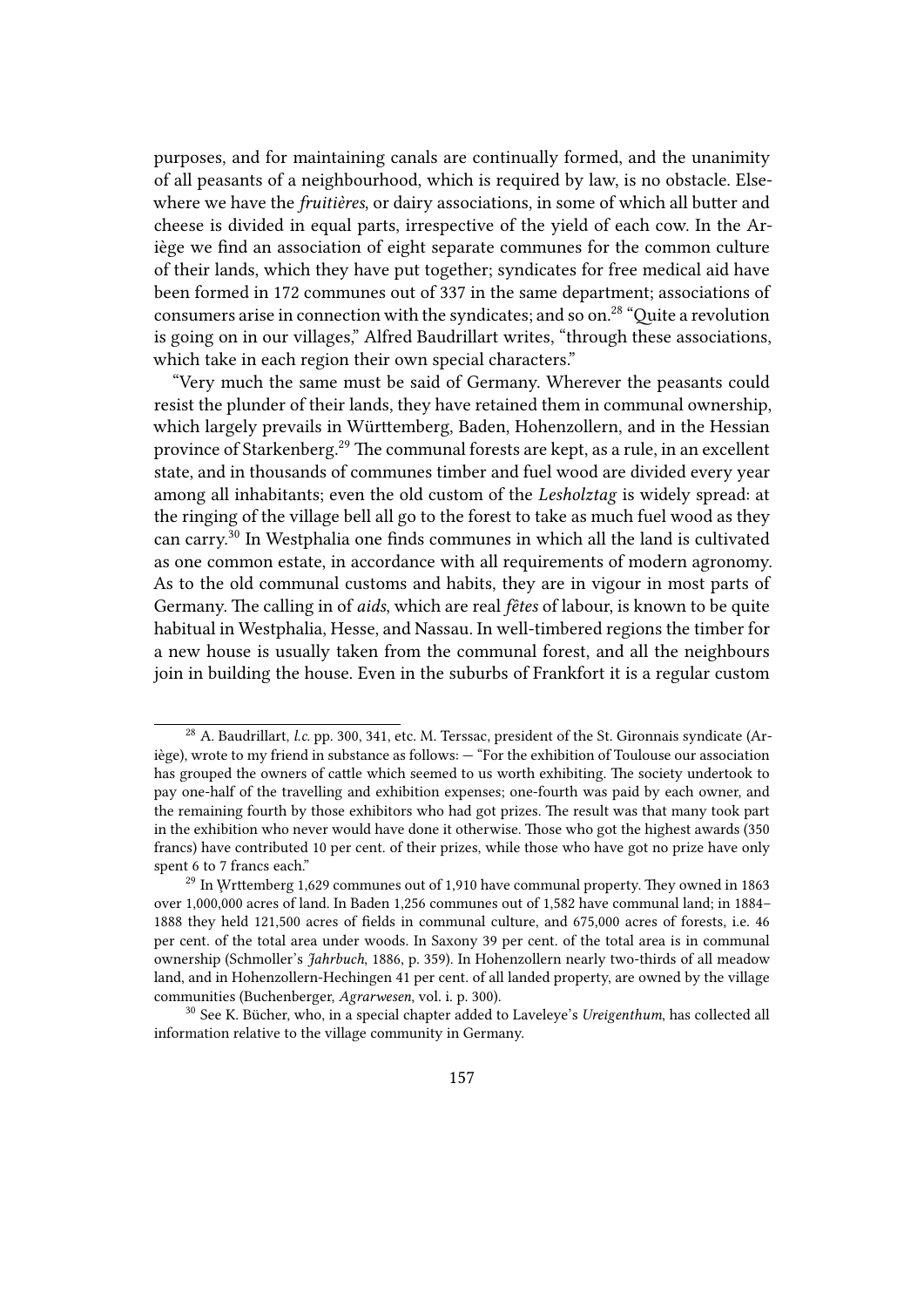among the gardeners that in case of one of them being ill all come on Sunday to cultivate his garden.<sup>31</sup>

In Germany, as in France, as soon as the rulers of the people repealed their laws against the peasant associations  $-$  that was only in 1884–1888  $-$  these unions began to develop with a wonderful rapidity, notwithstanding all legal obstacles which were put in their way<sup>32</sup> "It is a fact," Buchenberger says, "that in *thousands* of village communities, in which no sort of chemical manure or rational fodder was ever known, both have become of everyday use, to a quite unforeseen extent, owing to these associations" (vol. ii. p. 507). All sorts of labour-saving implements and agricultural machinery, and better breeds of cattle, are bought through the associations, and various arrangements for improving the quality of the produce begin to be introduced. Unions for the sale of agricultural produce are also formed, as well as for permanent improvements of the land.<sup>33</sup>

From the point of view of social economics all these efforts of the peasants certainly are of little importance. They cannot substantially, and still less permanently, alleviate the misery to which the tillers of the soil are doomed all over Europe. But from the ethical point of view, which we are now considering, their importance cannot be overrated. They prove that even under the system of reckless individualism which now prevails the agricultural masses piously maintain their mutualsupport inheritance; and as soon as the States relax the iron laws by means of which they have broken all bonds between men, these bonds are at once reconstituted, notwithstanding the difficulties, political, economical, and social, which are many, and in such forms as best answer to the modern requirements of production. They indicate in which direction and in which form further progress must be expected.

I might easily multiply such illustrations, taking them from Italy, Spain, Denmark, and so on, and pointing out some interesting features which are proper to each of these countries.<sup>34</sup> The Slavonian populations of Austria and the Balkan peninsula, among whom the "compound family," or "undivided household," is found in existence, ought also to be mentioned.<sup>35</sup> But I hasten to pass on to Russia, where the same mutual-support tendency takes certain new and unforeseen forms.

<sup>31</sup> K. Bücher, *ibid.* pp. 89, 90.

<sup>&</sup>lt;sup>32</sup> For this legislation and the numerous obstacles which were put in the way, in the shape of red-tapeism and supervision, see Buchenberger's *Agrarwesen und Agrarpolitik*, Bd. ii. pp. 342–363, and p. 506, note.

<sup>33</sup> Buchenberger, *l.c.* Bd. ii. p. 510. The General Union of Agricultural Co-operation comprises an aggregate of 1,679 societies. In Silesia an aggregate of 32,000 acres of land has been lately drained by 73 associations; 454,800 acres in Prussia by 516 associations; in Bavaria there are 1,715 drainage and irrigation unions.

<sup>&</sup>lt;sup>34</sup> See Appendix XII.

<sup>35</sup> For the Balkan peninsula see Laveleye's *Propriété Primitive*.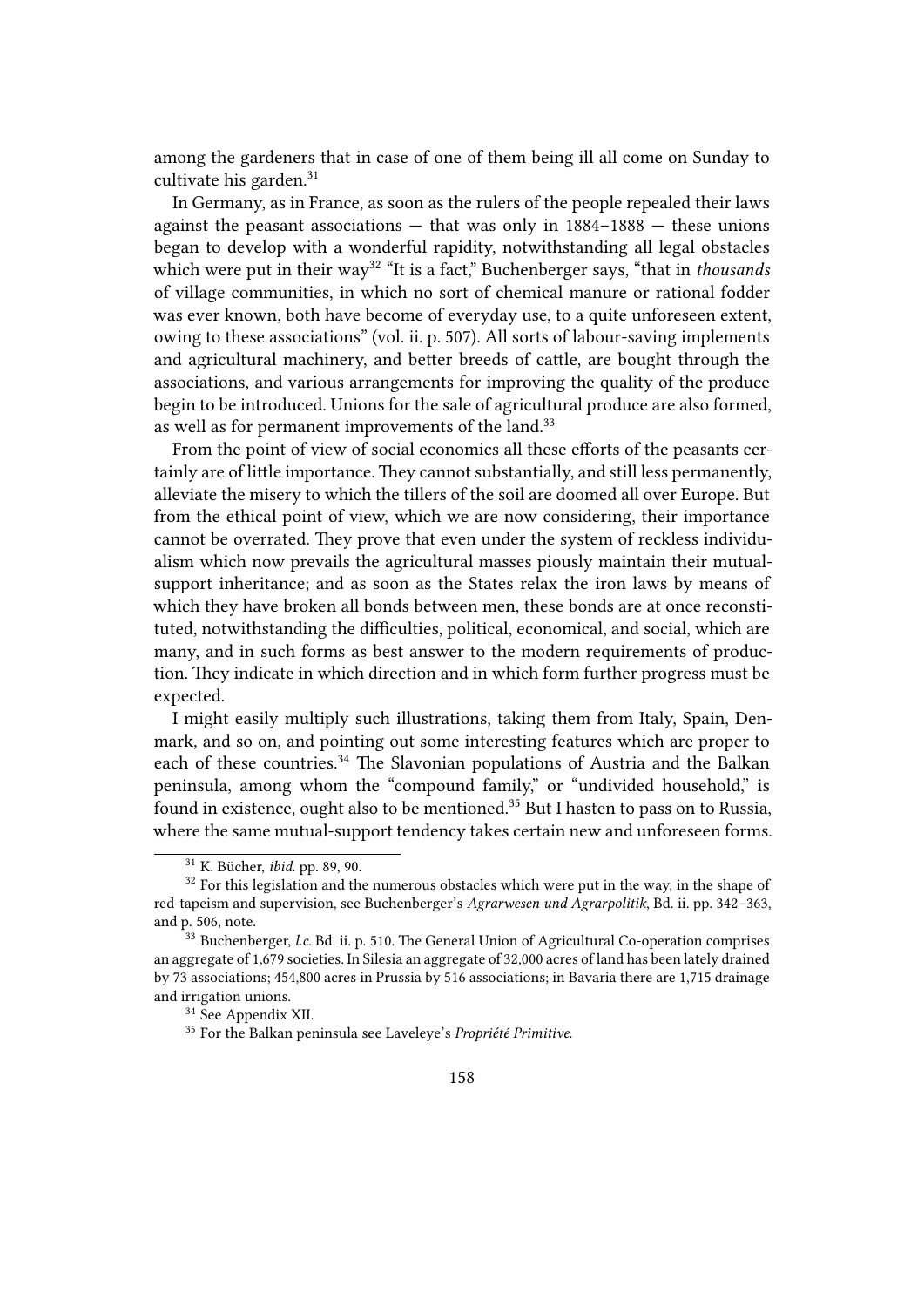Moreover, in dealing with the village community in Russia we have the advantage: of possessing an immense mass of materials, collected during the colossal houseto-house inquest which was lately made by several *zemstvos* (county councils), and which embraces a population of nearly 20,000,000 peasants in different parts of the country.<sup>36</sup>

Two important conclusions may be drawn from the bulk of evidence collected by the Russian inquests. In Middle Russia, where fully one-third of the peasants have been brought to utter ruin (by heavy taxation, small allotments of unproductive land, rack rents, and very severe tax-collecting after total failures of crops), there was, during the first five-and-twenty years after the emancipation of the serfs, a decided tendency towards the constitution of individual property in land within the village communities. Many impoverished "horseless" peasants abandoned their allotments, and this land often became the property of those richer peasants, who borrow additional incomes from trade, or of outside traders, who buy land chiefly for exacting rack rents from the peasants. It must also be added that a flaw in the land redemption law of 1861 offered great facilities for buying peasants' lands at a very small expense, $37$  and that the State officials mostly used their weighty influence in favour of individual as against communal ownership. However, for the last twenty years a strong wind of opposition to the individual appropriation of the land blows again through the Middle Russian villages, and strenuous efforts are being made by the bulk of those peasants who stand between the rich and the very poor to uphold the village community. As to the fertile steppes of the South, which are now the most populous and the richest part of European Russia, they were mostly colonized, during the present century, under the system of individual ownership or occupation, sanctioned in that form by the State. But since improved methods of agriculture with the aid of machinery have been introduced in the region, the peasant owners have gradually begun themselves to transform their individual ownership into communal possession, and one finds now, in that granary

<sup>&</sup>lt;sup>36</sup> The facts concerning the village community, contained in nearly a hundred volumes (out of 450) of these inquests, have been classified and summed up in an excellent Russian work by "V.V." *The Peasant Community* (*Krestianskaya Obschina*), St. Petersburg, 1892, which, apart from its theoretical value, is a rich compendium of data relative to this subject. The above inquests have also given origin to an immense literature, in which the modern village-community question for the first time emerges from the domain of generalities and is put on the solid basis of reliable and sufficiently detailed facts.

 $37$  The redemption had to be paid by annuities for forty-nine years. As years went, and the greatest part of it was paid, it became easier and easier to redeem the smaller remaining part of it, and, as each allotment could be redeemed individually, advantage was taken of this disposition by traders, who bought land for half its value from the ruined peasants. A law was consequently passed to put a stop to such sales.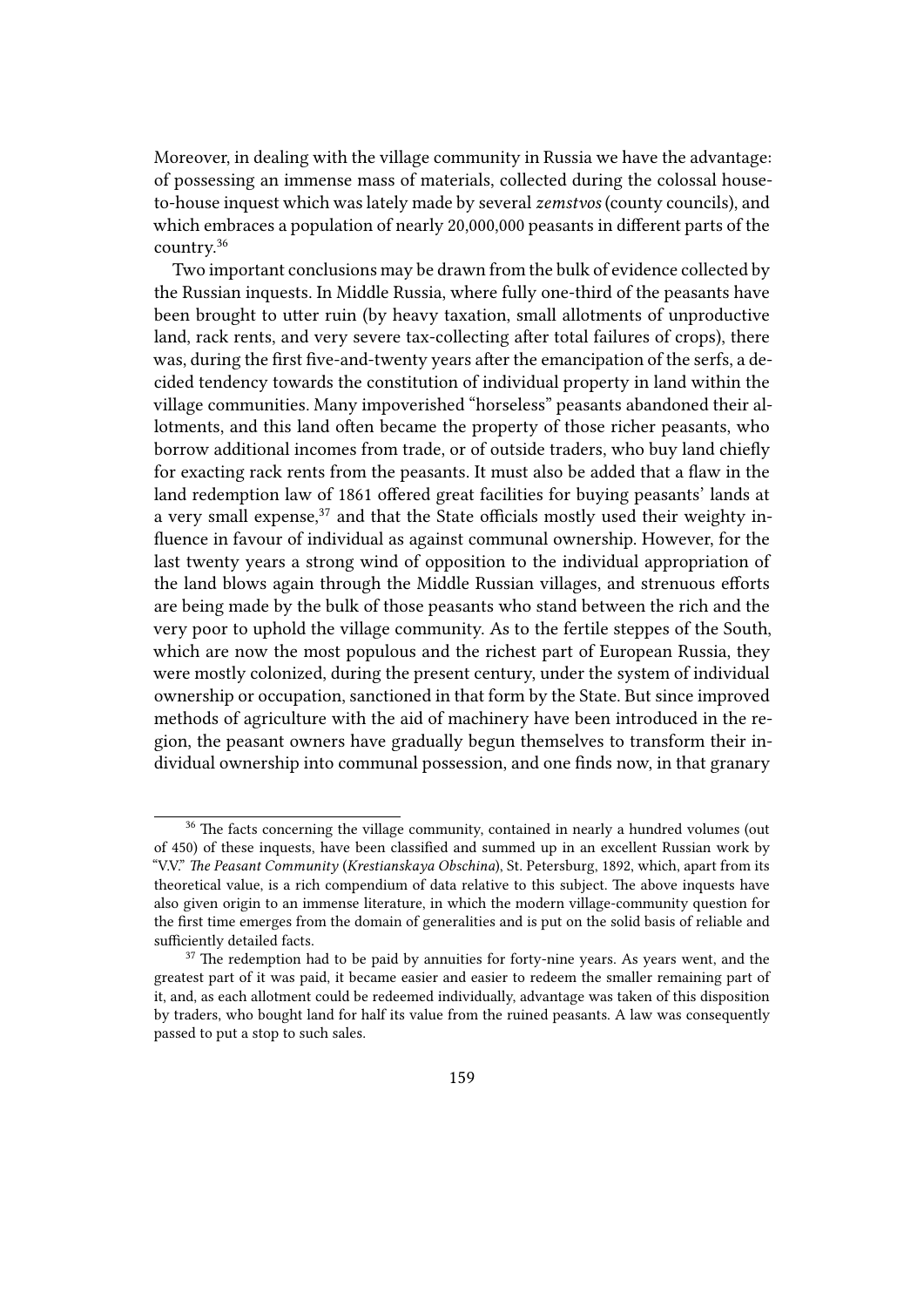of Russia, a very great number of spontaneously formed village communities of recent origin.<sup>38</sup>

The Crimea and the part of the mainland which lies to the north of it (the province of Taurida), for which we have detailed data, offer an excellent illustration of that movement. This territory began to be colonized, after its annexation in 1783, by Great, Little, and White Russians — Cossacks, freemen, and runaway serfs — who came individually or in small groups from all corners of Russia. They took first to cattle-breeding, and when they began later on to till the soil, each one tilled as much as he could afford to. But when — immigration continuing, and perfected ploughs being introduced — land stood in great demand, bitter disputes arose among the settlers. They lasted for years, until these men, previously tied by no mutual bonds, gradually came to the idea that an end must be put to disputes by introducing village-community ownership. They passed decisions to the effect that the land which they owned individually should henceforward be their common property, and they began to allot and to re-allot it in accordance with the usual village-community rules. The movement gradually took a great extension, and on a small territory, the Taurida statisticians found 161 villages in which communal ownership had been introduced by the peasant proprietors themselves, chiefly in the years 1855–1885, *in lieu* of individual ownership. Quite a variety of village-community types has been freely worked out in this way by the settlers.<sup>39</sup> What adds to the interest of this transformation is that it took place, not only among the Great Russians, who are used to village-community life, but also among Little Russians, who have long since forgotten it under Polish rule, among Greeks and Bulgarians, and even among Germans, who have long since worked out in their prosperous and half-industrial Volga colonies their own type of village community.<sup>40</sup> It is evident that the Mussulman Tartars of Taurida hold their land under the Mussulman customary law, which is limited personal occupation; but even with them the European village community has been introduced in a few cases. As to other nationalities in Taurida, individual ownership has been abolished in six Esthonian, two Greek, two Bulgarian, one Czech, and one German village. This movement is characteristic for the whole of the fertile steppe region

<sup>38</sup> Mr. V.V., in his *Peasant Community*, has grouped together all facts relative to this movement. About the rapid agricultural development of South Russia and the spread of machinery English readers will find information in the Consular Reports (Odessa, Taganrog).

<sup>&</sup>lt;sup>39</sup> In some instances they proceeded with great caution. In one village they began by putting together all meadow land, but only a small portion of the fields (about five acres per soul) was rendered communal; the remainder continued to be owned individually. Later on, in 1862–1864, the system was extended, but only in 1884 was communal possession introduced in full. — V.V.'s *Peasant Community*, pp. 1–14.

<sup>40</sup> On the Mennonite village community see A. Klaus, *Our Colonies* (*Nashi Kolonii*), St. Petersburg, 1869.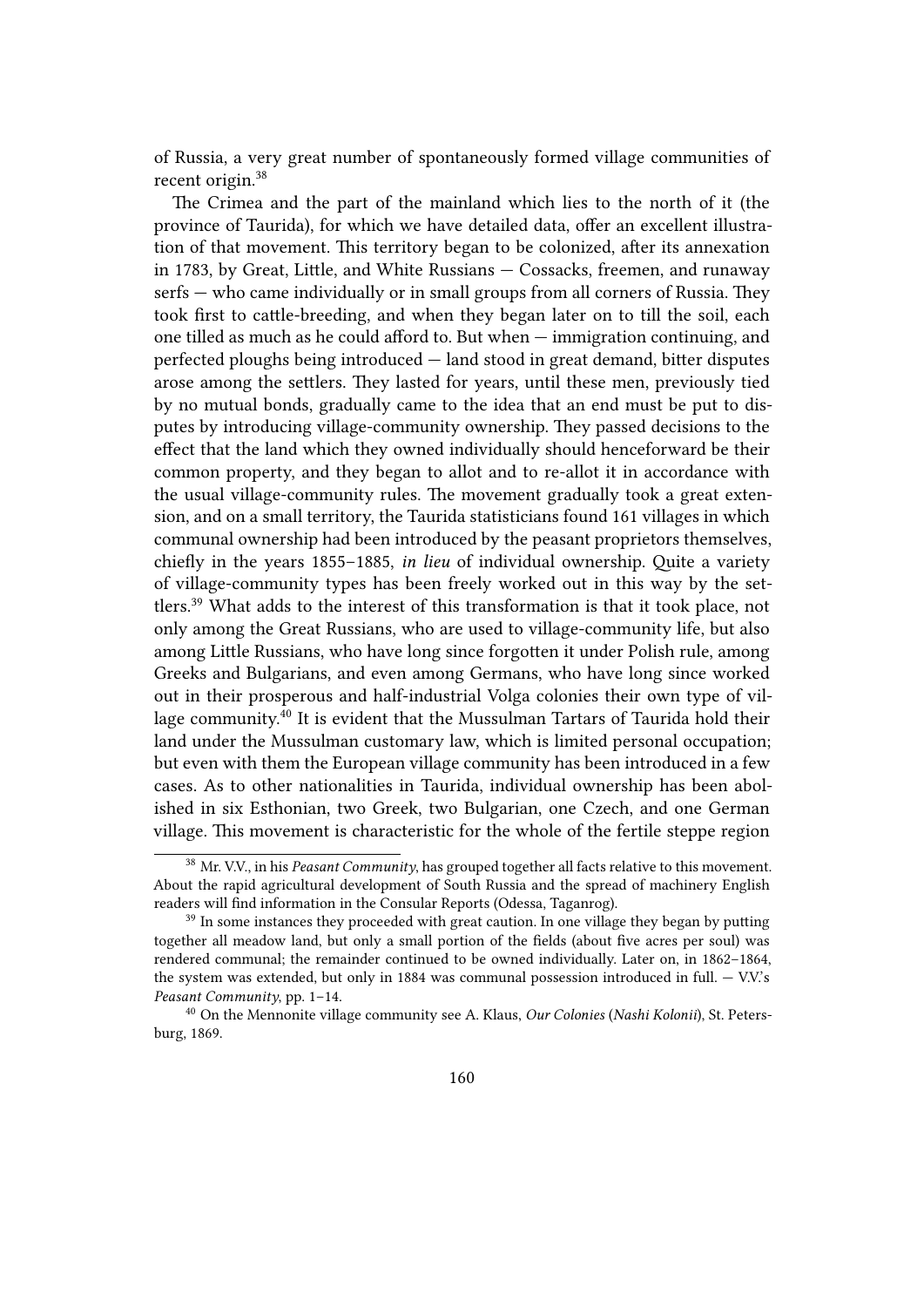of the south. But separate instances of it are also found in Little Russia. Thus in a number of villages of the province of Chernigov the peasants were formerly individual owners of their plots; they had separate legal documents for their plots and used to rent and to sell their land at will. But in the fifties of the nineteenth century a movement began among them in favour of communal possession, the chief argument being the growing number of pauper families. The initiative of the reform was taken in one village, and the others followed suit, the last case on record dating from 1882. Of course there were struggles between the poor, who usually claim for communal possession, and the rich, who usually prefer individual ownership; and the struggles often lasted for years. In certain places the unanimity required then by the law being impossible to obtain, the village divided into two villages, one under individual ownership and the other under communal possession; and so they remained until the two coalesced into one community, or else they remained divided still As to Middle Russia, its a fact that in many villages which were drifting towards individual ownership there began since 1880 a mass movement in favour of re-establishing the village community. Even peasant proprietors who had lived for years under the individualist system returned *en masse* to the communal institutions. Thus, there is a considerable number of ex-serfs who have received one-fourth part only of the regulation allotments, but they have received them free of redemption and in individual ownership. There was in 1890 a wide-spread movement among them (in Kursk, Ryazan, Tambov, Orel, etc.) towards putting their allotments together and introducing the village community. The "free agriculturists" (*volnyie khlebopashtsy*), who were liberated from serfdom under the law of 1803, and had *bought* their allotments — each family separately — are now nearly all under the village-community system, which they have introduced themselves. All these movements are of recent origin, and non-Russians too join them. Thus the Bulgares in the district of Tiraspol, after having remained for sixty years under the personal-property system, introduced the village community in the years 1876–1882. The German Mennonites of Berdyansk fought in 1890 for introducing the village community, and the small peasant proprietors (*Kleinwirthschaftliche*) among the German Baptists were agitating in their villages in the same direction. One instance more: In the province of Samara the Russian government created in the forties, by way of experiment, 103 villages on the system of individual ownership. Each household received a splendid property of 105 acres. In 1890, out of the 103 villages the peasants in 72 had already notified the desire of introducing the village community. I take all these facts from the excellent work of V.V., who simply gives, in a classified form, the facts recorded in the above-mentioned house-to-house inquest.

This movement in favour of communal possession runs badly against the current economical theories, according to which intensive culture is incompatible with the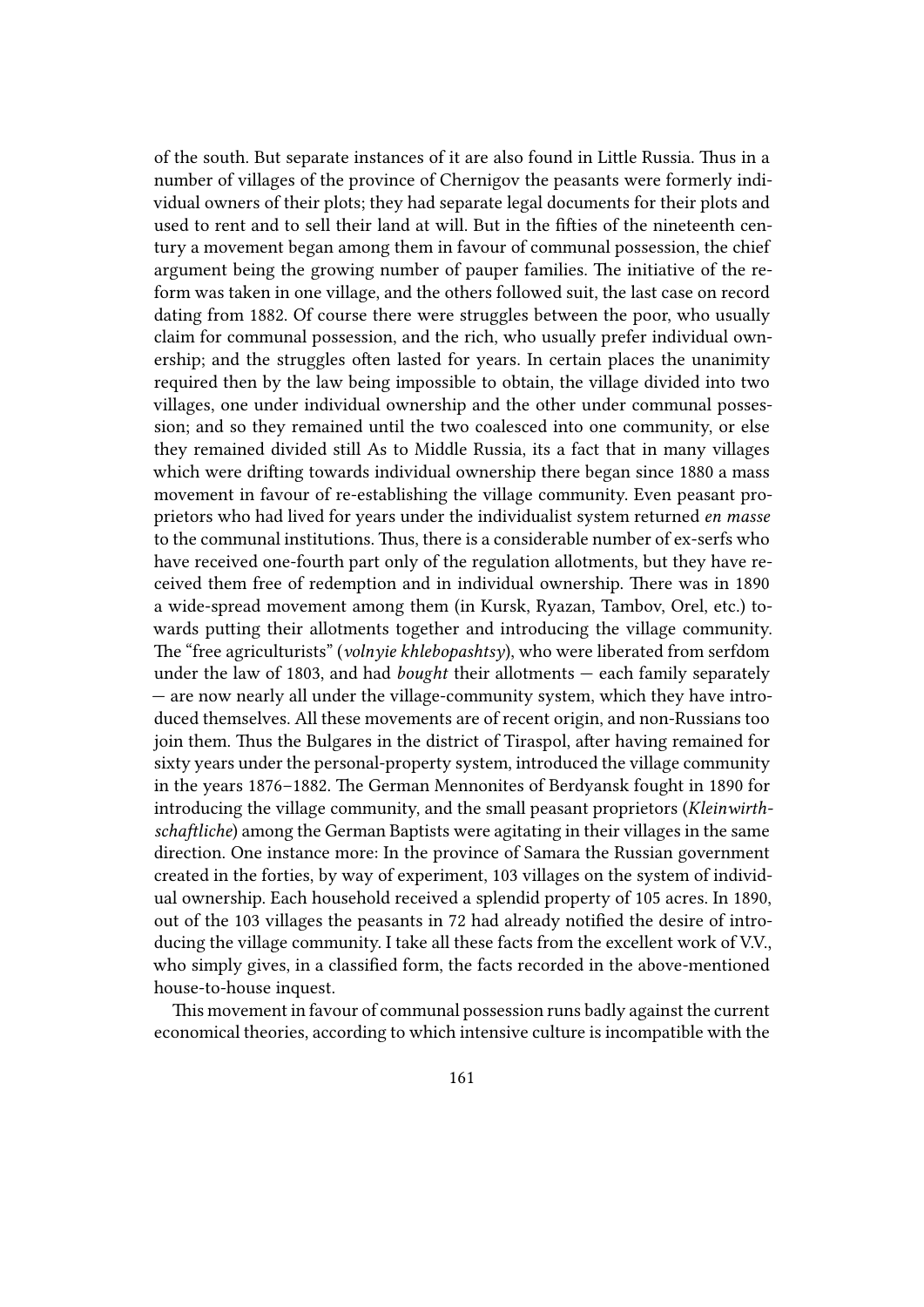village community. But the most charitable thing that can be said of these theories is that they have never been submitted to the test of experiment: they belong to the domain of political metaphysics. The facts which we have before us show, on the contrary, that wherever the Russian peasants, owing to a concurrence of favourable circumstances, are less miserable than they are on the average, and wherever they find men of knowledge and initiative among their neighbours, the village community becomes the very means for introducing various improvements in agriculture and village life altogether. Here, as elsewhere, mutual aid is a better leader to progress than the war of each against all, as may be seen from the following facts.

Under Nicholas the First's rule many Crown officials and serf-owners used to compel the peasants to introduce the communal culture of small plots of the village lands, in order to refill the communal storehouses after loans of grain had been granted to the poorest commoners. Such cultures, connected in the peasants' minds with the worst reminiscences of serfdom, were abandoned as soon as serfdom was abolished but now the peasants begin to reintroduce them on their own account. In one district (Ostrogozhsk, in Kursk) the initiative of one person was sufficient to call them to life in four-fifths of all the villages. The same is met with in several other localities. On a given day the commoners come out, the richer ones with a plough or a cart and the poorer ones single-handed, and no attempt is made to discriminate one's share in the work. The crop is afterwards used for loans to the poorer commoners, mostly free grants, or for the orphans and widows, or for the village church, or for the school, or for repaying a communal debt. $41$ 

That all sorts of work which enters, so to say, in the routine of village life (repair of roads and bridges, dams, drainage, supply of water for irrigation, cutting of wood, planting of trees, etc.) are made by whole communes, and that land is rented and meadows are mown by whole communes — the work being accomplished by old and young, men and women, in the way described by Tolstoi  $-$  is only what one may expect from people living under the village-community system.<sup>42</sup> They are of everyday occurrence all over the country. But the village community is also by no means averse to modern agricultural improvements, when it can stand the expense, and when knowledge, hitherto kept for the rich only, finds its way into the peasant's house.

<sup>41</sup> Such communal cultures are known to exist in 159 villages out of 195 in the Ostrogozhsk district; in 150 out of 187 in Slavyanoserbsk; in 107 village communities in Alexandrovsk, 93 in Nikolayevsk, 35 in Elisabethgrad. In a German colony the communal culture is made for repaying a communal debt. All join in the work, although the debt was contracted by 94 householders out of 155.

<sup>42</sup> Lists of such works which came under the notice of the *zemstvo* statisticians will be found in V.V.'s *Peasant Community*, pp. 459–600.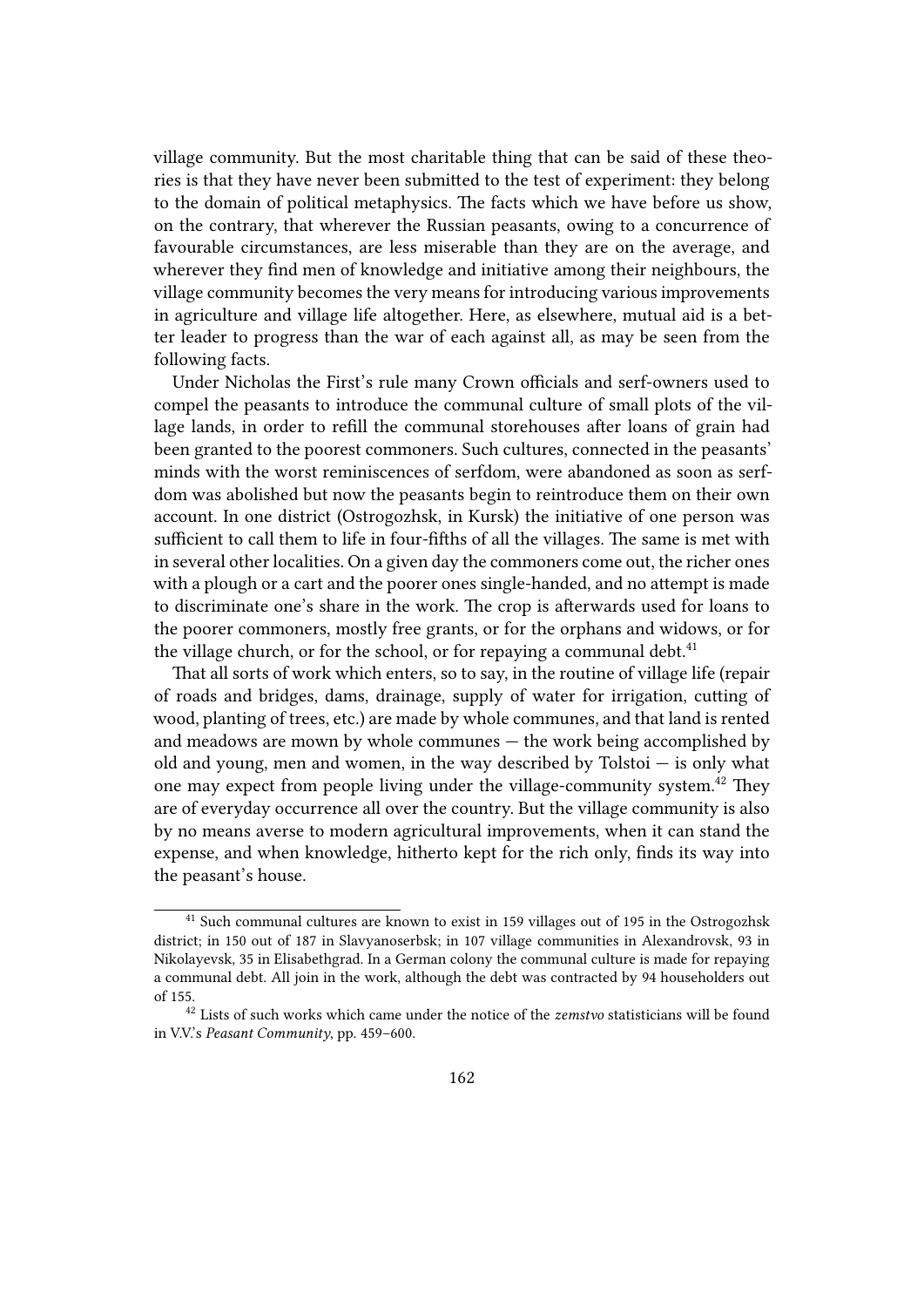It has just been said that perfected ploughs rapidly spread in South Russia, and in many cases the village communities were instrumental in spreading their use. A plough was bought by the community, experimented upon on a portion of the communal land, and the necessary improvements were indicated to the makers, whom the communes often aided in starting the manufacture of cheap ploughs as a village industry. In the district of Moscow, where 1,560 ploughs were lately bought by the peasants during five years, the impulse came from those communes which rented lands as a body for the special purpose of improved culture.

In the north-east (Vyatka) small associations of peasants, who travel with their winnowing machines (manufactured as a village industry in one of the iron districts), have spread the use of such machines in the neighbouring governments. The very wide spread of threshing machines in Samara, Saratov, and Kherson is due to the peasant associations, which can afford to buy a costly engine, while the individual peasant cannot. And while we read in nearly all economical treatises that the village community was doomed to disappear when the three-fields system had to be substituted by the rotation of crops system, we see in Russia many village communities taking the initiative of introducing the rotation of crops. Before accepting it the peasants usually set apart a portion of the communal fields for an experiment in artificial meadows, and the commune buys the seeds.<sup>43</sup> If the experiment proves successful they find no difficulty whatever in re-dividing their fields, so as to suit the five or six fields system.

This system is now in use in *hundreds* of villages of Moscow, Tver, Smolensk, Vyatka, and Pskov.<sup>44</sup> And where land can be spared the communities give also a portion of their domain to allotments for fruit-growing. Finally, the sudden extension lately taken in Russia by the little model farms, orchards, kitchen gardens, and silkworm-culture grounds — which are started at the village school-houses, under the conduct of the school-master, or of a village volunteer  $-$  is also due to the support they found with the village communities.

Moreover, such permanent improvements as drainage and irrigation are of frequent occurrence. For instance, in three districts of the province of Moscow industrial to a great extent — drainage works have been accomplished within the

<sup>&</sup>lt;sup>43</sup> In the government of Moscow the experiment was usually made on the field which was reserved for the above-mentioned communal culture.

<sup>44</sup> Several instances of such and similar improvements were given in the *Official Messenger*, 1894, Nos. 256–258. Associations between "horseless" peasants begin to appear also in South Russia. Another extremely interesting fact is the sudden development in Southern West Siberia of very numerous co-operative creameries for making butter. Hundreds of them spread in Tobolsk and Tomsk, without any one knowing wherefrom the initiative of the movement came. It came from the Danish co-operators, who used to export their own butter of higher quality, and to buy butter of a lower quality for their own use in Siberia. After a several years' intercourse, they introduced creameries there. Now, a great export trade has grown out of their endeavours.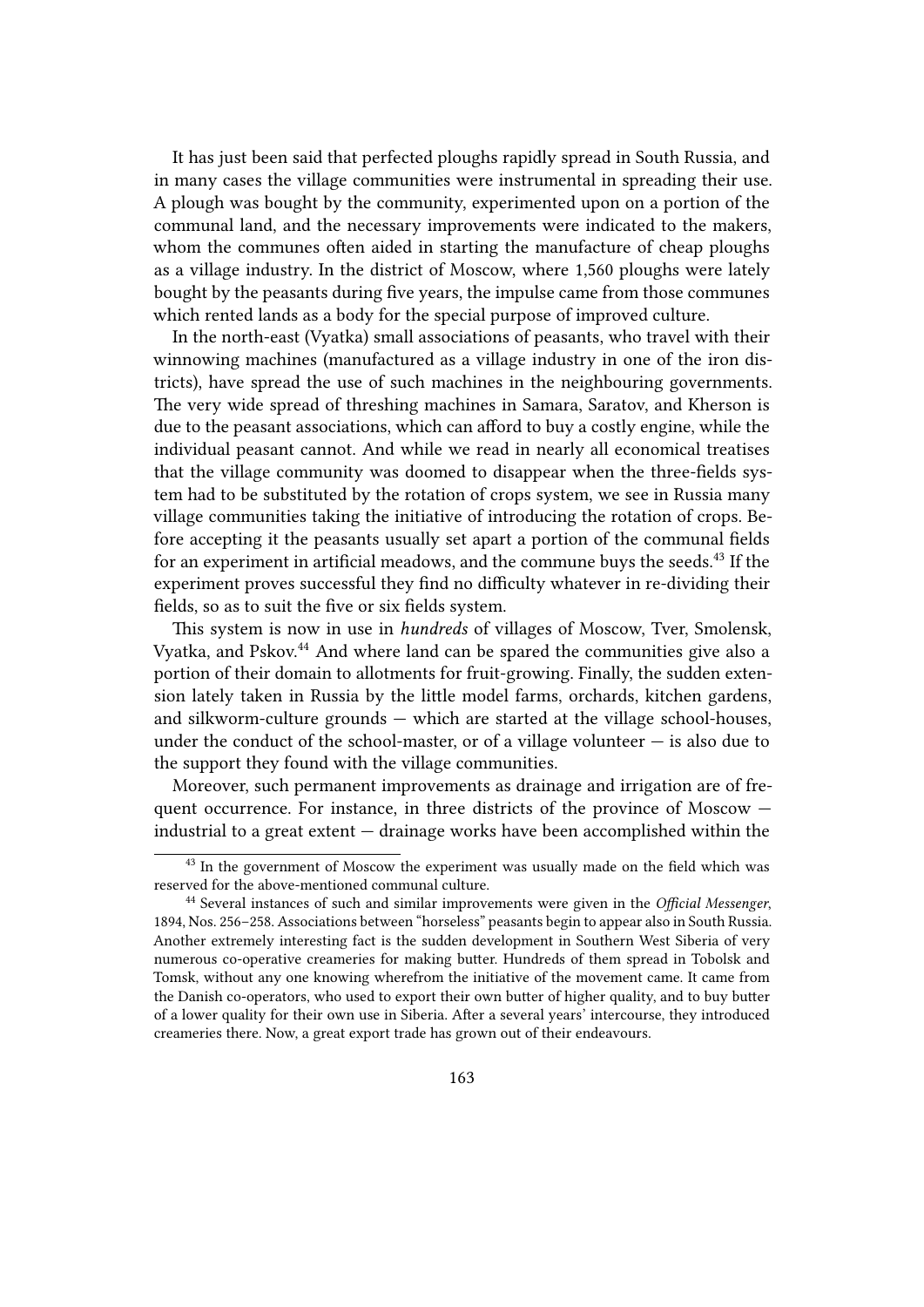last ten years on a large scale in no less than 180 to 200 different villages — the commoners working themselves with the spade. At another extremity of Russia, in the dry Steppes of Novouzen, over a thousand dams for ponds were built and several hundreds of deep wells were sunk by the communes; while in a wealthy German colony of the south-east the commoners worked, men and women alike, for five weeks in succession, to erect a dam, two miles long, for irrigation purposes. What could isolated men do in that struggle against the dry climate? What could they obtain through individual effort when South Russia was struck with the marmot plague, and all people living on the land, rich and poor, commoners and individualists, had to work with their hands in order to conjure the plague? To call in the policeman would have been of no use; to associate was the only possible remedy.

And now, after having said so much about mutual aid and support which are practised by the tillers of the soil in "civilized" countries, I see that I might fill an octavo volume with illustrations taken from the life of the hundreds of millions of men who also live under the tutorship of more or less centralized States, but are out of touch with modern civilization and modern ideas. I might describe the inner life of a Turkish village and its network of admirable mutual-aid customs and habits. On turning over my leaflets covered with illustrations from peasant life in Caucasia, I come across touching facts of mutual support. I trace the same customs in the Arab *djemmâa* and the Afghan *purra*, in the villages of Persia, India, and Java, in the undivided family of the Chinese, in the encampments of the semi-nomads of Central Asia and the nomads of the far North. On consulting taken at random in the literature of Africa, I find them replete with similar facts — of aids convoked to take in the crops, of houses built by all inhabitants of the village — sometimes to repair the havoc done by civilized filibusters — of people aiding each other in case of accident, protecting the traveller, and so on. And when I peruse such works as Post's compendium of African customary law I understand why, notwithstanding all tyranny, oppression, robberies and raids, tribal wars, glutton kings, deceiving witches and priests, slave-hunters, and the like, these populations have not gone astray in the woods; why they have maintained a certain civilization, and have remained men, instead of dropping to the level of straggling families of decaying orang-outans. The fact is, that the slave-hunters, the ivory robbers, the fighting kings, the Matabele and the Madagascar "heroes" pass away, leaving their traces marked with blood and fire; but the nucleus of mutual-aid institutions, habits, and customs, grown up in the tribe and the village community, remains; and it keeps men united in societies, open to the progress of civilization, and ready to receive it when the day comes that they shall receive civilization instead of bullets.

The same applies to our civilized world. The natural and social calamities pass away. Whole populations are periodically reduced to misery or starvation; the very springs of life are crushed out of millions of men, reduced to city pauperism; the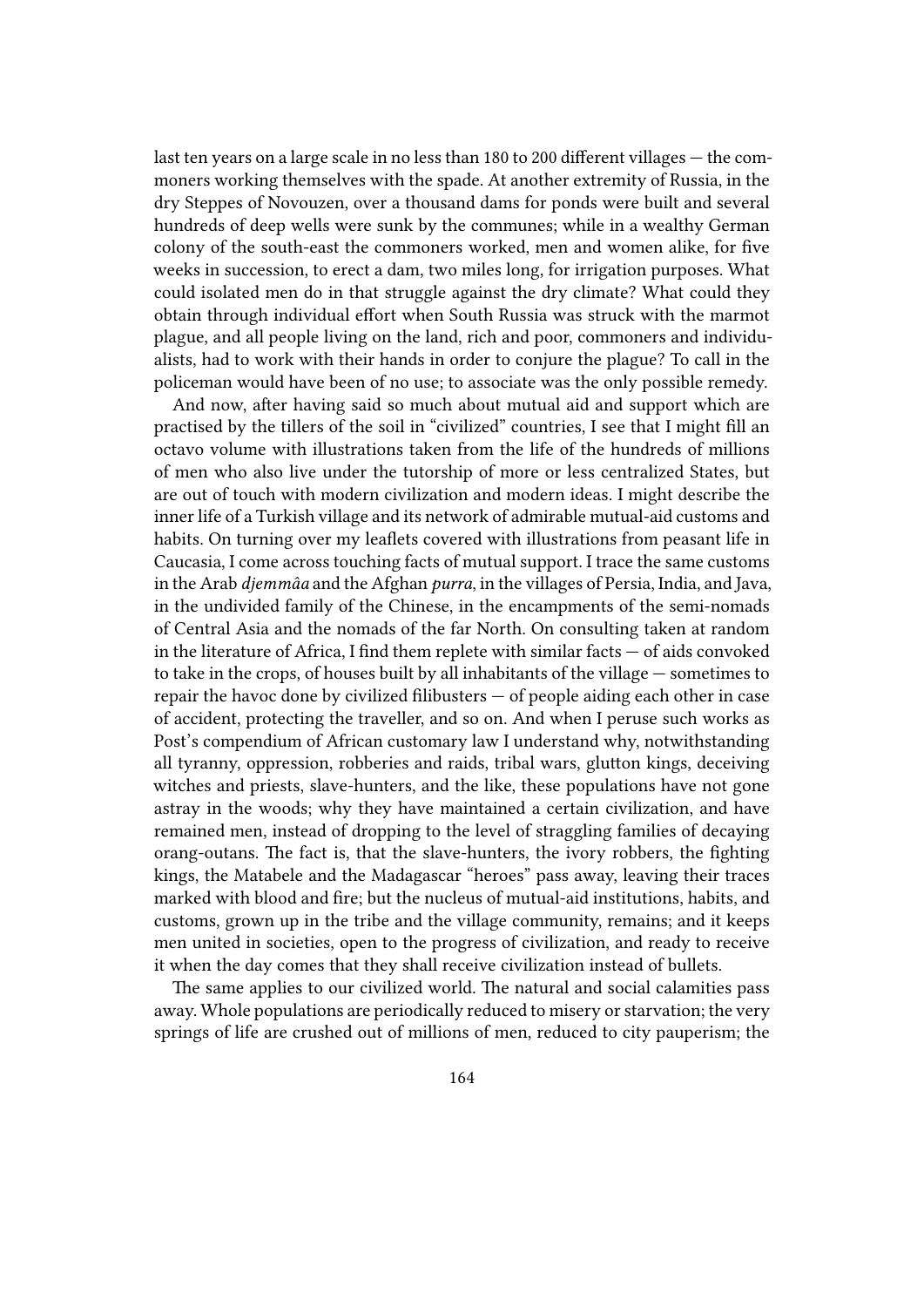understanding and the feelings of the millions are vitiated by teachings worked out in the interest of the few. All this is certainly a part of our existence. But the nucleus of mutual-support institutions, habits, and customs remains alive with the millions; it keeps them together; and they prefer to cling to their customs, beliefs, and traditions rather than to accept the teachings of a war of each against all, which are offered to them under the title of science, but are no science at all.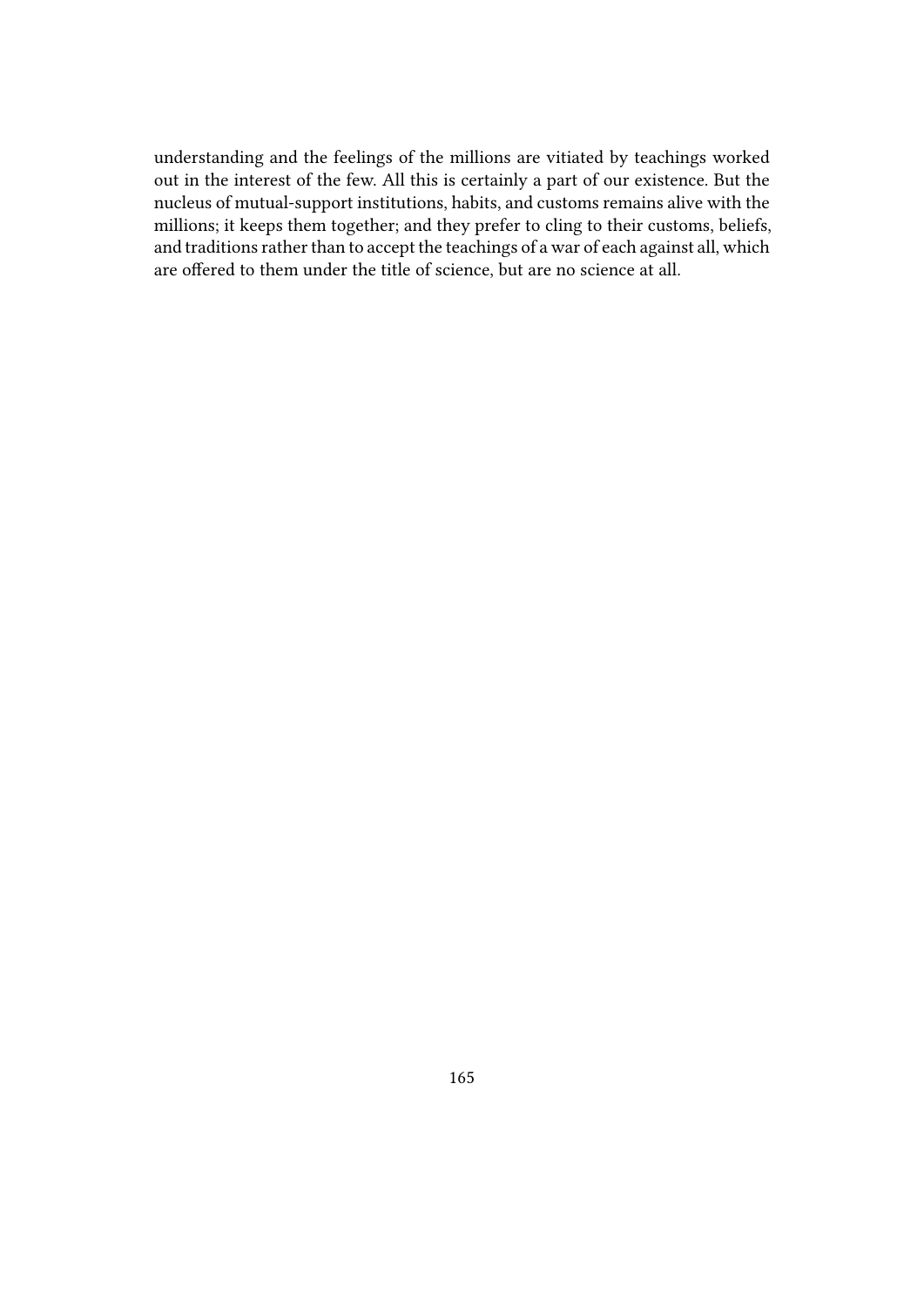## **Chapter 8: Mutual Aid Amongst Ourselves** *(continued)*

*Labour-unions grown after the destruction of the guilds by the State. — Their struggles. — Mutual Aid in strikes. — Co-operation. — Free associations for various purposes. — Self-sacrifice. — Countless societies for combined action under all possible aspects. — Mutual Aid in slum-life. — Personal aid.*

When we examine the every-day life of the rural populations of Europe, we find that, notwithstanding all that has been done in modern States for the destruction of the village community, the life of the peasants remains honeycombed with habits and customs of mutual aid and support; that important vestiges of the communal possession of the soil are still retained; and that, as soon as the legal obstacles to rural association were lately removed, a network of free unions for all sorts of economical purposes rapidly spread among the peasants — the tendency of this young movement being to reconstitute some sort of union similar to the village community of old. Such being the conclusions arrived at in the preceding chapter, we have now to consider, what institutions for mutual support can be found at the present time amongst the industrial populations.

For the last three hundred years, the conditions for the growth of such institutions have been as unfavourable in the towns as they have been in the villages. It is well known, indeed, that when the medieval cities were subdued in the sixteenth century by growing military States, all institutions which kept the artisans, the masters, and the merchants together in the guilds and the cities were violently destroyed. The self-government and the self-jurisdiction of both, the guild and the city were abolished; the oath of allegiance between guild-brothers became an act of felony towards the State; the properties of the guilds were confiscated in the same way as the lands of the village communities; and the inner and technical organization of each trade was taken in hand by the State. Laws, gradually growing in severity, were passed to prevent artisans from combining in any way. For a time, some shadows of the old guilds were tolerated: merchants' guilds were allowed to exist under the condition of freely granting subsidies to the kings, and some artisan guilds were kept in existence as organs of administration. Some of them still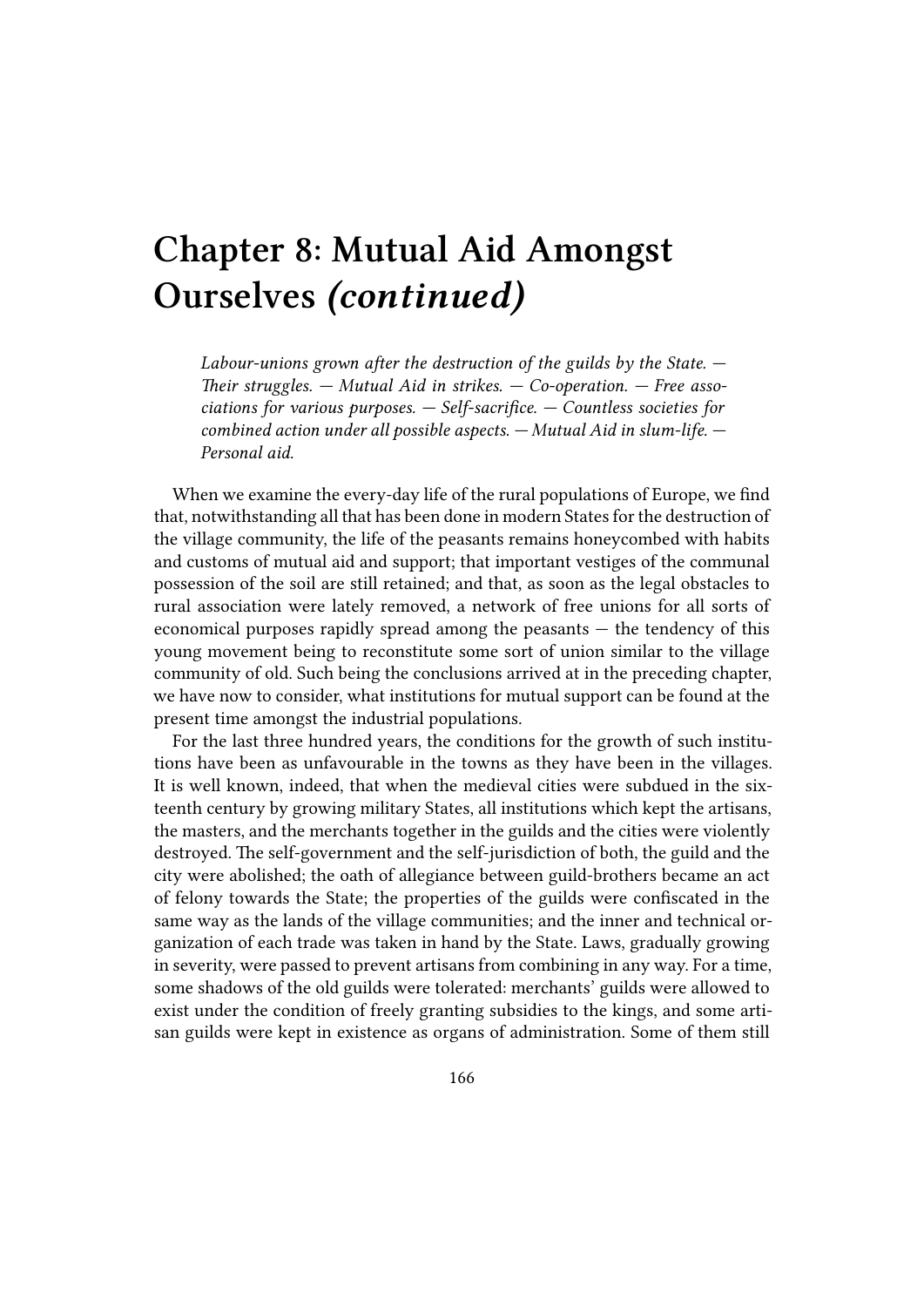drag on their meaningless existence. But what formerly was the vital force of medieval life and industry has long since disappeared under the crushing weight of the centralized State.

In Great Britain, which may be taken as the best illustration of the industrial policy of the modern States, we see the Parliament beginning the destruction of the guilds as early as the fifteenth century; but it was especially in the next century that decisive measures were taken. Henry the Eighth not only ruined the organization of the guilds, but also confiscated their properties, with even less excuse and manners, as Toulmin Smith wrote, than he had produced for confiscating the estates of the monasteries.<sup>1</sup> Edward the Sixth completed his work,<sup>2</sup> and already in the second part of the sixteenth century we find the Parliament settling all the disputes between craftsmen and merchants, which formerly were settled in each city separately. The Parliament and the king not only legislated in all such contests, but, keeping in view the interests of the Crown in the exports, they soon began to determine the number of apprentices in each trade and minutely to regulate the very technics of each fabrication — the weights of the stuffs, the number of threads in the yard of cloth, and the like. With little success, it must be said; because contests and technical difficulties which were arranged for centuries in succession by agreement between closely-interdependent guilds and federated cities lay entirely beyond the powers of the centralized State. The continual interference of its officials paralyzed the trades; bringing most of them to a complete decay; and the last century economists, when they rose against the State regulation of industries, only ventilated a widely-felt discontent. The abolition of that interference by the French Revolution was greeted as an act of liberation, and the example of France was soon followed elsewhere.

With the regulation of wages the State had no better success. In the medieval cities, when the distinction between masters and apprentices or journeymen became more and more apparent in the fifteenth century, unions of apprentices (*Gesellenverbände*), occasionally assuming an international character, were opposed to the unions of masters and merchants. Now it was the State which undertook to settle their griefs, and under the Elizabethan Statute of 1563 the Justices of Peace had to settle the wages, so as to guarantee a "convenient" livelihood to journeymen and apprentices. The Justices, however, proved helpless to conciliate the conflicting interests, and still less to compel the masters to obey their decisions.The

<sup>1</sup> Toulmin Smith, *English Guilds*, London, 1870, Introd. p. xliii.

 $2$  The Act of Edward the Sixth  $-$  the first of his reign  $-$  ordered to hand over to the Crown "all fraternities, brotherhoods, and guilds being within the realm of England and Wales and other of the king's dominions; and all manors, lands, tenements, and other hereditaments belonging to them or any of them" (*English Guilds*, Introd. p. xliii). See also Ockenkowski's *Englands wirtschaftliche Entwickelung im Ausgange des Mittelalters*, Jena, 1879, chaps. ii-v.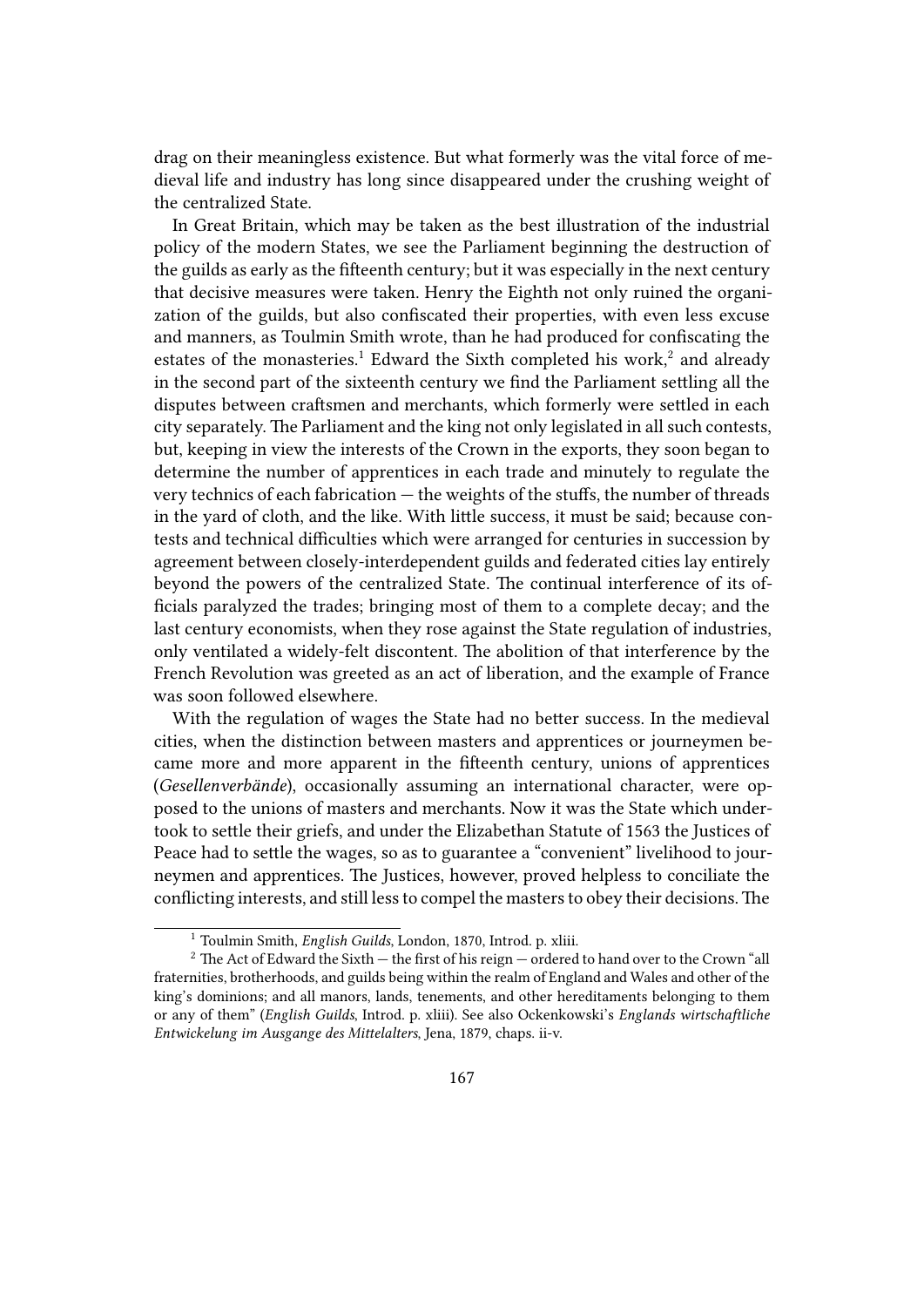law gradually became a dead letter, and was repealed by the end of the eighteenth century. But while the State thus abandoned the function of regulating wages, it continued severely to prohibit all combinations which were entered upon by journeymen and workers in order to raise their wages, or to keep them at a certain level. All through the eighteenth century it legislated against the workers' unions, and in 1799 it finally prohibited all sorts of combinations, under the menace of severe punishments. In fact, the British Parliament only followed in this case the example of the French Revolutionary Convention, which had issued a draconic law against coalitions of workers-coalitions between a number of citizens being considered as attempts against the sovereignty of the State, which was supposed equally to protect all its subjects. The work of destruction of the medieval unions was thus completed. Both in the town and in the village the State reigned over loose aggregations of individuals, and was ready to prevent by the most stringent measures the reconstitution of any sort of separate unions among them. These were, then, the conditions under which the mutual-aid tendency had to make its way in the nineteenth century.

Need it be said that no such measures could destroy that tendency? Throughout the eighteenth century, the workers' unions were continually reconstituted.<sup>3</sup> Nor were they stopped by the cruel prosecutions which took place under the laws of 1797 and 1799. Every flaw in supervision, every delay of the masters in denouncing the unions was taken advantage of. Under the cover of friendly societies, burial clubs, or secret brotherhoods, the unions spread in the textile industries, among the Sheffield cutlers, the miners, and vigorous federal organizations were formed to support the branches during strikes and prosecutions.<sup>4</sup> The repeal of the Combination Laws in 1825 gave a new impulse to the movement. Unions and national federations were formed in all trades.<sup>5</sup> and when Robert Owen started his Grand National Consolidated Trades' Union, it mustered half a million members in a few months. True that this period of relative liberty did not last long. Prosecution began anew in the thirties, and the well-known ferocious condemnations of 1832–1844 followed. The Grand National Union was disbanded, and all over the country, both the private employers and the Government in its own workshops began to compel the workers to resign all connection with unions, and to sign "the Document" to that effect. Unionists were prosecuted wholesale under the Master and Servant Act — workers being summarily arrested and condemned upon a mere complaint of

<sup>3</sup> See Sidney and Beatrice Webb, *History of Trade-Unionism*, London, 1894, pp. 21–38.

<sup>4</sup> See in Sidney Webb's work the associations which existed at that time. The London artisans are supposed to have never been better organized than in 181O-20.

 $<sup>5</sup>$  The National Association for the Protection of Labour included about 150 separate unions,</sup> which paid high levies, and had a membership of about 100,000. The Builders' Union and the Miners' Unions also were big organizations (Webb, *l.c.* p. 107).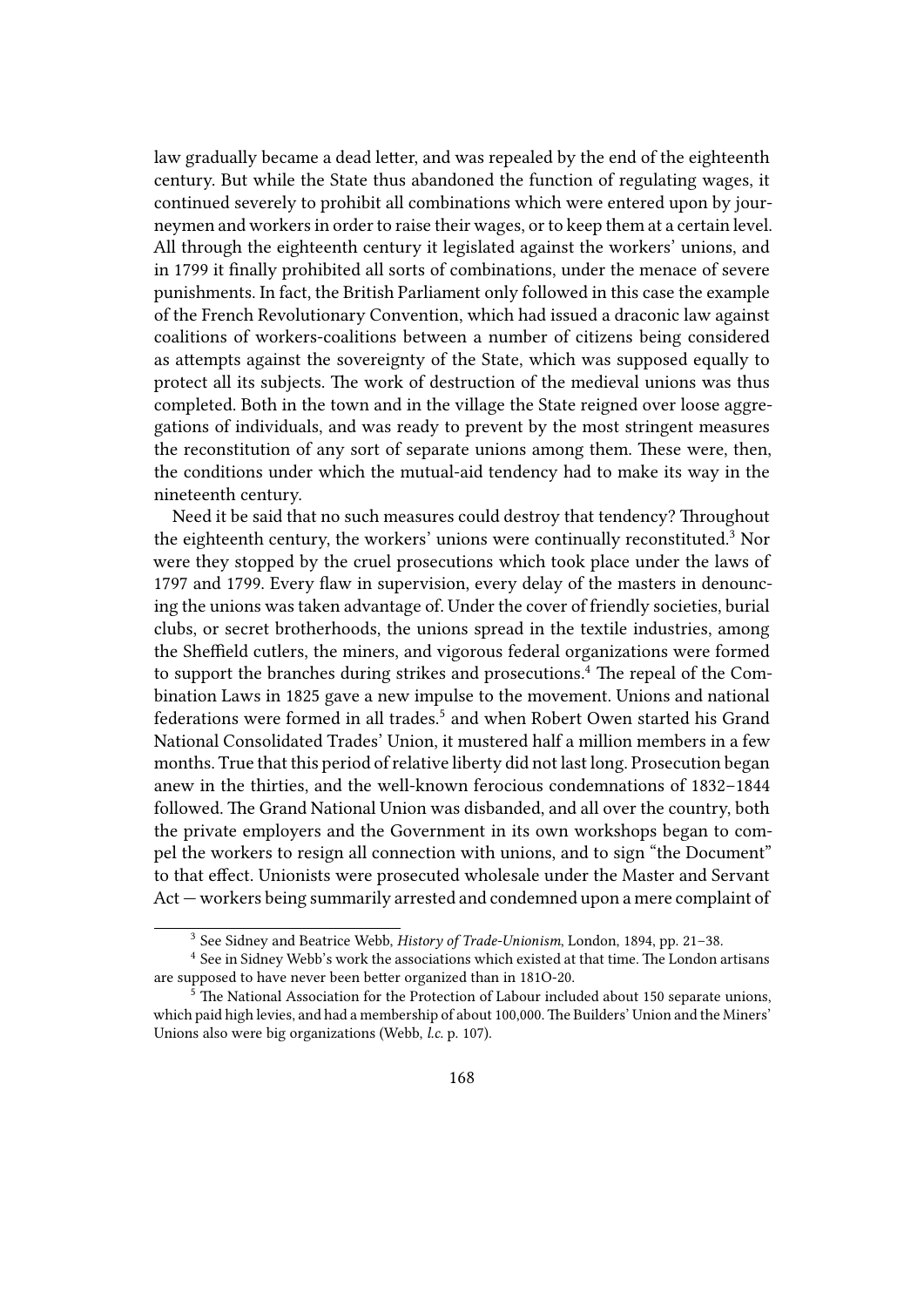misbehaviour lodged by the master.<sup>6</sup> Strikes were suppressed in an autocratic way, and the most astounding condemnations took place for merely having announced a strike or acted as a delegate in it  $-$  to say nothing of the military suppression of strike riots, nor of the condemnations which followed the frequent outbursts of acts of violence. To practise mutual support under such circumstances was anything but an easy task. And yet, notwithstanding all obstacles, of which our own generation hardly can have an idea, the revival of the unions began again in 1841, and the amalgamation of the workers has been steadily continued since. After a long fight, which lasted for over a hundred years, the right of combining together was conquered, and at the present time nearly one-fourth part of the regularlyemployed workers, *i.e.* about 1,500,000, belong to trade unions.<sup>7</sup>

As to the other European States, sufficient to say that up to a very recent date, all sorts of unions were prosecuted as conspiracies; and that nevertheless they exist everywhere, even though they must often take the form of secret societies; while the extension and the force of labour organizations, and especially of the Knights of Labour, in the United States and in Belgium, have been sufficiently illustrated by strikes in the nineties. It must, however, be borne in mind that, prosecution apart, the mere fact of belonging to a labour union implies considerable sacrifices in money, in time, and in unpaid work, and continually implies the risk of losing employment for the mere fact of being a unionist.<sup>8</sup> There is, moreover, the strike, which a unionist has continually to face; and the grim reality of a strike is, that the limited credit of a worker's family at the baker's and the pawnbroker's is soon exhausted, the strike-pay goes not far even for food, and hunger is soon written on the children's faces. For one who lives in close contact with workers, a protracted strike is the most heartrending sight; while what a strike meant forty years ago in this country, and still means in all but the wealthiest parts of the continent, can

 $6$  I follow in this Mr. Webb's work, which is replete with documents to confirm his statements.

 $7$  Great changes have taken place since the forties in the attitude of the richer classes towards the unions. However, even in the sixties, the employers made a formidable concerted attempt to crush them by locking out whole populations. Up to 1869 the simple agreement to strike, and the announcement of a strike by placards, to say nothing of picketing, were often punished as intimidation. Only in 1875 the Master and Servant Act was repealed, peaceful picketing was permitted, and "violence and intimidation" during strikes fell into the domain of common law. Yet, even during the dock-labourers' strike in 1887, relief money had to be spent for fighting before the Courts for the right of picketing, while the prosecutions of the last few years menace once more to render the conquered rights illusory.

<sup>8</sup> A weekly contribution of 6*d*. out of an 18*s*. wage, or of 1*s*. out of 25*s*., means much more than 9*l*. out of a 300*l*. income: it is mostly taken upon food; and the levy is soon doubled when a strike is declared in a brother union. The graphic description of trade-union life, by a skilled craftsman, published by Mr. and Mrs. Webb (pp. 431 *seq*.), gives an excellent idea of the amount of work required from a unionist.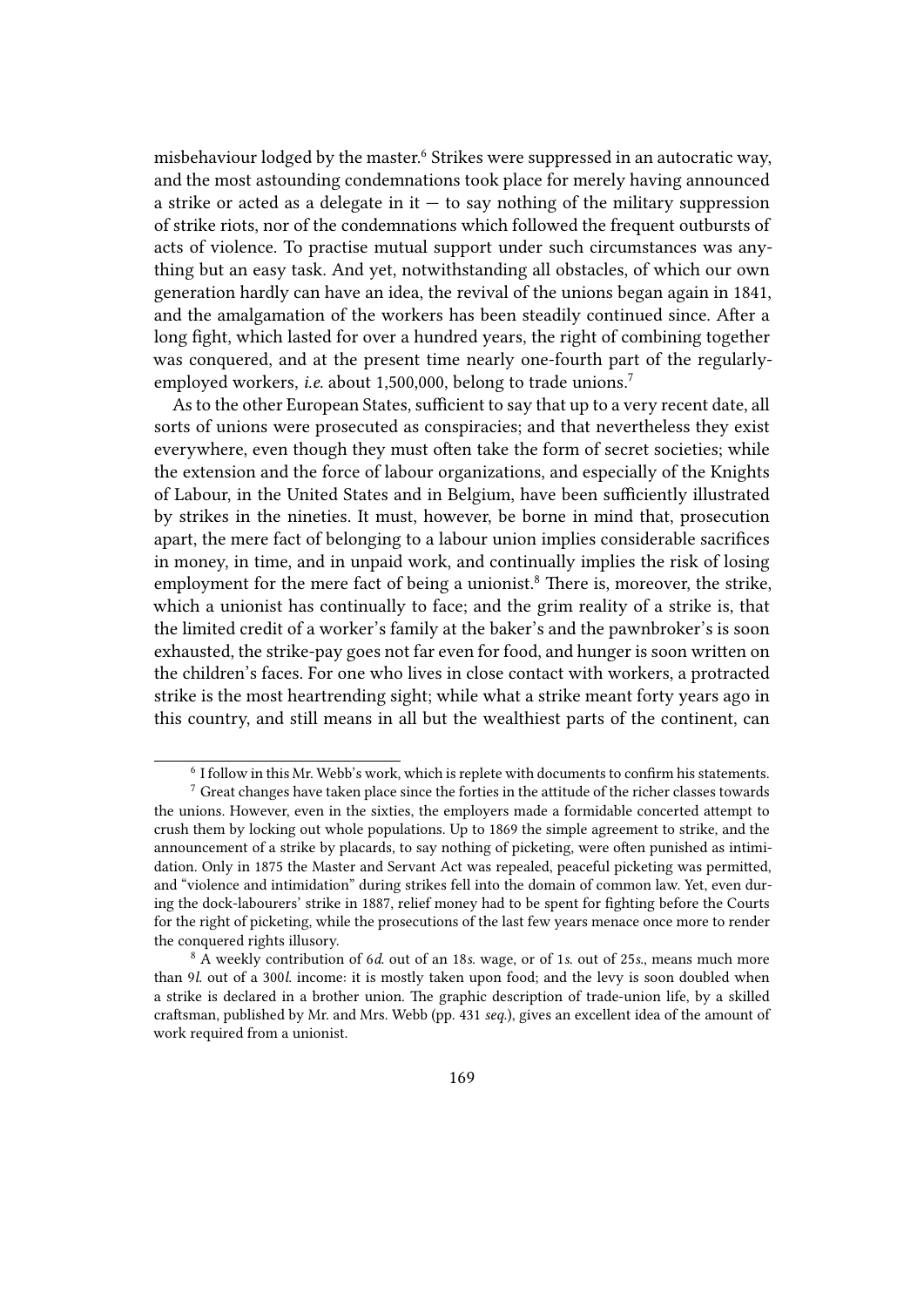easily be conceived. Continually, even now, strikes will end with the total ruin and the forced emigration of whole populations, while the shooting down of strikers on the slightest provocation, or even without any provocation,<sup>9</sup> is quite habitual still on the continent.

And yet, every year there are thousands of strikes and lock-outs in Europe and America — the most severe and protracted contests being, as a rule, the so-called "sympathy strikes," which are entered upon to support locked-out comrades or to maintain the rights of the unions. And while a portion of the Press is prone to explain strikes by "intimidation," those who have lived among strikers speak with admiration of the mutual aid and support which are constantly practised by them. Every one has heard of the colossal amount of work which was done by volunteer workers for organizing relief during the London dock-labourers' strike; of the miners who, after having themselves been idle for many weeks, paid a levy of four shillings a week to the strike fund when they resumed work; of the miner widow who, during the Yorkshire labour war of 1894, brought her husband's life-savings to the strike-fund; of the last loaf of bread being always shared with neighbours; of the Radstock miners, favoured with larger kitchen-gardens, who invited four hundred Bristol miners to take their share of cabbage and potatoes, and so on. All newspaper correspondents, during the great strike of miners in Yorkshire in 1894, knew heaps of such facts, although not all of them could report such "irrelevant" matters to their respective papers.<sup>10</sup>

Unionism is not, however, the only form in which the worker's need of mutual support finds its expression. There are, besides, the political associations, whose activity many workers consider as more conducive to general welfare than the trade-unions, limited as they are now in their purposes. Of course the mere fact of belonging to a political body cannot be taken as a manifestation of the mutualaid tendency. We all know that politics are the field in which the purely egotistic elements of society enter into the most entangled combinations with altruistic aspirations. But every experienced politician knows that all great political movements were fought upon large and often distant issues, and that those of them were the strongest which provoked most disinterested enthusiasm. All great historical movements have had this character, and for our own generation Socialism stands in that case. "Paid agitators" is, no doubt, the favourite refrain of those who know nothing about it. The truth, however, is that  $-$  to speak only of what I know personally  $-$  if I had kept a diary for the last twenty-four years and inscribed in it

<sup>&</sup>lt;sup>9</sup> See the debates upon the strikes of Falkenau in Austria before the Austrian Reichstag on the 10<sup>th</sup> of May, 1894, in which debates the fact is fully recognized by the Ministry and the owner of the colliery. Also the English Press of that time.

<sup>10</sup> Many such facts will be found in the *Daily Chronicle* and partly the *Daily News* for October and November 1894.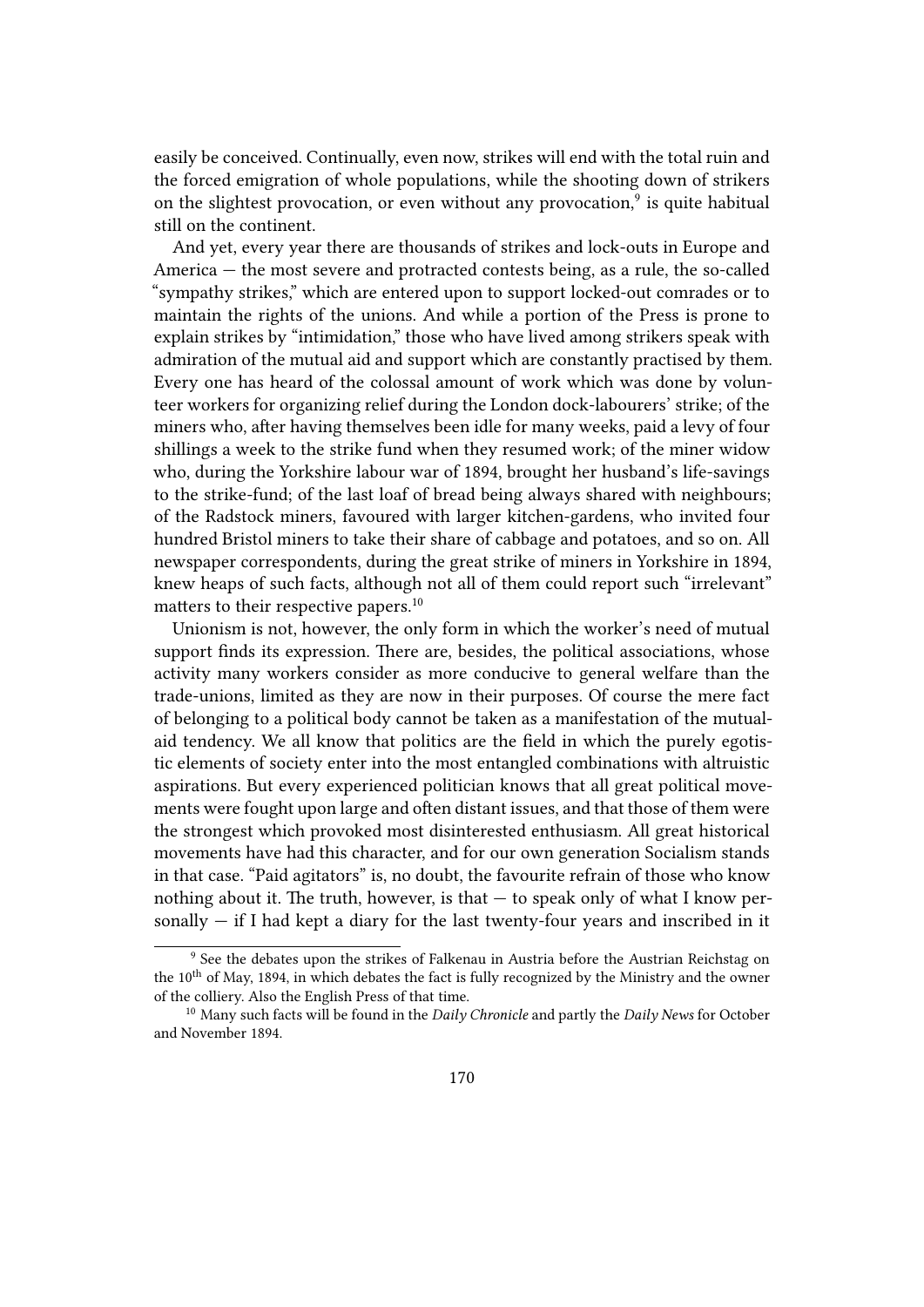all the devotion and self-sacrifice which I came across in the Socialist movement, the reader of such a diary would have had the word "heroism" constantly on his lips. But the men I would have spoken of were not heroes; they were average men, inspired by a grand idea. Every Socialist newspaper — and there are hundreds of them in Europe alone — has the same history of years of sacrifice without any hope of reward, and, in the overwhelming majority of cases, even without any personal ambition. I have seen families living without knowing what would be their food to-morrow, the husband boycotted all round in his little town for his part in the paper, and the wife supporting the family by sewing, and such a situation lasting for years, until the family would retire, without a word of reproach, simply saying: "Continue; we can hold on no more!" I have seen men, dying from consumption, and knowing it, and yet knocking about in snow and fog to prepare meetings, speaking at meetings within a few weeks from death, and only then retiring to the hospital with the words: "Now, friends, I am done; the doctors say I have but a few weeks to live. Tell the comrades that I shall be happy if they come to see me." I have seen facts which would be described as "idealization" if I told them in this place; and the very names of these men, hardly known outside a narrow circle of friends, will soon be forgotten when the friends, too, have passed away. In fact, I don't know myself which most to admire, the unbounded devotion of these few, or the sum total of petty acts of devotion of the great number. Every quire of a penny paper sold, every meeting, every hundred votes which are won at a Socialist election, represent an amount of energy and sacrifices of which no outsider has the faintest idea. And what is now done by Socialists has been done in every popular and advanced party, political and religious, in the past. All past progress has been promoted by like men and by a like devotion.

Co-operation, especially in Britain, is often described as "joint-stock individualism"; and such as it is now, it undoubtedly tends to breed a co-operative egotism, not only towards the community at large, but also among the co-operators themselves. It is, nevertheless, certain that at its origin the movement had an essentially mutual-aid character. Even now, its most ardent promoters are persuaded that cooperation leads mankind to a higher harmonic stage of economical relations, and it is not possible to stay in some of the strongholds of co-operation in the North without realizing that the great number of the rank and file hold the same opinion. Most of them would lose interest in the movement if that faith were gone; and it must be owned that within the last few years broader ideals of general welfare and of the producers' solidarity have begun to be current among the co-operators. There is undoubtedly now a tendency towards establishing better relations between the owners of the co-operative workshops and the workers.

The importance of co-operation in this country, in Holland and in Denmark is well known; while in Germany, and especially on the Rhine, the co-operative so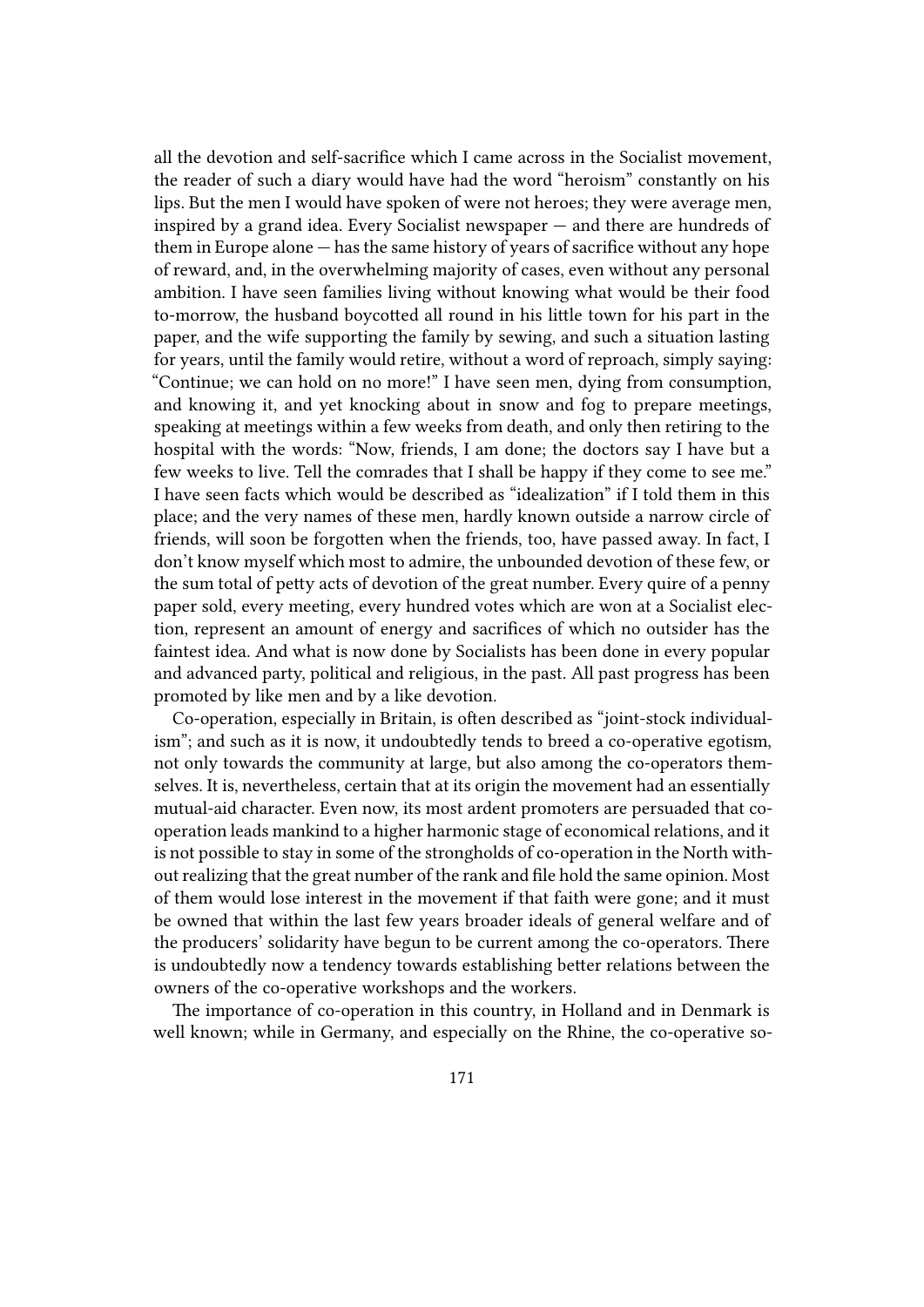cieties are already an important factor of industrial life.<sup>11</sup> It is, however, Russia which offers perhaps the best field for the study of cooperation under an infinite variety of aspects. In Russia, it is a natural growth, an inheritance from the middle ages; and while a formally established co-operative society would have to cope with many legal difficulties and official suspicion, the informal co-operation — the *artél* — makes the very substance of Russian peasant life. The history of "the making of Russia," and of the colonization of Siberia, is a history of the hunting and trading *artéls* or guilds, followed by village communities, and at the present time we find the *artél* everywhere; among each group of ten to fifty peasants who come from the same village to work at a factory, in all the building trades, among fishermen and hunters, among convicts on their way to and in Siberia, among railway porters, Exchange messengers, Customs House labourers, everywhere in the village industries, which give occupation to  $7,000,000$  men  $-$  from top to bottom of the working world, permanent and temporary, for production and consumption under all possible aspects. Until now, many of the fishing-grounds on the tributaries of the Caspian Sea are held by immense *artéls*, the Ural river belonging to the whole of the Ural Cossacks, who allot and re-allot the fishing-grounds — perhaps the richest in the world — among the villages, without any interference of the authorities. Fishing is always made by *artéls* in the Ural, the Volga, and all the lakes of Northern Russia. Besides these permanent organizations, there are the simply countless temporary *artéls*, constituted for each special purpose. When ten or twenty peasants come from some locality to a big town, to work as weavers, carpenters, masons, boat-builders, and so on, they always constitute an *artél*. They hire rooms, hire a cook (very often the wife of one of them acts in this capacity), elect an elder, and take their meals in common, each one paying his share for food and lodging to the *artél*. A party of convicts on its way to Siberia always does the same, and its elected elder is the officially-recognized intermediary between the convicts and the military chief of the party. In the hard-labour prisons they have the same organization. The railway porters, the messengers at the Exchange, the workers at the Custom House, the town messengers in the capitals, who are collectively responsible for each member, enjoy such a reputation that any amount of money or bank- is trusted to the *artél*-member by the merchants. In the building trades, *artéls* of from 10 to 200 members are formed; and the serious builders and railway contractors always prefer to deal with an *artél* than with separately-hired workers. The last attempts of the Ministry of War to deal directly with productive *artéls*, formed *ad hoc* in the domestic trades, and to give them orders for boots and all sorts of brass and iron goods, are described as most satisfactory; while the

 $11$  The 31,473 productive and consumers' associations on the Middle Rhine showed, about 1890, a yearly expenditure of 18,437,500*l*.; 3,675,000*l*. were granted during the year in loans.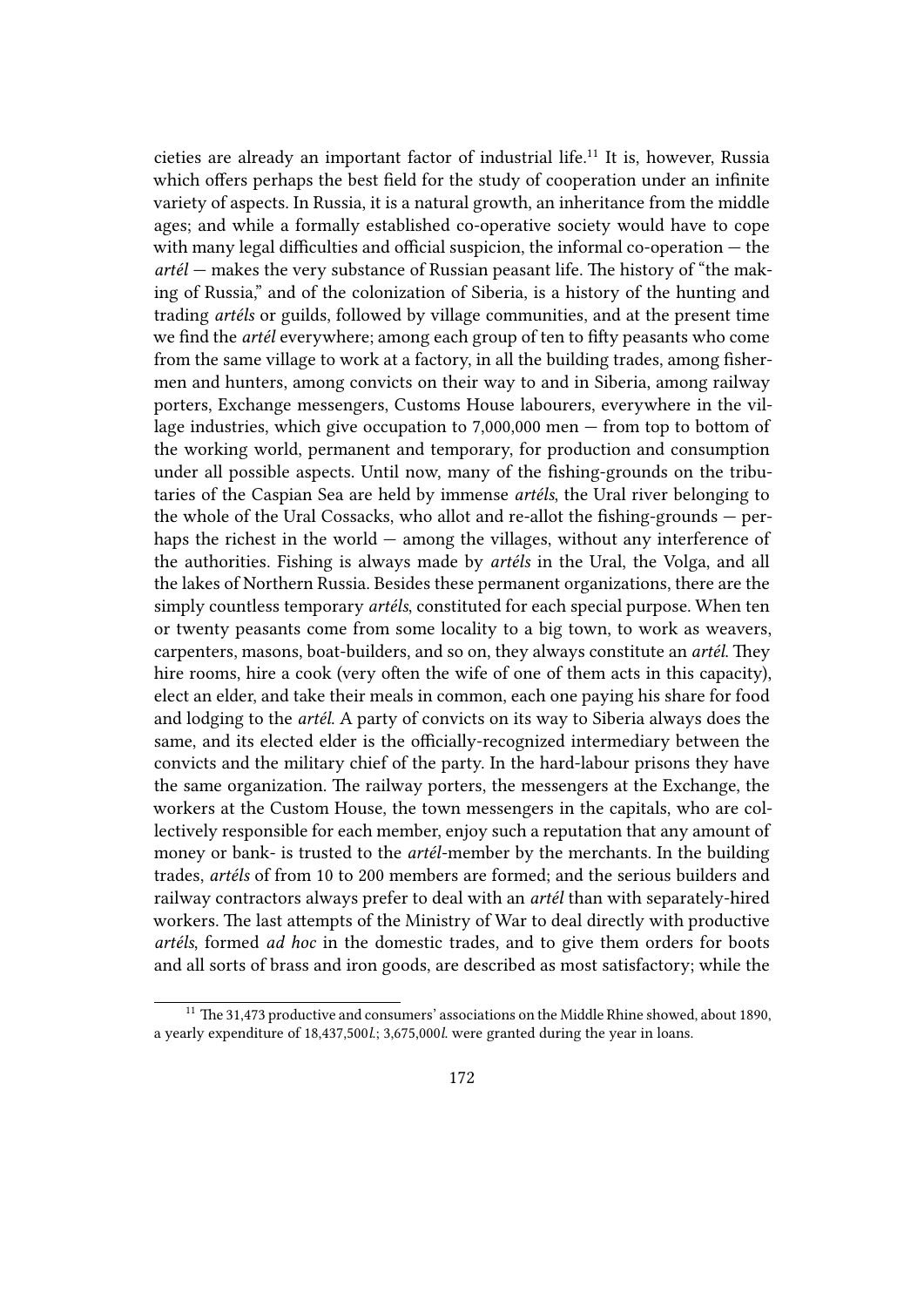renting of a Crown iron work, (*Votkinsk*) to an *artél* of workers, which took place seven or eight years ago, has been a decided success.

We can thus see in Russia how the old medieval institution, having not been interfered with by the State (in its informal manifestations), has fully survived until now, and takes the greatest variety of forms in accordance with the requirements of modern industry and commerce. As to the Balkan peninsula, the Turkish Empire and Caucasia, the old guilds are maintained there in full. The *esnafs* of Servia have fully preserved their medieval character; they include both masters and journeymen, regulate the trades, and are institutions for mutual support in labour and sickness;<sup>12</sup> while the *amkari* of Caucasia, and especially at Tiflis, add to these functions a considerable influence in municipal life. $13$ 

In connection with co-operation, I ought perhaps to mention also the friendly societies, the unities of oddfellows, the village and town clubs organized for meeting the doctors' bills, the dress and burial clubs, the small clubs very common among factory girls, to which they contribute a few pence every week, and afterwards draw by lot the sum of one pound, which can at least be used for some substantial purchase, and many others. A not inconsiderable amount of sociable or jovial spirit is alive in all such societies and clubs, even though the "credit and debit" of each member are closely watched over. But there are so many associations based on the readiness to sacrifice time, health, and life if required, that we can produce numbers of illustrations of the best forms of mutual support.

The Lifeboat Association in this country, and similar institutions on the Continent, must be mentioned in the first place. The former has now over three hundred boats along the coasts of these isles, and it would have twice as many were it not for the poverty of the fisher men, who cannot afford to buy lifeboats. The crews consist, however, of volunteers, whose readiness to sacrifice their lives for the rescue of absolute strangers to them is put every year to a severe test; every winter the loss of several of the bravest among them stands on record. And if we ask these men what moves them to risk their lives, even when there is no reasonable chance of success, their answer is something on the following lines. A fearful snowstorm, blowing across the Channel, raged on the flat, sandy coast of a tiny village in Kent, and a small smack, laden with oranges, stranded on the sands near by. In these shallow waters only a flat-bottomed lifeboat of a simplified type can be kept, and to launch it during such a storm was to face an almost certain disaster. And yet the men went out, fought for hours against the wind, and the boat capsized twice. One man was drowned, the others were cast ashore. One of these last, a refined

<sup>12</sup> British Consular Report, April 1889.

<sup>13</sup> A capital research on this subject has been published in Russian in the *Zapiski* (*Memoirs*) of the Caucasian Geographical Society, vol. vi. 2, Tiflis, 1891, by C. Egiazaroff.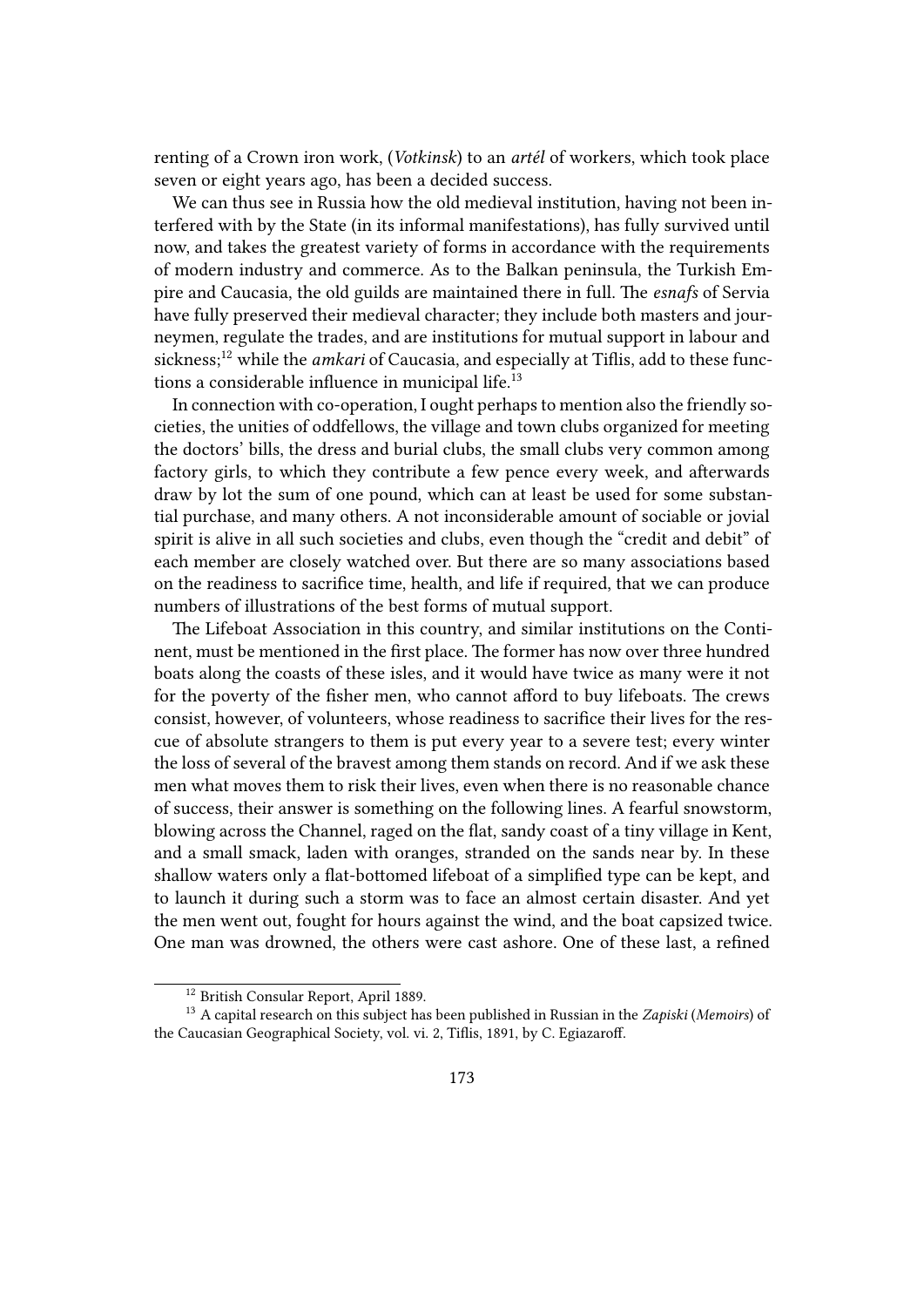coastguard, was found next morning, badly bruised and half frozen in the snow. I asked him, how they came to make that desperate attempt?" I don't know myself," was his reply. "*There* was the wreck; all the people from the village stood on the beach, and all said it would be foolish to go out; we never should work through the surf. We saw five or six men clinging to the mast, making desperate signals. We all felt that something must be done, but what could we do? One hour passed, two hours, and we all stood there. We all felt most uncomfortable. Then, all of a sudden, through the storm, it seemed to us as if we heard their cries — they had a boy with them. We could not stand that any longer. All at once we said, "We must go!" The women said so too; they would have treated us as cowards if we had not gone, although next day they said we had been fools to go. As one man, we rushed to the boat, and went. The boat capsized, but we took hold of it. The worst was to see poor drowning by the side of the boat, and we could do nothing to save him. Then came a fearful wave, the boat capsized again, and we were cast ashore. The men were still rescued by the D. boat, ours was caught miles away. I was found next morning in the snow."

The same feeling moved also the miners of the Rhonda Valley, when they worked for the rescue of their comrades from the inundated mine. They had pierced through thirty-two yards of coal in order to reach their entombed comrades; but when only three yards more remained to be pierced, fire-damp enveloped them. The lamps went out, and the rescue-men retired. To work in such conditions was to risk being blown up at every moment. But the raps of the entombed miners were still heard, the men were still alive and appealed for help, and several miners volunteered to work at any risk; and as they went down the mine, their wives had only silent tears to follow them — not one word to stop them.

There is the gist of human psychology. Unless men are maddened in the battlefield, they "cannot stand it" to hear appeals for help, and not to respond to them. The hero goes; and what the hero does, *all* feel that they ought to have done as well. The sophisms of the brain cannot resist the mutual-aid feeling, because this feeling has been nurtured by thousands of years of human social life and hundreds of thousands of years of pre-human life in societies.

"But what about those men who were drowned in the Serpentine in the presence of a crowd, out of which no one moved for their rescue?" it may be asked. "What about the child which fell into the Regent's Park Canal — also in the presence of a holiday crowd — and was only saved through the presence of mind of a maid who let out a Newfoundland dog to the rescue?" The answer is plain enough. Man is a result of both his inherited instincts and his education. Among the miners and the seamen, their common occupations and their every-day contact with one another create a feeling of solidarity, while the surrounding dangers maintain courage and pluck. In the cities, on the contrary, the absence of common interest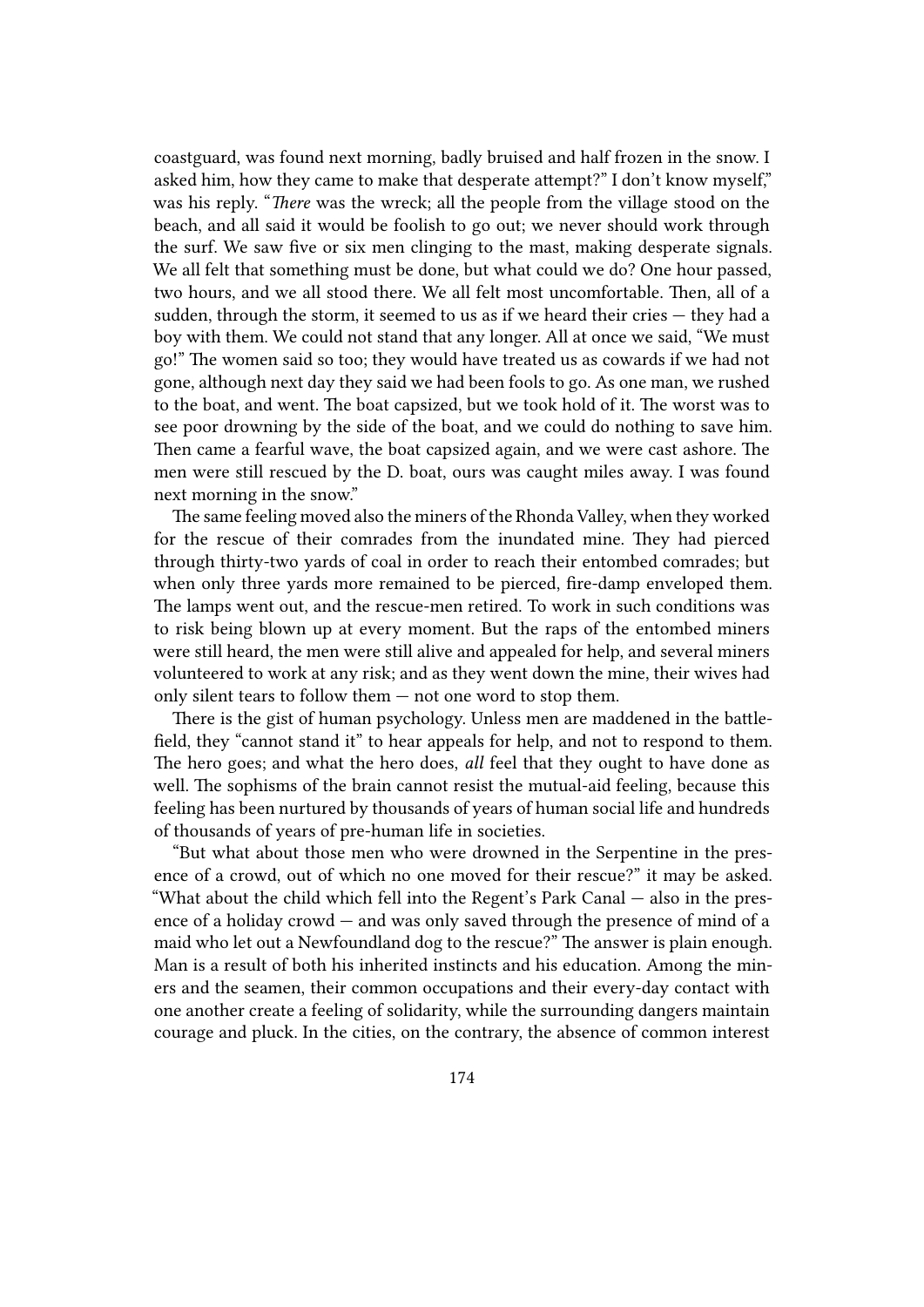nurtures indifference, while courage and pluck, which seldom find their opportunities, disappear, or take another direction. Moreover, the tradition of the hero of the mine and the sea lives in the miners' and fishermen's villages, adorned with a poetical halo. But what are the traditions of a motley London crowd? The only tradition they might have in common ought to be created by literature, but a literature which would correspond to the village epics hardly exists. The clergy are so anxious to prove that all that comes from human nature is sin, and that all good in man has a supernatural origin, that they mostly ignore the facts which cannot be produced as an example of higher inspiration or grace, coming from above. And as to the lay-writers, their attention is chiefly directed towards one sort of heroism, the heroism which promotes the idea of the State. Therefore, they admire the Roman hero, or the soldier in the battle, while they pass by the fisherman's heroism, hardly paying attention to it. The poet and the painter might, of course, be taken by the beauty of the human heart in itself; but both seldom know the life of the poorer classes, and while they can sing or paint the Roman or the military hero in conventional surroundings, they can neither sing nor paint impressively the hero who acts in those modest surroundings which they ignore. If they venture to do so, they produce a mere piece of rhetoric.<sup>14</sup>

The countless societies, clubs, and alliances, for the enjoyment of life, for study and research, for education, and so on, which have lately grown up in such numbers that it would require many years to simply tabulate them, are another manifestation of the same everworking tendency for association and mutual support. Some of them, like the broods of young birds of different species which come together in the autumn, are entirely given to share in common the joys of life. Every village in this country, in Switzerland, Germany, and so on, has its cricket, football, tennis, nine-pins, pigeon, musical or singing clubs. Other societies are much more

<sup>&</sup>lt;sup>14</sup> Escape from a French prison is extremely difficult; nevertheless a prisoner escaped from one of the French prisons in 1884 or 1885. He even managed to conceal himself during the whole day, although the alarm was given and the peasants in the neighbourhood were on the look-out for him. Next morning found him concealed in a ditch, close by a small village. Perhaps he intended to steal some food, or some clothes in order to take off his prison uniform. As he was lying in the ditch a fire broke out in the village. He saw a woman running out of one of the burning houses, and heard her desperate appeals to rescue a child in the upper storey of the burning house. No one moved to do so. Then the escaped prisoner dashed out of his retreat, made his way through the fire, and, with a scalded face and burning clothes, brought the child safe out of the fire, and handed it to its mother. Of course he was arrested on the spot by the village *gendarme*, who now made his appearance. He was taken back to the prison. The fact was reported in all French papers, but none of them bestirred itself to obtain his release. If he had shielded a warder from a comrade's blow. he would have been made a hero of. But his act was simply humane, it did not promote the State's ideal; he himself did not attribute it to a sudden inspiration of divine grace; and that was enough to let the man fall into oblivion. Perhaps, six or twelve months were added to his sentence for having stolen  $-$  "the State's property"  $-$  the prison's dress.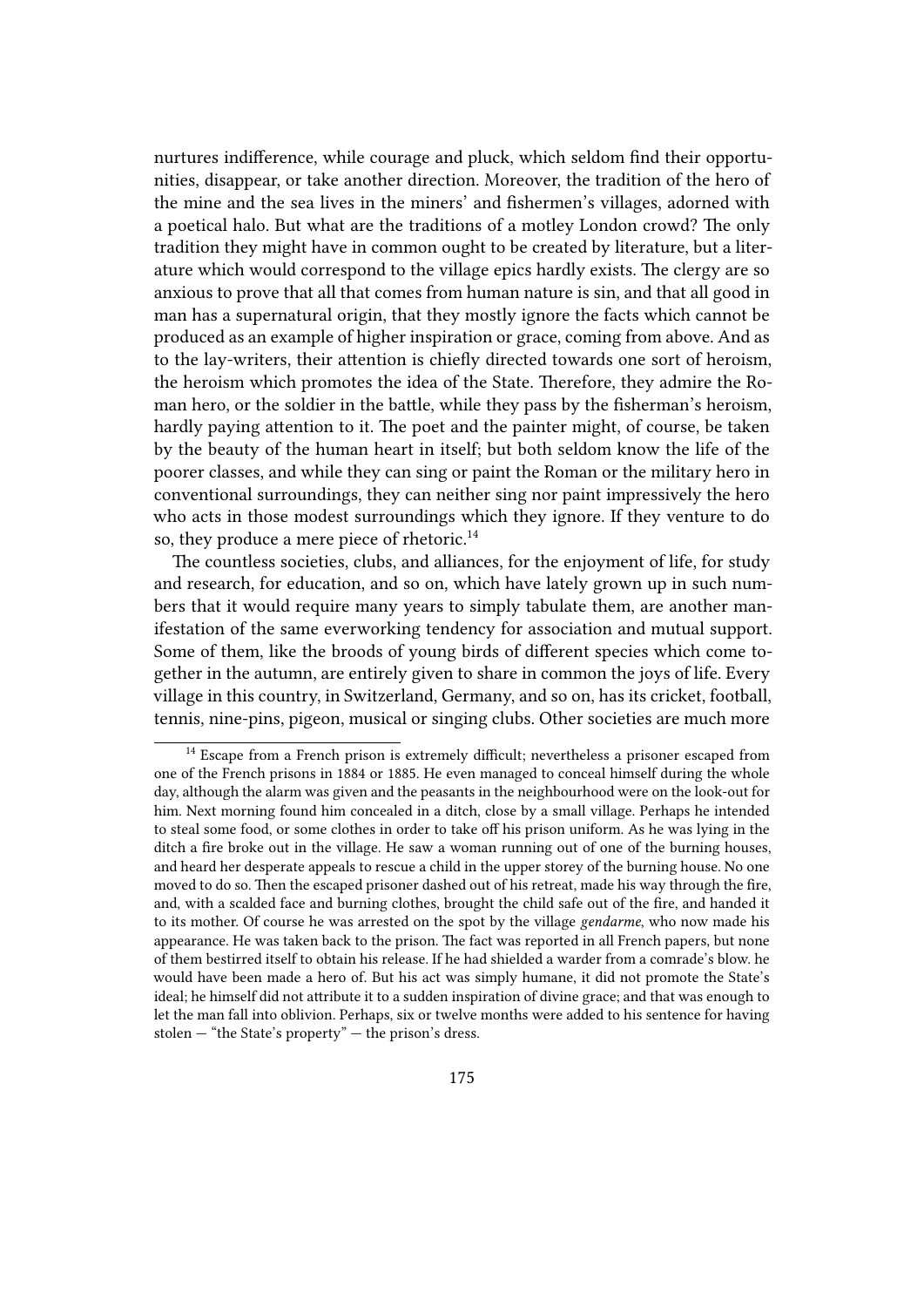numerous, and some of them, like the Cyclists' Alliance, have suddenly taken a formidable development. Although the members of this alliance have nothing in common but the love of cycling, there is already among them a sort of freemasonry for mutual help, especially in the remote nooks and corners which are not flooded by cyclists; they look upon the "C.A.C." — the Cyclists' Alliance Club — in a village as a sort of home; and at the yearly Cyclists' Camp many a standing friendship has been established. The *Kegelbrüder*, the Brothers of the Nine Pins, in Germany, are a similar association; so also the Gymnasts' Societies (300,000 members in Germany), the informal brotherhood of paddlers in France, the yacht clubs, and so on. Such associations certainly do not alter the economical stratification of society, but, especially in the small towns, they contribute to smooth social distinctions, and as they all tend to join in large national and international federations, they certainly aid the growth of personal friendly intercourse between all sorts of men scattered in different parts of the globe.

The Alpine Clubs, the *Jagdschutzverein* in Germany, which has over 100,000 members — hunters, educated foresters, zoologists, and simple lovers of Nature — and the International Ornithological Society, which includes zoologists, breeders, and simple peasants in Germany, have the same character. Not only have they done in a few years a large amount of very useful work, which large associations alone could do properly (maps, refuge huts, mountain roads; studies of animal life, of noxious insects, of migrations of birds, and so on), but they create new bonds between men. Two Alpinists of different nationalities who meet in a refuge hut in the Caucasus, or the professor and the peasant ornithologist who stay in the same house, are no more strangers to each other; while the Uncle Toby's Society at Newcastle, which has already induced over 260,000 boys and girls never to destroy birds' nests and to be kind to all animals, has certainly done more for the development of human feelings and of taste in natural science than lots of moralists and most of our schools.

We cannot omit, even in this rapid review, the thousands of scientific, literary, artistic, and educational societies. Up till now, the scientific bodies, closely controlled and often subsidized by the State, have generally moved in a very narrow circle, and they often came to be looked upon as mere openings for getting State appointments, while the very narrowness of their circles undoubtedly bred petty jealousies. Still it is a fact that the distinctions of birth, political parties and creeds are smoothed to some extent by such associations; while in the smaller and remote towns the scientific, geographical, or musical societies, especially those of them which appeal to a larger circle of amateurs, become small centres of intellectual life, a sort of link between the little spot and the wide world, and a place where men of very different conditions meet on a footing of equality. To fully appreciate the value of such centres, one ought to know them, say, in Siberia. As to the count-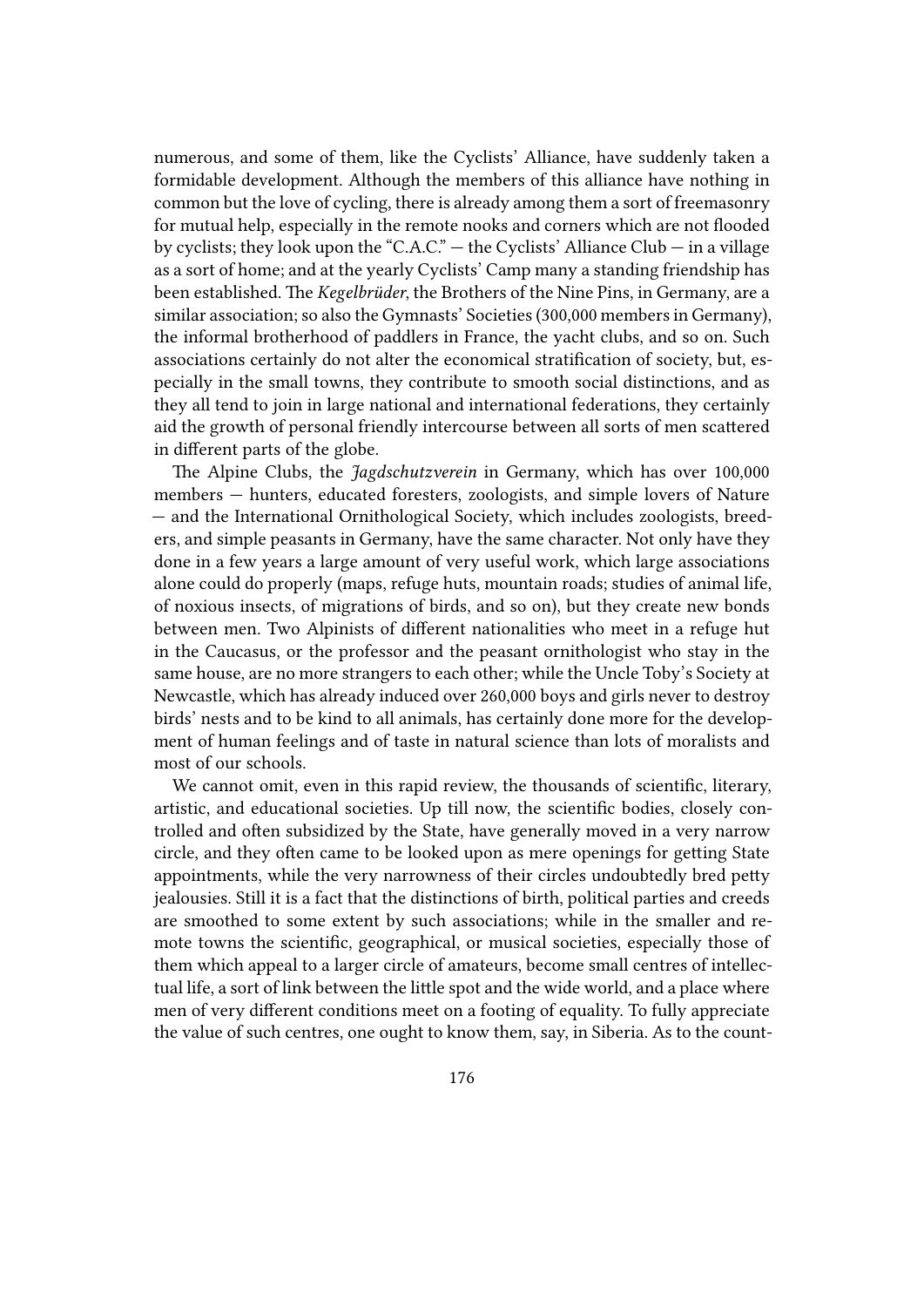less educational societies which only now begin to break down the State's and the Church's monopoly in education, they are sure to become before long the leading power in that branch. To the "Froebel Unions" we already owe the Kindergarten system; and to a number of formal and informal educational associations we owe the high standard of women's education in Russia, although all the time these societies and groups had to act in strong opposition to a powerful government.<sup>15</sup> As to the various pedagogical societies in Germany, it is well known that they have done the best part in the working out of the modern methods of teaching science in popular schools. In such associations the teacher finds also his best support. How miserable the overworked and under-paid village teacher would have been without their aid!<sup>16</sup>

All these associations, societies, brotherhoods, alliances, institutes, and so on, which must now be counted by the ten thousand in Europe alone, and each of which represents an immense amount of voluntary, unambitious, and unpaid or underpaid work  $-$  what are they but so many manifestations, under an infinite variety of aspects, of the same ever-living tendency of man towards mutual aid and support? For nearly three centuries men were prevented from joining hands even for literary, artistic, and educational purposes. Societies could only be formed under the protection of the State, or the Church, or as secret brotherhoods, like freemasonry. But now that the resistance has been broken, they swarm in all directions, they extend over all multifarious branches of human activity, they become international, and they undoubtedly contribute, to an extent which cannot yet be fully appreciated, to break down the screens erected by States between different nationalities. Notwithstanding the jealousies which are bred by commercial competition, and the provocations to hatred which are sounded by the ghosts of a decaying past, there is a conscience of international solidarity which is growing both among the leading spirits of the world and the masses of the workers, since they also have conquered the right of international intercourse; and in the preventing of a European war during the last quarter of a century, this spirit has undoubtedly had its share.

<sup>&</sup>lt;sup>15</sup> The Medical Academy for Women (which has given to Russia a large portion of her 700 graduated lady doctors), the four Ladies' Universities (about 1,000 pupils in 1887; closed that year, and reopened in 1895), and the High Commercial School for Women are *entirely* the work of such private societies. To the same societies we owe the high standard which the girls' gymnasia attained since they were opened in the sixties. The 100 gymnasia now scattered over the Empire (over 70,000 pupils), correspond to the High Schools for Girls in this country; all teachers are, however, graduates of the universities.

<sup>16</sup> The *Verein für Verbreitung gemeinnütslicher Kenntnisse*, although it has only 5,500 members, has already opened more than 1,000 public and school libraries, organized thousands of lectures, and published most valuable books.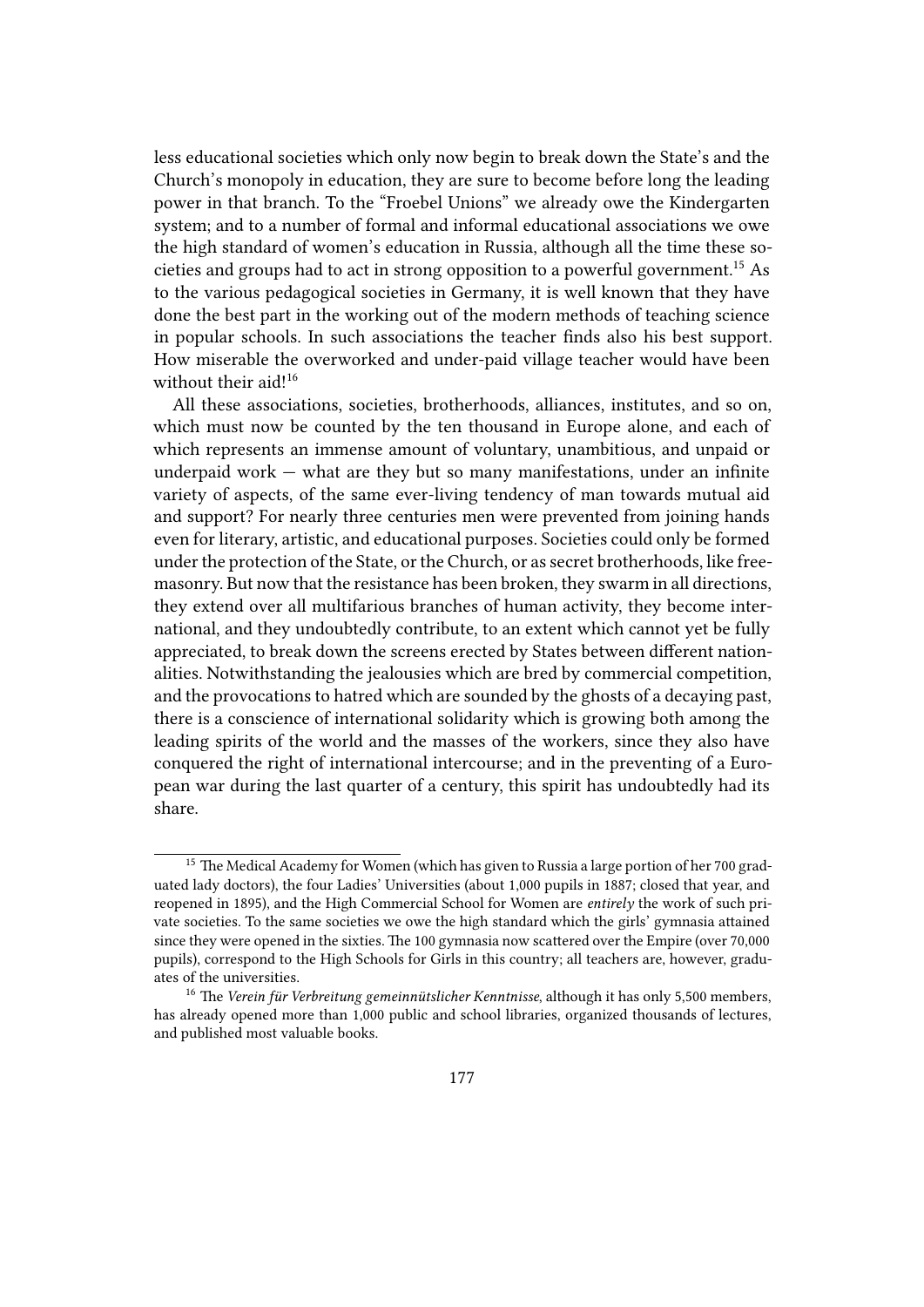The religious charitable associations, which again represent a whole world, certainly must be mentioned in this place. There is not the slightest doubt that the great bulk of their members are moved by the same mutual-aid feelings which are common to all mankind. Unhappily the religious teachers of men prefer to ascribe to such feelings a supernatural origin. Many of them pretend that man does not consciously obey the mutual-aid inspiration so long as he has not been enlightened by the teachings of the special religion which they represent, and, with St. Augustin, most of them do not recognize such feelings in the "pagan savage." Moreover, while early Christianity, like all other religions, was an appeal to the broadly human feelings of mutual aid and sympathy, the Christian Church has aided the State in wrecking all standing institutions of mutual aid and support which were anterior to it, or developed outside of it; and, instead of the *mutual aid* which every savage considers as due to his kinsman, it has preached *charity* which bears a character of inspiration from above, and, accordingly, implies a certain superiority of the giver upon the receiver. With this limitation, and without any intention to give offence to those who consider themselves as a body elect when they accomplish acts simply humane, we certainly may consider the immense numbers of religious charitable associations as an outcome of the same mutual-aid tendency.

All these facts show that a reckless prosecution of personal interests, with no regard to other people's needs, is not the only characteristic of modern life. By the side of this current which so proudly claims leadership in human affairs, we perceive a hard struggle sustained by both the rural and industrial populations in order to reintroduce standing institutions of mutual aid and support; and we discover, in all classes of society, a widely-spread movement towards the establishment of an infinite variety of more or less permanent institutions for the same purpose. But when we pass from public life to the private life of the modern individual, we discover another extremely wide world of mutual aid and support, which only passes unnoticed by most sociologists because it is limited to the narrow circle of the family and personal friendship.<sup>17</sup>

 $^{17}$  Very few writers in sociology have paid attention to it. Dr. Ihering is one of them, and his case is very instructive. When the great German writer on law began his philosophical work, *Der Zweck im Rechte* ("Purpose in Law"), he intended to analyze "the active forces which call forth the advance of society and maintain it," and to thus give "the theory of the sociable man." He analyzed, first, the egotistic forces at work, including the present wage-system and coercion in its variety of political and social laws; and in a carefully worked-out scheme of his work he intended to give the last paragraph to the ethical forces — the sense of duty and mutual love — which contribute to the same aim. When he came, however, to discuss the social functions of these two factors, he had to write a second volume, twice as big as the first; and yet he treated only of the *personal* factors which will take in the following pages only a few lines. L. Dargun took up the same idea in *Egoismus und Altruismus in der Nationalökonomie*, Leipzig, 1885, adding some new facts. Büchner's *Love*, and the several paraphrases of it published here and in Germany, deal with the same subject.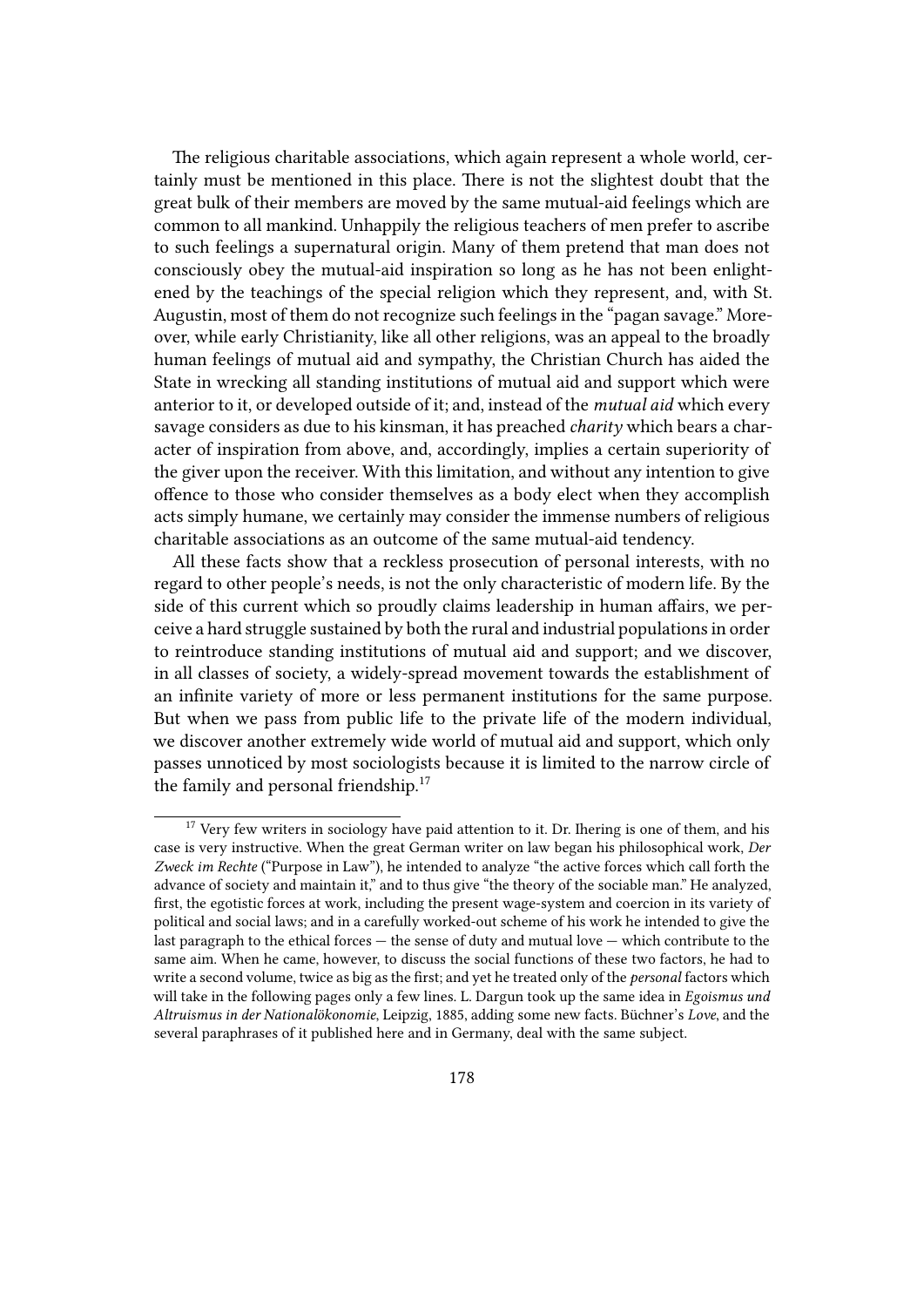Under the present social system, all bonds of union among the inhabitants of the same street or neighbourhood have been dissolved. In the richer parts of the large towns, people live without knowing who are their next-door neighbours. But in the crowded lanes people know each other perfectly, and are continually brought into mutual contact. Of course, petty quarrels go their course, in the lanes as elsewhere; but groupings in accordance with personal affinities grow up, and within their circle mutual aid is practised to an extent of which the richer classes have no idea. If we take, for instance, the children of a poor neighbourhood who play in a street or churchyard, or on a green, we notice at once that a close union exists among them, notwithstanding the temporary fights, and that that union protects them from all sorts of misfortunes. As soon as a mite bends inquisitively over the opening of a drain — "Don't stop there," another mite shouts out, "fever sits in the hole!" "Don't climb over that wall, the train will kill you if you tumble down! Don't come near to the ditch! Don't eat those berries — poison! you will die." Such are the first teachings imparted to the urchin when he joins his mates out-doors. How many of the children whose play-grounds are the pavements around "model workers' dwellings," or the quays and bridges of the canals, would be crushed to death by the carts or drowned in the muddy waters, were it not for that sort of mutual support. And when a fair Jack has made a slip into the unprotected ditch at the back of the milkman's yard, or a cherry-cheeked Lizzie has, after all, tumbled down into the canal, the young brood raises such cries that all the neighbourhood is on the alert and rushes to the rescue.

Then comes in the alliance of the mothers. "You could not imagine" (a ladydoctor who lives in a poor neighbourhood told me lately) "how much they help each other. If a woman has prepared nothing, or could prepare nothing, for the baby which she expected  $-$  and how often that happens!  $-$  all the neighbours bring something for the new-comer. One of the neighbours always takes care of the children, and some other always drops in to take care of the household, so long as the mother is in bed." This habit is general. It is mentioned by all those who have lived among the poor. In a thousand small ways the mothers support each other and bestow their care upon children that are not their own. Some training — good or bad, let them decide it for themselves — is required in a lady of the richer classes to render her able to pass by a shivering and hungry child in the street without noticing it. But the mothers of the poorer classes have not that training. They cannot stand the sight of a hungry child; they *must* feed it, and so they do. "When the school children beg bread, they seldom or rather never meet with a refusal" a lady-friend, who has worked several years in Whitechapel in connection with a workers' club, writes to me. But I may, perhaps, as well transcribe a few more passages from her letter: —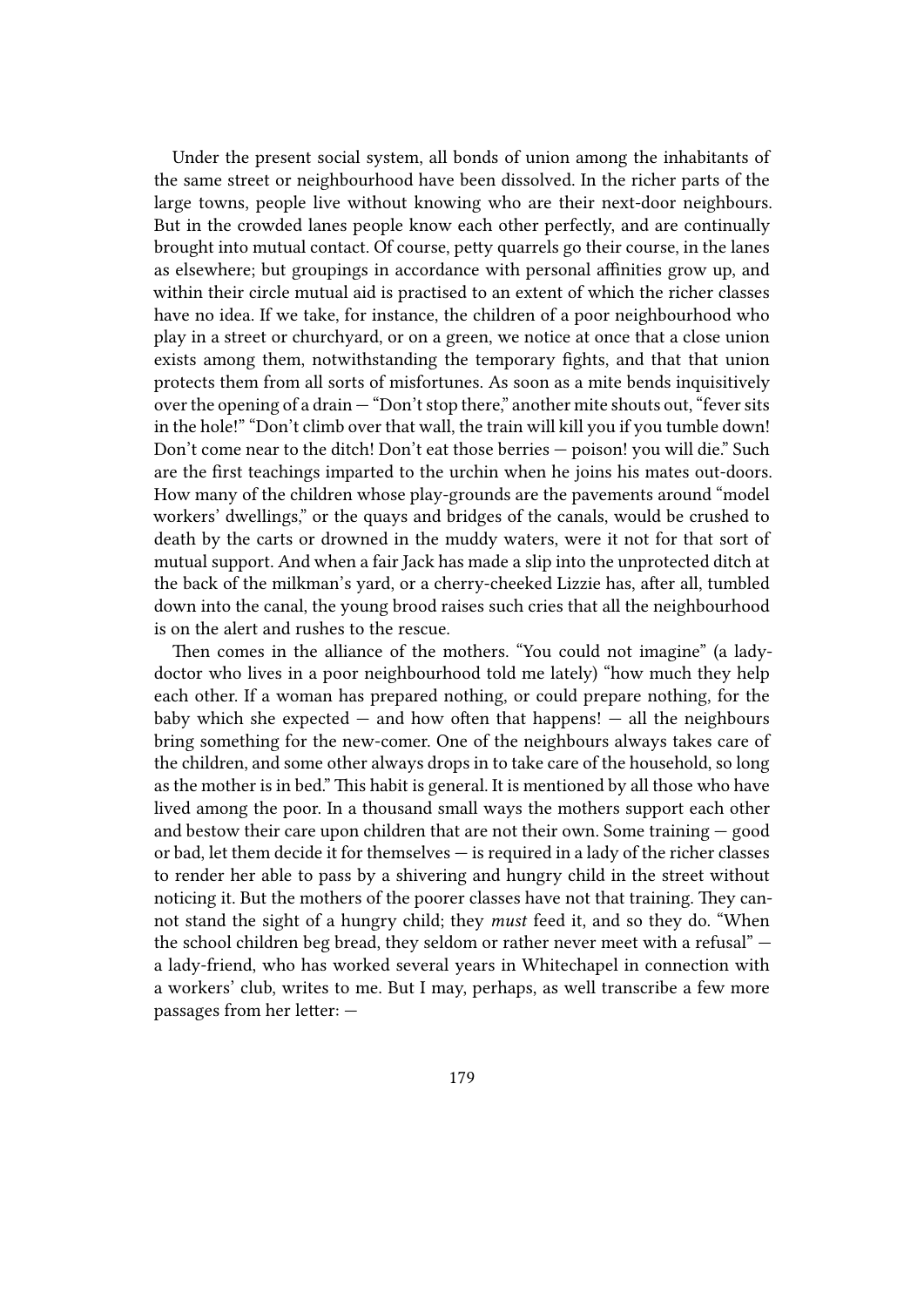"Nursing neighbours, in cases of illness, without any shade of remuneration, is quite general among the workers. Also, when a woman has little children, and goes out for work, another mother always takes care of them.

"If, in the working classes, they would not help each other, they could not exist. I know families which continually help each other — with money, with food, with fuel, for bringing up the little children, in cases of illness, in cases of death.

"'The mine' and 'thine' is much less sharply observed among the poor than among the rich. Shoes, dress, hats, and so on,  $-$  what may be wanted on the spot  $-$  are continually borrowed from each other, also all sorts of household things.

"Last winter the members of the United Radical Club had brought together some little money, and began after Christmas to distribute free soup and bread to the children going to school. Gradually they had 1,800 children to attend to. The money came from outsiders, but all the work was done by the members of the club. Some of them, who were out of work, came at four in the morning to wash and to peel the vegetables; five women came at nine or ten (after having done their own household work) for cooking, and stayed till six or seven to wash the dishes. And at meal time, between twelve and half-past one, twenty to thirty workers came in to aid in serving the soup, each one staying what he could spare of his meal time. This lasted for two months. No one was paid."

My friend also mentions various individual cases, of which the following are typical: —

"Annie W. was given by her mother to be boarded by an old person in Wilmot Street. When her mother died, the old woman, who herself was very poor, kept the child without being paid a penny for that. When the old lady died too, the child, who was five years old, was of course neglected during her illness, and was ragged; but she was taken at once by Mrs. S., the wife of a shoemaker, who herself has six children. Lately, when the husband was ill, they had not much to eat, all of them.

"The other day, Mrs. M., mother of six children, attended Mrs.  $M-g$ throughout her illness, and took to her own rooms the elder child… But do you need such facts? They are quite general… I know also Mrs.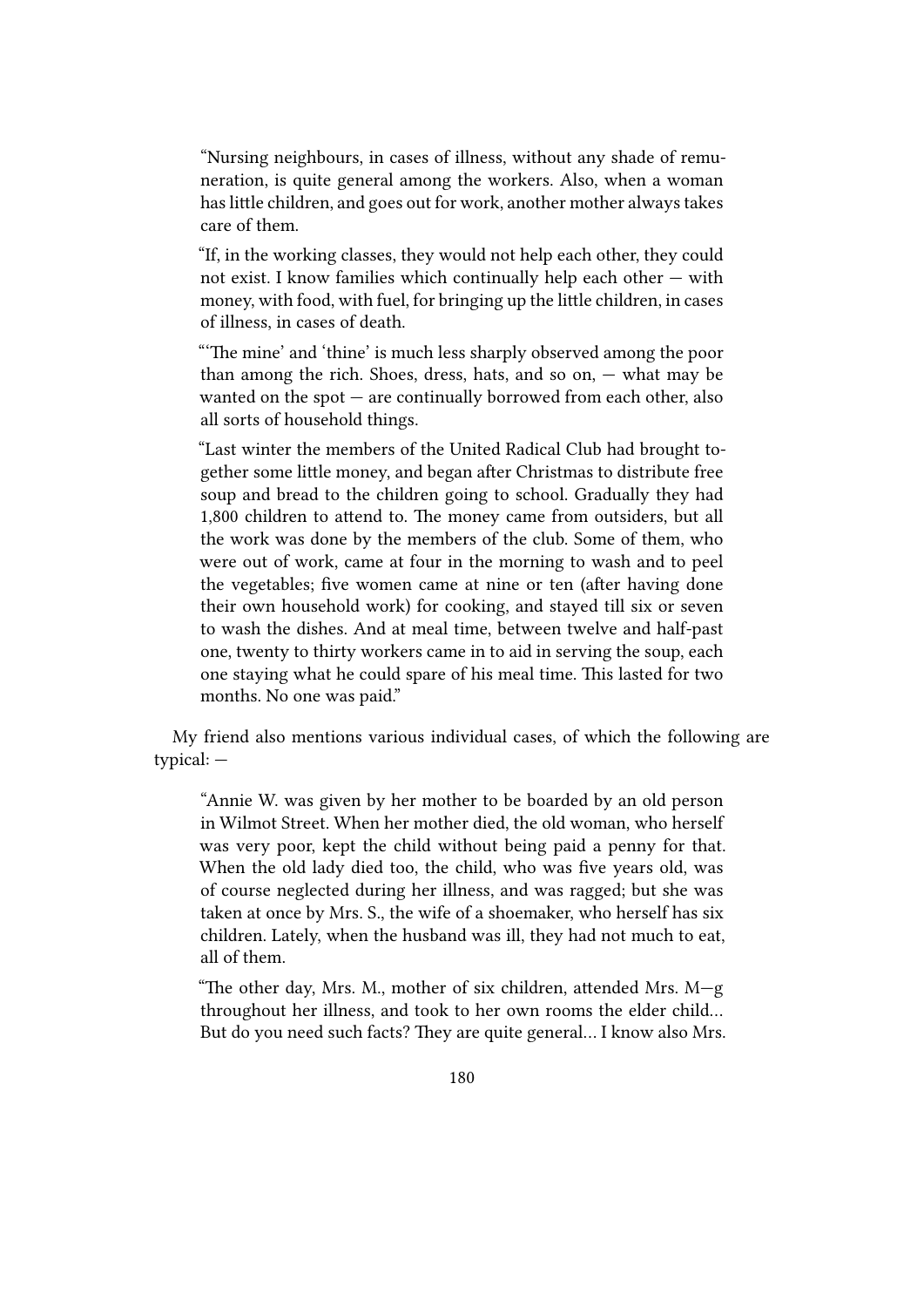D. (Oval, Hackney Road), who has a sewing machine and continually sews for others, without ever accepting any remuneration, although she has herself five children and her husband to look after… And so on."

For every one who has any idea of the life of the labouring classes it is evident that without mutual aid being practised among them on a large scale they never could pull through all their difficulties. It is only by chance that a worker's family can live its lifetime without having to face such circumstances as the crisis described by the ribbon weaver, Joseph Gutteridge, in his autobiography.<sup>18</sup> And if all do not go to the ground in such cases, they owe it to mutual help. In Gutteridge's case it was an old nurse, miserably poor herself, who turned up at the moment when the family was slipping towards a final catastrophe, and brought in some bread, coal, and bedding, which she had obtained on credit. In other cases, it will be some one else, or the neighbours will take steps to save the family. But without some aid from other poor, how many more would be brought every year to irreparable ruin!<sup>19</sup>

Mr. Plimsoll, after he had lived for some time among the poor, on 7*s*. 6*d*. a week, was compelled to recognize that the kindly feelings he took with him when he began this life "changed into hearty respect and admiration" when he saw how the relations between the poor are permeated with mutual aid and support, and learned the simple ways in which that support is given. After a many years' experience, his conclusion was that" when you come to think of it, such as these men were, so were the vast majority of the working classes."<sup>20</sup> As to bringing up orphans, even by the poorest families, it is so widely-spread a habit, that it may be described as a general rule; thus among the miners it was found, after the two ex-

<sup>18</sup> *Light and Shadows in the Life of an Artisan*. Coventry, 1893.

<sup>&</sup>lt;sup>19</sup> Many rich people cannot understand how the very poor *can* help each other, because they do not realize upon what infinitesimal amounts of food or money often hangs the life of one of the poorest cLasses. Lord Shaftesbury had understood this terribLe truth when he started his Flowers and Watercress Girls' Fund, out of which loans of one pound, and only occasionally two pounds, were granted, to enable the girls to buy a basket and flowers when the winter sets in and they are in dire distress. The loans were given to girls who had "not a sixpence," but never failed to find some other poor to go bail for them. "Of all the movements I have ever been connected with," Lord Shaftesbury wrote, "I look upon this Watercress Girls' movement as the most successful… It was begun in 1872, and we have had out 800 to 1,000 loans, and have not lost 50*l*. during the whole period… What has been lost — and it has been very little, under the circumstances — has been by reason of death or sickness, not by fraud" (*The Life and Work of the Seventh Earl of Shaftesbury*, by Edwin Hodder, vol. iii. p. 322. London, 1885–86). Several more facts in point in Ch. Booth's *Life and Labour in London*, vol. i; in Miss Beatrice Potter's "Pages from a Work Girl's Diary" (*Nineteenth Century*, September 1888, p. 310); and so on.

<sup>20</sup> Samuel Plimsoll, *Our Seamen*, cheap edition, London, 1870, p. 110.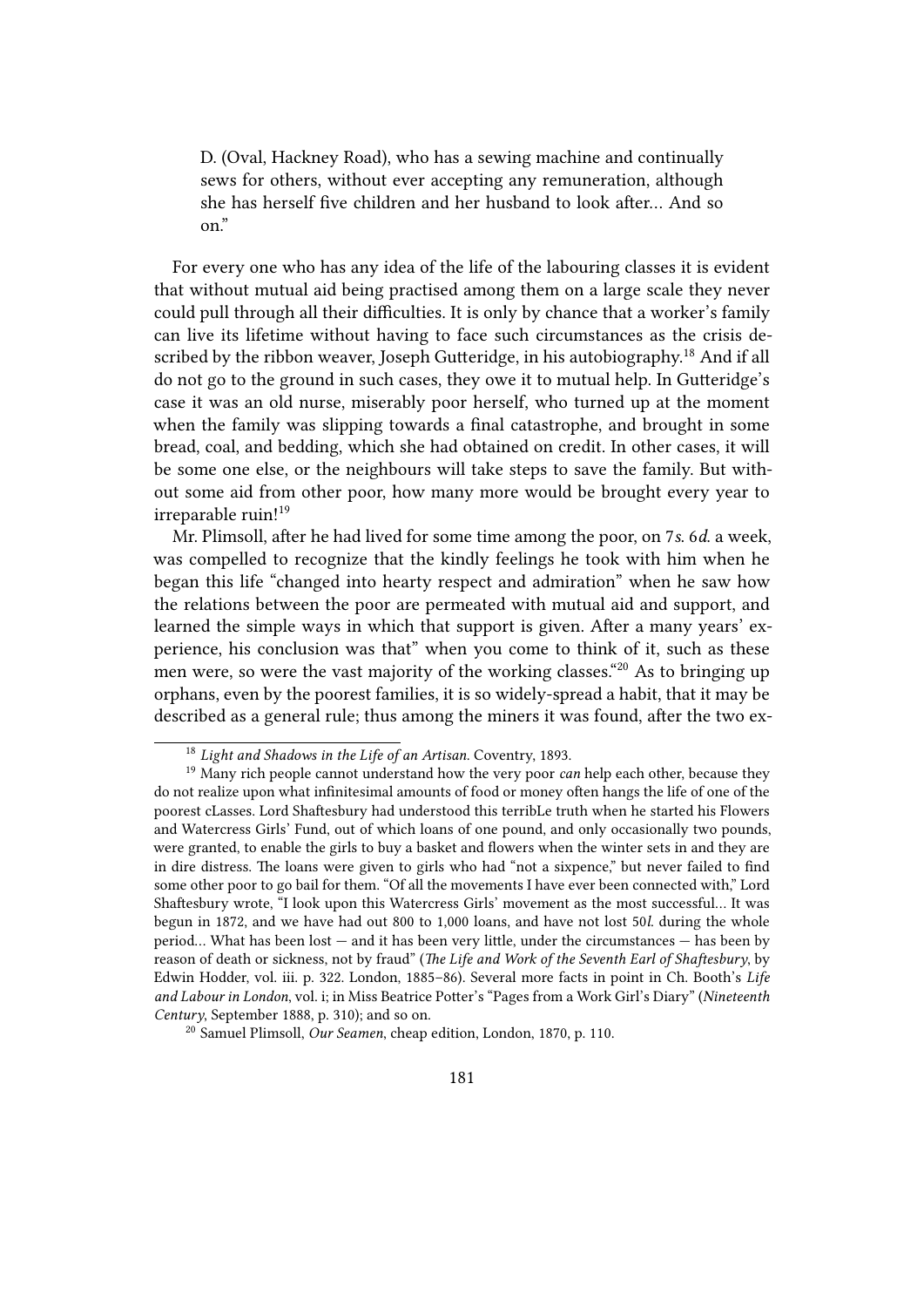plosions at Warren Vale and at Lund Hill, that "nearly one-third of the men killed, as the respective committees can testify, were thus supporting relations other than wife and child." "Have you reflected," Mr. Plimsoll added, "what this is? Rich men, even comfortably-to-do men do this, I don't doubt. But consider the difference." Consider what a sum of one shilling, subscribed by each worker to help a comrade's widow, or 6*d*. to help a fellow-worker to defray the extra expense of a funeral, means for one who earns 16*s*. a week and has a wife, and in some cases five or six children to support.<sup>21</sup> But such subscriptions are a general practice among the workers all over the world, even in much more ordinary cases than a death in the family, while aid in work is the commonest thing in their lives.

Nor do the same practices of mutual aid and support fail among the richer classes. Of course, when one thinks of the harshness which is often shown by the richer employers towards their employees, one feels inclined to take the most pessimist view of human nature. Many must remember the indignation which was aroused during the great Yorkshire strike of 1894, when old miners who had picked coal from an abandoned pit were prosecuted by the colliery owners. And, even if we leave aside the horrors of the periods of struggle and social war, such as the extermination of thousands of workers' prisoners after the fall of the Paris Commune who can read, for instance, revelations of the labour inquest which was made here in the forties, or what Lord Shaftesbury wrote about "the frightful waste of human life in the factories, to which the children taken from the workhouses, or simply purchased all over this country to be sold as factory slaves, were consigned<sup>"22</sup>  $$ who can read that without being vividly impressed by the baseness which is possible in man when his greediness is at stake? But it must also be said that all fault for such treatment must not be thrown entirely upon the criminality of human nature. Were not the teachings of men of science, and even of a notable portion of the clergy, up to a quite recent time, teachings of distrust, despite and almost hatred towards the poorer classes? Did not science teach that since serfdom has been abolished, no one need be poor unless for his own vices? And how few in the Church had the courage to blame the children-killers, while the great numbers taught that the sufferings of the poor, and even the slavery of the negroes, were

<sup>21</sup> *Our Seamen*, u.s., p. 110. Mr. Plimsoll added: "I don't wish to disparage the rich, but I think it may be reasonably doubted whether these qualities are so fully developed in them; for, notwithstanding that not a few of them are not unacquainted with the claims, reasonable or unreasonable, of poor relatives, these qualities are not in such constant exercise. Riches seem in so many cases to smother the manliness of their possessors, and their sympathies become, not so much narrowed as — so to speak — stratified: they are reserved for the sufferings of their own class, and also the woes of those above them. They seldom tend downwards much, and they are far more likely to admire an act of courage… than to admire the constantly exercised fortitude and the tenderness which are the daily characteristics of a British workman's life" — and of the workmen all over the world as well.

<sup>22</sup> *Life of the Seventh Earl of Shaftesbury*, by Edwin Hodder, vol. i. pp. 137–138.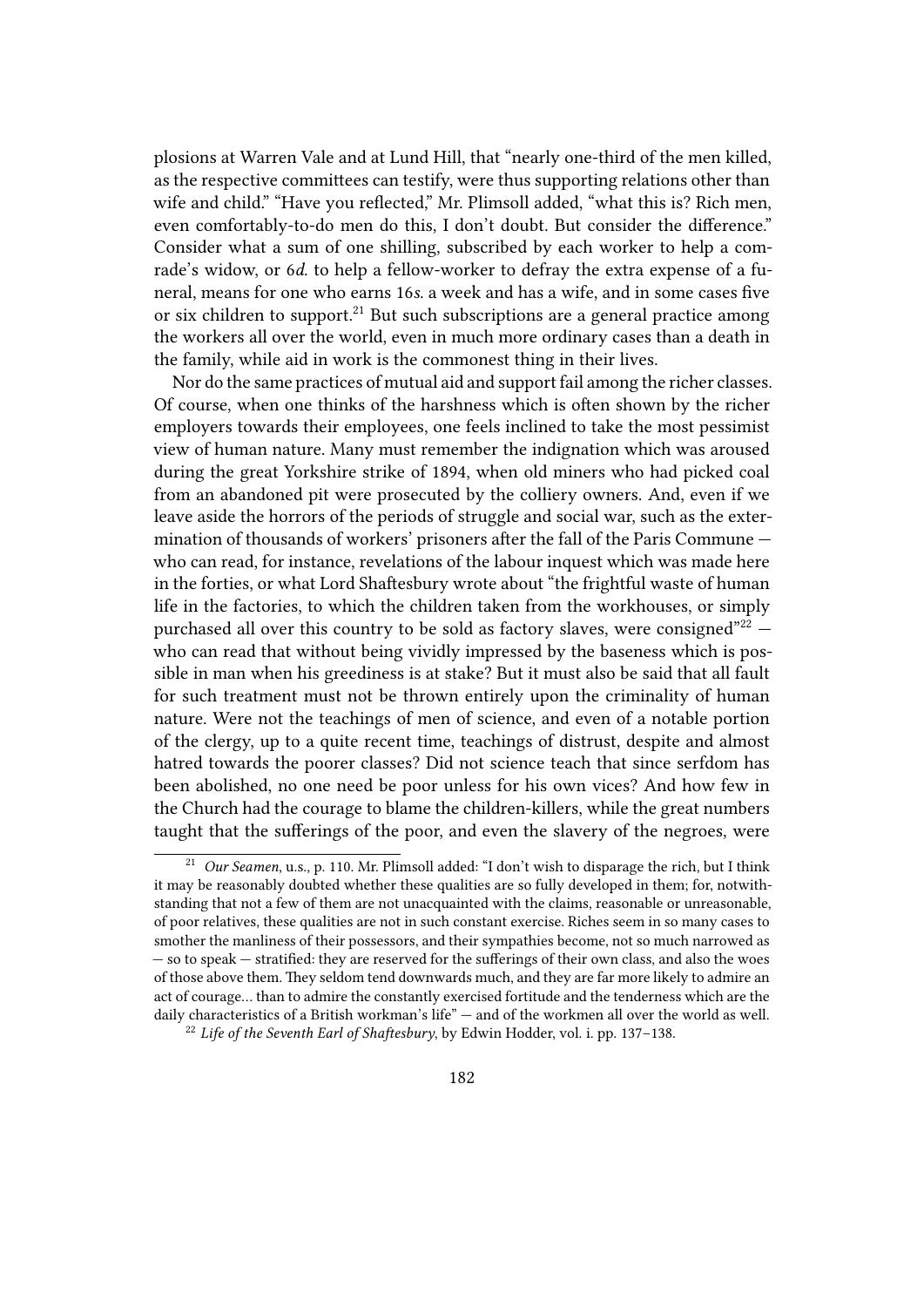part of the Divine Plan! Was not Nonconformism itself largely a popular protest against the harsh treatment of the poor at the hand of the established Church?

With such spiritual leaders, the feelings of the richer classes necessarily became, as Mr. Pimsoll remarked, not so much blunted as "stratified." They seldom went downwards towards the poor, from whom the well-to-do-people are separated by their manner of life, and whom they do not know under their best aspects, in their every-day life. But among themselves — allowance being made for the effects of the wealth-accumulating passions and the futile expenses imposed by wealth itself — among themselves, in the circle of family and friends, the rich practise the same mutual aid and support as the poor. Dr. Ihering and L. Dargun are perfectly right in saying that if a statistical record could be taken of all the money which passes from hand to hand in the shape of friendly loans and aid, the sum total would be enormous, even in comparison with the commercial transactions of the world's trade. And if we could add to it, as we certainly ought to, what is spent in hospitality, petty mutual services, the management of other people's affairs, gifts and charities, we certainly should be struck by the importance of such transfers in national economy. Even in the world which is ruled by commercial egotism, the current expression, "We have been harshly treated by that firm," shows that there is also the friendly treatment, as opposed to the harsh, i.e. the legal treatment; while every commercial man knows how many firms are saved every year from failure by the friendly support of other firms.

As to the charities and the amounts of work for general well-being which are voluntarily done by so many well-to-do persons, as well as by workers, and especially by professional men, every one knows the part which is played by these two categories of benevolence in modern life. If the desire of acquiring notoriety, political power, or social distinction often spoils the true character of that sort of benevolence, there is no doubt possible as to the impulse coming in the majority of cases from the same mutual-aid feelings. Men who have acquired wealth very often do not find in it the expected satisfaction. Others begin to feel that, whatever economists may say about wealth being the reward of capacity, their own reward is exaggerated. The conscience of human solidarity begins to tell; and, although society life is so arranged as to stifle that feeling by thousands of artful means, it often gets the upper hand; and then they try to find an outcome for that deeply human need by giving their fortune, or their forces, to something which, in their opinion, will promote general welfare.

In short, neither the crushing powers of the centralized State nor the teachings of mutual hatred and pitiless struggle which came, adorned with the attributes of science, from obliging philosophers and sociologists, could weed out the feeling of human solidarity, deeply lodged in men's understanding and heart, because it has been nurtured by all our preceding evolution. What was the outcome of evolution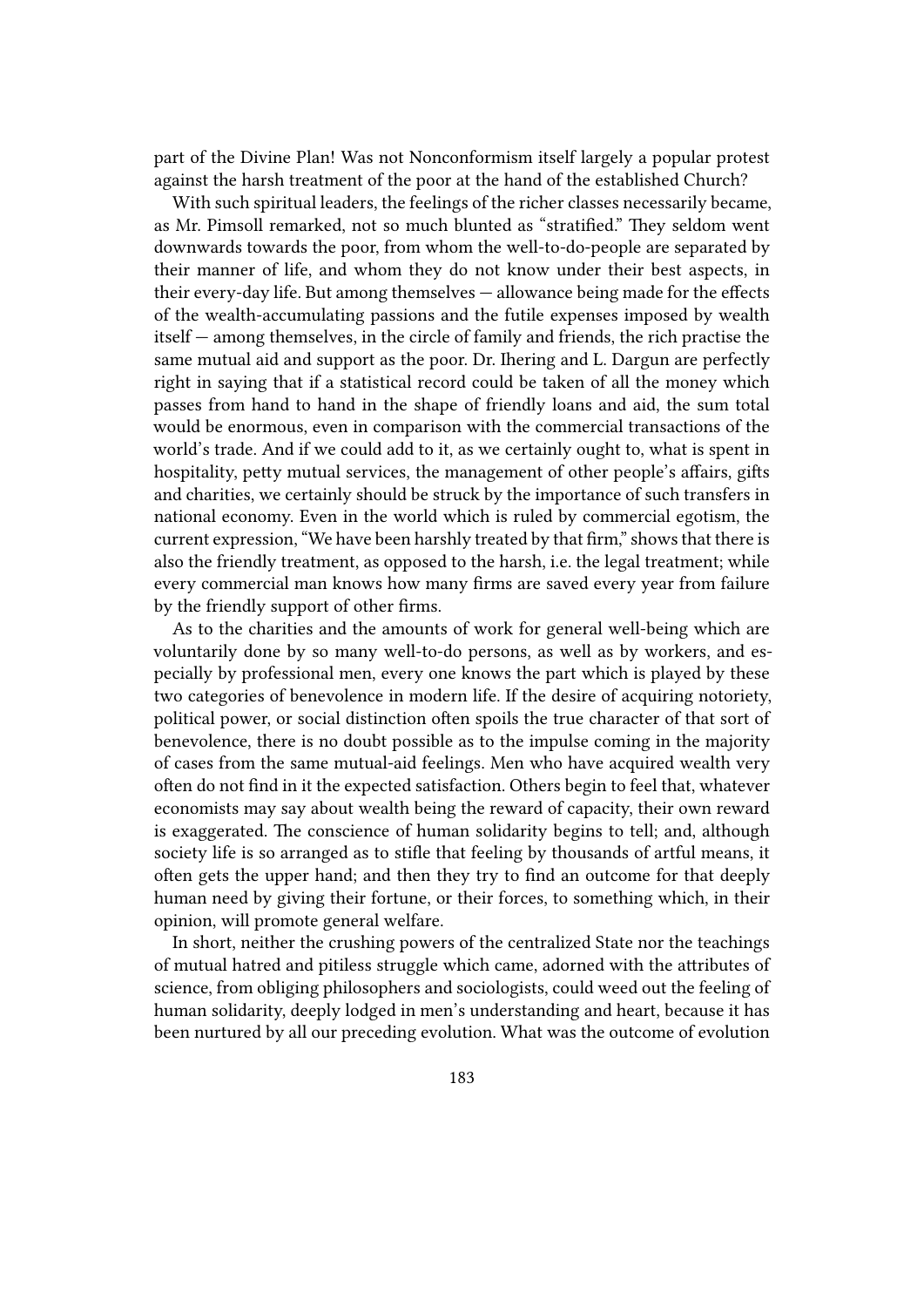since its earliest stages cannot be overpowered by one of the aspects of that same evolution. And the need of mutual aid and support which had lately taken refuge in the narrow circle of the family, or the slum neighbours, in the village, or the secret union of workers, re-asserts itself again, even in our modern society, and claims its rights to be, as it always has been, the chief leader towards further progress. Such are the conclusions which we are necessarily brought to when we carefully ponder over each of the groups of facts briefly enumerated in the last two chapters.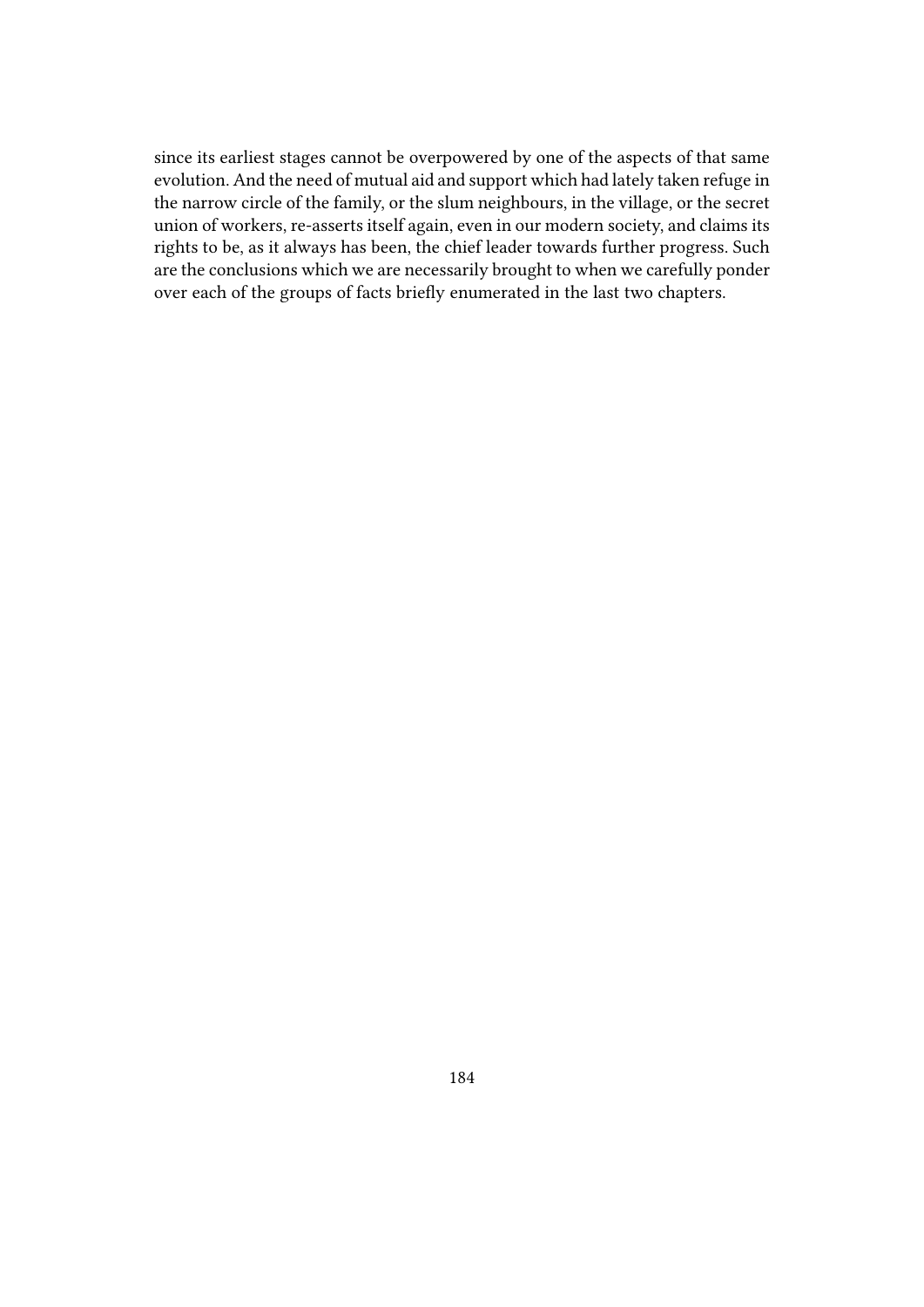#### **Chapter 9: Conclusion**

If we take now the teachings which can be borrowed from the analysis of modern society, in connection with the body of evidence relative to the importance of mutual aid in the evolution of the animal world and of mankind, we may sum up our inquiry as follows.

In the animal world we have seen that the vast majority of species live in societies, and that they find in association the best arms for the struggle for life: understood, of course, in its wide Darwinian sense — not as a struggle for the sheer means of existence, but as a struggle against all natural conditions unfavourable to the species.The animal species, in which individual struggle has been reduced to its narrowest limits, and the practice of mutual aid has attained the greatest development, are invariably the most numerous, the most prosperous, and the most open to further progress. The mutual protection which is obtained in this case, the possibility of attaining old age and of accumulating experience, the higher intellectual development, and the further growth of sociable habits, secure the maintenance of the species, its extension, and its further progressive evolution. The unsociable species, on the contrary, are doomed to decay.

Going next over to man, we found him living in clans and tribes at the very dawn of the stone age; we saw a wide series of social institutions developed already in the lower savage stage, in the clan and the tribe; and we found that the earliest tribal customs and habits gave to mankind the embryo of all the institutions which made later on the leading aspects of further progress. Out of the savage tribe grew up the barbarian village community; and a new, still wider, circle of social customs, habits, and institutions, numbers of which are still alive among ourselves, was developed under the principles of common possession of a given territory and common defence of it, under the jurisdiction of the village folkmote, and in the federation of villages belonging, or supposed to belong, to one stem. And when new requirements induced men to make a new start, they made it in the city, which represented a double network of territorial units (village communities), connected with guilds these latter arising out ofthe common prosecution of a given art or craft, or for mutual support and defence.

And finally, in the last two chapters facts were produced to show that although the growth of the State on the pattern of Imperial Rome had put a violent end to all medieval institutions for mutual support, this new aspect of civilization could not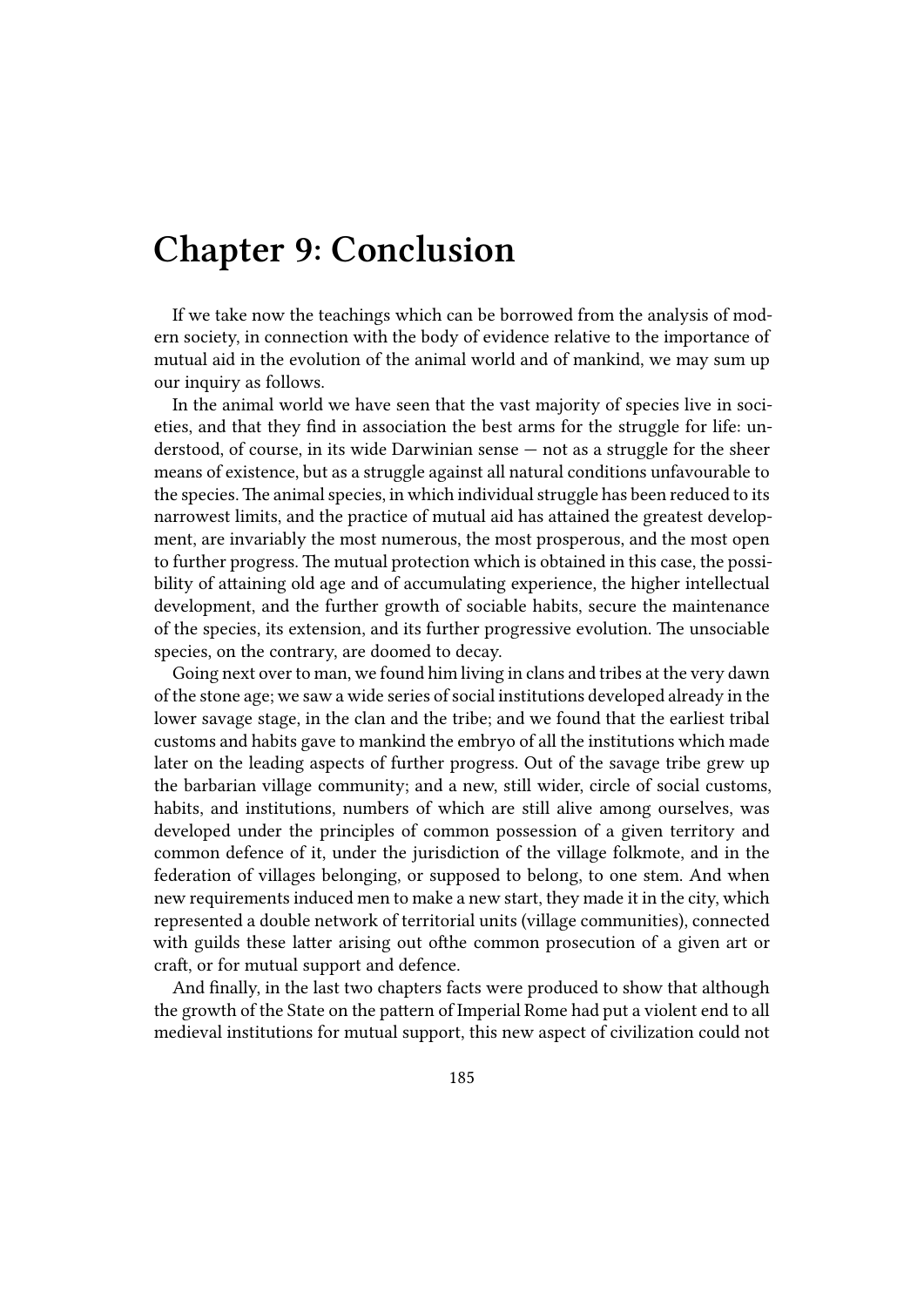last. The State, based upon loose aggregations of individuals and undertaking to be their only bond of union, did not answer its purpose. The mutual-aid tendency finally broke down its iron rules; it reappeared and reasserted itself in an infinity of associations which now tend to embrace all aspects of life and to take possession of all that is required by man for life and for reproducing the waste occasioned by life.

It will probably be remarked that mutual aid, even though it may represent one of the factors of evolution, covers nevertheless one aspect only of human relations; that by the side of this current, powerful though it may be, there is, and always has been, the other current — the self-assertion of the individual, not only in its efforts to attain personal or caste superiority, economical, political, and spiritual, but also in its much more important although less evident function of breaking through the bonds, always prone to become crystallized, which the tribe, the village community, the city, and the State impose upon the individual. In other words, there is the self-assertion of the individual taken as a progressive element.

It is evident that no review of evolution can be complete, unless these two dominant currents are analyzed. However, the self-assertion of the individual or of groups of individuals, their struggles for superiority, and the conflicts which resulted therefrom, have already been analyzed, described, and glorified from time immemorial. In fact, up to the present time, this current alone has received attention from the epical poet, the annalist, the historian, and the sociologist. History, such as it has hitherto been written, is almost entirely a description of the ways and means by which theocracy, military power, autocracy, and, later on, the richer classes' rule have been promoted, established, and maintained. The struggles between these forces make, in fact, the substance of history. We may thus take the knowledge of the individual factor in human history as granted — even though there is full room for a new study of the subject on the lines just alluded to; while, on the other side, the mutual-aid factor has been hitherto totally lost sight of; it was simply denied, or even scoffed at, by the writers of the present and past generation. It was therefore necessary to show, first of all, the immense part which this factor plays in the evolution of both the animal world and human societies. Only after this has been fully recognized will it be possible to proceed to a comparison between the two factors.

To make even a rough estimate of their relative importance by any method more or less statistical, is evidently impossible. One single war — we all know — may be productive of more evil, immediate and subsequent, than hundreds of years of the unchecked action of the mutual-aid principle may be productive of good. But when we see that in the animal world, progressive development and mutual aid go hand in hand, while the inner struggle within the species is concomitant with retrogressive development; when we notice that with man, even success in struggle and war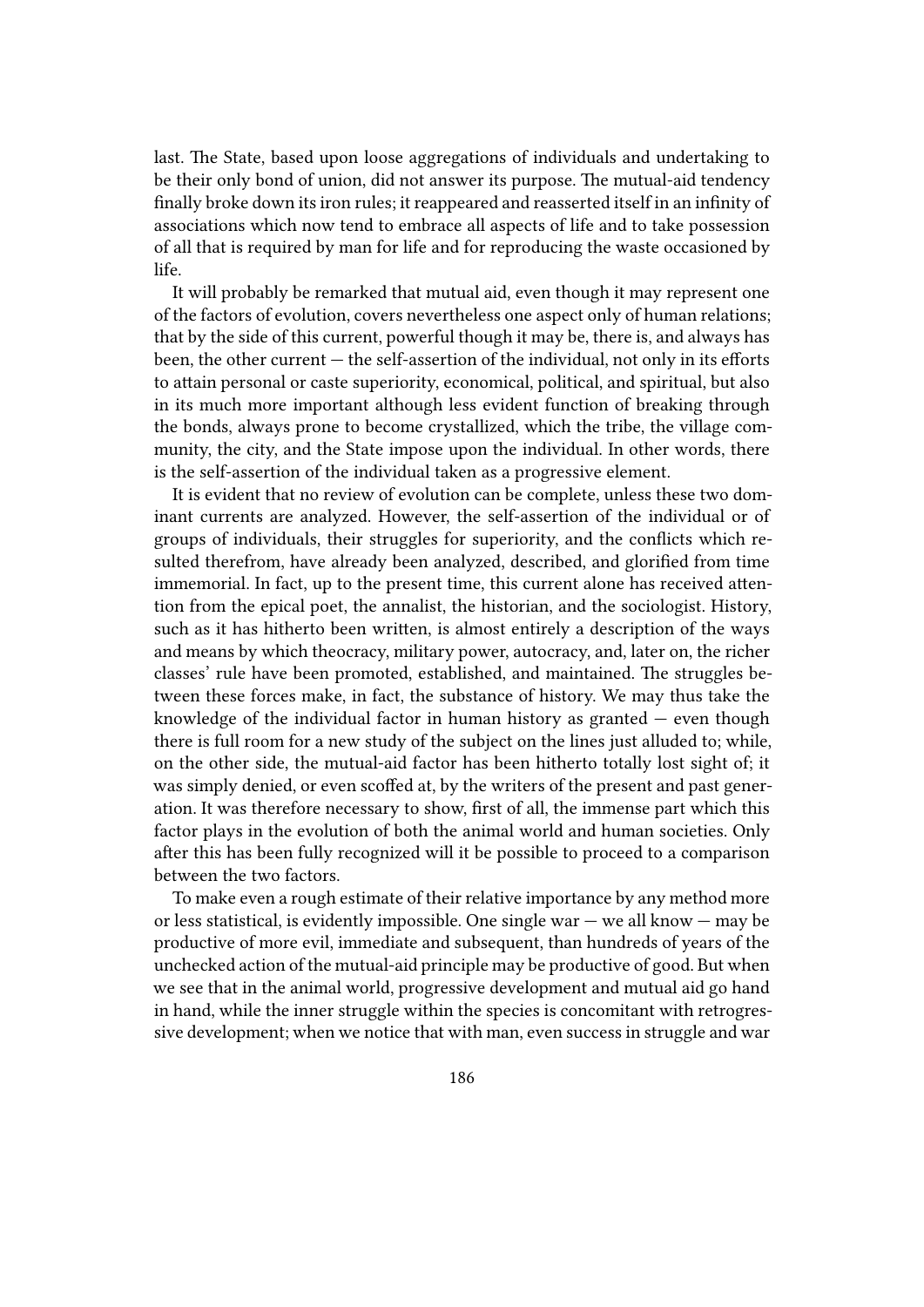is proportionate to the development of mutual aid in each of the two conflicting nations, cities, parties, or tribes, and that in the process of evolution war itself (so far as it can go this way) has been made subservient to the ends of progress in mutual aid within the nation, the city or the clan — we already obtain a perception of the dominating influence of the mutual-aid factor as an element of progress. But we see also that the practice of mutual aid and its successive developments have created the very conditions of society life in which man was enabled to develop his arts, knowledge, and intelligence; and that the periods when institutions based on the mutual-aid tendency took their greatest development were also the periods of the greatest progress in arts, industry, and science. In fact, the study of the inner life of the medieval city and of the ancient Greek cities reveals the fact that the combination of mutual aid, as it was practised within the guild and the Greek clan, with a large initiative which was left to the individual and the group by means of the federative principle, gave to mankind the two greatest periods of its history the ancient Greek city and the medieval city periods; while the ruin of the above institutions during the State periods of history, which followed, corresponded in both cases to a rapid decay.

As to the sudden industrial progress which has been achieved during our own century, and which is usually ascribed to the triumph of individualism and competition, it certainly has a much deeper origin than that. Once the great discoveries of the fifteenth century were made, especially that of the pressure of the atmosphere, supported by a series of advances in natural philosophy  $-$  and they were made under the medieval city organization, — once these discoveries were made, the invention of the steam-motor, and all the revolution which the conquest of a new power implied, had necessarily to follow. If the medieval cities had lived to bring their discoveries to that point, the ethical consequences of the revolution effected by steam might have been different; but the same revolution in technics and science would have inevitably taken place. It remains, indeed, an open question whether the general decay of industries which followed the ruin of the free cities, and was especially noticeable in the first part of the eighteenth century, did not considerably retard the appearance of the steam-engine as well as the consequent revolution in arts. When we consider the astounding rapidity of industrial progress from the twelfth to the fifteenth centuries — in weaving, working of metals, architecture and navigation, and ponder over the scientific discoveries which that industrial progress led to at the end of the fifteenth century  $-$  we must ask ourselves whether mankind was not delayed in its taking full advantage of these conquests when a general depression of arts and industries took place in Europe after the decay of medieval civilization. Surely it was not the disappearance of the artist-artisan, nor the ruin of large cities and the extinction of intercourse between them, which could favour the industrial revolution; and we know indeed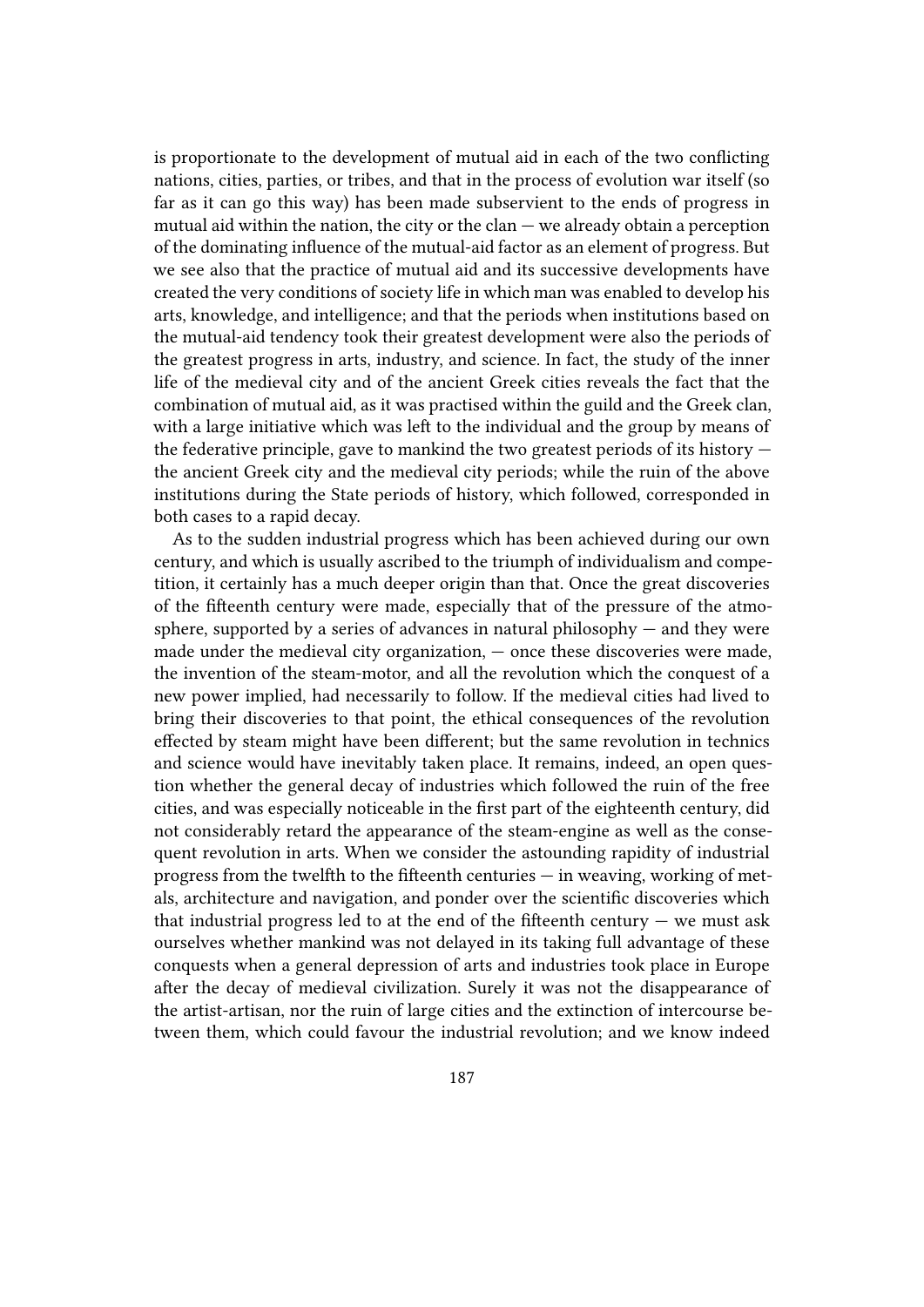that James Watt spent twenty or more years of his life in order to render his invention serviceable, because he could not find in the last century what he would have readily found n medieval Florence or Brügge, that is, the artisans capable of realizing his devices in metal, and of giving them the artistic finish and precision which the steam-engine requires.

To attribute, therefore, the industrial progress of our century to the war of each against all which it has proclaimed, is to reason like the man who, knowing not the causes of rain, attributes it to the victim he has immolated before his clay idol. For industrial progress, as for each other conquest over nature, mutual aid and close intercourse certainly are, as they have been, much more advantageous than mutual struggle.

However, it is especially in the domain of ethics that. the dominating importance of the mutual-aid principle appears in full. That mutual aid is the real foundation of our ethical conceptions seems evident enough. But whatever the opinions as to the first origin of the mutual-aid feeling or instinct may be whether a biological or a supernatural cause is ascribed to it —we must trace its existence as far back as to the lowest stages of the animal world; and from these stages we can follow its uninterrupted evolution, in opposition to a number of contrary agencies, through all degrees of human development, up to the present times. Even the new religions which were born from time to time — always at epochs when the mutualaid principle was falling into decay in the theocracies and despotic States of the East, or at the decline of the Roman Empire — even the new religions have only reaffirmed that same principle. They found their first supporters among the humble, in the lowest, downtrodden layers of society, where the mutual-aid principle is the necessary foundation of every-day life; and the new forms of union which were introduced in the earliest Buddhist and Christian communities, in the Moravian brotherhoods and so on, took the character of a return to the best aspects of mutual aid in early tribal life.

Each time, however, that an attempt to return to this old principle was made, its fundamental idea itself was widened. From the clan it was extended to the stem, to the federation of stems, to the nation, and finally  $-$  in ideal, at least  $-$  to the whole of mankind. It was also refined at the same time. In primitive Buddhism, in primitive Christianity, in the writings of some of the Mussulman teachers, in the early movements of the Reform, and especially in the ethical and philosophical movements of the last century and of our own times, the total abandonment of the idea of revenge, or of "due reward"  $-$  of good for good and evil for evil  $$ is affirmed more and more vigorously. The higher conception of "no revenge for wrongs," and of freely giving more than one expects to receive from his neighbours, is proclaimed as being the real principle of morality  $-$  a principle superior to mere equivalence, equity, or justice, and more conducive to happiness. And man is ap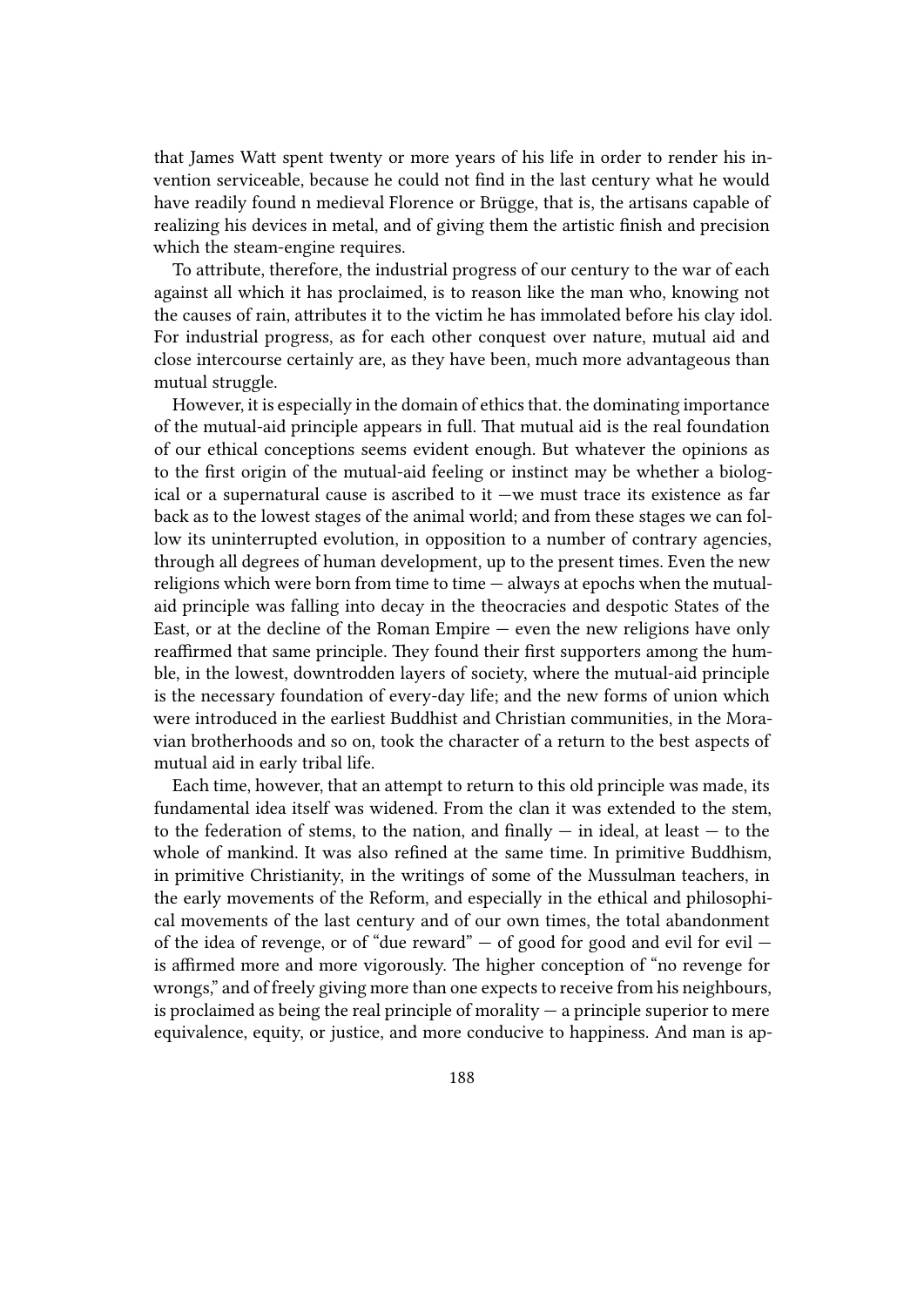pealed to to be guided in his acts, not merely by love, which is always personal, or at the best tribal, but by the perception of his oneness with each human being. In the practice of mutual aid, which we can retrace to the earliest beginnings of evolution, we thus find the positive and undoubted origin of our ethical conceptions; and we can affirm that in the ethical progress of man, mutual support not mutual struggle — has had the leading part. In its wide extension, even at the present time, we also see the best guarantee of a still loftier evolution of our race.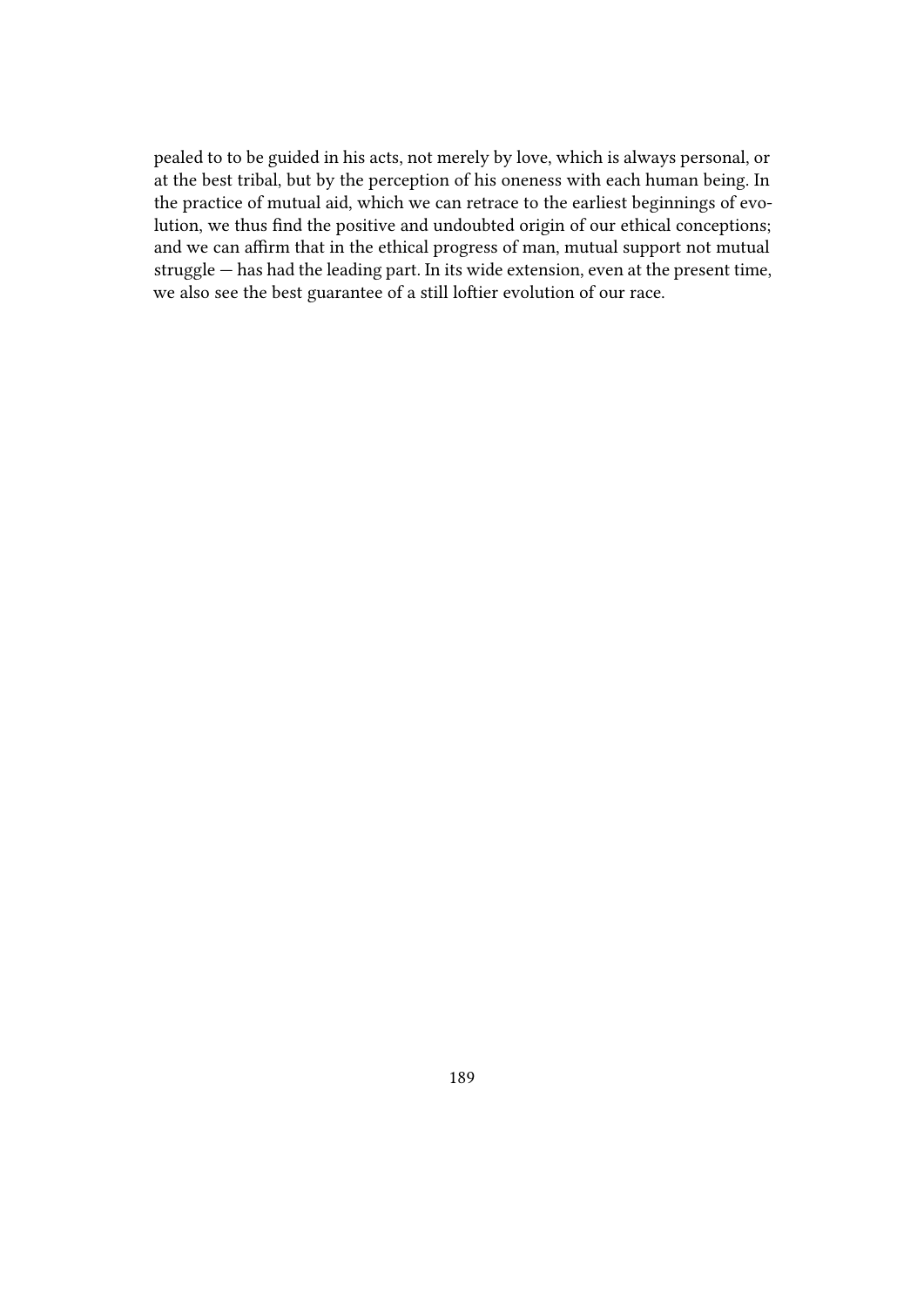# **Appendix**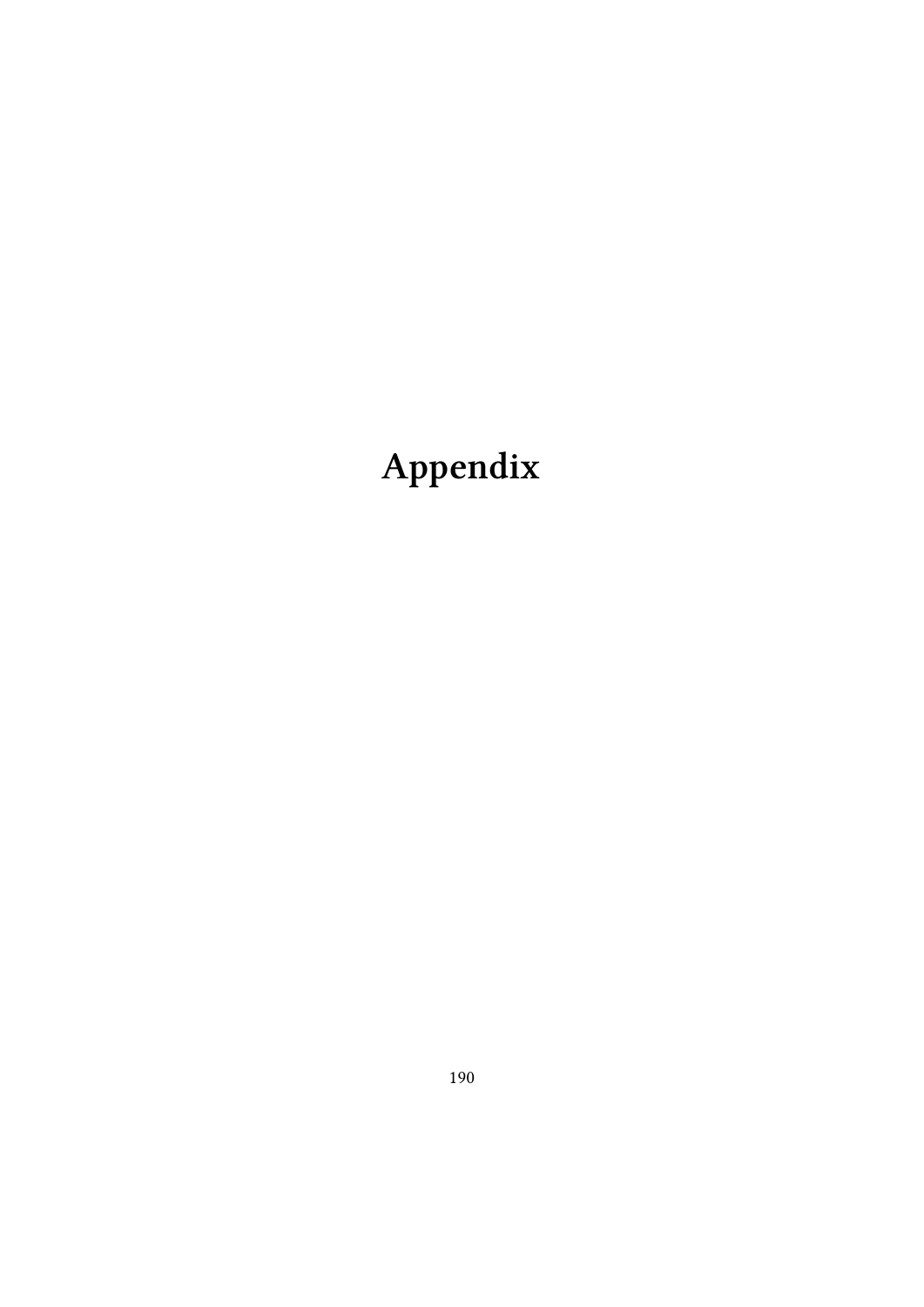### **Appendix I: Swarms of Butterflies, Dragon-Flies, etc.**

M.C. Piepers has published in *Natuurkunding Tijdschrift voor Neederlandsch Indië*, 1891, Deel L. p. 198 (analyzed in *Naturwissenschaftliche Rundschau*, 1891, vol. vi. p. 573), interesting researches into the mass-flights of butterflies which occur in Dutch East India, seemingly under the influence of great draughts occasioned by the west monsoon. Such mass-flights usually take place in the first months after the beginning of the monsoon, and it is usually individuals of both sexes of *Catopsilia* (*Callidryas*) *crocale*, Cr., which join in it, but occasionally the swarms consist of individuals belonging to three different species of the genus *Euphœa*. Copulation seems also to be the purpose of such flights. That these flights are not the result of concerted action but rather a consequence of imitation, or of a desire of following all others, is, of course, quite possible.

Bates saw, on the Amazon, the yellow and the orange *Callidryas* "assembling in densely packed masses, sometimes two or three yards in circumference, their wings all held in an upright position, so that the beach looked as though variegated with beds of crocuses." Their migrating columns, crossing the river from north to south, "were uninterrupted, from an early hour in the morning till sunset" (*Naturalist on the Amazon*, p. 131).

Dragon-flies, in their long migrations across the Pampas, come together in countless numbers, and their immense swarms contain individuals belonging to different species (Hudson, *Naturalist on the La Plata*, pp. 130 *seq*.). The grasshoppers (*Zoniopoda tarsata*) are also eminently gregarious (Hudson, *l.c.* p. 125).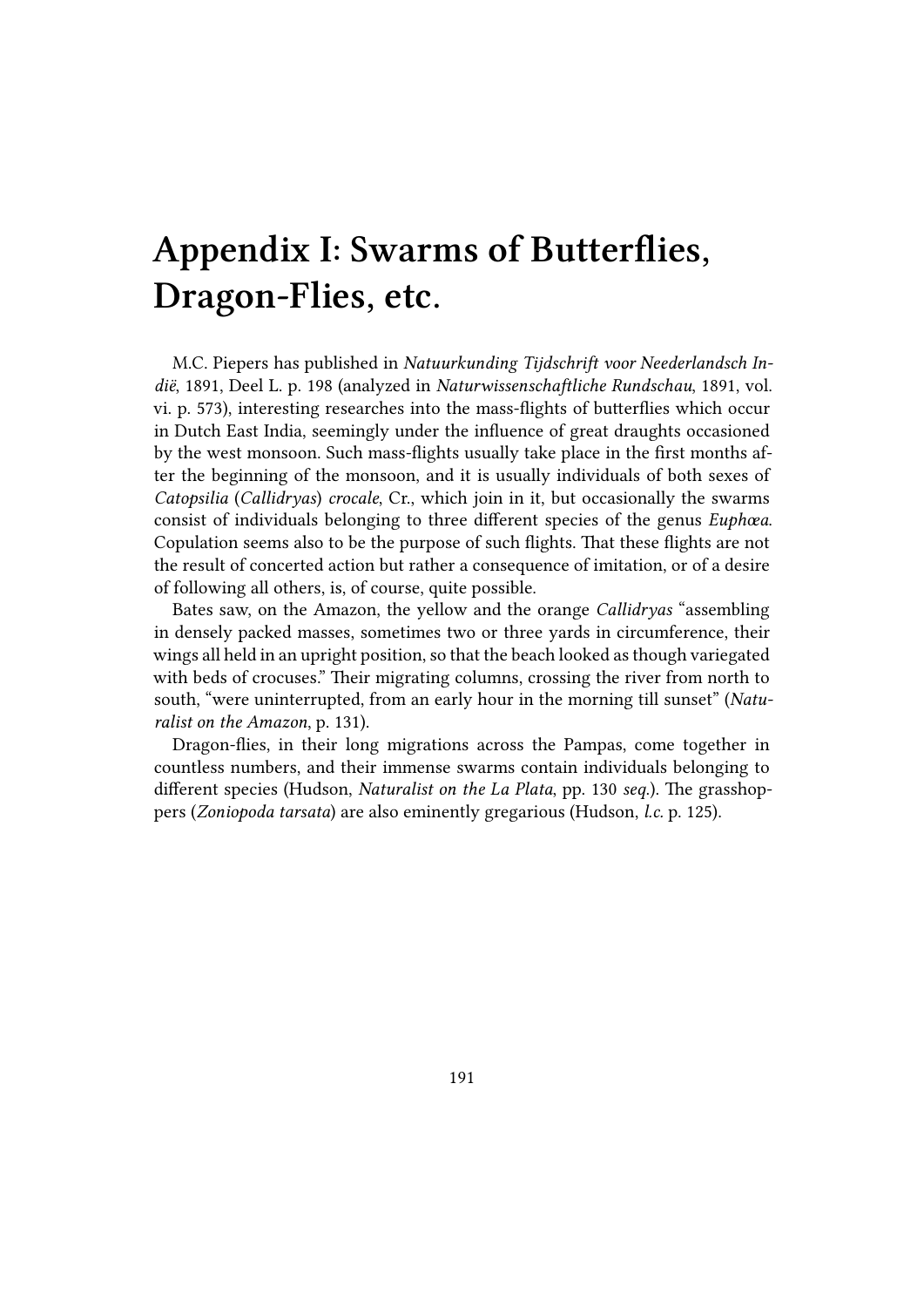#### **Appendix II: The Ants**

Pierre Huber's *Les fourmis indigènes* (Genève, 1810), of which a cheap edition was issued in 1861 by Cherbuliez, in the *Bibliothèque Genevoise*, and of which translations ought to be circulated in cheap editions in every language, is not only the best work on the subject, but also a model of really scientific research. Darwin was quite right in describing Pierre Huber as an even greater naturalist than his father. This book ought to be read by every young naturalist, not only for the facts it contains but as a lesson in the methods of research. The rearing of ants in artificial glass nests, and the test experiments made by subsequent explorers, including Lubbock, will all be found in Huber's admirable little work. Readers of the books of Forel and Lubbock are, of course, aware that both the Swiss professor and the British writer began their work in a critical mood, with the intention of disproving Huber's assertions concerning the admirable mutual-aid instincts of the ants; but that after a careful investigation they could only confirm them. However, it is unfortunately characteristic of human nature gladly to believe any affirmation concerning men being able to change at will the action of the forces of Nature, but to refuse to admit well-proved scientific facts tending to reduce the distance between man and his animal brothers.

Mr. Sutherland (*Origin and Growth of Moral Instinct*) evidently began his book with the intention of proving that all moral feelings have originated from parental care and familial love, which both appeared only in warm-blooded animals; consequently he tries to minimize the importance of sympathy and co-operation among ants. He quotes Büchner's book, *Mind in Animals*, and knows Lubbock's experiments. As to the works of Huber and Forel, he dismisses them in the following sentence; "but they [Büchner's instances of sympathy among ants] are all, or mostly all, marred by a certain air of sentimentalism… which renders them better suited for school books than for cautious works of science, and *the same is to be remarked* [italics are mine] of some of Huber's and Forel's best-known *anecdotes*" (vol. i. p. 298).

Mr. Sutherland does not specify which "anecdotes" he means, but it seems to me that he could never have had the opportunity of perusing the works of Huber and Forel. Naturalists who know these works find no "anecdotes" in them.

The recent work of Professor Gottfried Adlerz on the ants in Sweden (*Myrmecologiska Studier: Svenska Myror och des Lefnadsförhâllanden, in Bihan till Svenska*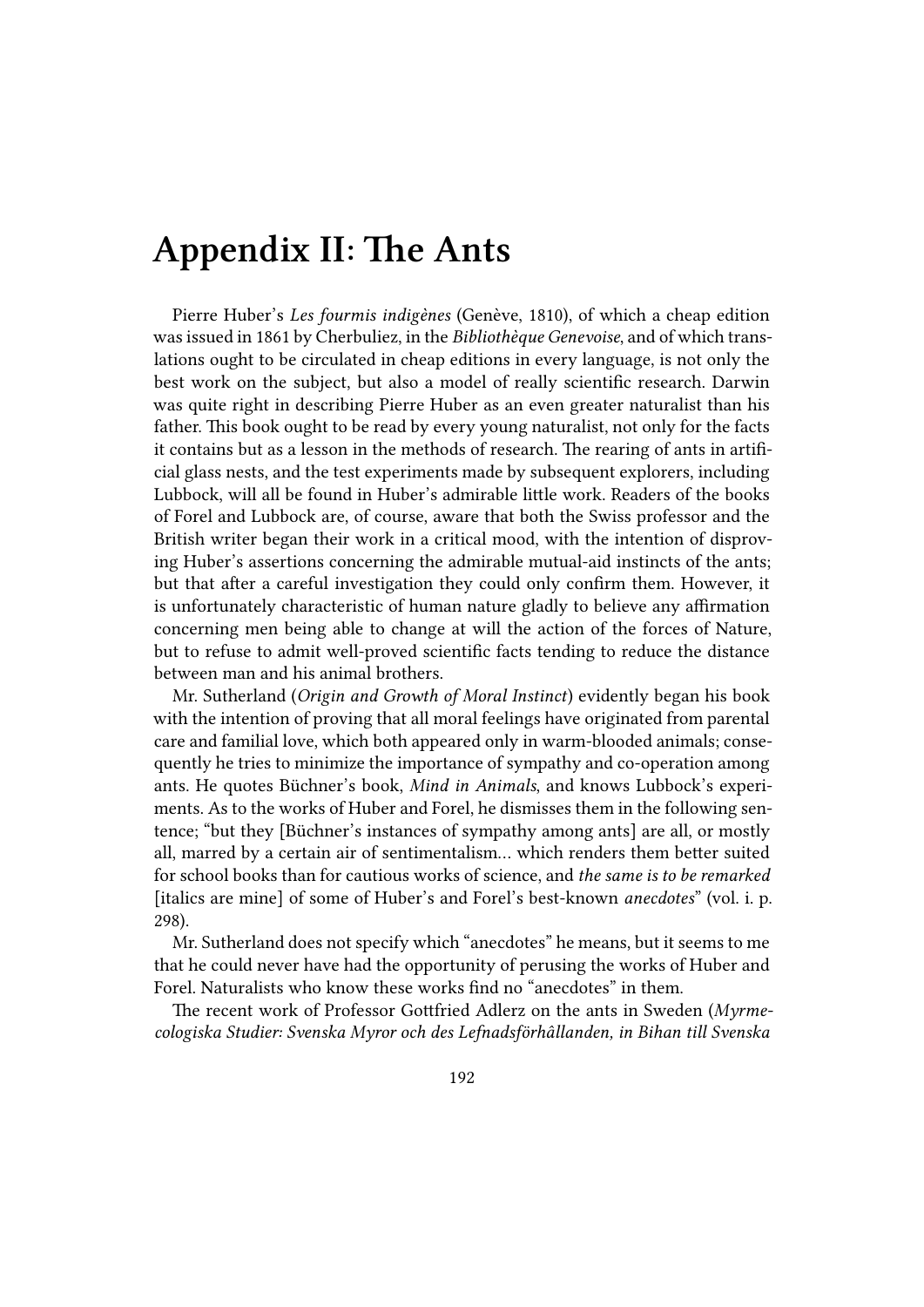*A kademiens Handlingar*, Bd. xi. No. 18, 1886) may be mentioned in this place. It hardly need be said that all the observations of Huber and Forel concerning the mutual-aid life of ants, including the one concerning the sharing of food, felt to be so striking by those who previously had paid no attention to the subject, are fully confirmed by the Swedish professor (pp. 136–137).

Professor G. Adlerz gives also very interesting experiments to prove what Huber had already observed; namely, that ants from two different nests do not always attack each other. He has made one of his experiments with the ant, *Tapinoma erraticum*. Another was made with the common *Rufa* ant. Taking a whole nest in a sack, he emptied it at a distance of six feet from another nest. There was no battle, but the ants of the second nest began to carry the pupae of the former. As a rule, when Professor Adlerz brought together workers with their pupae, both taken from different nests, there was no battle; but if the workers were without their pupæ, a battle ensued (pp. 185–186).

He also completes Forel's and MacCook's observations about the "nations" of ants, composed of many nests, and, taking his own estimates, which brought him to take an average of 300,000 *Formica exsecta* ants in each nest, he concludes that such "nations" may reach scores and even hundreds of millions of inhabitants.

Maeterlinck's admirably written book on bees, although it contains no new observations, would be very useful, if it were less marred with metaphysical "words."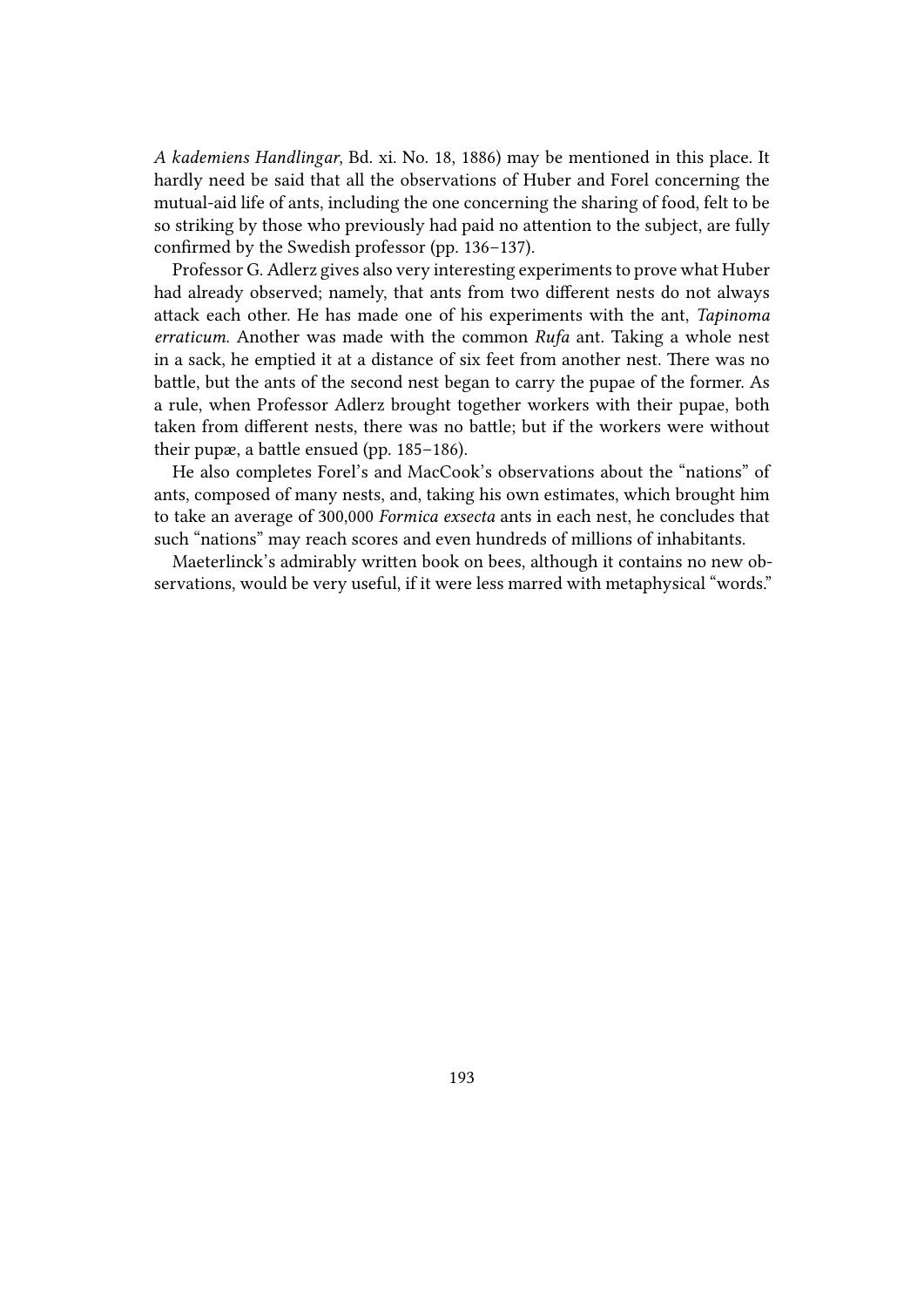#### **Appendix III: Nesting Associations.**

Audubon's Journals (*Audubon and his Journals*, New York, 1898), especially those relating to his life on the coasts of Labrador and the St. Lawrence river in the thirties, contain excellent descriptions of the nesting associations of aquatic birds. Speaking of "The Rock," one of the Magdalene or Amherst Islands, he wrote: — "At eleven I could distinguish its top plainly from the deck, and thought it covered with snow to the depth of several feet; this appearance existed on every portion of the flat, projecting shelves. "But it was not snow: it was gannets, all calmly seated on their eggs or newly-hatched brood-their heads all turned windwards, almost touching each other, and in regular lines. The air above, for a hundred yards and for some distance round the rock, "was filled with gannets on the wing, as if a heavy fall of snow was directly above us." Kittiwake gulls and foolish guillemots bred on the same rock (*Journals*, vol. i. pp. 360–363).

In sight of Anticosti Island, the sea "was literally covered with foolish guillemots and with razorbilled auks (*Alca torva*)." Further on, the air was filled with velvet ducks. On the rocks of the Gulf, the herring gulls, the terns (great, Arctic, and probably Foster's), the *Tringa pusilla*, the sea-gulls, the auks, the Scoter ducks, the wild geese (*Anser canadensis*), the red-breasted merganser, the cormorants, etc., were all breeding. The sea-gulls were extremely abundant there; "they are for ever harassing every other bird, sucking their eggs and devouring their young;" "they take here the place of eagles and hawks."

On the Missouri, above Saint Louis, Audubon saw, in 1843, vultures and eagles nesting in colonies. Thus he mentioned "long lines of elevated shore, surmounted by stupendous rocks of limestone, with many curious holes in them, where we saw vultures and eagles enter towards dusk" — that is, Turkey buzzards (Cathartes aura) and bald eagles (*Haliaëtus leucocephalus*), E. Couës remarks in a footnote (vol. i. p. 458).

One of the best breeding-grounds along the British shores are the Farne Islands, and one will find in Charles Dixon's work, *Among the Birds in Northern Shires*, a lively description of these grounds, where scores of thousands of gulls, terns, eiderducks, cormorants, ringed plovers, oyster-catchers, guillemots, and puffins come together every year. "On approaching some of the islands the first impression is that this gull (the lesser black-backed gull) monopolizes the whole of the ground, as it occurs in such vast abundance. The air seems full of them, the ground and bare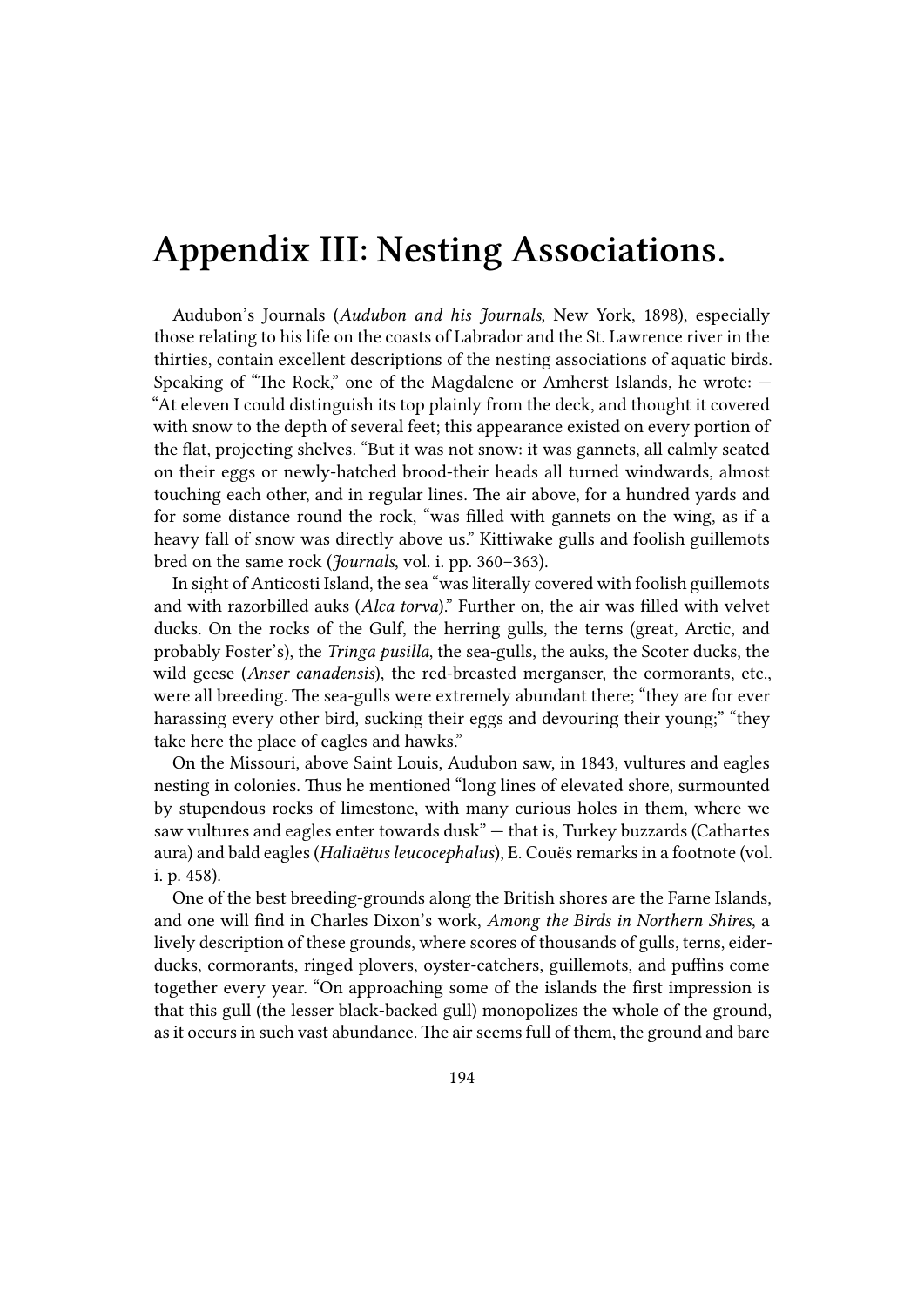rocks are crowded; and as our boat finally grates against the rough beach and we eagerly jump ashore all becomes noisy excitement — a perfect babel of protesting cries that is persistently kept up until we leave the place" (p. 219).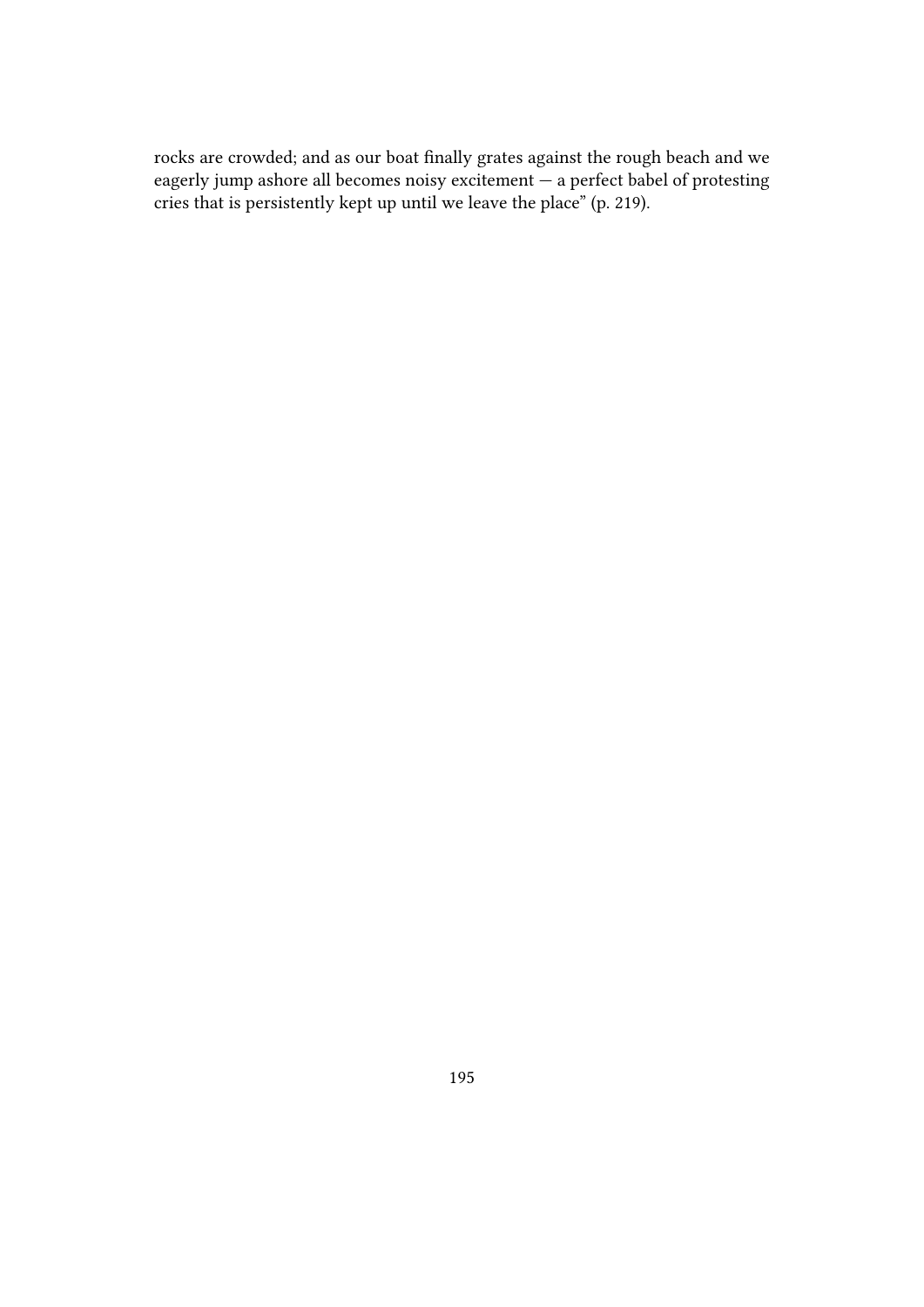#### **Appendix IV: Sociability of Animals**

That the sociability of animals was greater when they were less hunted by man, is confirmed by many facts showing that those animals who now live isolated in countries inhabited by man continue to live in herds in uninhabited regions. Thus on the waterless plateau deserts of Northern Thibet Prjevalsky found bears living in societies. He mentions numerous "herds of yaks, khulans, antelopes, and even bears." The latter, he says, feed upon the extremely numerous small rodents, and are so numerous that, "as the natives assured me, they have found a hundred or a hundred and fifty of them asleep in the same cave" (*Yearly Report* of the Russian Geographical Society for 1885, p. 11; Russian). Hares (*Lepus Lehmani*) live in large societies in the Transcaspian territory (N. Zarudnyi, *Recherches zoologiques dans la contrée Transcaspienne*, in *Bull. Soc. Natur. Moscou*, 1889, 4). The small Californian foxes, who, according to E.S. Holden, live round the Lick observatory "on a mixed diet of Manzanita berries and astronomers' chickens" (*Nature*, Nov. 5, 1891), seem also to be very sociable.

Some very interesting instances of the love of society among animals have lately been given by Mr. C.J. Cornish (*Animals at Work and Play*, London, 1896). All animals, he truly remarks, hate solitude. He gives also an amusing instance of the habit of the prairie dogs of keeping sentries. It is so great that they always keep a sentinel on duty, even at the London Zoological Garden, and in the Paris Jardin d'Acclimatation (p. 46).

Professor Kessler was quite right in pointing out that the young broods of birds, keeping together in autumn, contribute to the development of feelings of sociability. Mr. Cornish (*Animals at Work and Play*) has given several examples of the plays of young mammals, such as, for instance, lambs playing at "follow my leader," or at "I'm the king of the castle," and their love of steeplechases; also the fawns playing a kind of "cross-touch," the touch being given by the nose. Altogether we have, moreover, the excellent work by Karl Gross, *The Play of Animals*.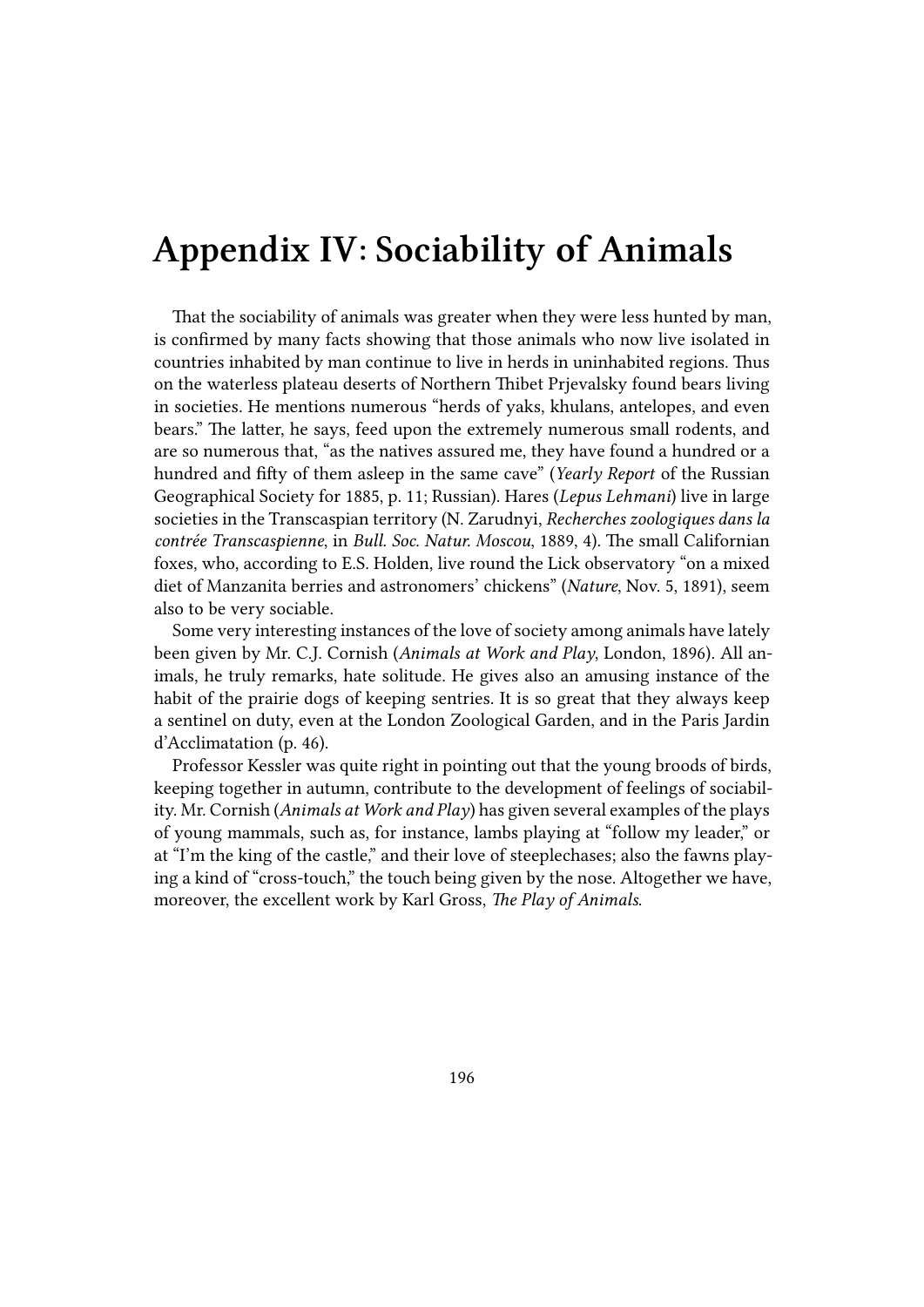### **Appendix V: Checks to Over-Multiplication**

Hudson, in his *Naturalist on the La Plata* (Chapter III), has a very interesting account of a sudden increase of a species of mice and of the consequences of that sudden "wave of life." "In the summer of 1872–73," he writes, "we had plenty of sunshine, with frequent showers, so that the hot months brought no dearth of wild flowers, as in most years." The season was very favourable for mice, and "these prolific little creatures were soon so abundant that the dogs and the cats subsisted almost exclusively on them. Foxes, weasels and opossums fared sumptuously; even the insectivorous armadillo took to mice-hunting." The fowls became quite rapacious, "while the sulphur tyrant-birds (*Pitangus*) and the *Guira* cuckoos preyed on nothing but mice." In the autumn, countless numbers of storks and of shorteared owls made their appearance, coming also to assist at the general feast. Next came a winter of continued drought; the dry grass was eaten, or turned to dust; and the mice, deprived of cover and food, began to die out. The cats sneaked back to the houses; the short-eared owls  $-$  a wandering species  $-$  left; while the little burrowing owls became so reduced as scarcely to be able to fly, "and hung about the houses all day long on the look-out for some stray morsel of food. "Incredible numbers of sheep and cattle perished the same winter, during a month of cold that followed the drought. As to the mice, Hudson makes the remark that "scarcely a hard-pressed remnant remains after the great reaction, to continue the species."

This illustration has an additional interest in its showing how, on flat plains and plateaus, the sudden increase of a species immediately attracts enemies from other parts of the plains, and how species unprotected by their social organization must necessarily succumb before them.

Another excellent illustration in point is given by the same author from the Argentine Republic. The coypù (*Myiopotamus coypù*) is there a very common rodent — a rat in shape, but as large as an otter. It is aquatic in its habits and very sociable. "Of an evening," Hudson writes, "they are all out swimming and playing in the water, conversing together in strange tunes, which sound like the moans and cries of wounded and suffering men. The coypù, which has a fine fur under the long coarse hair, was largely exported to Europe; but some sixty years ago the Dictator Rosas issued a decree prohibiting the hunting of this animal. The result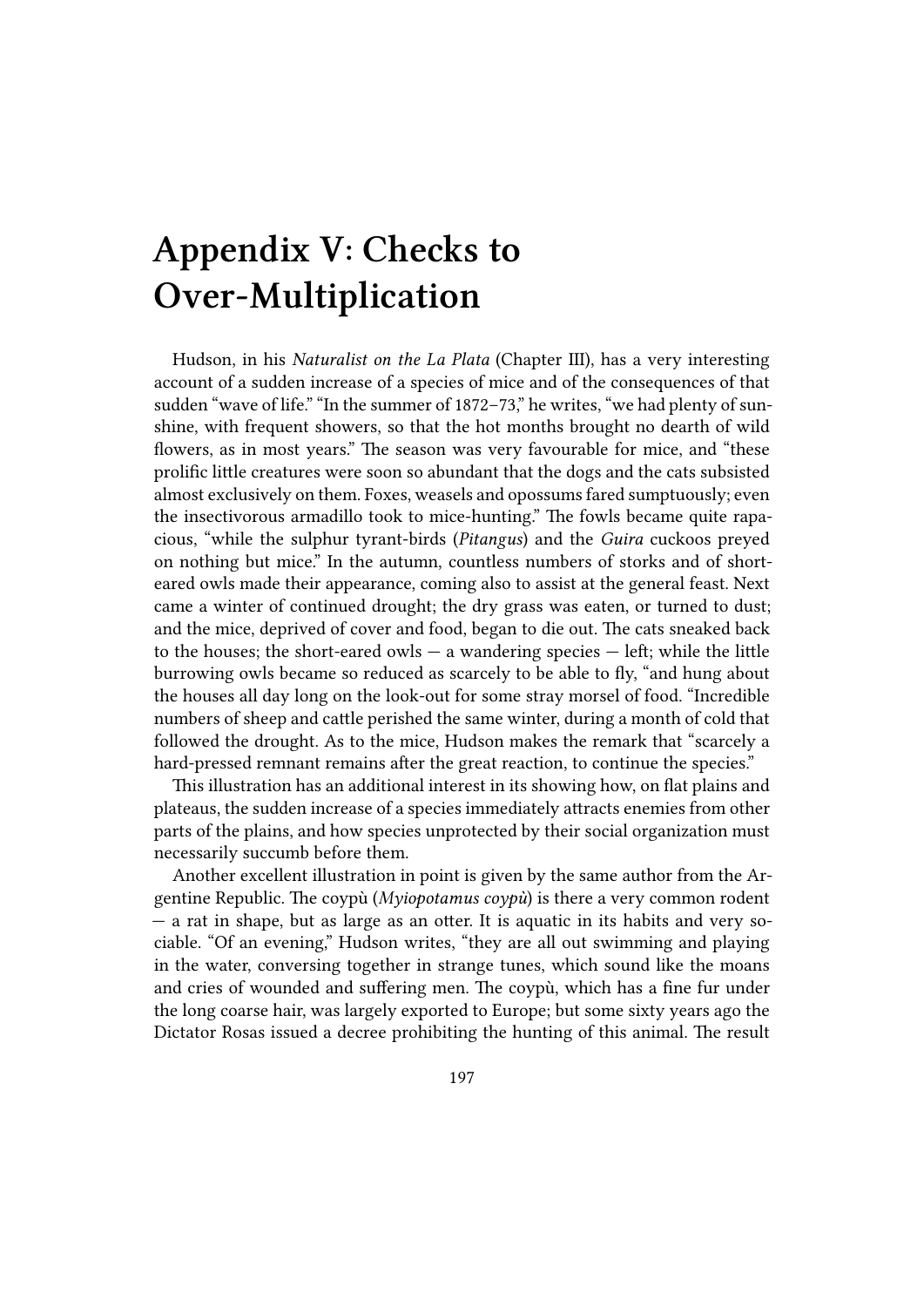was that the animals increased and multiplied exceedingly, and, abandoning their aquatic habits, they became terrestrial and migratory, and swarmed everywhere in search of food. Suddenly a mysterious malady fell on them, from which they quickly perished, and became almost extinct" (p. 12).

Extermination by man on the one side, and contagious diseases on the other side, are thus the main checks which keep the species down — not competition for the means of existence, which may not exist at all.

Facts, proving that regions enjoying a far more congenial climate than Siberia are equally underpopulated, could be produced in numbers. But in Bates' wellknown work we find the same remark concerning even the shores of the Amazon river.

"There is, in fact," Bates wrote, "a great variety of mammals, birds and reptiles, but they are widely scattered and all excessively shy of man. The region is so extensive and uniform in the forest-clothing of its surface, that it is only at long intervals that animals are seen in abundance, where some particular spot is found which is more attractive than the others" (*Naturalist on the Amazon*, 6<sup>th</sup> ed., p. 31).

This fact is the more striking as the Brazilian fauna, which is poor in mammals, is not poor at all in birds, and the Brazilian forests afford ample food for birds, as may be seen from a quotation, already given on a previous page, about birds' societies. And yet, the forests of Brazil, like those of Asia and Africa, are not overpopulated, but rather under-populated. The same is true concerning the pampas of South America, about which W.H. Hudson remarks that it is really astonishing that only one small ruminant should be found on this immense grassy area, so admirably suited to herbivorous quadrupeds. Millions of sheep, cattle and horses, introduced by man, graze now, as is known, upon a portion of these prairies. Landbirds on the pampas are also few in species and in numbers.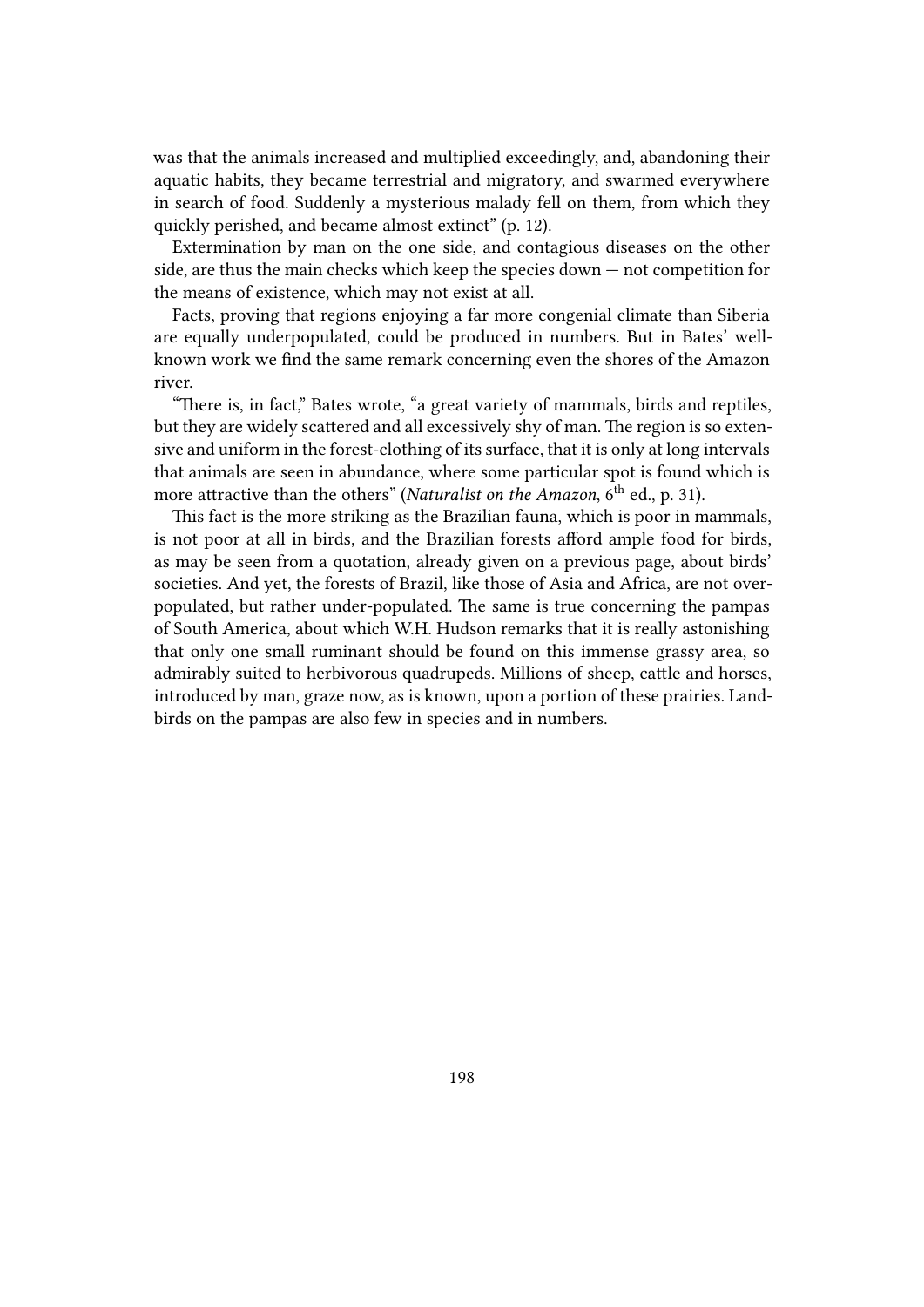### **Appendix VI: Adaptations to Avoid Competition**

Numerous examples of such adaptations can be found in the works of all fieldnaturalists. One of them, very interesting, may be given in the hairy armadillo, of which W.H. Hudson says, that "it has struck a line for itself, and consequently thrives, while its congeners are fast disappearing. Its food is most varied. It preys on all kinds of insects, discovering worms and larvæ several inches beneath the surface. It is fond of eggs and fledglings; it feeds on carrion as readily as a vulture; and, failing animal food, it subsists on vegetable diet-clover, and even grains of maize. Therefore, when other animals are starving, the hairy armadillo is always fat and vigorous" (*Naturalist on the La Plata*, p. 71).

The adaptivity of the lapwing makes it a species of which the range of extension is very wide. In England, it "makes itself at home on arable land as readily as in wilder areas." Ch. Dixon says in his *Birds of Northern Shires* (p. 67), "Variety of food is still more the rule with the birds of prey." Thus, for instance, we learn from the same author (pp. 60, 65), "that the hen harrier of the British moors feeds not only on small birds, but also on moles and mice, and on frogs, lizards and insects, while most of the smaller falcons subsist largely on insects."

The very suggestive chapter which W.H. Hudson gives to the family of the South American treecreepers, or woodhewers, is another excellent illustration of the ways in which large portions of the animal population avoid competition, while at the same time they succeed in becoming very numerous in a given region, without being possessed of any of the weapons usually considered as essential in the struggle for existence. The above family covers an immense range, from South Mexico to Patagonia, and no fewer than 290 species, referable to about 46 genera, are already known from this family, the most striking feature of which is the great diversity of habits of its members. Not only the different genera and the different species possess habits peculiarly their own, but even the same species is often found to differ in its manner of life in different localities. "Some species of *Xenops* and *Magarornis*, like woodpeckers, climb vertically on tree-trunks in search of insect prey, but also, like tits, explore the smaller twigs and foliage at the extremity of the branches; so that the whole tree, from the root to its topmost foliage, is hunted over by them.The *Sclerurus*, although an inhabitant of the darkest forest, and provided with sharply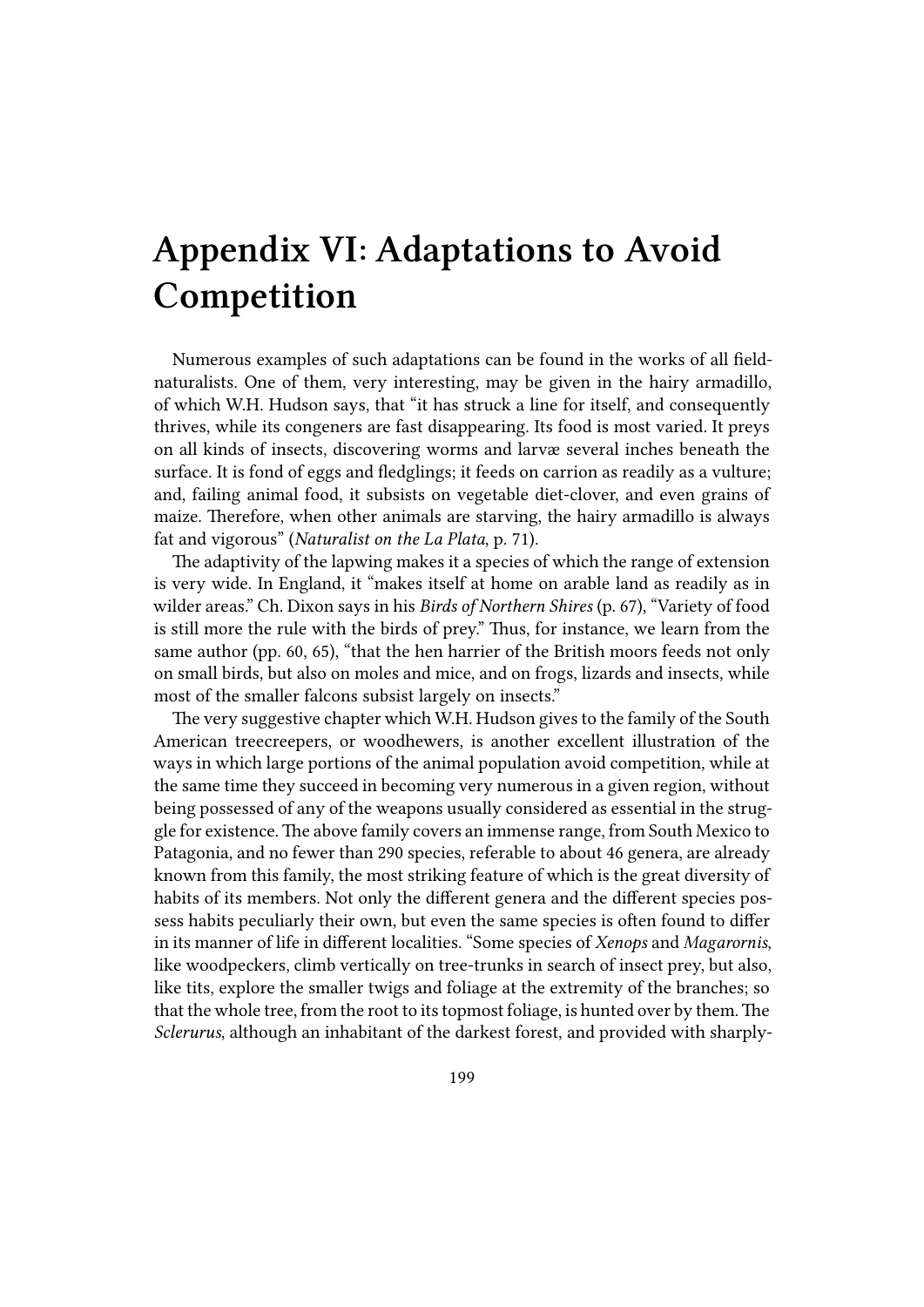curved claws, never seeks its food on trees, but exclusively on the ground, among the decaying fallen leaves; but, strangely enough, when alarmed, it flies to the trunk of the nearest tree, to which it clings in a vertical position, and, remaining silent and motionless, escapes observation by means of its dark protective colour." And so on. In their nesting habits they also vary immensely. Thus, in one single genus, three species build an oven-shaped clay-nest, a fourth builds a nest of sticks in the trees, and a fifth burrows in the side of a bank, like a kingfisher.

Now, this extremely large family, of which Hudson says that "every portion of the South American continent is occupied by them; for there is really no climate, and no kind of soil or vegetation, which does not possess its appropriate species, belongs" — to use his own words — "to the most defenceless of birds." Like the ducks which were mentioned by Syevertsoff (see in the text), they display no powerful beak or claws; "they are timid, unresisting creatures, without strength or weapons; their movements are less quick and vigorous than those of other kinds, and their flight is exceedingly feeble." But they possess — both Hudson and Asara observe — "the social disposition in an eminent degree," although "the social habit is kept down in them by the conditions of a life which makes solitude necessary." They cannot make those large breeding associations which we see in the sea-birds, because they live on the tree-insects, and they must carefully explore separately every tree — which they do in a most business-like way; but they continually call each other in the woods, "conversing with one another over long distances;" and they associate in those "wandering bands" which are well known from Bates' picturesque description, while Hudson was led to believe "that everywhere in South America the Dendrocolaptidae are the first in combining to act in concert, and that the birds of other families follow their march and associate with them, knowing from experience that a rich harvest may be reaped." It hardly need be added that Hudson pays them also a high compliment concerning their intelligence. Sociability and intelligence always go hand in hand.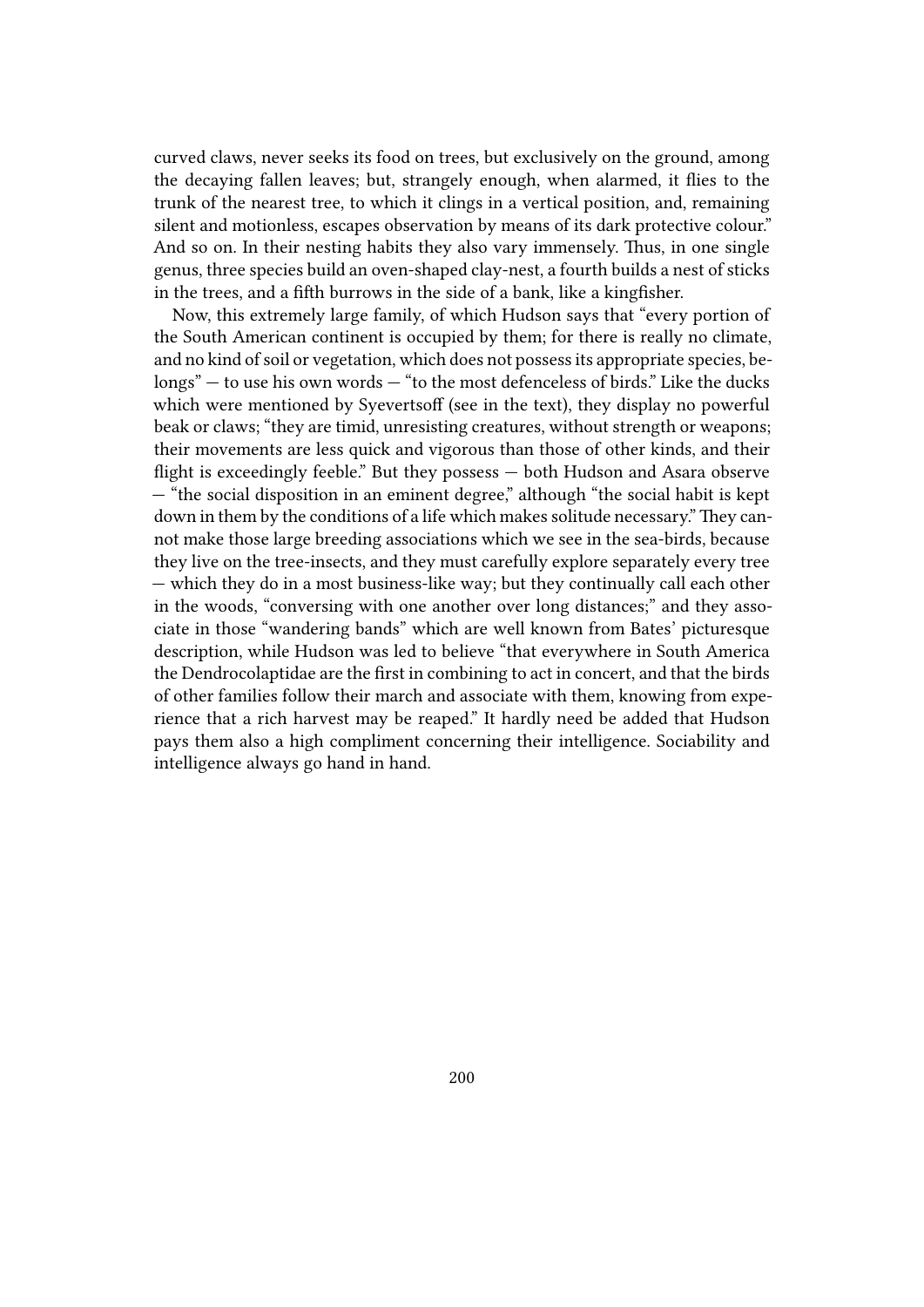### **Appendix VII: The Origin of the Family**

At the time when I wrote the chapter inserted in the text, a certain accord seemed to have been established amongst anthropologists concerning the relatively late appearance, in the institutions of men, of the patriarchal family, such as we know it among the Hebrews, or in Imperial Rome. However, works have been published since, in which the ideas promulgated by Bachofen and MacLennan, systematized especially by Morgan, and further developed and confirmed by Post, Maxim Kovalevsky, and Lubbock, were contested — the most important of such works being by the Danish Professor, C.N. Starcke (*Primitive Family*, 1889), and by the Helsingfors Professor, Edward Westermarck (*The History of Human Marriage*, 1891; 2nd ed. 1894). The same has happened with this question of primitive marriage institutions as it happened with the question of the primitive land-ownership institutions. When the ideas of Maurer and Nasse on the village community developed by quite a school of gifted explorers, and those of all modern anthropologists upon the primitively communistic constitution of the clan had nearly won general acceptance they called forth the appearance of such works as those of Fustel de Coulanges in France, the Oxford Professor Seebohm in England, and several others, in which an attempt was made  $-$  with more brilliancy than real depth of investigation  $-$  to undermine these ideas and to cast a doubt upon the conclusions arrived at by modern research (see Prof. Vinogradov's Preface to his remarkable work, *Villainage in England*). Similarly, when the ideas about the non-existence of the family at the early tribal stage of mankind began to be accepted by most anthropologists and students of ancient law, they necessarily called forth such works as those of Starcke and Westermarck, in which man was represented, in accordance with the Hebrew tradition, as having started with the family, evidently patriarchal, and never having passed through the stages described by MacLennan, Bachofen, or Morgan. These works, of which the brilliantly-written *History of Human Marriage* has especially been widely read, have undoubtedly produced a certain effect: those who have not had the opportunity of reading the bulky volumes related to the controversy became hesitating; while some anthropologists, well acquainted with the matter, like the French Professor Durkheim, took a conciliatory, but somewhat undefined attitude.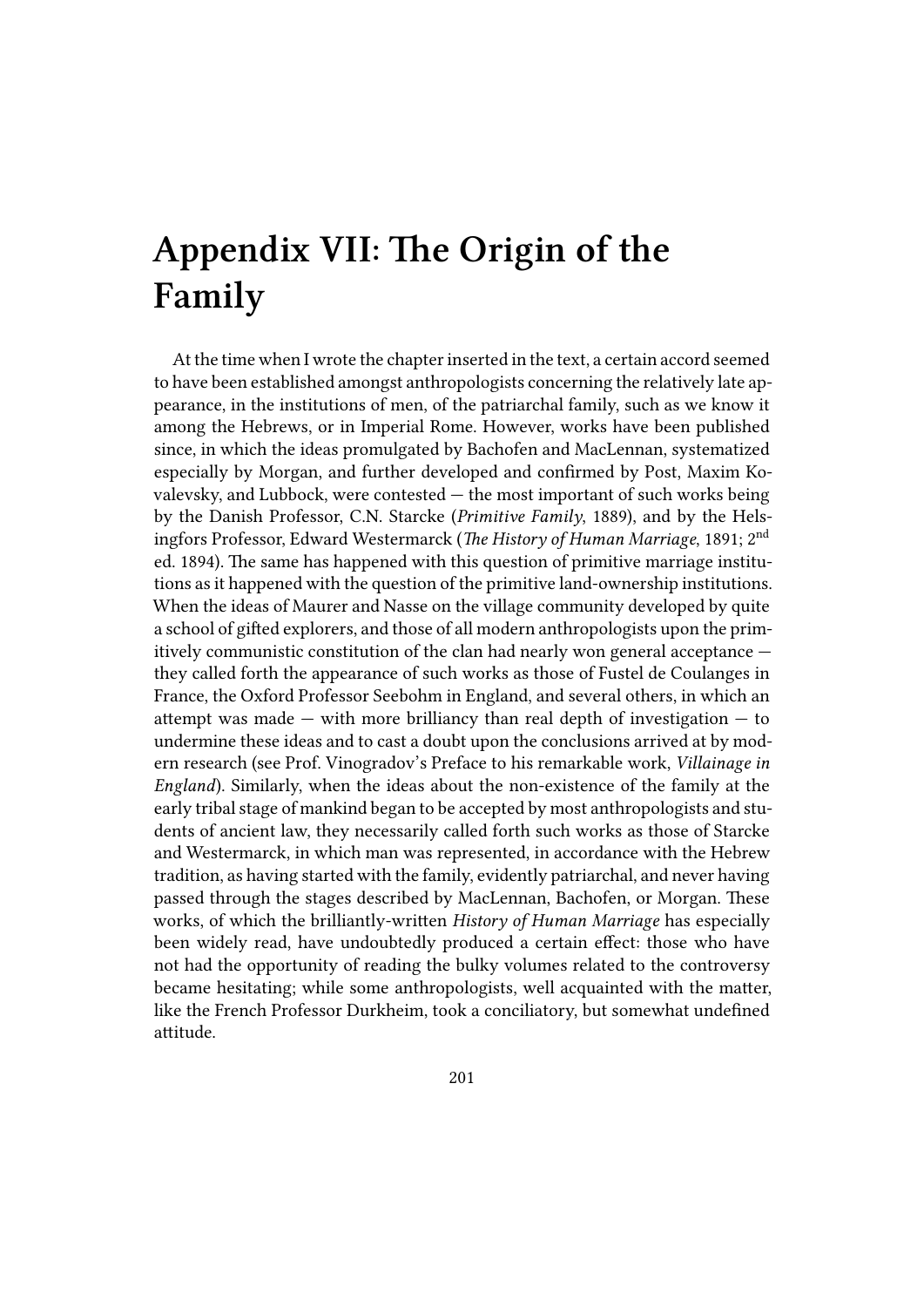For the special purpose of a work on Mutual Aid, this controversy may be irrelevant. The fact that men have lived in *tribes* from the earliest stages of mankind, is not contested, even by those who feel shocked at the idea that man may have passed through a stage when the family as we understand it did not exist. The subject, however, has its own interest and deserves to be mentioned, although it must be remarked that a volume would be required to do it full justice.

When we labour to lift the veil that conceals from us ancient institutions, and especially such institutions as have prevailed at the first appearance of beings of the human type, we are bound  $-$  in the necessary absence of direct testimony  $-$  to accomplish a most painstaking work of tracing backwards every institution, carefully noting even its faintest traces in habits, customs, traditions, songs, folk-lore, and so on; and then, combining the separate results of each of these separate studies, to mentally reconstitute the society which would answer to the co-existence of all these institutions. One can consequently understand what a formidable array of facts, and what a vast number of minute studies of particular points is required to come to any safe conclusion. This is exactly what one finds in the monumental work of Bachofen and his followers, but fails to find in the works of the other school. The mass of facts ransacked by Prof. Westermarck is undoubtedly great enough, and his work is certainly very valuable as a criticism; but it hardly will induce those who know the works of Bachofen, Morgan, MacLennan, Post, Kovalevsky, etc., in the originals, and are acquainted with the village-community school, to change their opinions and accept the patriarchal family theory.

Thus the arguments borrowed by Westermarck from the familiar habits of the primates have not, I dare say, the value which he attributes to them. Our knowledge about the family relations amongst the sociable species of monkeys of our own days is extremely uncertain, while the two unsociable species of orang-outan and gorilla must be ruled out of discussion, both being evidently, as I have indicated in the text, decaying species. Still less do we know about the relations which existed between males and females amongst the primates towards the end of the Tertiary period. The species which lived then are probably all extinct, and we have not the slightest idea as to which of them was the ancestral form which Man sprung from. All we can say with any approach to probability is, that various family and tribe relations must have existed in the different ape species, which were extremely numerous at that time; and that great changes must have taken place since in the habits of the primates, similarly to the changes that took place, even within the last two centuries, in the habits of many other mammal species.

The discussion must consequently be limited entirely to human institutions; and in the minute discussion of each separate trace of each early institution, *in connection with all that we know about every other institution of the same people or the*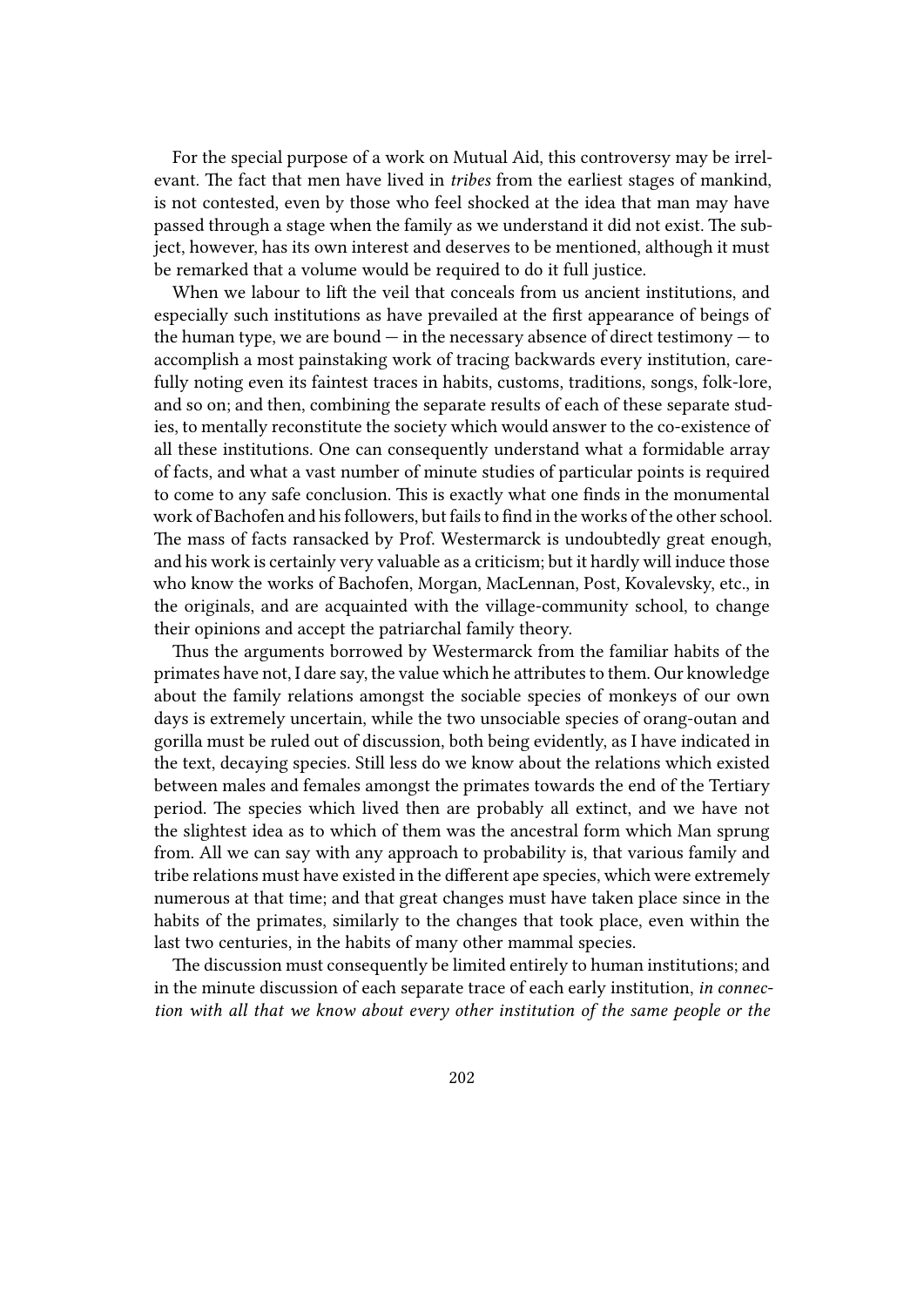*same tribe*, lies the main force of the argument of the school which maintains that the patriarchal family is an institution of a relatively late origin.

There is, in fact, *quite a cycle of institutions* amongst primitive men, which become fully comprehensible if we accept the ideas of Bachofen and Morgan, but are utterly incomprehensible otherwise. Such are: the communistic life of the clan, so long as it was not split up into separate paternal families; the life in *long houses*, and in *classes* occupying separate long houses according to the age and stage of initiation of the youth (M. Maclay, H. Schurz); the restrictions to personal accumulation of property of which several illustrations are given above, in the text; the fact that women taken from another tribe belonged to the whole tribe before becoming private property; and many similar institutions analyzed by Lubbock. This wide cycle of institutions, which fell into decay and finally disappeared in the village-community phase of human development, stand in perfect accord with the "tribal marriage" theory; but they are mostly left unnoticed by the followers of the patriarchal family school. This is certainly not the proper way of discussing the problem. Primitive men have not several superposed or juxtaposed institutions as we have now. They have but *one* institution, the clan, which embodies *all* the mutual relations of the members of the clan. Marriage-relations and possessionrelations are clan-relations. And the last that we might expect from the defenders of the patriarchal family theory would be to show us how the just mentioned cycle of institutions (which disappear later on) could have existed in an agglomeration of men living under a system contradictory of such institutions — the system of separate families governed by the *pater familias*.

Again, one cannot recognize scientific value in the way in which certain serious difficulties are set aside by the promoters of the patriarchal family theory. Thus, Morgan has proved by a considerable amount of evidence that a strictly-kept "classificatory group system" exists with many primitive tribes, and that all the individuals of the same category address each other as if they were brothers and sisters, while the individuals of a younger category will address their mothers' sisters as mothers, and so on. To say that this must be a simple *façon de parler* — a way of expressing respect to age  $-$  is certainly an easy method of getting rid of the difficulty of explaining, why this special mode of expressing respect, and not some other, has prevailed among so many peoples of different origin, so as to survive with many of them up to the present day? One may surely admit that *ma* and *pa* are the syllables which are easiest to pronounce for a baby, but the question is  $-$ Why this part of "baby language" is used by full-grown people, and is applied to a certain strictly-defined category of persons? Why, with so many tribes in which the mother and her sisters are called *ma*, the father is designated by *tiatia* (similar to *diadia* — uncle), *dad*, *da* or *pa*? Why the appellation of mother given to maternal aunts is supplanted later on by a separate name? And so on. But when we learn that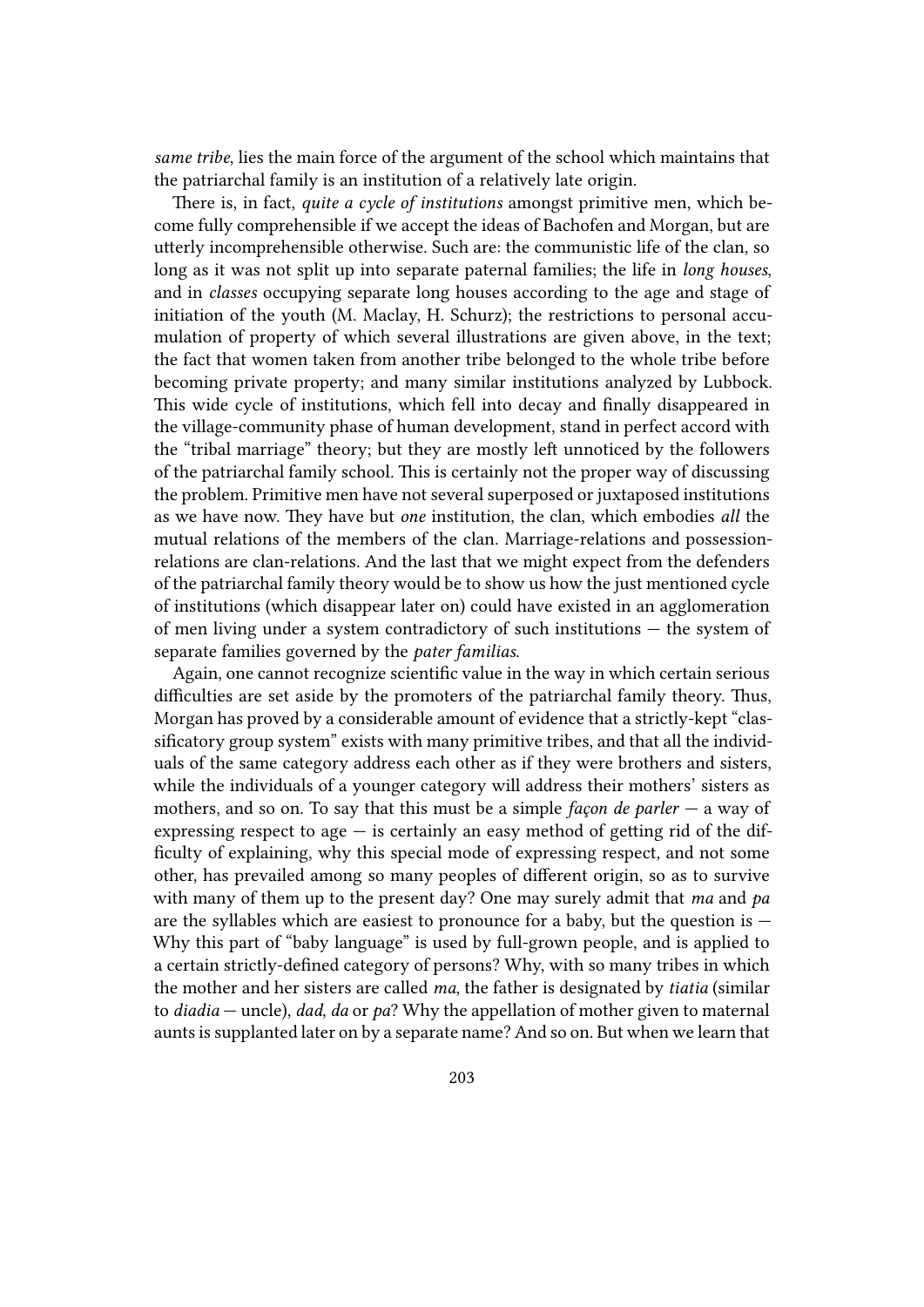with many savages the mother's sister takes as responsible a part in bringing up a child as the mother itself, and that, if death takes away a beloved child, the other "mother" (the mother's sister) will sacrifice herself to accompany the child in its journey into the other world — we surely see in these names something much more profound than a mere *façon de parler*, or a way of testifying respect. The more so when we learn of the existence of quite a cycle of survivals (Lubbock, Kovalevsky, Post have fully discussed them), all pointing in the same direction. Of course it may be said that kinship is reckoned on the maternal side "because the child remains more with its mother," or we may explain the fact that a man's children by several wives of different tribes belong to their mothers' clans in consequence of the savages' ignorance of physiology;" but these are not arguments even approximately adequate to the seriousness of the questions involved — especially when it is known that the obligation of bearing the mother's name implies belonging to the mother's clan in all respects: that is, involves a right to all the belongings of the maternal clan, as well as the right of being protected by it, never to be assailed by any one of it, and the duty of revenging offences on its behalf.

Even if we were to admit for a moment the satisfactory nature of such explanations, we should soon find out that a separate explanation has to be given for each category of such facts — and they are very numerous. To mention but a few of them, there is: the division of clans into classes, at a time when there is no division as regards property or social condition; exogamy and all the consequent customs enumerated by Lubbock; the blood covenant and a series of similar customs intended to testify the unity of descent; the appearance of family gods subsequent to the existence of clan gods; the exchange of wives which exists not only with Eskimos in times of calamity, but is also widely spread among many other tribes of a quite different origin; the looseness of nuptial ties the lower we descend in civilization; the compound marriages — several men marrying one wife who belongs to them in turns; the abolition of the marriage restrictions during festivals, or on each fifth, sixth, etc., day; the cohabitation of families in "long houses"; the obligation of rearing the orphan falling, even at a late period, upon the maternal uncle; the considerable number of transitory forms showing the gradual passage from maternal descent to paternal descent; the limitation of the number of children by the clan not by the family — and the abolition of this harsh clause in times of plenty; family restrictions coming after the clan restrictions; the sacrifice of the old relatives to the tribe; the tribal *lex talionis* and many other habits and customs which become a "family matter" only when we find the family, in the modern sense of the word, finally constituted; the nuptial and pre-nuptial ceremonies of which striking illustrations may be found in the work of Sir John Lubbock, and of several modern Russian explorers; the absence of marriage solemnities where the line of descent is matriarchal, and the appearance of such solemnities with tribes following the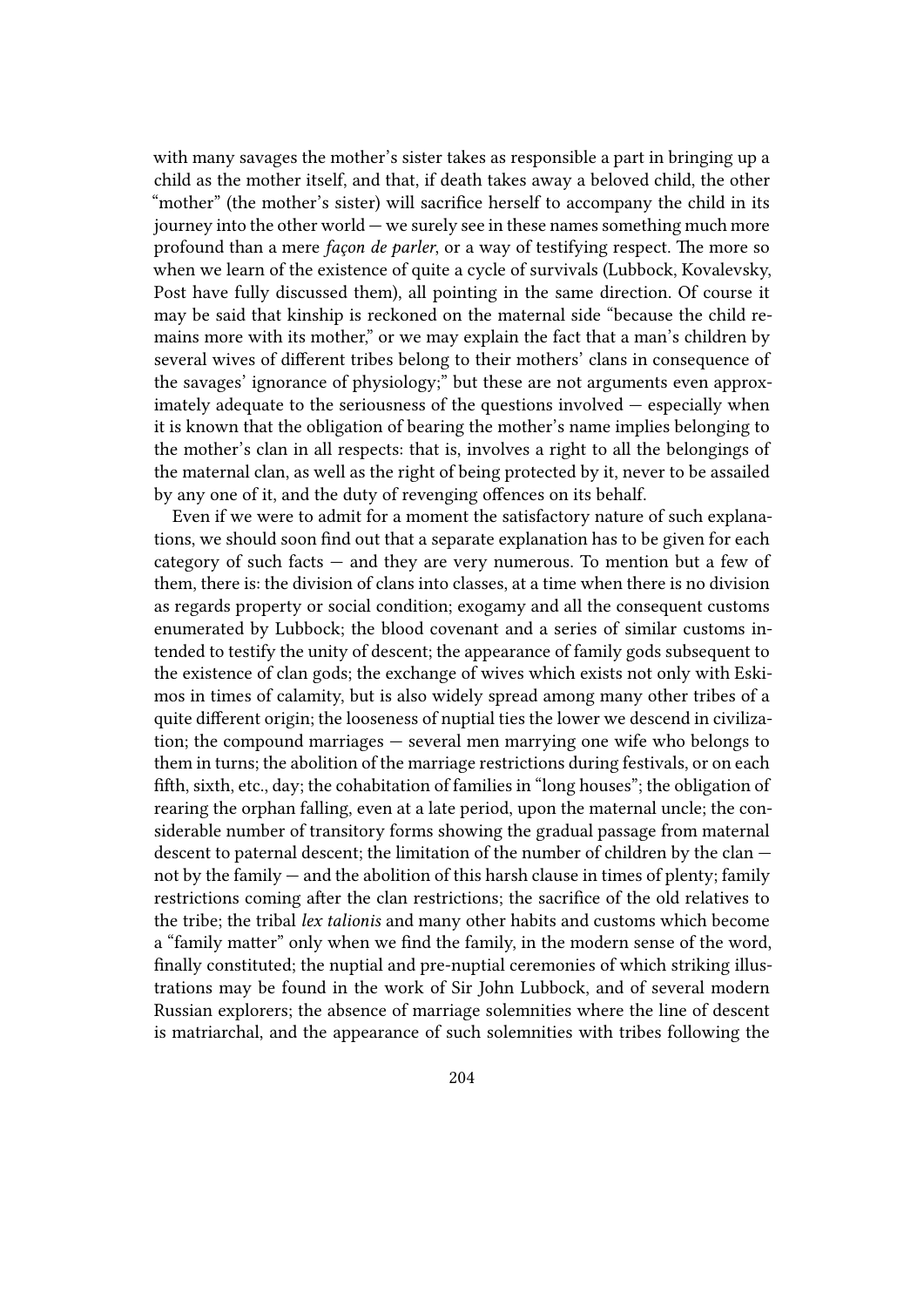paternal line of descent  $-$  all these and many others $^1$  showing that, as Durckheim remarks, marriage proper "is only tolerated and prevented by antagonist forces;" the destruction at the death of the individual of what belonged to him personally; and finally, all the formidable array of survivals, $2$  myths (Bachofen and his many followers), folk-lore, etc., all telling in the same direction.

Of course, all this does not prove that there was a period when woman was regarded as superior to man, or was the "head" of the clan; this is a quite distinct matter, and my personal opinion is that no such period has ever existed; nor does it prove that there was a time when no tribal restrictions to the union of sexes existed — this would have been absolutely contrary to all known evidence. But when all the facts lately brought to light are considered in their mutual dependency, it is impossible not to recognize that if isolated couples, with their children, have possibly existed even in the primitive clan, these incipient families were *tolerated exceptions only*, not the institution of the time.

<sup>1</sup> See *Marriage Customs in many Lands*, by H.N. Hutchinson, London, 1897.

<sup>&</sup>lt;sup>2</sup> Many new and interesting forms of these have been collected by Wilhelm Rudeck, *Geschichte der öffentlichen Sittlichkeit in Deutschland*, analyzed by Durckheim in *Annuaire Sociologique*, ii. 312.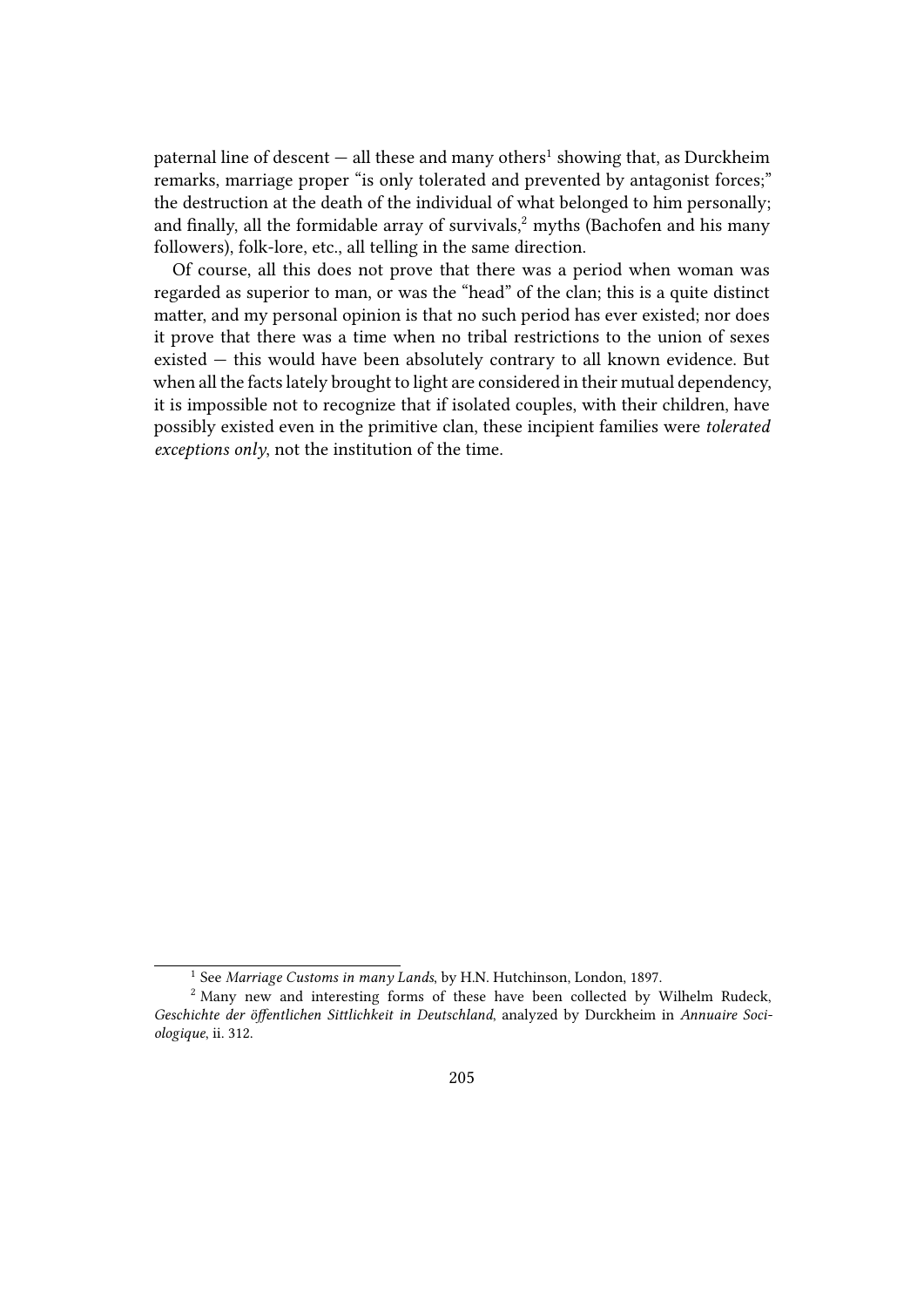# **Appendix VIII: Destruction Of Private Property on the Grave**

In a remarkable work, *The Religious Systems of China*, published in 1892–97 by J. M. de Groot at Leyden, we find the confirmation of this idea. There was in China (as elsewhere) a time when all personal belongings of a dead person were destroyed on his tomb — his mobiliary goods, his chattels, his slaves, and even friends and vassals, and of course his widow. It required a strong reaction against this custom on behalf of the moralists to put an end to it. With the gipsies in England the custom of destroying all chattels on the grave has survived up to the present day. All the personal property of the gipsy queen who died a few years ago was destroyed on her grave. Several newspapers mentioned it at that time.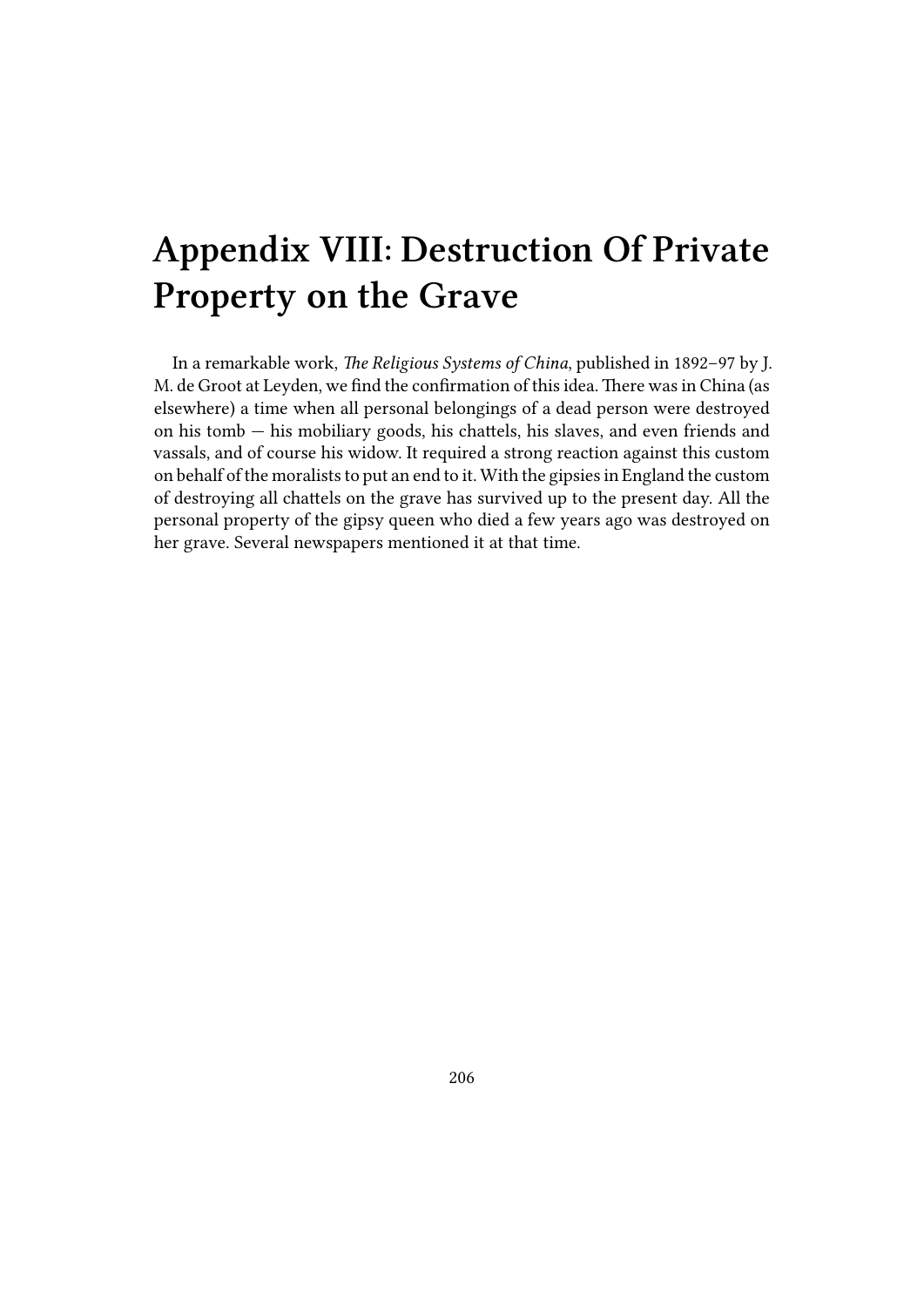#### **Appendix IX: The "Undivided Family"**

A number of valuable works on the South Slavonian *Zadruga*, or "compound family," compared to other forms of family organization, have been published since the above was written; namely, by Ernest Miler (*Jahrbuch der Internationaler Vereinung für vergleichende Rechtswissenschaft und Volkswirthschaftslehre*, 1897), and I.E. Geszow's *Zadruga in Bulgaria*, and *Zadruga-Ownership and Work in Bulgaria* (both in Bulgarian). I must also mention the well-known study of Bogisic (*De la forme dite 'inokosna' de la famille rurale chez les Serbes et les Croates*, Paris, 1884), which has been omitted in the text.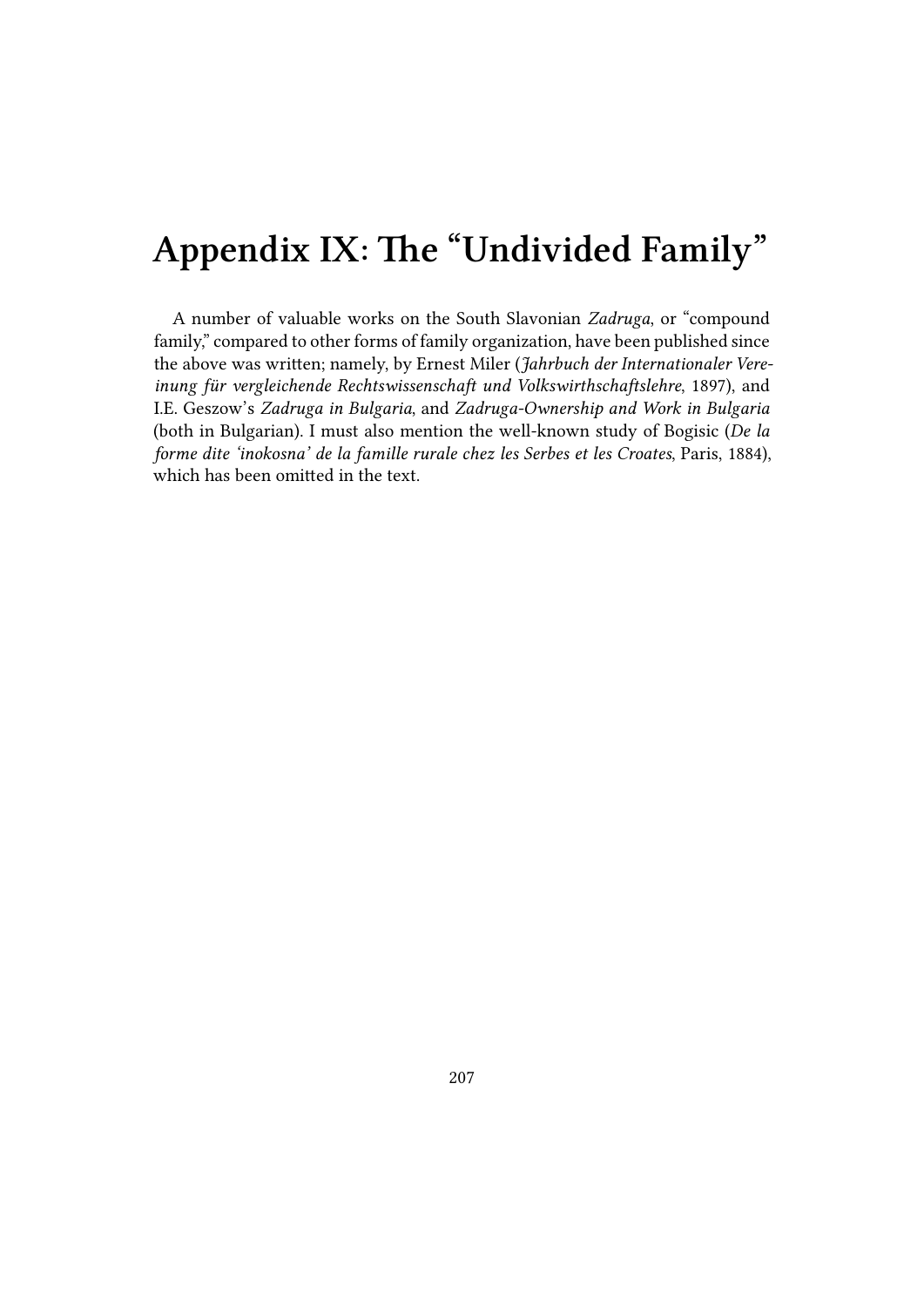#### **Appendix X: The Origin of the Guilds**

The origin of the guilds has been the subject of many controversies. There is not the slightest doubt that craft-guilds, or "colleges" of artisans, existed in ancient Rome. It appears, indeed, from a passage in Plutarch that Numa legislated about them. "He divided the people," we are told, "into trades… ordering them to have brotherhoods, festivals, and meetings, and indicating the worship they had to accomplish before the gods, according to the dignity of each trade." It is almost certain, however, that it was not the Roman king who invented, or instituted, the trade-colleges — they had already existed in ancient Greece; in all probability, he simply submitted them to royal legislation, just as Philippe le Bel, fifteen centuries later, submitted the trades of France, much to their detriment, to royal supervision and legislation. One of the successors of Numa, Servius Tullius, also is said to have issued some legislation concerning the colleges.<sup>1</sup>

Consequently, it was quite natural that historians should ask themselves whether the guilds which took such a development in the twelfth, and even the tenth and the eleventh centuries, were not revivals of the old Roman "colleges" the more so as the latter, as seen from the above quotation, quite corresponded to the mediæval guild.<sup>2</sup> It is known, indeed, that corporations of the Roman type existed in Southern Gaul down to the fifth century. Besides, an inscription found during some excavations in Paris shows that a corporation of Lutetia *nautæ* existed under Tiberius; and in the chart given to the Paris "water-merchants" in 1170, their rights are spoken of as existing *ab antiquo* (same author, p. 51). There would have been, therefore, nothing extraordinary, had corporations been maintained in early medieval France after the barbarian invasions.

However, even if as much must be granted, there is no reason to maintain that the Dutch corporations, the Norman guilds, the Russian *artéls*, the Georgian *amkari*, and so on, necessarily have had also a Roman, or even a Byzantine origin. Of course, the intercourse between the Normans and the capital of the East-Roman Empire was very active, and the Slavonians (as has been proved by Russian histo-

 $1$  A Servio Tullio populus romanus relatus in censum, digestus in classes, curiis atque collegiis distributus (E. Martin-Saint Léon, *Histoire des corporations de métiers depuis leurs origines jusqu'à leur suppression en* 1791, etc., Paris, 1897.

<sup>&</sup>lt;sup>2</sup> The Roman *sodalitia*, so far as we may judge (same author, p. 9), corresponded to the Kabyle *çofs*.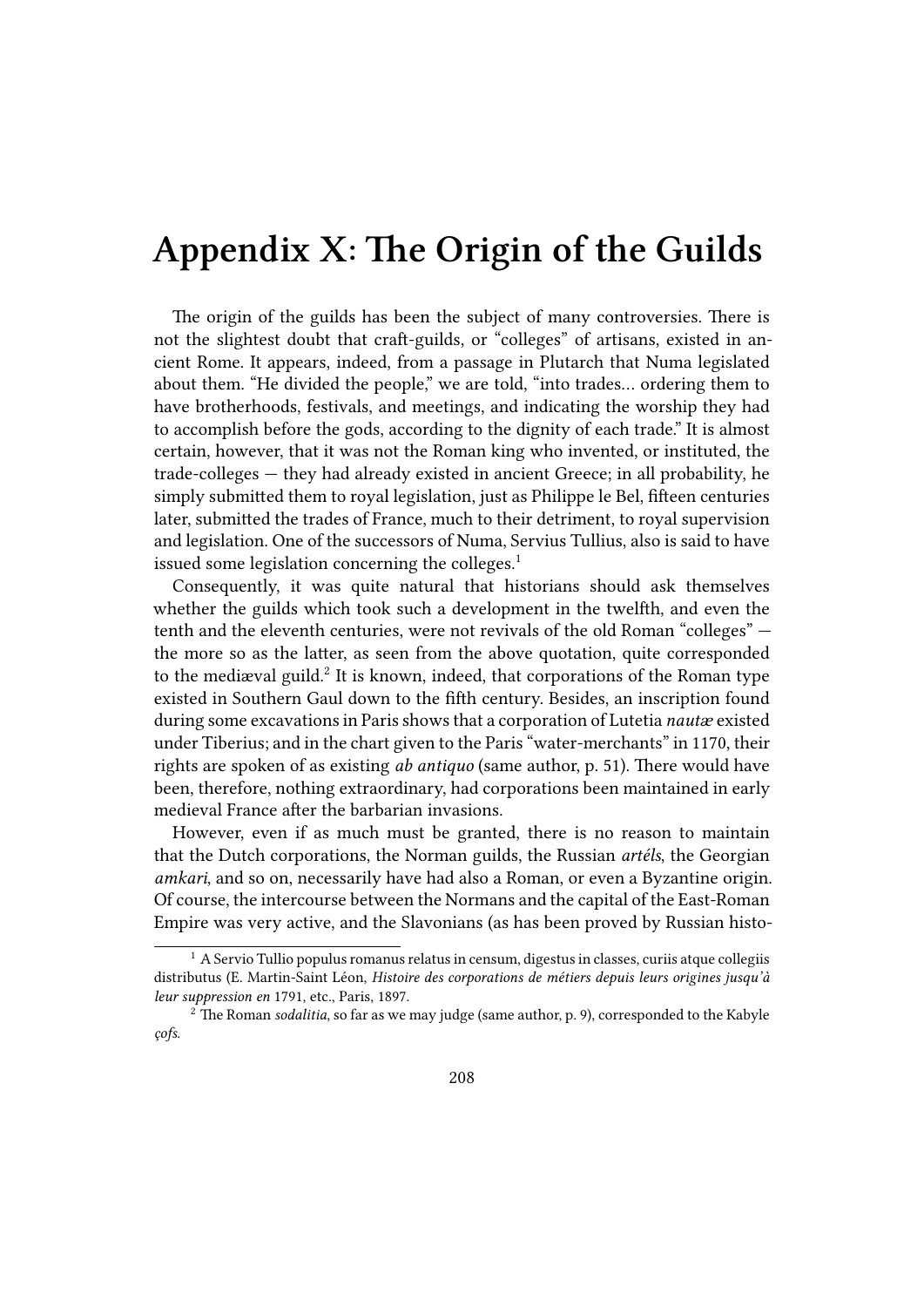rians, and especially by Rambaud) took a lively part in that intercourse. So, the Normans and the Russians may have imported the Roman organization of tradecorporations into their respective lands. But when we see that the *artél* was the very essence of the every-day life of all the Russians, as early as the tenth century, and that this *artél*, although no sort of legislation has ever regulated its life till modern times, has the very same features as the Roman college and the Western guild, we are still more inclined to consider the eastern guild as having an even more ancient origin than the Roman college. Romans knew well, indeed, that their *sodalitia* and *collegia* were "what the Greeks called hetairiai" (Martin-Saint-Léon, p. 2), and from what we know of the history of the East, we may conclude, with little probability of being mistaken, that the great nations of the East, as well as Egypt, also have had the same guild organization. The essential features of this organization remain the same wherever we may find them. It is a union of men carrying on the same profession or trade. This union, like the primitive clan, has its own gods and its own worship, always containing some mysteries, specific to each separate union; it considers all its members as *brothers and sisters* — possibly (at its beginnings) with all the consequences which such a relationship implied in the gens, or, at least, with ceremonies that indicated or symbolized the clan relations between brother and sister; and finally, all the obligations of mutual support which existed in the clan, exist in this union; namely, the exclusion of the very possibility of a murder within the brotherhood, the clan responsibility before justice, and the obligation, in case of a minor dispute, of bringing the matter before the judges, or rather the arbiters, of the guild brotherhood. The guild  $-$  one may say  $-$  is thus modelled upon the clan.

Consequently, the same remarks which are made in the text concerning the origin of the village community, apply, I am inclined to think, equally to the guild, the *artél*, and the craft- or neighbour-brotherhood. When the bonds which formerly connected men in their clans were loosened in consequence of migrations, the appearance of the paternal family, and a growing diversity of occupations — a new *territorial bond* was worked out by mankind in the shape of the village community; and another bond — an *occupation bond* — was worked out in an imaginary brotherhood — *the imaginary clan*, which was represented: between two men, or a few men, by the "mixture-of-blood brotherhood" (the Slavonian *pobratimstvo*), and between a greater number of men of different origin, i.e. originated from different

 $3$  It is striking to see how distinctly this very idea is expressed in the well-known passage of Plutarch concerning Numa's legislation of the trade-colleges: — "And through this," Plutarch wrote, "he was the first to banish from the city this spirit which led people to say: 'I am a Sabine,' or 'I am a Roman,' or 'I am a subject of Tatius,' and another: 'I am a subject of Romulus'" — to exclude, in other words, the idea of different descent.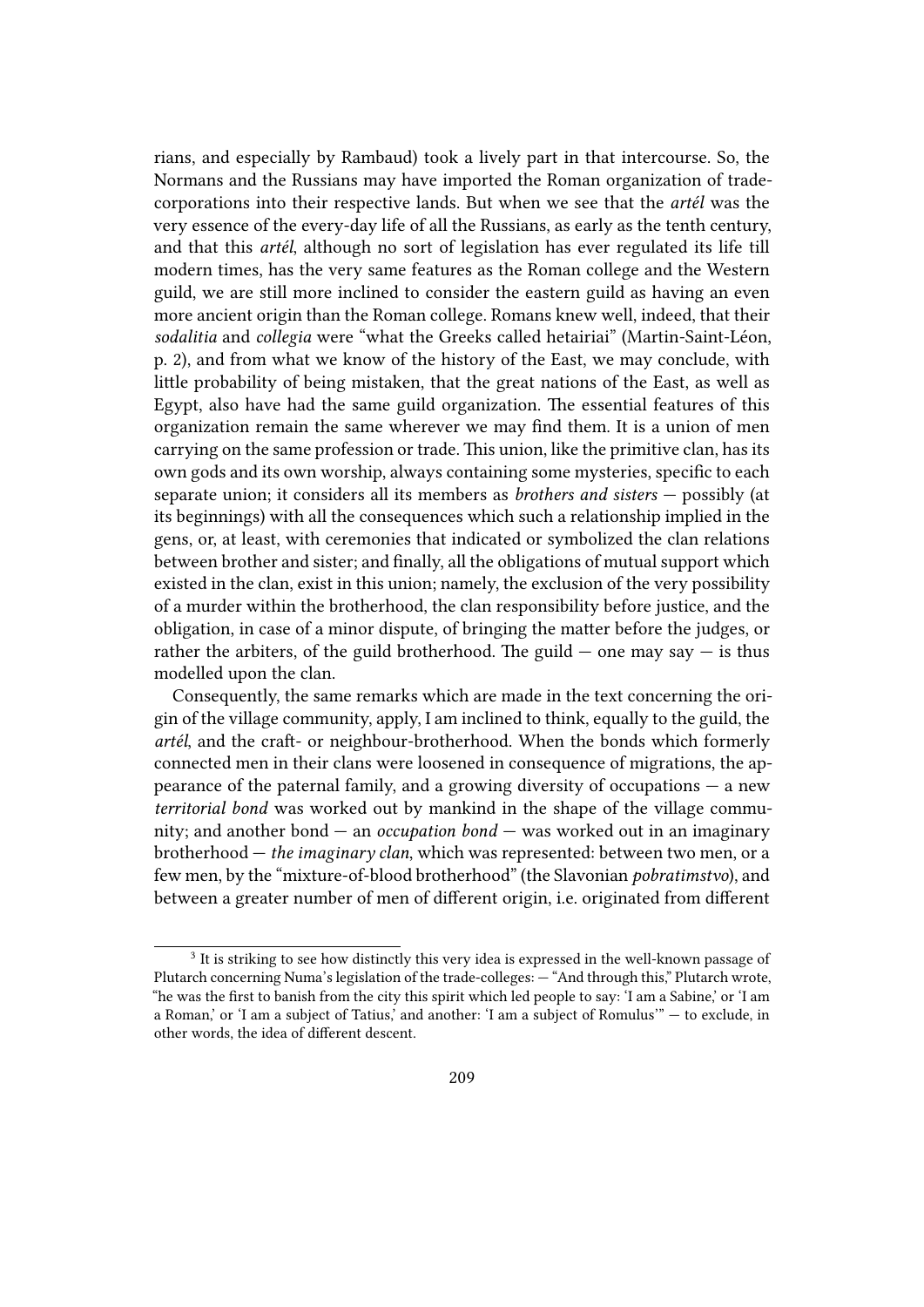clans, inhabiting the same village or town (or even different villages or towns) the *phratry*, the *hetairiai*, the *amkari*, the *artél*, the guild.<sup>3</sup>

As to the idea and the form of such an organization, its elements were already indicated from the savage period downwards. We know indeed that in the clans of all savages there are separate secret organizations of warriors, of witches, of young men, etc. — craft mysteries, in which knowledge concerning hunting or warfare is transmitted; in a word, "clubs," as Miklukho-Maclay described them. These "mysteries" were, in all probability, the prototypes of the future guilds.<sup>4</sup>

With regard to the above-mentioned work by E. Martin-Saint-Léon, let me add that it contains very valuable information concerning the organization of the trades in Paris — as it appears from the *Livre des métiers* of Boileau — and a good summary of information relative to the Communes of different parts of France, with all bibliographical indications. It must, however, be remembered that Paris was a "Royal city" (like Moscow, or Westminster), and that consequently the free medieval-city institutions have never attained there the development which they have attained in free cities. Far from representing "the picture of a typical corporation," the corporations of Paris, "born and developed under the direct tutorship of royalty," for this very same cause (which the author considers a cause of superiority, while it was a cause of inferiority — he himself fully shows in different parts of his work how the interference of the imperial power in Rome, and of the royal power in France, destroyed and paralyzed the life of the craft-guilds) could never attain the wonderful growth and influence upon all the life of the city which they did attain in North-Eastern France, at Lyons, Montpellier, Nimes, etc., or in the free cities of Italy, Flanders, Germany, and so on.

 $^4$  The work of H. Schurtz, devoted to the "age-classes" and the secret men's unions during the barbarian stases of civilization (*Altersklassen und Männerverbände: eine Darstellung der Grundformen der Gesellschaft*, Berlin, 1902), which reaches me while I am reading the proofs of these pages, contains numbers of facts in support of the above hypothesis concerning the origin of guilds. The art of building a large communal house, so as not to offend the spirits of the fallen trees; the art of forging metals, so as to conciliate the hostile spirits; the secrets of hunting and of the ceremonies and mask-dances which render it successful; the art of teaching savage arts to boys; the secret ways of warding off the witchcraft of enemies and, consequently, the art of warfare; the making of boats, of nets for fishing, of traps for animals, and of snares for birds, and finally the women's arts of weaving and dyeing — all these were in olden times as many "artifices" and "crafts," which required secrecy for being effective. Consequently, they were transmitted from the earliest times, in secret societies, or "mysteries," to those only who had undergone a painful initiation. H. Schurtz shows now that savage life is honeycombed with secret societies and "clubs" (of warriors, of hunters), which have as ancient an origin as the marriage "classes" in the clans, and contain already all the elements of the future guild: secrecy, independence from the family and sometimes the clan, common worship of special gods, common meals, jurisdiction within the society and brotherhood. The forge and the boat-house are, in fact, usual dependencies of the men's clubs; and the "long houses" or "palavers" are built by special craftsmen who know how to conjure the spirits of the fallen trees.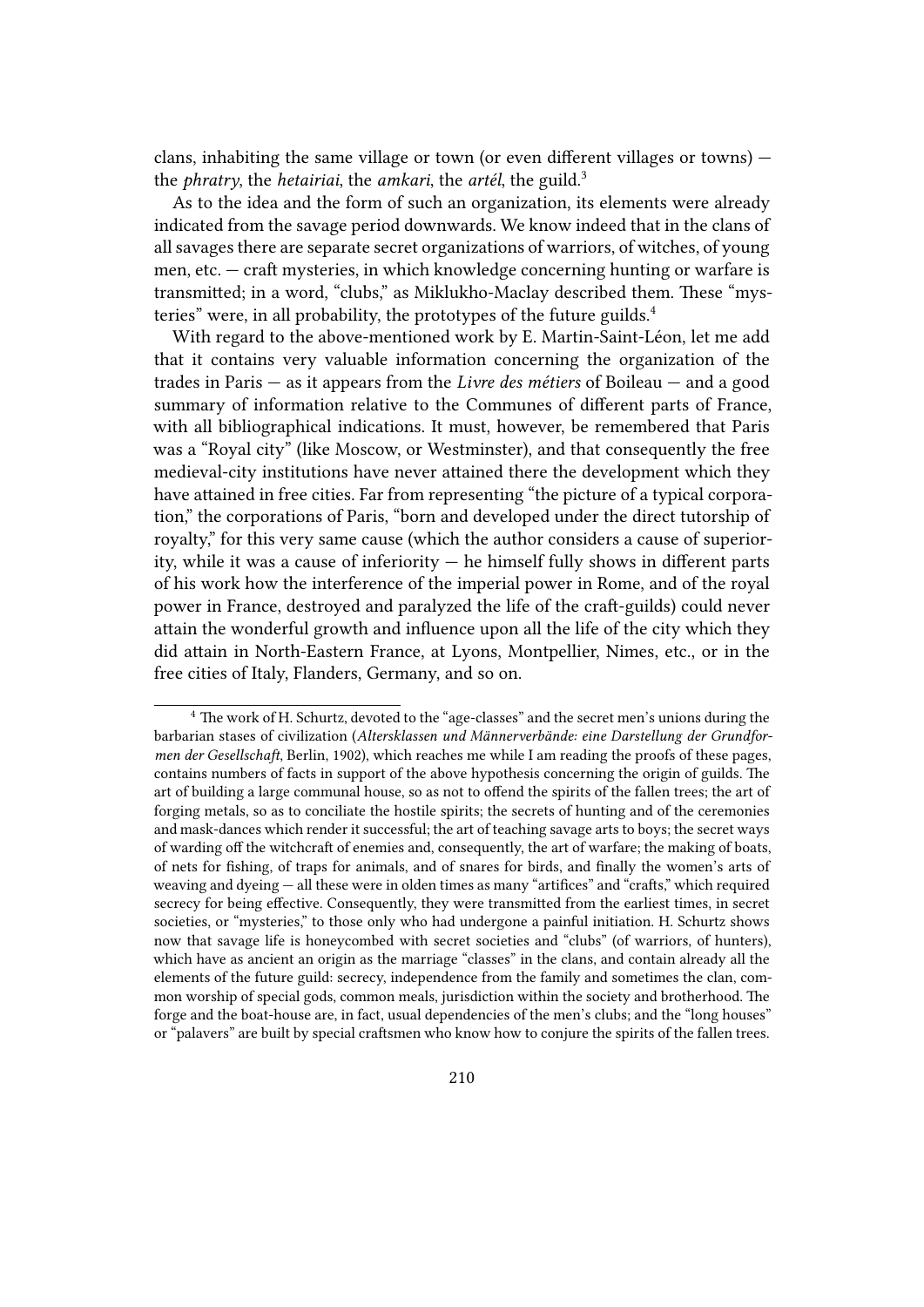### **Appendix XI: The Market and the Mediæval City**

In a work on the mediæval city (*Markt und Stadt in ihrem rechtlichen Verhältnis*, Leipzig, 1896), Rietschel has developed the idea that the origin of the German medieval communes must be sought in the *market*. The local market, placed under the protection of a bishop, a monastery or a prince, gathered round it a population of tradesmen and artisans, but no agricultural population. The sections into which the towns were usually divided, radiating from the market-place and peopled each with artisans of special trades, are a proof of that: they formed usually the Old Town, while the New Town used to be a rural village belonging to the prince or the king. The two were governed by different laws.

It is certainly true that the market has played an important part in the early development of all medieval cities, contributing to increase the wealth of the citizens, and giving them ideas of independence; but, as has been remarked by Carl Hegel — the well-known author of a very good general work on German medieval cities (*Die Entstehung des deutschen Städtewesens*, Leipzig, 1898), the town-law is not a market-law, and Hegel's conclusion is (in further support to the views taken in this book) that the medieval city has had a double origin. There were in it "two populations placed by the side of each other: one rural, and the other purely urban;" the rural population, which formerly lived under the organization of the *Almende*, or village community, was incorporated in the city.

With regard to the Merchant Guilds, the work of Herman van den Linden (*Les Gildes marchandes dans les Pays-Bas au Moyen Age, Gand, 1896, in Recueil de travaux publiés par la Faculté de Philosophie et Lettres*) deserves a special mention. The author follows the gradual development of their political force and the authority which they gradually acquired upon the industrial population, especially on the drapers, and describes the league concluded by the artisans to oppose their growing power. The idea, which is developed in this book, concerning the appearance of the merchant guild at a later period which mostly corresponded to a period of decline of the city liberties, seems thus to find confirmation in H. van den Linden's researches.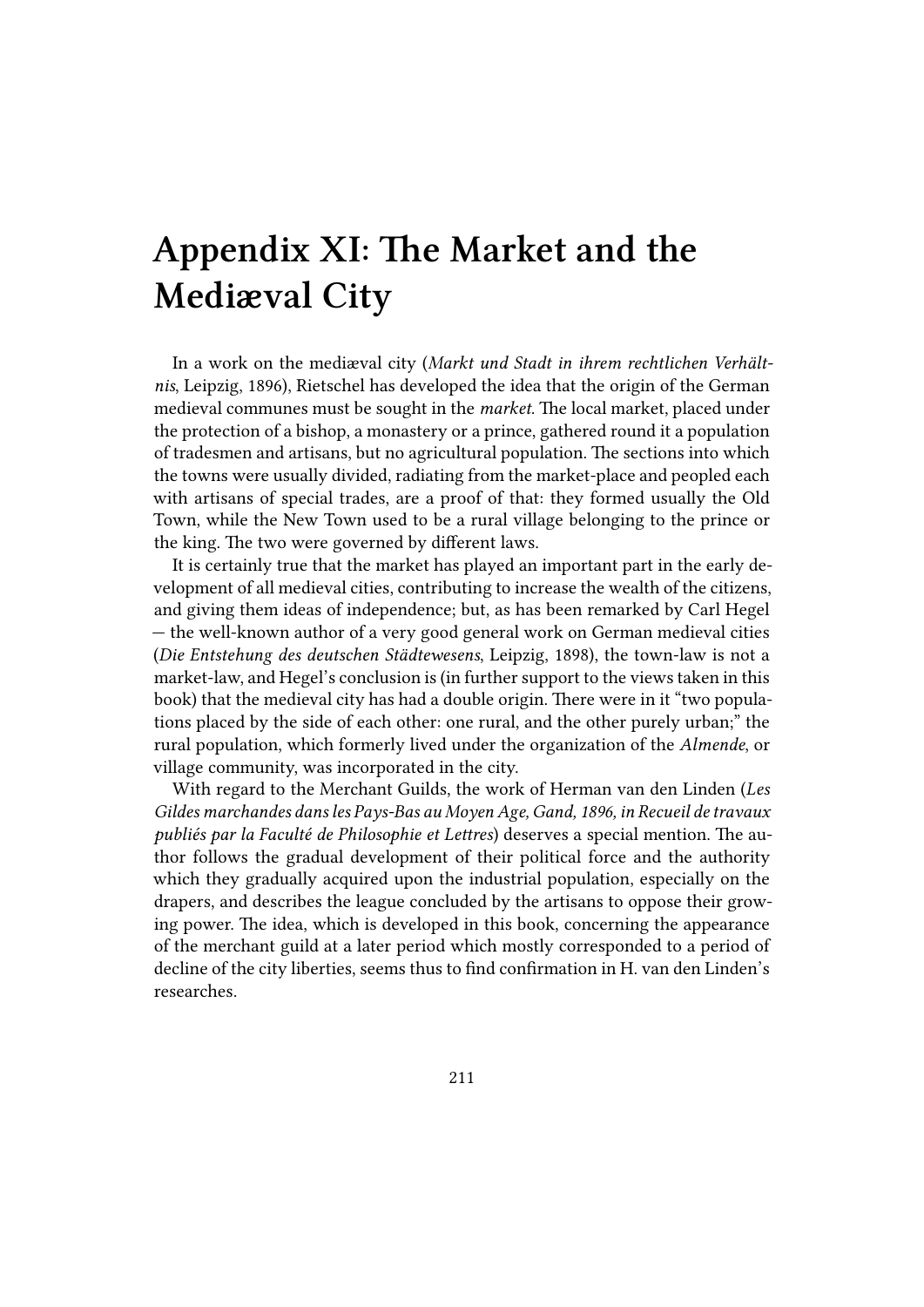# **Appendix XII: Mutual-Aid Arrangements in the Villages of Netherlands at the Present Day**

The Report of the Agricultural Commission of Netherlands contains many illustrations relative to this subject, and my friend, M. Cornelissen, was kind enough to pick out for me the corresponding passages from these bulky volumes *(Uitkomsten van het Onderzoek naar den Toestand van den Landbouw in Nederland*, 2 vols. 1890).

The habit of having one thrashing-machine, which makes the round of many farms, hiring it in turn, is very widely spread, as it is by this time in nearly every other country. But one finds here and there a commune which keeps one thrashingmachine for the community (vol. I. xviii. p. 31).

The farmers who have not the necessary numbers of horses for the plough borrow the horses from their neighbours. The habit of keeping one communal ox, or one communal stallion, is very common.

When the village has to raise the ground (in the low districts) in order to build a communal school, or for one of the peasants in order to build a new house, a *bede* is usually convoked. The same is done for those farmers who have to move. The *bede* is altogether a widely-spread custom, and no one, rich or poor, will fail to come with his horse and cart.

The renting in common, by several agricultural labourers, of a meadow, for keeping their cows, is found in several parts of the land; it is also frequent that the farmer, who has plough and horses, ploughs the land for his hired labourers (vol. I. xxii. p. 18, etc.).

As to the farmers' unions for buying seed, exporting vegetables to England and so on, they become universal. The same is seen in Belgium. In 1896, seven years after peasants' guilds had been started, first in the Flemish part of the country, and four years only after they were introduced in the Walloon portion of Belgium, there were already 207 such guilds, with a membership of 10,000 (*Annuaire de la Science Agronomique*, vol. I. (2), 1896, pp. 148 and 149).